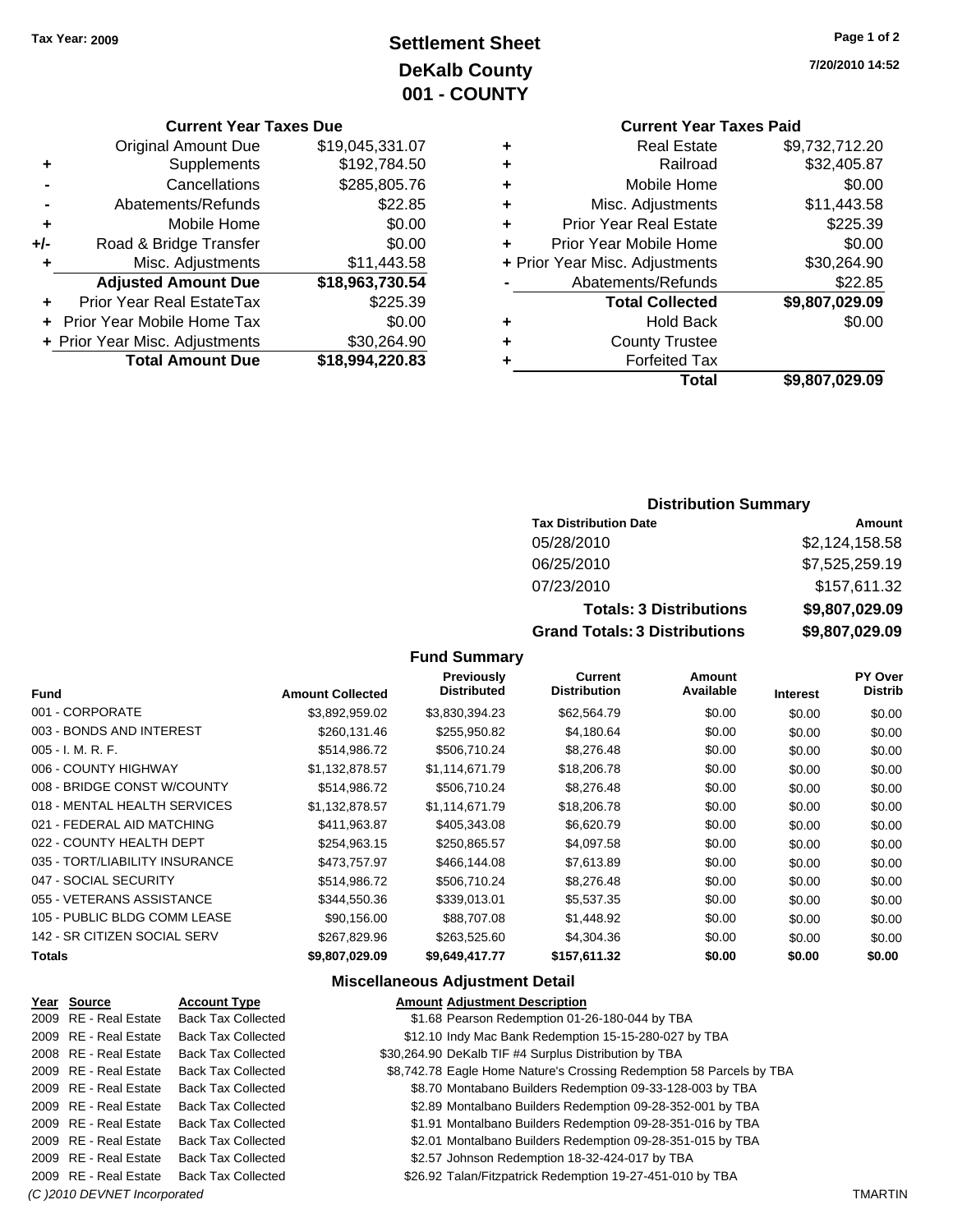### **Settlement Sheet Tax Year: 2009 Page 2 of 2 DeKalb County**

**7/20/2010 14:52**

#### **Miscellaneous Adjustment Detail Year Source Account Type Amount Adjustment Description** 2009 RE - Real Estate Back Tax Collected \$22.05 Riedelsperger Redemption 15-15-228-035 by TBA 2009 RE - Real Estate Back Tax Collected \$9.68 Eagle Home Prairie Spring Redemption 07-22-476-011 by TBA 2009 RE - Real Estate Back Tax Collected \$4.34 Gardens of Rivermist Redemption 08-02-303-001 by TBA 2009 RE - Real Estate Paymt In Lieu of Tax **Faymer State State State State State State** State State State State State State State State State State State State State State State State State State State State State State 2009 RE - Real Estate Paymt In Lieu of Tax Payments \$111.52 Sequoya Apartments by TBA 2009 RE - Real Estate Paymt In Lieu of Tax \$1,481.57 Housing Authority DeKalb Units by TBA 2009 RE - Real Estate Paymt In Lieu of Tax \$896.93 Housing Authority Sycamore Units by TBA **Totals \$41,708.48 17 entries**

#### **Abatement Detail**

#### **Year Source Account Type Amount Adjustment Description**

2009 RE - Real Estate \$12.25 19-26-433-024 2008 PTAB REFUND by TBA PTAB Decision 2009 RE - Real Estate \$10.59 19-27-427-012 2006 PTAB REFUND by TBA PTAB Decision

**Totals \$22.84 2 entries**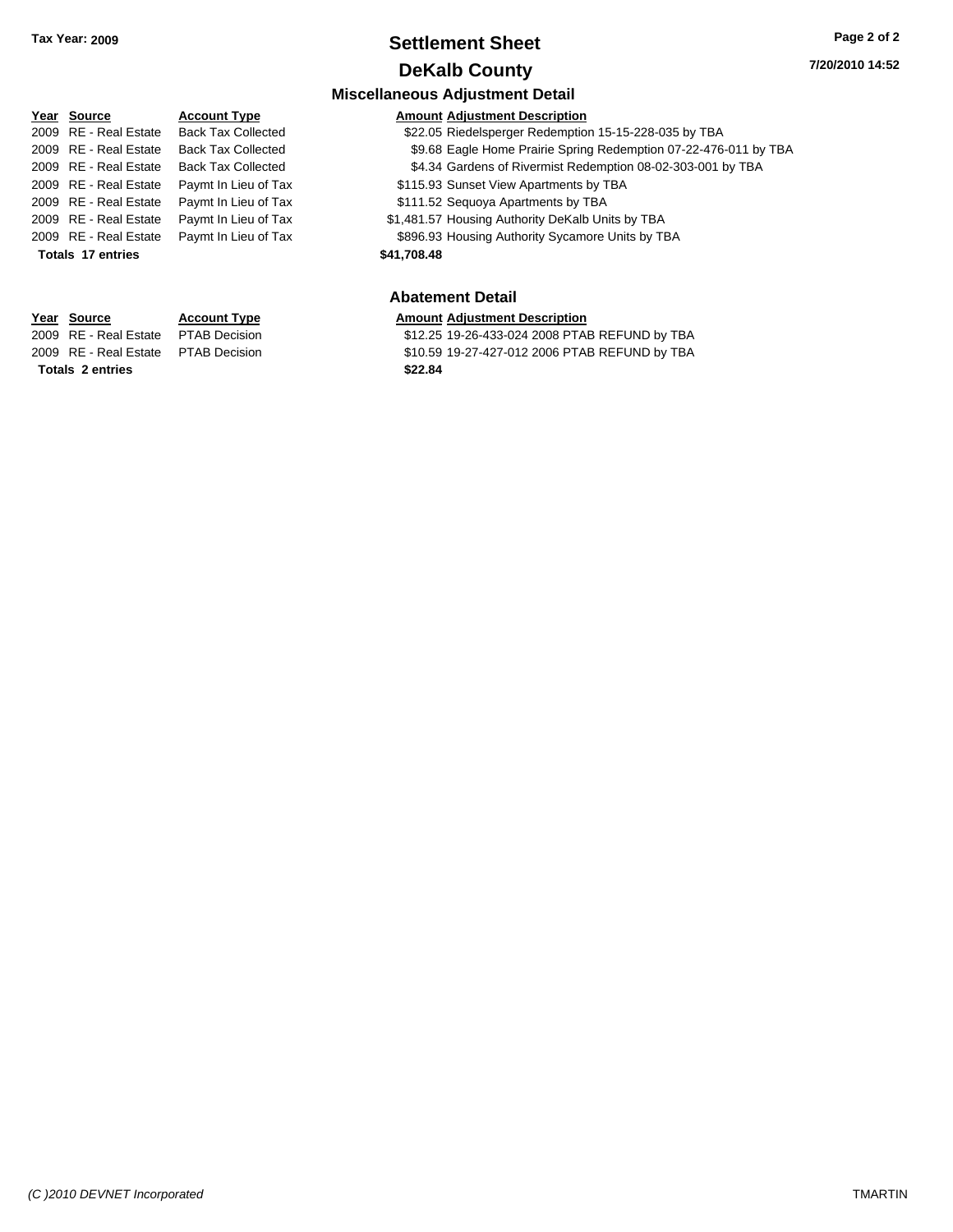### **Settlement Sheet Tax Year: 2009 Page 1 of 2 DeKalb County 002 - FOREST PRESERVE**

**7/20/2010 14:52**

#### **Current Year Taxes Paid**

|     | <b>Current Year Taxes Due</b>  |                |
|-----|--------------------------------|----------------|
|     | <b>Original Amount Due</b>     | \$1,477,623.56 |
| ٠   | Supplements                    | \$21,880.04    |
|     | Cancellations                  | \$22,625.81    |
|     | Abatements/Refunds             | \$1.77         |
| ٠   | Mobile Home                    | \$0.00         |
| +/- | Road & Bridge Transfer         | \$0.00         |
| ٠   | Misc. Adjustments              | \$887.85       |
|     | <b>Adjusted Amount Due</b>     | \$1,477,763.87 |
| ÷   | Prior Year Real EstateTax      | \$23.31        |
|     | Prior Year Mobile Home Tax     | \$0.00         |
|     | + Prior Year Misc. Adjustments | \$2,414.84     |
|     | <b>Total Amount Due</b>        | \$1,480,202.02 |
|     |                                |                |

| ٠ | <b>Real Estate</b>             | \$758,369.55 |
|---|--------------------------------|--------------|
| ٠ | Railroad                       | \$2,514.25   |
| ٠ | Mobile Home                    | \$0.00       |
| ٠ | Misc. Adjustments              | \$887.85     |
| ٠ | <b>Prior Year Real Estate</b>  | \$23.31      |
| ÷ | Prior Year Mobile Home         | \$0.00       |
|   | + Prior Year Misc. Adjustments | \$2,414.84   |
|   | Abatements/Refunds             | \$1.77       |
|   | <b>Total Collected</b>         | \$764,208.03 |
| ٠ | Hold Back                      | \$0.00       |
| ٠ | <b>County Trustee</b>          |              |
| ٠ | <b>Forfeited Tax</b>           |              |
|   | Total                          | \$764,208.03 |

## **Distribution Summary**

| <b>Tax Distribution Date</b>         | Amount       |
|--------------------------------------|--------------|
| 05/28/2010                           | \$164,872.57 |
| 06/25/2010                           | \$587,107.41 |
| 07/23/2010                           | \$12,228.05  |
| <b>Totals: 3 Distributions</b>       | \$764,208.03 |
| <b>Grand Totals: 3 Distributions</b> | \$764,208.03 |
|                                      |              |

### **Fund Summary**

| Fund                                                | <b>Amount Collected</b> | Previously<br><b>Distributed</b> | Current<br><b>Distribution</b> | Amount<br>Available | <b>Interest</b> | <b>PY Over</b><br><b>Distrib</b> |
|-----------------------------------------------------|-------------------------|----------------------------------|--------------------------------|---------------------|-----------------|----------------------------------|
| 001 - CORPORATE                                     | \$692,112.66            | \$681,038.19                     | \$11.074.47                    | \$0.00              | \$0.00          | \$0.00                           |
| $005 - I. M. R. F.$                                 | \$51.793.40             | \$50.964.67                      | \$828.73                       | \$0.00              | \$0.00          | \$0.00                           |
| 035 - TORT JUDGEMENTS/LIABILITY<br><b>INSURANCE</b> | \$7,843,84              | \$7.718.33                       | \$125.51                       | \$0.00              | \$0.00          | \$0.00                           |
| 047 - SOCIAL SECURITY                               | \$12,458.13             | \$12,258.79                      | \$199.34                       | \$0.00              | \$0.00          | \$0.00                           |
| <b>Totals</b>                                       | \$764,208.03            | \$751.979.98                     | \$12,228.05                    | \$0.00              | \$0.00          | \$0.00                           |

### **Miscellaneous Adjustment Detail**

| Year Source           | <b>Account Type</b>       | <b>Amount Adjustment Description</b>                               |
|-----------------------|---------------------------|--------------------------------------------------------------------|
| 2009 RE - Real Estate | <b>Back Tax Collected</b> | \$0.13 Pearson Redemption 01-26-180-044 by TBA                     |
| 2009 RE - Real Estate | <b>Back Tax Collected</b> | \$0.94 Indy Mac Bank Redemption 15-15-280-027 by TBA               |
| 2008 RE - Real Estate | <b>Back Tax Collected</b> | \$2,414.84 DeKalb TIF #4 Surplus Distribution by TBA               |
| 2009 RE - Real Estate | <b>Back Tax Collected</b> | \$678.31 Eagle Home Nature's Crossing Redemption 58 Parcels by TBA |
| 2009 RE - Real Estate | <b>Back Tax Collected</b> | \$0.68 Montabano Builders Redemption 09-33-128-003 by TBA          |
| 2009 RE - Real Estate | <b>Back Tax Collected</b> | \$0.22 Montalbano Builders Redemption 09-28-352-001 by TBA         |
| 2009 RE - Real Estate | <b>Back Tax Collected</b> | \$0.15 Montalbano Builders Redemption 09-28-351-016 by TBA         |
| 2009 RE - Real Estate | <b>Back Tax Collected</b> | \$0.16 Montalbano Builders Redemption 09-28-351-015 by TBA         |
| 2009 RE - Real Estate | <b>Back Tax Collected</b> | \$0.20 Johnson Redemption 18-32-424-017 by TBA                     |
| 2009 RE - Real Estate | <b>Back Tax Collected</b> | \$2.09 Talan/Fitzpatrick Redemption 19-27-451-010 by TBA           |
| 2009 RE - Real Estate | <b>Back Tax Collected</b> | \$1.71 Riedelsperger Redemption 15-15-228-035 by TBA               |
| 2009 RE - Real Estate | <b>Back Tax Collected</b> | \$0.75 Eagle Home Prairie Spring Redemption 07-22-476-011 by TBA   |
| 2009 RE - Real Estate | <b>Back Tax Collected</b> | \$0.34 Gardens of Rivermist Redemption 08-02-303-001 by TBA        |
| 2009 RE - Real Estate | Paymt In Lieu of Tax      | \$9.00 Sunset View Apartments by TBA                               |
| 2009 RE - Real Estate | Paymt In Lieu of Tax      | \$8.65 Sequoya Apartments by TBA                                   |
| 2009 RE - Real Estate | Paymt In Lieu of Tax      | \$114.94 Housing Authority DeKalb Units by TBA                     |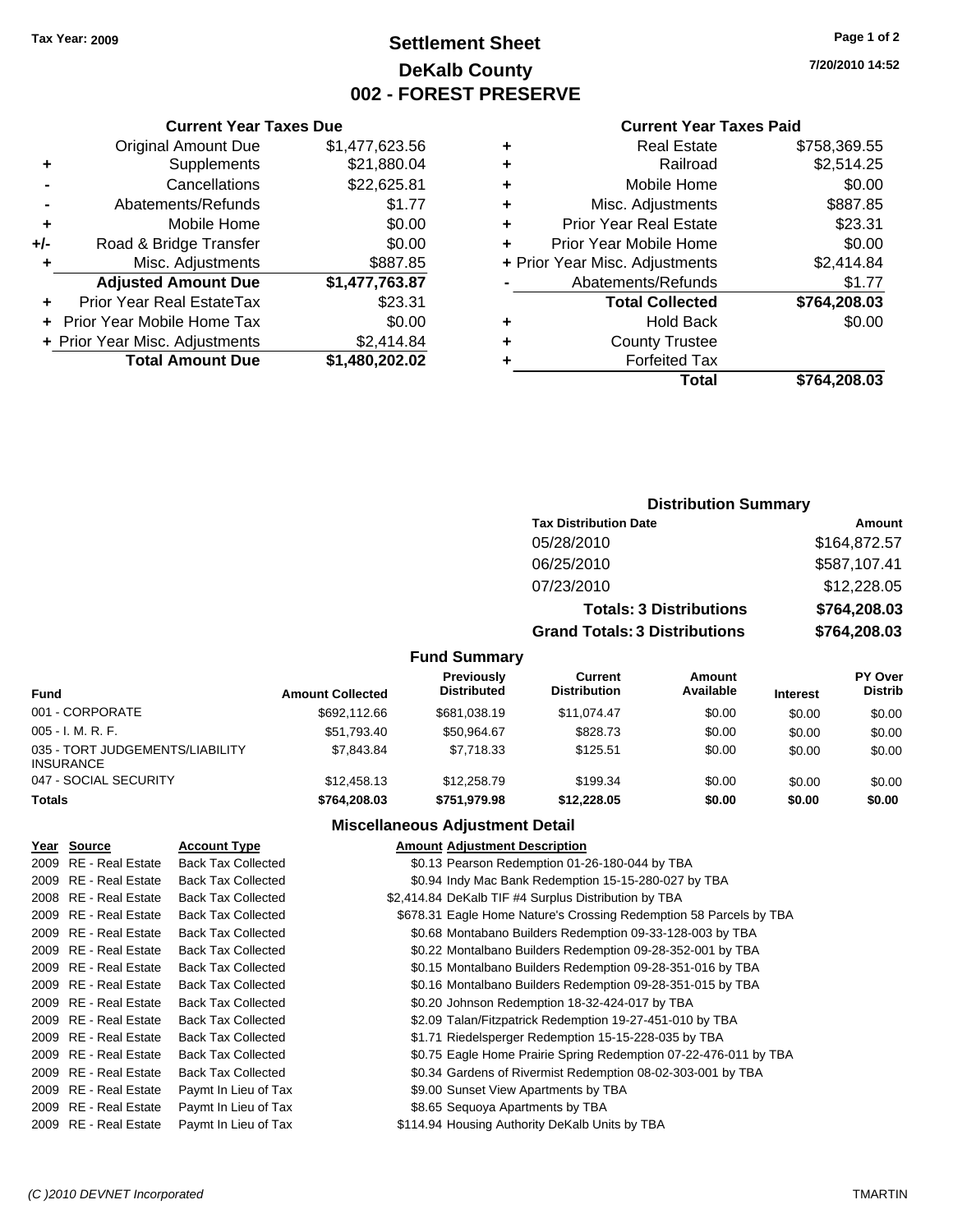### **Settlement Sheet Tax Year: 2009 Page 2 of 2 DeKalb County**

**7/20/2010 14:52**

## **Miscellaneous Adjustment Detail**

### **Year Source Account Type Amount Adjustment Description**

2009 RE - Real Estate Paymt In Lieu of Tax \$69.58 Housing Authority Sycamore Units by TBA

### **Totals \$3,302.69 17 entries**

#### **Abatement Detail**

#### **Year Source Account Type Amount Adjustment Description**

2009 RE - Real Estate \$0.95 19-26-433-024 2008 PTAB REFUND by TBA PTAB Decision 2009 RE - Real Estate \$0.82 19-27-427-012 2006 PTAB REFUND by TBA PTAB Decision

**Totals \$1.77 2 entries**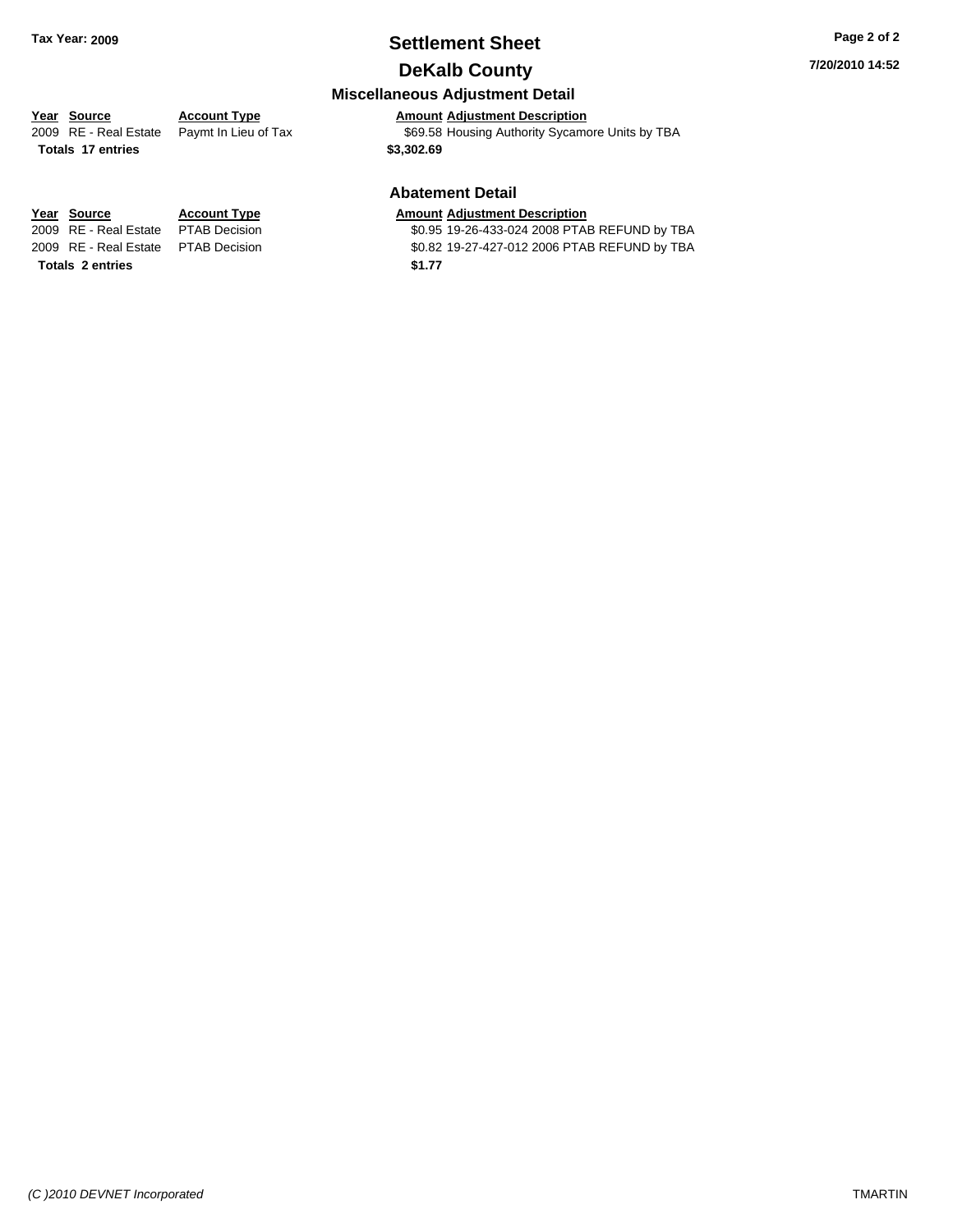### **Settlement Sheet Tax Year: 2009 Page 1 of 1 DeKalb County 003 - AFTON TOWNSHIP**

**7/20/2010 14:52**

|     | <b>Current Year Taxes Due</b>  |             |  |
|-----|--------------------------------|-------------|--|
|     | <b>Original Amount Due</b>     | \$68,149.39 |  |
| ٠   | Supplements                    | \$138.58    |  |
|     | Cancellations                  | \$145.77    |  |
|     | Abatements/Refunds             | \$0.00      |  |
| ٠   | Mobile Home                    | \$0.00      |  |
| +/- | Road & Bridge Transfer         | \$0.00      |  |
|     | \$0.00<br>Misc. Adjustments    |             |  |
|     | <b>Adjusted Amount Due</b>     | \$68,142.20 |  |
|     | Prior Year Real EstateTax      | \$0.00      |  |
|     | Prior Year Mobile Home Tax     | \$0.00      |  |
|     | + Prior Year Misc. Adjustments | \$0.00      |  |
|     | <b>Total Amount Due</b>        | \$68.142.20 |  |
|     |                                |             |  |

| ٠ | Real Estate                    | \$35,145.06 |
|---|--------------------------------|-------------|
| ٠ | Railroad                       | \$358.45    |
| ٠ | Mobile Home                    | \$0.00      |
| ٠ | Misc. Adjustments              | \$0.00      |
| ÷ | <b>Prior Year Real Estate</b>  | \$0.00      |
| ٠ | Prior Year Mobile Home         | \$0.00      |
|   | + Prior Year Misc. Adjustments | \$0.00      |
|   | Abatements/Refunds             | \$0.00      |
|   | <b>Total Collected</b>         | \$35,503.51 |
| ٠ | Hold Back                      | \$0.00      |
| ٠ | <b>County Trustee</b>          |             |
| ٠ | <b>Forfeited Tax</b>           |             |
|   | Total                          | \$35,503.51 |
|   |                                |             |

| Amount                                                                                                                                                                          |
|---------------------------------------------------------------------------------------------------------------------------------------------------------------------------------|
| \$4,832.23                                                                                                                                                                      |
| \$30,039.04                                                                                                                                                                     |
| \$632.24                                                                                                                                                                        |
| \$35,503.51                                                                                                                                                                     |
| \$35,503.51                                                                                                                                                                     |
|                                                                                                                                                                                 |
| <b>Distribution Summary</b><br><b>Tax Distribution Date</b><br>05/28/2010<br>06/25/2010<br>07/23/2010<br><b>Totals: 3 Distributions</b><br><b>Grand Totals: 3 Distributions</b> |

| <b>Fund</b>                                         | <b>Amount Collected</b> | Previously<br><b>Distributed</b> | Current<br><b>Distribution</b> | Amount<br>Available | <b>Interest</b> | <b>PY Over</b><br><b>Distrib</b> |
|-----------------------------------------------------|-------------------------|----------------------------------|--------------------------------|---------------------|-----------------|----------------------------------|
| 001 - CORPORATE                                     | \$27.721.58             | \$27,227.92                      | \$493.66                       | \$0.00              | \$0.00          | \$0.00                           |
| $005 - I. M. R. F.$                                 | \$2,867.06              | \$2,816,00                       | \$51.06                        | \$0.00              | \$0.00          | \$0.00                           |
| 027 - AUDIT                                         | \$390.79                | \$383.83                         | \$6.96                         | \$0.00              | \$0.00          | \$0.00                           |
| 035 - TORT JUDGEMENTS/LIABILITY<br><b>INSURANCE</b> | \$1,303.86              | \$1,280.64                       | \$23.22                        | \$0.00              | \$0.00          | \$0.00                           |
| 047 - SOCIAL SECURITY                               | \$2,853.87              | \$2,803.05                       | \$50.82                        | \$0.00              | \$0.00          | \$0.00                           |
| 054 - GENERAL ASSISTANCE                            | \$366.35                | \$359.83                         | \$6.52                         | \$0.00              | \$0.00          | \$0.00                           |
| <b>Totals</b>                                       | \$35,503.51             | \$34,871.27                      | \$632.24                       | \$0.00              | \$0.00          | \$0.00                           |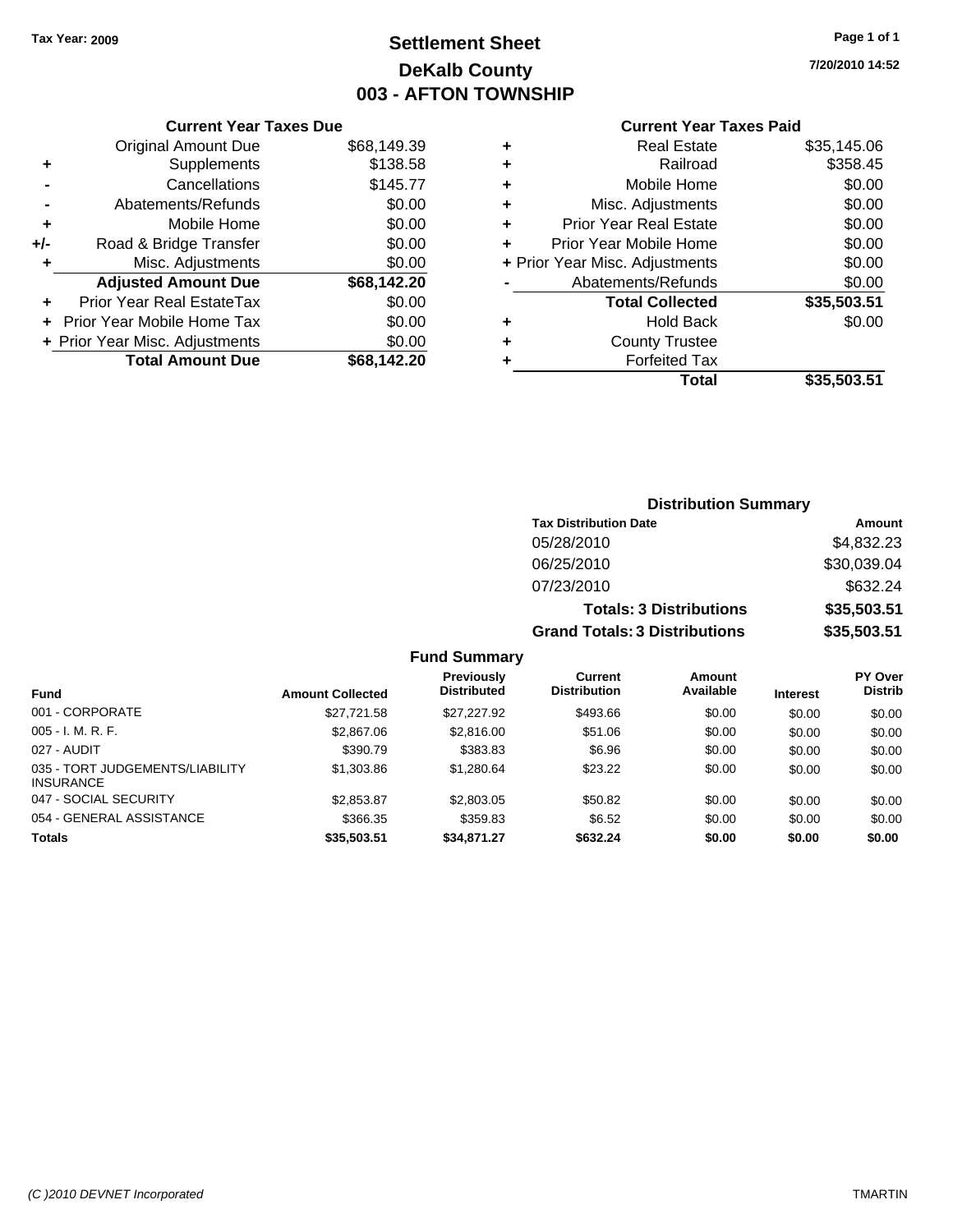### **Settlement Sheet Tax Year: 2009 Page 1 of 1 DeKalb County 004 - AFTON ROAD & BRIDGE**

**7/20/2010 14:52**

### **Current Year Taxes Paid**

|     | <b>Current Year Taxes Due</b>  |               |  |  |  |  |
|-----|--------------------------------|---------------|--|--|--|--|
|     | <b>Original Amount Due</b>     | \$282,173.07  |  |  |  |  |
| ٠   | Supplements                    | \$528.20      |  |  |  |  |
|     | Cancellations                  | \$555.65      |  |  |  |  |
|     | Abatements/Refunds             | \$0.00        |  |  |  |  |
| ٠   | Mobile Home                    | \$0.00        |  |  |  |  |
| +/- | Road & Bridge Transfer         | (\$11,559.80) |  |  |  |  |
| ٠   | Misc. Adjustments              | \$0.00        |  |  |  |  |
|     | <b>Adjusted Amount Due</b>     | \$270,585.82  |  |  |  |  |
|     | Prior Year Real EstateTax      | \$0.00        |  |  |  |  |
|     | Prior Year Mobile Home Tax     | \$0.00        |  |  |  |  |
|     | + Prior Year Misc. Adjustments | \$0.00        |  |  |  |  |
|     | <b>Total Amount Due</b>        | \$270,585.82  |  |  |  |  |
|     |                                |               |  |  |  |  |

|   | <b>Real Estate</b>             | \$133,957.50 |
|---|--------------------------------|--------------|
| ٠ | Railroad                       | \$1,484.15   |
| ٠ | Mobile Home                    | \$0.00       |
| ٠ | Misc. Adjustments              | \$0.00       |
| ٠ | <b>Prior Year Real Estate</b>  | \$0.00       |
|   | Prior Year Mobile Home         | \$0.00       |
|   | + Prior Year Misc. Adjustments | \$0.00       |
|   | Abatements/Refunds             | \$0.00       |
|   | <b>Total Collected</b>         | \$135,441.65 |
| ٠ | Hold Back                      | \$0.00       |
| ٠ | <b>County Trustee</b>          |              |
| ٠ | <b>Forfeited Tax</b>           |              |
|   | Total                          | \$135,441.65 |
|   |                                |              |

| <b>Road and Bridge Summary</b> |          | <b>Distribution Summary</b> |                                |              |
|--------------------------------|----------|-----------------------------|--------------------------------|--------------|
| <b>Municipality</b>            | Amt. Due | Amt. Distrib.               | <b>Tax Distribution Date</b>   | Amount       |
| CITY OF DEKALB                 |          | \$22,177.45 \$11,559.80     | 05/28/2010                     | \$18,418.41  |
| <b>Totals</b>                  |          | \$22,177.45 \$11,559.80     | 06/25/2010                     | \$114,613.38 |
|                                |          |                             | 07/23/2010                     | \$2,409.86   |
|                                |          |                             | <b>Totals: 3 Distributions</b> | \$135,441.65 |

**Grand Totals: 3 Distributions \$135,441.65**

| <b>Fund</b>                  | <b>Amount Collected</b> | Previously<br><b>Distributed</b> | Current<br><b>Distribution</b> | Amount<br>Available | <b>Interest</b> | <b>PY Over</b><br><b>Distrib</b> |
|------------------------------|-------------------------|----------------------------------|--------------------------------|---------------------|-----------------|----------------------------------|
| 007 - ROAD AND BRIDGE        | \$85,334.43             | \$83,816.89                      | \$1,517.54                     | \$0.00              | \$0.00          | \$0.00                           |
| 008 - BRIDGE CONST W/COUNTY  | \$4.116.49              | \$4,043.18                       | \$73.31                        | \$0.00              | \$0.00          | \$0.00                           |
| 009 - PERMANENT ROAD         | \$38,543.19             | \$37.856.81                      | \$686.38                       | \$0.00              | \$0.00          | \$0.00                           |
| 010 - EQUIPMENT AND BUILDING | \$7,447.54              | \$7.314.91                       | \$132.63                       | \$0.00              | \$0.00          | \$0.00                           |
| <b>Totals</b>                | \$135,441.65            | \$133,031.79                     | \$2,409.86                     | \$0.00              | \$0.00          | \$0.00                           |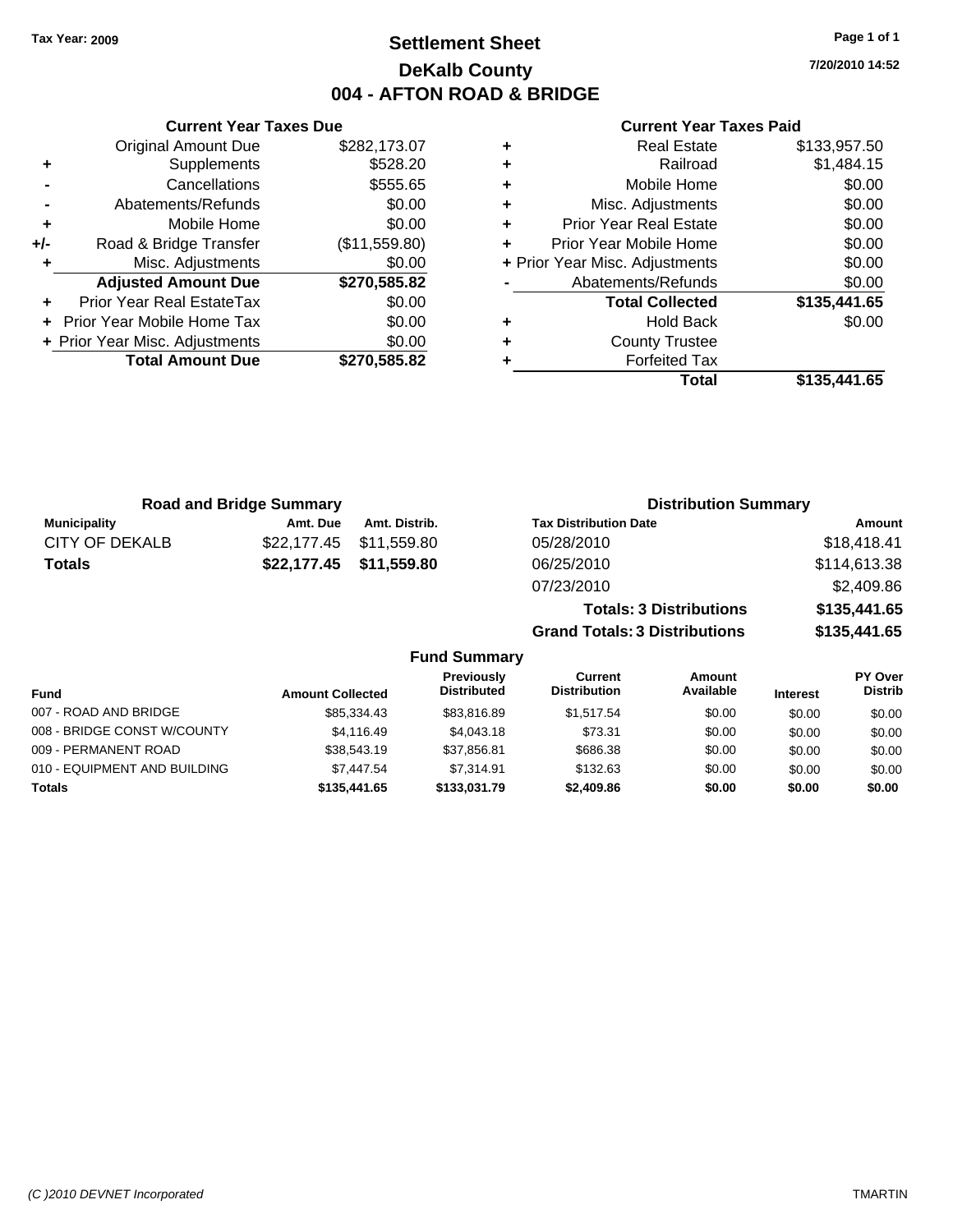### **Settlement Sheet Tax Year: 2009 Page 1 of 1 DeKalb County 005 - CLINTON TOWNSHIP**

**7/20/2010 14:52**

#### **Current Year Taxes Paid**

|     | <b>Current Year Taxes Due</b>  |             |
|-----|--------------------------------|-------------|
|     | <b>Original Amount Due</b>     | \$87,010.04 |
| ٠   | Supplements                    | \$29.76     |
|     | Cancellations                  | \$56.73     |
|     | Abatements/Refunds             | \$0.00      |
| ٠   | Mobile Home                    | \$0.00      |
| +/- | Road & Bridge Transfer         | \$0.00      |
| ÷   | Misc. Adjustments              | \$0.00      |
|     | <b>Adjusted Amount Due</b>     | \$86,983.07 |
|     | Prior Year Real EstateTax      | \$0.00      |
|     | Prior Year Mobile Home Tax     | \$0.00      |
|     | + Prior Year Misc. Adjustments | \$0.00      |
|     | <b>Total Amount Due</b>        | \$86,983.07 |
|     |                                |             |

|   | <b>Real Estate</b>             | \$45,779.00 |
|---|--------------------------------|-------------|
| ٠ | Railroad                       | \$469.53    |
| ٠ | Mobile Home                    | \$0.00      |
| ٠ | Misc. Adjustments              | \$0.00      |
| ٠ | <b>Prior Year Real Estate</b>  | \$0.00      |
|   | Prior Year Mobile Home         | \$0.00      |
|   | + Prior Year Misc. Adjustments | \$0.00      |
|   | Abatements/Refunds             | \$0.00      |
|   | <b>Total Collected</b>         | \$46,248.53 |
| ٠ | Hold Back                      | \$0.00      |
| ٠ | <b>County Trustee</b>          |             |
| ٠ | <b>Forfeited Tax</b>           |             |
|   | Total                          | \$46,248.53 |
|   |                                |             |

### **Distribution Summary Tax Distribution Date Amount** 05/28/2010 \$8,749.68 06/25/2010 \$35,953.03 07/23/2010 \$1,545.82 **Totals: 3 Distributions \$46,248.53 Grand Totals: 3 Distributions \$46,248.53 Fund Summary**

|                                                     |                         | Previously<br><b>Distributed</b> | Current<br><b>Distribution</b> | Amount<br>Available |                 | <b>PY Over</b><br><b>Distrib</b> |
|-----------------------------------------------------|-------------------------|----------------------------------|--------------------------------|---------------------|-----------------|----------------------------------|
| <b>Fund</b>                                         | <b>Amount Collected</b> |                                  |                                |                     | <b>Interest</b> |                                  |
| 001 - CORPORATE                                     | \$34,880.41             | \$33,714.55                      | \$1,165.86                     | \$0.00              | \$0.00          | \$0.00                           |
| $005 - I. M. R. F.$                                 | \$419.16                | \$405.15                         | \$14.01                        | \$0.00              | \$0.00          | \$0.00                           |
| 027 - AUDIT                                         | \$523.95                | \$506.44                         | \$17.51                        | \$0.00              | \$0.00          | \$0.00                           |
| 035 - TORT JUDGEMENTS/LIABILITY<br><b>INSURANCE</b> | \$2,608.36              | \$2,521.18                       | \$87.18                        | \$0.00              | \$0.00          | \$0.00                           |
| 047 - SOCIAL SECURITY                               | \$3,387.20              | \$3,273.99                       | \$113.21                       | \$0.00              | \$0.00          | \$0.00                           |
| 054 - GENERAL ASSISTANCE                            | \$4,429.45              | \$4,281.40                       | \$148.05                       | \$0.00              | \$0.00          | \$0.00                           |
| <b>Totals</b>                                       | \$46,248.53             | \$44.702.71                      | \$1,545.82                     | \$0.00              | \$0.00          | \$0.00                           |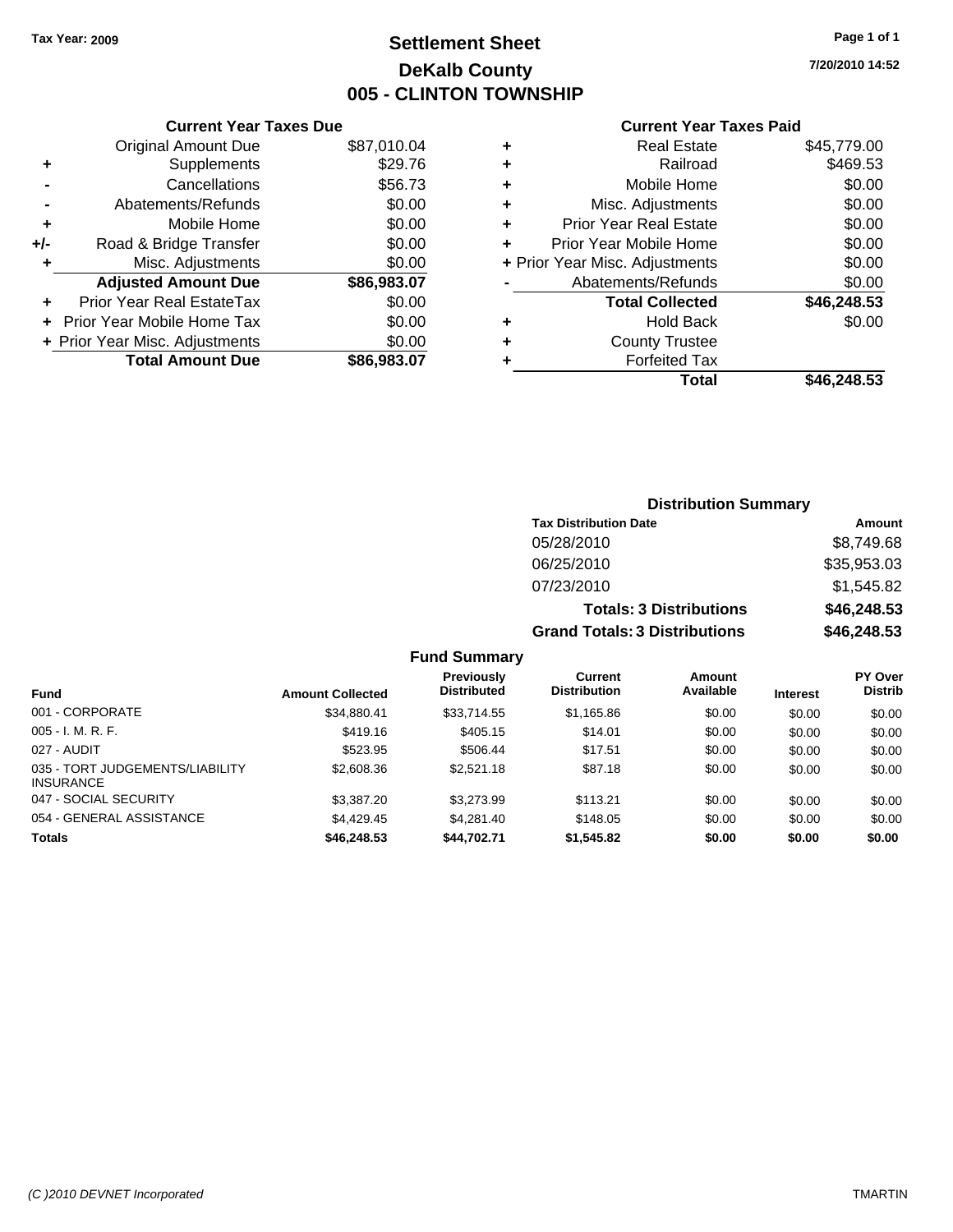### **Settlement Sheet Tax Year: 2009 Page 1 of 1 DeKalb County 006 - CLINTON TWP LIBRARY**

### **Current Year Taxes Due**

|     | <b>Original Amount Due</b>     | \$76,843.74 |
|-----|--------------------------------|-------------|
| ٠   | Supplements                    | \$26.28     |
|     | Cancellations                  | \$50.11     |
|     | Abatements/Refunds             | \$0.00      |
| ٠   | Mobile Home                    | \$0.00      |
| +/- | Road & Bridge Transfer         | \$0.00      |
| ÷   | Misc. Adjustments              | \$0.00      |
|     | <b>Adjusted Amount Due</b>     | \$76,819.91 |
|     | Prior Year Real EstateTax      | \$0.00      |
|     | Prior Year Mobile Home Tax     | \$0.00      |
|     | + Prior Year Misc. Adjustments | \$0.00      |
|     | <b>Total Amount Due</b>        | \$76.819.91 |

|   | <b>Real Estate</b>             | \$40,430.23 |
|---|--------------------------------|-------------|
| ٠ | Railroad                       | \$414.67    |
| ٠ | Mobile Home                    | \$0.00      |
| ٠ | Misc. Adjustments              | \$0.00      |
| ٠ | <b>Prior Year Real Estate</b>  | \$0.00      |
|   | Prior Year Mobile Home         | \$0.00      |
|   | + Prior Year Misc. Adjustments | \$0.00      |
|   | Abatements/Refunds             | \$0.00      |
|   | <b>Total Collected</b>         | \$40,844.90 |
| ٠ | Hold Back                      | \$0.00      |
| ٠ | <b>County Trustee</b>          |             |
|   | <b>Forfeited Tax</b>           |             |
|   | Total                          | \$40,844.90 |
|   |                                |             |

|   |                                  |                                      | <b>Distribution Summary</b>    |                                  |
|---|----------------------------------|--------------------------------------|--------------------------------|----------------------------------|
|   |                                  | <b>Tax Distribution Date</b>         |                                | Amount                           |
|   |                                  | 05/28/2010                           |                                | \$7,727.29                       |
|   |                                  | 06/25/2010                           |                                | \$31,752.41                      |
|   |                                  | 07/23/2010                           |                                | \$1,365.20                       |
|   |                                  |                                      | <b>Totals: 3 Distributions</b> | \$40,844.90                      |
|   |                                  | <b>Grand Totals: 3 Distributions</b> |                                | \$40,844.90                      |
|   | <b>Fund Summary</b>              |                                      |                                |                                  |
| . | <b>Previously</b><br>Diotributed | Current<br>Diotribution              | Amount<br><b>Avoilable</b>     | <b>PY Over</b><br><b>Diotrib</b> |

| <b>Fund</b>   | <b>Amount Collected</b> | <b>Previously</b><br><b>Distributed</b> | Current<br><b>Distribution</b> | Amount<br>Available | <b>Interest</b> | PY Over<br><b>Distrib</b> |
|---------------|-------------------------|-----------------------------------------|--------------------------------|---------------------|-----------------|---------------------------|
| 016 - LIBRARY | \$40.844.90             | \$39,479.70                             | \$1.365.20                     | \$0.00              | \$0.00          | \$0.00                    |
| <b>Totals</b> | \$40.844.90             | \$39,479.70                             | \$1,365,20                     | \$0.00              | \$0.00          | \$0.00                    |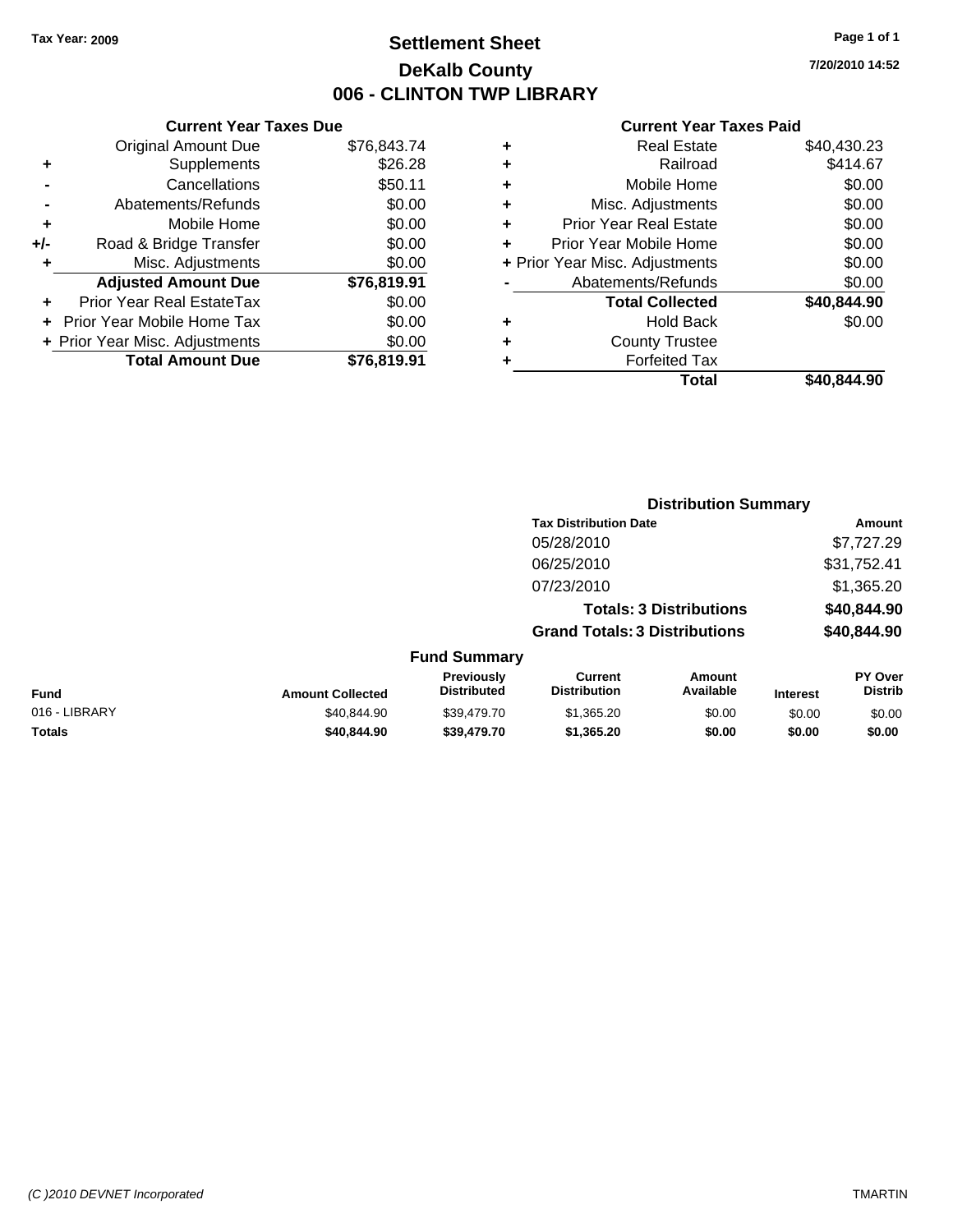**Current Year Taxes Due** Original Amount Due \$20,487.08

**Adjusted Amount Due \$20,480.73**

**+** Supplements \$7.01 **-** Cancellations \$13.36 **-** Abatements/Refunds \$0.00 **+** Mobile Home \$0.00 **+/-** Road & Bridge Transfer \$0.00 **+** Misc. Adjustments \$0.00

**+** Prior Year Real EstateTax \$0.00 **+** Prior Year Mobile Home Tax \$0.00

### **Settlement Sheet Tax Year: 2009 Page 1 of 1 DeKalb County 007 - CLINTON TWP CEMETERY**

**7/20/2010 14:52**

**Amount** \$2,060.09 06/25/2010 \$8,465.06 \$363.99 **Totals: 3 Distributions \$10,889.14 Grand Totals: 3 Distributions \$10,889.14**

| <b>Real Estate</b>            | \$10,778.58                    |
|-------------------------------|--------------------------------|
| Railroad                      | \$110.56                       |
| Mobile Home                   | \$0.00                         |
| Misc. Adjustments             | \$0.00                         |
| <b>Prior Year Real Estate</b> | \$0.00                         |
| Prior Year Mobile Home        | \$0.00                         |
|                               | \$0.00                         |
| Abatements/Refunds            | \$0.00                         |
| <b>Total Collected</b>        | \$10,889.14                    |
| <b>Hold Back</b>              | \$0.00                         |
| <b>County Trustee</b>         |                                |
| <b>Forfeited Tax</b>          |                                |
| Total                         | \$10,889.14                    |
|                               | + Prior Year Misc. Adjustments |

| + Prior Year Misc. Adjustments | \$0.00              | ٠ | <b>County Trustee</b>                |   |
|--------------------------------|---------------------|---|--------------------------------------|---|
| <b>Total Amount Due</b>        | \$20,480.73         | ٠ | <b>Forfeited Tax</b>                 |   |
|                                |                     |   | <b>Total</b>                         | S |
|                                |                     |   |                                      |   |
|                                |                     |   |                                      |   |
|                                |                     |   |                                      |   |
|                                |                     |   | <b>Distribution Summary</b>          |   |
|                                |                     |   | <b>Tax Distribution Date</b>         |   |
|                                |                     |   | 05/28/2010                           |   |
|                                |                     |   | 06/25/2010                           |   |
|                                |                     |   | 07/23/2010                           |   |
|                                |                     |   | <b>Totals: 3 Distributions</b>       |   |
|                                |                     |   | <b>Grand Totals: 3 Distributions</b> |   |
|                                | <b>Fund Summary</b> |   |                                      |   |

| Fund           | <b>Amount Collected</b> | <b>Previously</b><br><b>Distributed</b> | Current<br><b>Distribution</b> | Amount<br>Available | <b>Interest</b> | <b>PY Over</b><br><b>Distrib</b> |
|----------------|-------------------------|-----------------------------------------|--------------------------------|---------------------|-----------------|----------------------------------|
| 017 - CEMETERY | \$10.889.14             | \$10.525.15                             | \$363.99                       | \$0.00              | \$0.00          | \$0.00                           |
| <b>Totals</b>  | \$10.889.14             | \$10,525.15                             | \$363.99                       | \$0.00              | \$0.00          | \$0.00                           |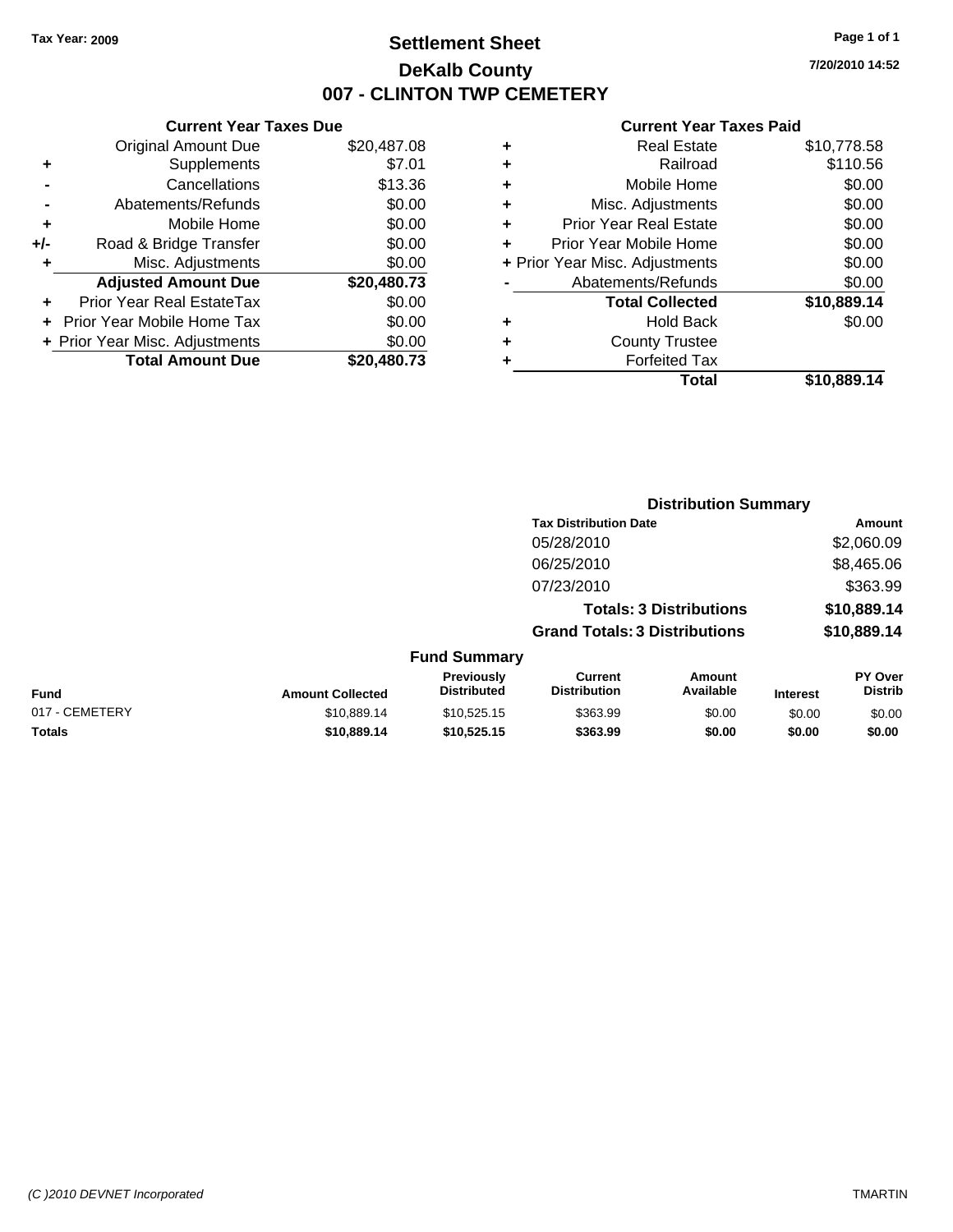### **Settlement Sheet Tax Year: 2009 Page 1 of 1 DeKalb County 008 - CLINTON COMM BLDG**

**7/20/2010 14:52**

|     | <b>Current Year Taxes Due</b>  |             |
|-----|--------------------------------|-------------|
|     | Original Amount Due            | \$14,002.51 |
|     | Supplements                    | \$4.79      |
|     | Cancellations                  | \$9.13      |
|     | Abatements/Refunds             | \$0.00      |
| ٠   | Mobile Home                    | \$0.00      |
| +/- | Road & Bridge Transfer         | \$0.00      |
| ٠   | Misc. Adjustments              | \$0.00      |
|     | <b>Adjusted Amount Due</b>     | \$13,998.17 |
|     | Prior Year Real EstateTax      | \$0.00      |
|     | Prior Year Mobile Home Tax     | \$0.00      |
|     | + Prior Year Misc. Adjustments | \$0.00      |
|     | <b>Total Amount Due</b>        | \$13,998.17 |
|     |                                |             |

|   | <b>Real Estate</b>             | \$7,367.39 |
|---|--------------------------------|------------|
| ٠ | Railroad                       | \$75.57    |
| ٠ | Mobile Home                    | \$0.00     |
| ٠ | Misc. Adjustments              | \$0.00     |
| ٠ | <b>Prior Year Real Estate</b>  | \$0.00     |
| ÷ | Prior Year Mobile Home         | \$0.00     |
|   | + Prior Year Misc. Adjustments | \$0.00     |
|   | Abatements/Refunds             | \$0.00     |
|   | <b>Total Collected</b>         | \$7,442.96 |
| ٠ | <b>Hold Back</b>               | \$0.00     |
| ٠ | <b>County Trustee</b>          |            |
|   | <b>Forfeited Tax</b>           |            |
|   | Total                          | \$7.442.96 |
|   |                                |            |

|                 |                         | <b>Distribution Summary</b>      |                                       |                                |                 |                                  |
|-----------------|-------------------------|----------------------------------|---------------------------------------|--------------------------------|-----------------|----------------------------------|
|                 |                         |                                  | <b>Tax Distribution Date</b>          |                                |                 | Amount                           |
|                 |                         |                                  | 05/28/2010                            |                                |                 | \$1,408.14                       |
|                 |                         |                                  | 06/25/2010                            |                                |                 | \$5,786.09                       |
|                 |                         |                                  | 07/23/2010                            |                                |                 | \$248.73                         |
|                 |                         |                                  |                                       | <b>Totals: 3 Distributions</b> |                 | \$7,442.96                       |
|                 |                         |                                  | <b>Grand Totals: 3 Distributions</b>  |                                |                 | \$7,442.96                       |
|                 |                         | <b>Fund Summary</b>              |                                       |                                |                 |                                  |
| <b>Fund</b>     | <b>Amount Collected</b> | Previously<br><b>Distributed</b> | <b>Current</b><br><b>Distribution</b> | Amount<br>Available            | <b>Interest</b> | <b>PY Over</b><br><b>Distrib</b> |
| 001 - CORPORATE | \$7,442.96              | \$7,194.23                       | \$248.73                              | \$0.00                         | \$0.00          | \$0.00                           |
| Totals          | \$7.442.96              | \$7.194.23                       | \$248.73                              | \$0.00                         | \$0.00          | \$0.00                           |
|                 |                         |                                  |                                       |                                |                 |                                  |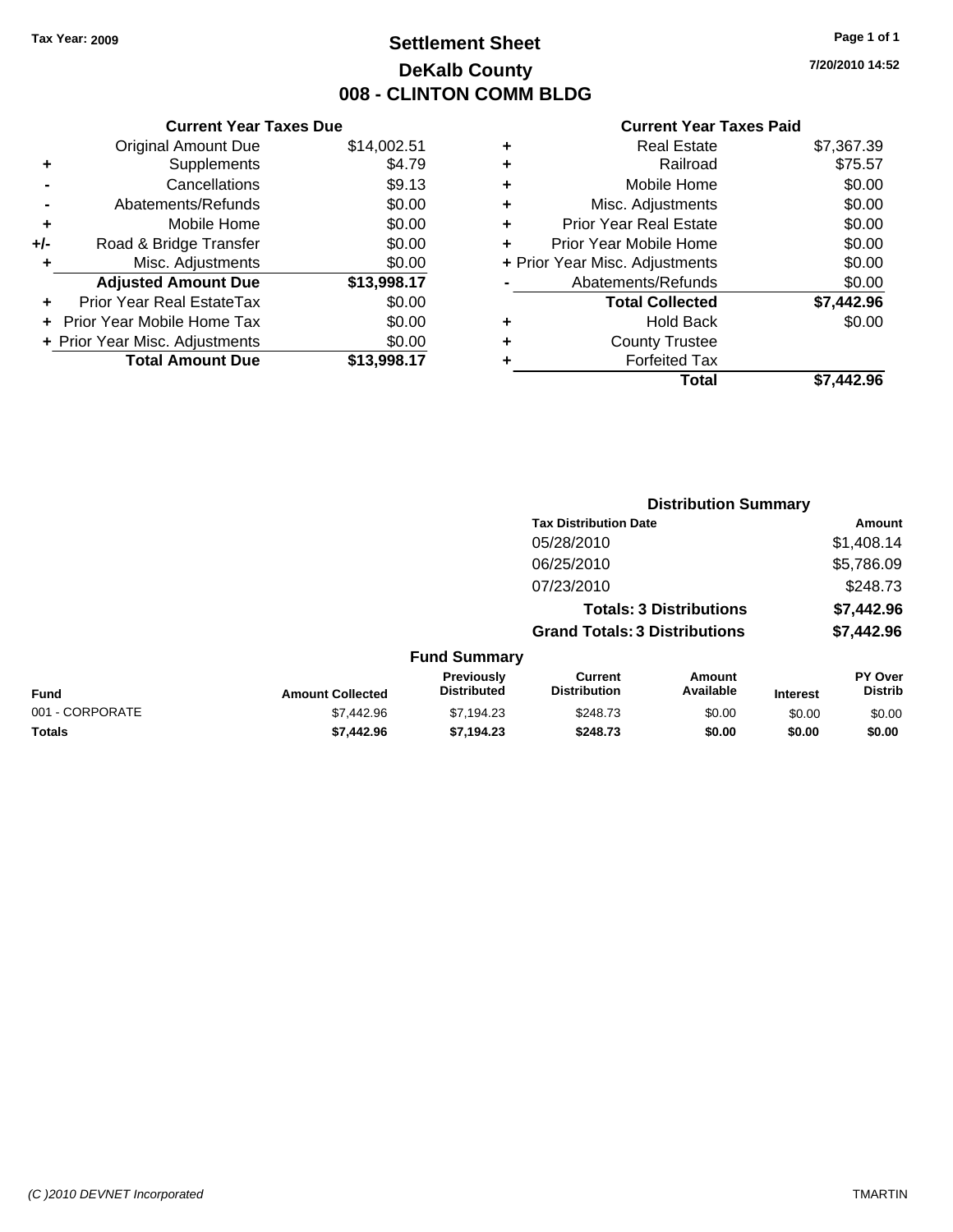### **Settlement Sheet Tax Year: 2009 Page 1 of 1 DeKalb County 009 - CLINTON ROAD & BRIDGE**

**7/20/2010 14:52**

### **Current Year Taxes Paid**

|     | <b>Current Year Taxes Due</b>  |               |
|-----|--------------------------------|---------------|
|     | <b>Original Amount Due</b>     | \$234,442.13  |
| ٠   | Supplements                    | \$66.94       |
|     | Cancellations                  | \$127.63      |
|     | Abatements/Refunds             | \$0.00        |
| ٠   | Mobile Home                    | \$0.00        |
| +/- | Road & Bridge Transfer         | (\$20,440.88) |
| ٠   | Misc. Adjustments              | \$0.00        |
|     | <b>Adjusted Amount Due</b>     | \$213,940.56  |
|     | Prior Year Real EstateTax      | \$0.00        |
|     | Prior Year Mobile Home Tax     | \$0.00        |
|     | + Prior Year Misc. Adjustments | \$0.00        |
|     | <b>Total Amount Due</b>        | \$213,940.56  |
|     |                                |               |

|   | <b>Real Estate</b>             | \$102,972.87 |
|---|--------------------------------|--------------|
| ٠ | Railroad                       | \$1,199.21   |
| ٠ | Mobile Home                    | \$0.00       |
| ٠ | Misc. Adjustments              | \$0.00       |
| ٠ | <b>Prior Year Real Estate</b>  | \$0.00       |
| ٠ | Prior Year Mobile Home         | \$0.00       |
|   | + Prior Year Misc. Adjustments | \$0.00       |
|   | Abatements/Refunds             | \$0.00       |
|   | <b>Total Collected</b>         | \$104,172.08 |
| ٠ | <b>Hold Back</b>               | \$0.00       |
| ٠ | <b>County Trustee</b>          |              |
|   | <b>Forfeited Tax</b>           |              |
|   | Total                          | \$104.172.08 |

| <b>Road and Bridge Summary</b> |             |               | <b>Distribution Summary</b>    |              |  |
|--------------------------------|-------------|---------------|--------------------------------|--------------|--|
| <b>Municipality</b>            | Amt. Due    | Amt. Distrib. | <b>Tax Distribution Date</b>   | Amount       |  |
| <b>VILLAGE OF WATERMAN</b>     | \$38,427.75 | \$20,440.88   | 05/28/2010                     | \$19,681.01  |  |
| <b>Totals</b>                  | \$38,427.75 | \$20,440.88   | 06/25/2010                     | \$81,013.99  |  |
|                                |             |               | 07/23/2010                     | \$3,477.08   |  |
|                                |             |               | <b>Totals: 3 Distributions</b> | \$104,172.08 |  |

**Grand Totals: 3 Distributions \$104,172.08**

| <b>Fund Summary</b>                           |                         |                                  |                                |                            |                 |                           |
|-----------------------------------------------|-------------------------|----------------------------------|--------------------------------|----------------------------|-----------------|---------------------------|
| <b>Fund</b>                                   | <b>Amount Collected</b> | Previously<br><b>Distributed</b> | Current<br><b>Distribution</b> | <b>Amount</b><br>Available | <b>Interest</b> | PY Over<br><b>Distrib</b> |
| 007 - ROAD AND BRIDGE                         | \$41,599.28             | \$40.213.64                      | \$1,385.64                     | \$0.00                     | \$0.00          | \$0.00                    |
| 009 - PERMANENT ROAD                          | \$43.951.62             | \$42,482.58                      | \$1,469.04                     | \$0.00                     | \$0.00          | \$0.00                    |
| 010 - EQUIPMENT AND BUILDING                  | \$17,066.38             | \$16,495.95                      | \$570.43                       | \$0.00                     | \$0.00          | \$0.00                    |
| 035 - TORT JUDGEMENTS/LIABILITY<br><b>INS</b> | \$1.554.80              | \$1,502.83                       | \$51.97                        | \$0.00                     | \$0.00          | \$0.00                    |
| <b>Totals</b>                                 | \$104.172.08            | \$100,695,00                     | \$3,477.08                     | \$0.00                     | \$0.00          | \$0.00                    |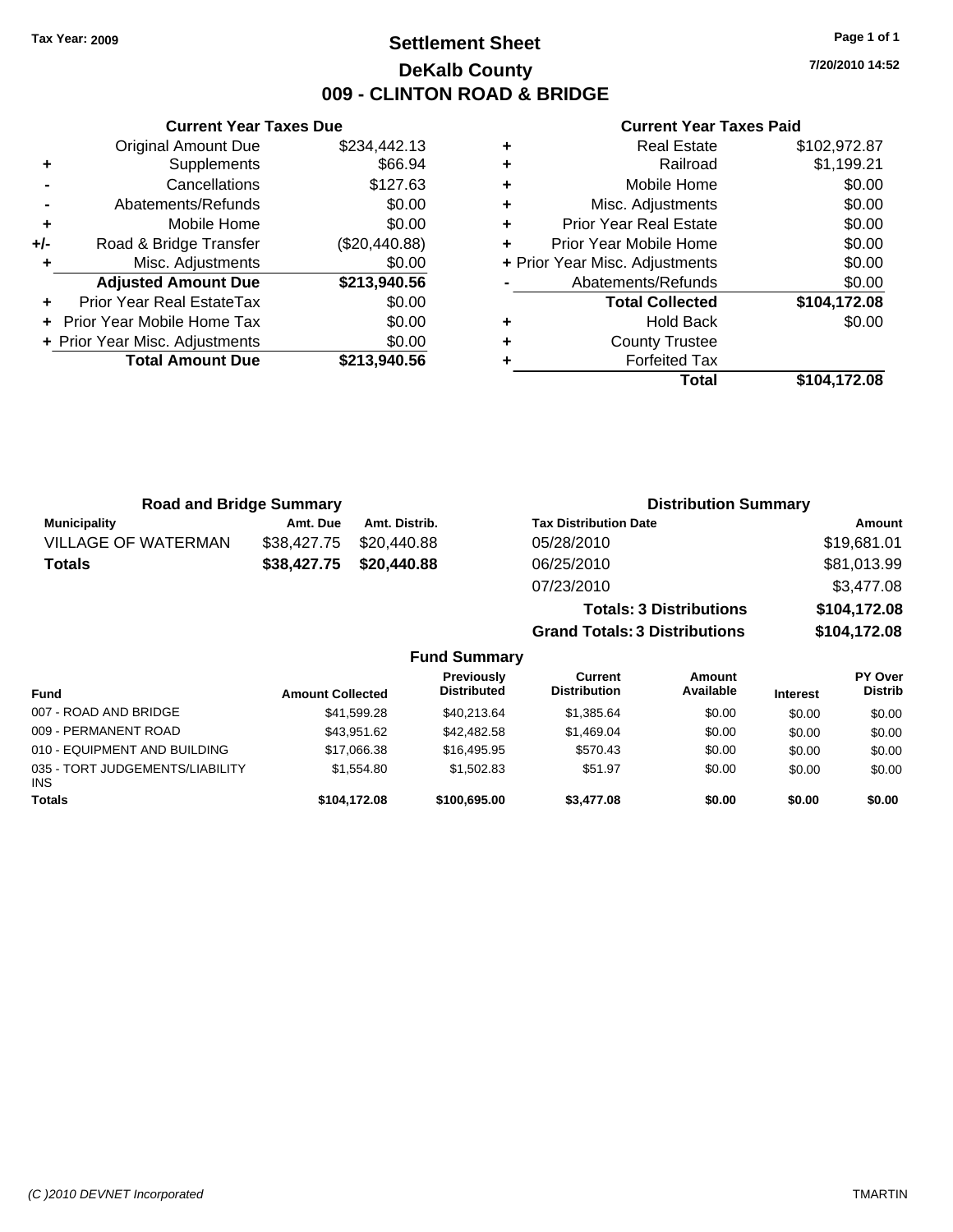### **Settlement Sheet Tax Year: 2009 Page 1 of 1 DeKalb County 010 - CORTLAND TOWNSHIP**

**7/20/2010 14:52**

#### **Current Year Taxes Paid**

|                                | \$111,066.88 |
|--------------------------------|--------------|
| <b>Forfeited Tax</b>           |              |
| <b>County Trustee</b>          |              |
| <b>Hold Back</b>               | \$0.00       |
| <b>Total Collected</b>         | \$111,066.88 |
| Abatements/Refunds             | \$0.00       |
| + Prior Year Misc. Adjustments | \$0.00       |
| Prior Year Mobile Home         | \$0.00       |
| <b>Prior Year Real Estate</b>  | \$44.73      |
| Misc. Adjustments              | \$794.65     |
| Mobile Home                    | \$0.00       |
| Railroad                       | \$267.68     |
| <b>Real Estate</b>             | \$109,959.82 |
|                                | Total        |

### **Current Year Taxes Due** Original Amount Due \$217,831.33

|     | + Prior Year Misc. Adjustments<br><b>Total Amount Due</b> | \$0.00<br>\$215,063.62 |
|-----|-----------------------------------------------------------|------------------------|
|     | + Prior Year Mobile Home Tax                              | \$0.00                 |
|     | Prior Year Real EstateTax                                 | \$44.73                |
|     | <b>Adjusted Amount Due</b>                                | \$215,018.89           |
| ÷   | Misc. Adjustments                                         | \$794.65               |
| +/- | Road & Bridge Transfer                                    | \$0.00                 |
| ÷   | Mobile Home                                               | \$0.00                 |
|     | Abatements/Refunds                                        | \$0.00                 |
|     | Cancellations                                             | \$6,741.34             |
| ٠   | Supplements                                               | \$3,134.25             |

| <b>Distribution Summary</b>    |               |  |  |  |
|--------------------------------|---------------|--|--|--|
| <b>Tax Distribution Date</b>   | <b>Amount</b> |  |  |  |
| 05/28/2010                     | \$25,491.14   |  |  |  |
| 06/25/2010                     | \$83,652.74   |  |  |  |
| 07/23/2010                     | \$1,923.00    |  |  |  |
| <b>Totals: 3 Distributions</b> | \$111,066.88  |  |  |  |

**Grand Totals: 3 Distributions \$111,066.88**

### **Fund Summary**

| <b>Fund</b>                                   | <b>Amount Collected</b> | <b>Previously</b><br><b>Distributed</b> | Current<br><b>Distribution</b> | <b>Amount</b><br>Available | <b>Interest</b> | <b>PY Over</b><br><b>Distrib</b> |
|-----------------------------------------------|-------------------------|-----------------------------------------|--------------------------------|----------------------------|-----------------|----------------------------------|
| 001 - CORPORATE                               | \$88,417.67             | \$86,886.82                             | \$1,530.85                     | \$0.00                     | \$0.00          | \$0.00                           |
| $005 - I. M. R. F.$                           | \$5,533.25              | \$5,437.45                              | \$95.80                        | \$0.00                     | \$0.00          | \$0.00                           |
| 027 - AUDIT                                   | \$1.519.50              | \$1,493.19                              | \$26.31                        | \$0.00                     | \$0.00          | \$0.00                           |
| 035 - TORT JUDGEMENTS/LIABILITY<br><b>INS</b> | \$6,035.03              | \$5.930.54                              | \$104.49                       | \$0.00                     | \$0.00          | \$0.00                           |
| 047 - SOCIAL SECURITY                         | \$5.031.57              | \$4.944.45                              | \$87.12                        | \$0.00                     | \$0.00          | \$0.00                           |
| 054 - GENERAL ASSISTANCE                      | \$4,529.86              | \$4,451.43                              | \$78.43                        | \$0.00                     | \$0.00          | \$0.00                           |
| <b>Totals</b>                                 | \$111,066.88            | \$109,143.88                            | \$1,923.00                     | \$0.00                     | \$0.00          | \$0.00                           |

#### **Miscellaneous Adjustment Detail**

| Year Source             | <b>Account Type</b>       | <b>Amount Adjustment Description</b>                               |
|-------------------------|---------------------------|--------------------------------------------------------------------|
| 2009 RE - Real Estate   | <b>Back Tax Collected</b> | \$793.25 Eagle Home Nature's Crossing Redemption 58 Parcels by TBA |
| 2009 RE - Real Estate   | <b>Back Tax Collected</b> | \$0.79 Montabano Builders Redemption 09-33-128-003 by TBA          |
| 2009 RE - Real Estate   | <b>Back Tax Collected</b> | \$0.26 Montalbano Builders Redemption 09-28-352-001 by TBA         |
| 2009 RE - Real Estate   | <b>Back Tax Collected</b> | \$0.17 Montalbano Builders Redemption 09-28-351-016 by TBA         |
| 2009 RE - Real Estate   | <b>Back Tax Collected</b> | \$0.18 Montalbano Builders Redemption 09-28-351-015 by TBA         |
| <b>Totals 5 entries</b> |                           | \$794.65                                                           |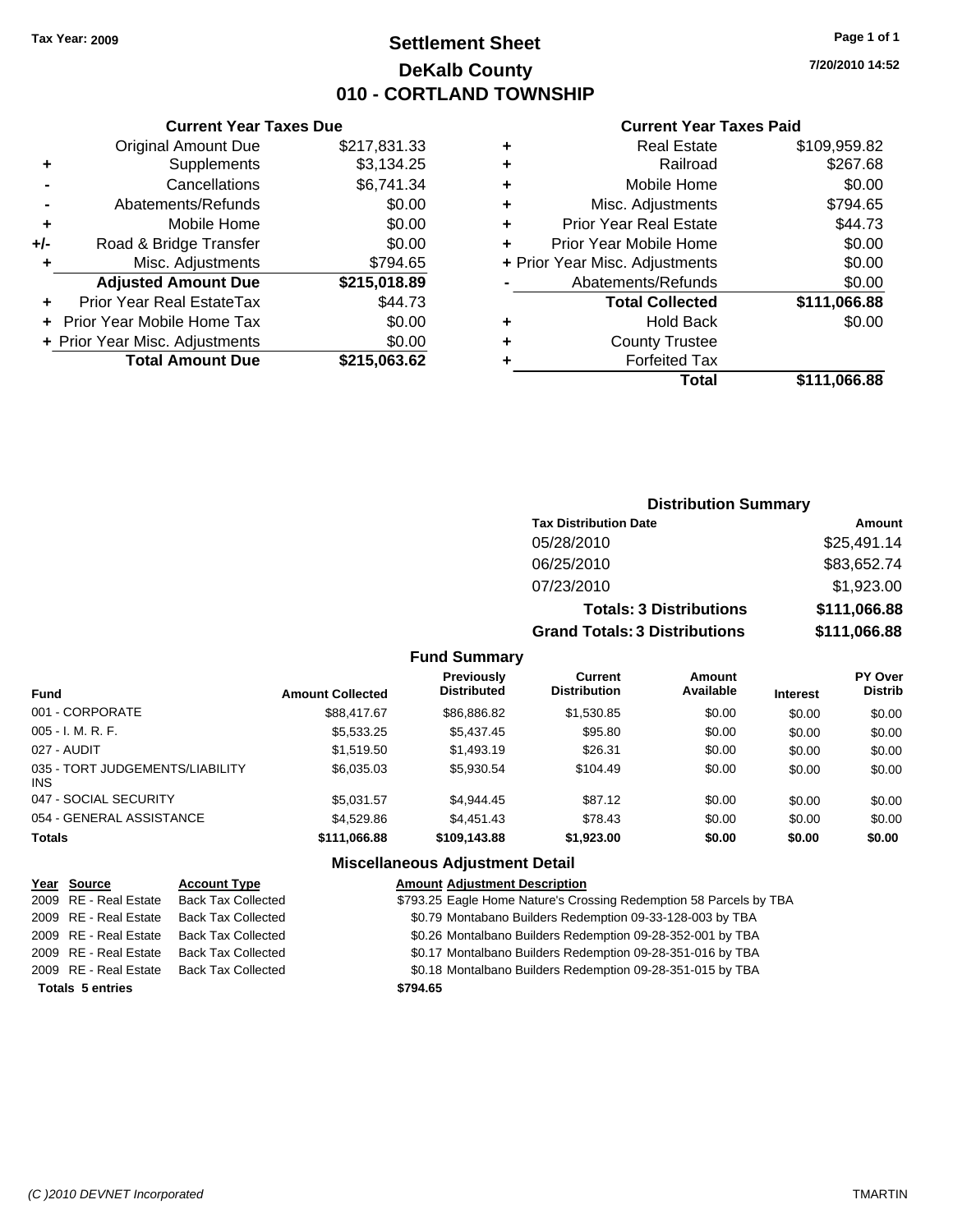### **Settlement Sheet Tax Year: 2009 Page 1 of 1 DeKalb County 011 - CORTLAND ROAD & BRIDGE**

**7/20/2010 14:52**

### **Current Year Taxes Paid**

|       | <b>Current Year Taxes Due</b>  |               |
|-------|--------------------------------|---------------|
|       | <b>Original Amount Due</b>     | \$404,567.57  |
| ٠     | Supplements                    | \$11,436.25   |
|       | Cancellations                  | \$11,762.40   |
|       | Abatements/Refunds             | \$0.00        |
| ٠     | Mobile Home                    | \$0.00        |
| $+/-$ | Road & Bridge Transfer         | (\$12,655.61) |
| ٠     | Misc. Adjustments              | \$1,475.90    |
|       | <b>Adjusted Amount Due</b>     | \$393,061.71  |
|       | Prior Year Real EstateTax      | \$77.25       |
|       | Prior Year Mobile Home Tax     | \$0.00        |
|       | + Prior Year Misc. Adjustments | \$0.00        |
|       | <b>Total Amount Due</b>        | \$393,138.96  |
|       |                                |               |

|   | <b>Real Estate</b>             | \$194,799.91 |
|---|--------------------------------|--------------|
| ٠ | Railroad                       | \$493.68     |
| ٠ | Mobile Home                    | \$0.00       |
| ٠ | Misc. Adjustments              | \$1,475.90   |
| ٠ | <b>Prior Year Real Estate</b>  | \$77.25      |
|   | Prior Year Mobile Home         | \$0.00       |
|   | + Prior Year Misc. Adjustments | \$0.00       |
|   | Abatements/Refunds             | \$0.00       |
|   | <b>Total Collected</b>         | \$196,846.74 |
|   | <b>Hold Back</b>               | \$0.00       |
| ٠ | <b>County Trustee</b>          |              |
|   | <b>Forfeited Tax</b>           |              |
|   | Total                          | \$196,846.74 |

| <b>Road and Bridge Summary</b> |             |               | <b>Distribution Summary</b>          |              |  |
|--------------------------------|-------------|---------------|--------------------------------------|--------------|--|
| <b>Municipality</b>            | Amt. Due    | Amt. Distrib. | <b>Tax Distribution Date</b>         | Amount       |  |
| TOWN OF CORTLAND               | \$7,855.80  | \$4.055.17    | 05/28/2010                           | \$44,477.31  |  |
| CITY OF DEKALB                 | \$531.95    | \$274.60      | 06/25/2010                           | \$149,014.13 |  |
| <b>VILLAGE OF MAPLE PARK</b>   | \$1,780.20  | \$918.95      | 07/23/2010                           | \$3,355.30   |  |
| <b>CITY OF SYCAMORE</b>        | \$14,348.42 | \$7,406.89    | <b>Totals: 3 Distributions</b>       | \$196,846.74 |  |
| <b>Totals</b>                  | \$24,516.37 | \$12,655.61   | <b>Grand Totals: 3 Distributions</b> | \$196,846.74 |  |

| <b>Fund Summary</b> |  |  |
|---------------------|--|--|
|---------------------|--|--|

| <b>Fund</b>                             | <b>Amount Collected</b> | <b>Previously</b><br><b>Distributed</b> | <b>Current</b><br><b>Distribution</b> | Amount<br>Available | <b>Interest</b> | <b>PY Over</b><br><b>Distrib</b> |
|-----------------------------------------|-------------------------|-----------------------------------------|---------------------------------------|---------------------|-----------------|----------------------------------|
| 005 - I. M. R. F.                       | \$3.625.24              | \$3,563.45                              | \$61.79                               | \$0.00              | \$0.00          | \$0.00                           |
| 007 - ROAD AND BRIDGE                   | \$15,311.91             | \$15,051.33                             | \$260.58                              | \$0.00              | \$0.00          | \$0.00                           |
| 009 - PERMANENT ROAD                    | \$145,006.43            | \$142,534.42                            | \$2,472.01                            | \$0.00              | \$0.00          | \$0.00                           |
| 010 - EQUIPMENT AND BUILDING            | \$20,717.25             | \$20,364.07                             | \$353.18                              | \$0.00              | \$0.00          | \$0.00                           |
| 027 - AUDIT                             | \$1,295.78              | \$1,273.69                              | \$22.09                               | \$0.00              | \$0.00          | \$0.00                           |
| 035 - TORT JUDGEMENTS/LIABILITY<br>INS. | \$8,298.59              | \$8.157.12                              | \$141.47                              | \$0.00              | \$0.00          | \$0.00                           |
| 047 - SOCIAL SECURITY                   | \$2,591.54              | \$2,547.36                              | \$44.18                               | \$0.00              | \$0.00          | \$0.00                           |
| <b>Totals</b>                           | \$196,846.74            | \$193,491.44                            | \$3,355.30                            | \$0.00              | \$0.00          | \$0.00                           |

### **Miscellaneous Adjustment Detail**

| Year Source             | <b>Account Type</b>       | <b>Amount Adjustment Description</b>                                 |
|-------------------------|---------------------------|----------------------------------------------------------------------|
| 2009 RE - Real Estate   | <b>Back Tax Collected</b> | \$1,473.28 Eagle Home Nature's Crossing Redemption 58 Parcels by TBA |
| 2009 RE - Real Estate   | <b>Back Tax Collected</b> | \$1.47 Montabano Builders Redemption 09-33-128-003 by TBA            |
| 2009 RE - Real Estate   | <b>Back Tax Collected</b> | \$0.49 Montalbano Builders Redemption 09-28-352-001 by TBA           |
| 2009 RE - Real Estate   | <b>Back Tax Collected</b> | \$0.32 Montalbano Builders Redemption 09-28-351-016 by TBA           |
| 2009 RE - Real Estate   | <b>Back Tax Collected</b> | \$0.34 Montalbano Builders Redemption 09-28-351-015 by TBA           |
| <b>Totals 5 entries</b> |                           | \$1,475.90                                                           |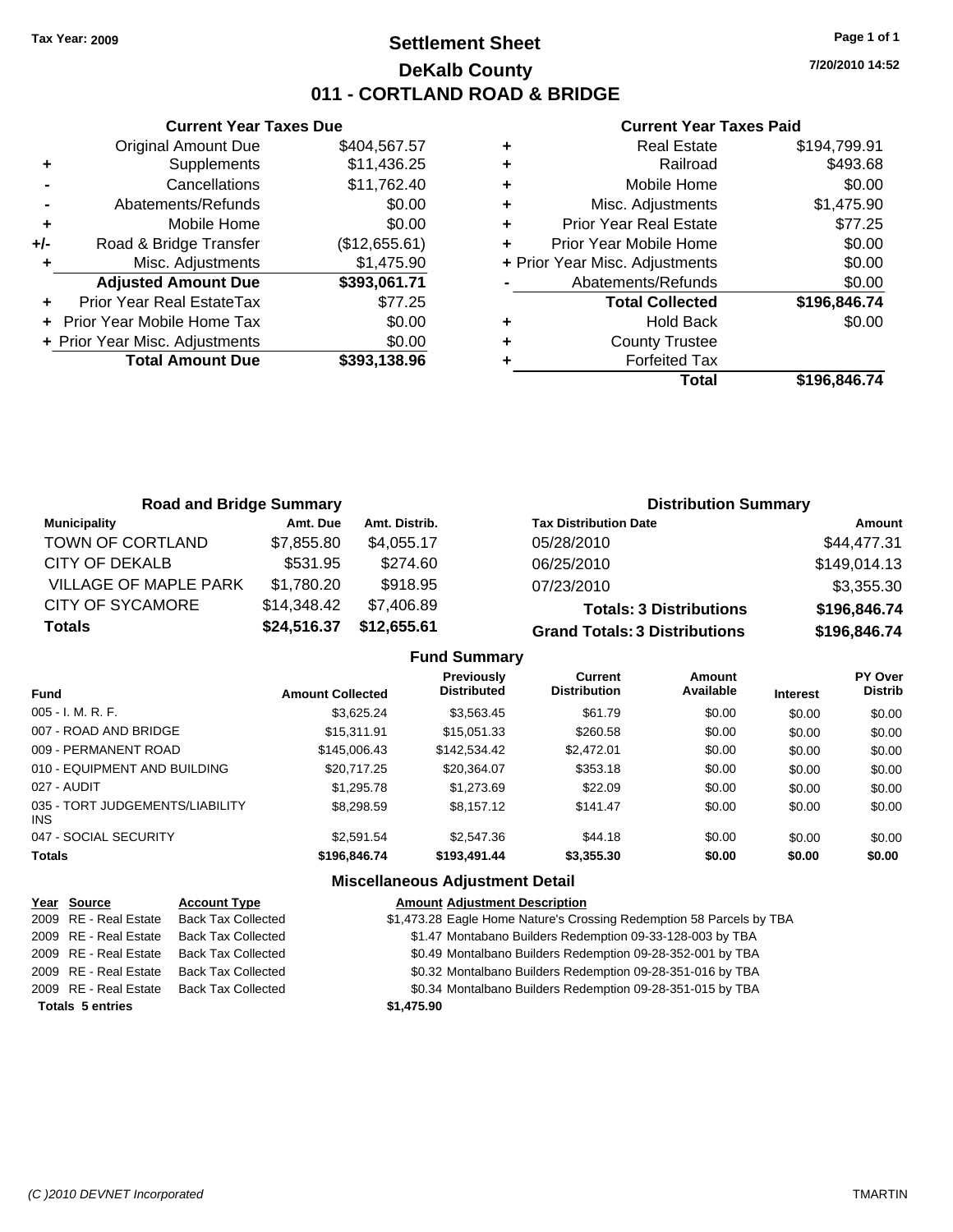### **Settlement Sheet Tax Year: 2009 Page 1 of 1 DeKalb County 012 - DEKALB TOWNSHIP**

**7/20/2010 14:52**

|     | <b>Current Year Taxes Due</b>  |              |
|-----|--------------------------------|--------------|
|     | <b>Original Amount Due</b>     | \$823,436.39 |
| ٠   | Supplements                    | \$11,356.38  |
|     | Cancellations                  | \$18,649.64  |
|     | Abatements/Refunds             | \$0.00       |
| ٠   | Mobile Home                    | \$0.00       |
| +/- | Road & Bridge Transfer         | \$0.00       |
| ٠   | Misc. Adjustments              | \$200.02     |
|     | <b>Adjusted Amount Due</b>     | \$816,343.15 |
|     | Prior Year Real EstateTax      | \$59.71      |
|     | Prior Year Mobile Home Tax     | \$0.00       |
|     | + Prior Year Misc. Adjustments | \$4,025.91   |
|     | <b>Total Amount Due</b>        | \$820,428.77 |
|     |                                |              |

#### **Current Year Taxes Paid**

| \$413,682.97 |
|--------------|
| \$677.35     |
| \$0.00       |
| \$200.02     |
| \$59.71      |
| \$0.00       |
| \$4,025.91   |
| \$0.00       |
| \$418,645.96 |
| \$0.00       |
|              |
|              |
| \$418,645.96 |
|              |

#### **Distribution Summary Tax Distribution Date Amount** 05/28/2010 \$91,414.56 06/25/2010 \$322,539.82 07/23/2010 \$4,691.58 **Totals: 3 Distributions \$418,645.96 Grand Totals: 3 Distributions \$418,645.96 Fund Summary Fund Interest Amount Collected Distributed PY Over Distrib Amount Available Current Distribution Previously** 001 - CORPORATE \$321,178.06 \$317,578.76 \$3,599.30 \$0.00 \$0.00 \$0.00 054 - GENERAL ASSISTANCE \$97,467.90 \$96,375.62 \$1,092.28 \$0.00 \$0.00 \$0.00 **Totals \$418,645.96 \$413,954.38 \$4,691.58 \$0.00 \$0.00 \$0.00**

### **Miscellaneous Adjustment Detail**

**Year Source Account Type Amount Adjustment Description**

2008 RE - Real Estate Back Tax Collected \$4,025.91 DeKalb TIF #4 Surplus Distribution by TBA

2009 RE - Real Estate Back Tax Collected \$0.59 Gardens of Rivermist Redemption 08-02-303-001 by TBA

2009 RE - Real Estate Paymt In Lieu of Tax \$199.43 Housing Authority DeKalb Units by TBA

**Totals \$4,225.93 3 entries**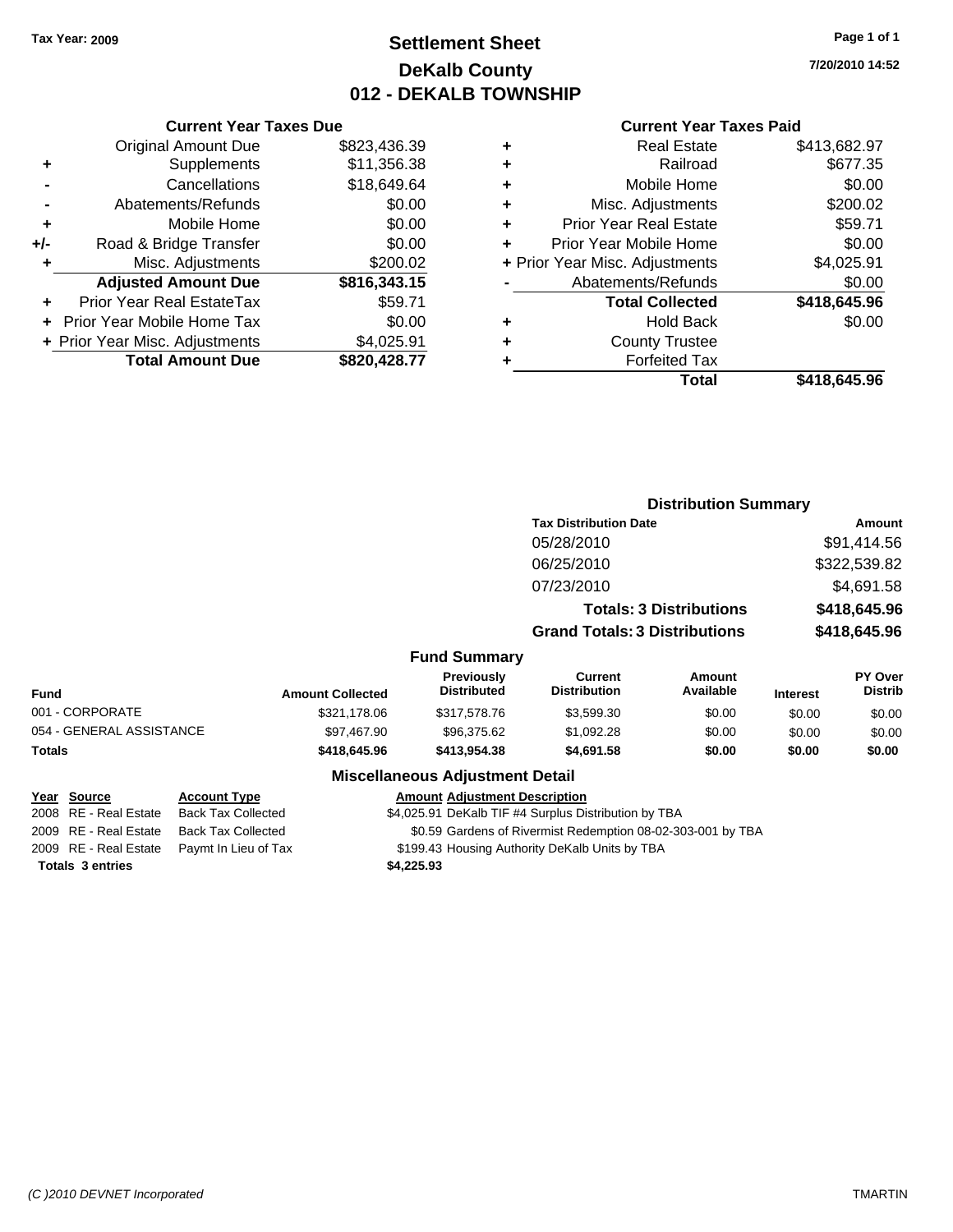**Current Year Taxes Due** Original Amount Due \$1,317,611.19

**Adjusted Amount Due \$1,219,678.01**

**Total Amount Due \$1,225,269.29**

**+** Supplements \$25,097.53 **-** Cancellations \$25,519.05 **-** Abatements/Refunds \$0.00 **+** Mobile Home \$0.00 **+/-** Road & Bridge Transfer (\$97,831.71) **+** Misc. Adjustments \$320.05

**+** Prior Year Real EstateTax (\$850.54) **+** Prior Year Mobile Home Tax \$0.00 **+** Prior Year Misc. Adjustments \$6,441.82

### **Settlement Sheet Tax Year: 2009 Page 1 of 1 DeKalb County 013 - DEKALB ROAD & BRIDGE**

**7/20/2010 14:52**

#### **Current Year Taxes Paid**

| <b>Real Estate</b><br>٠            | \$570,899.53 |
|------------------------------------|--------------|
| Railroad<br>٠                      | \$966.05     |
| Mobile Home<br>٠                   | \$0.00       |
| Misc. Adjustments<br>٠             | \$320.05     |
| <b>Prior Year Real Estate</b><br>٠ | (\$850.54)   |
| Prior Year Mobile Home<br>÷        | \$0.00       |
| + Prior Year Misc. Adjustments     | \$6,441.82   |
| Abatements/Refunds                 | \$0.00       |
| <b>Total Collected</b>             | \$577,776.91 |
| <b>Hold Back</b><br>٠              | \$0.00       |
| <b>County Trustee</b><br>٠         |              |
| <b>Forfeited Tax</b>               |              |
| Total                              | \$577,776.91 |

|                         | <b>Road and Bridge Summary</b> |               |                                  |                                       | <b>Distribution Summary</b>    |                 |                           |
|-------------------------|--------------------------------|---------------|----------------------------------|---------------------------------------|--------------------------------|-----------------|---------------------------|
| <b>Municipality</b>     | Amt. Due                       | Amt. Distrib. |                                  | <b>Tax Distribution Date</b>          |                                |                 | Amount                    |
| <b>CITY OF DEKALB</b>   | \$178,850.92                   | \$91,263.25   |                                  | 05/28/2010                            |                                |                 | \$125,087.01              |
| <b>CITY OF SYCAMORE</b> | \$12,873.62                    | \$6,568.46    |                                  | 06/25/2010                            |                                |                 | \$446,270.33              |
| <b>Totals</b>           | \$191,724.54                   | \$97,831.71   |                                  | 07/23/2010                            |                                |                 | \$6,419.57                |
|                         |                                |               |                                  |                                       | <b>Totals: 3 Distributions</b> |                 | \$577,776.91              |
|                         |                                |               |                                  | <b>Grand Totals: 3 Distributions</b>  |                                |                 | \$577,776.91              |
|                         |                                |               | <b>Fund Summary</b>              |                                       |                                |                 |                           |
| <b>Fund</b>             | <b>Amount Collected</b>        |               | Previously<br><b>Distributed</b> | <b>Current</b><br><b>Distribution</b> | Amount<br>Available            | <b>Interest</b> | PY Over<br><b>Distrib</b> |
| 007 - ROAD AND BRIDGE   |                                | \$109.751.05  | \$10852198                       | \$1 210 07                            | ደሰ ሰሰ                          | ድስ ሰሰ           | 2000                      |

|                              |              | <b>Missellanesse Adioatorent Batall</b> |            |        |        |        |
|------------------------------|--------------|-----------------------------------------|------------|--------|--------|--------|
| Totals                       | \$577.776.91 | \$571.357.34                            | \$6.419.57 | \$0.00 | \$0.00 | \$0.00 |
| 010 - EQUIPMENT AND BUILDING | \$57,341.62  | \$56,704.46                             | \$637.16   | \$0.00 | \$0.00 | \$0.00 |
| 009 - PERMANENT ROAD         | \$410.684.24 | \$406,120.90                            | \$4.563.34 | \$0.00 | \$0.00 | \$0.00 |
| 007 - ROAD AND BRIDGE        | \$109,751.05 | \$108.531.98                            | \$1.219.07 | \$0.00 | \$0.00 | \$0.00 |
| .                            |              |                                         |            |        |        |        |

### **Miscellaneous Adjustment Detail**

#### **Year Source Account Type Amount Adjustment Description**

2008 RE - Real Estate Back Tax Collected \$6,441.82 DeKalb TIF #4 Surplus Distribution by TBA 2009 RE - Real Estate Back Tax Collected \$0.94 Gardens of Rivermist Redemption 08-02-303-001 by TBA 2009 RE - Real Estate Paymt In Lieu of Tax \$319.11 Housing Authority DeKalb Units by TBA **Totals \$6,761.87 3 entries**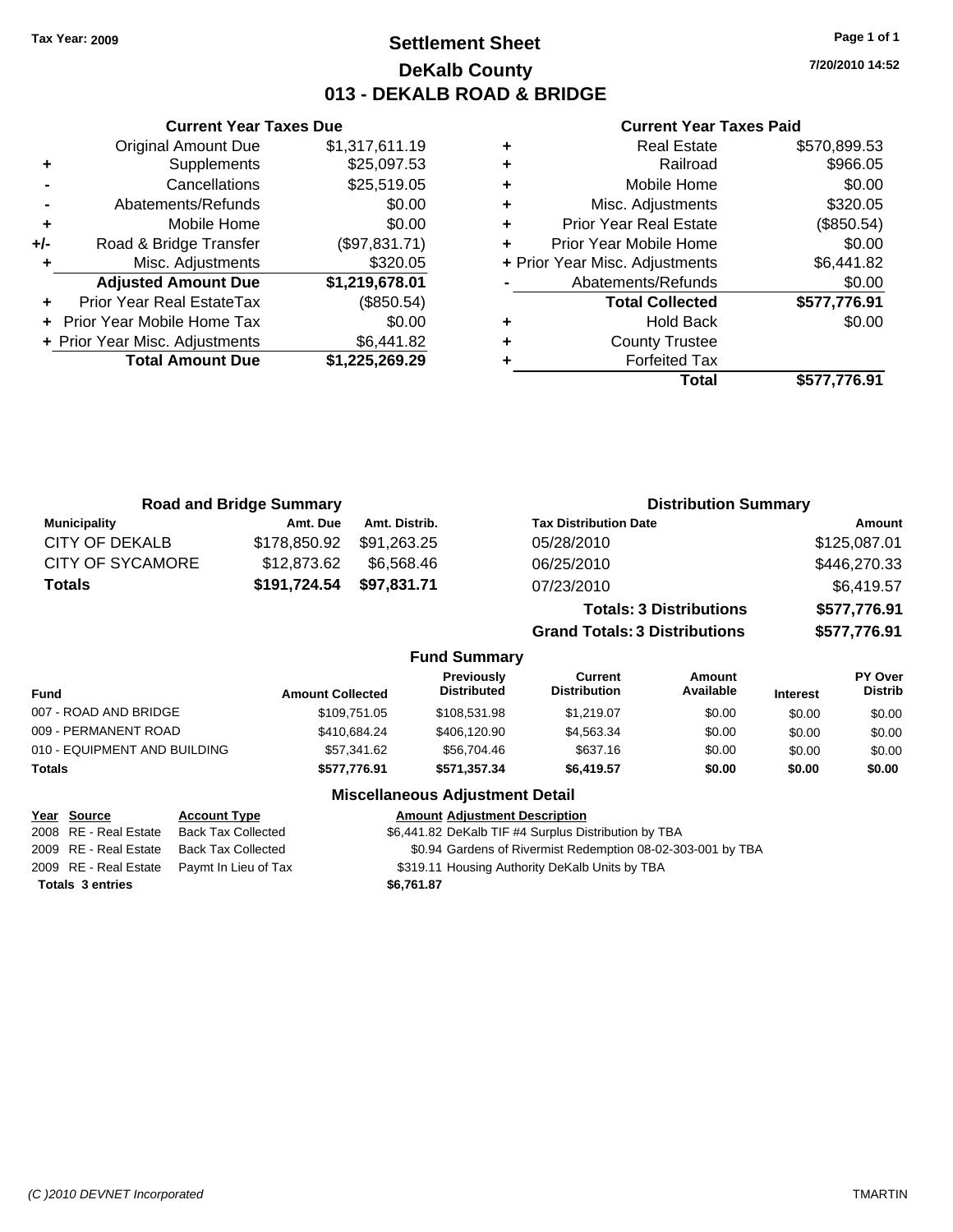### **Settlement Sheet Tax Year: 2009 Page 1 of 1 DeKalb County 014 - FRANKLIN TOWNSHIP**

**7/20/2010 14:52**

#### **Current Year Taxes Paid**

| <b>Currer</b>            |   |              | <b>Current Year Taxes Due</b>  |       |
|--------------------------|---|--------------|--------------------------------|-------|
| Rea                      |   | \$100,837.33 | Original Amount Due            |       |
| Б                        |   | \$676.51     | Supplements                    | ٠     |
| Mobile                   |   | \$835.54     | Cancellations                  |       |
| Misc. Adjus              | ٠ | \$0.00       | Abatements/Refunds             |       |
| Prior Year Rea           |   | \$0.00       | Mobile Home                    | ٠     |
| <b>Prior Year Mobile</b> |   | \$0.00       | Road & Bridge Transfer         | $+/-$ |
| + Prior Year Misc. Adjus |   | \$0.36       | Misc. Adjustments              | ٠     |
| Abatements/F             |   | \$100,678.66 | <b>Adjusted Amount Due</b>     |       |
| <b>Total Co</b>          |   | \$0.00       | Prior Year Real EstateTax      |       |
| Ho                       |   | \$0.00       | + Prior Year Mobile Home Tax   |       |
| County                   | ٠ | \$0.00       | + Prior Year Misc. Adjustments |       |
| Forfei                   |   | \$100,678.66 | <b>Total Amount Due</b>        |       |
|                          |   |              |                                |       |

| ٠ | <b>Real Estate</b>             | \$51,796.88 |
|---|--------------------------------|-------------|
|   | Railroad                       | \$224.04    |
|   | Mobile Home                    | \$0.00      |
| ٠ | Misc. Adjustments              | \$0.36      |
|   | <b>Prior Year Real Estate</b>  | \$0.00      |
| ÷ | Prior Year Mobile Home         | \$0.00      |
|   | + Prior Year Misc. Adjustments | \$0.00      |
|   | Abatements/Refunds             | \$0.00      |
|   | <b>Total Collected</b>         | \$52,021.28 |
| ٠ | Hold Back                      | \$0.00      |
|   | <b>County Trustee</b>          |             |
|   | <b>Forfeited Tax</b>           |             |
|   | Total                          | \$52,021.28 |
|   |                                |             |

|                          |                         |                                         | <b>Distribution Summary</b>           |                                |                 |                           |
|--------------------------|-------------------------|-----------------------------------------|---------------------------------------|--------------------------------|-----------------|---------------------------|
|                          |                         |                                         | <b>Tax Distribution Date</b>          |                                |                 | Amount                    |
|                          |                         |                                         | 05/28/2010                            |                                |                 | \$11,144.03               |
|                          |                         |                                         | 06/25/2010                            |                                |                 | \$39,946.87               |
|                          |                         |                                         | 07/23/2010                            |                                |                 | \$930.38                  |
|                          |                         |                                         |                                       | <b>Totals: 3 Distributions</b> |                 | \$52,021.28               |
|                          |                         |                                         | <b>Grand Totals: 3 Distributions</b>  |                                |                 | \$52,021.28               |
|                          |                         | <b>Fund Summary</b>                     |                                       |                                |                 |                           |
| <b>Fund</b>              | <b>Amount Collected</b> | <b>Previously</b><br><b>Distributed</b> | <b>Current</b><br><b>Distribution</b> | Amount<br>Available            | <b>Interest</b> | PY Over<br><b>Distrib</b> |
| 001 - CORPORATE          | \$41,611.36             | \$40,867.16                             | \$744.20                              | \$0.00                         | \$0.00          | \$0.00                    |
| 005 - I. M. R. F.        | \$9,565.93              | \$9,394.85                              | \$171.08                              | \$0.00                         | \$0.00          | \$0.00                    |
| 054 - GENERAL ASSISTANCE | \$843.99                | \$828.89                                | \$15.10                               | \$0.00                         | \$0.00          | \$0.00                    |
| Totals                   | \$52,021.28             | \$51,090.90                             | \$930.38                              | \$0.00                         | \$0.00          | \$0.00                    |
|                          | ---                     | .                                       |                                       |                                |                 |                           |

### **Miscellaneous Adjustment Detail**

**Year Source Account Type Amount Adjustment Description Totals \$0.36 1 entries**

2009 RE - Real Estate Back Tax Collected \$0.36 Pearson Redemption 01-26-180-044 by TBA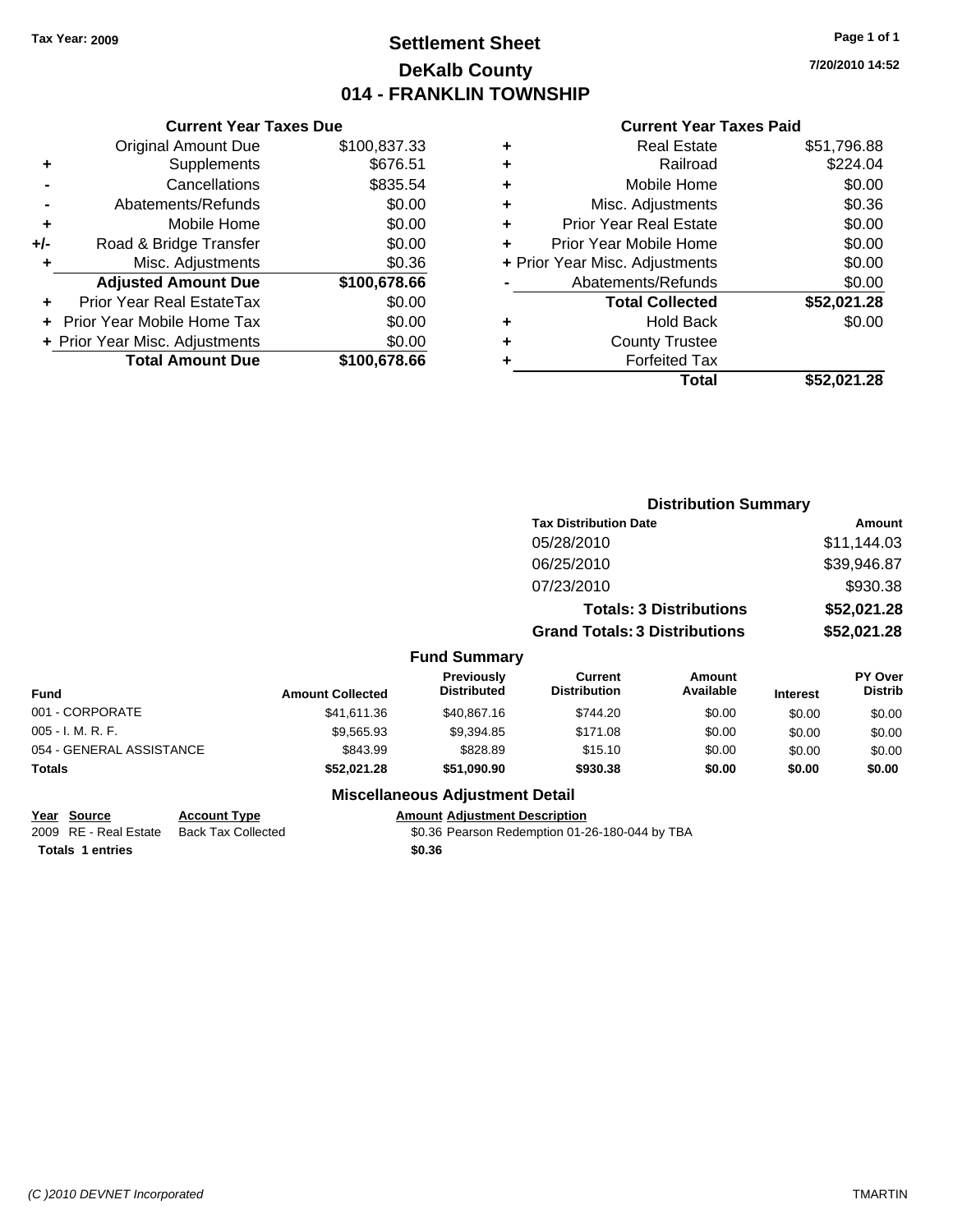**Original Amount Due** 

**Adjusted Amount Due** 

**Total Amount Due** 

**+** Supplements **-** Cancellations **-** Abatements/Refunds **+** Mobile Home **+/-** Road & Bridge Transfer **+** Misc. Adjustments

**+** Prior Year Real EstateTax \$0.00 **+** Prior Year Mobile Home Tax **+ Prior Year Misc. Adjustments** 

### **Settlement Sheet Tax Year: 2009 Page 1 of 1 DeKalb County 015 - FRANKLIN TWP CEMETERY**

**7/20/2010 14:52**

| <b>Current Year Taxes Due</b> |             |   | <b>Current Year Taxes Paid</b> |             |
|-------------------------------|-------------|---|--------------------------------|-------------|
| ่<br>al Amount Due            | \$28,834.06 | ÷ | <b>Real Estate</b>             | \$14,811.00 |
| Supplements                   | \$193.46    | ÷ | Railroad                       | \$64.07     |
| Cancellations                 | \$238.92    | ÷ | Mobile Home                    | \$0.00      |
| าents/Refunds                 | \$0.00      | ÷ | Misc. Adjustments              | \$0.10      |
| Mobile Home                   | \$0.00      | ÷ | <b>Prior Year Real Estate</b>  | \$0.00      |
| ridge Transfer                | \$0.00      | ٠ | Prior Year Mobile Home         | \$0.00      |
| . Adjustments                 | \$0.10      |   | + Prior Year Misc. Adjustments | \$0.00      |
| <b>Amount Due</b>             | \$28,788.70 |   | Abatements/Refunds             | \$0.00      |
| leal EstateTax:               | \$0.00      |   | <b>Total Collected</b>         | \$14,875.17 |
| pile Home Tax                 | \$0.00      | ٠ | <b>Hold Back</b>               | \$0.00      |
| c. Adjustments                | \$0.00      | ٠ | <b>County Trustee</b>          |             |
| <b>Amount Due</b>             | \$28,788.70 | ٠ | <b>Forfeited Tax</b>           |             |
|                               |             |   | Total                          | \$14,875.17 |

|                                      |                                                  |                                         |                                                | <b>Distribution Summary</b>    |                 |                                  |
|--------------------------------------|--------------------------------------------------|-----------------------------------------|------------------------------------------------|--------------------------------|-----------------|----------------------------------|
|                                      |                                                  |                                         | <b>Tax Distribution Date</b>                   |                                |                 | Amount                           |
|                                      |                                                  |                                         | 05/28/2010                                     |                                |                 | \$3,186.55                       |
|                                      |                                                  |                                         | 06/25/2010                                     |                                |                 | \$11,422.57                      |
|                                      |                                                  |                                         | 07/23/2010                                     |                                |                 | \$266.05                         |
|                                      |                                                  |                                         |                                                | <b>Totals: 3 Distributions</b> |                 | \$14,875.17                      |
|                                      |                                                  |                                         | <b>Grand Totals: 3 Distributions</b>           |                                |                 | \$14,875.17                      |
|                                      |                                                  | <b>Fund Summary</b>                     |                                                |                                |                 |                                  |
| Fund                                 | <b>Amount Collected</b>                          | <b>Previously</b><br><b>Distributed</b> | Current<br><b>Distribution</b>                 | Amount<br>Available            | <b>Interest</b> | <b>PY Over</b><br><b>Distrib</b> |
| 017 - CEMETERY                       | \$14,875.17                                      | \$14,609.12                             | \$266.05                                       | \$0.00                         | \$0.00          | \$0.00                           |
| Totals                               | \$14,875.17                                      | \$14,609.12                             | \$266.05                                       | \$0.00                         | \$0.00          | \$0.00                           |
|                                      |                                                  | <b>Miscellaneous Adjustment Detail</b>  |                                                |                                |                 |                                  |
| Year Source<br>2009 RE - Real Estate | <b>Account Type</b><br><b>Back Tax Collected</b> | <b>Amount Adjustment Description</b>    | \$0.10 Pearson Redemption 01-26-180-044 by TBA |                                |                 |                                  |
| <b>Totals 1 entries</b>              |                                                  | \$0.10                                  |                                                |                                |                 |                                  |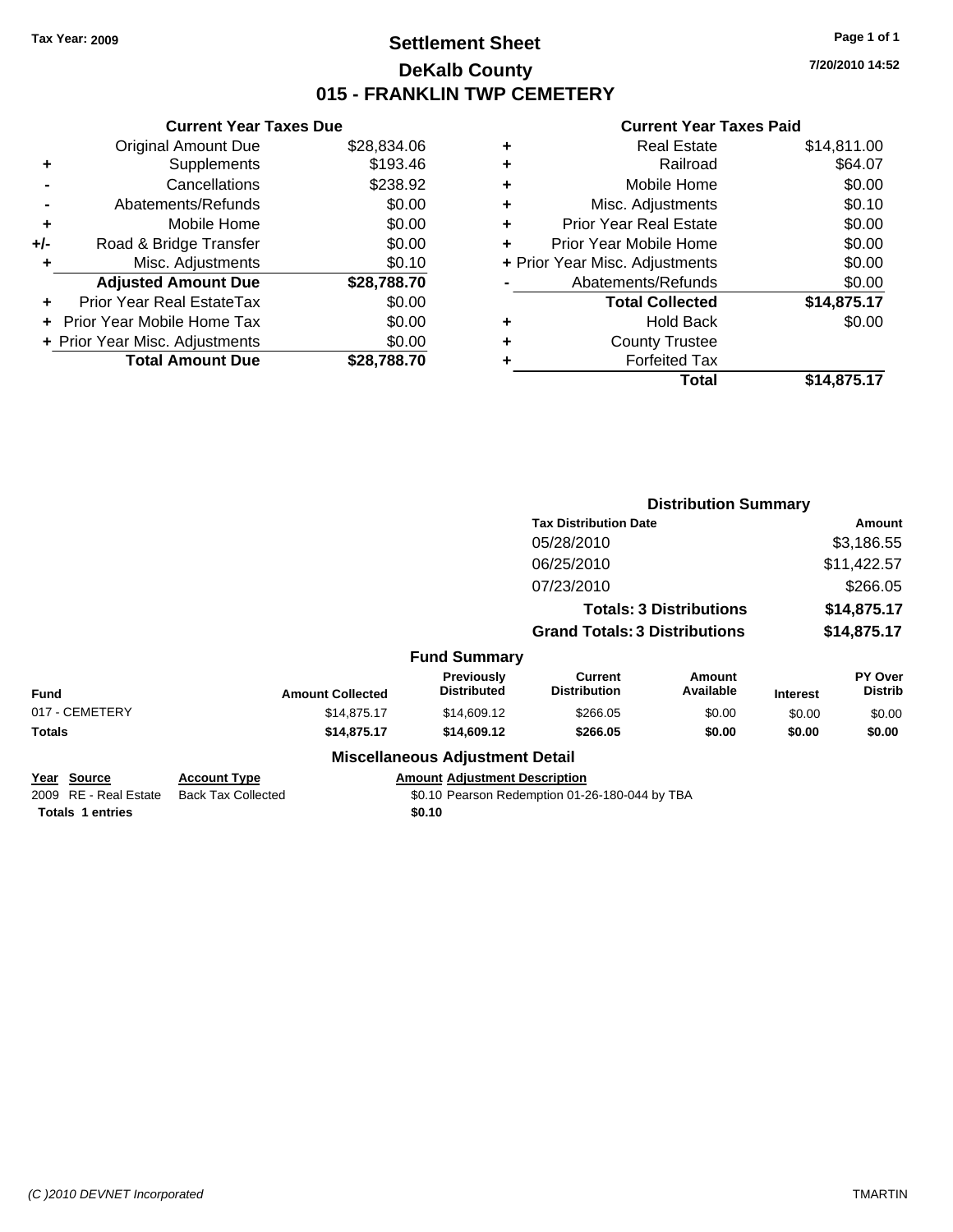### **Settlement Sheet Tax Year: 2009 Page 1 of 1 DeKalb County 016 - FRANKLIN ROAD & BRIDGE**

**7/20/2010 14:52**

#### **Current Year Taxes Paid**

|     | <b>Current Year Taxes Due</b>  |               |
|-----|--------------------------------|---------------|
|     | <b>Original Amount Due</b>     | \$264,797.77  |
| ٠   | Supplements                    | \$1,598.69    |
|     | Cancellations                  | \$1,974.61    |
|     | Abatements/Refunds             | \$0.00        |
| ٠   | Mobile Home                    | \$0.00        |
| +/- | Road & Bridge Transfer         | (\$13,623.29) |
| ٠   | Misc. Adjustments              | \$0.95        |
|     | <b>Adjusted Amount Due</b>     | \$250,799.51  |
| ٠   | Prior Year Real EstateTax      | \$0.00        |
|     | Prior Year Mobile Home Tax     | \$0.00        |
|     | + Prior Year Misc. Adjustments | \$0.00        |
|     | <b>Total Amount Due</b>        | \$250,799.51  |
|     |                                |               |

| ٠ | <b>Real Estate</b><br>Railroad | \$122,409.07<br>\$573.35 |
|---|--------------------------------|--------------------------|
|   |                                |                          |
| ٠ | Mobile Home                    | \$0.00                   |
| ٠ | Misc. Adjustments              | \$0.95                   |
| ٠ | <b>Prior Year Real Estate</b>  | \$0.00                   |
| ٠ | Prior Year Mobile Home         | \$0.00                   |
|   | + Prior Year Misc. Adjustments | \$0.00                   |
|   | Abatements/Refunds             | \$0.00                   |
|   | <b>Total Collected</b>         | \$122,983.37             |
| ٠ | <b>Hold Back</b>               | \$0.00                   |
| ٠ | <b>County Trustee</b>          |                          |
| ٠ | <b>Forfeited Tax</b>           |                          |
|   |                                |                          |

| <b>Road and Bridge Summary</b> |             |               | <b>Distribution Summary</b>    |              |  |
|--------------------------------|-------------|---------------|--------------------------------|--------------|--|
| <b>Municipality</b>            | Amt. Due    | Amt. Distrib. | <b>Tax Distribution Date</b>   | Amount       |  |
| <b>VILLAGE OF KIRKLAND</b>     | \$26,362.95 | \$13,623.29   | 05/28/2010                     | \$26,336.15  |  |
| <b>Totals</b>                  | \$26,362.95 | \$13,623.29   | 06/25/2010                     | \$94,448.53  |  |
|                                |             |               | 07/23/2010                     | \$2,198.69   |  |
|                                |             |               | <b>Totals: 3 Distributions</b> | \$122,983.37 |  |

**Grand Totals: 3 Distributions \$122,983.37**

#### **Fund Summary**

| <b>Fund</b>                                   | <b>Amount Collected</b> | <b>Previously</b><br><b>Distributed</b> | Current<br><b>Distribution</b> | <b>Amount</b><br>Available | <b>Interest</b> | <b>PY Over</b><br><b>Distrib</b> |
|-----------------------------------------------|-------------------------|-----------------------------------------|--------------------------------|----------------------------|-----------------|----------------------------------|
| 007 - ROAD AND BRIDGE                         | \$34,872,35             | \$34,249.47                             | \$622.88                       | \$0.00                     | \$0.00          | \$0.00                           |
| 008 - BRIDGE CONST W/COUNTY                   | \$6.192.78              | \$6,082,03                              | \$110.75                       | \$0.00                     | \$0.00          | \$0.00                           |
| 009 - PERMANENT ROAD                          | \$70.565.67             | \$69,303.65                             | \$1,262.02                     | \$0.00                     | \$0.00          | \$0.00                           |
| 010 - EQUIPMENT AND BUILDING                  | \$7,739.60              | \$7,601.17                              | \$138.43                       | \$0.00                     | \$0.00          | \$0.00                           |
| 035 - TORT JUDGEMENTS/LIABILITY<br><b>INS</b> | \$3,096.46              | \$3,041.09                              | \$55.37                        | \$0.00                     | \$0.00          | \$0.00                           |
| 047 - SOCIAL SECURITY                         | \$516.51                | \$507.27                                | \$9.24                         | \$0.00                     | \$0.00          | \$0.00                           |
| <b>Totals</b>                                 | \$122,983.37            | \$120,784,68                            | \$2,198.69                     | \$0.00                     | \$0.00          | \$0.00                           |

#### **Miscellaneous Adjustment Detail**

#### **Year Source Account Type Amount Adjustment Description**

2009 RE - Real Estate Back Tax Collected \$0.95 Pearson Redemption 01-26-180-044 by TBA **Totals \$0.95 1 entries**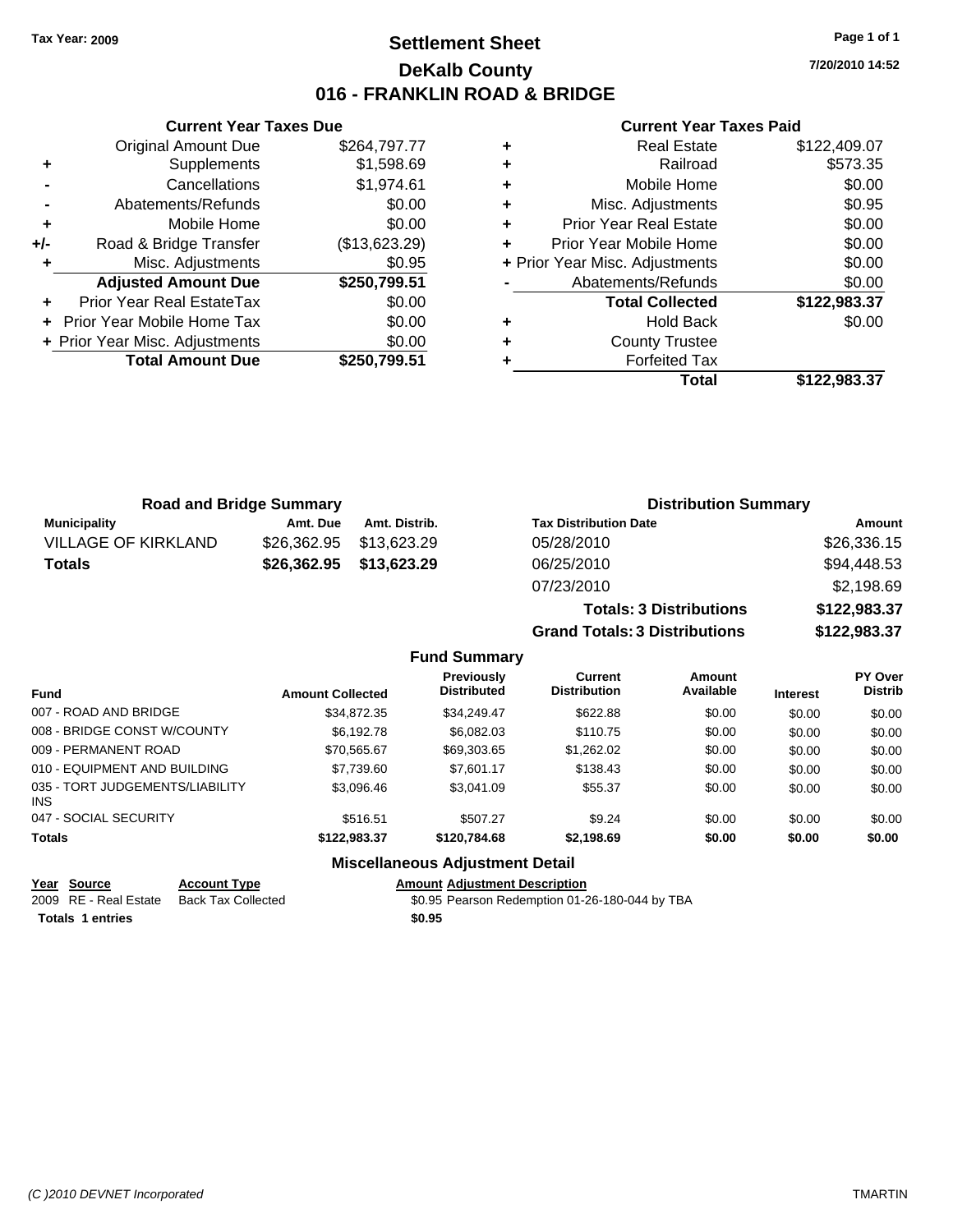### **Settlement Sheet Tax Year: 2009 Page 1 of 1 DeKalb County 017 - GENOA TOWNSHIP**

**7/20/2010 14:52**

#### **Current Year Taxes Paid**

| <b>Original Amount Due</b> | \$210,324.35                   |                               |
|----------------------------|--------------------------------|-------------------------------|
| Supplements                | \$3,523.45                     |                               |
| Cancellations              | \$4,845.56                     |                               |
| Abatements/Refunds         | \$0.00                         | ٠                             |
| Mobile Home                | \$0.00                         |                               |
| Road & Bridge Transfer     | \$0.00                         |                               |
| Misc. Adjustments          | \$0.00                         | + Pr                          |
| <b>Adjusted Amount Due</b> | \$209,002.24                   |                               |
| Prior Year Real EstateTax  | \$0.00                         |                               |
| Prior Year Mobile Home Tax | \$0.00                         |                               |
|                            | \$0.00                         |                               |
| <b>Total Amount Due</b>    | \$209,002.24                   |                               |
|                            | + Prior Year Misc. Adjustments | <b>Current Year Taxes Due</b> |

|   | <b>Real Estate</b>             | \$108,803.18 |
|---|--------------------------------|--------------|
| ٠ | Railroad                       | \$374.67     |
| ٠ | Mobile Home                    | \$0.00       |
| ٠ | Misc. Adjustments              | \$0.00       |
| ٠ | <b>Prior Year Real Estate</b>  | \$0.00       |
|   | Prior Year Mobile Home         | \$0.00       |
|   | + Prior Year Misc. Adjustments | \$0.00       |
|   | Abatements/Refunds             | \$0.00       |
|   | <b>Total Collected</b>         | \$109,177.85 |
| ٠ | <b>Hold Back</b>               | \$0.00       |
| ٠ | <b>County Trustee</b>          |              |
| ٠ | <b>Forfeited Tax</b>           |              |
|   | Total                          | \$109,177.85 |
|   |                                |              |

|                                         |                         |                                         |                                      | <b>Distribution Summary</b>    |                 |                                  |
|-----------------------------------------|-------------------------|-----------------------------------------|--------------------------------------|--------------------------------|-----------------|----------------------------------|
|                                         |                         |                                         | <b>Tax Distribution Date</b>         |                                |                 | Amount                           |
|                                         |                         |                                         | 05/28/2010                           |                                |                 | \$27,606.95                      |
|                                         |                         |                                         | 06/25/2010                           |                                |                 | \$79,962.87                      |
|                                         |                         |                                         | 07/23/2010                           |                                |                 | \$1,608.03                       |
|                                         |                         |                                         |                                      | <b>Totals: 3 Distributions</b> |                 | \$109,177.85                     |
|                                         |                         |                                         | <b>Grand Totals: 3 Distributions</b> |                                |                 | \$109,177.85                     |
|                                         |                         | <b>Fund Summary</b>                     |                                      |                                |                 |                                  |
| <b>Fund</b>                             | <b>Amount Collected</b> | <b>Previously</b><br><b>Distributed</b> | Current<br><b>Distribution</b>       | Amount<br>Available            | <b>Interest</b> | <b>PY Over</b><br><b>Distrib</b> |
| 001 - CORPORATE                         | \$93,890.87             | \$92,508.00                             | \$1,382.87                           | \$0.00                         | \$0.00          | \$0.00                           |
| 035 - TORT JUDGEMENTS/LIABILITY<br>INS. | \$558.66                | \$550.43                                | \$8.23                               | \$0.00                         | \$0.00          | \$0.00                           |
| 047 - SOCIAL SECURITY                   | \$5,165.76              | \$5,089.67                              | \$76.09                              | \$0.00                         | \$0.00          | \$0.00                           |
| 054 - GENERAL ASSISTANCE                | \$9,562.56              | \$9,421.72                              | \$140.84                             | \$0.00                         | \$0.00          | \$0.00                           |

**Totals \$109,177.85 \$107,569.82 \$1,608.03 \$0.00 \$0.00 \$0.00**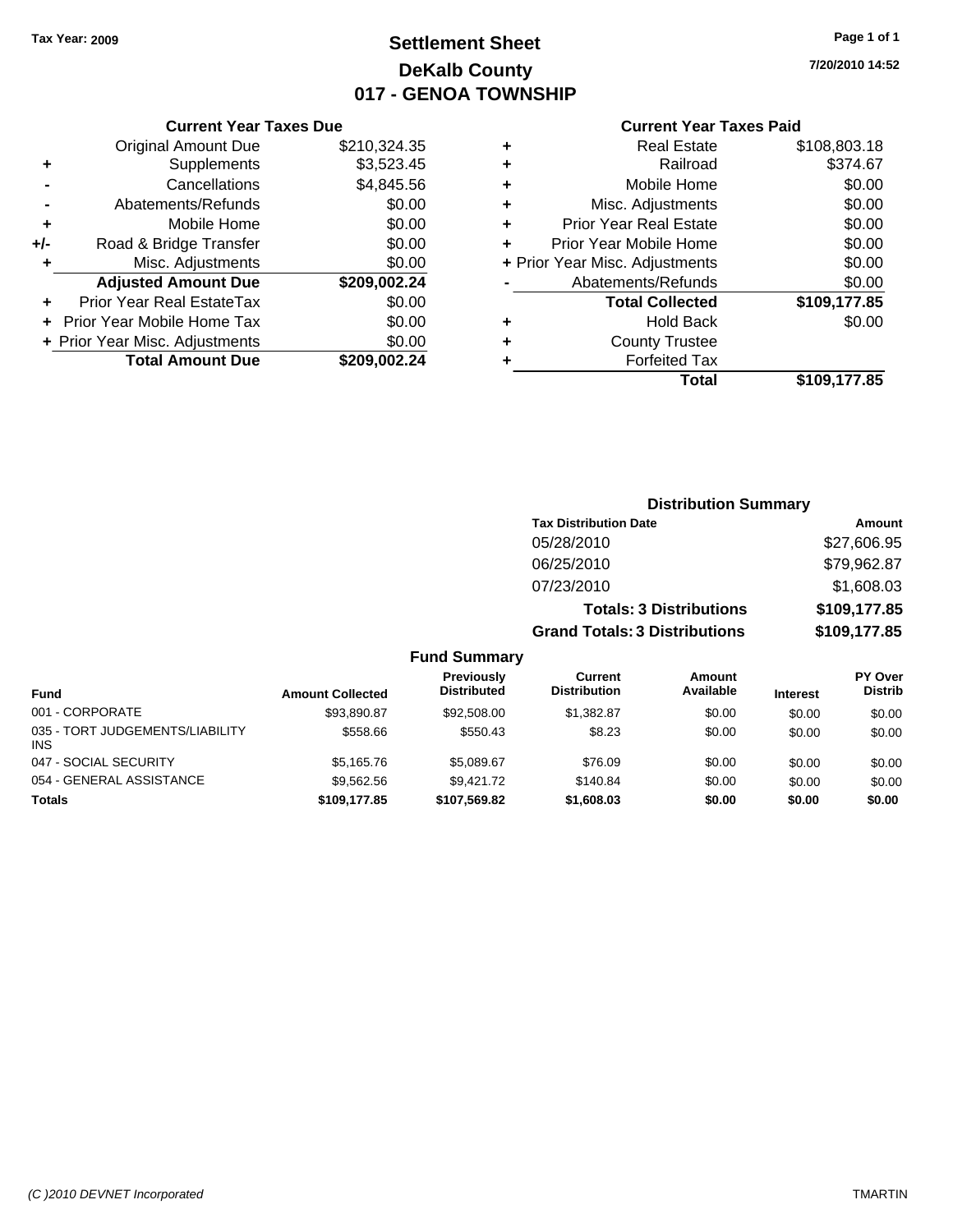### **Settlement Sheet Tax Year: 2009 Page 1 of 1 DeKalb County 018 - GENOA ROAD & BRIDGE**

**7/20/2010 14:52**

#### **Current Year Taxes Paid**

|       | <b>Original Amount Due</b>     | \$157,946.01  |
|-------|--------------------------------|---------------|
| ٠     | Supplements                    | \$3,697.34    |
|       | Cancellations                  | \$3,818.52    |
|       | Abatements/Refunds             | \$0.00        |
| ٠     | Mobile Home                    | \$0.00        |
| $+/-$ | Road & Bridge Transfer         | (\$12,287.67) |
| ٠     | Misc. Adjustments              | \$0.00        |
|       | <b>Adjusted Amount Due</b>     | \$145,537.16  |
| ٠     | Prior Year Real EstateTax      | \$0.00        |
| ÷     | Prior Year Mobile Home Tax     | \$0.00        |
|       | + Prior Year Misc. Adjustments | \$0.00        |
|       | <b>Total Amount Due</b>        | \$145,537.16  |
|       |                                |               |

**Current Year Taxes Due**

|   | Real Estate                    | \$69,862.92 |
|---|--------------------------------|-------------|
| ٠ | Railroad                       | \$263.58    |
| ٠ | Mobile Home                    | \$0.00      |
| ٠ | Misc. Adjustments              | \$0.00      |
| ÷ | <b>Prior Year Real Estate</b>  | \$0.00      |
| ٠ | Prior Year Mobile Home         | \$0.00      |
|   | + Prior Year Misc. Adjustments | \$0.00      |
|   | Abatements/Refunds             | \$0.00      |
|   | <b>Total Collected</b>         | \$70,126.50 |
| ٠ | <b>Hold Back</b>               | \$0.00      |
| ٠ | <b>County Trustee</b>          |             |
|   | <b>Forfeited Tax</b>           |             |
|   | Total                          | \$70,126.50 |

**Grand Totals: 3 Distributions \$70,126.50**

| <b>Road and Bridge Summary</b> |             | <b>Distribution Summary</b> |                                |             |
|--------------------------------|-------------|-----------------------------|--------------------------------|-------------|
| <b>Municipality</b>            | Amt. Due    | Amt. Distrib.               | <b>Tax Distribution Date</b>   | Amount      |
| <b>CITY OF GENOA</b>           | \$23,525.87 | \$12.287.67                 | 05/28/2010                     | \$17,634.89 |
| <b>Totals</b>                  | \$23,525.87 | \$12,287.67                 | 06/25/2010                     | \$51,464.44 |
|                                |             |                             | 07/23/2010                     | \$1,027.17  |
|                                |             |                             | <b>Totals: 3 Distributions</b> | \$70,126.50 |

**Fund Summary Fund Interest Amount Collected Distributed PY Over Distrib Amount Available Current Distribution Previously** 007 - ROAD AND BRIDGE 60.00 \$24,245.45 \$23,890.55 \$354.90 \$0.00 \$0.00 \$0.00 \$0.00 008 - BRIDGE CONST W/COUNTY  $$389.73$   $$384.02$   $$5.71$   $$0.00$   $$0.00$   $$0.00$ 009 - PERMANENT ROAD \$37,088.02 \$36,544.59 \$543.43 \$0.00 \$0.00 \$0.00 010 - EQUIPMENT AND BUILDING \$3,970.40 \$3,970.40 \$3,912.22 \$58.18 \$0.00 \$0.00 \$0.00 035 - TORT JUDGEMENTS/LIABILITY INS \$3,005.89 \$2,961.85 \$44.04 \$0.00 \$0.00 \$0.00 \$0.00 047 - SOCIAL SECURITY \$1,427.01 \$1,406.10 \$20.91 \$0.00 \$0.00 \$0.00 \$0.00 **Totals \$70,126.50 \$69,099.33 \$1,027.17 \$0.00 \$0.00 \$0.00**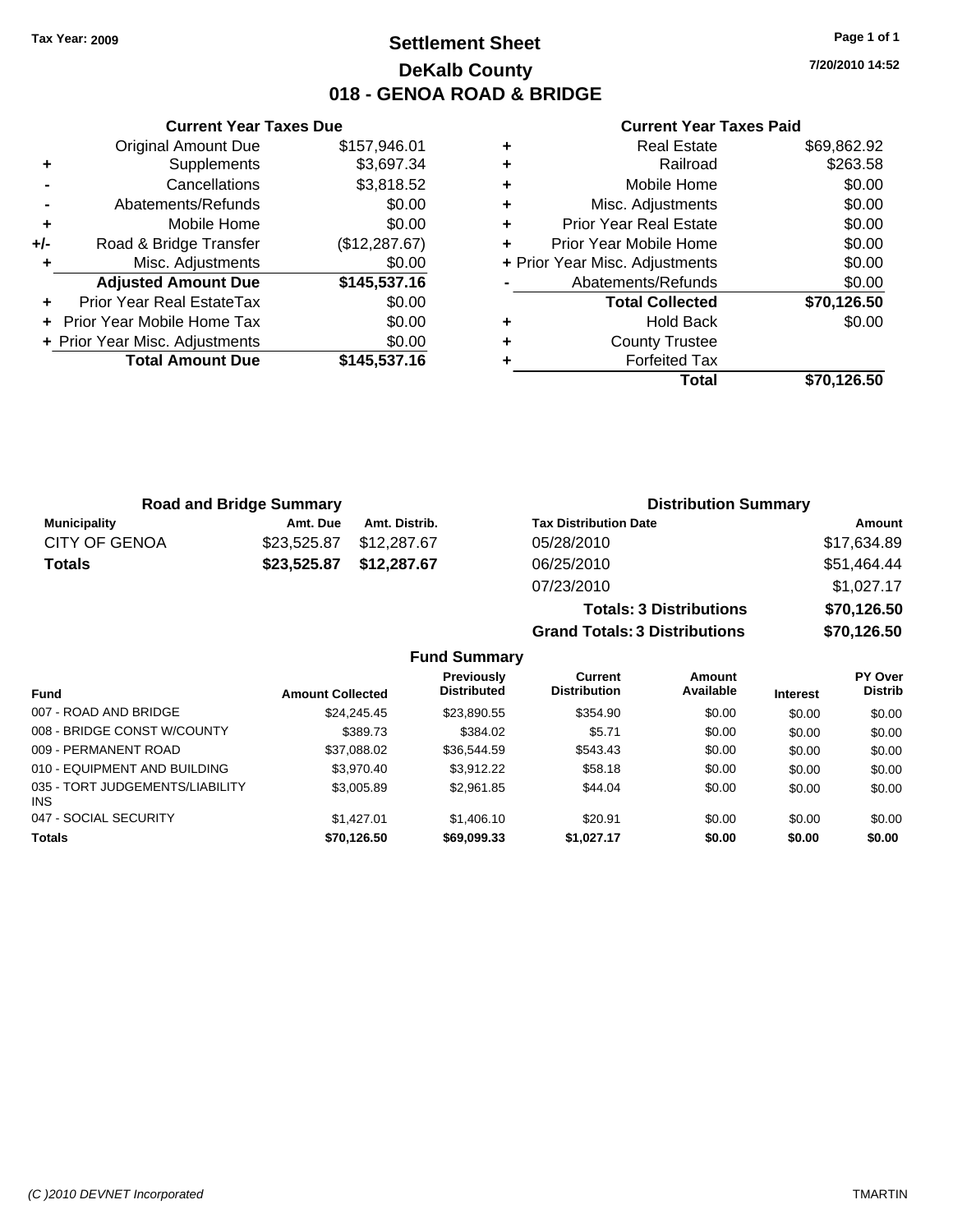### **Settlement Sheet Tax Year: 2009 Page 1 of 1 DeKalb County 019 - KINGSTON TOWNSHIP**

**7/20/2010 14:52**

|     | <b>Current Year Taxes Due</b>  |             |  |
|-----|--------------------------------|-------------|--|
|     | <b>Original Amount Due</b>     | \$77,969.56 |  |
| ٠   | Supplements                    | \$324.36    |  |
|     | Cancellations                  | \$353.01    |  |
|     | Abatements/Refunds             | \$0.00      |  |
| ٠   | Mobile Home                    | \$0.00      |  |
| +/- | Road & Bridge Transfer         | \$0.00      |  |
| ٠   | Misc. Adjustments              | \$0.00      |  |
|     | <b>Adjusted Amount Due</b>     | \$77,940.91 |  |
| ٠   | Prior Year Real EstateTax      | \$0.00      |  |
|     | Prior Year Mobile Home Tax     | \$0.00      |  |
|     | + Prior Year Misc. Adjustments | \$0.00      |  |
|     | <b>Total Amount Due</b>        | \$77.940.91 |  |

| ٠ | <b>Real Estate</b>             | \$40,780.81 |
|---|--------------------------------|-------------|
| ٠ | Railroad                       | \$276.23    |
| ٠ | Mobile Home                    | \$0.00      |
| ٠ | Misc. Adjustments              | \$0.00      |
| ÷ | <b>Prior Year Real Estate</b>  | \$0.00      |
|   | Prior Year Mobile Home         | \$0.00      |
|   | + Prior Year Misc. Adjustments | \$0.00      |
|   | Abatements/Refunds             | \$0.00      |
|   | <b>Total Collected</b>         | \$41,057.04 |
| ٠ | <b>Hold Back</b>               | \$0.00      |
| ٠ | <b>County Trustee</b>          |             |
|   | <b>Forfeited Tax</b>           |             |
|   | Total                          | \$41,057.04 |
|   |                                |             |

|                          |                         |                                  |                                       | <b>Distribution Summary</b>    |                 |                           |
|--------------------------|-------------------------|----------------------------------|---------------------------------------|--------------------------------|-----------------|---------------------------|
|                          |                         |                                  | <b>Tax Distribution Date</b>          |                                |                 | Amount                    |
|                          |                         |                                  | 05/28/2010                            |                                |                 | \$8,383.69                |
|                          |                         |                                  | 06/25/2010                            |                                |                 | \$31,380.14               |
|                          |                         |                                  | 07/23/2010                            |                                |                 | \$1,293.21                |
|                          |                         |                                  |                                       | <b>Totals: 3 Distributions</b> |                 | \$41,057.04               |
|                          |                         |                                  | <b>Grand Totals: 3 Distributions</b>  |                                |                 | \$41,057.04               |
|                          |                         | <b>Fund Summary</b>              |                                       |                                |                 |                           |
| Fund                     | <b>Amount Collected</b> | Previously<br><b>Distributed</b> | <b>Current</b><br><b>Distribution</b> | Amount<br>Available            | <b>Interest</b> | PY Over<br><b>Distrib</b> |
| 001 - CORPORATE          | \$40.788.99             | \$39,504.22                      | \$1,284.77                            | \$0.00                         | \$0.00          | \$0.00                    |
| 054 - GENERAL ASSISTANCE | \$268.05                | \$259.61                         | \$8.44                                | \$0.00                         | \$0.00          | \$0.00                    |
| Totals                   | \$41,057.04             | \$39,763.83                      | \$1,293.21                            | \$0.00                         | \$0.00          | \$0.00                    |
|                          |                         |                                  |                                       |                                |                 |                           |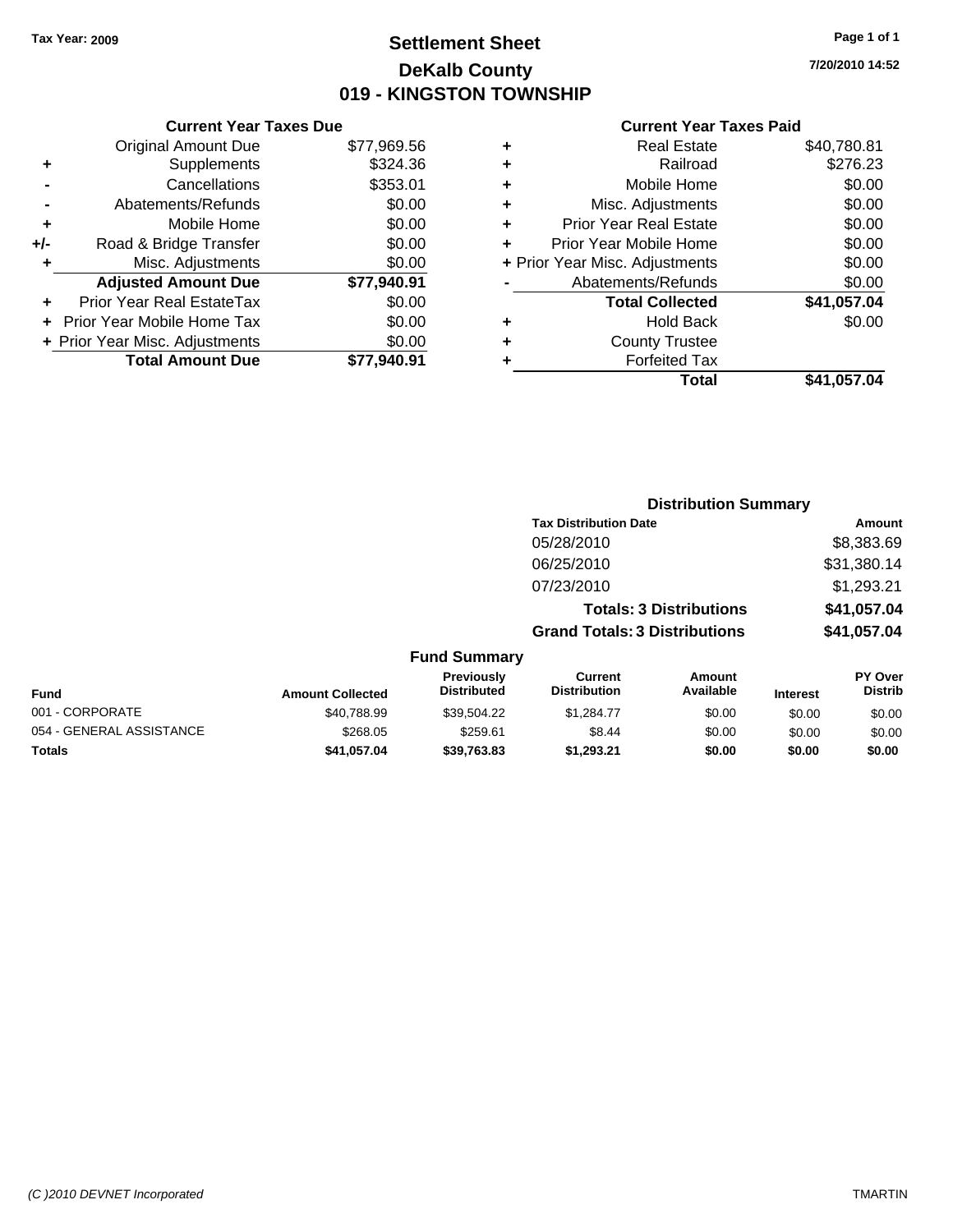**Current Year Taxes Due** Original Amount Due \$314,738.12

**Adjusted Amount Due \$300,496.79**

**+** Supplements \$1,197.02 **-** Cancellations \$1,302.76 **-** Abatements/Refunds \$0.00 **+** Mobile Home \$0.00 **+/-** Road & Bridge Transfer (\$14,135.59) **+** Misc. Adjustments \$0.00

**+** Prior Year Real EstateTax \$0.00 **+** Prior Year Mobile Home Tax \$0.00 **+ Prior Year Misc. Adjustments \$0.00<br>Total Amount Due \$300,496.79** 

**Total Amount Due** 

### **Settlement Sheet Tax Year: 2009 Page 1 of 1 DeKalb County 020 - KINGSTON ROAD & BRIDGE**

**7/20/2010 14:52**

| <b>County Trustee</b><br><b>Forfeited Tax</b> |                                                                                             |
|-----------------------------------------------|---------------------------------------------------------------------------------------------|
|                                               |                                                                                             |
|                                               |                                                                                             |
|                                               | \$0.00                                                                                      |
|                                               | \$151,598.00                                                                                |
| Abatements/Refunds                            | \$0.00                                                                                      |
| + Prior Year Misc. Adjustments                | \$0.00                                                                                      |
| Prior Year Mobile Home                        | \$0.00                                                                                      |
| <b>Prior Year Real Estate</b>                 | \$0.00                                                                                      |
| Misc. Adjustments                             | \$0.00                                                                                      |
|                                               | \$0.00                                                                                      |
|                                               | \$1,103.07                                                                                  |
|                                               | \$150,494.93                                                                                |
|                                               | <b>Real Estate</b><br>Railroad<br>Mobile Home<br><b>Total Collected</b><br><b>Hold Back</b> |

|                            | <b>Road and Bridge Summary</b> |               | <b>Distribution Summary</b>          |              |
|----------------------------|--------------------------------|---------------|--------------------------------------|--------------|
| <b>Municipality</b>        | Amt. Due                       | Amt. Distrib. | <b>Tax Distribution Date</b>         | Amount       |
| <b>CITY OF GENOA</b>       | \$10,839.44                    | \$5.711.96    | 05/28/2010                           | \$30,938.26  |
| <b>VILLAGE OF KINGSTON</b> | \$15,986.51                    | \$8,423.63    | 06/25/2010                           | \$115,887.44 |
| <b>Totals</b>              | \$26,825.95                    | \$14,135.59   | 07/23/2010                           | \$4,772.30   |
|                            |                                |               | <b>Totals: 3 Distributions</b>       | \$151,598.00 |
|                            |                                |               | <b>Grand Totals: 3 Distributions</b> | \$151,598.00 |

|                              |                         | <b>Fund Summary</b>              |                                |                     |                 |                           |
|------------------------------|-------------------------|----------------------------------|--------------------------------|---------------------|-----------------|---------------------------|
| <b>Fund</b>                  | <b>Amount Collected</b> | Previously<br><b>Distributed</b> | Current<br><b>Distribution</b> | Amount<br>Available | <b>Interest</b> | PY Over<br><b>Distrib</b> |
| 007 - ROAD AND BRIDGE        | \$50,027.86             | \$48,454.75                      | \$1.573.11                     | \$0.00              | \$0.00          | \$0.00                    |
| 008 - BRIDGE CONST W/COUNTY  | \$3.704.14              | \$3.587.47                       | \$116.67                       | \$0.00              | \$0.00          | \$0.00                    |
| 009 - PERMANENT ROAD         | \$85,501.12             | \$82,808,06                      | \$2,693.06                     | \$0.00              | \$0.00          | \$0.00                    |
| 010 - EQUIPMENT AND BUILDING | \$12,364.88             | \$11.975.42                      | \$389.46                       | \$0.00              | \$0.00          | \$0.00                    |
| <b>Totals</b>                | \$151.598.00            | \$146,825,70                     | \$4.772.30                     | \$0.00              | \$0.00          | \$0.00                    |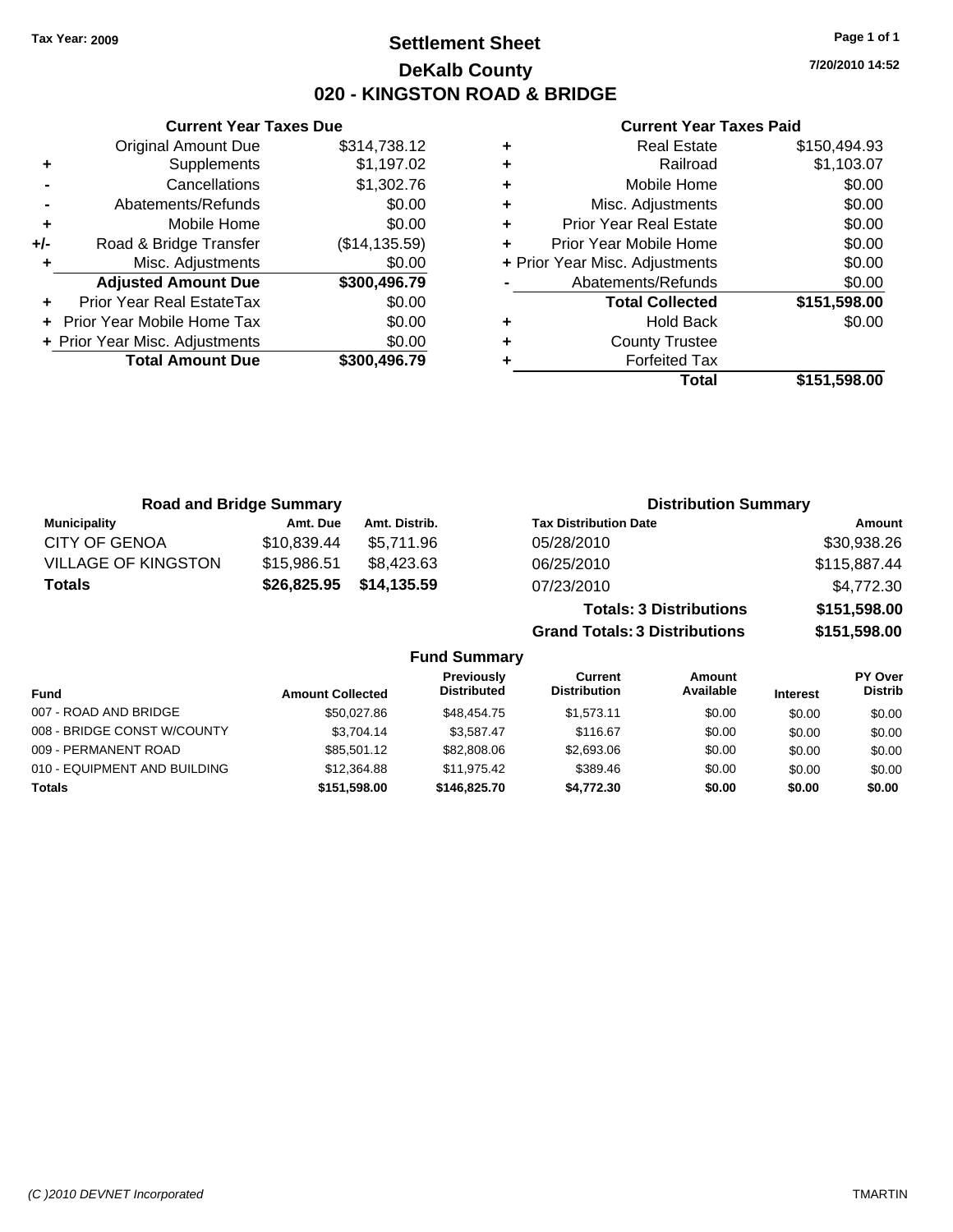### **Settlement Sheet Tax Year: 2009 Page 1 of 1 DeKalb County 021 - KINGSTON TWP CEMETERY**

### **Current Year Taxes Due**

|       | <b>Original Amount Due</b>     | \$13,022.45 |
|-------|--------------------------------|-------------|
| ٠     | Supplements                    | \$54.18     |
|       | Cancellations                  | \$58.96     |
|       | Abatements/Refunds             | \$0.00      |
| ٠     | Mobile Home                    | \$0.00      |
| $+/-$ | Road & Bridge Transfer         | \$0.00      |
| ٠     | Misc. Adjustments              | \$0.00      |
|       | <b>Adjusted Amount Due</b>     | \$13,017.67 |
|       | Prior Year Real EstateTax      | \$0.00      |
|       | Prior Year Mobile Home Tax     | \$0.00      |
|       | + Prior Year Misc. Adjustments | \$0.00      |
|       | <b>Total Amount Due</b>        | \$13,017.67 |

|   | <b>Real Estate</b>             | \$6,811.04 |
|---|--------------------------------|------------|
| ٠ | Railroad                       | \$46.14    |
| ٠ | Mobile Home                    | \$0.00     |
| ٠ | Misc. Adjustments              | \$0.00     |
| ٠ | <b>Prior Year Real Estate</b>  | \$0.00     |
|   | Prior Year Mobile Home         | \$0.00     |
|   | + Prior Year Misc. Adjustments | \$0.00     |
|   | Abatements/Refunds             | \$0.00     |
|   | <b>Total Collected</b>         | \$6,857.18 |
| ٠ | <b>Hold Back</b>               | \$0.00     |
| ٠ | <b>County Trustee</b>          |            |
| ٠ | <b>Forfeited Tax</b>           |            |
|   | Total                          | \$6,857.18 |
|   |                                |            |

|                |                         |                                  |                                       | <b>Distribution Summary</b>    |                 |                           |  |
|----------------|-------------------------|----------------------------------|---------------------------------------|--------------------------------|-----------------|---------------------------|--|
|                |                         |                                  | <b>Tax Distribution Date</b>          |                                |                 | Amount                    |  |
|                |                         |                                  | 05/28/2010                            |                                |                 | \$1,400.11                |  |
|                |                         |                                  | 06/25/2010                            |                                |                 | \$5,241.05                |  |
|                |                         |                                  | 07/23/2010                            |                                |                 | \$216.02                  |  |
|                |                         |                                  |                                       | <b>Totals: 3 Distributions</b> |                 | \$6,857.18                |  |
|                |                         |                                  | <b>Grand Totals: 3 Distributions</b>  |                                |                 | \$6,857.18                |  |
|                |                         | <b>Fund Summary</b>              |                                       |                                |                 |                           |  |
| <b>Fund</b>    | <b>Amount Collected</b> | Previously<br><b>Distributed</b> | <b>Current</b><br><b>Distribution</b> | Amount<br>Available            | <b>Interest</b> | PY Over<br><b>Distrib</b> |  |
| 017 - CEMETERY | \$6,857.18              | \$6,641.16                       | \$216.02                              | \$0.00                         | \$0.00          | \$0.00                    |  |
| Totals         | \$6,857.18              | \$6,641.16                       | \$216.02                              | \$0.00                         | \$0.00          | \$0.00                    |  |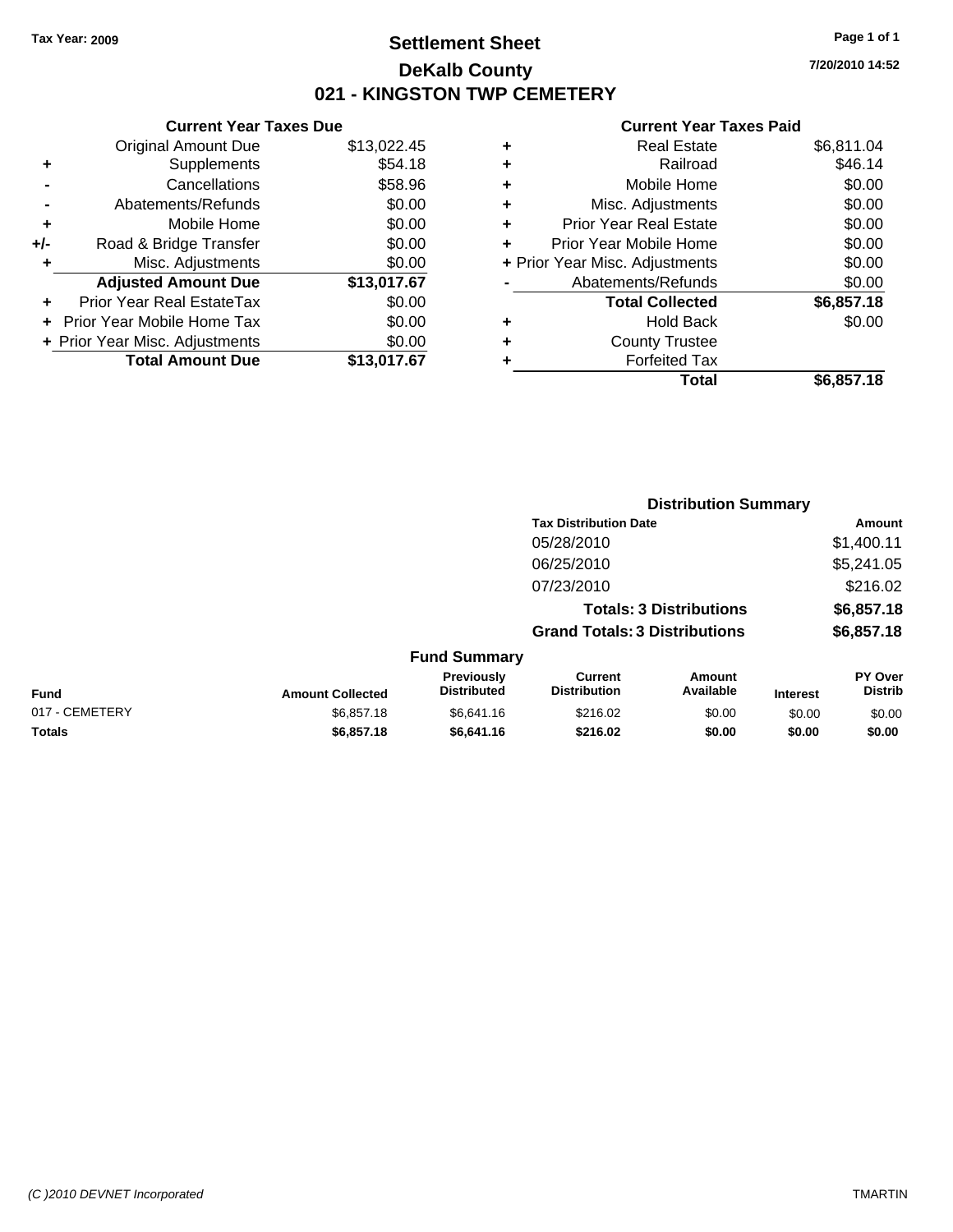### **Settlement Sheet Tax Year: 2009 Page 1 of 1 DeKalb County 022 - MALTA TOWNSHIP**

**7/20/2010 14:52**

|     | <b>Current Year Taxes Due</b>     |             |
|-----|-----------------------------------|-------------|
|     | <b>Original Amount Due</b>        | \$56,989.20 |
| ٠   | Supplements                       | \$276.97    |
|     | Cancellations                     | \$289.98    |
|     | Abatements/Refunds                | \$0.00      |
| ٠   | Mobile Home                       | \$0.00      |
| +/- | Road & Bridge Transfer            | \$0.00      |
| ٠   | Misc. Adjustments                 | \$1.94      |
|     | <b>Adjusted Amount Due</b>        | \$56,978.13 |
|     | Prior Year Real EstateTax         | \$0.00      |
|     | <b>Prior Year Mobile Home Tax</b> | \$0.00      |
|     | + Prior Year Misc. Adjustments    | \$0.00      |
|     | <b>Total Amount Due</b>           | \$56,978.13 |

| ٠ | <b>Real Estate</b>             | \$30,070.75 |
|---|--------------------------------|-------------|
| ٠ | Railroad                       | \$574.28    |
| ٠ | Mobile Home                    | \$0.00      |
| ٠ | Misc. Adjustments              | \$1.94      |
| ٠ | <b>Prior Year Real Estate</b>  | \$0.00      |
| ÷ | Prior Year Mobile Home         | \$0.00      |
|   | + Prior Year Misc. Adjustments | \$0.00      |
|   | Abatements/Refunds             | \$0.00      |
|   | <b>Total Collected</b>         | \$30,646.97 |
| ٠ | <b>Hold Back</b>               | \$0.00      |
| ٠ | <b>County Trustee</b>          |             |
| ٠ | <b>Forfeited Tax</b>           |             |
|   | Total                          | \$30,646.97 |
|   |                                |             |

|                          |                         |                                  | <b>Distribution Summary</b>           |                                |                 |                           |
|--------------------------|-------------------------|----------------------------------|---------------------------------------|--------------------------------|-----------------|---------------------------|
|                          |                         |                                  | <b>Tax Distribution Date</b>          |                                |                 | Amount                    |
|                          |                         |                                  | 05/28/2010                            |                                |                 | \$5,932.56                |
|                          |                         |                                  | 06/25/2010                            |                                |                 | \$24,281.12               |
|                          |                         |                                  | 07/23/2010                            |                                |                 | \$433.29                  |
|                          |                         |                                  |                                       | <b>Totals: 3 Distributions</b> |                 | \$30,646.97               |
|                          |                         |                                  | <b>Grand Totals: 3 Distributions</b>  |                                |                 | \$30,646.97               |
|                          |                         | <b>Fund Summary</b>              |                                       |                                |                 |                           |
| <b>Fund</b>              | <b>Amount Collected</b> | Previously<br><b>Distributed</b> | <b>Current</b><br><b>Distribution</b> | <b>Amount</b><br>Available     | <b>Interest</b> | PY Over<br><b>Distrib</b> |
| 001 - CORPORATE          | \$30,293.36             | \$29,865.07                      | \$428.29                              | \$0.00                         | \$0.00          | \$0.00                    |
| 054 - GENERAL ASSISTANCE | \$353.61                | \$348.61                         | \$5.00                                | \$0.00                         | \$0.00          | \$0.00                    |
| Totals                   | \$30,646.97             | \$30,213.68                      | \$433.29                              | \$0.00                         | \$0.00          | \$0.00                    |
|                          |                         |                                  |                                       |                                |                 |                           |

### **Miscellaneous Adjustment Detail**

## **<u>Year Source</u> <b>Account Type Amount Amount Adjustment Description**<br>
2009 RE - Real Estate Back Tax Collected \$1.94 Eagle Home Prairie Spring

\$1.94 Eagle Home Prairie Spring Redemption 07-22-476-011 by TBA

**Totals \$1.94 1 entries**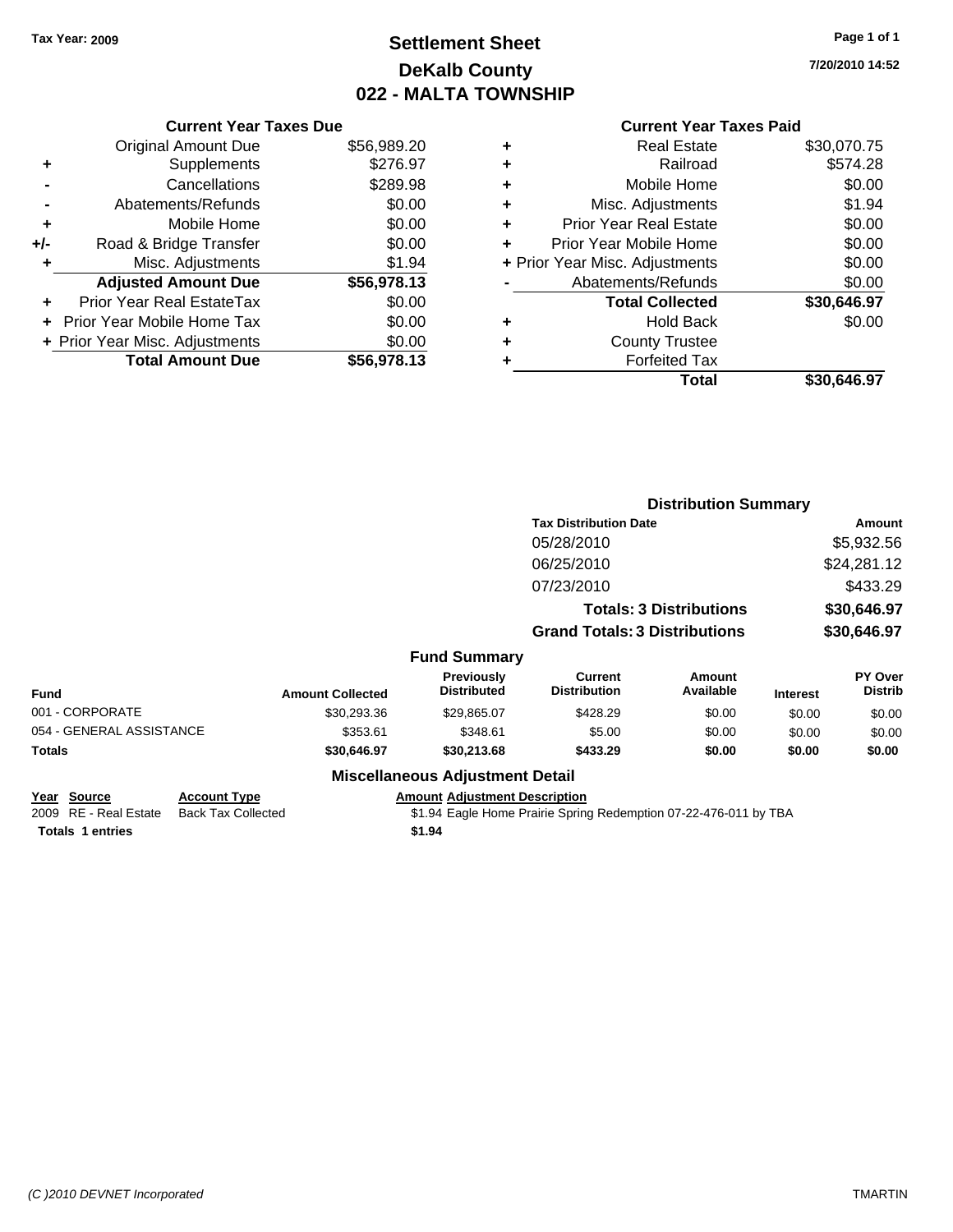### **Settlement Sheet Tax Year: 2009 Page 1 of 1 DeKalb County 023 - MALTA TWP LIBRARY**

**7/20/2010 14:52**

|     | <b>Current Year Taxes Due</b>  |              |
|-----|--------------------------------|--------------|
|     | <b>Original Amount Due</b>     | \$109,834.08 |
| ٠   | Supplements                    | \$533.80     |
|     | Cancellations                  | \$558.87     |
|     | Abatements/Refunds             | \$0.00       |
| ٠   | Mobile Home                    | \$0.00       |
| +/- | Road & Bridge Transfer         | \$0.00       |
| ٠   | Misc. Adjustments              | \$3.75       |
|     | <b>Adjusted Amount Due</b>     | \$109,812.76 |
|     | Prior Year Real EstateTax      | \$0.00       |
|     | Prior Year Mobile Home Tax     | \$0.00       |
|     | + Prior Year Misc. Adjustments | \$0.00       |
|     | <b>Total Amount Due</b>        | \$109,812.76 |

|   | <b>Real Estate</b>             | \$57,954.67 |
|---|--------------------------------|-------------|
| ٠ | Railroad                       | \$1,106.79  |
| ٠ | Mobile Home                    | \$0.00      |
| ٠ | Misc. Adjustments              | \$3.75      |
| ٠ | Prior Year Real Estate         | \$0.00      |
| ÷ | Prior Year Mobile Home         | \$0.00      |
|   | + Prior Year Misc. Adjustments | \$0.00      |
|   | Abatements/Refunds             | \$0.00      |
|   | <b>Total Collected</b>         | \$59,065.21 |
| ٠ | <b>Hold Back</b>               | \$0.00      |
| ٠ | <b>County Trustee</b>          |             |
| ٠ | <b>Forfeited Tax</b>           |             |
|   | Total                          | \$59,065.21 |
|   |                                |             |

|                                                                 |                                                  |                                                | <b>Distribution Summary</b>                                      |                                |                 |                           |
|-----------------------------------------------------------------|--------------------------------------------------|------------------------------------------------|------------------------------------------------------------------|--------------------------------|-----------------|---------------------------|
|                                                                 |                                                  |                                                | <b>Tax Distribution Date</b>                                     |                                | <b>Amount</b>   |                           |
|                                                                 |                                                  |                                                | 05/28/2010                                                       |                                |                 | \$11,433.75               |
|                                                                 |                                                  |                                                | 06/25/2010                                                       |                                |                 | \$46,796.37               |
|                                                                 |                                                  |                                                | 07/23/2010                                                       |                                |                 | \$835.09                  |
|                                                                 |                                                  |                                                |                                                                  | <b>Totals: 3 Distributions</b> |                 | \$59,065.21               |
|                                                                 |                                                  |                                                | <b>Grand Totals: 3 Distributions</b>                             |                                |                 | \$59,065.21               |
|                                                                 |                                                  | <b>Fund Summary</b>                            |                                                                  |                                |                 |                           |
| Fund                                                            | <b>Amount Collected</b>                          | Previously<br><b>Distributed</b>               | <b>Current</b><br><b>Distribution</b>                            | Amount<br>Available            | <b>Interest</b> | PY Over<br><b>Distrib</b> |
| 016 - LIBRARY                                                   | \$59,065.21                                      | \$58,230.12                                    | \$835.09                                                         | \$0.00                         | \$0.00          | \$0.00                    |
| Totals                                                          | \$59,065.21                                      | \$58,230.12                                    | \$835.09                                                         | \$0.00                         | \$0.00          | \$0.00                    |
|                                                                 |                                                  | <b>Miscellaneous Adjustment Detail</b>         |                                                                  |                                |                 |                           |
| Year Source<br>2009 RE - Real Estate<br><b>Totals 1 entries</b> | <b>Account Type</b><br><b>Back Tax Collected</b> | <b>Amount Adjustment Description</b><br>\$3.75 | \$3.75 Eagle Home Prairie Spring Redemption 07-22-476-011 by TBA |                                |                 |                           |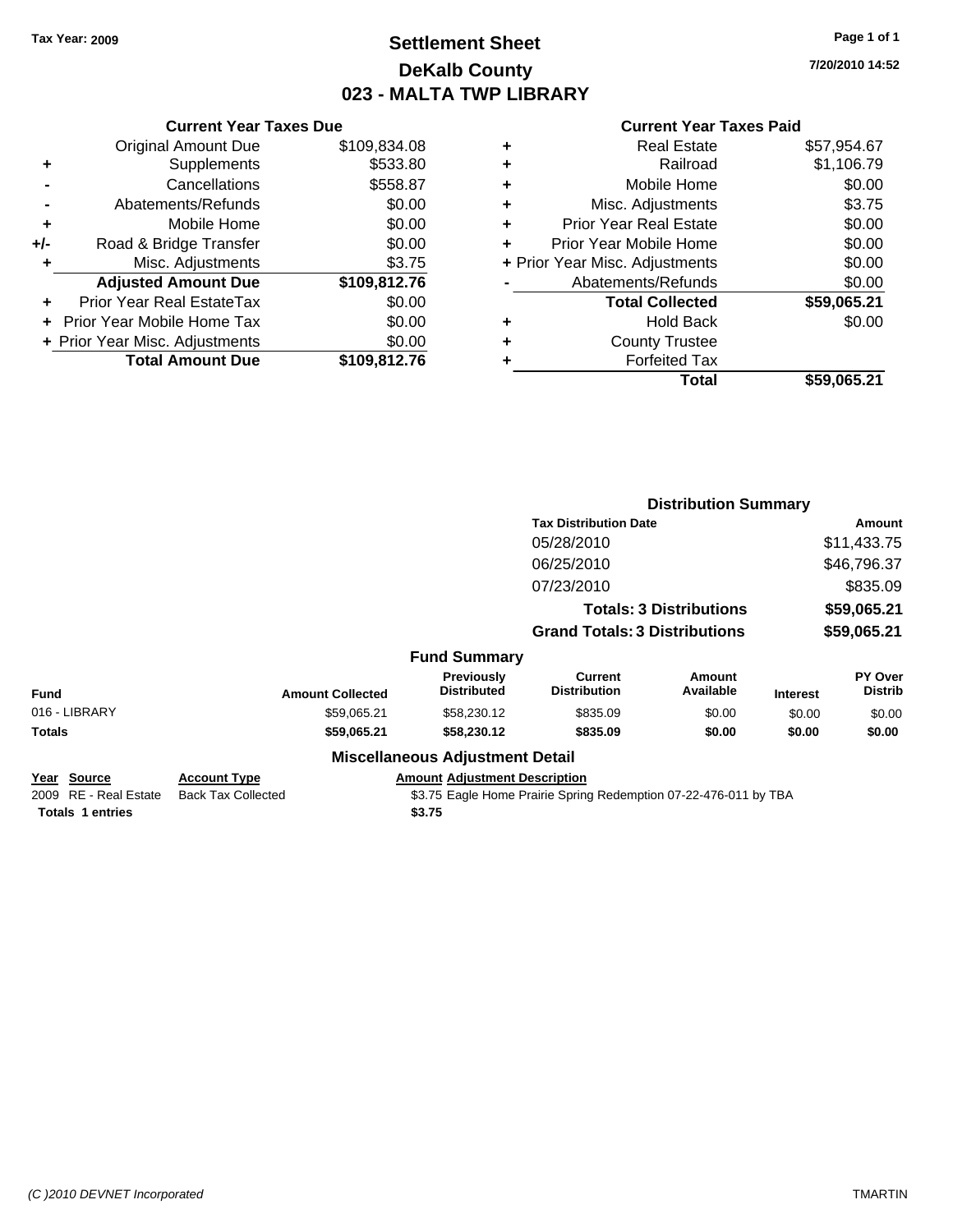### **Settlement Sheet Tax Year: 2009 Page 1 of 1 DeKalb County 024 - MALTA ROAD & BRIDGE**

**7/20/2010 14:52**

#### **Current Year Taxes Paid**

|       | <b>Current Year Taxes Due</b>  |              |  |  |  |
|-------|--------------------------------|--------------|--|--|--|
|       | <b>Original Amount Due</b>     | \$138,865.02 |  |  |  |
| ٠     | Supplements                    | \$616.70     |  |  |  |
|       | Cancellations                  | \$646.11     |  |  |  |
|       | Abatements/Refunds             | \$0.00       |  |  |  |
| ٠     | Mobile Home                    | \$0.00       |  |  |  |
| $+/-$ | Road & Bridge Transfer         | (\$6,294.22) |  |  |  |
| ٠     | Misc. Adjustments              | \$4.74       |  |  |  |
|       | <b>Adjusted Amount Due</b>     | \$132,546.13 |  |  |  |
|       | Prior Year Real EstateTax      | \$0.00       |  |  |  |
|       | Prior Year Mobile Home Tax     | \$0.00       |  |  |  |
|       | + Prior Year Misc. Adjustments | \$0.00       |  |  |  |
|       | <b>Total Amount Due</b>        | \$132,546.13 |  |  |  |
|       |                                |              |  |  |  |

| <b>Real Estate</b> | \$67,000.56                                                                                                                                                                                                                    |
|--------------------|--------------------------------------------------------------------------------------------------------------------------------------------------------------------------------------------------------------------------------|
| Railroad           | \$1,377.83                                                                                                                                                                                                                     |
|                    | \$0.00                                                                                                                                                                                                                         |
|                    | \$4.74                                                                                                                                                                                                                         |
|                    | \$0.00                                                                                                                                                                                                                         |
|                    | \$0.00                                                                                                                                                                                                                         |
|                    | \$0.00                                                                                                                                                                                                                         |
|                    | \$0.00                                                                                                                                                                                                                         |
|                    | \$68,383.13                                                                                                                                                                                                                    |
| <b>Hold Back</b>   | \$0.00                                                                                                                                                                                                                         |
|                    |                                                                                                                                                                                                                                |
|                    |                                                                                                                                                                                                                                |
| Total              | \$68,383.13                                                                                                                                                                                                                    |
|                    | Mobile Home<br>Misc. Adjustments<br><b>Prior Year Real Estate</b><br>Prior Year Mobile Home<br>+ Prior Year Misc. Adjustments<br>Abatements/Refunds<br><b>Total Collected</b><br><b>County Trustee</b><br><b>Forfeited Tax</b> |

| <b>Road and Bridge Summary</b> |             |               | <b>Distribution Summary</b>    |             |  |
|--------------------------------|-------------|---------------|--------------------------------|-------------|--|
| <b>Municipality</b>            | Amt. Due    | Amt. Distrib. | <b>Tax Distribution Date</b>   | Amount      |  |
| <b>VILLAGE OF MALTA</b>        | \$11.688.22 | \$6.294.22    | 05/28/2010                     | \$13,218.41 |  |
| Totals                         | \$11,688.22 | \$6.294.22    | 06/25/2010                     | \$54,199.24 |  |
|                                |             |               | 07/23/2010                     | \$965.48    |  |
|                                |             |               | <b>Totals: 3 Distributions</b> | \$68,383.13 |  |

**Grand Totals: 3 Distributions \$68,383.13**

#### **Fund Summary**

| <b>Fund</b>                  | <b>Amount Collected</b> | Previously<br><b>Distributed</b> | Current<br><b>Distribution</b> | Amount<br>Available | <b>Interest</b> | <b>PY Over</b><br><b>Distrib</b> |
|------------------------------|-------------------------|----------------------------------|--------------------------------|---------------------|-----------------|----------------------------------|
| 007 - ROAD AND BRIDGE        | \$20.213.32             | \$19,928.91                      | \$284.41                       | \$0.00              | \$0.00          | \$0.00                           |
| 008 - BRIDGE CONST W/COUNTY  | \$8,763.16              | \$8,639.26                       | \$123.90                       | \$0.00              | \$0.00          | \$0.00                           |
| 009 - PERMANENT ROAD         | \$31.497.12             | \$31.051.78                      | \$445.34                       | \$0.00              | \$0.00          | \$0.00                           |
| 010 - EQUIPMENT AND BUILDING | \$7,909.53              | \$7.797.70                       | \$111.83                       | \$0.00              | \$0.00          | \$0.00                           |
| Totals                       | \$68,383,13             | \$67,417.65                      | \$965.48                       | \$0.00              | \$0.00          | \$0.00                           |

#### **Miscellaneous Adjustment Detail**

**Year Source Account Type Amount Adjustment Description**

**Totals \$4.74 1 entries**

2009 RE - Real Estate Back Tax Collected **\$4.74 Eagle Home Prairie Spring Redemption 07-22-476-011 by TBA**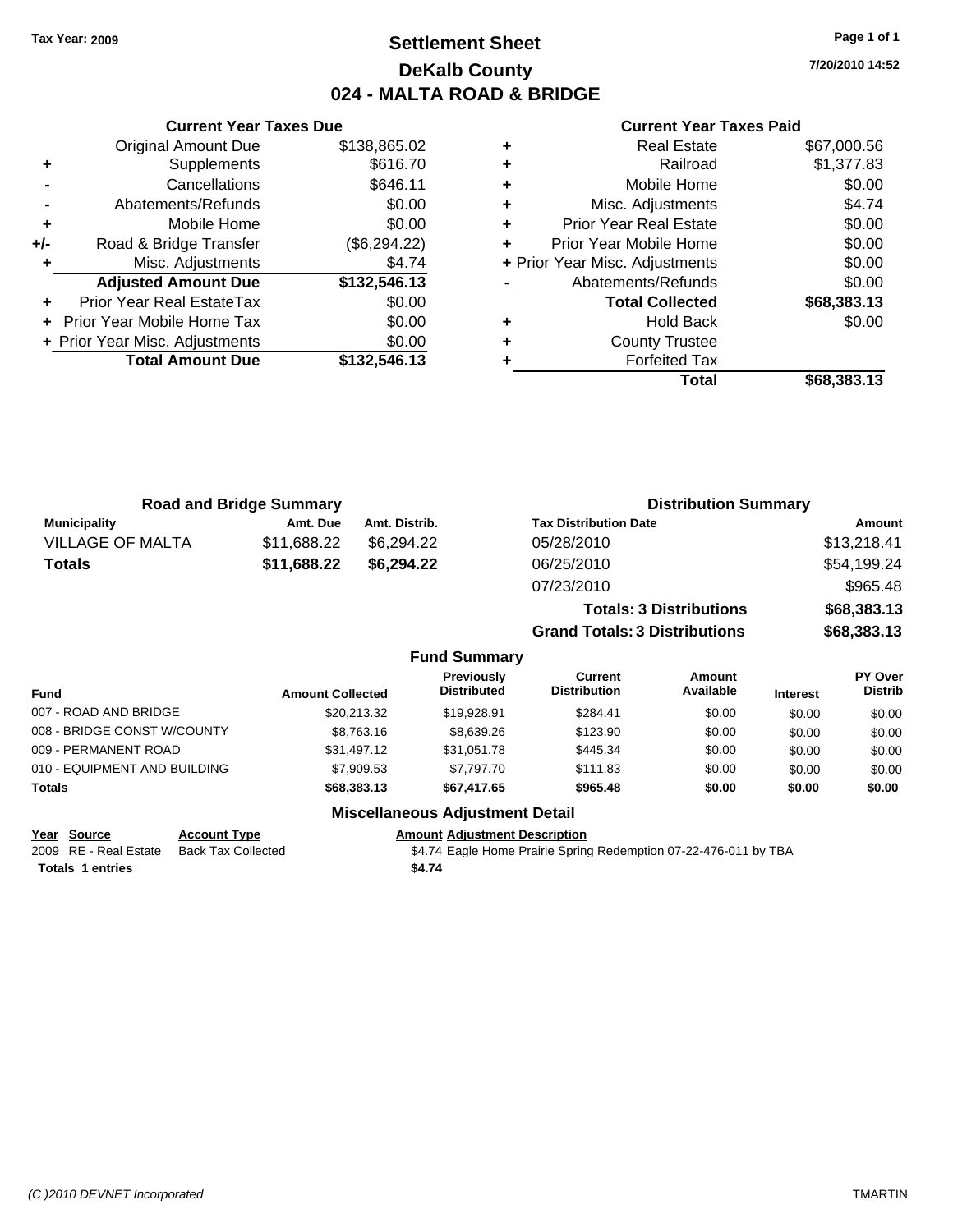**Current Year Taxes Due** Original Amount Due \$92,130.17

**Adjusted Amount Due \$92,119.83**

**Total Amount Due \$92,119.83**

**+** Supplements \$214.38 **-** Cancellations \$224.72 **-** Abatements/Refunds \$0.00 **+** Mobile Home \$0.00 **+/-** Road & Bridge Transfer \$0.00 **+** Misc. Adjustments \$0.00

**+** Prior Year Real EstateTax \$0.00 **+** Prior Year Mobile Home Tax \$0.00 **+ Prior Year Misc. Adjustments**  $$0.00$ 

### **Settlement Sheet Tax Year: 2009 Page 1 of 1 DeKalb County 025 - MAYFIELD TOWNSHIP**

**7/20/2010 14:52**

| ٠ | <b>Real Estate</b>             | \$48,030.25 |
|---|--------------------------------|-------------|
| ٠ | Railroad                       | \$0.00      |
| ٠ | Mobile Home                    | \$0.00      |
| ÷ | Misc. Adjustments              | \$0.00      |
| ٠ | <b>Prior Year Real Estate</b>  | \$0.00      |
| ÷ | Prior Year Mobile Home         | \$0.00      |
|   | + Prior Year Misc. Adjustments | \$0.00      |
|   | Abatements/Refunds             | \$0.00      |
|   | <b>Total Collected</b>         | \$48,030.25 |
| ٠ | <b>Hold Back</b>               | \$0.00      |
| ٠ | <b>County Trustee</b>          |             |
|   | <b>Forfeited Tax</b>           |             |
|   | Total                          | \$48.030.25 |

|                          |                         |                                  | <b>Distribution Summary</b>          |                                |                 |                           |
|--------------------------|-------------------------|----------------------------------|--------------------------------------|--------------------------------|-----------------|---------------------------|
|                          |                         |                                  | <b>Tax Distribution Date</b>         |                                |                 | Amount                    |
|                          |                         |                                  | 05/28/2010                           |                                |                 | \$12,453.94               |
|                          |                         |                                  | 06/25/2010                           |                                |                 | \$34,980.53               |
|                          |                         |                                  | 07/23/2010                           |                                |                 | \$595.78                  |
|                          |                         |                                  |                                      | <b>Totals: 3 Distributions</b> |                 | \$48,030.25               |
|                          |                         |                                  | <b>Grand Totals: 3 Distributions</b> |                                |                 | \$48,030.25               |
|                          |                         | <b>Fund Summary</b>              |                                      |                                |                 |                           |
| <b>Fund</b>              | <b>Amount Collected</b> | Previously<br><b>Distributed</b> | Current<br><b>Distribution</b>       | Amount<br>Available            | <b>Interest</b> | PY Over<br><b>Distrib</b> |
| 001 - CORPORATE          | \$45,965.25             | \$45,395.08                      | \$570.17                             | \$0.00                         | \$0.00          | \$0.00                    |
| 054 - GENERAL ASSISTANCE | \$2,065.00              | \$2,039.39                       | \$25.61                              | \$0.00                         | \$0.00          | \$0.00                    |
| Totals                   | \$48,030.25             | \$47,434.47                      | \$595.78                             | \$0.00                         | \$0.00          | \$0.00                    |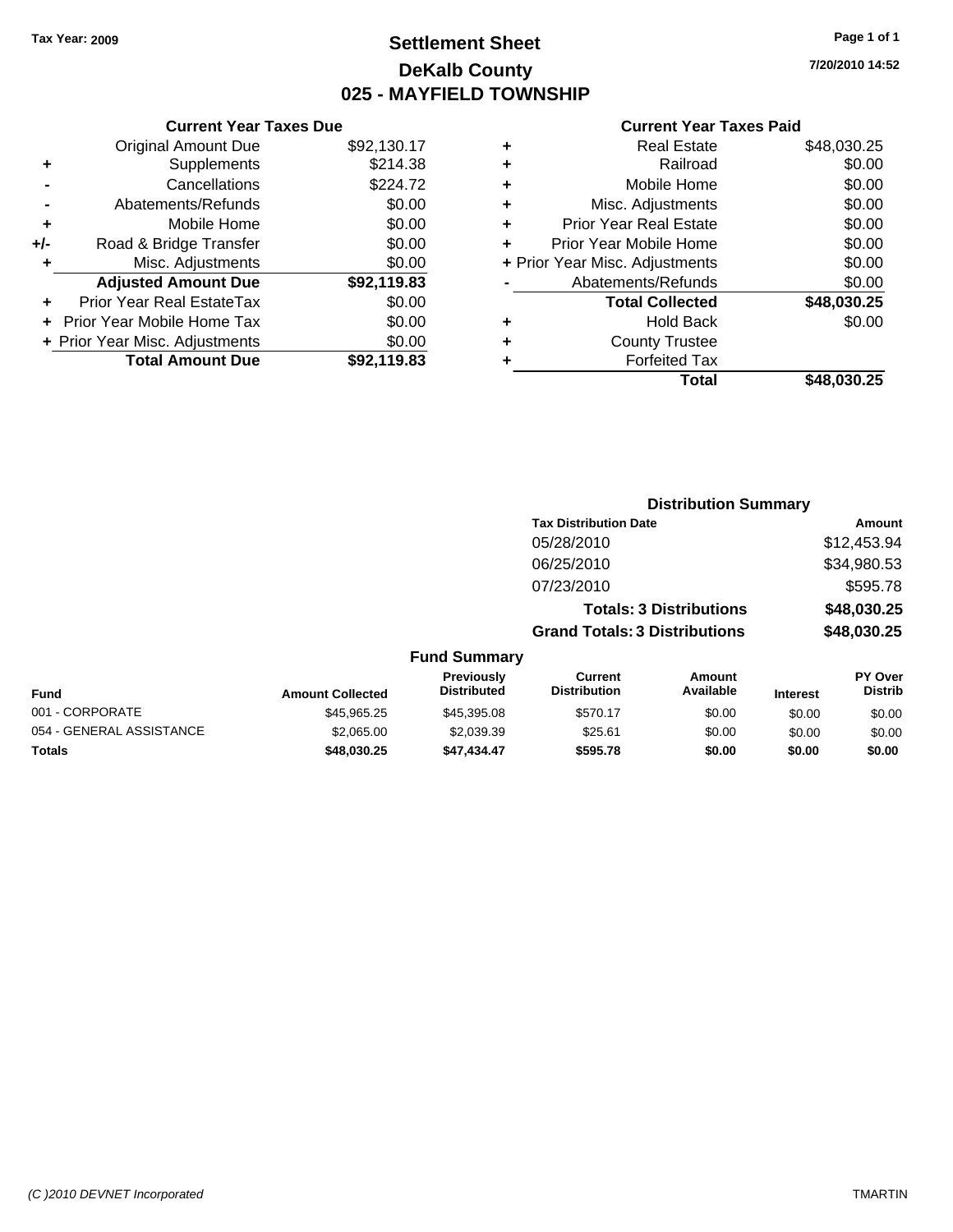### **Settlement Sheet Tax Year: 2009 Page 1 of 1 DeKalb County 026 - MAYFIELD ROAD & BRIDGE**

**7/20/2010 14:52**

### **Current Year Taxes Paid**

|   | Total                          | \$111.180.76 |
|---|--------------------------------|--------------|
| ٠ | <b>Forfeited Tax</b>           |              |
| ٠ | <b>County Trustee</b>          |              |
| ٠ | <b>Hold Back</b>               | \$0.00       |
|   | <b>Total Collected</b>         | \$111,180.76 |
|   | Abatements/Refunds             | \$0.00       |
|   | + Prior Year Misc. Adjustments | \$0.00       |
| ÷ | Prior Year Mobile Home         | \$0.00       |
| ÷ | <b>Prior Year Real Estate</b>  | \$0.00       |
| ٠ | Misc. Adjustments              | \$0.00       |
| ٠ | Mobile Home                    | \$0.00       |
| ٠ | Railroad                       | \$0.00       |
| ٠ | <b>Real Estate</b>             | \$111,180.76 |
|   |                                |              |

|     | <b>Current Year Taxes Due</b>     |              |  |  |
|-----|-----------------------------------|--------------|--|--|
|     | <b>Original Amount Due</b>        | \$213,263.71 |  |  |
| ٠   | Supplements                       | \$496.25     |  |  |
|     | Cancellations                     | \$520.18     |  |  |
|     | Abatements/Refunds                | \$0.00       |  |  |
| ٠   | Mobile Home                       | \$0.00       |  |  |
| +/- | Road & Bridge Transfer            | \$0.00       |  |  |
| ٠   | Misc. Adjustments                 | \$0.00       |  |  |
|     | <b>Adjusted Amount Due</b>        | \$213,239.78 |  |  |
|     | Prior Year Real EstateTax         | \$0.00       |  |  |
|     | <b>Prior Year Mobile Home Tax</b> | \$0.00       |  |  |
|     | + Prior Year Misc. Adjustments    | \$0.00       |  |  |
|     | <b>Total Amount Due</b>           | \$213,239.78 |  |  |

| <b>Distribution Summary</b>                          |              |  |  |  |
|------------------------------------------------------|--------------|--|--|--|
| <b>Tax Distribution Date</b><br>Amount               |              |  |  |  |
| 05/28/2010                                           | \$28,828.39  |  |  |  |
| 06/25/2010                                           | \$80,973.20  |  |  |  |
| 07/23/2010                                           | \$1,379.17   |  |  |  |
| <b>Totals: 3 Distributions</b>                       | \$111,180.76 |  |  |  |
| \$111,180.76<br><b>Grand Totals: 3 Distributions</b> |              |  |  |  |

### **Fund Summary**

|                                                     |                         | <b>Previously</b>  | Current             | Amount    |                 | <b>PY Over</b> |
|-----------------------------------------------------|-------------------------|--------------------|---------------------|-----------|-----------------|----------------|
| <b>Fund</b>                                         | <b>Amount Collected</b> | <b>Distributed</b> | <b>Distribution</b> | Available | <b>Interest</b> | <b>Distrib</b> |
| 007 - ROAD AND BRIDGE                               | \$71.657.78             | \$70,768.88        | \$888.90            | \$0.00    | \$0.00          | \$0.00         |
| 008 - BRIDGE CONST W/COUNTY                         | \$3,072.36              | \$3.034.25         | \$38.11             | \$0.00    | \$0.00          | \$0.00         |
| 009 - PERMANENT ROAD                                | \$28.153.42             | \$27,804.18        | \$349.24            | \$0.00    | \$0.00          | \$0.00         |
| 010 - EQUIPMENT AND BUILDING                        | \$4,916.18              | \$4,855,20         | \$60.98             | \$0.00    | \$0.00          | \$0.00         |
| 035 - TORT JUDGMENTS, LIABILITY<br><b>INSURANCE</b> | \$2,048.29              | \$2,022.88         | \$25.41             | \$0.00    | \$0.00          | \$0.00         |
| 047 - SOCIAL SECURITY                               | \$1,332.73              | \$1,316,20         | \$16.53             | \$0.00    | \$0.00          | \$0.00         |
| <b>Totals</b>                                       | \$111,180.76            | \$109,801.59       | \$1,379.17          | \$0.00    | \$0.00          | \$0.00         |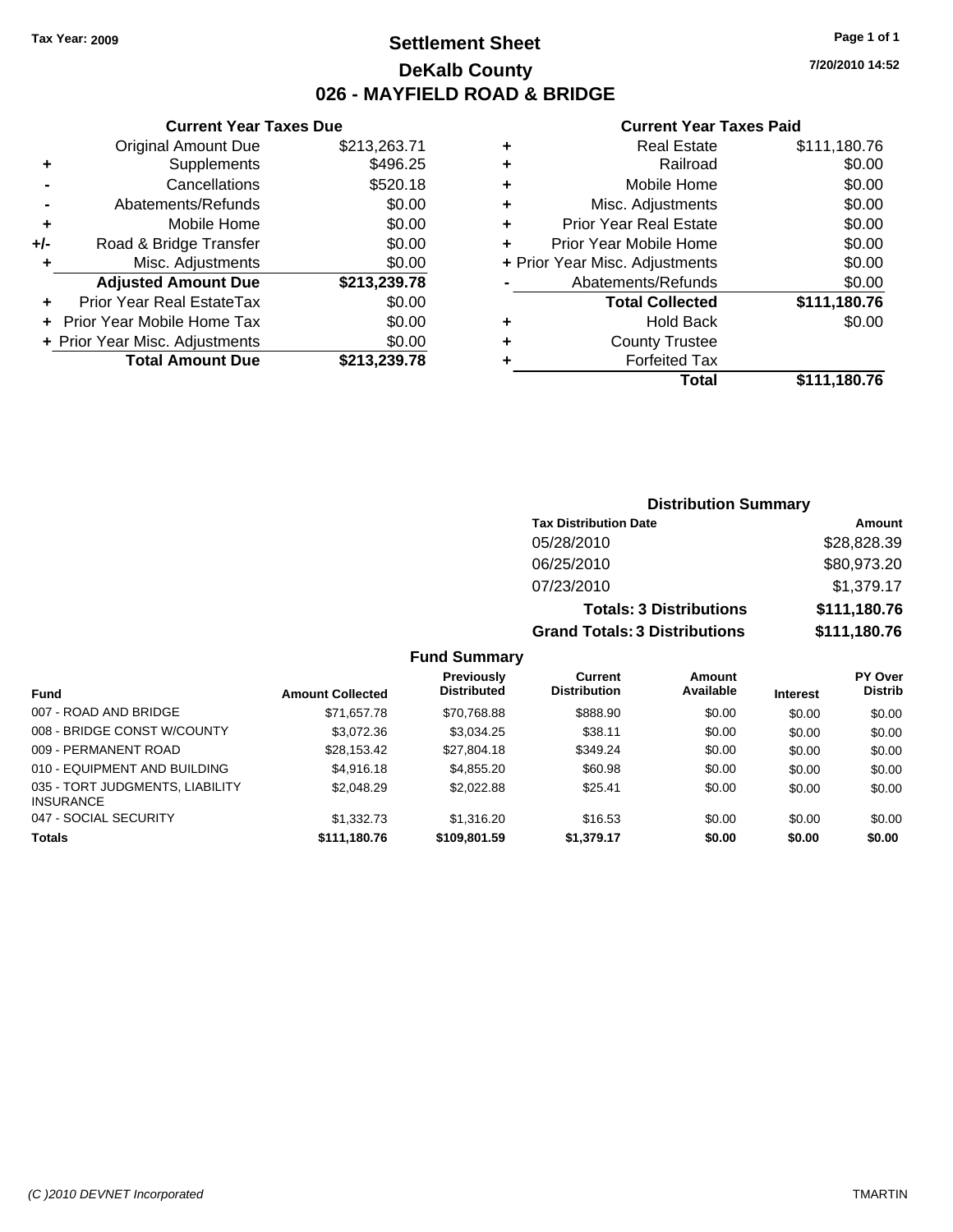### **Settlement Sheet Tax Year: 2009 Page 1 of 1 DeKalb County 027 - MILAN TOWNSHIP**

**7/20/2010 14:52**

|       | <b>Current Year Taxes Due</b>     |             |  |  |  |  |
|-------|-----------------------------------|-------------|--|--|--|--|
|       | <b>Original Amount Due</b>        | \$26,000.19 |  |  |  |  |
| ٠     | Supplements                       | \$0.00      |  |  |  |  |
|       | Cancellations                     | \$0.00      |  |  |  |  |
|       | Abatements/Refunds                | \$0.00      |  |  |  |  |
| ٠     | Mobile Home                       | \$0.00      |  |  |  |  |
| $+/-$ | Road & Bridge Transfer            | \$0.00      |  |  |  |  |
| ٠     | Misc. Adjustments                 | \$0.00      |  |  |  |  |
|       | <b>Adjusted Amount Due</b>        | \$26,000.19 |  |  |  |  |
|       | <b>Prior Year Real EstateTax</b>  | \$0.00      |  |  |  |  |
|       | <b>Prior Year Mobile Home Tax</b> | \$0.00      |  |  |  |  |
|       | + Prior Year Misc. Adjustments    | \$0.00      |  |  |  |  |
|       | <b>Total Amount Due</b>           | \$26.000.19 |  |  |  |  |
|       |                                   |             |  |  |  |  |

|   | <b>Real Estate</b>             | \$13,945.36 |
|---|--------------------------------|-------------|
| ٠ | Railroad                       | \$0.00      |
| ٠ | Mobile Home                    | \$0.00      |
| ٠ | Misc. Adjustments              | \$0.00      |
| ÷ | <b>Prior Year Real Estate</b>  | \$0.00      |
| ٠ | Prior Year Mobile Home         | \$0.00      |
|   | + Prior Year Misc. Adjustments | \$0.00      |
|   | Abatements/Refunds             | \$0.00      |
|   | <b>Total Collected</b>         | \$13,945.36 |
| ٠ | Hold Back                      | \$0.00      |
| ٠ | <b>County Trustee</b>          |             |
| ٠ | <b>Forfeited Tax</b>           |             |
|   | Total                          | \$13,945.36 |
|   |                                |             |

|                 |                         |                                  | <b>Distribution Summary</b>           |                                |                 |                           |
|-----------------|-------------------------|----------------------------------|---------------------------------------|--------------------------------|-----------------|---------------------------|
|                 |                         |                                  | <b>Tax Distribution Date</b>          |                                |                 | Amount                    |
|                 |                         |                                  | 05/28/2010                            |                                |                 | \$3,225.45                |
|                 |                         |                                  | 06/25/2010                            |                                |                 | \$10,651.12               |
|                 |                         |                                  | 07/23/2010                            |                                |                 | \$68.79                   |
|                 |                         |                                  |                                       | <b>Totals: 3 Distributions</b> |                 | \$13,945.36               |
|                 |                         |                                  | <b>Grand Totals: 3 Distributions</b>  |                                |                 | \$13,945.36               |
|                 |                         | <b>Fund Summary</b>              |                                       |                                |                 |                           |
| <b>Fund</b>     | <b>Amount Collected</b> | Previously<br><b>Distributed</b> | <b>Current</b><br><b>Distribution</b> | Amount<br>Available            | <b>Interest</b> | PY Over<br><b>Distrib</b> |
| 001 - CORPORATE | \$13,945.36             | \$13,876.57                      | \$68.79                               | \$0.00                         | \$0.00          | \$0.00                    |
| Totals          | \$13,945.36             | \$13,876.57                      | \$68.79                               | \$0.00                         | \$0.00          | \$0.00                    |
|                 |                         |                                  |                                       |                                |                 |                           |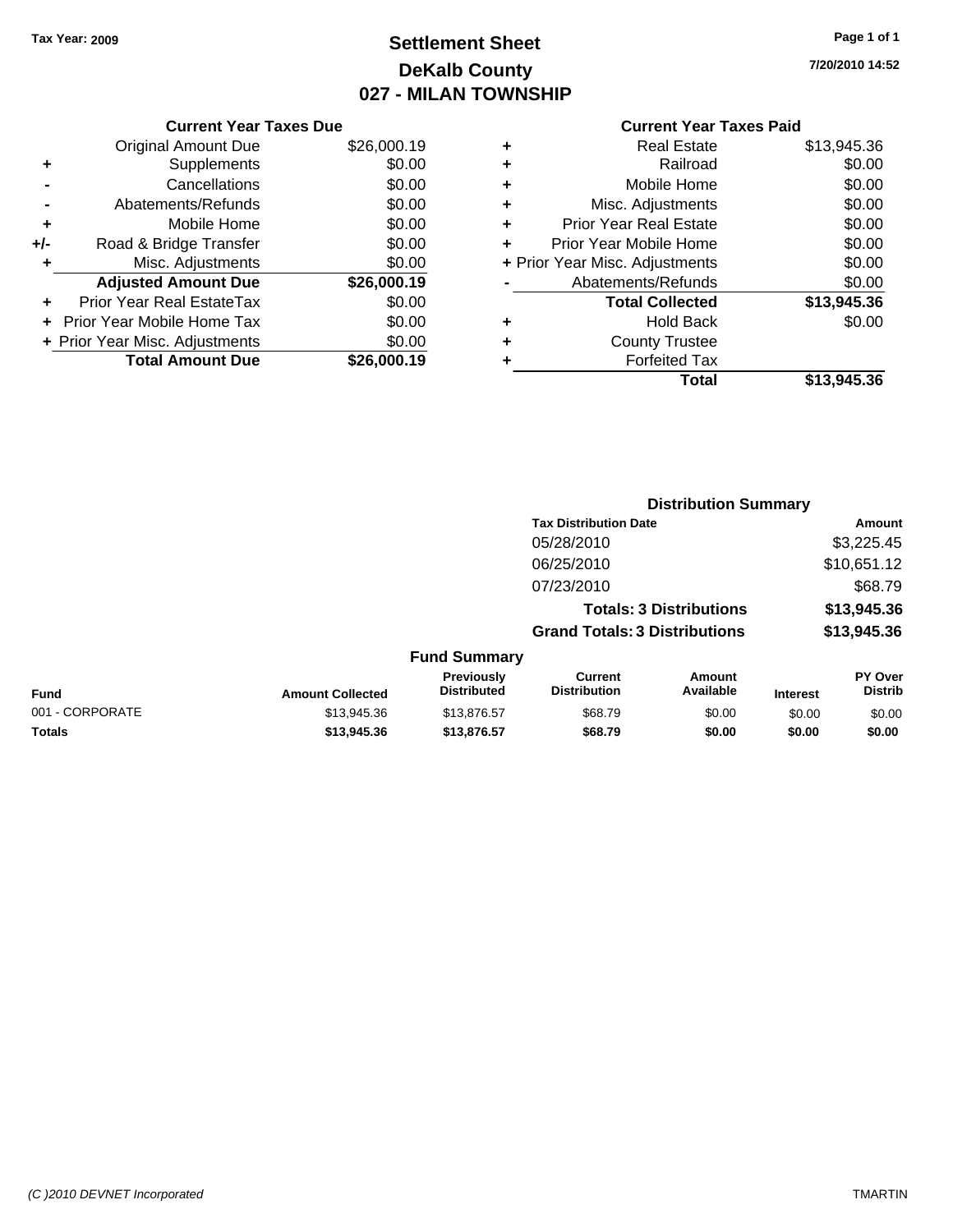### **Settlement Sheet Tax Year: 2009 Page 1 of 1 DeKalb County 028 - MILAN ROAD & BRIDGE**

**7/20/2010 14:52**

|     | <b>Current Year Taxes Due</b>  |             |  |  |  |  |  |
|-----|--------------------------------|-------------|--|--|--|--|--|
|     | <b>Original Amount Due</b>     | \$40,355.04 |  |  |  |  |  |
| ٠   | Supplements                    | \$0.00      |  |  |  |  |  |
|     | Cancellations                  | \$0.00      |  |  |  |  |  |
|     | Abatements/Refunds             | \$0.00      |  |  |  |  |  |
| ٠   | Mobile Home                    | \$0.00      |  |  |  |  |  |
| +/- | Road & Bridge Transfer         | \$0.00      |  |  |  |  |  |
| ٠   | Misc. Adjustments              | \$0.00      |  |  |  |  |  |
|     | <b>Adjusted Amount Due</b>     | \$40,355.04 |  |  |  |  |  |
| ÷   | Prior Year Real EstateTax      | \$0.00      |  |  |  |  |  |
|     | Prior Year Mobile Home Tax     | \$0.00      |  |  |  |  |  |
|     | + Prior Year Misc. Adjustments | \$0.00      |  |  |  |  |  |
|     | <b>Total Amount Due</b>        | \$40,355.04 |  |  |  |  |  |
|     |                                |             |  |  |  |  |  |

| ٠ | <b>Real Estate</b>             | \$21,644.64 |
|---|--------------------------------|-------------|
| ٠ | Railroad                       | \$0.00      |
| ٠ | Mobile Home                    | \$0.00      |
| ٠ | Misc. Adjustments              | \$0.00      |
| ÷ | <b>Prior Year Real Estate</b>  | \$0.00      |
| ٠ | Prior Year Mobile Home         | \$0.00      |
|   | + Prior Year Misc. Adjustments | \$0.00      |
|   | Abatements/Refunds             | \$0.00      |
|   | <b>Total Collected</b>         | \$21,644.64 |
| ٠ | <b>Hold Back</b>               | \$0.00      |
| ٠ | <b>County Trustee</b>          |             |
| ٠ | <b>Forfeited Tax</b>           |             |
|   | Total                          | \$21.644.64 |
|   |                                |             |

|                             |                         | <b>Distribution Summary</b>      |                                       |                                |                 |                           |
|-----------------------------|-------------------------|----------------------------------|---------------------------------------|--------------------------------|-----------------|---------------------------|
|                             |                         |                                  | <b>Tax Distribution Date</b>          |                                |                 | Amount                    |
|                             |                         |                                  | 05/28/2010                            |                                |                 | \$5,006.16                |
|                             |                         |                                  | 06/25/2010                            |                                |                 | \$16,531.70               |
|                             |                         |                                  | 07/23/2010                            |                                |                 | \$106.78                  |
|                             |                         |                                  |                                       | <b>Totals: 3 Distributions</b> |                 | \$21,644.64               |
|                             |                         |                                  | <b>Grand Totals: 3 Distributions</b>  |                                |                 | \$21,644.64               |
|                             |                         | <b>Fund Summary</b>              |                                       |                                |                 |                           |
| Fund                        | <b>Amount Collected</b> | Previously<br><b>Distributed</b> | <b>Current</b><br><b>Distribution</b> | <b>Amount</b><br>Available     | <b>Interest</b> | PY Over<br><b>Distrib</b> |
| 007 - ROAD AND BRIDGE       | \$11,264.17             | \$11,208.60                      | \$55.57                               | \$0.00                         | \$0.00          | \$0.00                    |
| 008 - BRIDGE CONST W/COUNTY | \$2,334.62              | \$2,323.10                       | \$11.52                               | \$0.00                         | \$0.00          | \$0.00                    |
| 009 - PERMANENT ROAD        | \$8,045.85              | \$8,006.16                       | \$39.69                               | \$0.00                         | \$0.00          | \$0.00                    |
| Totals                      | \$21,644.64             | \$21,537.86                      | \$106.78                              | \$0.00                         | \$0.00          | \$0.00                    |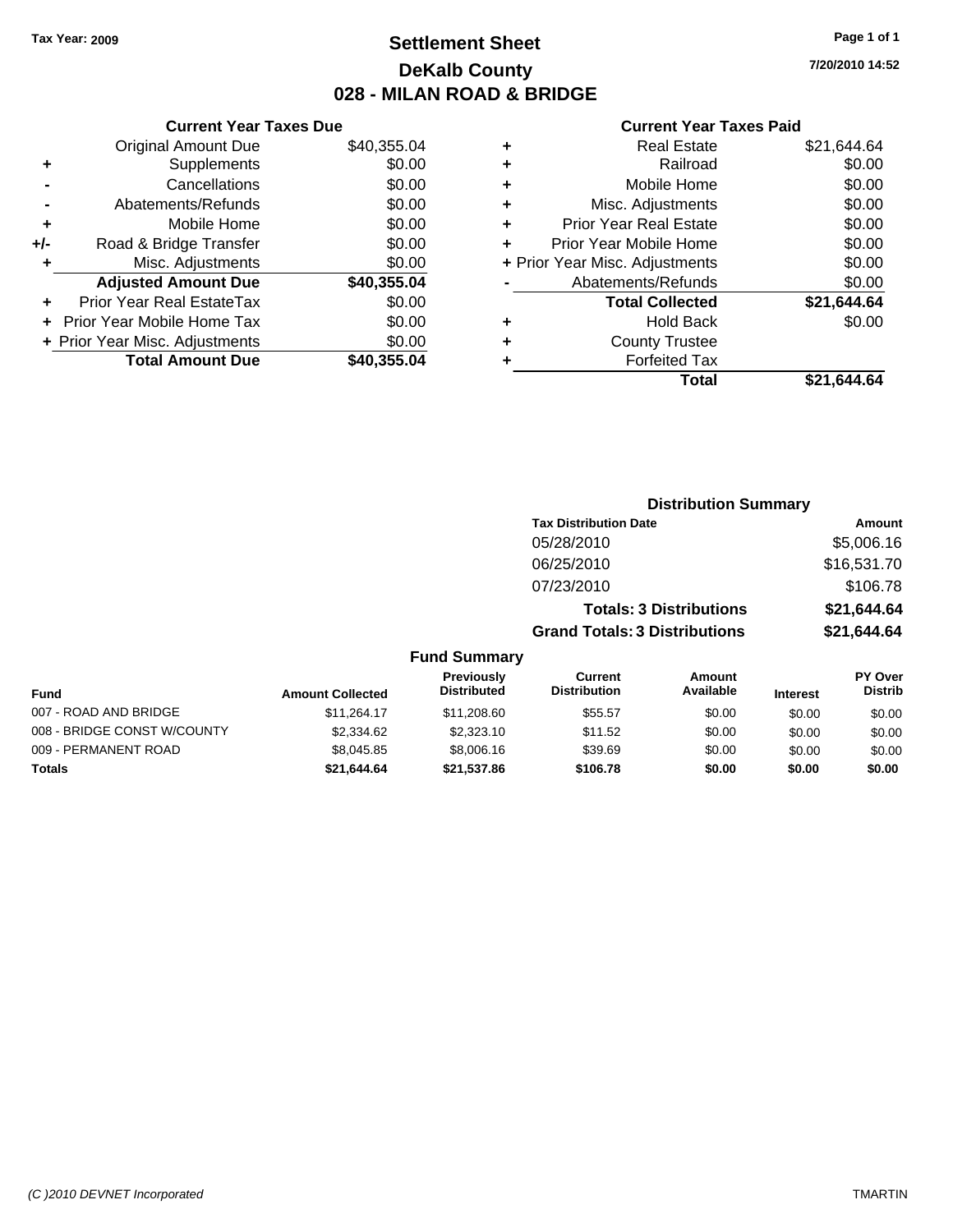### **Settlement Sheet Tax Year: 2009 Page 1 of 1 DeKalb County 029 - PAW PAW TOWNSHIP**

**7/20/2010 14:52**

| <b>Current Year Taxes Due</b> |                                |
|-------------------------------|--------------------------------|
| <b>Original Amount Due</b>    | \$60,529.51                    |
| Supplements                   | \$223.51                       |
| Cancellations                 | \$249.31                       |
| Abatements/Refunds            | \$0.00                         |
| Mobile Home                   | \$0.00                         |
| Road & Bridge Transfer        | \$0.00                         |
| Misc. Adjustments             | \$0.00                         |
| <b>Adjusted Amount Due</b>    | \$60,503.71                    |
| Prior Year Real EstateTax     | \$0.00                         |
| Prior Year Mobile Home Tax    | \$0.00                         |
|                               | \$0.00                         |
| <b>Total Amount Due</b>       | \$60,503.71                    |
|                               | + Prior Year Misc. Adjustments |

| ٠ | <b>Real Estate</b>             | \$32,261.72 |
|---|--------------------------------|-------------|
| ٠ | Railroad                       | \$812.78    |
| ٠ | Mobile Home                    | \$0.00      |
| ٠ | Misc. Adjustments              | \$0.00      |
| ٠ | <b>Prior Year Real Estate</b>  | \$0.00      |
| ÷ | Prior Year Mobile Home         | \$0.00      |
|   | + Prior Year Misc. Adjustments | \$0.00      |
|   | Abatements/Refunds             | \$0.00      |
|   | <b>Total Collected</b>         | \$33,074.50 |
| ٠ | <b>Hold Back</b>               | \$0.00      |
| ٠ | <b>County Trustee</b>          |             |
| ٠ | <b>Forfeited Tax</b>           |             |
|   | Total                          | \$33,074.50 |

|                          |                         |                                  | <b>Distribution Summary</b>           |                                |                 |                                  |
|--------------------------|-------------------------|----------------------------------|---------------------------------------|--------------------------------|-----------------|----------------------------------|
|                          |                         |                                  | <b>Tax Distribution Date</b>          |                                |                 | Amount                           |
|                          |                         |                                  | 05/28/2010                            |                                |                 | \$7,057.56                       |
|                          |                         |                                  | 06/25/2010                            |                                |                 | \$25,070.77                      |
|                          |                         |                                  | 07/23/2010                            |                                |                 | \$946.17                         |
|                          |                         |                                  |                                       | <b>Totals: 3 Distributions</b> |                 | \$33,074.50                      |
|                          |                         |                                  | <b>Grand Totals: 3 Distributions</b>  |                                |                 | \$33,074.50                      |
|                          |                         | <b>Fund Summary</b>              |                                       |                                |                 |                                  |
| <b>Fund</b>              | <b>Amount Collected</b> | Previously<br><b>Distributed</b> | <b>Current</b><br><b>Distribution</b> | Amount<br>Available            | <b>Interest</b> | <b>PY Over</b><br><b>Distrib</b> |
| 001 - CORPORATE          | \$31,053.32             | \$30,164.97                      | \$888.35                              | \$0.00                         | \$0.00          | \$0.00                           |
| 017 - CEMETERY           | \$1,265.63              | \$1,229.42                       | \$36.21                               | \$0.00                         | \$0.00          | \$0.00                           |
| 034 - GENERAL ASSISTANCE | \$755.55                | \$733.94                         | \$21.61                               | \$0.00                         | \$0.00          | \$0.00                           |
| Totals                   | \$33,074.50             | \$32.128.33                      | \$946.17                              | \$0.00                         | \$0.00          | \$0.00                           |
|                          |                         |                                  |                                       |                                |                 |                                  |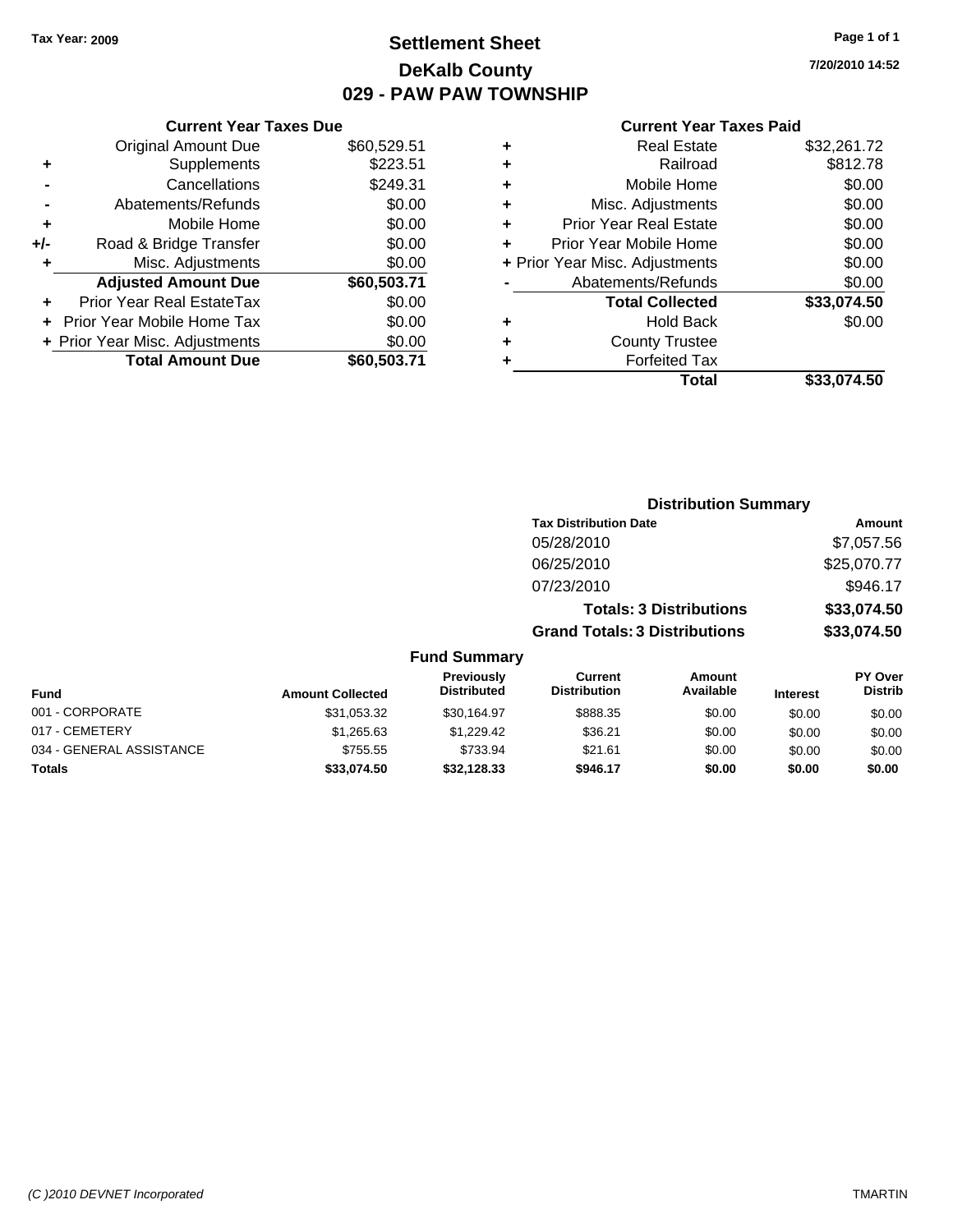### **Settlement Sheet Tax Year: 2009 Page 1 of 1 DeKalb County 030 - PAW PAW ROAD & BRIDGE**

**7/20/2010 14:52**

#### **Current Year Taxes Paid**

|     | <b>Current Year Taxes Due</b>  |             |   |
|-----|--------------------------------|-------------|---|
|     | <b>Original Amount Due</b>     | \$83,482.34 |   |
| ٠   | Supplements                    | \$308.27    |   |
|     | Cancellations                  | \$343.83    |   |
|     | Abatements/Refunds             | \$0.00      | ٠ |
| ٠   | Mobile Home                    | \$0.00      | ٠ |
| +/- | Road & Bridge Transfer         | \$0.00      | ٠ |
|     | Misc. Adjustments              | \$0.00      | 4 |
|     | <b>Adjusted Amount Due</b>     | \$83,446.78 |   |
| ÷   | Prior Year Real EstateTax      | \$0.00      |   |
|     | Prior Year Mobile Home Tax     | \$0.00      |   |
|     | + Prior Year Misc. Adjustments | \$0.00      | ٠ |
|     | <b>Total Amount Due</b>        | \$83,446.78 |   |
|     |                                |             |   |

| ٠ | <b>Real Estate</b>             | \$44,495.13 |
|---|--------------------------------|-------------|
| ٠ | Railroad                       | \$1,120.98  |
| ٠ | Mobile Home                    | \$0.00      |
| ÷ | Misc. Adjustments              | \$0.00      |
| ٠ | <b>Prior Year Real Estate</b>  | \$0.00      |
| ÷ | Prior Year Mobile Home         | \$0.00      |
|   | + Prior Year Misc. Adjustments | \$0.00      |
|   | Abatements/Refunds             | \$0.00      |
|   | <b>Total Collected</b>         | \$45,616.11 |
| ٠ | Hold Back                      | \$0.00      |
| ٠ | <b>County Trustee</b>          |             |
| ٠ | <b>Forfeited Tax</b>           |             |
|   | Total                          | \$45,616.11 |
|   |                                |             |

|                                               |                         |                                         | <b>Distribution Summary</b>           |                                |                 |                                  |
|-----------------------------------------------|-------------------------|-----------------------------------------|---------------------------------------|--------------------------------|-----------------|----------------------------------|
|                                               |                         |                                         | <b>Tax Distribution Date</b>          |                                |                 | Amount                           |
|                                               |                         |                                         | 05/28/2010                            |                                |                 | \$9,733.84                       |
|                                               |                         |                                         | 06/25/2010                            |                                |                 | \$34,577.36                      |
|                                               |                         |                                         | 07/23/2010                            |                                |                 | \$1,304.91                       |
|                                               |                         |                                         |                                       | <b>Totals: 3 Distributions</b> |                 | \$45,616.11                      |
|                                               |                         |                                         | <b>Grand Totals: 3 Distributions</b>  |                                |                 | \$45,616.11                      |
|                                               |                         | <b>Fund Summary</b>                     |                                       |                                |                 |                                  |
| <b>Fund</b>                                   | <b>Amount Collected</b> | <b>Previously</b><br><b>Distributed</b> | <b>Current</b><br><b>Distribution</b> | <b>Amount</b><br>Available     | <b>Interest</b> | <b>PY Over</b><br><b>Distrib</b> |
| 007 - ROAD AND BRIDGE                         | \$22,122.93             | \$21,490.08                             | \$632.85                              | \$0.00                         | \$0.00          | \$0.00                           |
| 009 - PERMANENT ROAD                          | \$17,711.28             | \$17,204.62                             | \$506.66                              | \$0.00                         | \$0.00          | \$0.00                           |
| 010 - EQUIPMENT AND BUILDING                  | \$2,435.86              | \$2,366.18                              | \$69.68                               | \$0.00                         | \$0.00          | \$0.00                           |
| 027 - AUDIT                                   | \$369.32                | \$358.75                                | \$10.57                               | \$0.00                         | \$0.00          | \$0.00                           |
| 035 - TORT JUDGEMENTS/LIABILITY<br><b>INS</b> | \$2,349.68              | \$2,282.47                              | \$67.21                               | \$0.00                         | \$0.00          | \$0.00                           |

047 - SOCIAL SECURITY \$627.04 \$609.10 \$17.94 \$0.00 \$0.00 \$0.00 **Totals \$45,616.11 \$44,311.20 \$1,304.91 \$0.00 \$0.00 \$0.00**

INS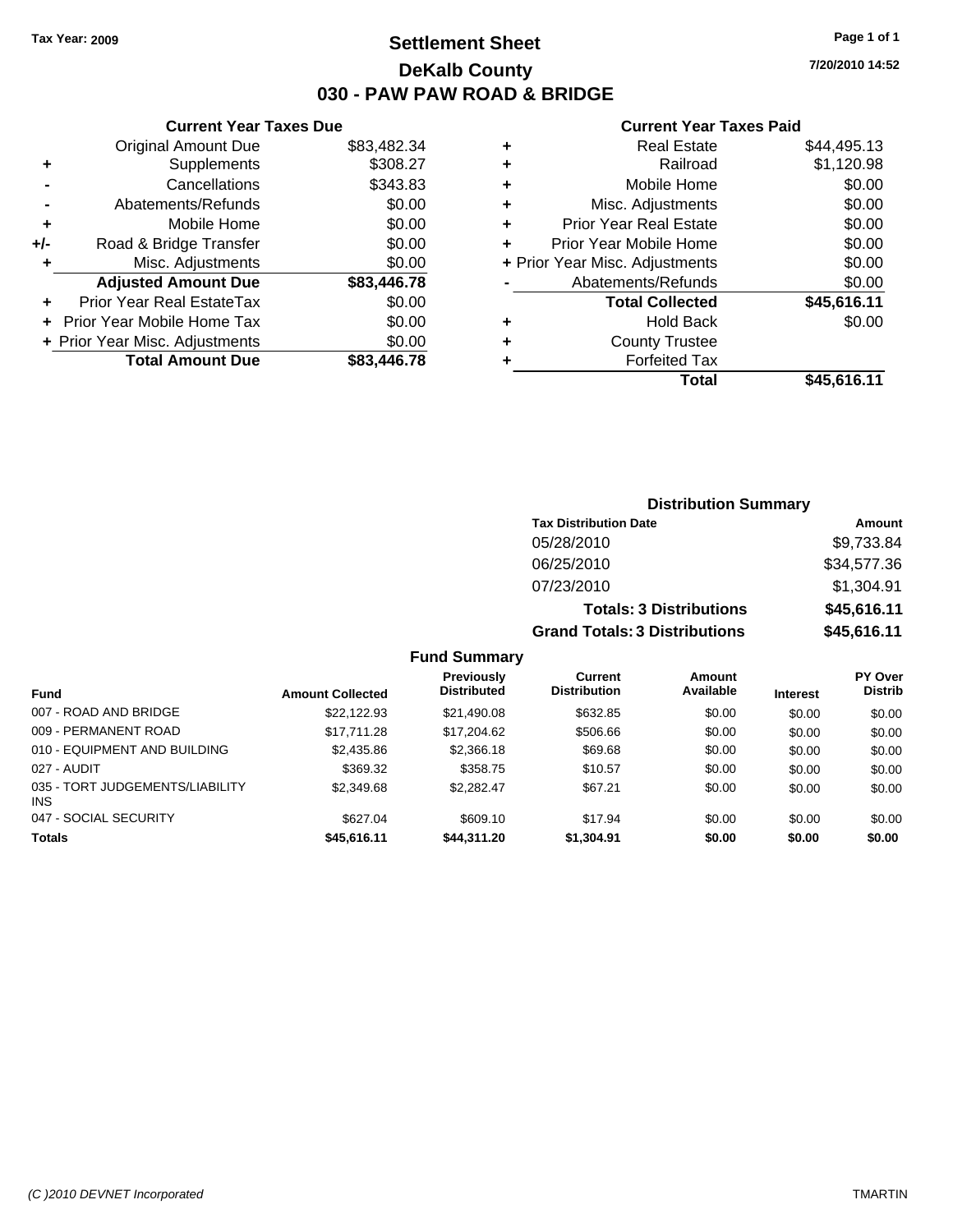### **Settlement Sheet Tax Year: 2009 Page 1 of 1 DeKalb County 031 - PIERCE TOWNSHIP**

**7/20/2010 14:52**

### **Current Year Taxes Paid**

|     | <b>Current Year Taxes Due</b>  |             |
|-----|--------------------------------|-------------|
|     | <b>Original Amount Due</b>     | \$51,316.00 |
| ٠   | Supplements                    | \$0.00      |
|     | Cancellations                  | \$82.74     |
|     | Abatements/Refunds             | \$0.00      |
| ٠   | Mobile Home                    | \$0.00      |
| +/- | Road & Bridge Transfer         | \$0.00      |
| ٠   | Misc. Adjustments              | \$0.00      |
|     | <b>Adjusted Amount Due</b>     | \$51,233.26 |
|     | Prior Year Real EstateTax      | \$0.00      |
|     | Prior Year Mobile Home Tax     | \$0.00      |
|     | + Prior Year Misc. Adjustments | \$0.00      |
|     | <b>Total Amount Due</b>        | \$51.233.26 |

| ٠ | <b>Real Estate</b>             | \$27,184.69 |
|---|--------------------------------|-------------|
| ٠ | Railroad                       | \$0.00      |
| ٠ | Mobile Home                    | \$0.00      |
| ٠ | Misc. Adjustments              | \$0.00      |
| ÷ | <b>Prior Year Real Estate</b>  | \$0.00      |
|   | Prior Year Mobile Home         | \$0.00      |
|   | + Prior Year Misc. Adjustments | \$0.00      |
|   | Abatements/Refunds             | \$0.00      |
|   | <b>Total Collected</b>         | \$27,184.69 |
| ٠ | <b>Hold Back</b>               | \$0.00      |
|   | <b>County Trustee</b>          |             |
| ٠ | <b>Forfeited Tax</b>           |             |
|   | Total                          | \$27,184.69 |
|   |                                |             |

#### **Distribution Summary Tax Distribution Date Amount** 05/28/2010 \$4,999.95 06/25/2010 \$21,809.41 07/23/2010 \$375.33 **Totals: 3 Distributions \$27,184.69 Grand Totals: 3 Distributions \$27,184.69 Fund Summary PY Over Amount Current Previously**

| <b>Fund</b>                             | <b>Amount Collected</b> | <b>Previousiv</b><br><b>Distributed</b> | current<br><b>Distribution</b> | Amount<br>Available | <b>Interest</b> | <b>PT OVER</b><br><b>Distrib</b> |
|-----------------------------------------|-------------------------|-----------------------------------------|--------------------------------|---------------------|-----------------|----------------------------------|
| 001 - CORPORATE                         | \$20.546.51             | \$20.262.83                             | \$283.68                       | \$0.00              | \$0.00          | \$0.00                           |
| $005 - I. M. R. F.$                     | \$1.231.91              | \$1,214.90                              | \$17.01                        | \$0.00              | \$0.00          | \$0.00                           |
| 027 - AUDIT                             | \$265.67                | \$262.00                                | \$3.67                         | \$0.00              | \$0.00          | \$0.00                           |
| 035 - TORT JUDGEMENTS/LIABILITY<br>INS. | \$2,172.28              | \$2.142.29                              | \$29.99                        | \$0.00              | \$0.00          | \$0.00                           |
| 047 - SOCIAL SECURITY                   | \$1,378.18              | \$1,359.15                              | \$19.03                        | \$0.00              | \$0.00          | \$0.00                           |
| 054 - GENERAL ASSISTANCE                | \$1,590.14              | \$1,568.19                              | \$21.95                        | \$0.00              | \$0.00          | \$0.00                           |
| <b>Totals</b>                           | \$27,184.69             | \$26,809.36                             | \$375.33                       | \$0.00              | \$0.00          | \$0.00                           |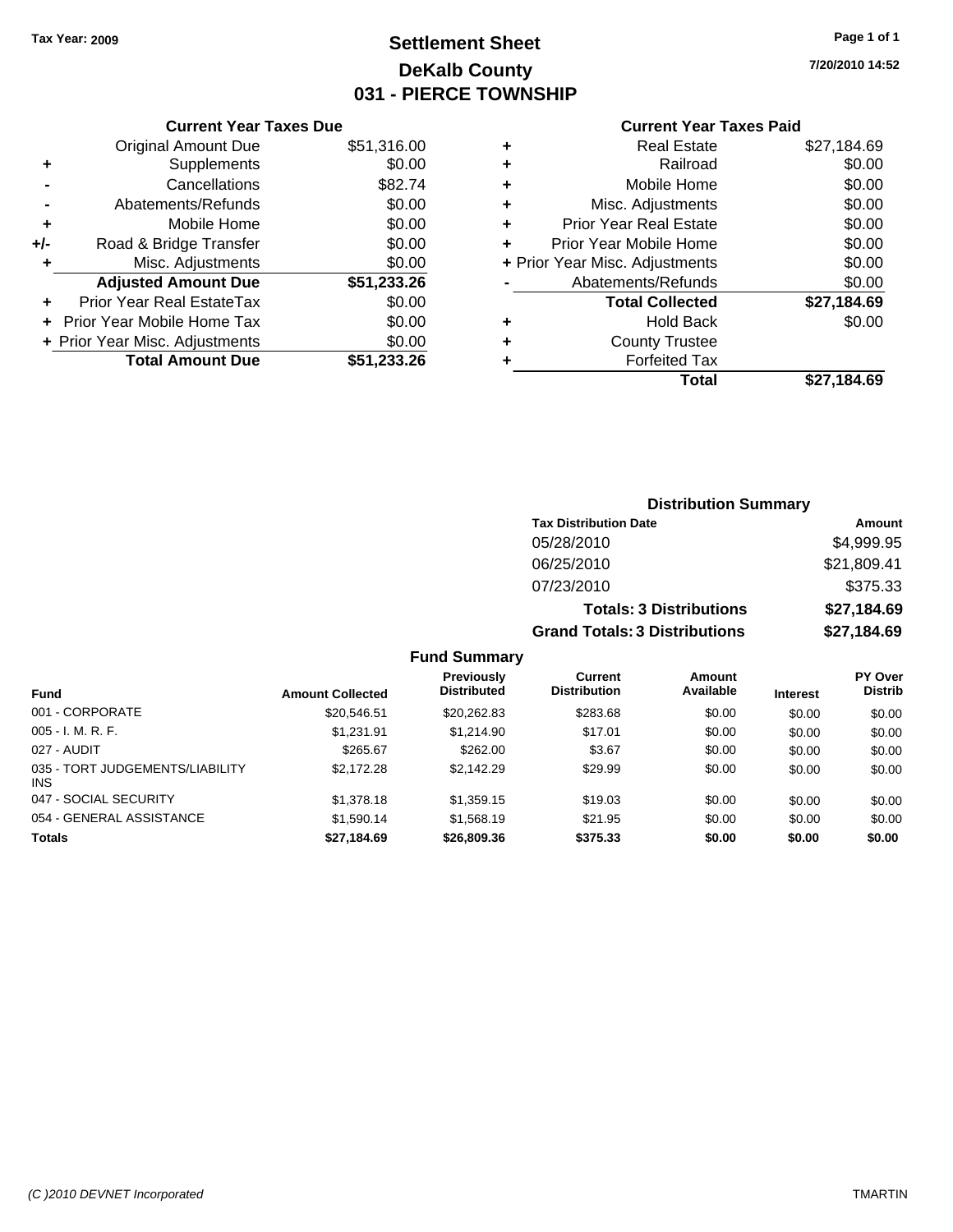### **Settlement Sheet Tax Year: 2009 Page 1 of 1 DeKalb County 032 - PIERCE ROAD & BRIDGE**

**7/20/2010 14:52**

#### **Current Year Taxes Paid**

|     | <b>Current Year Taxes Due</b>  |              |
|-----|--------------------------------|--------------|
|     | <b>Original Amount Due</b>     | \$154,325.48 |
| ٠   | Supplements                    | \$0.00       |
|     | Cancellations                  | \$248.81     |
|     | Abatements/Refunds             | \$0.00       |
| ٠   | Mobile Home                    | \$0.00       |
| +/- | Road & Bridge Transfer         | \$0.00       |
| ٠   | Misc. Adjustments              | \$0.00       |
|     | <b>Adjusted Amount Due</b>     | \$154,076.67 |
|     | Prior Year Real EstateTax      | \$0.00       |
|     | Prior Year Mobile Home Tax     | \$0.00       |
|     | + Prior Year Misc. Adjustments | \$0.00       |
|     | <b>Total Amount Due</b>        | \$154,076.67 |
|     |                                |              |

| ٠ | <b>Real Estate</b>             | \$81,753.89 |
|---|--------------------------------|-------------|
| ٠ | Railroad                       | \$0.00      |
| ٠ | Mobile Home                    | \$0.00      |
| ٠ | Misc. Adjustments              | \$0.00      |
| ٠ | <b>Prior Year Real Estate</b>  | \$0.00      |
| ٠ | Prior Year Mobile Home         | \$0.00      |
|   | + Prior Year Misc. Adjustments | \$0.00      |
|   | Abatements/Refunds             | \$0.00      |
|   | <b>Total Collected</b>         | \$81,753.89 |
| ٠ | <b>Hold Back</b>               | \$0.00      |
| ٠ | <b>County Trustee</b>          |             |
| ٠ | <b>Forfeited Tax</b>           |             |
|   | Total                          | \$81,753.89 |
|   |                                |             |

### **Distribution Summary Tax Distribution Date Amount** 05/28/2010 \$15,036.84 06/25/2010 \$65,588.30 07/23/2010 \$1,128.75 **Totals: 3 Distributions \$81,753.89 Grand Totals: 3 Distributions \$81,753.89 Fund Summary**

| <b>Fund</b>                  | <b>Amount Collected</b> | Previously<br><b>Distributed</b> | Current<br><b>Distribution</b> | Amount<br>Available | <b>Interest</b> | <b>PY Over</b><br><b>Distrib</b> |
|------------------------------|-------------------------|----------------------------------|--------------------------------|---------------------|-----------------|----------------------------------|
| $005 - I. M. R. F.$          | \$53.82                 | \$53.06                          | \$0.76                         | \$0.00              | \$0.00          | \$0.00                           |
| 007 - ROAD AND BRIDGE        | \$56,869.88             | \$56,084.70                      | \$785.18                       | \$0.00              | \$0.00          | \$0.00                           |
| 008 - BRIDGE CONST W/COUNTY  | \$4,514.69              | \$4,452.36                       | \$62.33                        | \$0.00              | \$0.00          | \$0.00                           |
| 009 - PERMANENT ROAD         | \$16,579.03             | \$16,350.13                      | \$228.90                       | \$0.00              | \$0.00          | \$0.00                           |
| 010 - EQUIPMENT AND BUILDING | \$3,160.36              | \$3,116.73                       | \$43.63                        | \$0.00              | \$0.00          | \$0.00                           |
| 047 - SOCIAL SECURITY        | \$576.11                | \$568.16                         | \$7.95                         | \$0.00              | \$0.00          | \$0.00                           |
| <b>Totals</b>                | \$81,753.89             | \$80,625.14                      | \$1,128.75                     | \$0.00              | \$0.00          | \$0.00                           |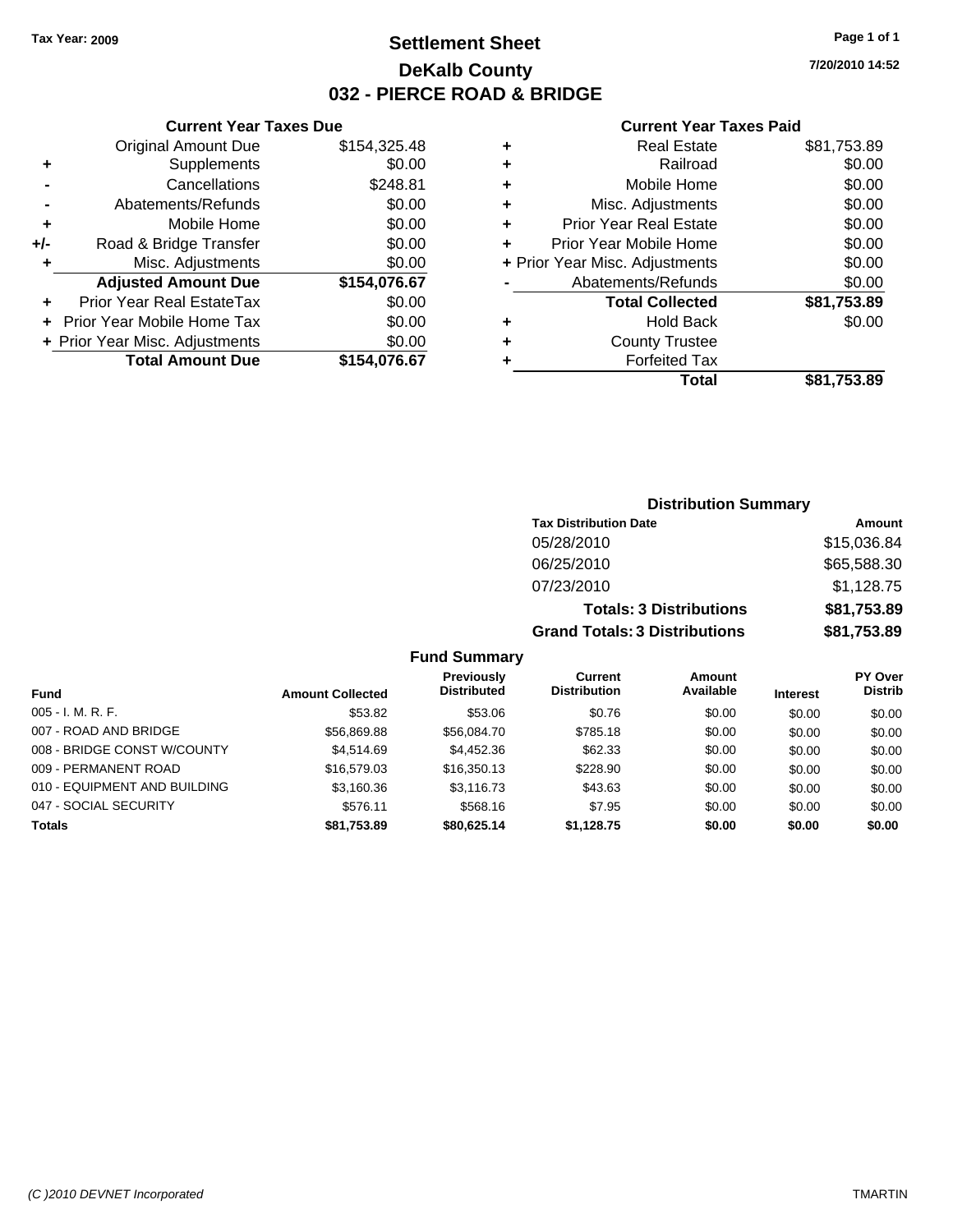### **Settlement Sheet Tax Year: 2009 Page 1 of 1 DeKalb County 033 - SANDWICH TOWNSHIP**

**7/20/2010 14:52**

#### **Current Year Taxes Paid**

| Total                              | \$112,517.85 |
|------------------------------------|--------------|
| <b>Forfeited Tax</b>               |              |
| <b>County Trustee</b>              |              |
| <b>Hold Back</b><br>٠              | \$0.00       |
| <b>Total Collected</b>             | \$112,517.85 |
| Abatements/Refunds                 | \$3.08       |
| + Prior Year Misc. Adjustments     | \$0.00       |
| Prior Year Mobile Home             | \$0.00       |
| <b>Prior Year Real Estate</b><br>٠ | (\$67.15)    |
| Misc. Adjustments<br>٠             | \$3.62       |
| Mobile Home<br>٠                   | \$0.00       |
| Railroad                           | \$200.62     |
| <b>Real Estate</b><br>٠            | \$112,383.84 |
|                                    |              |

|                          |                         |                                         | <b>Distribution Summary</b>           |                                |                 |                                  |
|--------------------------|-------------------------|-----------------------------------------|---------------------------------------|--------------------------------|-----------------|----------------------------------|
|                          |                         |                                         | <b>Tax Distribution Date</b>          |                                |                 | <b>Amount</b>                    |
|                          |                         |                                         | 05/28/2010                            |                                |                 | \$23,990.48                      |
|                          |                         |                                         | 06/25/2010                            |                                |                 | \$86,229.97                      |
|                          |                         |                                         | 07/23/2010                            |                                |                 | \$2,297.40                       |
|                          |                         |                                         |                                       | <b>Totals: 3 Distributions</b> |                 | \$112,517.85                     |
|                          |                         |                                         | <b>Grand Totals: 3 Distributions</b>  |                                |                 | \$112,517.85                     |
|                          |                         | <b>Fund Summary</b>                     |                                       |                                |                 |                                  |
| Fund                     | <b>Amount Collected</b> | <b>Previously</b><br><b>Distributed</b> | <b>Current</b><br><b>Distribution</b> | Amount<br>Available            | <b>Interest</b> | <b>PY Over</b><br><b>Distrib</b> |
| 001 - CORPORATE          | \$60,944.28             | \$59,699.91                             | \$1,244.37                            | \$0.00                         | \$0.00          | \$0.00                           |
| 005 - I. M. R. F.        | \$5,591.14              | \$5,476.98                              | \$114.16                              | \$0.00                         | \$0.00          | \$0.00                           |
| 017 - CEMETERY           | \$33.282.44             | \$32,602.88                             | \$679.56                              | \$0.00                         | \$0.00          | \$0.00                           |
| 047 - SOCIAL SECURITY    | \$2,545.82              | \$2,493.84                              | \$51.98                               | \$0.00                         | \$0.00          | \$0.00                           |
| 054 - GENERAL ASSISTANCE | \$10,154.17             | \$9,946.84                              | \$207.33                              | \$0.00                         | \$0.00          | \$0.00                           |

#### **Totals \$112,517.85 \$110,220.45 \$2,297.40 \$0.00 \$0.00 \$0.00**

# **Totals \$3.62 1 entries**

### **Year Source Account Type Amount Adjustment Description**

2009 RE - Real Estate Back Tax Collected \$3.62 Talan/Fitzpatrick Redemption 19-27-451-010 by TBA

#### **Abatement Detail**

**Miscellaneous Adjustment Detail**

## **Year Source Account Type Amount Adjustment Description**

**Totals \$3.08 2 entries**

**Current Year Taxes Due** Original Amount Due \$217,279.18

**Adjusted Amount Due \$217,150.80**

**Total Amount Due \$217,083.65**

**+** Supplements \$1,198.21 **-** Cancellations \$1,327.13 **-** Abatements/Refunds \$3.08 **+** Mobile Home \$0.00 **+/-** Road & Bridge Transfer \$0.00 **+** Misc. Adjustments \$3.62

**+** Prior Year Real EstateTax (\$67.15) **+** Prior Year Mobile Home Tax \$0.00 **+** Prior Year Misc. Adjustments \$0.00

2009 RE - Real Estate \$1.65 19-26-433-024 2008 PTAB REFUND by TBA PTAB Decision 2009 RE - Real Estate \$1.43 19-27-427-012 2006 PTAB REFUND by TBA PTAB Decision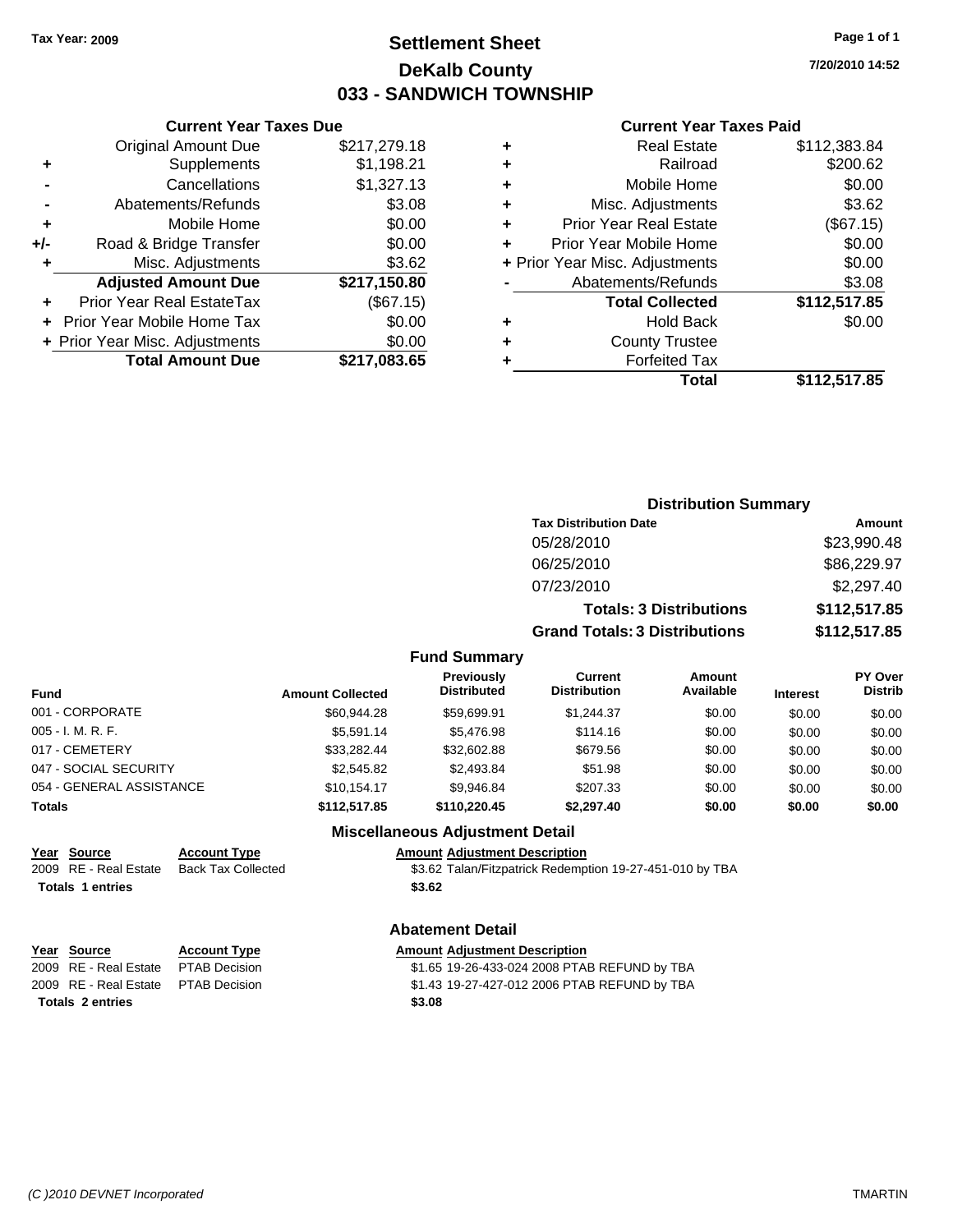### **Settlement Sheet Tax Year: 2009 Page 1 of 1 DeKalb County 034 - SANDWICH LIBRARY DISTRICT**

**7/20/2010 14:52**

#### **Current Year Taxes Paid**

**Distribution Summary**

| <b>Original Amount Due</b> | \$310,706.45                                                   | ٠ | <b>Real Estate</b>            | \$160,707.35                   |
|----------------------------|----------------------------------------------------------------|---|-------------------------------|--------------------------------|
| Supplements                | \$1,713.36                                                     | ٠ | Railroad                      | \$286.89                       |
| Cancellations              | \$1,897.82                                                     | ٠ | Mobile Home                   | \$0.00                         |
| Abatements/Refunds         | \$4.40                                                         | ٠ | Misc. Adjustments             | \$5.18                         |
| Mobile Home                | \$0.00                                                         | ٠ | <b>Prior Year Real Estate</b> | (\$95.05)                      |
| Road & Bridge Transfer     | \$0.00                                                         |   | Prior Year Mobile Home        | \$0.00                         |
| Misc. Adjustments          | \$5.18                                                         |   |                               | \$0.00                         |
| <b>Adjusted Amount Due</b> | \$310,522.77                                                   |   | Abatements/Refunds            | \$4.40                         |
| Prior Year Real EstateTax  | (\$95.05)                                                      |   | <b>Total Collected</b>        | \$160,899.97                   |
|                            | \$0.00                                                         | ٠ | <b>Hold Back</b>              | \$0.00                         |
|                            | \$0.00                                                         | ٠ | <b>County Trustee</b>         |                                |
| <b>Total Amount Due</b>    | \$310,427.72                                                   |   | <b>Forfeited Tax</b>          |                                |
|                            |                                                                |   | <b>Total</b>                  | \$160,899.97                   |
|                            | + Prior Year Mobile Home Tax<br>+ Prior Year Misc. Adjustments |   |                               | + Prior Year Misc. Adjustments |

### **+** Mobile Home \$0.0 **+/-** Road & Bridge Transfer \$0.0 **+** Misc. Adjustments \$5.1 **Adjusted Amount Due \$310,522.77 +** Prior Year Real EstateTax (\$95.05) **+** Prior Year Mobile Home Tax \$0.0 **+ Prior Year Misc. Adjustments**  $$0.0$ **Total Amount Due \$310,427.7**

**Current Year Taxes Due**

|                                 |                         |                                  | <b>Tax Distribution Date</b>         |                                |                 | Amount                    |
|---------------------------------|-------------------------|----------------------------------|--------------------------------------|--------------------------------|-----------------|---------------------------|
|                                 |                         |                                  | 05/28/2010                           |                                |                 | \$34,307.00               |
|                                 |                         |                                  | 06/25/2010                           |                                |                 | \$123,307.72              |
|                                 |                         |                                  | 07/23/2010                           |                                |                 | \$3,285.25                |
|                                 |                         |                                  |                                      | <b>Totals: 3 Distributions</b> |                 | \$160,899.97              |
|                                 |                         |                                  | <b>Grand Totals: 3 Distributions</b> |                                |                 | \$160,899.97              |
|                                 |                         | <b>Fund Summary</b>              |                                      |                                |                 |                           |
| <b>Fund</b>                     | <b>Amount Collected</b> | Previously<br><b>Distributed</b> | Current<br><b>Distribution</b>       | Amount<br>Available            | <b>Interest</b> | PY Over<br><b>Distrib</b> |
| 001 - CORPORATE                 | \$128,576.95            | \$125,951.65                     | \$2,625.30                           | \$0.00                         | \$0.00          | \$0.00                    |
| 004 - OPERATIONS & MAINTENANCE  | \$14,139.40             | \$13,850.71                      | \$288.69                             | \$0.00                         | \$0.00          | \$0.00                    |
| $005 - I. M. R. F.$             | \$8.548.29              | \$8,373.76                       | \$174.53                             | \$0.00                         | \$0.00          | \$0.00                    |
| 027 - AUDIT                     | \$509.26                | \$498.86                         | \$10.40                              | \$0.00                         | \$0.00          | \$0.00                    |
| 035 - TORT JUDGEMENTS/LIABILITY | \$5,698.89              | \$5,582.54                       | \$116.35                             | \$0.00                         | \$0.00          | \$0.00                    |

INS 047 - SOCIAL SECURITY \$3,427.18 \$3,357.20 \$69.98 \$0.00 \$0.00 \$0.00 **Totals \$160,899.97 \$157,614.72 \$3,285.25 \$0.00 \$0.00 \$0.00**

#### **Miscellaneous Adjustment Detail**

#### **Year Source Account Type Amount Adjustment Description**

2009 RE - Real Estate Back Tax Collected \$5.18 Talan/Fitzpatrick Redemption 19-27-451-010 by TBA **Totals \$5.18 1 entries**

#### **Abatement Detail**

| Year Source                         | <b>Account Type</b> | <b>Amount Adiustment Description</b>         |
|-------------------------------------|---------------------|----------------------------------------------|
| 2009 RE - Real Estate PTAB Decision |                     | \$2.36 19-26-433-024 2008 PTAB REFUND by TBA |
| 2009 RE - Real Estate PTAB Decision |                     | \$2.04 19-27-427-012 2006 PTAB REFUND by TBA |
| <b>Totals 2 entries</b>             |                     | \$4.40                                       |

**<u>Year Source</u>**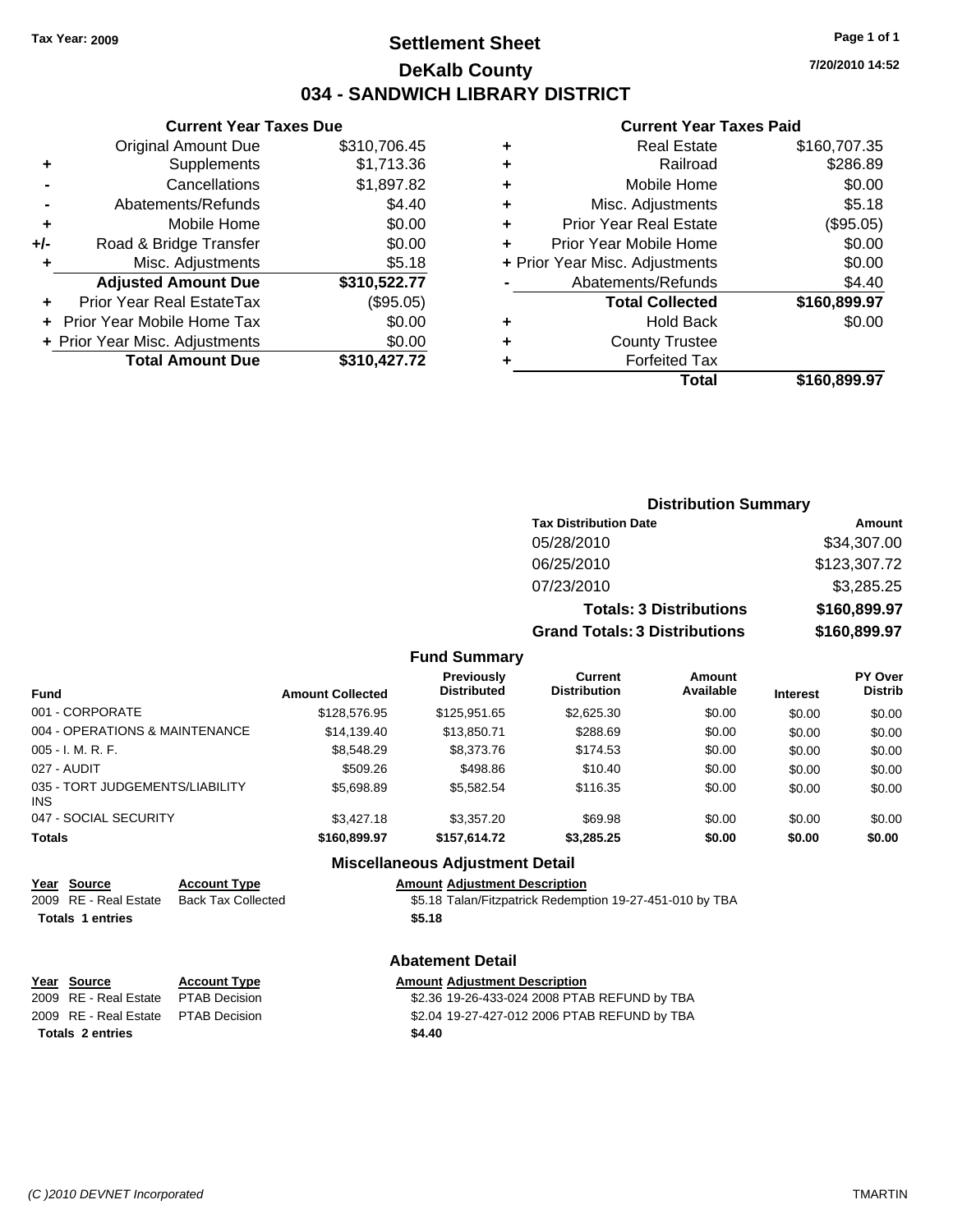## **Settlement Sheet Tax Year: 2009 Page 1 of 1 DeKalb County 035 - SANDWICH ROAD & BRIDGE**

**7/20/2010 14:52**

### **Current Year Taxes Paid**

|     | <b>Original Amount Due</b>       | \$209,337.54  |
|-----|----------------------------------|---------------|
| ٠   | Supplements                      | \$914.62      |
|     | Cancellations                    | \$1,013.83    |
|     | Abatements/Refunds               | \$2.34        |
| ÷   | Mobile Home                      | \$0.00        |
| +/- | Road & Bridge Transfer           | (\$22,433.31) |
| ٠   | Misc. Adjustments                | \$3.49        |
|     | <b>Adjusted Amount Due</b>       | \$186,806.17  |
|     | <b>Prior Year Real EstateTax</b> | (\$50.93)     |
|     | Prior Year Mobile Home Tax       | \$0.00        |
|     | + Prior Year Misc. Adjustments   | \$0.00        |
|     | <b>Total Amount Due</b>          | \$186,755.24  |
|     |                                  |               |

**Current Year Taxes Due**

|   | <b>Real Estate</b>             | \$85,852.85 |
|---|--------------------------------|-------------|
| ٠ | Railroad                       | \$168.97    |
| ٠ | Mobile Home                    | \$0.00      |
| ٠ | Misc. Adjustments              | \$3.49      |
| ٠ | <b>Prior Year Real Estate</b>  | (\$50.93)   |
|   | Prior Year Mobile Home         | \$0.00      |
|   | + Prior Year Misc. Adjustments | \$0.00      |
|   | Abatements/Refunds             | \$2.34      |
|   | <b>Total Collected</b>         | \$85,972.04 |
|   | <b>Hold Back</b>               | \$0.00      |
|   | <b>County Trustee</b>          |             |
|   | <b>Forfeited Tax</b>           |             |
|   | Total                          | \$85.972.04 |

**Grand Totals: 3 Distributions \$85,972.04**

|                     | <b>Road and Bridge Summary</b> |               | <b>Distribution Summary</b>    |             |
|---------------------|--------------------------------|---------------|--------------------------------|-------------|
| <b>Municipality</b> | Amt. Due                       | Amt. Distrib. | <b>Tax Distribution Date</b>   | Amount      |
| CITY OF SANDWICH    | \$43,280.18                    | \$22,433.31   | 05/28/2010                     | \$18,327.45 |
| <b>Totals</b>       | \$43,280.18                    | \$22,433.31   | 06/25/2010                     | \$65,889.51 |
|                     |                                |               | 07/23/2010                     | \$1,755.08  |
|                     |                                |               | <b>Totals: 3 Distributions</b> | \$85,972.04 |

### **Fund Summary Fund Interest Amount Collected Distributed PY Over Distrib Amount Available Current Distribution Previously** 007 - ROAD AND BRIDGE 60.00 \$28,043.56 \$27,471.28 \$572.28 \$0.00 \$0.00 \$0.00 \$0.00 009 - PERMANENT ROAD \$38,981.27 \$38,185.33 \$795.94 \$0.00 \$0.00 \$0.00 010 - EQUIPMENT AND BUILDING \$18,438.02 \$18,061.56 \$376.46 \$0.00 \$0.00 \$0.00 047 - SOCIAL SECURITY \$509.19 \$498.79 \$0.00 \$0.00 \$0.00 \$0.00 **Totals \$85,972.04 \$84,216.96 \$1,755.08 \$0.00 \$0.00 \$0.00 Miscellaneous Adjustment Detail**

# **Year Source Account Type Amount Adjustment Description**

**Totals \$3.49 1 entries**

2009 RE - Real Estate Back Tax Collected \$3.49 Talan/Fitzpatrick Redemption 19-27-451-010 by TBA

### **Abatement Detail**

| Year Source                         | <b>Account Type</b> | <b>Amount Adjustment Description</b>         |
|-------------------------------------|---------------------|----------------------------------------------|
| 2009 RE - Real Estate PTAB Decision |                     | \$1.59 19-26-433-024 2008 PTAB REFUND by TBA |
| 2009 RE - Real Estate PTAB Decision |                     | \$1.38 19-27-427-012 2006 PTAB REFUND by TBA |
| Totals 2 entries                    |                     | \$2.97                                       |
|                                     |                     |                                              |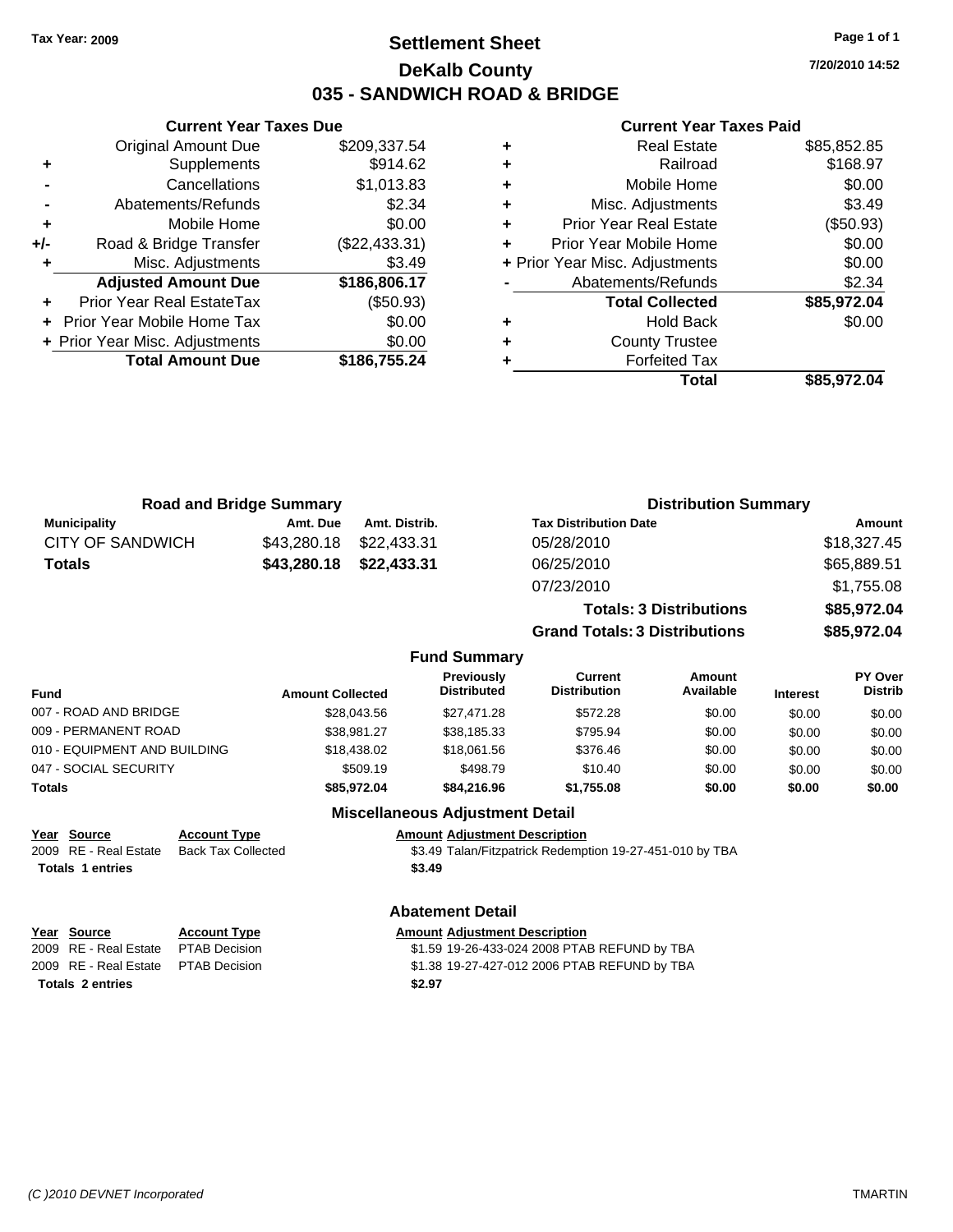## **Settlement Sheet Tax Year: 2009 Page 1 of 1 DeKalb County 036 - SHABBONA TOWNSHIP**

**7/20/2010 14:52**

### **Current Year Taxes Paid**

|     | <b>Current Year Taxes Due</b>     |             |   |             |
|-----|-----------------------------------|-------------|---|-------------|
|     | <b>Original Amount Due</b>        | \$84,220.31 | ٠ |             |
|     | Supplements                       | \$416.63    | ٠ |             |
|     | Cancellations                     | \$568.09    | ٠ |             |
|     | Abatements/Refunds                | \$0.00      | ٠ |             |
|     | Mobile Home                       | \$0.00      | ٠ | Pri         |
| +/- | Road & Bridge Transfer            | \$0.00      |   | Prior       |
|     | Misc. Adjustments                 | \$28.97     |   | + Prior Yea |
|     | <b>Adjusted Amount Due</b>        | \$84,097.82 |   | Α           |
|     | Prior Year Real EstateTax         | \$0.00      |   |             |
|     | <b>Prior Year Mobile Home Tax</b> | \$0.00      | ٠ |             |
|     | + Prior Year Misc. Adjustments    | \$0.00      | ٠ |             |
|     | <b>Total Amount Due</b>           | \$84,097.82 |   |             |
|     |                                   |             |   |             |

| <b>Real Estate</b>             | \$43,104.40 |
|--------------------------------|-------------|
| Railroad                       | \$928.13    |
| Mobile Home                    | \$0.00      |
| Misc. Adjustments              | \$28.97     |
| <b>Prior Year Real Estate</b>  | \$0.00      |
| Prior Year Mobile Home         | \$0.00      |
| + Prior Year Misc. Adjustments | \$0.00      |
| Abatements/Refunds             | \$0.00      |
| <b>Total Collected</b>         | \$44,061.50 |
| <b>Hold Back</b>               | \$0.00      |
|                                |             |
| <b>County Trustee</b>          |             |
| <b>Forfeited Tax</b>           |             |
|                                |             |

|                          | <b>Distribution Summary</b> |                                    |                                       |                                |                 |                           |
|--------------------------|-----------------------------|------------------------------------|---------------------------------------|--------------------------------|-----------------|---------------------------|
|                          |                             |                                    | <b>Tax Distribution Date</b>          |                                |                 | Amount                    |
|                          |                             |                                    | 05/28/2010                            |                                |                 | \$9,509.84                |
|                          |                             |                                    | 06/25/2010                            |                                |                 | \$33,362.17               |
|                          |                             |                                    | 07/23/2010                            |                                |                 | \$1,189.49                |
|                          |                             |                                    |                                       | <b>Totals: 3 Distributions</b> |                 | \$44,061.50               |
|                          |                             |                                    | <b>Grand Totals: 3 Distributions</b>  |                                |                 | \$44,061.50               |
|                          |                             | <b>Fund Summary</b>                |                                       |                                |                 |                           |
| <b>Fund</b>              | <b>Amount Collected</b>     | Previously<br><b>Distributed</b>   | <b>Current</b><br><b>Distribution</b> | <b>Amount</b><br>Available     | <b>Interest</b> | PY Over<br><b>Distrib</b> |
| 001 - CORPORATE          | \$31,285.51                 | \$30,440.92                        | \$844.59                              | \$0.00                         | \$0.00          | \$0.00                    |
| 017 - CEMETERY           | \$11,377.83                 | \$11,070.67                        | \$307.16                              | \$0.00                         | \$0.00          | \$0.00                    |
| 054 - GENERAL ASSISTANCE | \$1,398.16                  | \$1,360.42                         | \$37.74                               | \$0.00                         | \$0.00          | \$0.00                    |
| Totals                   | \$44,061.50                 | \$42,872.01                        | \$1,189.49                            | \$0.00                         | \$0.00          | \$0.00                    |
|                          |                             | Missellanessen, Adhiatorent Batall |                                       |                                |                 |                           |

**Miscellaneous Adjustment Detail**

**Totals 1 entries** \$28.97

**Year Source Account Type Amount Adjustment Description** 2009 RE - Real Estate Paymt In Lieu of Tax \$28.97 Sequoya Apartments by TBA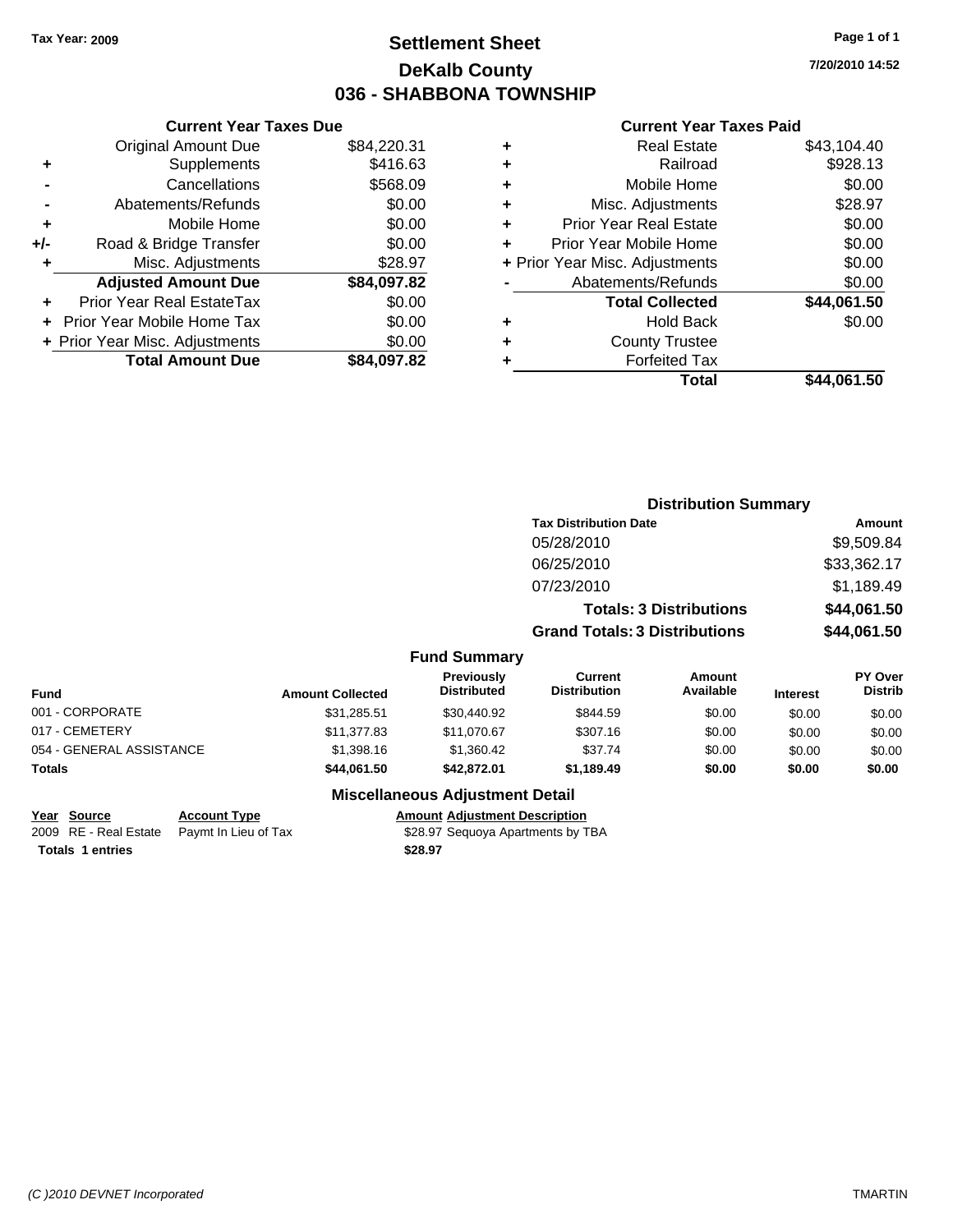## **Settlement Sheet Tax Year: 2009 Page 1 of 1 DeKalb County 037 - SHABBONA ROAD & BRIDGE**

**7/20/2010 14:52**

### **Current Year Taxes Paid**

|       | <b>Current Year Taxes Due</b>  |              |  |  |  |
|-------|--------------------------------|--------------|--|--|--|
|       | Original Amount Due            | \$128,672.89 |  |  |  |
| ٠     | Supplements                    | \$553.47     |  |  |  |
|       | Cancellations                  | \$762.02     |  |  |  |
|       | Abatements/Refunds             | \$0.00       |  |  |  |
| ٠     | Mobile Home                    | \$0.00       |  |  |  |
| $+/-$ | Road & Bridge Transfer         | (\$8,122.10) |  |  |  |
| ٠     | Misc. Adjustments              | \$44.26      |  |  |  |
|       | <b>Adjusted Amount Due</b>     | \$120,386.50 |  |  |  |
|       | Prior Year Real EstateTax      | \$0.00       |  |  |  |
|       | Prior Year Mobile Home Tax     | \$0.00       |  |  |  |
|       | + Prior Year Misc. Adjustments | \$0.00       |  |  |  |
|       | <b>Total Amount Due</b>        | \$120,386.50 |  |  |  |
|       |                                |              |  |  |  |

| ٠ | <b>Real Estate</b>             | \$57,813.83 |
|---|--------------------------------|-------------|
| ÷ | Railroad                       | \$1,337.60  |
| ٠ | Mobile Home                    | \$0.00      |
| ٠ | Misc. Adjustments              | \$44.26     |
| ٠ | <b>Prior Year Real Estate</b>  | \$0.00      |
| ÷ | Prior Year Mobile Home         | \$0.00      |
|   | + Prior Year Misc. Adjustments | \$0.00      |
|   | Abatements/Refunds             | \$0.00      |
|   | <b>Total Collected</b>         | \$59,195.69 |
| ٠ | <b>Hold Back</b>               | \$0.00      |
| ٠ | <b>County Trustee</b>          |             |
|   | <b>Forfeited Tax</b>           |             |
|   | Total                          | \$59,195.69 |
|   |                                |             |

| <b>Road and Bridge Summary</b> |             |               | <b>Distribution Summary</b>    |             |
|--------------------------------|-------------|---------------|--------------------------------|-------------|
| Municipality                   | Amt. Due    | Amt. Distrib. | <b>Tax Distribution Date</b>   | Amount      |
| <b>VILLAGE OF LEE</b>          | \$1.989.88  | \$1.042.88    | 05/28/2010                     | \$12,756.20 |
| <b>VILLAGE OF SHABBONA</b>     | \$13,503.92 | \$7,079.22    | 06/25/2010                     | \$44,843.90 |
| <b>Totals</b>                  | \$15,493.80 | \$8,122.10    | 07/23/2010                     | \$1,595.59  |
|                                |             |               | <b>Totals: 3 Distributions</b> | \$59,195.69 |

**Grand Totals: 3 Distributions \$59,195.69**

### **Fund Summary**

| <b>Fund</b>                  | <b>Amount Collected</b> | <b>Previously</b><br><b>Distributed</b> | Current<br><b>Distribution</b> | Amount<br>Available | <b>Interest</b> | <b>PY Over</b><br><b>Distrib</b> |
|------------------------------|-------------------------|-----------------------------------------|--------------------------------|---------------------|-----------------|----------------------------------|
| 007 - ROAD AND BRIDGE        | \$20,333,48             | \$19,787.05                             | \$546.43                       | \$0.00              | \$0.00          | \$0.00                           |
| 008 - BRIDGE CONST W/COUNTY  | \$53.65                 | \$52.20                                 | \$1.45                         | \$0.00              | \$0.00          | \$0.00                           |
| 009 - PERMANENT ROAD         | \$31.045.28             | \$30,207.15                             | \$838.13                       | \$0.00              | \$0.00          | \$0.00                           |
| 010 - EQUIPMENT AND BUILDING | \$7.763.28              | \$7,553,70                              | \$209.58                       | \$0.00              | \$0.00          | \$0.00                           |
| Totals                       | \$59.195.69             | \$57,600,10                             | \$1.595.59                     | \$0.00              | \$0.00          | \$0.00                           |

### **Miscellaneous Adjustment Detail**

**Year Source Account Type Amount Adjustment Description**<br>
2009 RE - Real Estate Paymt In Lieu of Tax **544.26** Sequoya Apartments by TBA  $\overline{2009}$  RE - Real Estate Paymt In Lieu of Tax **Totals \$44.26 1 entries**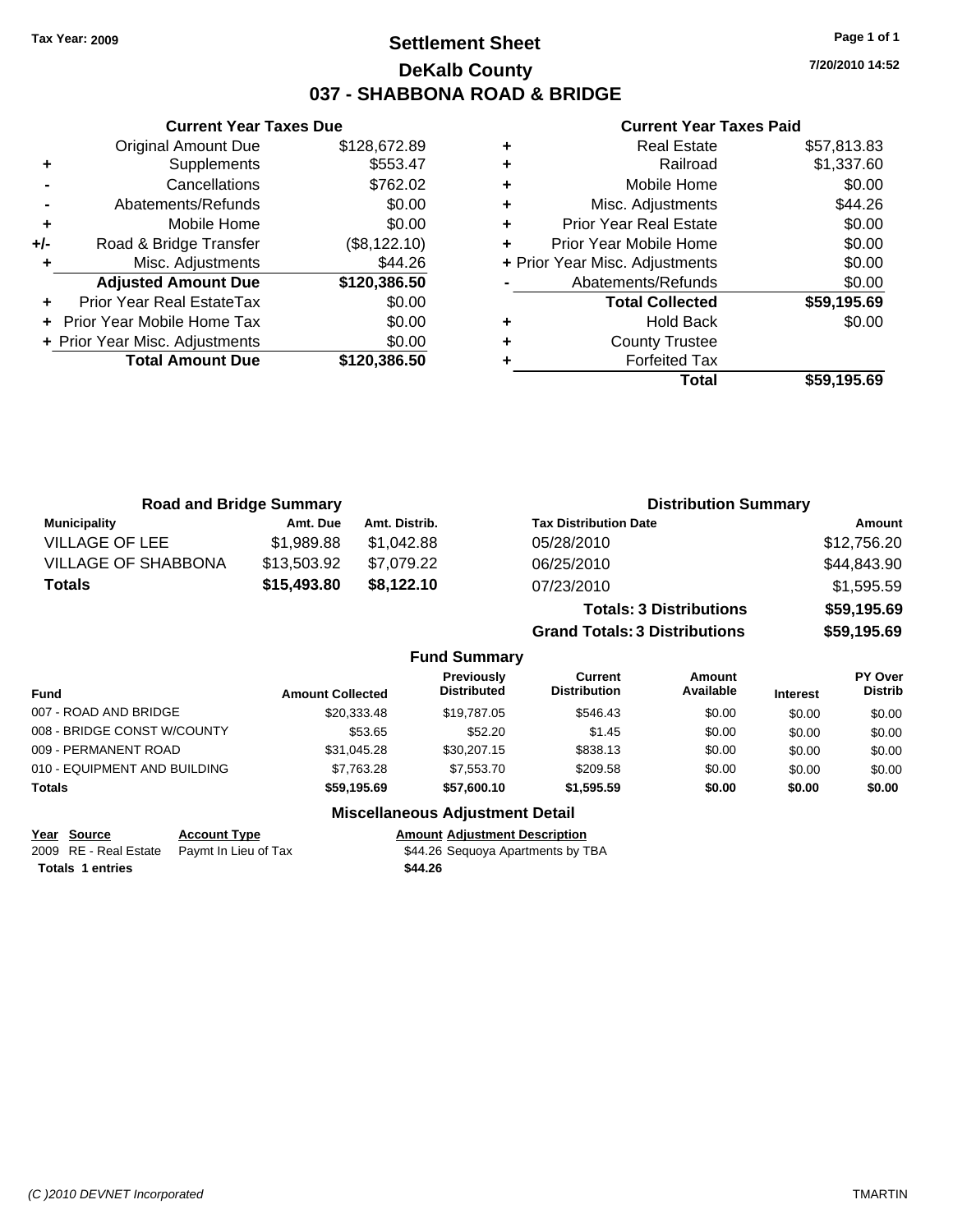## **Settlement Sheet Tax Year: 2009 Page 1 of 1 DeKalb County 038 - SOMONAUK TOWNSHIP**

**7/20/2010 14:52**

### **Current Year Taxes Paid**

|     | <b>Current Year Taxes Due</b>  |             |
|-----|--------------------------------|-------------|
|     | <b>Original Amount Due</b>     | \$72,041.17 |
| ٠   | Supplements                    | \$42.48     |
|     | Cancellations                  | \$73.81     |
|     | Abatements/Refunds             | \$0.00      |
| ٠   | Mobile Home                    | \$0.00      |
| +/- | Road & Bridge Transfer         | \$0.00      |
| ٠   | Misc. Adjustments              | \$0.40      |
|     | <b>Adjusted Amount Due</b>     | \$72,010.24 |
| ٠   | Prior Year Real EstateTax      | (\$32.24)   |
|     | Prior Year Mobile Home Tax     | \$0.00      |
|     | + Prior Year Misc. Adjustments | \$0.00      |
|     | <b>Total Amount Due</b>        | \$71.978.00 |
|     |                                |             |

| ٠ | <b>Real Estate</b>             | \$38,246.92 |
|---|--------------------------------|-------------|
| ٠ | Railroad                       | \$327.70    |
| ٠ | Mobile Home                    | \$0.00      |
| ٠ | Misc. Adjustments              | \$0.40      |
| ÷ | <b>Prior Year Real Estate</b>  | (\$32.24)   |
| ÷ | Prior Year Mobile Home         | \$0.00      |
|   | + Prior Year Misc. Adjustments | \$0.00      |
|   | Abatements/Refunds             | \$0.00      |
|   | <b>Total Collected</b>         | \$38,542.78 |
| ٠ | <b>Hold Back</b>               | \$0.00      |
| ٠ | <b>County Trustee</b>          |             |
| ٠ | <b>Forfeited Tax</b>           |             |
|   | Total                          | \$38.542.78 |
|   |                                |             |

|                          |                         |                                  | <b>Distribution Summary</b>           |                                |                 |                           |
|--------------------------|-------------------------|----------------------------------|---------------------------------------|--------------------------------|-----------------|---------------------------|
|                          |                         |                                  | <b>Tax Distribution Date</b>          |                                |                 | Amount                    |
|                          |                         |                                  | 05/28/2010                            |                                |                 | \$8,295.96                |
|                          |                         |                                  | 06/25/2010                            |                                |                 | \$29,347.72               |
|                          |                         |                                  | 07/23/2010                            |                                |                 | \$899.10                  |
|                          |                         |                                  |                                       | <b>Totals: 3 Distributions</b> |                 | \$38,542.78               |
|                          |                         |                                  | <b>Grand Totals: 3 Distributions</b>  |                                |                 | \$38,542.78               |
|                          |                         | <b>Fund Summary</b>              |                                       |                                |                 |                           |
| <b>Fund</b>              | <b>Amount Collected</b> | Previously<br><b>Distributed</b> | <b>Current</b><br><b>Distribution</b> | Amount<br>Available            | <b>Interest</b> | PY Over<br><b>Distrib</b> |
| 001 - CORPORATE          | \$38,421.98             | \$37.525.70                      | \$896.28                              | \$0.00                         | \$0.00          | \$0.00                    |
| 054 - GENERAL ASSISTANCE | \$120.80                | \$117.98                         | \$2.82                                | \$0.00                         | \$0.00          | \$0.00                    |
| Totals                   | \$38,542.78             | \$37,643.68                      | \$899.10                              | \$0.00                         | \$0.00          | \$0.00                    |
|                          |                         | Missellenssus Adjustment Detail  |                                       |                                |                 |                           |

### **Miscellaneous Adjustment Detail**

**Totals 1 entries** \$0.40

**Year Source Account Type Amount Adjustment Description** \$0.40 Johnson Redemption 18-32-424-017 by TBA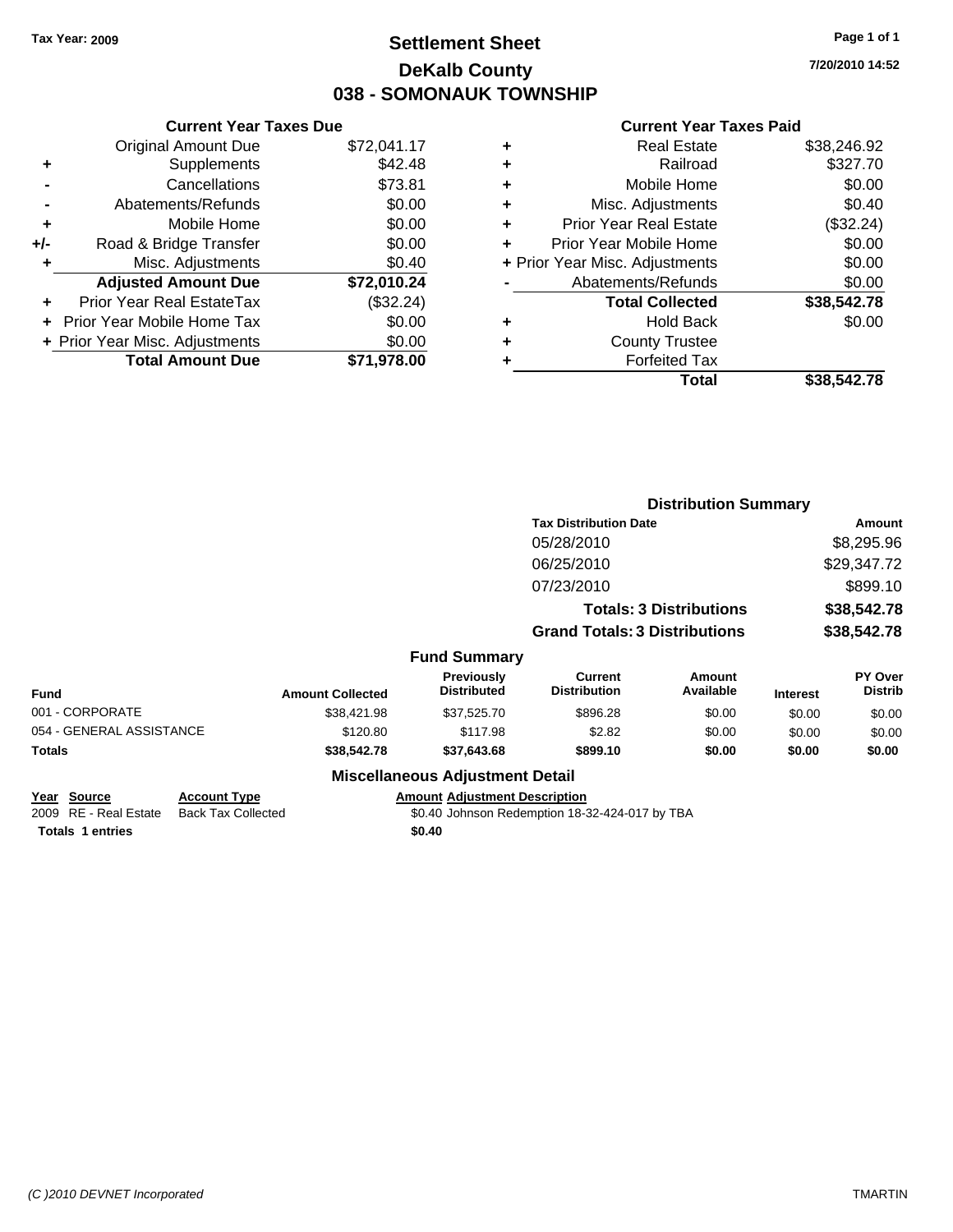## **Settlement Sheet Tax Year: 2009 Page 1 of 1 DeKalb County 039 - SOMONAUK ROAD & BRIDGE**

**7/20/2010 14:52**

### **Current Year Taxes Paid**

| ٠ | <b>Real Estate</b>             | \$90,785.94 |
|---|--------------------------------|-------------|
| ٠ | Railroad                       | \$905.46    |
| ٠ | Mobile Home                    | \$0.00      |
| ٠ | Misc. Adjustments              | \$1.25      |
| ٠ | <b>Prior Year Real Estate</b>  | (\$76.47)   |
| ٠ | Prior Year Mobile Home         | \$0.00      |
|   | + Prior Year Misc. Adjustments | \$0.00      |
|   | Abatements/Refunds             | \$0.00      |
|   | <b>Total Collected</b>         | \$91,616.18 |
| ٠ | <b>Hold Back</b>               | \$0.00      |
| ÷ | <b>County Trustee</b>          |             |
|   | <b>Forfeited Tax</b>           |             |
|   | Total                          | \$91.616.18 |

| <b>Road and Bridge Summary</b> |                         |                                        |                                         |                                       | <b>Distribution Summary</b>    |                 |                                  |
|--------------------------------|-------------------------|----------------------------------------|-----------------------------------------|---------------------------------------|--------------------------------|-----------------|----------------------------------|
| <b>Municipality</b>            | Amt. Due                | Amt. Distrib.                          |                                         | <b>Tax Distribution Date</b>          |                                |                 | Amount                           |
| CITY OF SANDWICH               | \$1,069.01              | \$572.77                               |                                         | 05/28/2010                            |                                |                 | \$19,691.85                      |
| <b>VILLAGE OF SOMONAUK</b>     | \$51,322.59             | \$27,490.79                            |                                         | 06/25/2010                            |                                |                 | \$69,790.15                      |
| Totals                         | \$52,391.60             | \$28,063.56                            |                                         | 07/23/2010                            |                                |                 | \$2,134.18                       |
|                                |                         |                                        |                                         |                                       | <b>Totals: 3 Distributions</b> |                 | \$91,616.18                      |
|                                |                         |                                        |                                         | <b>Grand Totals: 3 Distributions</b>  |                                |                 | \$91,616.18                      |
|                                |                         |                                        | <b>Fund Summary</b>                     |                                       |                                |                 |                                  |
| Fund                           | <b>Amount Collected</b> |                                        | <b>Previously</b><br><b>Distributed</b> | <b>Current</b><br><b>Distribution</b> | Amount<br>Available            | <b>Interest</b> | <b>PY Over</b><br><b>Distrib</b> |
| 007 - ROAD AND BRIDGE          |                         | \$52,596.15                            | \$51,372.21                             | \$1,223.94                            | \$0.00                         | \$0.00          | \$0.00                           |
| 008 - BRIDGE CONST W/COUNTY    |                         | \$22.99                                | \$22.45                                 | \$0.54                                | \$0.00                         | \$0.00          | \$0.00                           |
| 009 - PERMANENT ROAD           |                         | \$30,738.07                            | \$30,021.03                             | \$717.04                              | \$0.00                         | \$0.00          | \$0.00                           |
| 010 - EQUIPMENT AND BUILDING   |                         | \$8,258.97                             | \$8,066.31                              | \$192.66                              | \$0.00                         | \$0.00          | \$0.00                           |
| Totals                         |                         | \$91,616.18                            | \$89,482.00                             | \$2,134.18                            | \$0.00                         | \$0.00          | \$0.00                           |
|                                |                         | <b>Miscellaneous Adjustment Detail</b> |                                         |                                       |                                |                 |                                  |

**Totals \$1.25 1 entries**

**Current Year Taxes Due** Original Amount Due \$223,696.75

**Adjusted Amount Due \$195,559.82**

**Total Amount Due \$195,483.35**

**+** Supplements \$100.55 **-** Cancellations \$175.17 **-** Abatements/Refunds \$0.00 **+** Mobile Home \$0.00 **+/-** Road & Bridge Transfer (\$28,063.56) **+** Misc. Adjustments \$1.25

**+** Prior Year Real EstateTax (\$76.47) **+** Prior Year Mobile Home Tax \$0.00 **+ Prior Year Misc. Adjustments**  $$0.00$ 

**Year Source Account Type Amount Adjustment Description** 2009 RE - Real Estate Back Tax Collected \$1.25 Johnson Redemption 18-32-424-017 by TBA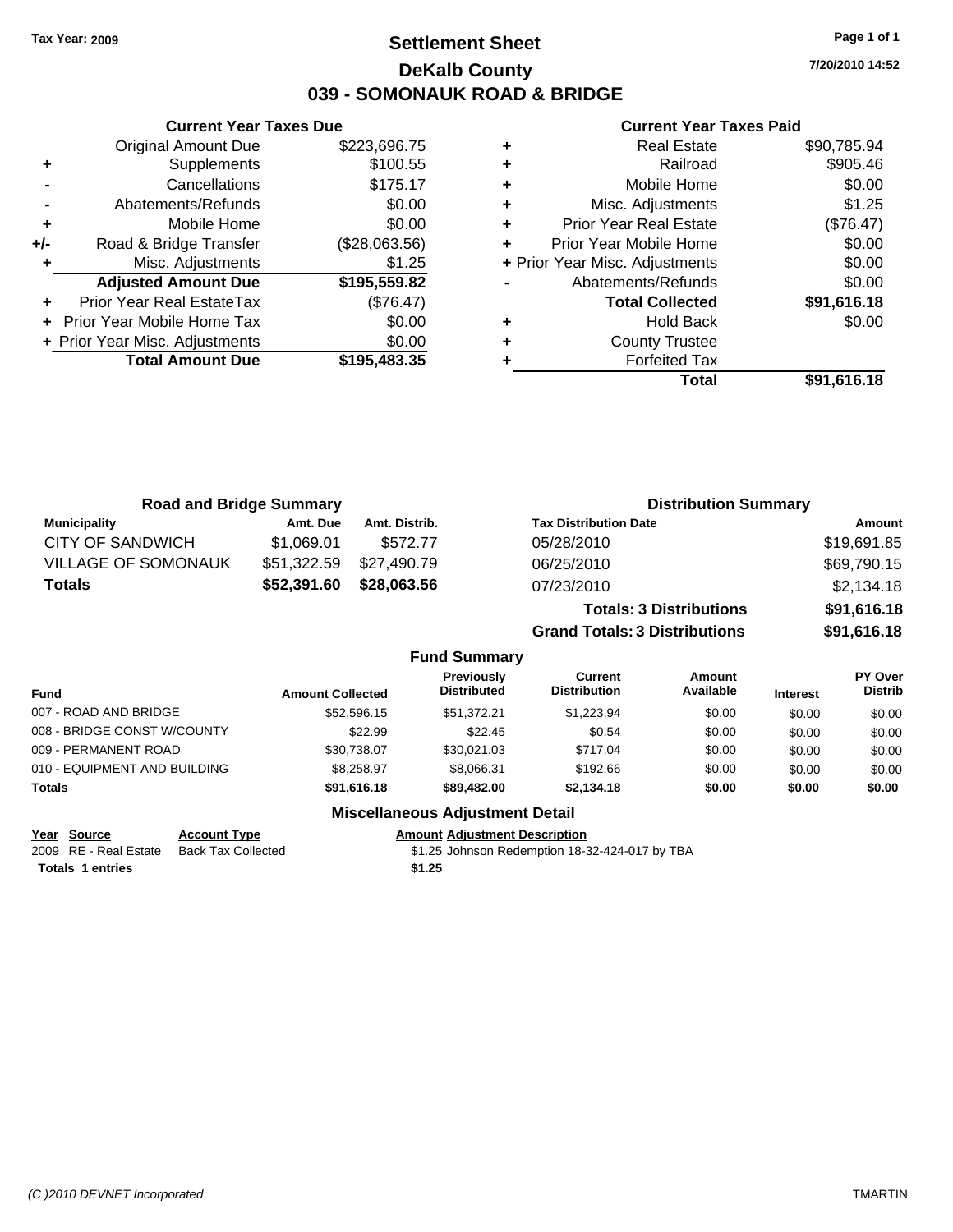**Current Year Taxes Due** Original Amount Due \$74,021.42

**Adjusted Amount Due \$73,981.18**

**Total Amount Due \$73,981.18**

**+** Supplements \$713.11 **-** Cancellations \$753.35 **-** Abatements/Refunds \$0.00 **+** Mobile Home \$0.00 **+/-** Road & Bridge Transfer \$0.00 **+** Misc. Adjustments \$0.00

**+** Prior Year Real EstateTax \$0.00 **+** Prior Year Mobile Home Tax \$0.00 **+ Prior Year Misc. Adjustments**  $$0.00$ 

## **Settlement Sheet Tax Year: 2009 Page 1 of 1 DeKalb County 040 - SOUTH GROVE TOWNSHIP**

**7/20/2010 14:52**

### **Current Year Taxes Paid**

|   | Total                          | \$38,334.75 |
|---|--------------------------------|-------------|
| ٠ | <b>Forfeited Tax</b>           |             |
| ٠ | <b>County Trustee</b>          |             |
| ٠ | <b>Hold Back</b>               | \$0.00      |
|   | <b>Total Collected</b>         | \$38,334.75 |
|   | Abatements/Refunds             | \$0.00      |
|   | + Prior Year Misc. Adjustments | \$0.00      |
| ٠ | Prior Year Mobile Home         | \$0.00      |
| ٠ | <b>Prior Year Real Estate</b>  | \$0.00      |
| ٠ | Misc. Adjustments              | \$0.00      |
| ٠ | Mobile Home                    | \$0.00      |
| ٠ | Railroad                       | \$0.00      |
| ٠ | <b>Real Estate</b>             | \$38,334.75 |
|   |                                |             |

|                                         |                         |                                  | <b>Distribution Summary</b>          |                                |                 |                                  |
|-----------------------------------------|-------------------------|----------------------------------|--------------------------------------|--------------------------------|-----------------|----------------------------------|
|                                         |                         |                                  | <b>Tax Distribution Date</b>         |                                |                 | Amount                           |
|                                         |                         |                                  | 05/28/2010                           |                                |                 | \$9,792.39                       |
|                                         |                         |                                  | 06/25/2010                           |                                |                 | \$27,710.61                      |
|                                         |                         |                                  | 07/23/2010                           |                                |                 | \$831.75                         |
|                                         |                         |                                  |                                      | <b>Totals: 3 Distributions</b> |                 | \$38,334.75                      |
|                                         |                         |                                  | <b>Grand Totals: 3 Distributions</b> |                                |                 | \$38,334.75                      |
|                                         |                         | <b>Fund Summary</b>              |                                      |                                |                 |                                  |
| <b>Fund</b>                             | <b>Amount Collected</b> | Previously<br><b>Distributed</b> | Current<br><b>Distribution</b>       | <b>Amount</b><br>Available     | <b>Interest</b> | <b>PY Over</b><br><b>Distrib</b> |
| 001 - CORPORATE                         | \$23,084.53             | \$22,583.67                      | \$500.86                             | \$0.00                         | \$0.00          | \$0.00                           |
| 027 - AUDIT                             | \$476.35                | \$466.01                         | \$10.34                              | \$0.00                         | \$0.00          | \$0.00                           |
| 034 - GENERAL ASSISTANCE                | \$9,015.60              | \$8,819.99                       | \$195.61                             | \$0.00                         | \$0.00          | \$0.00                           |
| 035 - TORT JUDGEMENTS/LIABILITY<br>INS. | \$3,103.97              | \$3,036.62                       | \$67.35                              | \$0.00                         | \$0.00          | \$0.00                           |

047 - SOCIAL SECURITY \$2,654.30 \$2,596.71 \$57.59 \$0.00 \$0.00 \$0.00 **Totals \$38,334.75 \$37,503.00 \$831.75 \$0.00 \$0.00 \$0.00**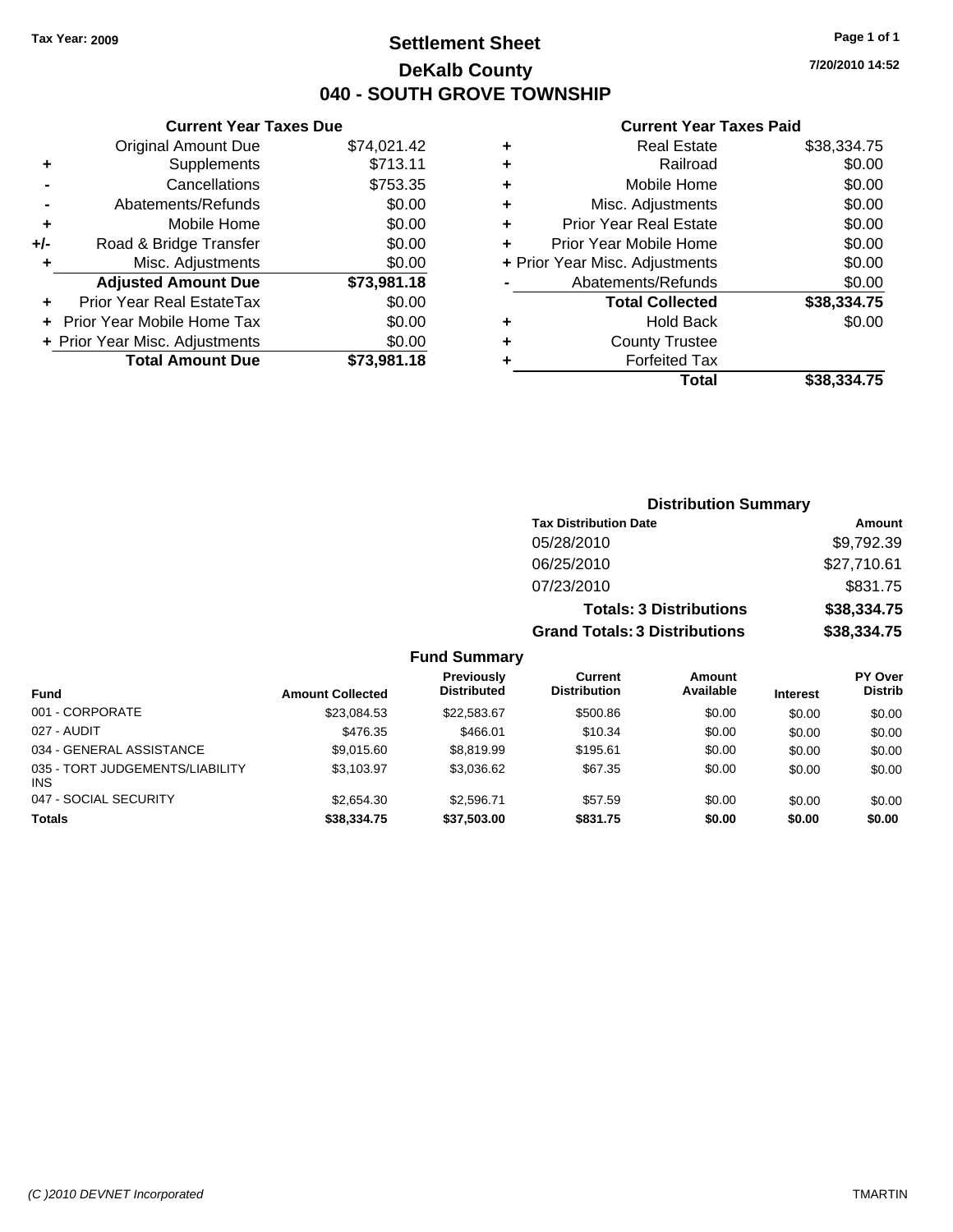## **Settlement Sheet Tax Year: 2009 Page 1 of 1 DeKalb County 041 - SOUTH GROVE ROAD & BRIDGE**

### **Current Year Taxes Due**

|     | <b>Original Amount Due</b>     | \$104,690.13 |
|-----|--------------------------------|--------------|
| ٠   | Supplements                    | \$1,008.57   |
|     | Cancellations                  | \$1,065.48   |
|     | Abatements/Refunds             | \$0.00       |
| ٠   | Mobile Home                    | \$0.00       |
| +/- | Road & Bridge Transfer         | \$0.00       |
| ٠   | Misc. Adjustments              | \$0.00       |
|     | <b>Adjusted Amount Due</b>     | \$104,633.22 |
| ÷   | Prior Year Real EstateTax      | \$0.00       |
|     | Prior Year Mobile Home Tax     | \$0.00       |
|     | + Prior Year Misc. Adjustments | \$0.00       |
|     | <b>Total Amount Due</b>        | \$104,633.22 |
|     |                                |              |

### **Current Year Taxes Paid**

|   | Real Estate                    | \$54,217.71 |
|---|--------------------------------|-------------|
| ٠ | Railroad                       | \$0.00      |
| ٠ | Mobile Home                    | \$0.00      |
| ٠ | Misc. Adjustments              | \$0.00      |
| ٠ | <b>Prior Year Real Estate</b>  | \$0.00      |
|   | Prior Year Mobile Home         | \$0.00      |
|   | + Prior Year Misc. Adjustments | \$0.00      |
|   | Abatements/Refunds             | \$0.00      |
|   | <b>Total Collected</b>         | \$54,217.71 |
| ٠ | Hold Back                      | \$0.00      |
|   | <b>County Trustee</b>          |             |
|   | <b>Forfeited Tax</b>           |             |
|   | <b>Total</b>                   | \$54,217.71 |
|   |                                |             |

### **Distribution Summary Tax Distribution Date Amount** 05/28/2010 \$13,849.56 06/25/2010 \$39,191.79 07/23/2010 \$1,176.36 **Totals: 3 Distributions \$54,217.71 Grand Totals: 3 Distributions \$54,217.71 Fund Summary Fund Interest Amount Collected Distributed PY Over Distrib Amount Available Current Distribution Previously**

| <b>Totals</b>                | \$54.217.71 | \$53.041.35 | \$1.176.36 | \$0.00 | \$0.00 | \$0.00 |
|------------------------------|-------------|-------------|------------|--------|--------|--------|
| 010 - EQUIPMENT AND BUILDING | \$3.264.99  | \$3.194.15  | \$70.84    | \$0.00 | \$0.00 | \$0.00 |
| 009 - PERMANENT ROAD         | \$15,516.08 | \$15.179.43 | \$336.65   | \$0.00 | \$0.00 | \$0.00 |
| 008 - BRIDGE CONST W/COUNTY  | \$4.664.57  | \$4,563,36  | \$101.21   | \$0.00 | \$0.00 | \$0.00 |
| 007 - ROAD AND BRIDGE        | \$30,772,07 | \$30.104.41 | \$667.66   | \$0.00 | \$0.00 | \$0.00 |

**7/20/2010 14:52**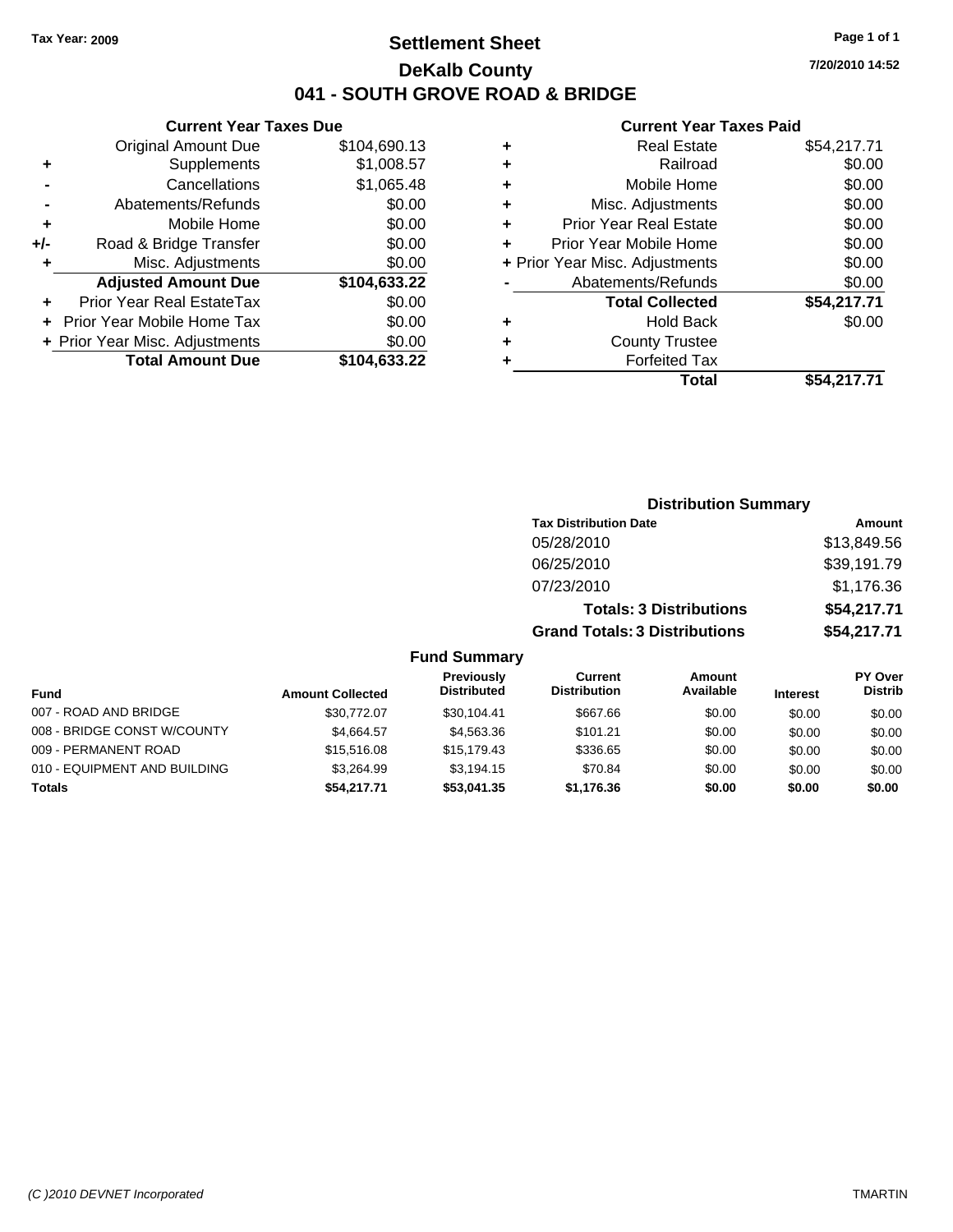## **Settlement Sheet Tax Year: 2009 Page 1 of 1 DeKalb County 042 - SQUAW GROVE TOWNSHIP**

**7/20/2010 14:52**

### **Current Year Taxes Paid**

| ٠ | <b>Real Estate</b>             | \$60,171.64 |
|---|--------------------------------|-------------|
| ٠ | Railroad                       | \$387.17    |
| ÷ | Mobile Home                    | \$0.00      |
| ٠ | Misc. Adjustments              | \$24.62     |
| ٠ | <b>Prior Year Real Estate</b>  | \$0.00      |
| ÷ | Prior Year Mobile Home         | \$0.00      |
|   | + Prior Year Misc. Adjustments | \$0.00      |
|   | Abatements/Refunds             | \$0.00      |
|   | <b>Total Collected</b>         | \$60,583.43 |
| ٠ | <b>Hold Back</b>               | \$0.00      |
| ٠ | <b>County Trustee</b>          |             |
|   | <b>Forfeited Tax</b>           |             |
|   | Total                          | \$60.583.43 |

|                | <b>Original Amount Due</b>        | \$118,919.66 |
|----------------|-----------------------------------|--------------|
| ٠              | Supplements                       | \$498.36     |
| $\blacksquare$ | Cancellations                     | \$529.17     |
|                | Abatements/Refunds                | \$0.00       |
| ÷              | Mobile Home                       | \$0.00       |
| +/-            | Road & Bridge Transfer            | \$0.00       |
| ÷              | Misc. Adjustments                 | \$24.62      |
|                | <b>Adjusted Amount Due</b>        | \$118,913.47 |
| ٠              | Prior Year Real EstateTax         | \$0.00       |
| ÷              | <b>Prior Year Mobile Home Tax</b> | \$0.00       |
|                | + Prior Year Misc. Adjustments    | \$0.00       |
|                | <b>Total Amount Due</b>           | \$118,913.47 |

**Current Year Taxes Due**

|                     |                                      | <b>Distribution Summary</b>    |             |
|---------------------|--------------------------------------|--------------------------------|-------------|
|                     | <b>Tax Distribution Date</b>         |                                | Amount      |
|                     | 05/28/2010                           |                                | \$13,757.43 |
|                     | 06/25/2010                           |                                | \$46,554.49 |
|                     | 07/23/2010                           |                                | \$271.51    |
|                     |                                      | <b>Totals: 3 Distributions</b> | \$60,583.43 |
|                     | <b>Grand Totals: 3 Distributions</b> |                                | \$60,583.43 |
| <b>Fund Summary</b> |                                      |                                |             |
| <b>Previously</b>   | Current                              | Amount                         | PY Over     |
|                     |                                      |                                |             |

| Fund Summary |  |  |
|--------------|--|--|
|              |  |  |

| <b>Fund</b>              | <b>Amount Collected</b> | <b>Previously</b><br><b>Distributed</b> | Current<br><b>Distribution</b> | Amount<br>Available | <b>Interest</b> | <b>PY Over</b><br><b>Distrib</b> |
|--------------------------|-------------------------|-----------------------------------------|--------------------------------|---------------------|-----------------|----------------------------------|
| 001 - CORPORATE          | \$38,792.58             | \$38,618,74                             | \$173.84                       | \$0.00              | \$0.00          | \$0.00                           |
| 017 - CEMETERY           | \$6.614.69              | \$6.585.04                              | \$29.65                        | \$0.00              | \$0.00          | \$0.00                           |
| 019 - COMMUNITY BUILDING | \$13,419.71             | \$13,359.57                             | \$60.14                        | \$0.00              | \$0.00          | \$0.00                           |
| 054 - GENERAL ASSISTANCE | \$1.756.45              | \$1,748.57                              | \$7.88                         | \$0.00              | \$0.00          | \$0.00                           |
| <b>Totals</b>            | \$60,583.43             | \$60,311.92                             | \$271.51                       | \$0.00              | \$0.00          | \$0.00                           |

### **Miscellaneous Adjustment Detail**

### **Year Source Account Type Amount Adjustment Description**

2009 RE - Real Estate Back Tax Collected \$1.98 Indy Mac Bank Redemption 15-15-280-027 by TBA

2009 RE - Real Estate Back Tax Collected \$3.62 Riedelsperger Redemption 15-15-228-035 by TBA

2009 RE - Real Estate Paymt In Lieu of Tax Payments by TBA Payments by TBA

**Totals \$24.62 3 entries**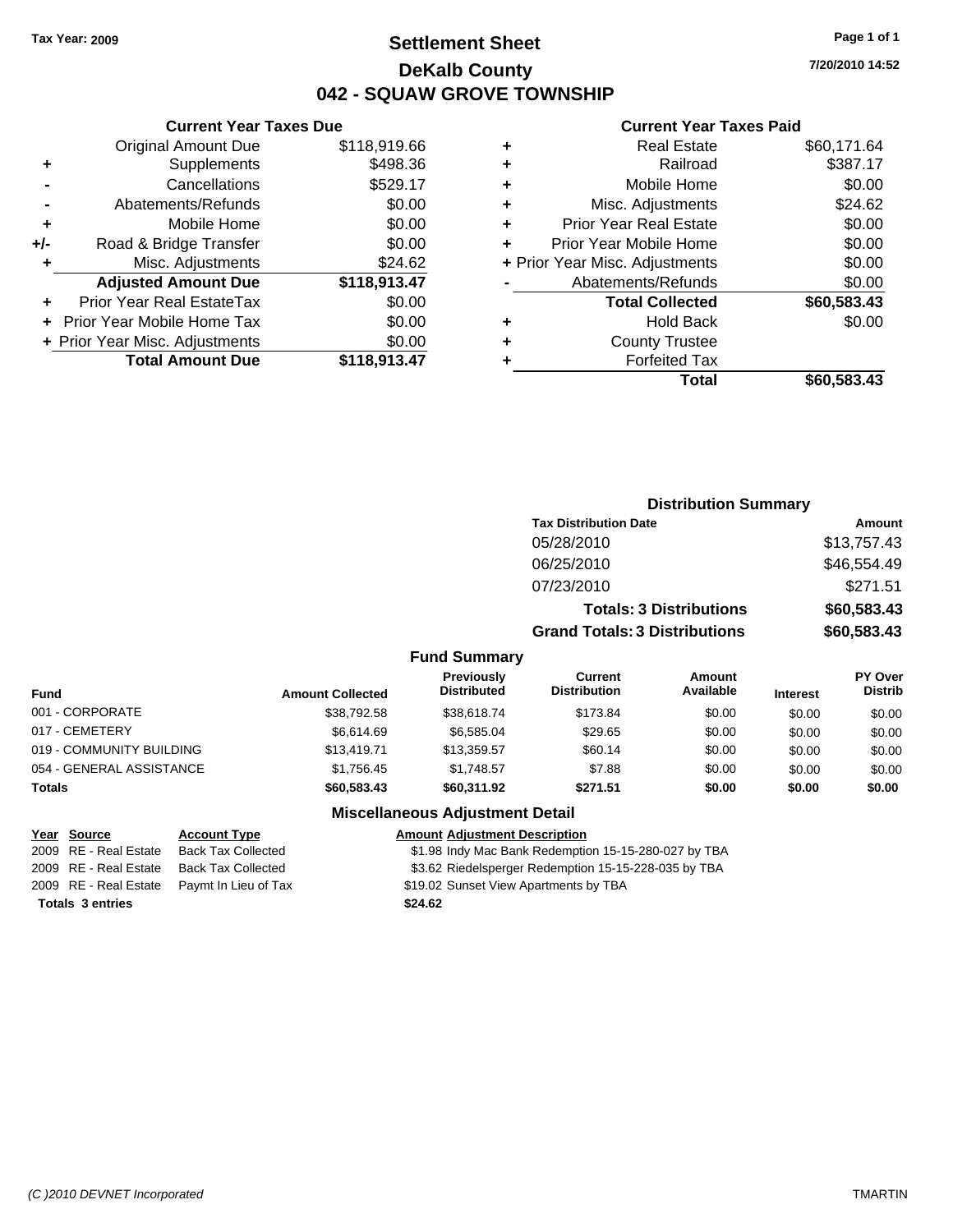## **Settlement Sheet Tax Year: 2009 Page 1 of 1 DeKalb County 043 - HINCKLEY PUBLIC LIBRARY DISTRICT**

**Current Year Taxes Due**

|     | <b>Original Amount Due</b>       | \$155,825.18 |
|-----|----------------------------------|--------------|
| ٠   | Supplements                      | \$653.04     |
|     | Cancellations                    | \$693.41     |
|     | Abatements/Refunds               | \$0.00       |
| ٠   | Mobile Home                      | \$0.00       |
| +/- | Road & Bridge Transfer           | \$0.00       |
| ٠   | Misc. Adjustments                | \$32.26      |
|     | <b>Adjusted Amount Due</b>       | \$155,817.07 |
|     | <b>Prior Year Real EstateTax</b> | \$0.00       |
|     | Prior Year Mobile Home Tax       | \$0.00       |
|     | + Prior Year Misc. Adjustments   | \$0.00       |
|     | <b>Total Amount Due</b>          | \$155,817.07 |
|     |                                  |              |

### **Current Year Taxes Paid**

| ٠ | <b>Real Estate</b>             | \$78,844.90 |
|---|--------------------------------|-------------|
| ٠ | Railroad                       | \$507.33    |
| ٠ | Mobile Home                    | \$0.00      |
| ٠ | Misc. Adjustments              | \$32.26     |
| ٠ | <b>Prior Year Real Estate</b>  | \$0.00      |
| ٠ | Prior Year Mobile Home         | \$0.00      |
|   | + Prior Year Misc. Adjustments | \$0.00      |
|   | Abatements/Refunds             | \$0.00      |
|   | <b>Total Collected</b>         | \$79,384.49 |
| ٠ | <b>Hold Back</b>               | \$0.00      |
| ٠ | <b>County Trustee</b>          |             |
| ٠ | <b>Forfeited Tax</b>           |             |
|   | <b>Total</b>                   | \$79.384.49 |
|   |                                |             |

| <b>Distribution Summary</b>          |             |
|--------------------------------------|-------------|
| <b>Tax Distribution Date</b>         | Amount      |
| 05/28/2010                           | \$18,026.72 |
| 06/25/2010                           | \$61,002.01 |
| 07/23/2010                           | \$355.76    |
| <b>Totals: 3 Distributions</b>       | \$79,384.49 |
| <b>Grand Totals: 3 Distributions</b> | \$79,384.49 |

### **Fund Summary**

| <b>Fund</b>                                   | <b>Amount Collected</b> | Previously<br><b>Distributed</b> | Current<br><b>Distribution</b> | <b>Amount</b><br>Available | <b>Interest</b> | <b>PY Over</b><br><b>Distrib</b> |
|-----------------------------------------------|-------------------------|----------------------------------|--------------------------------|----------------------------|-----------------|----------------------------------|
| 001 - CORPORATE                               | \$66.886.21             | \$66,586.46                      | \$299.75                       | \$0.00                     | \$0.00          | \$0.00                           |
| 004 - OPERATIONS & MAINTENANCE                | \$2,548.07              | \$2,536.65                       | \$11.42                        | \$0.00                     | \$0.00          | \$0.00                           |
| $005 - I. M. R. F.$                           | \$4,027.65              | \$4,009.60                       | \$18.05                        | \$0.00                     | \$0.00          | \$0.00                           |
| 027 - AUDIT                                   | \$13.02                 | \$12.96                          | \$0.06                         | \$0.00                     | \$0.00          | \$0.00                           |
| 035 - TORT JUDGEMENTS/LIABILITY<br><b>INS</b> | \$2.954.77              | \$2,941.53                       | \$13.24                        | \$0.00                     | \$0.00          | \$0.00                           |
| 047 - SOCIAL SECURITY                         | \$2.954.77              | \$2,941.53                       | \$13.24                        | \$0.00                     | \$0.00          | \$0.00                           |
| <b>Totals</b>                                 | \$79.384.49             | \$79,028.73                      | \$355.76                       | \$0.00                     | \$0.00          | \$0.00                           |

### **Miscellaneous Adjustment Detail**

### **Year Source Account Type Amount Adjustment Description**

- 2009 RE Real Estate Back Tax Collected \$2.60 Indy Mac Bank Redemption 15-15-280-027 by TBA
- 2009 RE Real Estate Back Tax Collected \$4.74 Riedelsperger Redemption 15-15-228-035 by TBA
- 2009 RE Real Estate Paymt In Lieu of Tax Payments \$24.92 Sunset View Apartments by TBA

**Totals \$32.26 3 entries**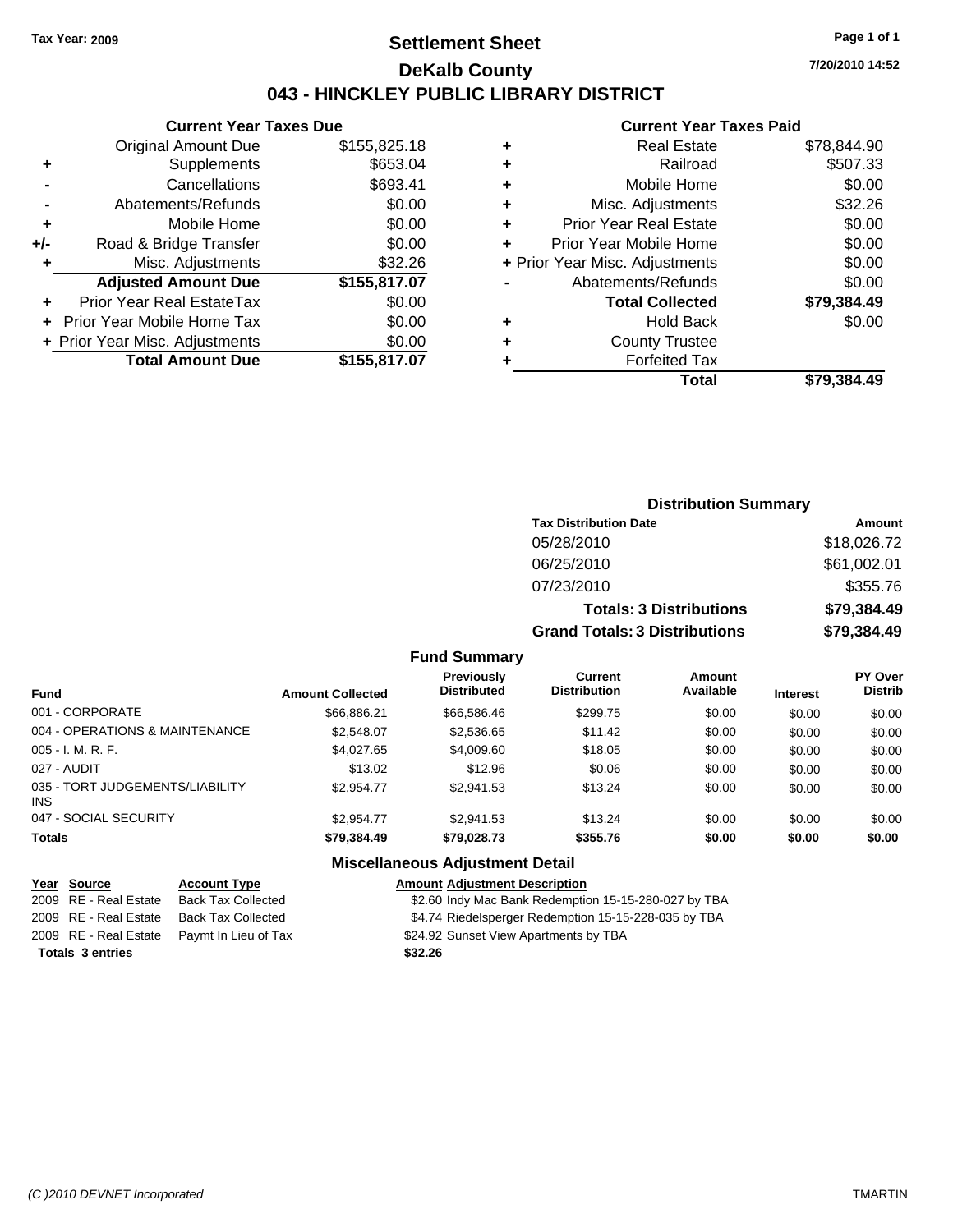## **Settlement Sheet Tax Year: 2009 Page 1 of 1 DeKalb County 044 - SQUAW GROVE ROAD & BRIDGE**

**7/20/2010 14:52**

### **Current Year Taxes Paid**

**Grand Totals: 3 Distributions \$133,410.43**

|     |                                |               |   | Total                          | \$133,410.43 |
|-----|--------------------------------|---------------|---|--------------------------------|--------------|
|     | <b>Total Amount Due</b>        | \$284,007.25  |   | <b>Forfeited Tax</b>           |              |
|     | + Prior Year Misc. Adjustments | \$0.00        | ٠ | <b>County Trustee</b>          |              |
|     | + Prior Year Mobile Home Tax   | \$0.00        | ٠ | <b>Hold Back</b>               | \$0.00       |
| ÷.  | Prior Year Real EstateTax      | \$0.00        |   | <b>Total Collected</b>         | \$133,410.43 |
|     | <b>Adjusted Amount Due</b>     | \$284,007.25  |   | Abatements/Refunds             | \$0.00       |
|     | Misc. Adjustments              | \$63.56       |   | + Prior Year Misc. Adjustments | \$0.00       |
| +/- | Road & Bridge Transfer         | (\$23,001.35) |   | Prior Year Mobile Home         | \$0.00       |
| ٠   | Mobile Home                    | \$0.00        | ٠ | <b>Prior Year Real Estate</b>  | \$0.00       |
|     | Abatements/Refunds             | \$0.00        | ٠ | Misc. Adjustments              | \$63.56      |
|     | Cancellations                  | \$1,164.51    | ٠ | Mobile Home                    | \$0.00       |
| ٠   | Supplements                    | \$1,087.31    | ٠ | Railroad                       | \$944.54     |
|     | <b>Original Amount Due</b>     | \$307,022.24  | ٠ | <b>Real Estate</b>             | \$132,402.33 |
|     |                                |               |   |                                |              |

|                            | <b>Road and Bridge Summary</b><br><b>Distribution Summary</b> |               |                                |              |
|----------------------------|---------------------------------------------------------------|---------------|--------------------------------|--------------|
| <b>Municipality</b>        | Amt. Due                                                      | Amt. Distrib. | <b>Tax Distribution Date</b>   | Amount       |
| <b>VILLAGE OF HINCKLEY</b> | \$45,143.71                                                   | \$23,001.35   | 05/28/2010                     | \$30,274.20  |
| <b>Totals</b>              | \$45,143.71                                                   | \$23,001.35   | 06/25/2010                     | \$102,538.76 |
|                            |                                                               |               | 07/23/2010                     | \$597.47     |
|                            |                                                               |               | <b>Totals: 3 Distributions</b> | \$133,410.43 |

**Fund Summary Fund Interest Amount Collected Distributed PY Over Distrib Amount Available Current Distribution Previously** 007 - ROAD AND BRIDGE 6 .000 \$48,323.84 \$48,323.84 \$48,107.69 \$216.15 \$0.00 \$0.00 \$0.00 008 - BRIDGE CONST W/COUNTY  $$1,020.89$   $$1,016.32$   $$4.57$   $$0.00$   $$0.00$   $$0.00$ 009 - PERMANENT ROAD \$66,228.97 \$65,932.16 \$296.81 \$0.00 \$0.00 \$0.00 010 - EQUIPMENT AND BUILDING \$16,305.30 \$16,232.22 \$73.08 \$0.00 \$0.00 \$0.00 \$0.00 035 - TORT JUDGEMENTS/LIABILITY INS \$1,531.43 \$1,524.57 \$6.86 \$0.00 \$0.00 \$0.00 **Totals \$133,410.43 \$132,812.96 \$597.47 \$0.00 \$0.00 \$0.00 Miscellaneous Adjustment Detail Year Source Account Type Amount Adjustment Description** 2009 RE - Real Estate Back Tax Collected \$5.12 Indy Mac Bank Redemption 15-15-280-027 by TBA 2009 RE - Real Estate Back Tax Collected \$9.34 Riedelsperger Redemption 15-15-228-035 by TBA

**Totals \$63.56 3 entries**

**Current Year Taxes Due**

2009 RE - Real Estate Paymt In Lieu of Tax **19.10 Sunset View Apartments by TBA**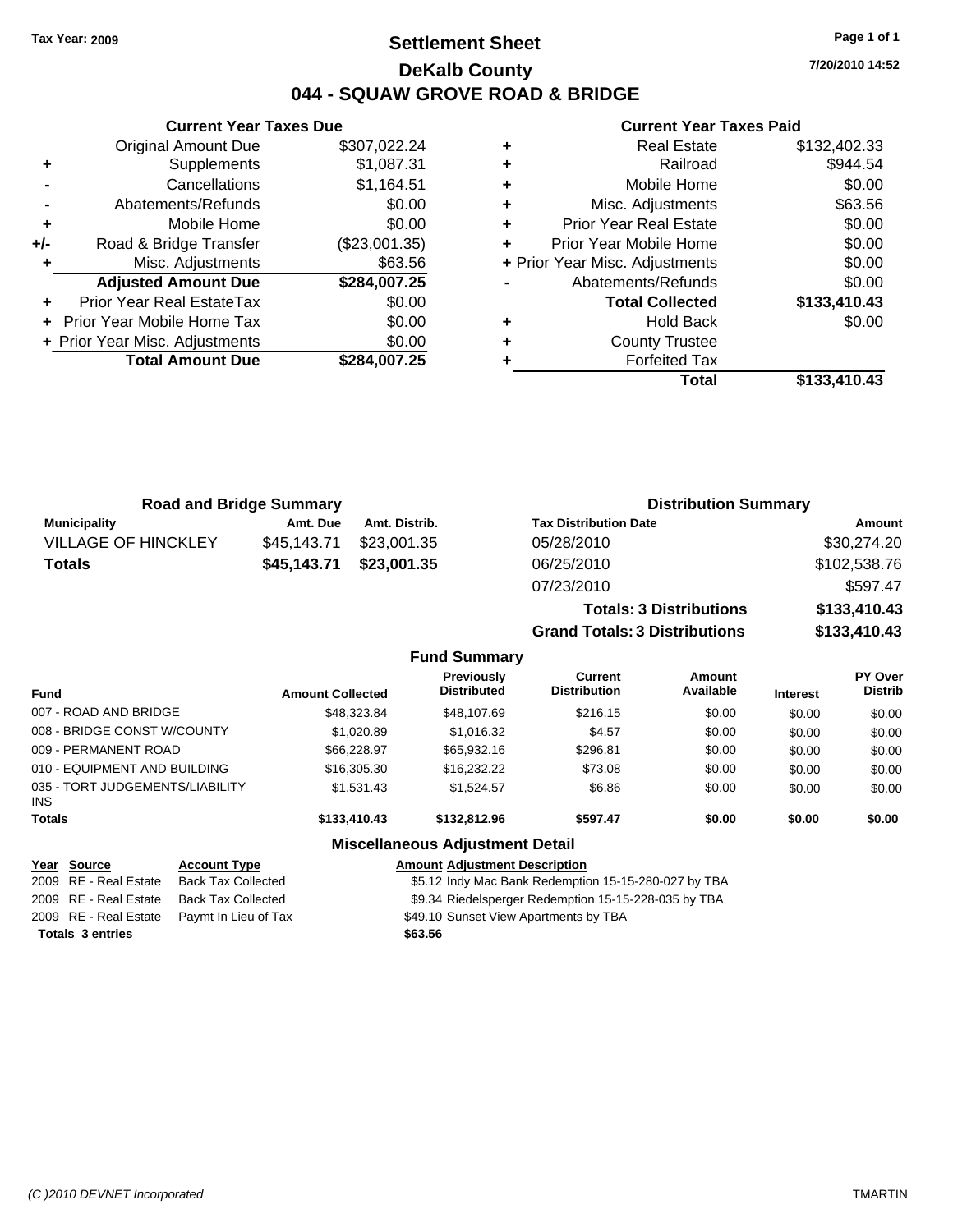## **Settlement Sheet Tax Year: 2009 Page 1 of 1 DeKalb County 045 - SYCAMORE TOWNSHIP**

**Current Year Taxes Paid**

|   | Total                          | \$191,403.94 |
|---|--------------------------------|--------------|
|   | <b>Forfeited Tax</b>           |              |
| ٠ | <b>County Trustee</b>          |              |
| ٠ | <b>Hold Back</b>               | \$0.00       |
|   | <b>Total Collected</b>         | \$191,403.94 |
|   | Abatements/Refunds             | \$0.00       |
|   | + Prior Year Misc. Adjustments | \$0.00       |
| ٠ | Prior Year Mobile Home         | \$0.00       |
| ÷ | <b>Prior Year Real Estate</b>  | \$0.00       |
| ٠ | Misc. Adjustments              | \$111.02     |
| ٠ | Mobile Home                    | \$0.00       |
| ÷ | Railroad                       | \$69.81      |
| ٠ | <b>Real Estate</b>             | \$191,223.11 |
|   |                                |              |

**Distribution Summary**

|     | <b>Current Year Taxes Due</b>  |              |
|-----|--------------------------------|--------------|
|     | <b>Original Amount Due</b>     | \$375,047.81 |
| ٠   | Supplements                    | \$2,122.42   |
|     | Cancellations                  | \$2,301.39   |
|     | Abatements/Refunds             | \$0.00       |
| ٠   | Mobile Home                    | \$0.00       |
| +/- | Road & Bridge Transfer         | \$0.00       |
|     | Misc. Adjustments              | \$111.02     |
|     | <b>Adjusted Amount Due</b>     | \$374,979.86 |
|     | Prior Year Real EstateTax      | \$0.00       |
|     | Prior Year Mobile Home Tax     | \$0.00       |
|     | + Prior Year Misc. Adjustments | \$0.00       |
|     | <b>Total Amount Due</b>        | \$374,979.86 |

|                          |                         |                                         | <b>Tax Distribution Date</b>         |                                |          | <b>Amount</b>             |
|--------------------------|-------------------------|-----------------------------------------|--------------------------------------|--------------------------------|----------|---------------------------|
|                          |                         |                                         | 05/28/2010                           |                                |          | \$39,056.52               |
|                          |                         |                                         | 06/25/2010                           |                                |          | \$149,144.23              |
|                          |                         |                                         | 07/23/2010                           |                                |          | \$3,203.19                |
|                          |                         |                                         |                                      | <b>Totals: 3 Distributions</b> |          | \$191,403.94              |
|                          |                         |                                         | <b>Grand Totals: 3 Distributions</b> |                                |          | \$191,403.94              |
|                          |                         | <b>Fund Summary</b>                     |                                      |                                |          |                           |
| <b>Fund</b>              | <b>Amount Collected</b> | <b>Previously</b><br><b>Distributed</b> | Current<br><b>Distribution</b>       | Amount<br>Available            | Interest | PY Over<br><b>Distrib</b> |
| 001 - CORPORATE          | \$181,697.83            | \$178,657.07                            | \$3,040.76                           | \$0.00                         | \$0.00   | \$0.00                    |
| $005 - I. M. R. F.$      | \$7,152.77              | \$7,033.07                              | \$119.70                             | \$0.00                         | \$0.00   | \$0.00                    |
| 054 - GENERAL ASSISTANCE | \$2,553.34              | \$2.510.61                              | \$42.73                              | \$0.00                         | \$0.00   | \$0.00                    |

**Totals \$191,403.94 \$188,200.75 \$3,203.19 \$0.00 \$0.00 \$0.00**

## **Miscellaneous Adjustment Detail**

**Year Source Account Type Amount Adjustment Description**

2009 RE - Real Estate Paymt In Lieu of Tax \$111.02 Housing Authority Sycamore Units by TBA **Totals 1 entries 111.02**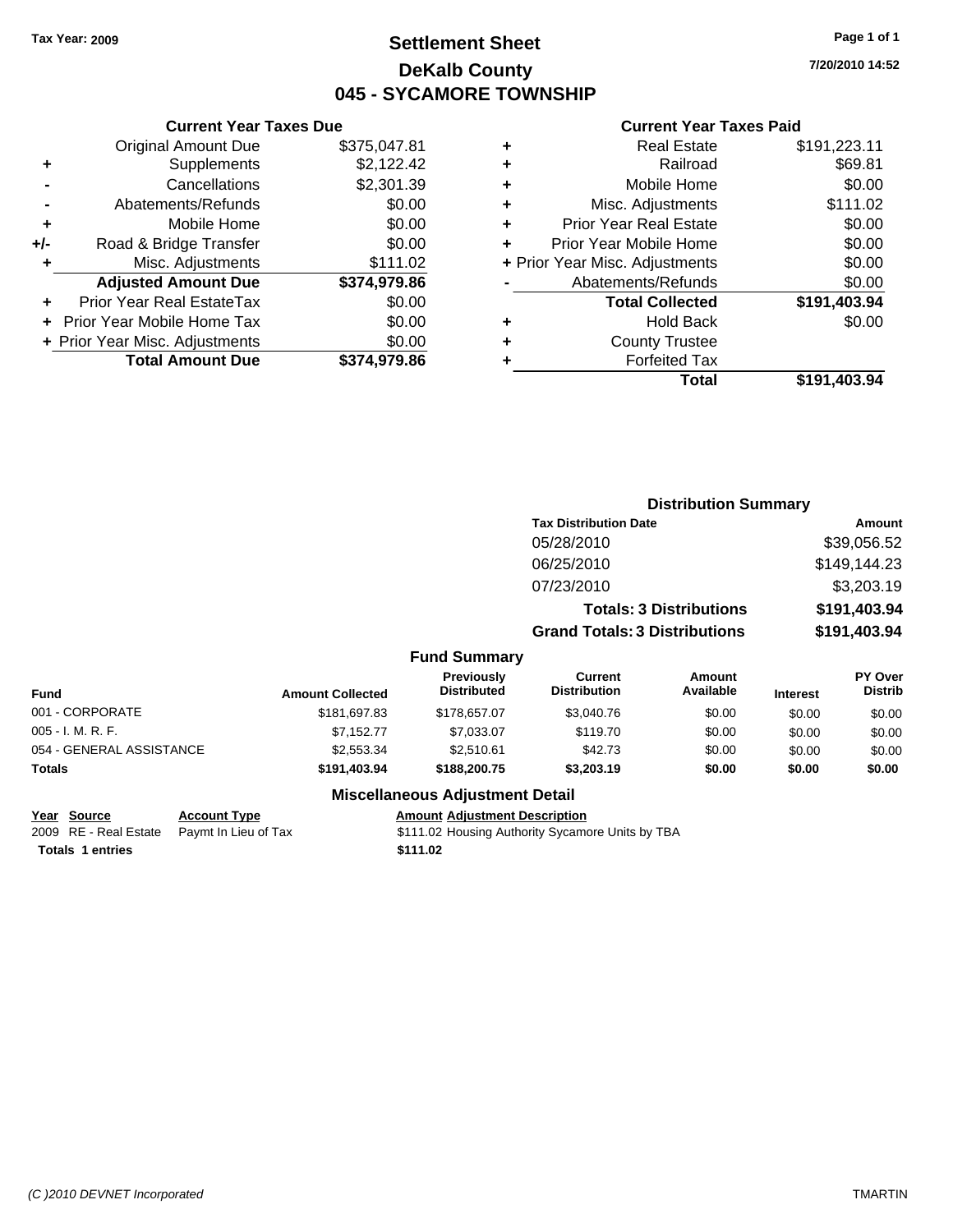## **Settlement Sheet Tax Year: 2009 Page 1 of 1 DeKalb County 046 - SYCAMORE ROAD & BRIDGE**

**7/20/2010 14:52**

### **Current Year Taxes Paid**

|     | OGNOM TOGET GAOS DUC           |               |
|-----|--------------------------------|---------------|
|     | <b>Original Amount Due</b>     | \$779,616.37  |
| ٠   | Supplements                    | \$4,278.55    |
|     | Cancellations                  | \$4,646.63    |
|     | Abatements/Refunds             | \$0.00        |
| ٠   | Mobile Home                    | \$0.00        |
| +/- | Road & Bridge Transfer         | (\$11,419.99) |
| ٠   | Misc. Adjustments              | \$230.78      |
|     | <b>Adjusted Amount Due</b>     | \$768,059.08  |
| ٠   | Prior Year Real EstateTax      | \$0.00        |
|     | Prior Year Mobile Home Tax     | \$0.00        |
|     | + Prior Year Misc. Adjustments | \$0.00        |
|     | <b>Total Amount Due</b>        | \$768,059.08  |
|     |                                |               |

**Current Year Taxes Due**

|   | <b>Real Estate</b>             | \$386,076.18 |
|---|--------------------------------|--------------|
| ٠ | Railroad                       | \$145.12     |
| ٠ | Mobile Home                    | \$0.00       |
| ٠ | Misc. Adjustments              | \$230.78     |
| ٠ | <b>Prior Year Real Estate</b>  | \$0.00       |
| ٠ | Prior Year Mobile Home         | \$0.00       |
|   | + Prior Year Misc. Adjustments | \$0.00       |
|   | Abatements/Refunds             | \$0.00       |
|   | <b>Total Collected</b>         | \$386,452.08 |
| ٠ | <b>Hold Back</b>               | \$0.00       |
| ٠ | <b>County Trustee</b>          |              |
| ٠ | <b>Forfeited Tax</b>           |              |
|   | Total                          | \$386,452.08 |

**Totals: 3 Distributions \$386,452.08**

**Grand Totals: 3 Distributions \$386,452.08**

| <b>Road and Bridge Summary</b> |          |                         | <b>Distribution Summary</b>  |              |
|--------------------------------|----------|-------------------------|------------------------------|--------------|
| Municipality                   | Amt. Due | Amt. Distrib.           | <b>Tax Distribution Date</b> | Amount       |
| <b>CITY OF SYCAMORE</b>        |          | \$22,372.87 \$11,419.99 | 05/28/2010                   | \$78,855.56  |
| <b>Totals</b>                  |          | \$22,372.87 \$11,419.99 | 06/25/2010                   | \$301,129.17 |
|                                |          |                         | 07/23/2010                   | \$6,467.35   |

### **Fund Summary Fund Interest Amount Collected Distributed PY Over Distrib Amount Available Current Distribution Previously** 005 - I. M. R. F. \$7,659.41 \$7,531.22 \$128.19 \$0.00 \$0.00 \$0.00 007 - ROAD AND BRIDGE \$\$19,201.05 \$18,879.78 \$321.27 \$0.00 \$0.00 \$0.00 008 - BRIDGE CONST W/COUNTY  $$2,553.15$   $$2,510.43$   $$42.72$   $$0.00$   $$0.00$   $$0.00$ 009 - PERMANENT ROAD \$306,480.47 \$301,351.40 \$5,129.07 \$0.00 \$0.00 \$0.00 \$0.00 010 - EQUIPMENT AND BUILDING  $$25,532.64$   $$25,105.34$   $$427.30$   $$0.00$   $$0.00$   $$0.00$ 035 - TORT JUDGEMENTS/LIABILITY INS \$17,872.81 \$17,573.71 \$299.10 \$0.00 \$0.00 \$0.00 047 - SOCIAL SECURITY \$7,152.55 \$7,032.85 \$119.70 \$0.00 \$0.00 \$0.00 **Totals \$386,452.08 \$379,984.73 \$6,467.35 \$0.00 \$0.00 \$0.00**

### **Miscellaneous Adjustment Detail**

| <u>Year Source</u>      | <b>Account Type</b>                        | <b>Amount Adjustment Description</b>             |
|-------------------------|--------------------------------------------|--------------------------------------------------|
|                         | 2009 RE - Real Estate Pavmt In Lieu of Tax | \$230.78 Housing Authority Sycamore Units by TBA |
| <b>Totals 1 entries</b> |                                            | \$230.78                                         |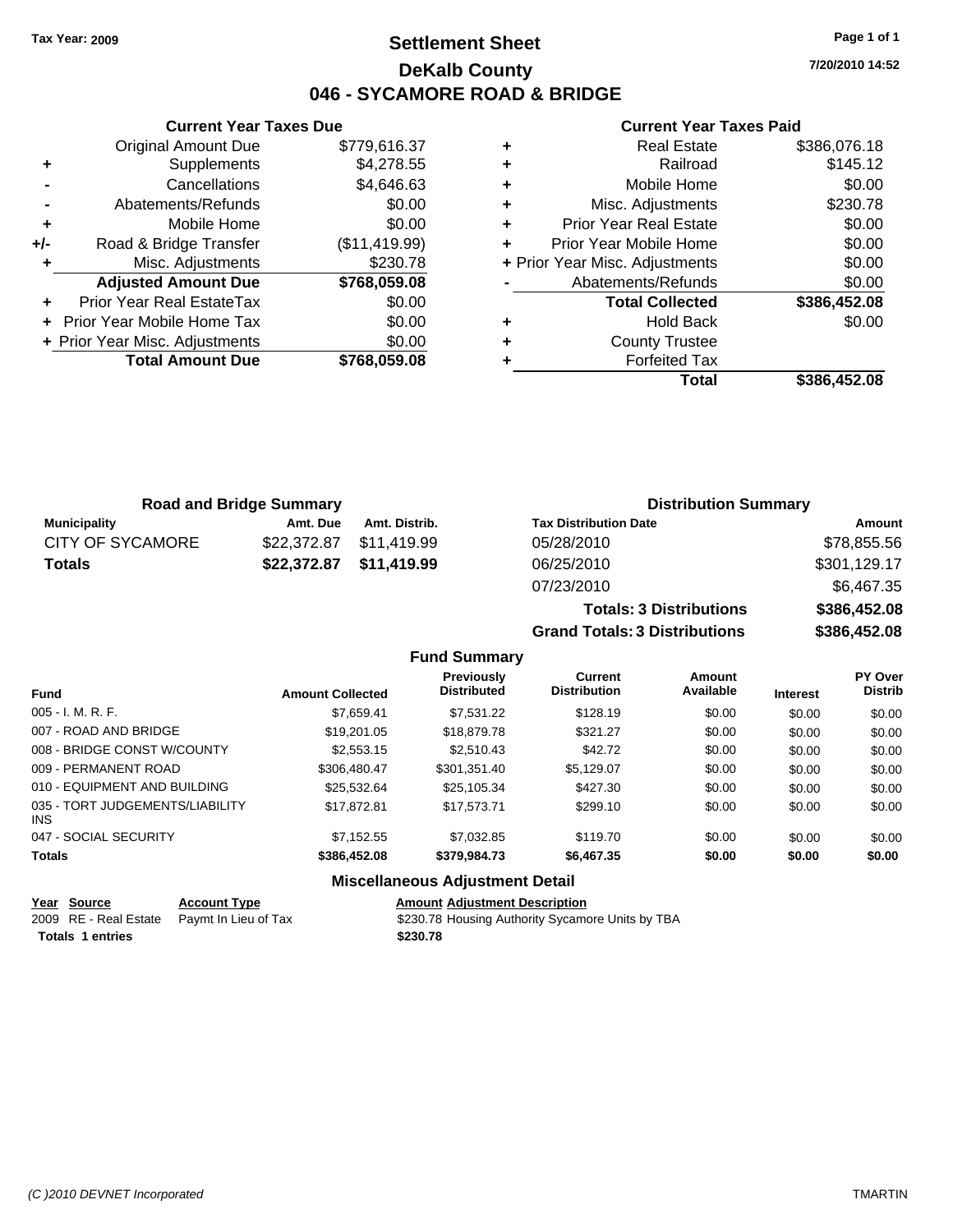## **Settlement Sheet Tax Year: 2009 Page 1 of 1 DeKalb County 047 - VICTOR TOWNSHIP**

**7/20/2010 14:52**

### **Current Year Taxes Paid**

| <b>Current Year Taxes Due</b>     |             |
|-----------------------------------|-------------|
| <b>Original Amount Due</b>        | \$46,739.55 |
| Supplements                       | \$264.32    |
| Cancellations                     | \$276.57    |
| Abatements/Refunds                | \$0.00      |
| Mobile Home                       | \$0.00      |
| Road & Bridge Transfer            | \$0.00      |
| Misc. Adjustments                 | \$0.00      |
| <b>Adjusted Amount Due</b>        | \$46,727.30 |
| Prior Year Real EstateTax         | \$0.00      |
| <b>Prior Year Mobile Home Tax</b> | \$0.00      |
| + Prior Year Misc. Adjustments    | \$0.00      |
| <b>Total Amount Due</b>           | \$46.727.30 |
|                                   |             |

|   | <b>Real Estate</b>             | \$25,964.24 |
|---|--------------------------------|-------------|
| ٠ | Railroad                       | \$13.40     |
| ٠ | Mobile Home                    | \$0.00      |
| ٠ | Misc. Adjustments              | \$0.00      |
| ÷ | <b>Prior Year Real Estate</b>  | \$0.00      |
| ٠ | Prior Year Mobile Home         | \$0.00      |
|   | + Prior Year Misc. Adjustments | \$0.00      |
|   | Abatements/Refunds             | \$0.00      |
|   | <b>Total Collected</b>         | \$25,977.64 |
| ٠ | Hold Back                      | \$0.00      |
| ٠ | <b>County Trustee</b>          |             |
| ٠ | <b>Forfeited Tax</b>           |             |
|   | Total                          | \$25,977.64 |
|   |                                |             |

|                                         |                         |                                  | <b>Distribution Summary</b>           |                                |                 |                                  |
|-----------------------------------------|-------------------------|----------------------------------|---------------------------------------|--------------------------------|-----------------|----------------------------------|
|                                         |                         |                                  | <b>Tax Distribution Date</b>          |                                |                 | Amount                           |
|                                         |                         |                                  | 05/28/2010                            |                                |                 | \$5,338.06                       |
|                                         |                         |                                  | 06/25/2010                            |                                |                 | \$20,361.59                      |
|                                         |                         |                                  | 07/23/2010                            |                                |                 | \$277.99                         |
|                                         |                         |                                  |                                       | <b>Totals: 3 Distributions</b> |                 | \$25,977.64                      |
|                                         |                         |                                  | <b>Grand Totals: 3 Distributions</b>  |                                |                 | \$25,977.64                      |
|                                         |                         | <b>Fund Summary</b>              |                                       |                                |                 |                                  |
| <b>Fund</b>                             | <b>Amount Collected</b> | Previously<br><b>Distributed</b> | <b>Current</b><br><b>Distribution</b> | Amount<br>Available            | <b>Interest</b> | <b>PY Over</b><br><b>Distrib</b> |
| 001 - CORPORATE                         | \$24,356.91             | \$24,096.27                      | \$260.64                              | \$0.00                         | \$0.00          | \$0.00                           |
| 034 - GENERAL ASSISTANCE                | \$522.13                | \$516.54                         | \$5.59                                | \$0.00                         | \$0.00          | \$0.00                           |
| 035 - TORT JUDGEMENTS/LIABILITY<br>INS. | \$1,098.60              | \$1,086.84                       | \$11.76                               | \$0.00                         | \$0.00          | \$0.00                           |
| <b>Totals</b>                           | \$25,977.64             | \$25,699.65                      | \$277.99                              | \$0.00                         | \$0.00          | \$0.00                           |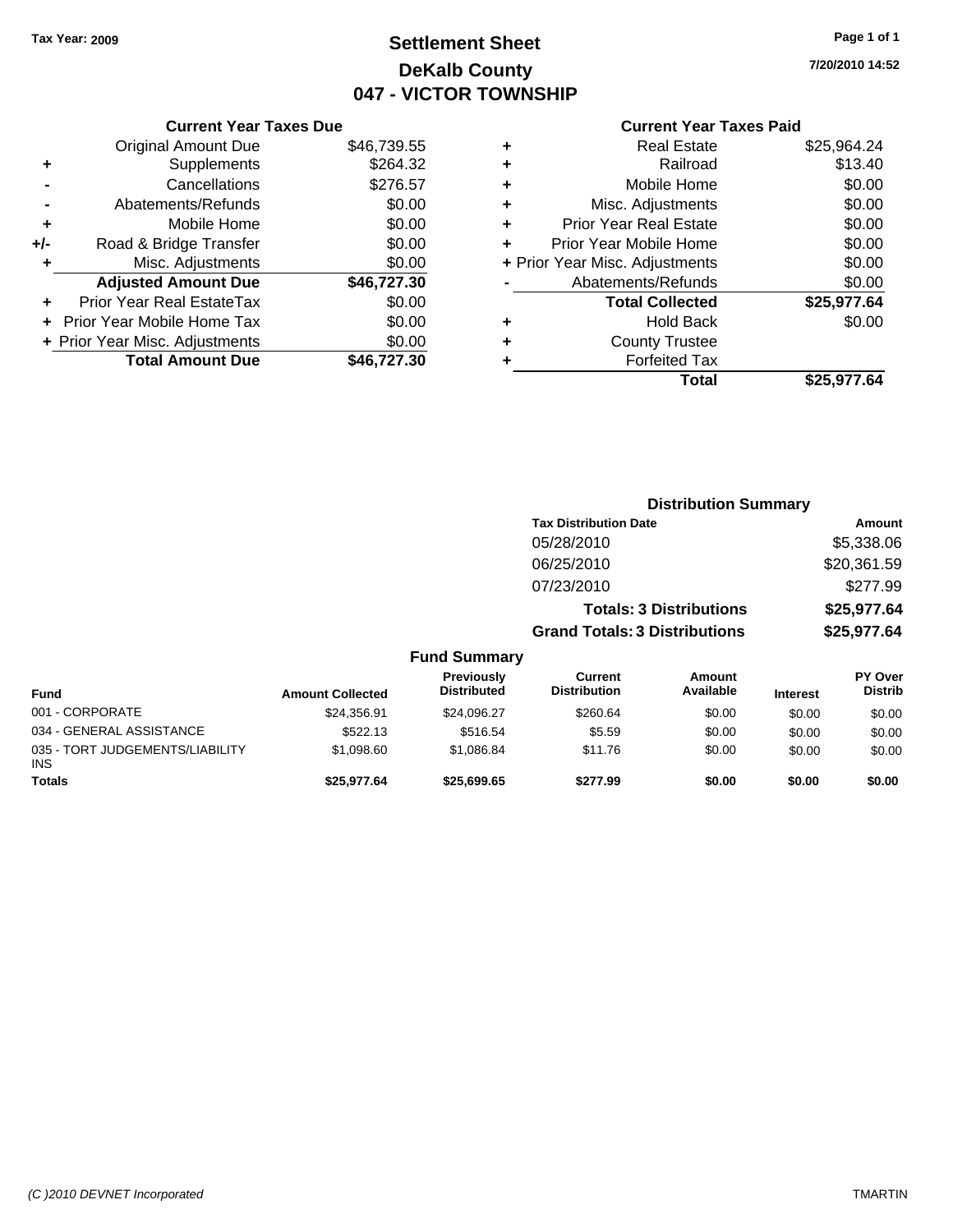## **Settlement Sheet Tax Year: 2009 Page 1 of 1 DeKalb County 048 - VICTOR ROAD & BRIDGE**

## **7/20/2010 14:52**

| <b>Current Year Taxes Paid</b> |  |  |  |
|--------------------------------|--|--|--|
|--------------------------------|--|--|--|

|       | <b>Current Year Taxes Due</b>     |             |
|-------|-----------------------------------|-------------|
|       | <b>Original Amount Due</b>        | \$87,206.88 |
| ٠     | Supplements                       | \$493.17    |
|       | Cancellations                     | \$516.00    |
|       | Abatements/Refunds                | \$0.00      |
| ٠     | Mobile Home                       | \$0.00      |
| $+/-$ | Road & Bridge Transfer            | \$0.00      |
| ٠     | Misc. Adjustments                 | \$0.00      |
|       | <b>Adjusted Amount Due</b>        | \$87,184.05 |
|       | Prior Year Real EstateTax         | \$0.00      |
|       | <b>Prior Year Mobile Home Tax</b> | \$0.00      |
|       | + Prior Year Misc. Adjustments    | \$0.00      |
|       | <b>Total Amount Due</b>           | \$87.184.05 |
|       |                                   |             |

| ٠ | <b>Real Estate</b>             | \$48,444.04 |
|---|--------------------------------|-------------|
| ٠ | Railroad                       | \$25.01     |
| ÷ | Mobile Home                    | \$0.00      |
| ÷ | Misc. Adjustments              | \$0.00      |
| ٠ | <b>Prior Year Real Estate</b>  | \$0.00      |
| ÷ | Prior Year Mobile Home         | \$0.00      |
|   | + Prior Year Misc. Adjustments | \$0.00      |
|   | Abatements/Refunds             | \$0.00      |
|   | <b>Total Collected</b>         | \$48,469.05 |
| ٠ | Hold Back                      | \$0.00      |
| ٠ | <b>County Trustee</b>          |             |
| ٠ | <b>Forfeited Tax</b>           |             |
|   | Total                          | \$48,469.05 |
|   |                                |             |

|                                 |                         |                                         |                                      | <b>Distribution Summary</b>    |                 |                                  |
|---------------------------------|-------------------------|-----------------------------------------|--------------------------------------|--------------------------------|-----------------|----------------------------------|
|                                 |                         |                                         | <b>Tax Distribution Date</b>         |                                |                 | Amount                           |
|                                 |                         |                                         | 05/28/2010                           |                                |                 | \$9,959.79                       |
|                                 |                         |                                         | 06/25/2010                           |                                |                 | \$37,990.60                      |
|                                 |                         |                                         | 07/23/2010                           |                                |                 | \$518.66                         |
|                                 |                         |                                         |                                      | <b>Totals: 3 Distributions</b> |                 | \$48,469.05                      |
|                                 |                         |                                         | <b>Grand Totals: 3 Distributions</b> |                                |                 | \$48,469.05                      |
|                                 |                         | <b>Fund Summary</b>                     |                                      |                                |                 |                                  |
| <b>Fund</b>                     | <b>Amount Collected</b> | <b>Previously</b><br><b>Distributed</b> | Current<br><b>Distribution</b>       | Amount<br>Available            | <b>Interest</b> | <b>PY Over</b><br><b>Distrib</b> |
| 007 - ROAD AND BRIDGE           | \$28.475.19             | \$28,170.47                             | \$304.72                             | \$0.00                         | \$0.00          | \$0.00                           |
| 008 - BRIDGE CONST W/COUNTY     | \$246.23                | \$243.60                                | \$2.63                               | \$0.00                         | \$0.00          | \$0.00                           |
| 009 - PERMANENT ROAD            | \$11,686.41             | \$11,561.36                             | \$125.05                             | \$0.00                         | \$0.00          | \$0.00                           |
| 010 - EQUIPMENT AND BUILDING    | \$6,977.89              | \$6,903.22                              | \$74.67                              | \$0.00                         | \$0.00          | \$0.00                           |
| 035 - TORT JUDGEMENTS/LIABILITY | \$1,083.33              | \$1,071.74                              | \$11.59                              | \$0.00                         | \$0.00          | \$0.00                           |

**Totals \$48,469.05 \$47,950.39 \$518.66 \$0.00 \$0.00 \$0.00**

INS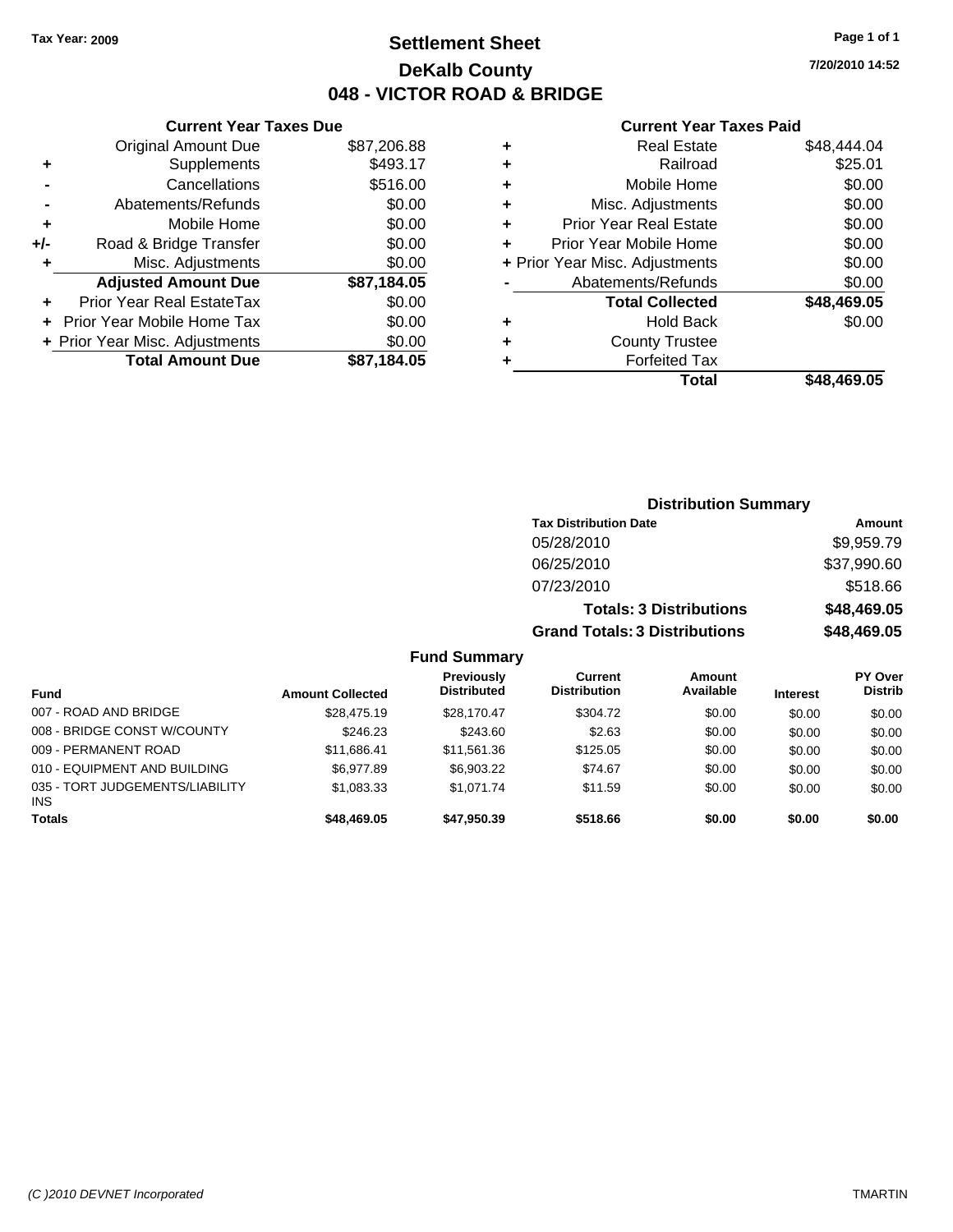**Current Year Taxes Due** Original Amount Due \$553,518.07

**Adjusted Amount Due \$564,385.54**

**Total Amount Due \$564,778.61**

**+** Supplements \$4,606.39 **-** Cancellations \$4,761.53 **-** Abatements/Refunds \$0.00 **+** Mobile Home \$0.00 **+/-** Road & Bridge Transfer \$4,055.17 **+** Misc. Adjustments \$6,967.44

**+** Prior Year Real EstateTax \$393.07 **+** Prior Year Mobile Home Tax \$0.00 **+ Prior Year Misc. Adjustments**  $$0.00$ 

## **Settlement Sheet Tax Year: 2009 Page 1 of 1 DeKalb County 056 - TOWN OF CORTLAND**

**7/20/2010 14:52**

### **Current Year Taxes Paid**

**Grand Totals: 3 Distributions \$292,646.18**

| <b>Road and Bridge Summary</b>   |            |               | <b>Distribution Summary</b>    |              |  |  |
|----------------------------------|------------|---------------|--------------------------------|--------------|--|--|
| <b>Rd./Br. District</b>          | Amt. Due   | Amt. Distrib. | <b>Tax Distribution Date</b>   | Amount       |  |  |
| <b>CORTLAND ROAD &amp; BRIDC</b> | \$7,855.80 | \$4.055.17    | 05/28/2010                     | \$70,334.35  |  |  |
| <b>Totals</b>                    | \$7,855.80 | \$4,055.17    | 06/25/2010                     | \$217,680.58 |  |  |
|                                  |            |               | 07/23/2010                     | \$4,631.25   |  |  |
|                                  |            |               | <b>Totals: 3 Distributions</b> | \$292,646.18 |  |  |

|                         |                         | <b>Fund Summary</b>                     |                                       |                     |                 |                                  |
|-------------------------|-------------------------|-----------------------------------------|---------------------------------------|---------------------|-----------------|----------------------------------|
| <b>Fund</b>             | <b>Amount Collected</b> | <b>Previously</b><br><b>Distributed</b> | <b>Current</b><br><b>Distribution</b> | Amount<br>Available | <b>Interest</b> | <b>PY Over</b><br><b>Distrib</b> |
| 001 - CORPORATE         | \$208,710.47            | \$205.411.20                            | \$3.299.27                            | \$0.00              | \$0.00          | \$0.00                           |
| 005 - I. M. R. F.       | \$25,655.45             | \$25,249.89                             | \$405.56                              | \$0.00              | \$0.00          | \$0.00                           |
| 007 - ROAD AND BRIDGE   | \$4,055.17              | \$3,985.93                              | \$69.24                               | \$0.00              | \$0.00          | \$0.00                           |
| 014 - POLICE PROTECTION | \$31,284.42             | \$30,789.88                             | \$494.54                              | \$0.00              | \$0.00          | \$0.00                           |
| 047 - SOCIAL SECURITY   | \$22,940.67             | \$22,578.03                             | \$362.64                              | \$0.00              | \$0.00          | \$0.00                           |
| Totals                  | \$292.646.18            | \$288.014.93                            | \$4,631.25                            | \$0.00              | \$0.00          | \$0.00                           |
|                         |                         | <b>Miscellaneous Adjustment Detail</b>  |                                       |                     |                 |                                  |

| Year Source             | <b>Account Type</b>       | <b>Amount Adjustment Description</b>                                 |
|-------------------------|---------------------------|----------------------------------------------------------------------|
| 2009 RE - Real Estate   | <b>Back Tax Collected</b> | \$6,955.11 Eagle Home Nature's Crossing Redemption 58 Parcels by TBA |
| 2009 RE - Real Estate   | <b>Back Tax Collected</b> | \$6.93 Montabano Builders Redemption 09-33-128-003 by TBA            |
| 2009 RE - Real Estate   | <b>Back Tax Collected</b> | \$2.30 Montalbano Builders Redemption 09-28-352-001 by TBA           |
| 2009 RE - Real Estate   | <b>Back Tax Collected</b> | \$1.51 Montalbano Builders Redemption 09-28-351-016 by TBA           |
| 2009 RE - Real Estate   | <b>Back Tax Collected</b> | \$1.59 Montalbano Builders Redemption 09-28-351-015 by TBA           |
| <b>Totals 5 entries</b> |                           | \$6,967.44                                                           |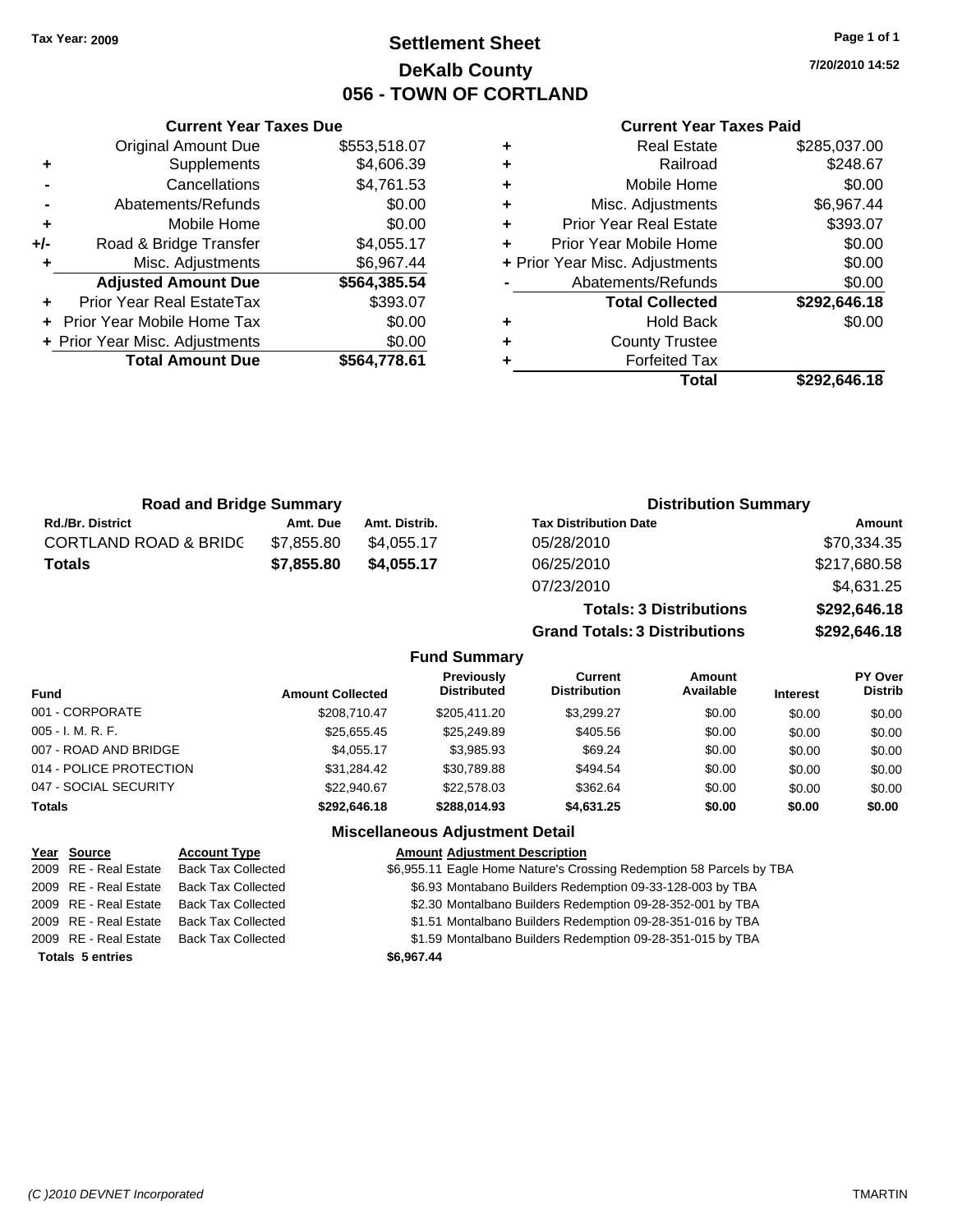## **Settlement Sheet Tax Year: 2009 Page 1 of 1 DeKalb County 057 - CORTLAND LIBRARY**

**7/20/2010 14:52**

### **Current Year Taxes Paid**

|     | <b>Original Amount Due</b>     | \$260,026.76 |
|-----|--------------------------------|--------------|
| ٠   | Supplements                    | \$2,038.78   |
|     | Cancellations                  | \$2,122.80   |
|     | Abatements/Refunds             | \$0.00       |
| ÷   | Mobile Home                    | \$0.00       |
| +/- | Road & Bridge Transfer         | \$0.00       |
| ٠   | Misc. Adjustments              | \$3,273.09   |
|     | <b>Adjusted Amount Due</b>     | \$263,215.83 |
|     | Prior Year Real EstateTax      | \$181.86     |
|     | Prior Year Mobile Home Tax     | \$0.00       |
|     | + Prior Year Misc. Adjustments | \$0.00       |
|     | <b>Total Amount Due</b>        | \$263,397.69 |
|     |                                |              |

**Current Year Taxes Due**

|   | <b>Real Estate</b>             | \$131,999.85 |
|---|--------------------------------|--------------|
| ٠ | Railroad                       | \$115.19     |
| ٠ | Mobile Home                    | \$0.00       |
| ٠ | Misc. Adjustments              | \$3,273.09   |
| ٠ | <b>Prior Year Real Estate</b>  | \$181.86     |
| ÷ | Prior Year Mobile Home         | \$0.00       |
|   | + Prior Year Misc. Adjustments | \$0.00       |
|   | Abatements/Refunds             | \$0.00       |
|   | <b>Total Collected</b>         | \$135,569.99 |
| ٠ | <b>Hold Back</b>               | \$0.00       |
| ٠ | <b>County Trustee</b>          |              |
| ٠ | <b>Forfeited Tax</b>           |              |
|   | Total                          | \$135,569.99 |
|   |                                |              |

## **Distribution Summary Tax Distribution Date Amount** 05/28/2010 \$32,607.93 06/25/2010 \$100,818.97 07/23/2010 \$2,143.09 **Totals: 3 Distributions \$135,569.99 Grand Totals: 3 Distributions \$135,569.99**

### **Fund Summary**

| <b>Fund</b>                                         | <b>Amount Collected</b> | <b>Previously</b><br><b>Distributed</b> | Current<br><b>Distribution</b> | Amount<br>Available | <b>Interest</b> | <b>PY Over</b><br><b>Distrib</b> |
|-----------------------------------------------------|-------------------------|-----------------------------------------|--------------------------------|---------------------|-----------------|----------------------------------|
|                                                     |                         |                                         |                                |                     |                 |                                  |
| 004 - OPERATIONS & MAINTENANCE                      | \$3.131.01              | \$3,081.50                              | \$49.51                        | \$0.00              | \$0.00          | \$0.00                           |
| $005 - I. M. R. F.$                                 | \$3,130.98              | \$3.081.49                              | \$49.49                        | \$0.00              | \$0.00          | \$0.00                           |
| 016 - LIBRARY (township, municipalities)            | \$123,046.18            | \$121.101.07                            | \$1,945.11                     | \$0.00              | \$0.00          | \$0.00                           |
| 027 - AUDIT                                         | \$785.89                | \$773.47                                | \$12.42                        | \$0.00              | \$0.00          | \$0.00                           |
| 035 - TORT JUDGMENTS, LIABILITY<br><b>INSURANCE</b> | \$2.085.87              | \$2,052.90                              | \$32.97                        | \$0.00              | \$0.00          | \$0.00                           |
| 047 - SOCIAL SECURITY                               | \$3,390.06              | \$3.336.47                              | \$53.59                        | \$0.00              | \$0.00          | \$0.00                           |
| <b>Totals</b>                                       | \$135,569.99            | \$133,426.90                            | \$2,143.09                     | \$0.00              | \$0.00          | \$0.00                           |

### **Miscellaneous Adjustment Detail**

| Year Source             | <b>Account Type</b>       | <b>Amount Adjustment Description</b>                                 |
|-------------------------|---------------------------|----------------------------------------------------------------------|
| 2009 RE - Real Estate   | <b>Back Tax Collected</b> | \$3,267.29 Eagle Home Nature's Crossing Redemption 58 Parcels by TBA |
| 2009 RE - Real Estate   | <b>Back Tax Collected</b> | \$3.26 Montabano Builders Redemption 09-33-128-003 by TBA            |
| 2009 RE - Real Estate   | Back Tax Collected        | \$1.08 Montalbano Builders Redemption 09-28-352-001 by TBA           |
| 2009 RE - Real Estate   | <b>Back Tax Collected</b> | \$0.71 Montalbano Builders Redemption 09-28-351-016 by TBA           |
| 2009 RE - Real Estate   | <b>Back Tax Collected</b> | \$0.75 Montalbano Builders Redemption 09-28-351-015 by TBA           |
| <b>Totals 5 entries</b> |                           | \$3,273.09                                                           |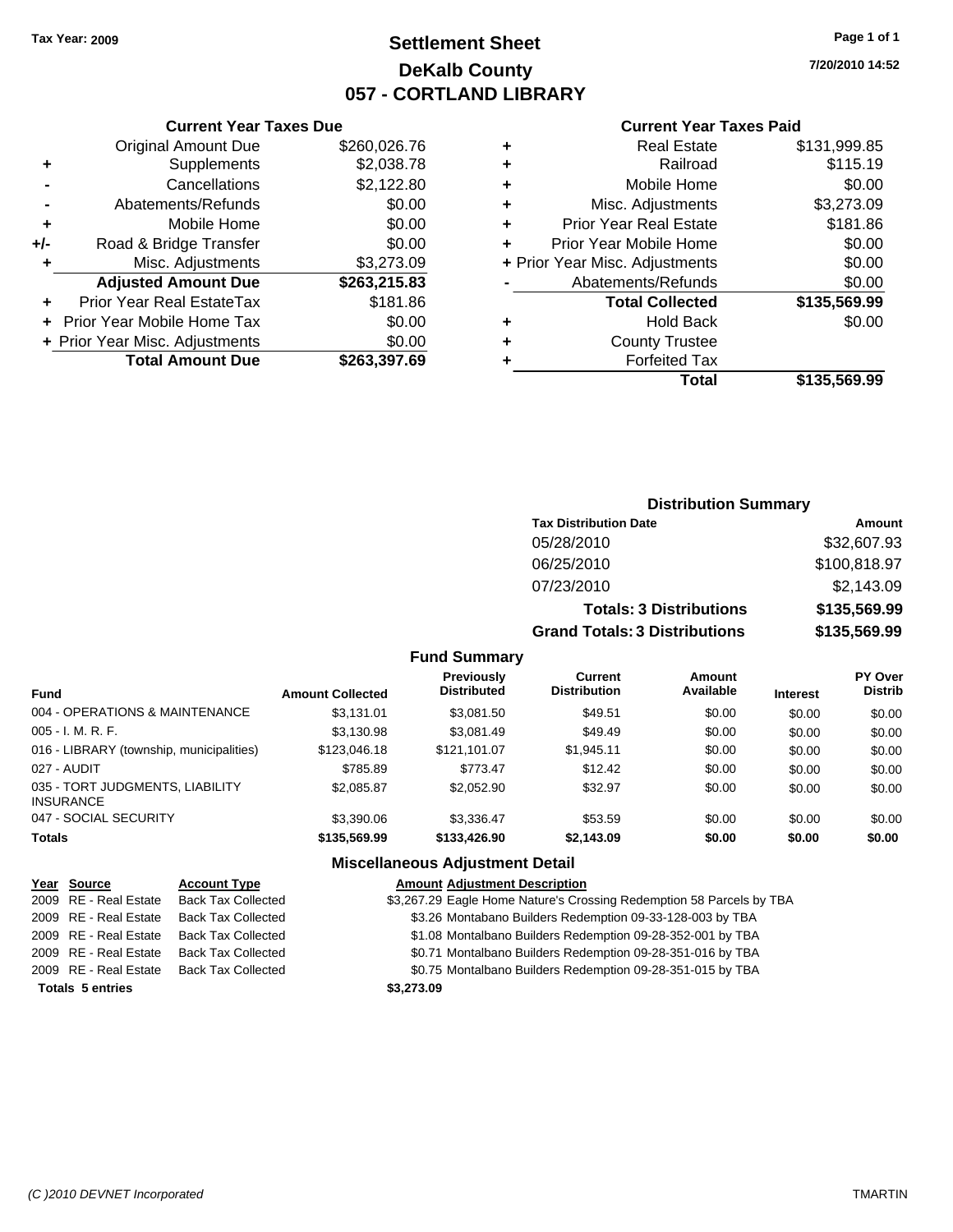**Current Year Taxes Due** Original Amount Due \$4,185,461.56

**Adjusted Amount Due \$4,231,202.65**

**Total Amount Due \$4,253,784.37**

**+** Supplements \$75,091.30 **-** Cancellations \$133,578.98 **-** Abatements/Refunds \$0.00 **+** Mobile Home \$0.00 **+/-** Road & Bridge Transfer \$103,097.65 **+** Misc. Adjustments \$1,131.12

**+** Prior Year Real EstateTax \$1,205.18 **+** Prior Year Mobile Home Tax \$0.00 + Prior Year Misc. Adjustments \$21,376.54

## **Settlement Sheet Tax Year: 2009 Page 1 of 1 DeKalb County 058 - CITY OF DEKALB**

**7/20/2010 14:52**

### **Current Year Taxes Paid**

| ٠ | <b>Real Estate</b>             | \$2,186,510.54 |
|---|--------------------------------|----------------|
| ٠ | Railroad                       | \$2,827.31     |
| ٠ | Mobile Home                    | \$0.00         |
| ٠ | Misc. Adjustments              | \$1,131.12     |
| ٠ | <b>Prior Year Real Estate</b>  | \$1,205.18     |
| ٠ | Prior Year Mobile Home         | \$0.00         |
|   | + Prior Year Misc. Adjustments | \$21,376.54    |
|   | Abatements/Refunds             | \$0.00         |
|   | <b>Total Collected</b>         | \$2,213,050.69 |
| ٠ | Hold Back                      | \$0.00         |
| ٠ | <b>County Trustee</b>          |                |
| ٠ | <b>Forfeited Tax</b>           |                |
|   | Total                          | \$2.213.050.69 |

| <b>Road and Bridge Summary</b>   |                                    |               |                                  |                                      | <b>Distribution Summary</b>    |                |                                  |
|----------------------------------|------------------------------------|---------------|----------------------------------|--------------------------------------|--------------------------------|----------------|----------------------------------|
| <b>Rd./Br. District</b>          | Amt. Due                           | Amt. Distrib. |                                  | <b>Tax Distribution Date</b>         |                                |                | Amount                           |
| AFTON ROAD & BRIDGE              | \$22,177.45                        | \$11,559.80   |                                  | 05/28/2010                           |                                |                | \$494,276.49                     |
| <b>CORTLAND ROAD &amp; BRIDC</b> | \$531.95                           | \$274.60      |                                  | 06/25/2010                           |                                |                | \$1,693,731.98                   |
| DEKALB ROAD & BRIDGE             | \$178,850.92                       | \$91,263.25   |                                  | 07/23/2010                           |                                |                | \$25,042.22                      |
| <b>Totals</b>                    | \$201,560.32 \$103,097.65          |               |                                  |                                      | <b>Totals: 3 Distributions</b> |                | \$2,213,050.69                   |
|                                  |                                    |               |                                  | <b>Grand Totals: 3 Distributions</b> |                                |                | \$2,213,050.69                   |
|                                  |                                    |               | <b>Fund Summary</b>              |                                      |                                |                |                                  |
| . .                              | $\sim$ $\sim$ $\sim$ $\sim$ $\sim$ |               | <b>Previously</b><br>Dietributed | Current<br>Dietribution              | Amount<br>Avoilabla            | $\blacksquare$ | <b>PY Over</b><br><b>Dictrib</b> |

| <b>Fund</b>                 | <b>Amount Collected</b> | <u>LIGVIOUSIV</u><br><b>Distributed</b> | <b>VALIVIII</b><br><b>Distribution</b> | Allivulit<br>Available | <b>Interest</b> | .<br><b>Distrib</b> |
|-----------------------------|-------------------------|-----------------------------------------|----------------------------------------|------------------------|-----------------|---------------------|
| 003 - BONDS AND INTEREST    | \$0.00                  | \$0.00                                  | \$0.00                                 | \$0.00                 | \$0.00          | \$0.00              |
| $005 - I. M. R. F.$         | \$139,712.62            | \$138,135.68                            | \$1,576.94                             | \$0.00                 | \$0.00          | \$0.00              |
| 007 - ROAD AND BRIDGE       | \$103,097.65            | \$101,870.63                            | \$1,227.02                             | \$0.00                 | \$0.00          | \$0.00              |
| 013 - FIREFIGHTER'S PENSION | \$1,013,231.12          | \$1,001,794.70                          | \$11,436.42                            | \$0.00                 | \$0.00          | \$0.00              |
| 015 - POLICE PENSION        | \$679,696,06            | \$672,024.28                            | \$7.671.78                             | \$0.00                 | \$0.00          | \$0.00              |
| 047 - SOCIAL SECURITY       | \$277.313.24            | \$274.183.18                            | \$3,130.06                             | \$0.00                 | \$0.00          | \$0.00              |
| <b>Totals</b>               | \$2,213,050.69          | \$2,188,008.47                          | \$25,042.22                            | \$0.00                 | \$0.00          | \$0.00              |
|                             |                         |                                         |                                        |                        |                 |                     |

### **Miscellaneous Adjustment Detail**

| <u>Year Source</u>      | <b>Account Type</b>                        | <b>Amount Adjustment Description</b>                        |
|-------------------------|--------------------------------------------|-------------------------------------------------------------|
| 2008 RE - Real Estate   | <b>Back Tax Collected</b>                  | \$21,376.54 DeKalb TIF #4 Surplus Distribution by TBA       |
| 2009 RE - Real Estate   | Back Tax Collected                         | \$3.32 Gardens of Rivermist Redemption 08-02-303-001 by TBA |
|                         | 2009 RE - Real Estate Paymt In Lieu of Tax | \$1,127.80 Housing Authority DeKalb Units by TBA            |
| <b>Totals 3 entries</b> |                                            | \$22.507.66                                                 |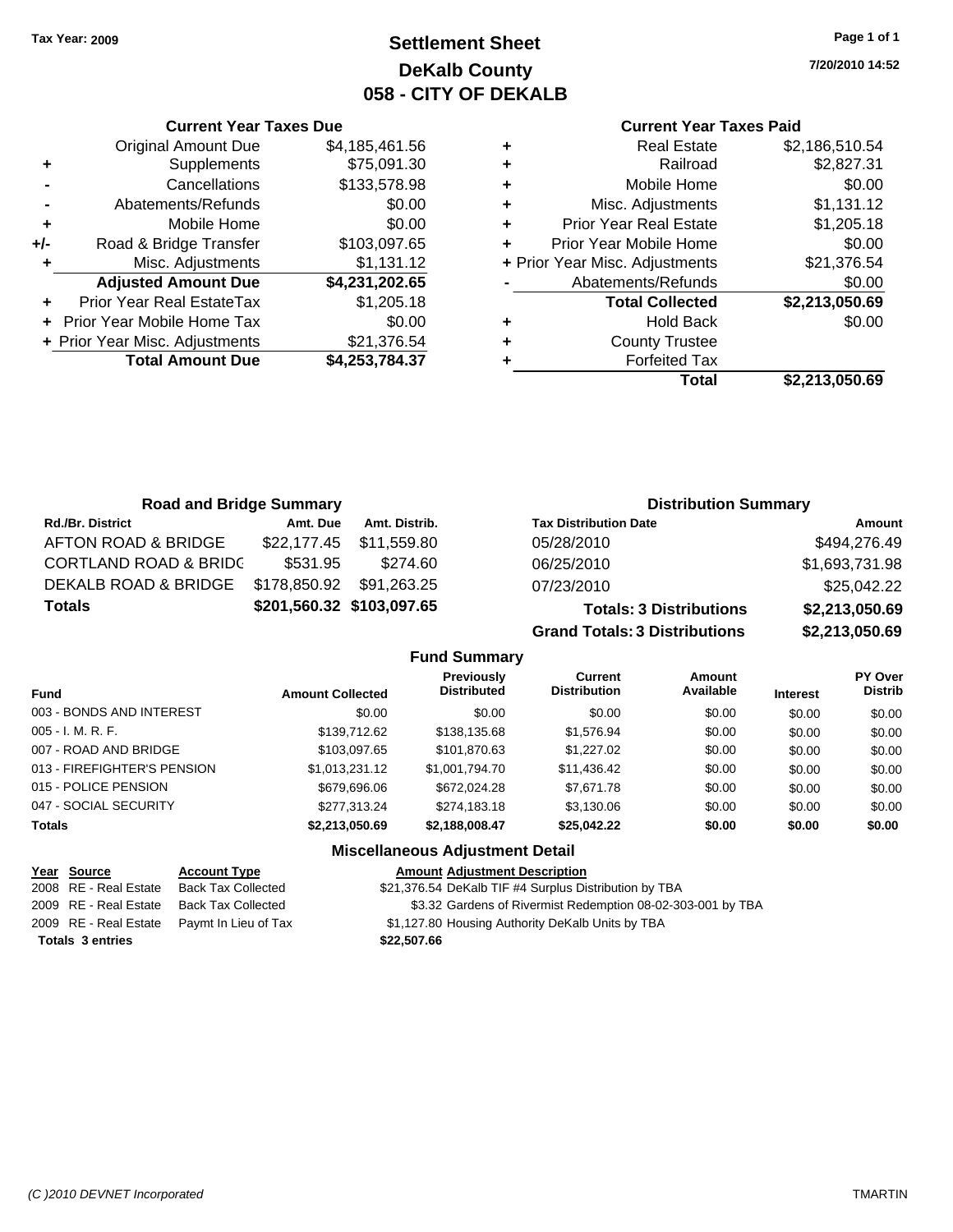## **Settlement Sheet Tax Year: 2009 Page 1 of 1 DeKalb County 059 - DE KALB LIBRARY**

**7/20/2010 14:52**

### **Current Year Taxes Paid**

|               |   | Total                          | \$909,527.41 |
|---------------|---|--------------------------------|--------------|
|               |   | <b>Forfeited Tax</b>           |              |
| $\frac{6}{5}$ | ٠ | <b>County Trustee</b>          |              |
| 0             | ٠ | <b>Hold Back</b>               | \$0.00       |
| 9             |   | <b>Total Collected</b>         | \$909,527.41 |
|               |   | Abatements/Refunds             | \$0.00       |
| $\frac{5}{0}$ |   | + Prior Year Misc. Adjustments | \$8,938.96   |
| 0             |   | Prior Year Mobile Home         | \$0.00       |
| 0             | ٠ | <b>Prior Year Real Estate</b>  | \$131.49     |
| 0             | ٠ | Misc. Adjustments              | \$486.05     |
| 1             | ٠ | Mobile Home                    | \$0.00       |
| :1            | ٠ | Railroad                       | \$1,164.30   |
| 5             | ٠ | <b>Real Estate</b>             | \$898,806.61 |
|               |   |                                |              |

|     | <b>Current Year Taxes Due</b>     |                |
|-----|-----------------------------------|----------------|
|     | <b>Original Amount Due</b>        | \$1,798,523.55 |
| ٠   | Supplements                       | \$36,446.21    |
|     | Cancellations                     | \$55,639.51    |
|     | Abatements/Refunds                | \$0.00         |
| ٠   | Mobile Home                       | \$0.00         |
| +/- | Road & Bridge Transfer            | \$0.00         |
| ٠   | Misc. Adjustments                 | \$486.05       |
|     | <b>Adjusted Amount Due</b>        | \$1,779,816.30 |
|     | Prior Year Real EstateTax         | \$131.49       |
|     | <b>Prior Year Mobile Home Tax</b> | \$0.00         |
|     | + Prior Year Misc. Adjustments    | \$8,938.96     |
|     | <b>Total Amount Due</b>           | \$1,788,886.75 |

|                                          |                           |                         |                                        |                                                             | <b>Distribution Summary</b>    |                 |                                  |
|------------------------------------------|---------------------------|-------------------------|----------------------------------------|-------------------------------------------------------------|--------------------------------|-----------------|----------------------------------|
|                                          |                           |                         |                                        | <b>Tax Distribution Date</b>                                |                                |                 | <b>Amount</b>                    |
|                                          |                           |                         |                                        | 05/28/2010                                                  |                                |                 | \$202,938.07                     |
|                                          |                           |                         |                                        | 06/25/2010                                                  |                                |                 | \$696,355.69                     |
|                                          |                           |                         |                                        | 07/23/2010                                                  |                                |                 | \$10,233.65                      |
|                                          |                           |                         |                                        |                                                             | <b>Totals: 3 Distributions</b> | \$909,527.41    |                                  |
|                                          |                           |                         |                                        | <b>Grand Totals: 3 Distributions</b>                        |                                |                 | \$909,527.41                     |
|                                          |                           |                         | <b>Fund Summary</b>                    |                                                             |                                |                 |                                  |
| <b>Fund</b>                              |                           | <b>Amount Collected</b> | Previously<br><b>Distributed</b>       | <b>Current</b><br><b>Distribution</b>                       | Amount<br>Available            | <b>Interest</b> | <b>PY Over</b><br><b>Distrib</b> |
| 016 - LIBRARY (township, municipalities) |                           | \$909,527.41            | \$899,293.76                           | \$10,233.65                                                 | \$0.00                         | \$0.00          | \$0.00                           |
| Totals                                   |                           | \$909,527.41            | \$899,293.76                           | \$10,233.65                                                 | \$0.00                         | \$0.00          | \$0.00                           |
|                                          |                           |                         | <b>Miscellaneous Adjustment Detail</b> |                                                             |                                |                 |                                  |
| Year Source                              | <b>Account Type</b>       |                         | <b>Amount Adjustment Description</b>   |                                                             |                                |                 |                                  |
| 2008 RE - Real Estate                    | <b>Back Tax Collected</b> |                         |                                        | \$8,938.96 DeKalb TIF #4 Surplus Distribution by TBA        |                                |                 |                                  |
| 2009 RE - Real Estate                    | <b>Back Tax Collected</b> |                         |                                        | \$1.42 Gardens of Rivermist Redemption 08-02-303-001 by TBA |                                |                 |                                  |
| 2009 RE - Real Estate                    | Paymt In Lieu of Tax      |                         |                                        | \$484.63 Housing Authority DeKalb Units by TBA              |                                |                 |                                  |
| <b>Totals 3 entries</b>                  |                           |                         | \$9,425.01                             |                                                             |                                |                 |                                  |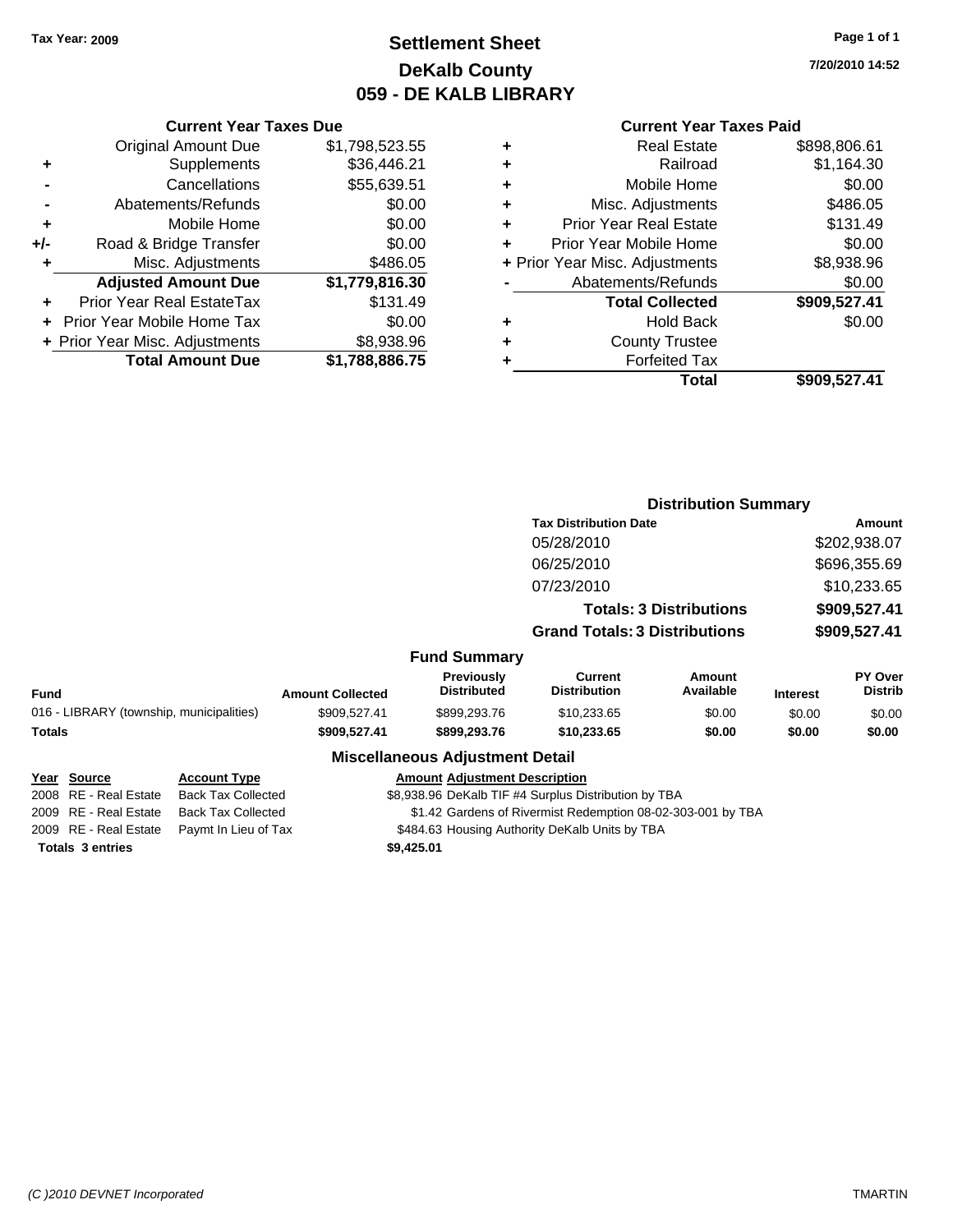**Current Year Taxes Due** Original Amount Due \$2,788.00

**Adjusted Amount Due \$2,788.00**

**Total Amount Due \$2,788.00**

**+** Supplements \$0.00 **-** Cancellations \$0.00 **-** Abatements/Refunds \$0.00 **+** Mobile Home \$0.00 **+/-** Road & Bridge Transfer \$0.00 **+** Misc. Adjustments \$0.00

**+** Prior Year Real EstateTax \$0.00 **+** Prior Year Mobile Home Tax \$0.00 **+ Prior Year Misc. Adjustments**  $$0.00$ 

## **Settlement Sheet Tax Year: 2009 Page 1 of 1 DeKalb County 060 - DEKALB SSA #3**

**7/20/2010 14:52**

## **Current Year Taxes Paid +** Real Estate \$1,499.81 **+** Railroad \$0.00

|   | Total                          | \$1.499.81 |
|---|--------------------------------|------------|
| ٠ | <b>Forfeited Tax</b>           |            |
| ÷ | <b>County Trustee</b>          |            |
| ٠ | <b>Hold Back</b>               | \$0.00     |
|   | <b>Total Collected</b>         | \$1,499.81 |
|   | Abatements/Refunds             | \$0.00     |
|   | + Prior Year Misc. Adjustments | \$0.00     |
| ÷ | Prior Year Mobile Home         | \$0.00     |
| ÷ | <b>Prior Year Real Estate</b>  | \$0.00     |
| ÷ | Misc. Adjustments              | \$0.00     |
| ٠ | Mobile Home                    | \$0.00     |

# **Distribution Summary Tax Distribution Date Amount** 05/28/2010 \$319.63 06/25/2010 \$1,180.18 **Totals: 2 Distributions \$1,499.81 Grand Totals: 2 Distributions \$1,499.81 Fund Summary**

| <b>URIC OUTSTANT</b>                                                                                                                 |                         |            |        |        |                 |        |  |
|--------------------------------------------------------------------------------------------------------------------------------------|-------------------------|------------|--------|--------|-----------------|--------|--|
| <b>PY Over</b><br><b>Previously</b><br>Current<br>Amount<br>Available<br><b>Distrib</b><br><b>Distribution</b><br><b>Distributed</b> |                         |            |        |        |                 |        |  |
| <b>Fund</b>                                                                                                                          | <b>Amount Collected</b> |            |        |        | <b>Interest</b> |        |  |
| 023 - SPECIAL SERVICE AREA                                                                                                           | \$1.499.81              | \$1,499.81 | \$0.00 | \$0.00 | \$0.00          | \$0.00 |  |
| <b>Totals</b>                                                                                                                        | \$1,499.81              | \$1,499.81 | \$0.00 | \$0.00 | \$0.00          | \$0.00 |  |

### *(C )2010 DEVNET Incorporated* TMARTIN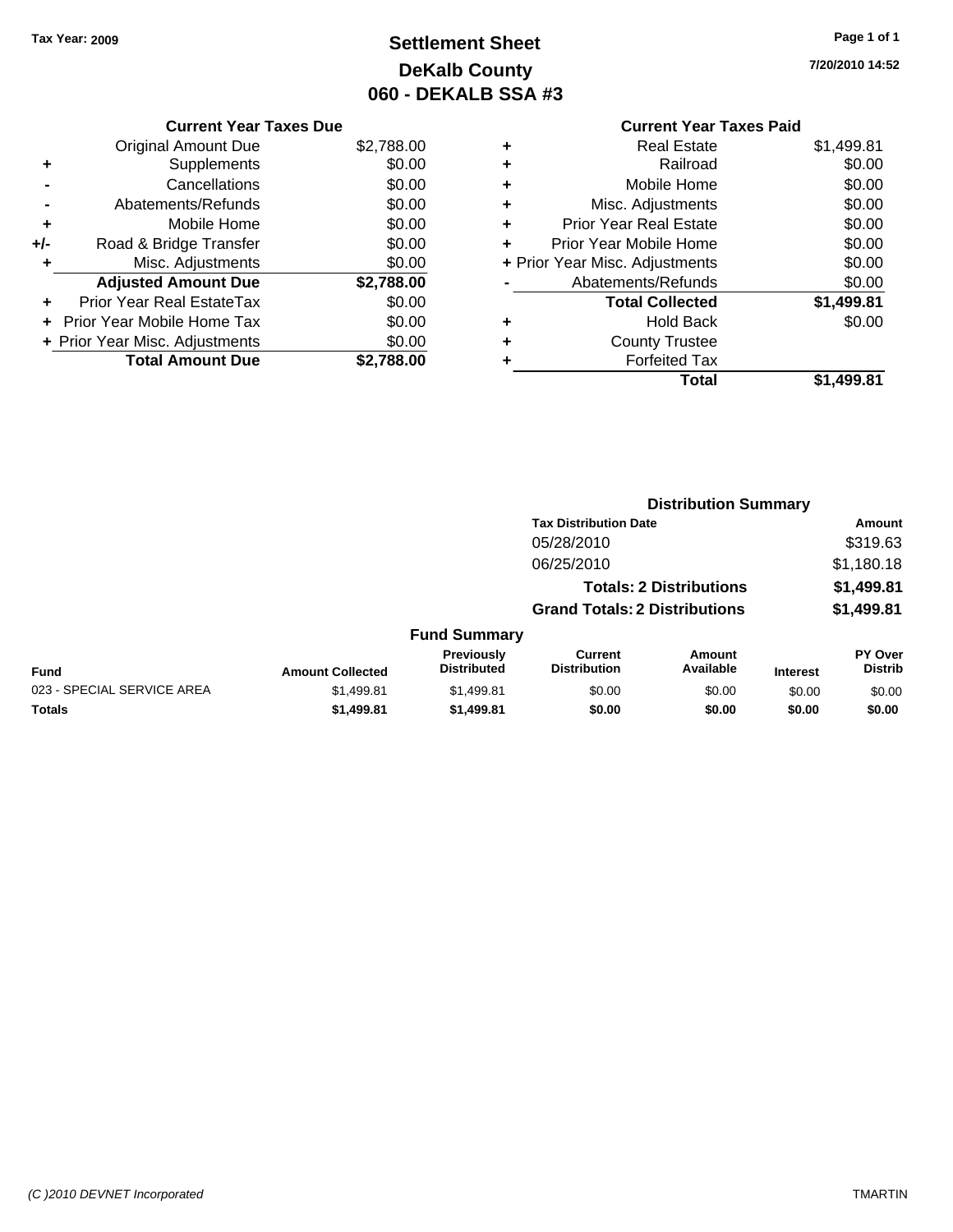## **Settlement Sheet Tax Year: 2009 Page 1 of 1 DeKalb County 061 - DEKALB SSA #4**

**7/20/2010 14:52**

|   | <b>Current Year Taxes Paid</b> |          |
|---|--------------------------------|----------|
| ٠ | <b>Real Estate</b>             | \$754.41 |
| ٠ | Railroad                       | \$0.00   |
| ٠ | Mobile Home                    | \$0.00   |
| ٠ | Misc. Adjustments              | \$0.00   |
| ÷ | <b>Prior Year Real Estate</b>  | \$0.00   |
| ÷ | Prior Year Mobile Home         | \$0.00   |
|   | + Prior Year Misc. Adjustments | \$0.00   |
|   | Abatements/Refunds             | \$0.00   |
|   | <b>Total Collected</b>         | \$754.41 |
| ٠ | <b>Hold Back</b>               | \$0.00   |
|   | <b>County Trustee</b>          |          |
|   | <b>Forfeited Tax</b>           |          |
|   | Total                          |          |
|   |                                |          |

|     | <b>Current Year Taxes Due</b>  |            |
|-----|--------------------------------|------------|
|     | <b>Original Amount Due</b>     | \$1,485.68 |
| ٠   | Supplements                    | \$3.59     |
|     | Cancellations                  | \$3.72     |
|     | Abatements/Refunds             | \$0.00     |
| ٠   | Mobile Home                    | \$0.00     |
| +/- | Road & Bridge Transfer         | \$0.00     |
| ٠   | Misc. Adjustments              | \$0.00     |
|     | <b>Adjusted Amount Due</b>     | \$1,485.55 |
|     | Prior Year Real EstateTax      | \$0.00     |
|     | Prior Year Mobile Home Tax     | \$0.00     |
|     | + Prior Year Misc. Adjustments | \$0.00     |
|     | <b>Total Amount Due</b>        | \$1,485.55 |

|                            |                         |                                  | <b>Distribution Summary</b>           |                                |                 |                                  |
|----------------------------|-------------------------|----------------------------------|---------------------------------------|--------------------------------|-----------------|----------------------------------|
|                            |                         |                                  | <b>Tax Distribution Date</b>          |                                |                 | Amount                           |
|                            |                         |                                  | 05/28/2010                            |                                |                 | \$121.16                         |
|                            |                         |                                  | 06/25/2010                            |                                |                 | \$628.53                         |
|                            |                         |                                  | 07/23/2010                            |                                |                 | \$4.72                           |
|                            |                         |                                  |                                       | <b>Totals: 3 Distributions</b> |                 | \$754.41                         |
|                            |                         |                                  | <b>Grand Totals: 3 Distributions</b>  |                                |                 | \$754.41                         |
|                            |                         | <b>Fund Summary</b>              |                                       |                                |                 |                                  |
| <b>Fund</b>                | <b>Amount Collected</b> | Previously<br><b>Distributed</b> | <b>Current</b><br><b>Distribution</b> | Amount<br>Available            | <b>Interest</b> | <b>PY Over</b><br><b>Distrib</b> |
| 023 - SPECIAL SERVICE AREA | \$754.41                | \$749.69                         | \$4.72                                | \$0.00                         | \$0.00          | \$0.00                           |
| Totals                     | \$754.41                | \$749.69                         | \$4.72                                | \$0.00                         | \$0.00          | \$0.00                           |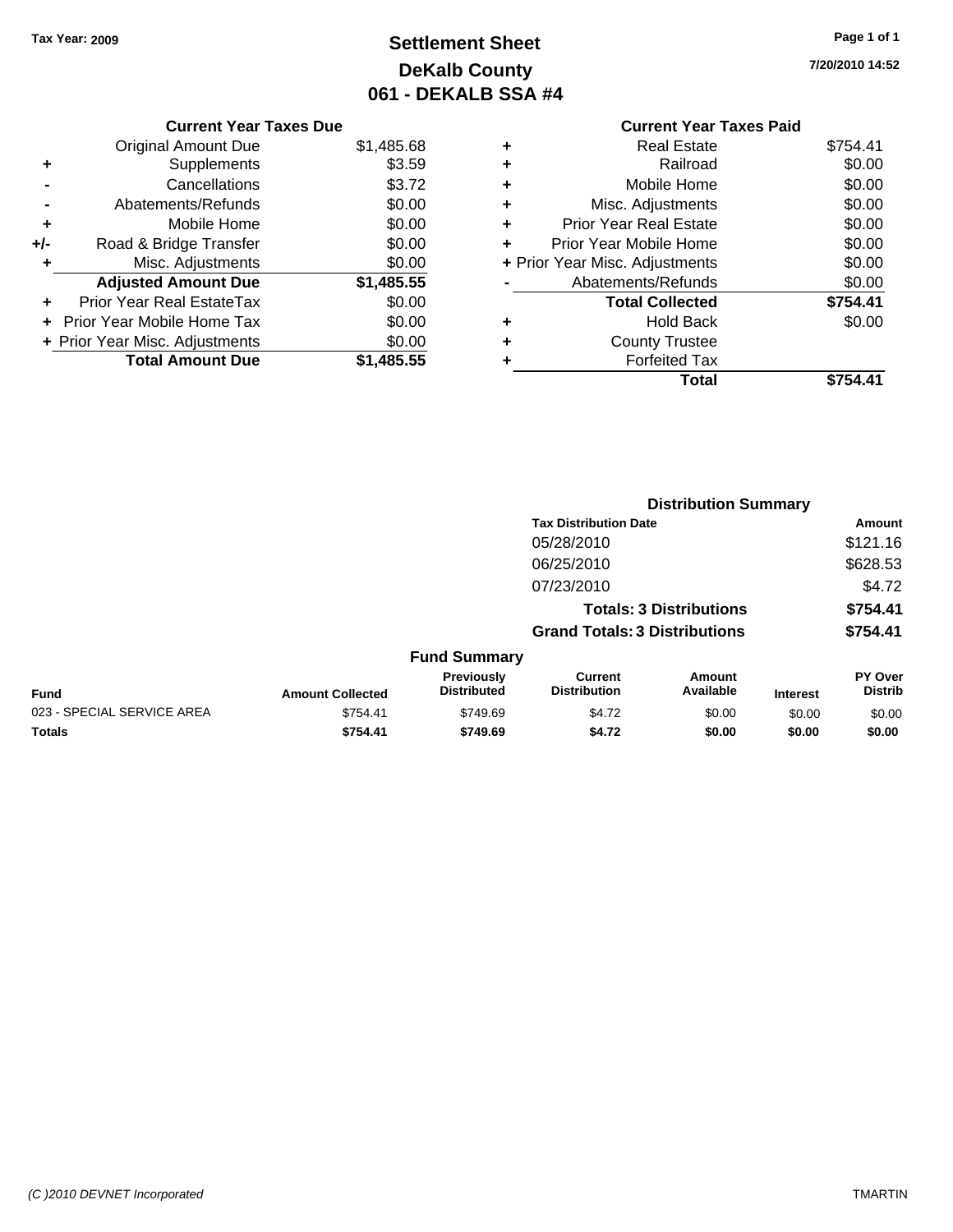**Current Year Taxes Due**

## **Settlement Sheet Tax Year: 2009 Page 1 of 1 DeKalb County 062 - CITY OF GENOA**

**7/20/2010 14:52**

## **Current Year Taxes Paid**

|     |                                |              |   | <b>Total</b>                   | \$329,101.60 |
|-----|--------------------------------|--------------|---|--------------------------------|--------------|
|     | <b>Total Amount Due</b>        | \$630,046.73 |   | <b>Forfeited Tax</b>           |              |
|     | + Prior Year Misc. Adjustments | \$0.00       | ٠ | <b>County Trustee</b>          |              |
|     | + Prior Year Mobile Home Tax   | \$0.00       | ٠ | <b>Hold Back</b>               | \$0.00       |
|     | Prior Year Real EstateTax      | \$0.00       |   | <b>Total Collected</b>         | \$329,101.60 |
|     | <b>Adjusted Amount Due</b>     | \$630,046.73 |   | Abatements/Refunds             | \$0.00       |
|     | Misc. Adjustments              | \$0.00       |   | + Prior Year Misc. Adjustments | \$0.00       |
| +/- | Road & Bridge Transfer         | \$17,999.63  | ÷ | Prior Year Mobile Home         | \$0.00       |
| ÷   | Mobile Home                    | \$0.00       | ٠ | <b>Prior Year Real Estate</b>  | \$0.00       |
|     | Abatements/Refunds             | \$0.00       | ٠ | Misc. Adjustments              | \$0.00       |
|     | Cancellations                  | \$23,226.33  | ٠ | Mobile Home                    | \$0.00       |
| ٠   | <b>Supplements</b>             | \$18,287.31  | ٠ | Railroad                       | \$408.30     |
|     | <b>Original Amount Due</b>     | \$616,986.12 | ٠ | <b>Real Estate</b>             | \$328,693.30 |

| <b>Road and Bridge Summary</b> |             |               | <b>Distribution Summary</b>    |              |  |
|--------------------------------|-------------|---------------|--------------------------------|--------------|--|
| <b>Rd./Br. District</b>        | Amt. Due    | Amt. Distrib. | <b>Tax Distribution Date</b>   | Amount       |  |
| <b>GENOA ROAD &amp; BRIDGE</b> | \$23,525.87 | \$12,287.67   | 05/28/2010                     | \$82,290.96  |  |
| KINGSTON ROAD & BRIDG          | \$10,839.44 | \$5.711.96    | 06/25/2010                     | \$238,960.56 |  |
| <b>Totals</b>                  | \$34,365.31 | \$17,999.63   | 07/23/2010                     | \$7,850.08   |  |
|                                |             |               | <b>Totals: 3 Distributions</b> | \$329,101.60 |  |

**Grand Totals: 3 Distributions \$329,101.60**

|                          |                         | <b>Fund Summary</b>              |                                |                     |                 |                           |
|--------------------------|-------------------------|----------------------------------|--------------------------------|---------------------|-----------------|---------------------------|
| <b>Fund</b>              | <b>Amount Collected</b> | Previously<br><b>Distributed</b> | Current<br><b>Distribution</b> | Amount<br>Available | <b>Interest</b> | PY Over<br><b>Distrib</b> |
| 001 - CORPORATE          | \$155,548,50            | \$151.804.29                     | \$3.744.21                     | \$0.00              | \$0.00          | \$0.00                    |
| 003 - BONDS AND INTEREST | \$0.00                  | \$0.00                           | \$0.00                         | \$0.00              | \$0.00          | \$0.00                    |
| 007 - ROAD AND BRIDGE    | \$17,999.63             | \$17.638.10                      | \$361.53                       | \$0.00              | \$0.00          | \$0.00                    |
| 014 - POLICE PROTECTION  | \$155,553,47            | \$151,809.13                     | \$3.744.34                     | \$0.00              | \$0.00          | \$0.00                    |
| <b>Totals</b>            | \$329,101.60            | \$321,251.52                     | \$7,850.08                     | \$0.00              | \$0.00          | \$0.00                    |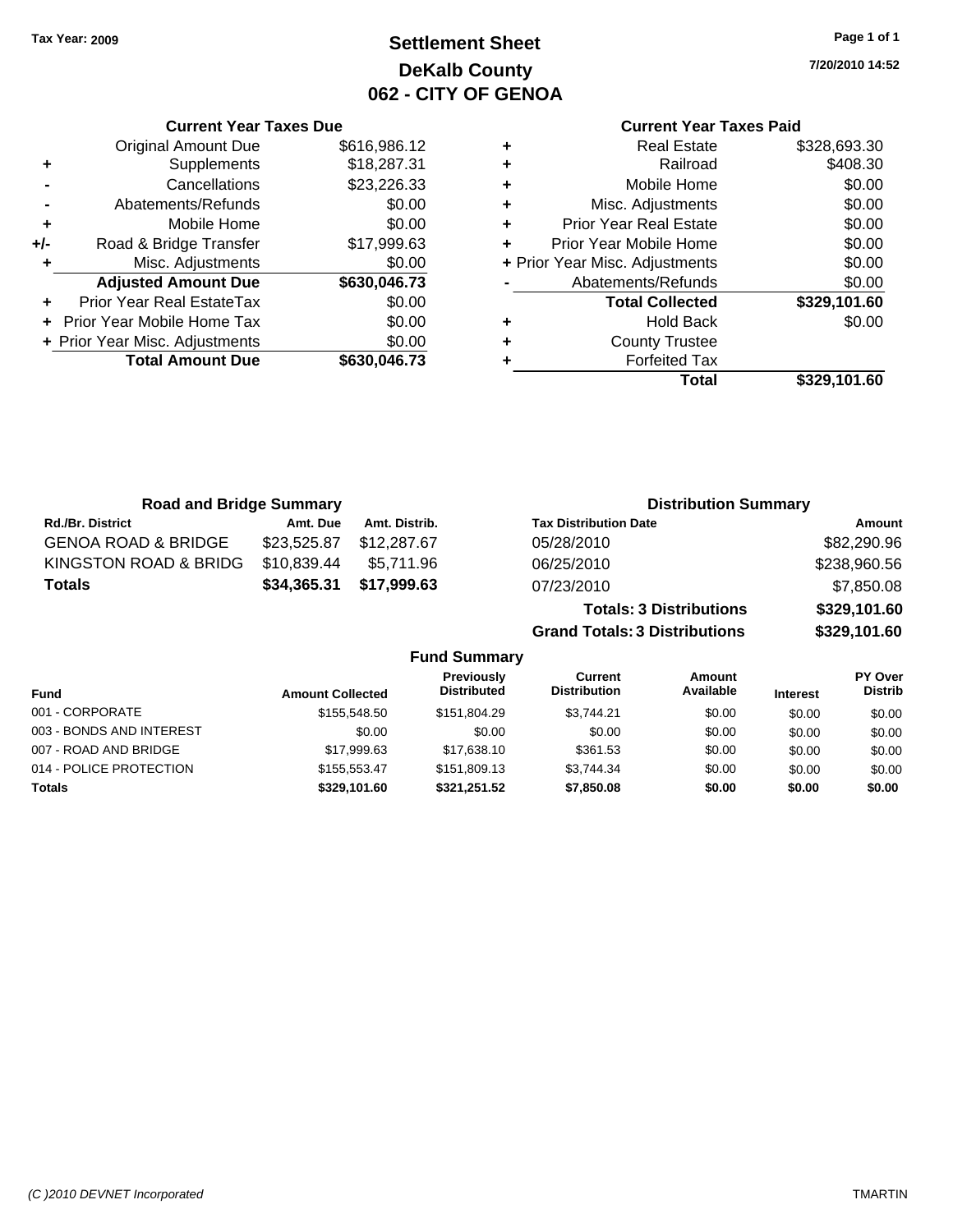## **Settlement Sheet Tax Year: 2009 Page 1 of 1 DeKalb County 063 - VILLAGE OF HINCKLEY**

**7/20/2010 14:52**

### **Current Year Taxes Paid**

|     | <b>Current Year Taxes Due</b>  |              |
|-----|--------------------------------|--------------|
|     | <b>Original Amount Due</b>     | \$242,870.94 |
| ٠   | Supplements                    | \$919.57     |
|     | Cancellations                  | \$966.27     |
|     | Abatements/Refunds             | \$0.00       |
| ٠   | Mobile Home                    | \$0.00       |
| +/- | Road & Bridge Transfer         | \$23,001.35  |
|     | Misc. Adjustments              | \$77.96      |
|     | <b>Adjusted Amount Due</b>     | \$265,903.55 |
|     | Prior Year Real EstateTax      | \$0.00       |
|     | Prior Year Mobile Home Tax     | \$0.00       |
|     | + Prior Year Misc. Adjustments | \$0.00       |
|     | <b>Total Amount Due</b>        | \$265,903.55 |
|     |                                |              |

| <b>Real Estate</b>             | \$144,250.48 |
|--------------------------------|--------------|
| Railroad                       | \$351.16     |
| Mobile Home                    | \$0.00       |
| Misc. Adjustments              | \$77.96      |
| <b>Prior Year Real Estate</b>  | \$0.00       |
| Prior Year Mobile Home         | \$0.00       |
| + Prior Year Misc. Adjustments | \$0.00       |
| Abatements/Refunds             | \$0.00       |
| <b>Total Collected</b>         | \$144,679.60 |
| <b>Hold Back</b>               | \$0.00       |
| <b>County Trustee</b>          |              |
| <b>Forfeited Tax</b>           |              |
| Total                          | \$144,679.60 |
|                                |              |

| <b>Road and Bridge Summary</b> |                         |                         | <b>Distribution Summary</b>  |              |  |
|--------------------------------|-------------------------|-------------------------|------------------------------|--------------|--|
| <b>Rd./Br. District</b>        | Amt. Due                | Amt. Distrib.           | <b>Tax Distribution Date</b> | Amount       |  |
| SQUAW GROVE ROAD & B           | \$45,143.71 \$23,001.35 |                         | 05/28/2010                   | \$32,777.05  |  |
| Totals                         |                         | \$45,143.71 \$23,001.35 | 06/25/2010                   | \$111,993.08 |  |

**Totals: 2 Distributions \$144,770.13 Grand Totals: 2 Distributions \$144,770.13**

**Fund Summary**

| <b>Fund</b>                             | <b>Amount Collected</b> | <b>Previously</b><br><b>Distributed</b> | Current<br><b>Distribution</b> | Amount<br>Available | <b>Interest</b> | PY Over<br><b>Distrib</b> |
|-----------------------------------------|-------------------------|-----------------------------------------|--------------------------------|---------------------|-----------------|---------------------------|
| 001 - CORPORATE                         | \$54,564.41             | \$54,651.43                             | \$0.00                         | \$0.00              | \$0.00          | \$0.00                    |
| 005 - I. M. R. F.                       | \$18,220.23             | \$18,249.28                             | \$0.00                         | \$0.00              | \$0.00          | \$0.00                    |
| 007 - ROAD AND BRIDGE                   | \$23,001.35             | \$22,897.85                             | \$0.00                         | \$0.00              | \$0.00          | \$0.00                    |
| 014 - POLICE PROTECTION                 | \$15,523.23             | \$15,547.98                             | \$0.00                         | \$0.00              | \$0.00          | \$0.00                    |
| 027 - AUDIT                             | \$3.937.02              | \$3,943.30                              | \$0.00                         | \$0.00              | \$0.00          | \$0.00                    |
| 035 - TORT JUDGEMENTS/LIABILITY<br>INS. | \$6,823.35              | \$6,834.23                              | \$0.00                         | \$0.00              | \$0.00          | \$0.00                    |
| 047 - SOCIAL SECURITY                   | \$15,973.19             | \$15,998.66                             | \$0.00                         | \$0.00              | \$0.00          | \$0.00                    |
| 048 - SCHOOL CROSSING GUARDS            | \$2.532.37              | \$2,536.40                              | \$0.00                         | \$0.00              | \$0.00          | \$0.00                    |
| 062 - WORKERS COMPENSATION              | \$4,104.45              | \$4,111,00                              | \$0.00                         | \$0.00              | \$0.00          | \$0.00                    |
| <b>Totals</b>                           | \$144.679.60            | \$144,770.13                            | \$0.00                         | \$0.00              | \$0.00          | \$0.00                    |
|                                         |                         | <b>Miscellaneous Adjustment Detail</b>  |                                |                     |                 |                           |

### **Year Source Account Type Amount Adjustment Description** \$6.28 Indy Mac Bank Redemption 15-15-280-027 by TBA 2009 RE - Real Estate Back Tax Collected \$11.45 Riedelsperger Redemption 15-15-228-035 by TBA 2009 RE - Real Estate Paymt In Lieu of Tax S60.23 Sunset View Apartments by TBA **Totals \$77.96 3 entries**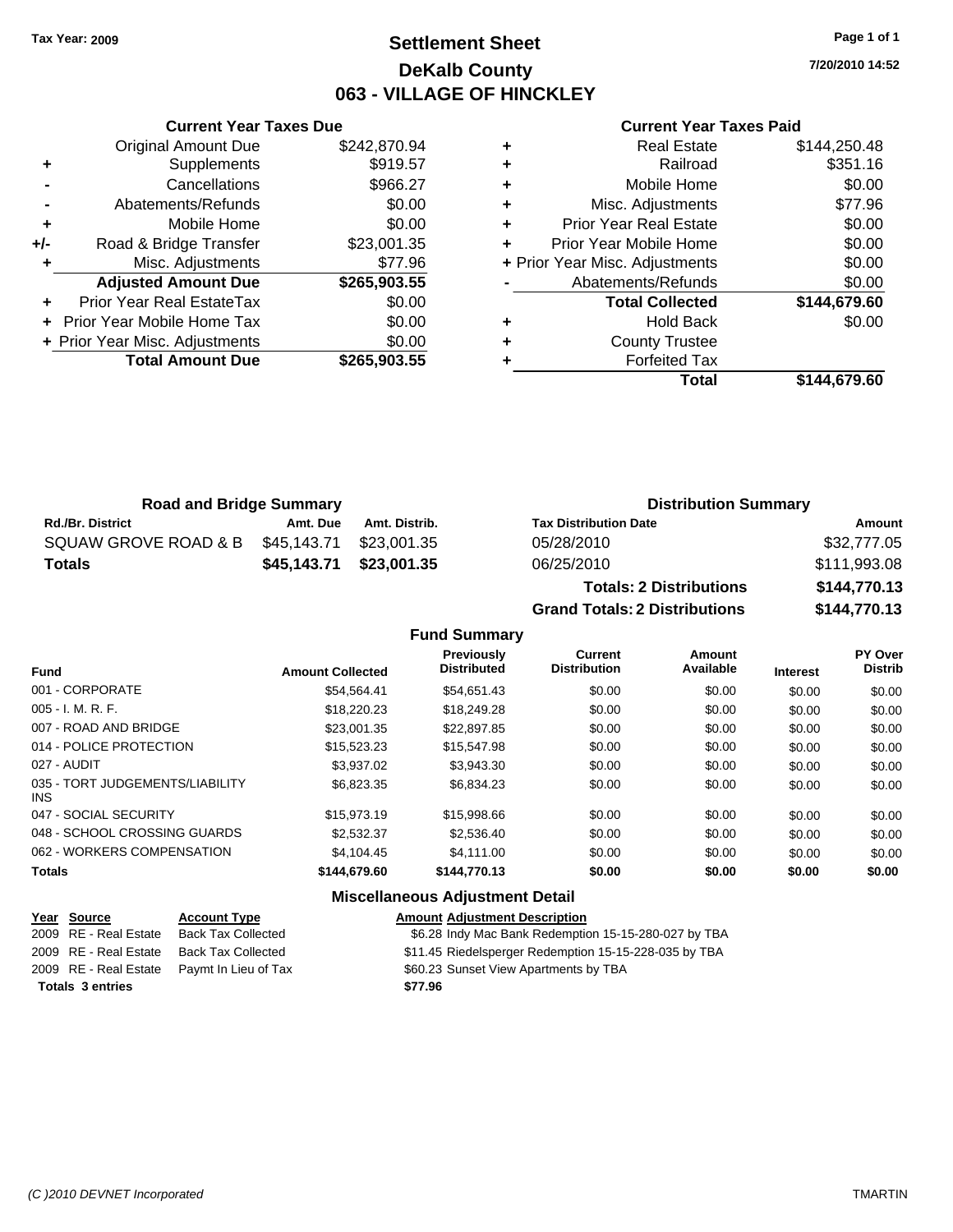## **Settlement Sheet Tax Year: 2009 Page 1 of 1 DeKalb County 064 - VILLAGE OF KINGSTON**

**7/20/2010 14:52**

### **Current Year Taxes Paid**

|     | <b>Current Year Taxes Due</b>  |              |
|-----|--------------------------------|--------------|
|     | <b>Original Amount Due</b>     | \$135,358.63 |
| ٠   | Supplements                    | \$358.88     |
|     | Cancellations                  | \$398.22     |
|     | Abatements/Refunds             | \$0.00       |
| ٠   | Mobile Home                    | \$0.00       |
| +/- | Road & Bridge Transfer         | \$8,423.63   |
|     | Misc. Adjustments              | \$0.00       |
|     | <b>Adjusted Amount Due</b>     | \$143,742.92 |
|     | Prior Year Real EstateTax      | \$0.00       |
|     | Prior Year Mobile Home Tax     | \$0.00       |
|     | + Prior Year Misc. Adjustments | \$0.00       |
|     | <b>Total Amount Due</b>        | \$143.742.92 |
|     |                                |              |

|   | <b>Real Estate</b>             | \$79,600.40 |
|---|--------------------------------|-------------|
| ٠ | Railroad                       | \$113.42    |
| ٠ | Mobile Home                    | \$0.00      |
| ٠ | Misc. Adjustments              | \$0.00      |
| ٠ | <b>Prior Year Real Estate</b>  | \$0.00      |
|   | Prior Year Mobile Home         | \$0.00      |
|   | + Prior Year Misc. Adjustments | \$0.00      |
|   | Abatements/Refunds             | \$0.00      |
|   | <b>Total Collected</b>         | \$79,713.82 |
| ٠ | <b>Hold Back</b>               | \$0.00      |
| ٠ | <b>County Trustee</b>          |             |
| ٠ | <b>Forfeited Tax</b>           |             |
|   | Total                          | \$79.713.82 |

| <b>Road and Bridge Summary</b> |             |               | <b>Distribution Summary</b>  |             |
|--------------------------------|-------------|---------------|------------------------------|-------------|
| <b>Rd./Br. District</b>        | Amt. Due    | Amt. Distrib. | <b>Tax Distribution Date</b> | Amount      |
| KINGSTON ROAD & BRIDG          | \$15.986.51 | \$8.423.63    | 05/28/2010                   | \$15,750.25 |
| <b>Totals</b>                  | \$15,986.51 | \$8,423.63    | 06/25/2010                   | \$62,164.26 |
|                                |             |               | 07/23/2010                   | 4170031     |

| <u>UUIZJIZU IU</u>                   | <b>JUL, IUT.LU</b> |
|--------------------------------------|--------------------|
| 07/23/2010                           | \$1.799.31         |
| <b>Totals: 3 Distributions</b>       | \$79.713.82        |
| <b>Grand Totals: 3 Distributions</b> | \$79.713.82        |
|                                      |                    |

**Fund Summary**

| <b>Fund</b>                                   | <b>Amount Collected</b> | <b>Previously</b><br><b>Distributed</b> | Current<br><b>Distribution</b> | Amount<br>Available | <b>Interest</b> | <b>PY Over</b><br><b>Distrib</b> |
|-----------------------------------------------|-------------------------|-----------------------------------------|--------------------------------|---------------------|-----------------|----------------------------------|
| 001 - CORPORATE                               | \$26,018.19             | \$25,458.87                             | \$559.32                       | \$0.00              | \$0.00          | \$0.00                           |
| $005 - I. M. R. F.$                           | \$5.688.60              | \$5,566.31                              | \$122.29                       | \$0.00              | \$0.00          | \$0.00                           |
| 007 - ROAD AND BRIDGE                         | \$8,423.63              | \$8.156.89                              | \$266.74                       | \$0.00              | \$0.00          | \$0.00                           |
| 014 - POLICE PROTECTION                       | \$8,901.37              | \$8.710.01                              | \$191.36                       | \$0.00              | \$0.00          | \$0.00                           |
| 025 - GARBAGE DISPOSAL                        | \$3,107.82              | \$3.041.01                              | \$66.81                        | \$0.00              | \$0.00          | \$0.00                           |
| 027 - AUDIT                                   | \$2,950.50              | \$2,887.07                              | \$63.43                        | \$0.00              | \$0.00          | \$0.00                           |
| 031 - WORKING CASH                            | \$79.35                 | \$77.64                                 | \$1.71                         | \$0.00              | \$0.00          | \$0.00                           |
| 035 - TORT JUDGEMENTS/LIABILITY<br><b>INS</b> | \$20.540.84             | \$20.099.26                             | \$441.58                       | \$0.00              | \$0.00          | \$0.00                           |
| 047 - SOCIAL SECURITY                         | \$4,003.52              | \$3.917.45                              | \$86.07                        | \$0.00              | \$0.00          | \$0.00                           |
| <b>Totals</b>                                 | \$79,713.82             | \$77,914.51                             | \$1,799.31                     | \$0.00              | \$0.00          | \$0.00                           |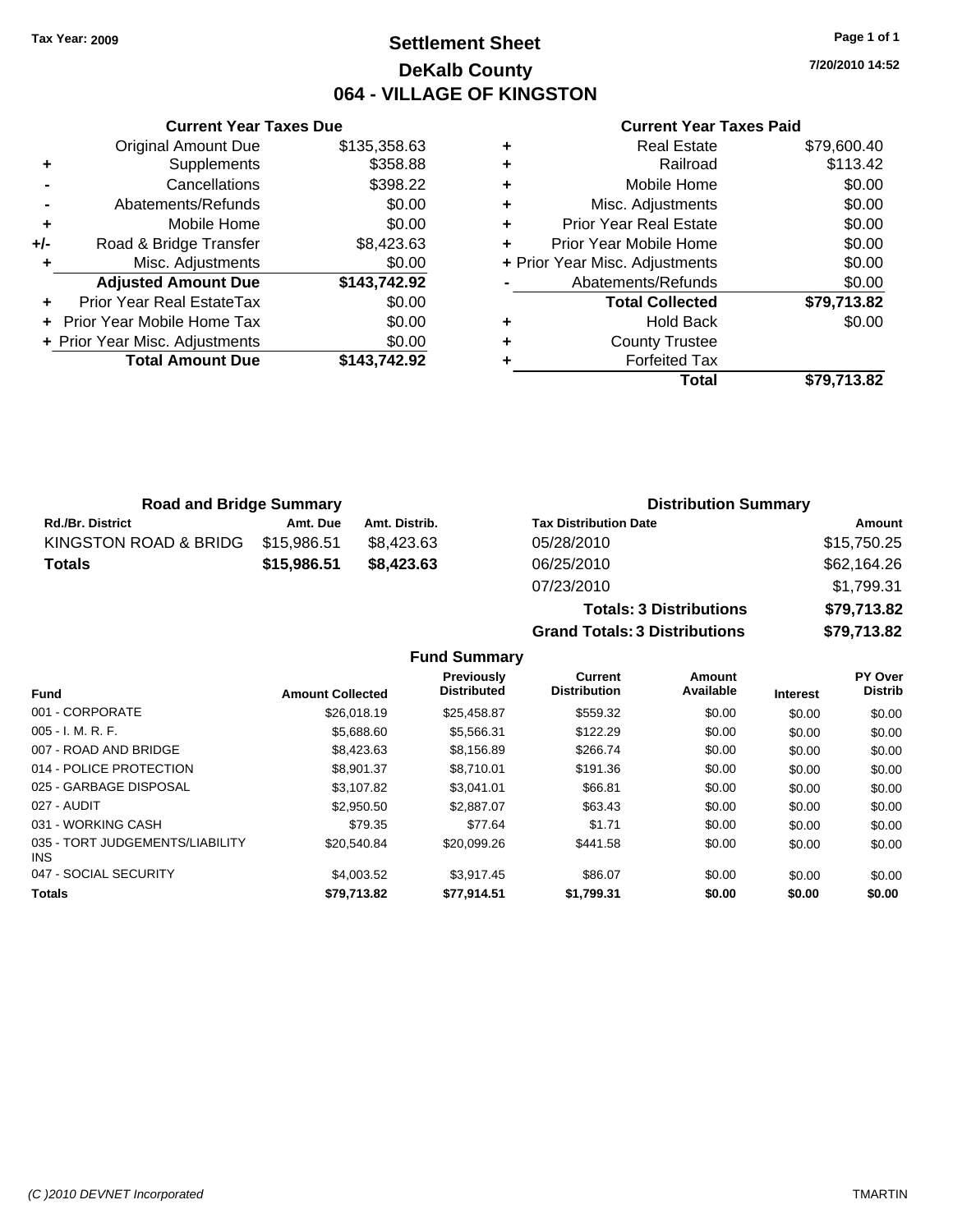## **Settlement Sheet Tax Year: 2009 Page 1 of 1 DeKalb County 065 - VILLAGE OF KIRKLAND**

**7/20/2010 14:52**

### **Current Year Taxes Paid**

|     | <b>Current Year Taxes Due</b>     |              |
|-----|-----------------------------------|--------------|
|     | <b>Original Amount Due</b>        | \$175,575.09 |
| ٠   | Supplements                       | \$1,574.95   |
|     | Cancellations                     | \$2,075.25   |
|     | Abatements/Refunds                | \$0.00       |
| ٠   | Mobile Home                       | \$0.00       |
| +/- | Road & Bridge Transfer            | \$13,623.29  |
| ٠   | Misc. Adjustments                 | \$1.12       |
|     | <b>Adjusted Amount Due</b>        | \$188,699.20 |
|     | <b>Prior Year Real EstateTax</b>  | \$0.00       |
|     | <b>Prior Year Mobile Home Tax</b> | \$0.00       |
|     | + Prior Year Misc. Adjustments    | \$0.00       |
|     | <b>Total Amount Due</b>           | \$188,699.20 |
|     |                                   |              |

|   | <b>Real Estate</b>             | \$103,297.53 |
|---|--------------------------------|--------------|
| ٠ | Railroad                       | \$114.42     |
| ٠ | Mobile Home                    | \$0.00       |
| ٠ | Misc. Adjustments              | \$1.12       |
| ٠ | <b>Prior Year Real Estate</b>  | \$0.00       |
|   | Prior Year Mobile Home         | \$0.00       |
|   | + Prior Year Misc. Adjustments | \$0.00       |
|   | Abatements/Refunds             | \$0.00       |
|   | <b>Total Collected</b>         | \$103,413.07 |
| ٠ | <b>Hold Back</b>               | \$0.00       |
|   | <b>County Trustee</b>          |              |
|   | <b>Forfeited Tax</b>           |              |
|   | Total                          | \$103,413.07 |

**Grand Totals: 3 Distributions \$103,413.07**

| <b>Road and Bridge Summary</b>    |             |               | <b>Distribution Summary</b>    |              |  |
|-----------------------------------|-------------|---------------|--------------------------------|--------------|--|
| <b>Rd./Br. District</b>           | Amt. Due    | Amt. Distrib. | <b>Tax Distribution Date</b>   | Amount       |  |
| <b>FRANKLIN ROAD &amp; BRIDGI</b> | \$26,362.95 | \$13,623.29   | 05/28/2010                     | \$24,256.23  |  |
| Totals                            | \$26,362.95 | \$13,623.29   | 06/25/2010                     | \$77,427.40  |  |
|                                   |             |               | 07/23/2010                     | \$1,729.44   |  |
|                                   |             |               | <b>Totals: 3 Distributions</b> | \$103,413.07 |  |

**Fund Summary Fund Interest Amount Collected Distributed PY Over Distrib Amount Available Current Distribution Previously** 001 - CORPORATE \$35,307.59 \$34,723.65 \$583.94 \$0.00 \$0.00 \$0.00 003 - BONDS AND INTEREST  $$0.00$   $$0.00$   $$0.00$   $$0.00$   $$0.00$   $$0.00$   $$0.00$   $$0.00$ 007 - ROAD AND BRIDGE 60.00 \$13,623.29 \$13,623.29 \$13,378.86 \$244.43 \$0.00 \$0.00 \$0.00 014 - POLICE PROTECTION \$35,310.72 \$34,726.73 \$583.99 \$0.00 \$0.00 \$0.00 \$0.00 025 - GARBAGE DISPOSAL 60.00 \$5,045.56 \$4,962.11 \$83.45 \$0.00 \$0.00 \$0.00 \$0.00 027 - AUDIT \$4,036.41 \$3,969.65 \$66.76 \$0.00 \$0.00 \$0.00 035 - TORT JUDGEMENTS/LIABILITY INS \$10,089.50 \$9,922.63 \$166.87 \$0.00 \$0.00 \$0.00 **Totals \$103,413.07 \$101,683.63 \$1,729.44 \$0.00 \$0.00 \$0.00 Miscellaneous Adjustment Detail**

### **Year Source Account Type Amount Adjustment Description** 2009 RE - Real Estate Back Tax Collected \$1.12 Pearson Redemption 01-26-180-044 by TBA

**Totals 1 entries** \$1.12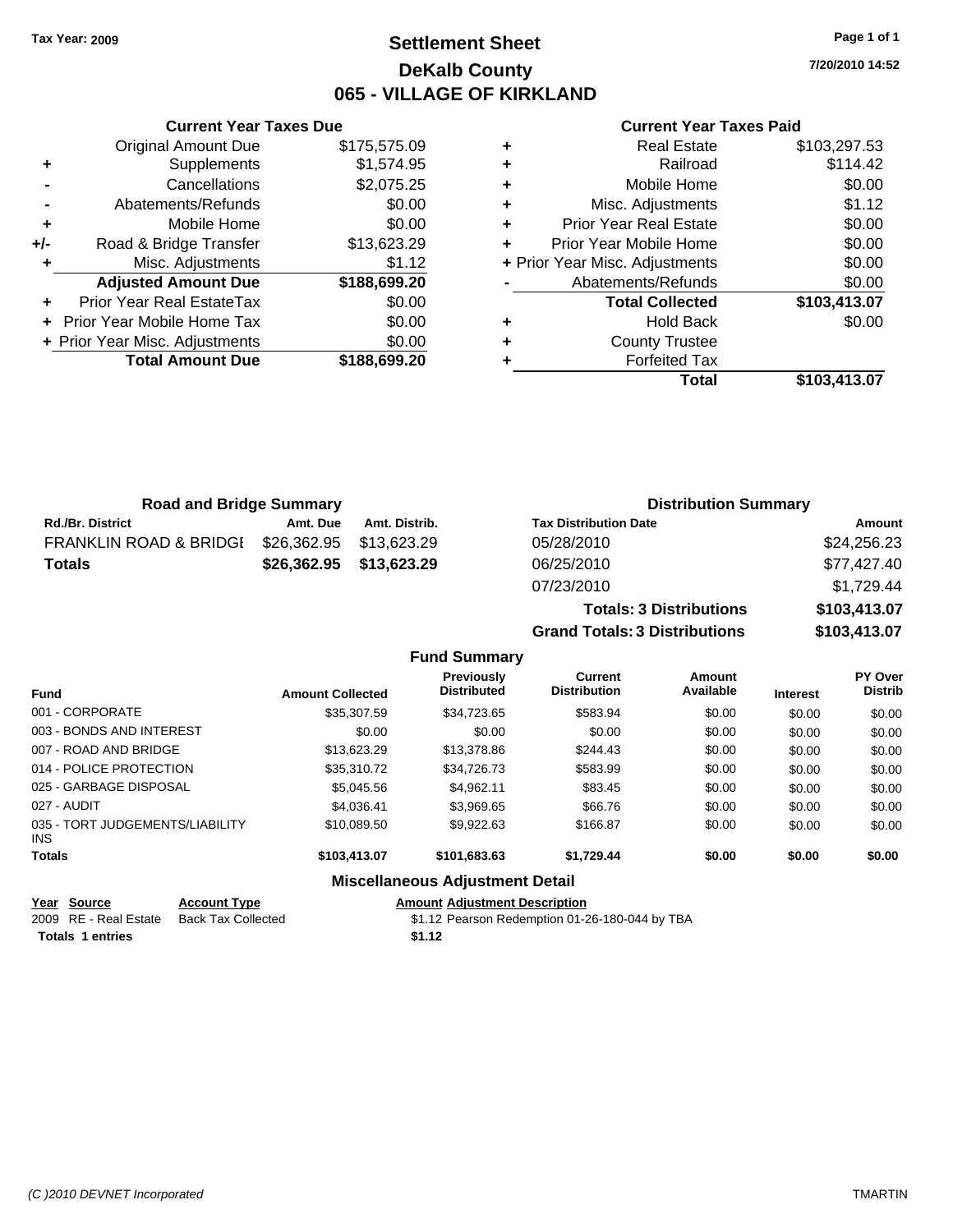## **Settlement Sheet Tax Year: 2009 Page 1 of 1 DeKalb County 066 - KIRKLAND LIBRARY**

**7/20/2010 14:52**

**Paid** 

| <b>Current Year Taxes</b> |  |
|---------------------------|--|

|     | <b>Current Year Taxes Due</b>  |             |
|-----|--------------------------------|-------------|
|     | <b>Original Amount Due</b>     | \$42,777.24 |
| ٠   | Supplements                    | \$340.39    |
|     | Cancellations                  | \$452.14    |
|     | Abatements/Refunds             | \$0.00      |
| ٠   | Mobile Home                    | \$0.00      |
| +/- | Road & Bridge Transfer         | \$0.00      |
|     | Misc. Adjustments              | \$0.27      |
|     | <b>Adjusted Amount Due</b>     | \$42,665.76 |
|     | Prior Year Real EstateTax      | \$0.00      |
|     | Prior Year Mobile Home Tax     | \$0.00      |
|     | + Prior Year Misc. Adjustments | \$0.00      |
|     | <b>Total Amount Due</b>        | \$42.665.76 |
|     |                                |             |

| ٠ | <b>Real Estate</b>             | \$21,851.93 |
|---|--------------------------------|-------------|
| ٠ | Railroad                       | \$24.24     |
| ÷ | Mobile Home                    | \$0.00      |
| ٠ | Misc. Adjustments              | \$0.27      |
| ٠ | Prior Year Real Estate         | \$0.00      |
| ÷ | Prior Year Mobile Home         | \$0.00      |
|   | + Prior Year Misc. Adjustments | \$0.00      |
|   | Abatements/Refunds             | \$0.00      |
|   | <b>Total Collected</b>         | \$21,876.44 |
| ٠ | <b>Hold Back</b>               | \$0.00      |
| ٠ | <b>County Trustee</b>          |             |
| ٠ | <b>Forfeited Tax</b>           |             |
|   | Total                          | \$21,876.44 |

|                                          |                         |                                  | <b>Distribution Summary</b>           |                                |                 |                           |
|------------------------------------------|-------------------------|----------------------------------|---------------------------------------|--------------------------------|-----------------|---------------------------|
|                                          |                         |                                  | <b>Tax Distribution Date</b>          |                                |                 | Amount                    |
|                                          |                         |                                  | 05/28/2010                            |                                |                 | \$5,196.44                |
|                                          |                         |                                  | 06/25/2010                            |                                |                 | \$16,318.18               |
|                                          |                         |                                  | 07/23/2010                            |                                |                 | \$361.82                  |
|                                          |                         |                                  |                                       | <b>Totals: 3 Distributions</b> |                 | \$21,876.44               |
|                                          |                         |                                  | <b>Grand Totals: 3 Distributions</b>  |                                |                 | \$21,876.44               |
|                                          |                         | <b>Fund Summary</b>              |                                       |                                |                 |                           |
| <b>Fund</b>                              | <b>Amount Collected</b> | Previously<br><b>Distributed</b> | <b>Current</b><br><b>Distribution</b> | <b>Amount</b><br>Available     | <b>Interest</b> | PY Over<br><b>Distrib</b> |
| 005 - I. M. R. F.                        | \$4.73                  | \$4.65                           | \$0.08                                | \$0.00                         | \$0.00          | \$0.00                    |
| 016 - LIBRARY (township, municipalities) | \$20,883.05             | \$20,537.66                      | \$345.39                              | \$0.00                         | \$0.00          | \$0.00                    |
| 047 - SOCIAL SECURITY                    | \$988.66                | \$972.31                         | \$16.35                               | \$0.00                         | \$0.00          | \$0.00                    |
| Totals                                   | \$21,876.44             | \$21,514.62                      | \$361.82                              | \$0.00                         | \$0.00          | \$0.00                    |
|                                          |                         |                                  |                                       |                                |                 |                           |

## **Miscellaneous Adjustment Detail**

**Year Source Account Type Amount Adjustment Description** Totals 1 entries **12.27** 

2009 RE - Real Estate Back Tax Collected **19.27 Pearson Redemption 01-26-180-044 by TBA**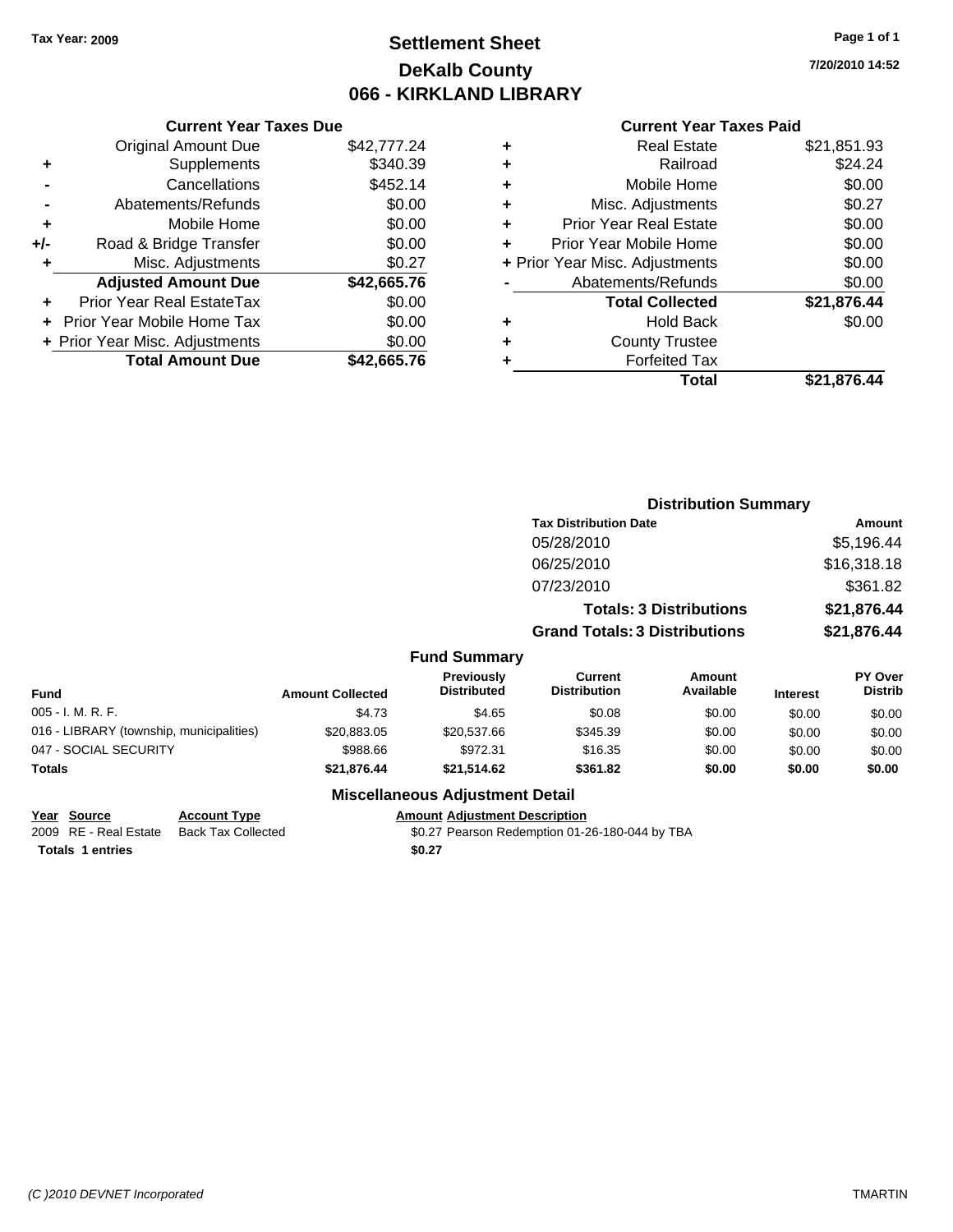## **Settlement Sheet Tax Year: 2009 Page 1 of 1 DeKalb County 067 - VILLAGE OF LEE**

**7/20/2010 14:52**

|     | <b>Current Year Taxes Due</b>  |            |
|-----|--------------------------------|------------|
|     | <b>Original Amount Due</b>     | \$8,911.11 |
| ٠   | Supplements                    | \$10.62    |
|     | Cancellations                  | \$13.53    |
|     | Abatements/Refunds             | \$0.00     |
| ٠   | Mobile Home                    | \$0.00     |
| +/- | Road & Bridge Transfer         | \$1,042.88 |
| ٠   | Misc. Adjustments              | \$0.00     |
|     | <b>Adjusted Amount Due</b>     | \$9,951.08 |
| ÷   | Prior Year Real EstateTax      | \$0.00     |
|     | Prior Year Mobile Home Tax     | \$0.00     |
|     | + Prior Year Misc. Adjustments | \$0.00     |
|     | <b>Total Amount Due</b>        | \$9,951.08 |
|     |                                |            |

## **Current Year Taxes Paid**

|   | <b>Real Estate</b>             | \$5,259.71 |
|---|--------------------------------|------------|
| ٠ | Railroad                       | \$82.32    |
| ٠ | Mobile Home                    | \$0.00     |
| ٠ | Misc. Adjustments              | \$0.00     |
| ٠ | <b>Prior Year Real Estate</b>  | \$0.00     |
| ٠ | Prior Year Mobile Home         | \$0.00     |
|   | + Prior Year Misc. Adjustments | \$0.00     |
|   | Abatements/Refunds             | \$0.00     |
|   | <b>Total Collected</b>         | \$5,342.03 |
| ٠ | <b>Hold Back</b>               | \$0.00     |
| ٠ | <b>County Trustee</b>          |            |
| ٠ | <b>Forfeited Tax</b>           |            |
|   | Total                          | \$5.342.03 |
|   |                                |            |

| <b>Road and Bridge Summary</b> |            |               | <b>Distribution Summary</b>    |            |  |
|--------------------------------|------------|---------------|--------------------------------|------------|--|
| <b>Rd./Br. District</b>        | Amt. Due   | Amt. Distrib. | <b>Tax Distribution Date</b>   | Amount     |  |
| SHABBONA ROAD & BRIDC          | \$1.989.88 | \$1,042.88    | 05/28/2010                     | \$1,743.80 |  |
| <b>Totals</b>                  | \$1,989.88 | \$1.042.88    | 06/25/2010                     | \$3,408.54 |  |
|                                |            |               | 07/23/2010                     | \$189.69   |  |
|                                |            |               | <b>Totals: 3 Distributions</b> | \$5,342.03 |  |

**Grand Totals: 3 Distributions \$5,342.03**

### **Fund Summary**

| <b>Fund</b>                                   | <b>Amount Collected</b> | <b>Previously</b><br><b>Distributed</b> | Current<br><b>Distribution</b> | <b>Amount</b><br>Available | <b>Interest</b> | PY Over<br><b>Distrib</b> |
|-----------------------------------------------|-------------------------|-----------------------------------------|--------------------------------|----------------------------|-----------------|---------------------------|
| 001 - CORPORATE                               | \$1,843.39              | \$1,774.22                              | \$69.17                        | \$0.00                     | \$0.00          | \$0.00                    |
| 007 - ROAD AND BRIDGE                         | \$1,042.88              | \$1,014.53                              | \$28.35                        | \$0.00                     | \$0.00          | \$0.00                    |
| 025 - GARBAGE DISPOSAL                        | \$592.24                | \$570.01                                | \$22.23                        | \$0.00                     | \$0.00          | \$0.00                    |
| 027 - AUDIT                                   | \$427.03                | \$411.00                                | \$16.03                        | \$0.00                     | \$0.00          | \$0.00                    |
| 035 - TORT JUDGEMENTS/LIABILITY<br><b>INS</b> | \$1,227,28              | \$1.181.22                              | \$46.06                        | \$0.00                     | \$0.00          | \$0.00                    |
| 072 - WATERWORKS SYSTEM                       | \$209.21                | \$201.36                                | \$7.85                         | \$0.00                     | \$0.00          | \$0.00                    |
| <b>Totals</b>                                 | \$5,342.03              | \$5,152.34                              | \$189.69                       | \$0.00                     | \$0.00          | \$0.00                    |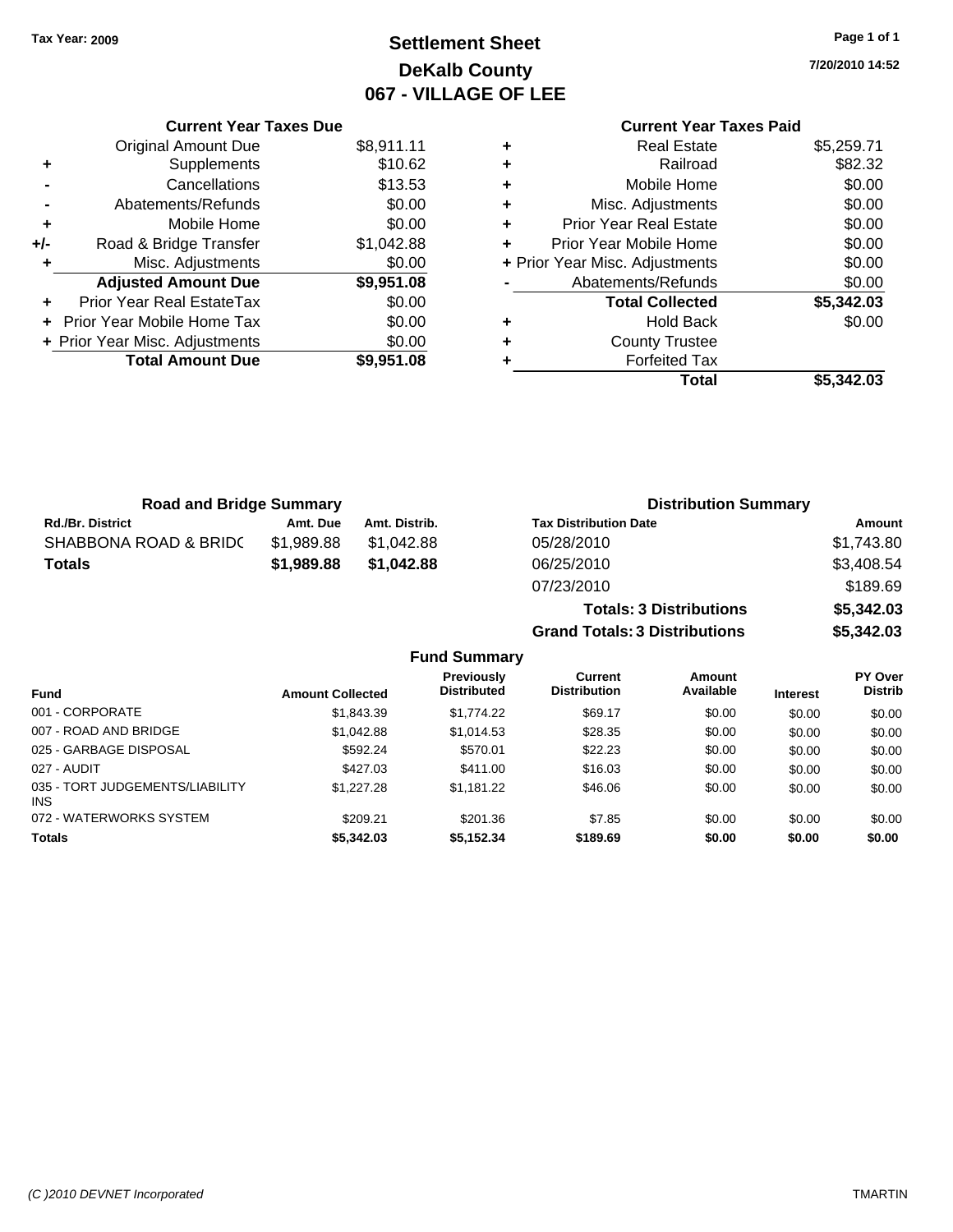**Original Amount Due** 

**Adjusted Amount Due** 

**Total Amount Due** 

**+** Supplements **-** Cancellations **-** Abatements/Refunds **+** Mobile Home **+/-** Road & Bridge Transfer **+** Misc. Adjustments

**+** Prior Year Real EstateTax **+** Prior Year Mobile Home Tax \$0.00 **+ Prior Year Misc. Adjustments** 

## **Settlement Sheet Tax Year: 2009 Page 1 of 1 DeKalb County 068 - VILLAGE OF MALTA**

**7/20/2010 14:52**

**Total \$62,908.91**

### **Current Year Taxes Paid**

**Totals: 3 Distributions \$62,908.91**

| <b>Current Year Taxes Due</b> |              |   | <b>Current Year Taxes Paid</b> |             |  |
|-------------------------------|--------------|---|--------------------------------|-------------|--|
| ıl Amount Due                 | \$106,610.37 | ٠ | <b>Real Estate</b>             | \$62,683.60 |  |
| Supplements                   | \$856.73     | ٠ | Railroad                       | \$217.64    |  |
| Cancellations                 | \$876.47     | ÷ | Mobile Home                    | \$0.00      |  |
| าents/Refunds                 | \$0.00       | ÷ | Misc. Adjustments              | \$7.67      |  |
| Mobile Home                   | \$0.00       | ÷ | <b>Prior Year Real Estate</b>  | \$0.00      |  |
| ridge Transfer                | \$6,294.22   | ÷ | Prior Year Mobile Home         | \$0.00      |  |
| . Adjustments                 | \$7.67       |   | + Prior Year Misc. Adjustments | \$0.00      |  |
| <b>Amount Due</b>             | \$112,892.52 |   | Abatements/Refunds             | \$0.00      |  |
| eal EstateTax                 | \$0.00       |   | <b>Total Collected</b>         | \$62,908.91 |  |
| pile Home Tax                 | \$0.00       | ٠ | <b>Hold Back</b>               | \$0.00      |  |
| . Adjustments                 | \$0.00       | ÷ | <b>County Trustee</b>          |             |  |
| <b>Amount Due</b>             | \$112,892.52 |   | <b>Forfeited Tax</b>           |             |  |
|                               |              |   | Total                          | \$62,908.91 |  |

| <b>Road and Bridge Summary</b> |             |               | <b>Distribution Summary</b>  |             |  |
|--------------------------------|-------------|---------------|------------------------------|-------------|--|
| <b>Rd./Br. District</b>        | Amt. Due    | Amt. Distrib. | <b>Tax Distribution Date</b> | Amount      |  |
| MALTA ROAD & BRIDGE            | \$11.688.22 | \$6.294.22    | 05/28/2010                   | \$13,102.99 |  |
| <b>Totals</b>                  | \$11,688.22 | \$6.294.22    | 06/25/2010                   | \$48,688.17 |  |
|                                |             |               | 07/23/2010                   | \$1,117.75  |  |

|                                         |                         |                                         |                                | \$62,908.91<br><b>Grand Totals: 3 Distributions</b> |                 |                                  |
|-----------------------------------------|-------------------------|-----------------------------------------|--------------------------------|-----------------------------------------------------|-----------------|----------------------------------|
|                                         |                         | <b>Fund Summary</b>                     |                                |                                                     |                 |                                  |
| <b>Fund</b>                             | <b>Amount Collected</b> | <b>Previously</b><br><b>Distributed</b> | Current<br><b>Distribution</b> | Amount<br>Available                                 | <b>Interest</b> | <b>PY Over</b><br><b>Distrib</b> |
| 001 - CORPORATE                         | \$16,847.85             | \$16,542.11                             | \$305.74                       | \$0.00                                              | \$0.00          | \$0.00                           |
| 003 - BONDS AND INTEREST                | \$0.00                  | \$0.00                                  | \$0.00                         | \$0.00                                              | \$0.00          | \$0.00                           |
| $005 - I. M. R. F.$                     | \$8,555.27              | \$8,400.02                              | \$155.25                       | \$0.00                                              | \$0.00          | \$0.00                           |
| 007 - ROAD AND BRIDGE                   | \$6.294.22              | \$6,203,84                              | \$90.38                        | \$0.00                                              | \$0.00          | \$0.00                           |
| 014 - POLICE PROTECTION                 | \$5.561.59              | \$5,460.67                              | \$100.92                       | \$0.00                                              | \$0.00          | \$0.00                           |
| 025 - GARBAGE DISPOSAL                  | \$619.82                | \$608.57                                | \$11.25                        | \$0.00                                              | \$0.00          | \$0.00                           |
| 027 - AUDIT                             | \$2.138.85              | \$2,100.04                              | \$38.81                        | \$0.00                                              | \$0.00          | \$0.00                           |
| 035 - TORT JUDGEMENTS/LIABILITY<br>INS. | \$10.369.54             | \$10,181.37                             | \$188.17                       | \$0.00                                              | \$0.00          | \$0.00                           |

| <b>Miscellaneous Adjustment Detail</b> |             |             |            |        |        |        |  |
|----------------------------------------|-------------|-------------|------------|--------|--------|--------|--|
| Totals                                 | \$62,908.91 | \$61.791.16 | \$1.117.75 | \$0.00 | \$0.00 | \$0.00 |  |
| 047 - SOCIAL SECURITY                  | \$8,813,72  | \$8,653,78  | \$159.94   | \$0.00 | \$0.00 | \$0.00 |  |
| 041 - STREET LIGHTING                  | \$3.708.05  | \$3,640.76  | \$67.29    | \$0.00 | \$0.00 | \$0.00 |  |

### **Year Source Account Type Amount Adjustment Description** 2009 RE - Real Estate Back Tax Collected **\$7.67 Eagle Home Prairie Spring Redemption 07-22-476-011 by TBA Totals \$7.67 1 entries**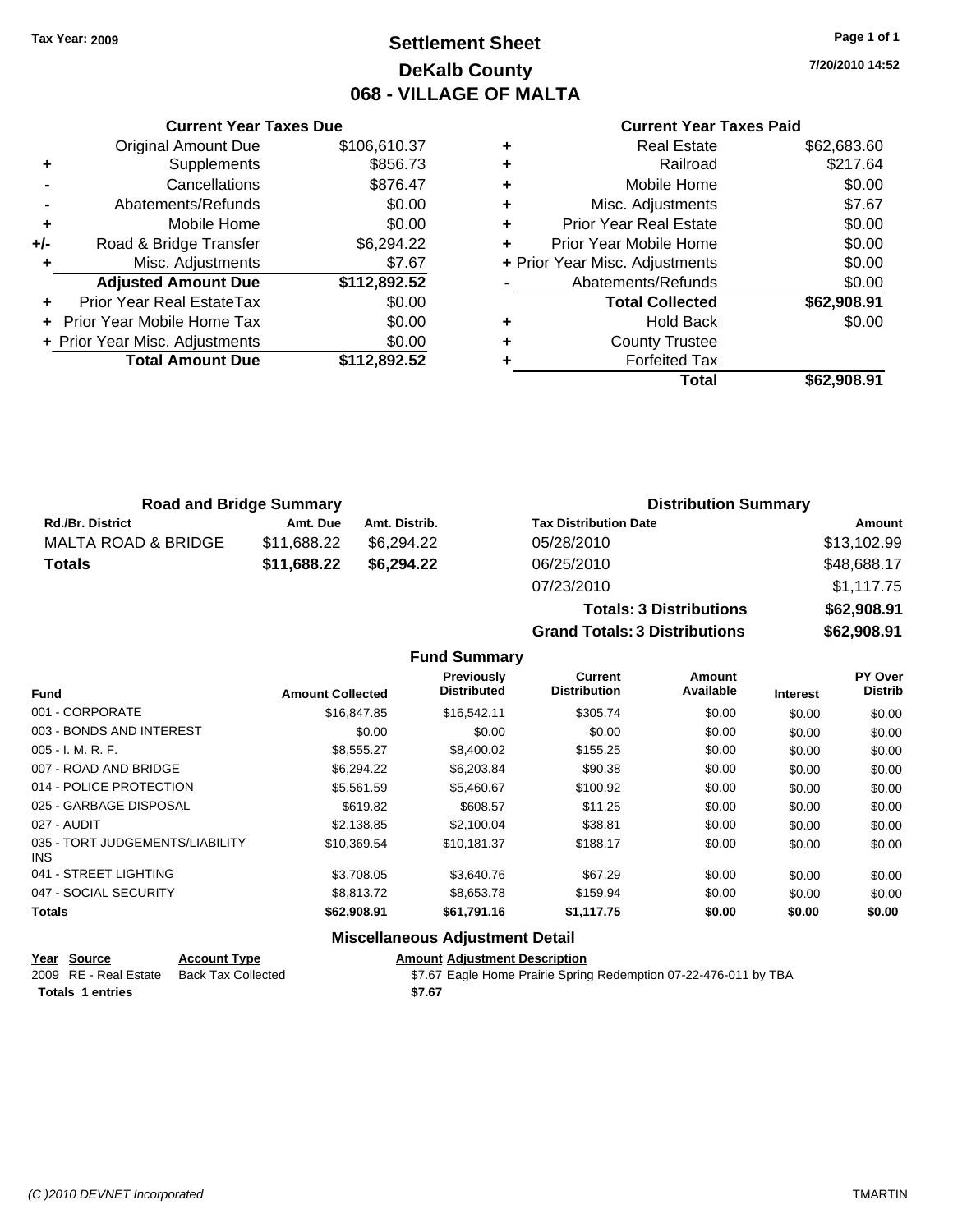## **Settlement Sheet Tax Year: 2009 Page 1 of 1 DeKalb County 069 - VILLAGE OF MAPLE PARK**

**7/20/2010 14:52**

### **Current Year Taxes Paid**

|     | <b>Current Year Taxes Due</b>  |              |  |
|-----|--------------------------------|--------------|--|
|     | <b>Original Amount Due</b>     | \$141,135.27 |  |
| ٠   | Supplements                    | \$1,933.40   |  |
|     | Cancellations                  | \$2,183.64   |  |
|     | Abatements/Refunds             | \$0.00       |  |
| ٠   | Mobile Home                    | \$0.00       |  |
| +/- | Road & Bridge Transfer         | \$918.95     |  |
| ٠   | Misc. Adjustments              | \$0.00       |  |
|     | <b>Adjusted Amount Due</b>     | \$141,803.98 |  |
| ٠   | Prior Year Real EstateTax      | \$0.36       |  |
|     | Prior Year Mobile Home Tax     | \$0.00       |  |
|     | + Prior Year Misc. Adjustments | \$0.00       |  |
|     | <b>Total Amount Due</b>        | \$141.804.34 |  |
|     |                                |              |  |

|   | <b>Real Estate</b>             | \$71,887.61 |
|---|--------------------------------|-------------|
| ٠ | Railroad                       | \$0.00      |
| ٠ | Mobile Home                    | \$0.00      |
| ٠ | Misc. Adjustments              | \$0.00      |
| ٠ | <b>Prior Year Real Estate</b>  | \$0.36      |
| ٠ | Prior Year Mobile Home         | \$0.00      |
|   | + Prior Year Misc. Adjustments | \$0.00      |
|   | Abatements/Refunds             | \$0.00      |
|   | <b>Total Collected</b>         | \$71,887.97 |
| ٠ | <b>Hold Back</b>               | \$0.00      |
| ٠ | <b>County Trustee</b>          |             |
| ٠ | <b>Forfeited Tax</b>           |             |
|   | Total                          | \$71.887.97 |

**Totals: 3 Distributions \$71,887.97**

**Grand Totals: 3 Distributions \$71,887.97**

| <b>Road and Bridge Summary</b>   |            |               | <b>Distribution Summary</b>  |             |  |
|----------------------------------|------------|---------------|------------------------------|-------------|--|
| <b>Rd./Br. District</b>          | Amt. Due   | Amt. Distrib. | <b>Tax Distribution Date</b> | Amount      |  |
| <b>CORTLAND ROAD &amp; BRIDC</b> | \$1.780.20 | \$918.95      | 05/28/2010                   | \$14,834.08 |  |
| <b>Totals</b>                    | \$1.780.20 | \$918.95      | 06/25/2010                   | \$56,285.26 |  |
|                                  |            |               | 07/23/2010                   | \$768.63    |  |

|                                         |                         | <b>Fund Summary</b>              |                                |                     |                 |                           |
|-----------------------------------------|-------------------------|----------------------------------|--------------------------------|---------------------|-----------------|---------------------------|
| <b>Fund</b>                             | <b>Amount Collected</b> | Previously<br><b>Distributed</b> | Current<br><b>Distribution</b> | Amount<br>Available | <b>Interest</b> | PY Over<br><b>Distrib</b> |
| 001 - CORPORATE                         | \$20.591.59             | \$20,373.12                      | \$218.47                       | \$0.00              | \$0.00          | \$0.00                    |
| 003 - BONDS AND INTEREST                | \$23,618.21             | \$23.367.64                      | \$250.57                       | \$0.00              | \$0.00          | \$0.00                    |
| 007 - ROAD AND BRIDGE                   | \$918.95                | \$903.25                         | \$15.70                        | \$0.00              | \$0.00          | \$0.00                    |
| 014 - POLICE PROTECTION                 | \$19,113.59             | \$18,910.81                      | \$202.78                       | \$0.00              | \$0.00          | \$0.00                    |
| 027 - AUDIT                             | \$2,548.85              | \$2.521.81                       | \$27.04                        | \$0.00              | \$0.00          | \$0.00                    |
| 035 - TORT JUDGEMENTS/LIABILITY<br>INS. | \$5,096.78              | \$5.042.71                       | \$54.07                        | \$0.00              | \$0.00          | \$0.00                    |
| <b>Totals</b>                           | \$71,887.97             | \$71,119.34                      | \$768.63                       | \$0.00              | \$0.00          | \$0.00                    |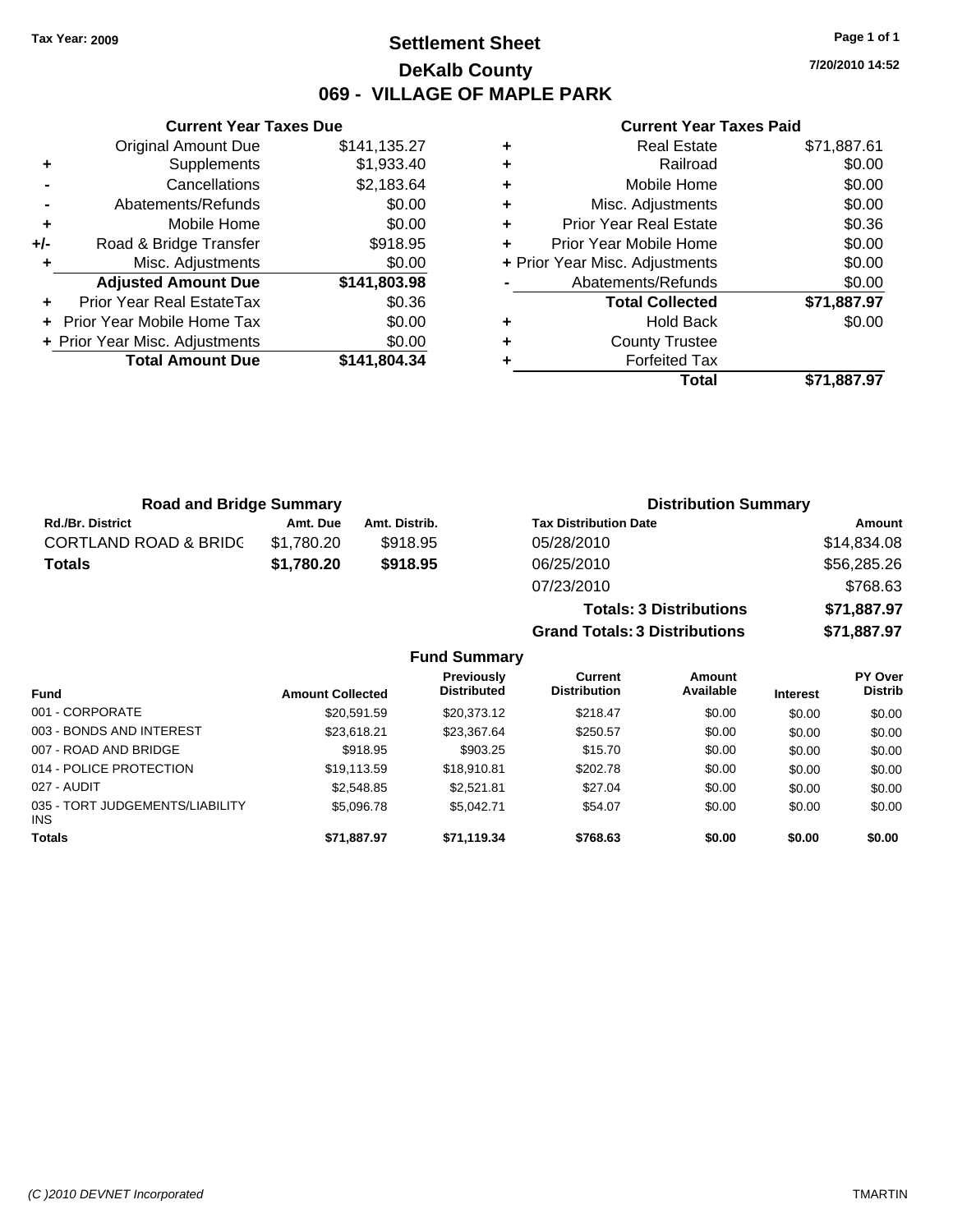## **Settlement Sheet Tax Year: 2009 Page 1 of 1 DeKalb County 070 - MAPLE PARK LIBRARY**

**7/20/2010 14:52**

### **Current Year Taxes Paid**

|     | <b>Current Year Taxes Due</b>    |            |
|-----|----------------------------------|------------|
|     | <b>Original Amount Due</b>       | \$9,832.05 |
| ٠   | Supplements                      | \$133.29   |
|     | Cancellations                    | \$151.47   |
|     | Abatements/Refunds               | \$0.00     |
| ٠   | Mobile Home                      | \$0.00     |
| +/- | Road & Bridge Transfer           | \$0.00     |
| ٠   | Misc. Adjustments                | \$0.00     |
|     | <b>Adjusted Amount Due</b>       | \$9,813.87 |
|     | <b>Prior Year Real EstateTax</b> | \$0.00     |
|     | Prior Year Mobile Home Tax       | \$0.00     |
|     | + Prior Year Misc. Adjustments   | \$0.00     |
|     | <b>Total Amount Due</b>          | \$9,813,87 |

|                 | <b>Distribution Summary</b> |                                  |                                       |                                |                 |                           |
|-----------------|-----------------------------|----------------------------------|---------------------------------------|--------------------------------|-----------------|---------------------------|
|                 |                             |                                  | <b>Tax Distribution Date</b>          |                                |                 | Amount                    |
|                 |                             |                                  | 05/28/2010                            |                                |                 | \$963.57                  |
|                 |                             |                                  | 06/25/2010                            |                                |                 | \$3,911.01                |
|                 |                             |                                  | 07/23/2010                            |                                |                 | \$53.58                   |
|                 |                             |                                  |                                       | <b>Totals: 3 Distributions</b> |                 | \$4,928.16                |
|                 |                             |                                  | <b>Grand Totals: 3 Distributions</b>  |                                |                 | \$4,928.16                |
|                 |                             | <b>Fund Summary</b>              |                                       |                                |                 |                           |
| <b>Fund</b>     | <b>Amount Collected</b>     | Previously<br><b>Distributed</b> | <b>Current</b><br><b>Distribution</b> | Amount<br>Available            | <b>Interest</b> | PY Over<br><b>Distrib</b> |
| 001 - CORPORATE | \$4,928.16                  | \$4.874.58                       | \$53.58                               | \$0.00                         | \$0.00          | \$0.00                    |

**Totals \$4,928.16 \$4,874.58 \$53.58 \$0.00 \$0.00 \$0.00**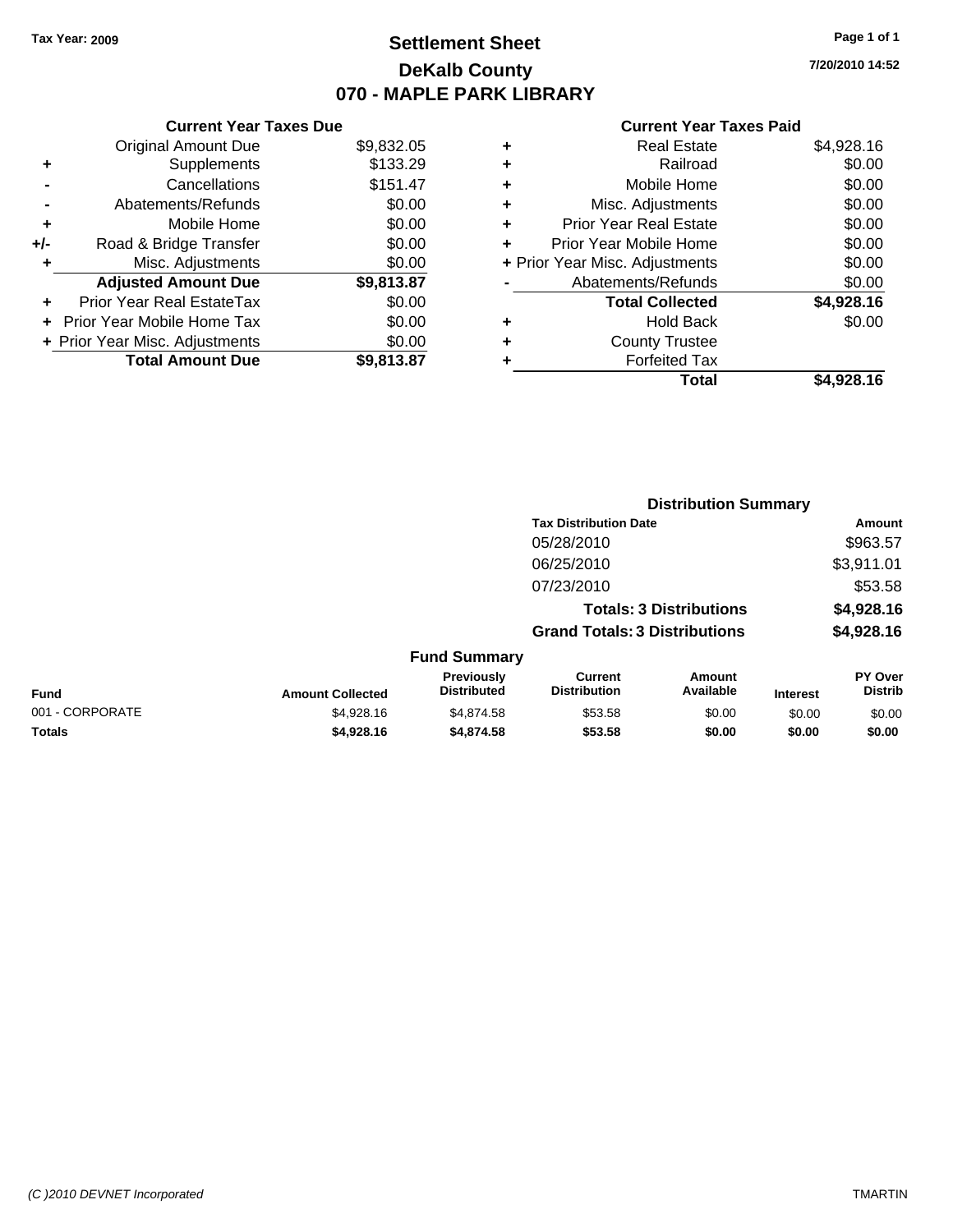**Current Year Taxes Due** Original Amount Due \$1,165,271.33

**Adjusted Amount Due \$1,187,479.65**

**Total Amount Due \$1,187,065.71**

**+** Supplements \$7,438.67 **-** Cancellations \$8,239.09 **-** Abatements/Refunds \$19.10 **+** Mobile Home \$0.00 **+/-** Road & Bridge Transfer \$23,006.08 **+** Misc. Adjustments \$21.76

**+** Prior Year Real EstateTax (\$413.94) **+** Prior Year Mobile Home Tax \$0.00 **+ Prior Year Misc. Adjustments**  $$0.00$ 

## **Settlement Sheet Tax Year: 2009 Page 1 of 2 DeKalb County 071 - CITY OF SANDWICH**

**7/20/2010 14:52**

### **Current Year Taxes Paid**

|   | <b>Real Estate</b>             | \$622,667.31 |
|---|--------------------------------|--------------|
| ٠ | Railroad                       | \$675.62     |
| ٠ | Mobile Home                    | \$0.00       |
| ٠ | Misc. Adjustments              | \$21.76      |
| ٠ | <b>Prior Year Real Estate</b>  | (\$413.94)   |
|   | Prior Year Mobile Home         | \$0.00       |
|   | + Prior Year Misc. Adjustments | \$0.00       |
|   | Abatements/Refunds             | \$19.10      |
|   | <b>Total Collected</b>         | \$622,931.65 |
| ٠ | <b>Hold Back</b>               | \$0.00       |
| ٠ | <b>County Trustee</b>          |              |
|   | <b>Forfeited Tax</b>           |              |
|   | Total                          | \$622.931.65 |

**Totals: 3 Distributions \$622,931.65**

| <b>Road and Bridge Summary</b> |             |               | <b>Distribution Summary</b>  |              |
|--------------------------------|-------------|---------------|------------------------------|--------------|
| <b>Rd./Br. District</b>        | Amt. Due    | Amt. Distrib. | <b>Tax Distribution Date</b> | Amount       |
| SANDWICH ROAD & BRIDG          | \$43,280.18 | \$22,433.31   | 05/28/2010                   | \$134,992.31 |
| SOMONAUK ROAD & BRID           | \$1,069.01  | \$572.77      | 06/25/2010                   | \$474,723.27 |
| <b>Totals</b>                  | \$44,349.19 | \$23,006.08   | 07/23/2010                   | \$13,216.07  |

| <b>Grand Totals: 3 Distributions</b> |  |  |  |
|--------------------------------------|--|--|--|
|                                      |  |  |  |

|                                                     |                         | <b>Fund Summary</b>              |                                       |                     |                 |                                  |
|-----------------------------------------------------|-------------------------|----------------------------------|---------------------------------------|---------------------|-----------------|----------------------------------|
| <b>Fund</b>                                         | <b>Amount Collected</b> | Previously<br><b>Distributed</b> | <b>Current</b><br><b>Distribution</b> | Amount<br>Available | <b>Interest</b> | <b>PY Over</b><br><b>Distrib</b> |
| 001 - CORPORATE                                     | \$188,701.16            | \$184,692.58                     | \$4,008.58                            | \$0.00              | \$0.00          | \$0.00                           |
| 003 - BONDS AND INTEREST                            | \$0.00                  | \$0.00                           | \$0.00                                | \$0.00              | \$0.00          | \$0.00                           |
| $005 - I. M. R. F.$                                 | \$51,316.43             | \$50,226.32                      | \$1,090.11                            | \$0.00              | \$0.00          | \$0.00                           |
| 007 - ROAD AND BRIDGE                               | \$23,006.08             | \$22,534.23                      | \$471.85                              | \$0.00              | \$0.00          | \$0.00                           |
| 014 - POLICE PROTECTION                             | \$69,313.59             | \$67,841.17                      | \$1,472.42                            | \$0.00              | \$0.00          | \$0.00                           |
| 015 - POLICE PENSION                                | \$41,061.91             | \$40,189.63                      | \$872.28                              | \$0.00              | \$0.00          | \$0.00                           |
| 027 - AUDIT                                         | \$7,491.28              | \$7,332.14                       | \$159.14                              | \$0.00              | \$0.00          | \$0.00                           |
| 035 - TORT JUDGMENTS, LIABILITY<br><b>INSURANCE</b> | \$17,884.38             | \$17,504.47                      | \$379.91                              | \$0.00              | \$0.00          | \$0.00                           |
| 040 - STREET AND BRIDGE                             | \$24,810.53             | \$24,283.48                      | \$527.05                              | \$0.00              | \$0.00          | \$0.00                           |
| 041 - STREET LIGHTING                               | \$32,536.37             | \$31,845.19                      | \$691.18                              | \$0.00              | \$0.00          | \$0.00                           |
| 045 - PUBLIC BENEFIT                                | \$29,269.17             | \$28,647.41                      | \$621.76                              | \$0.00              | \$0.00          | \$0.00                           |
| 046 - EMERGENCY SERV & DISASTER<br><b>OPER</b>      | \$1,312.04              | \$1,284.17                       | \$27.87                               | \$0.00              | \$0.00          | \$0.00                           |
| 047 - SOCIAL SECURITY                               | \$56,886.75             | \$55,678.31                      | \$1,208.44                            | \$0.00              | \$0.00          | \$0.00                           |
| 048 - SCHOOL CROSSING GUARDS                        | \$5,048.98              | \$4,941.72                       | \$107.26                              | \$0.00              | \$0.00          | \$0.00                           |
| 060 - UNEMPLOYMENT INSURANCE                        | \$8,220.78              | \$8,046.14                       | \$174.64                              | \$0.00              | \$0.00          | \$0.00                           |
| 062 - WORKERS COMPENSATION                          | \$34,900.07             | \$34,158.68                      | \$741.39                              | \$0.00              | \$0.00          | \$0.00                           |
| 065 - FORESTRY PROGRAM                              | \$31,172.13             | \$30,509.94                      | \$662.19                              | \$0.00              | \$0.00          | \$0.00                           |
| <b>Totals</b>                                       | \$622,931.65            | \$609,715.58                     | \$13,216.07                           | \$0.00              | \$0.00          | \$0.00                           |

### **Miscellaneous Adjustment Detail**

### **Year Source Account Type Amount Adjustment Description**

2009 RE - Real Estate Back Tax Collected \$21.76 Talan/Fitzpatrick Redemption 19-27-451-010 by TBA **Totals \$21.76 1 entries**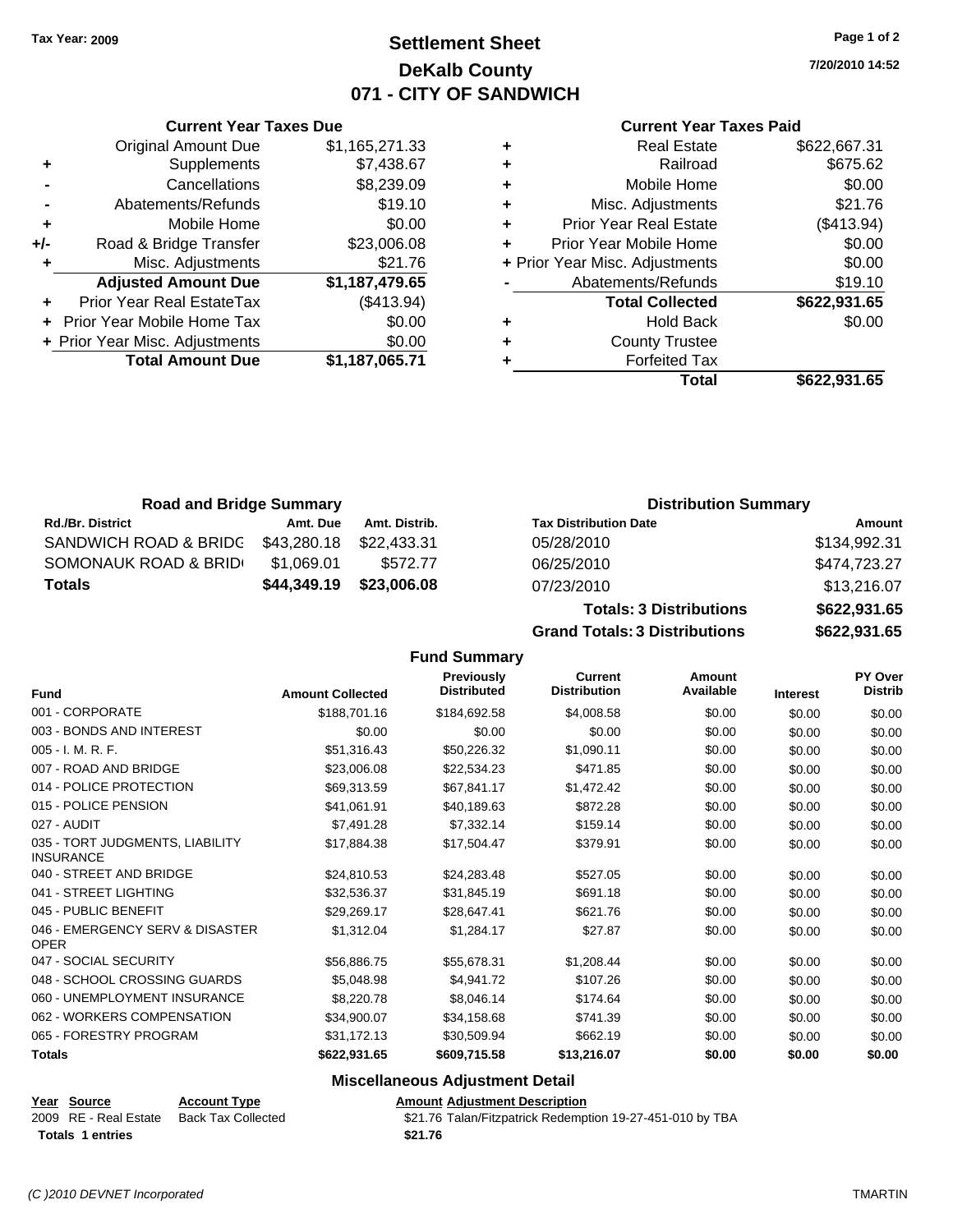## **Settlement Sheet Tax Year: 2009 Page 2 of 2 DeKalb County**

## **Abatement Detail**

**7/20/2010 14:52**

# **Totals \$18.48 2 entries**

**Year Source Account Type Amount Adjustment Description**<br> **2009** RE - Real Estate PTAB Decision **Amount 49.90 19-26-433-024 2008** PTAI \$9.90 19-26-433-024 2008 PTAB REFUND by TBA 2009 RE - Real Estate \$8.58 19-27-427-012 2006 PTAB REFUND by TBA PTAB Decision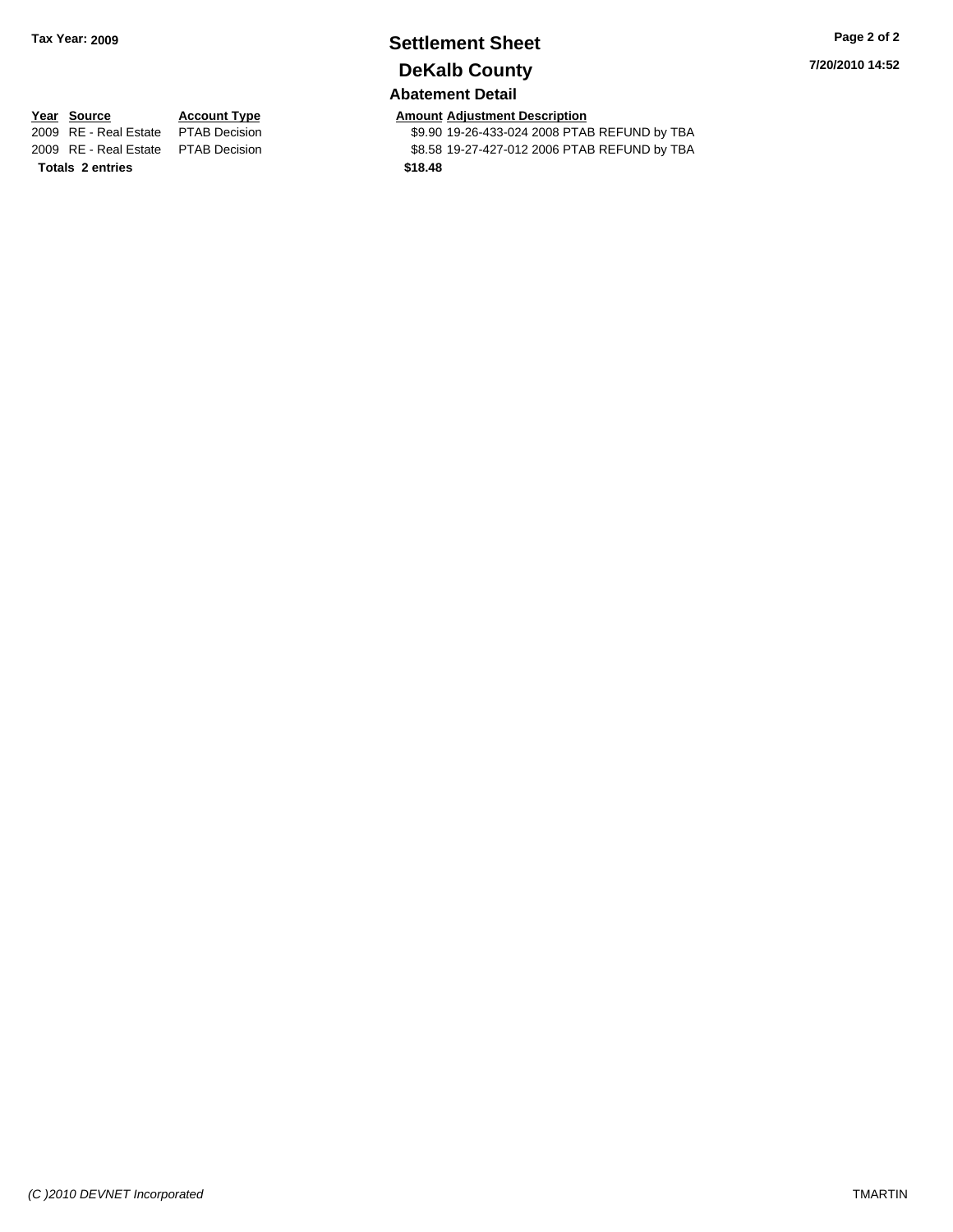## **Settlement Sheet Tax Year: 2009 Page 1 of 1 DeKalb County 072 - VILLAGE OF SHABBONA**

**7/20/2010 14:52**

### **Current Year Taxes Paid**

|     | <b>Total Amount Due</b>        | \$90,201.91 |
|-----|--------------------------------|-------------|
|     | + Prior Year Misc. Adjustments | \$0.00      |
|     | Prior Year Mobile Home Tax     | \$0.00      |
|     | Prior Year Real EstateTax      | \$0.00      |
|     | <b>Adjusted Amount Due</b>     | \$90,201.91 |
|     | Misc. Adjustments              | \$57.65     |
| +/- | Road & Bridge Transfer         | \$7,079.22  |
| ٠   | Mobile Home                    | \$0.00      |
|     | Abatements/Refunds             | \$0.00      |
|     | Cancellations                  | \$542.80    |
| ٠   | Supplements                    | \$265.66    |
|     | <b>Original Amount Due</b>     | \$83,342.18 |
|     |                                |             |

**Current Year Taxes Due**

|   | <b>Real Estate</b>             | \$49,213.85 |
|---|--------------------------------|-------------|
| ٠ | Railroad                       | \$468.24    |
| ٠ | Mobile Home                    | \$0.00      |
| ٠ | Misc. Adjustments              | \$57.65     |
| ÷ | <b>Prior Year Real Estate</b>  | \$0.00      |
| ÷ | Prior Year Mobile Home         | \$0.00      |
|   | + Prior Year Misc. Adjustments | \$0.00      |
|   | Abatements/Refunds             | \$0.00      |
|   | <b>Total Collected</b>         | \$49,739.74 |
| ٠ | <b>Hold Back</b>               | \$0.00      |
| ٠ | <b>County Trustee</b>          |             |
| ٠ | <b>Forfeited Tax</b>           |             |
|   | Total                          | \$49.739.74 |

**Totals: 3 Distributions \$49,739.74**

**Grand Totals: 3 Distributions \$49,739.74**

| <b>Road and Bridge Summary</b> |             |               | <b>Distribution Summary</b>  |             |  |
|--------------------------------|-------------|---------------|------------------------------|-------------|--|
| <b>Rd./Br. District</b>        | Amt. Due    | Amt. Distrib. | <b>Tax Distribution Date</b> | Amount      |  |
| SHABBONA ROAD & BRIDC          | \$13,503.92 | \$7.079.22    | 05/28/2010                   | \$10,916.48 |  |
| <b>Totals</b>                  | \$13,503.92 | \$7.079.22    | 06/25/2010                   | \$36,532.80 |  |
|                                |             |               | 07/23/2010                   | \$2,290.46  |  |

### **Fund Summary Fund Interest Amount Collected Distributed PY Over Distrib Amount Available Current Distribution Previously** 001 - CORPORATE \$22,397.51 \$21,296.53 \$1,100.98 \$0.00 \$0.00 \$0.00 005 - I. M. R. F. Charles Communication (State Step 1.86 \$657.85 \$34.01 \$0.00 \$0.00 \$0.00 \$0.00 007 - ROAD AND BRIDGE \$7,079.22 \$6,885.79 \$193.43 \$0.00 \$0.00 \$0.00 014 - POLICE PROTECTION \$13,069.99 \$12,427.52 \$642.47 \$0.00 \$0.00 \$0.00 \$0.00 047 - SOCIAL SECURITY 60.00 \$4,872.98 \$4,633.44 \$239.54 \$0.00 \$0.00 \$0.00 \$0.00 060 - UNEMPLOYMENT INSURANCE \$496.65 \$472.24 \$24.41 \$0.00 \$0.00 \$0.00 \$0.00 062 - WORKERS COMPENSATION \$1,131.53 \$1,075.91 \$55.62 \$0.00 \$0.00 \$0.00 \$0.00 **Totals \$49,739.74 \$47,449.28 \$2,290.46 \$0.00 \$0.00 \$0.00 Miscellaneous Adjustment Detail**

| <u>Year Source</u>      | <b>Account Type</b>                        | <b>Amount Adiustment Description</b> |
|-------------------------|--------------------------------------------|--------------------------------------|
|                         | 2009 RE - Real Estate Paymt In Lieu of Tax | \$57.65 Sequoya Apartments by TBA    |
| <b>Totals 1 entries</b> |                                            | \$57.65                              |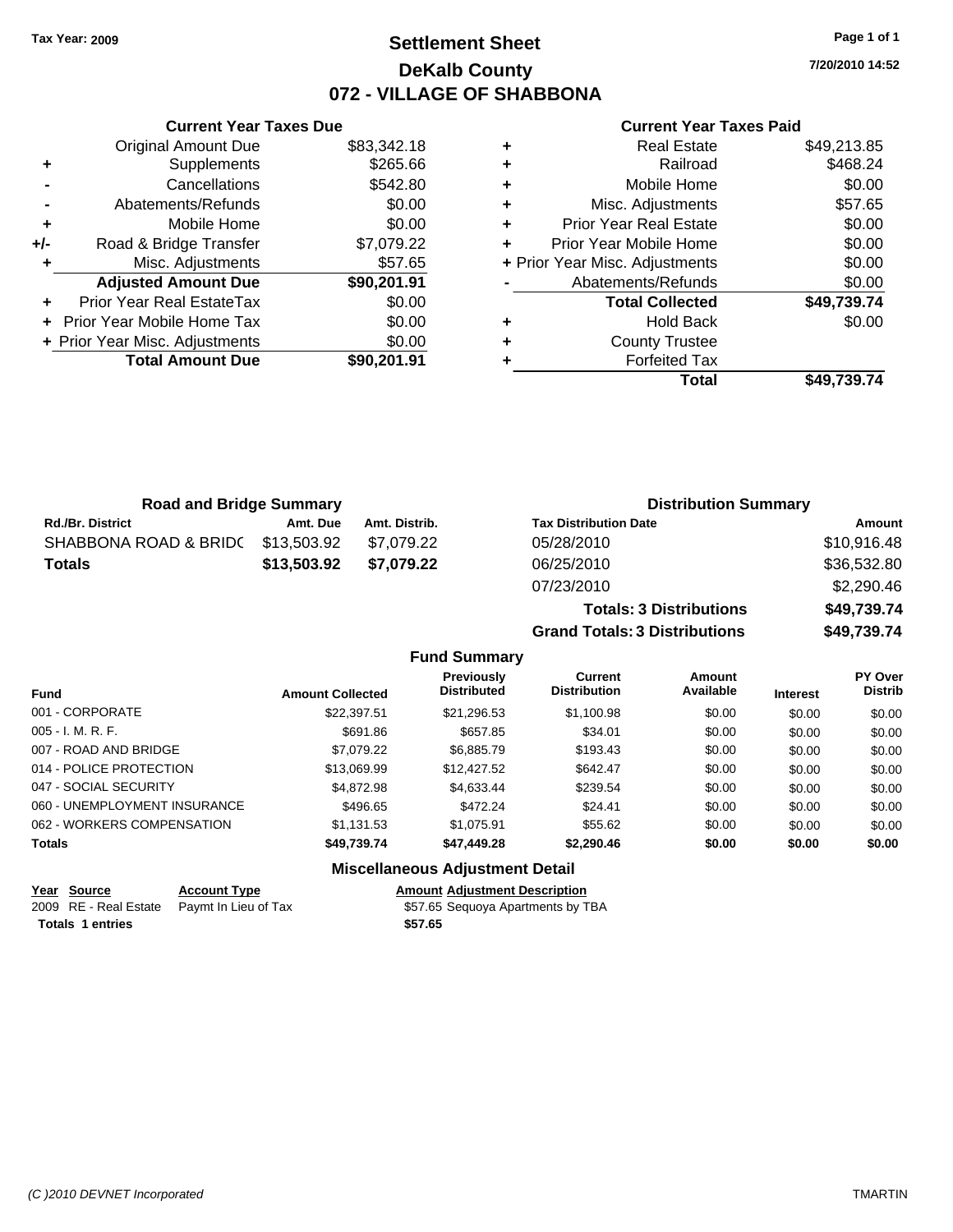## **Settlement Sheet Tax Year: 2009 Page 1 of 1 DeKalb County 073 - FLEWELLIN MEMORIAL LIBRARY**

**7/20/2010 14:52**

### **Current Year Taxes Paid**

| <b>Current Year Taxes Due</b>  |             |
|--------------------------------|-------------|
| <b>Original Amount Due</b>     | \$22,026.24 |
| Supplements                    | \$51.06     |
| Cancellations                  | \$119.04    |
| Abatements/Refunds             | \$0.00      |
| Mobile Home                    | \$0.00      |
| Road & Bridge Transfer         | \$0.00      |
| Misc. Adjustments              | \$15.24     |
| <b>Adjusted Amount Due</b>     | \$21,973.50 |
| Prior Year Real EstateTax      | \$0.00      |
| Prior Year Mobile Home Tax     | \$0.00      |
| + Prior Year Misc. Adjustments | \$0.00      |
| <b>Total Amount Due</b>        | \$21.973.50 |
|                                |             |

| ٠ | <b>Real Estate</b>             | \$11,152.96 |
|---|--------------------------------|-------------|
| ٠ | Railroad                       | \$106.48    |
| ٠ | Mobile Home                    | \$0.00      |
| ٠ | Misc. Adjustments              | \$15.24     |
| ÷ | <b>Prior Year Real Estate</b>  | \$0.00      |
| ٠ | Prior Year Mobile Home         | \$0.00      |
|   | + Prior Year Misc. Adjustments | \$0.00      |
|   | Abatements/Refunds             | \$0.00      |
|   | <b>Total Collected</b>         | \$11,274.68 |
| ٠ | <b>Hold Back</b>               | \$0.00      |
| ٠ | <b>County Trustee</b>          |             |
| ٠ | <b>Forfeited Tax</b>           |             |
|   | Total                          | \$11,274.68 |
|   |                                |             |

|                                                                 |                                             |                                                                                      |                                       | <b>Distribution Summary</b>    |                 |                           |
|-----------------------------------------------------------------|---------------------------------------------|--------------------------------------------------------------------------------------|---------------------------------------|--------------------------------|-----------------|---------------------------|
|                                                                 |                                             |                                                                                      | <b>Tax Distribution Date</b>          |                                |                 | Amount                    |
|                                                                 |                                             |                                                                                      | 05/28/2010                            |                                |                 | \$2,476.49                |
|                                                                 |                                             |                                                                                      | 06/25/2010                            |                                |                 | \$8,243.99                |
|                                                                 |                                             |                                                                                      | 07/23/2010                            |                                |                 | \$554.20                  |
|                                                                 |                                             |                                                                                      |                                       | <b>Totals: 3 Distributions</b> |                 | \$11,274.68               |
|                                                                 |                                             |                                                                                      | <b>Grand Totals: 3 Distributions</b>  |                                |                 | \$11,274.68               |
|                                                                 |                                             | <b>Fund Summary</b>                                                                  |                                       |                                |                 |                           |
| <b>Fund</b>                                                     | <b>Amount Collected</b>                     | <b>Previously</b><br><b>Distributed</b>                                              | <b>Current</b><br><b>Distribution</b> | <b>Amount</b><br>Available     | <b>Interest</b> | PY Over<br><b>Distrib</b> |
| 001 - CORPORATE                                                 | \$11,274.68                                 | \$10,720.48                                                                          | \$554.20                              | \$0.00                         | \$0.00          | \$0.00                    |
| Totals                                                          | \$11,274.68                                 | \$10,720.48                                                                          | \$554.20                              | \$0.00                         | \$0.00          | \$0.00                    |
|                                                                 |                                             | <b>Miscellaneous Adjustment Detail</b>                                               |                                       |                                |                 |                           |
| Year Source<br>2009 RE - Real Estate<br><b>Totals 1 entries</b> | <b>Account Type</b><br>Paymt In Lieu of Tax | <b>Amount Adjustment Description</b><br>\$15.24 Sequoya Apartments by TBA<br>\$15.24 |                                       |                                |                 |                           |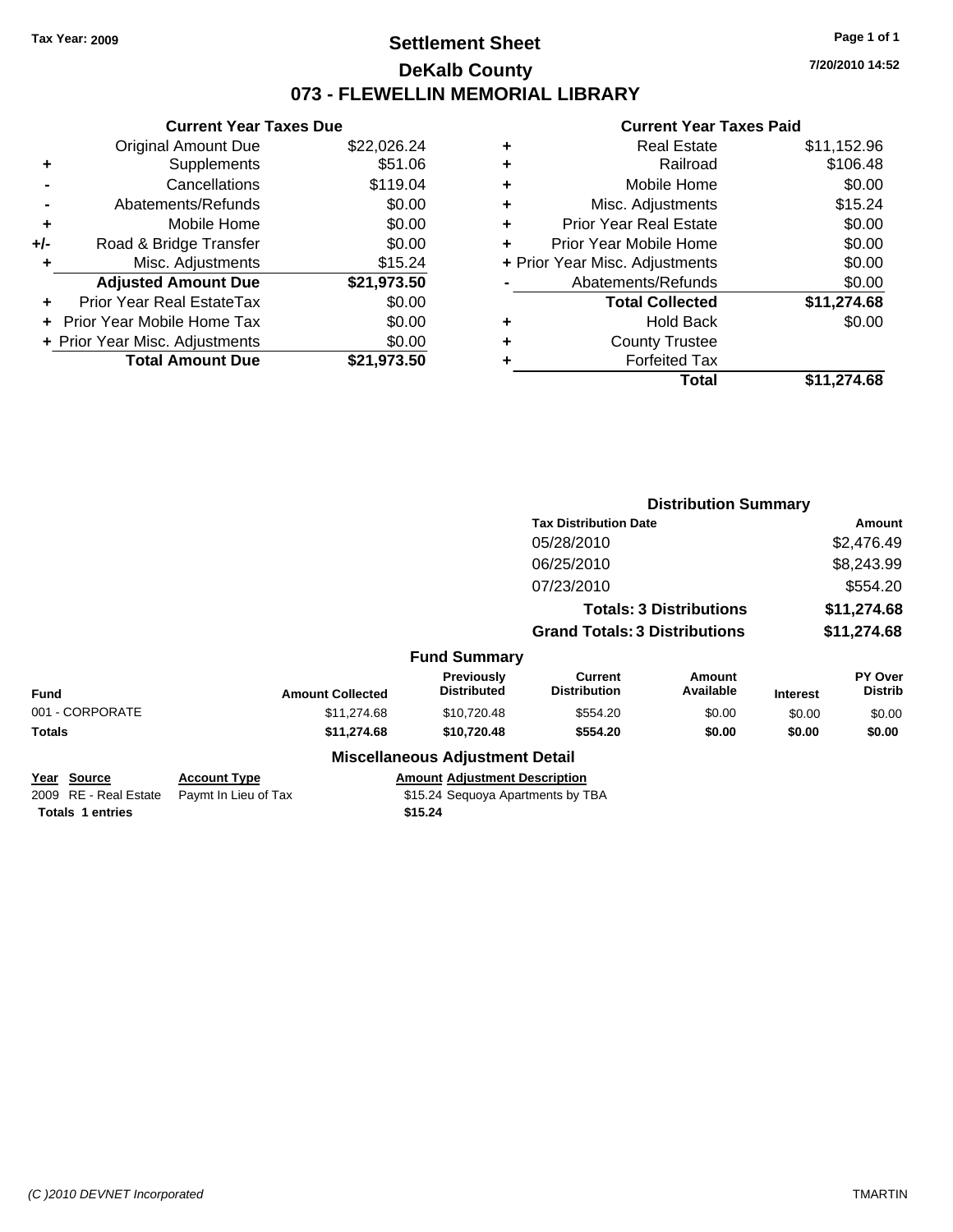## **Settlement Sheet Tax Year: 2009 Page 1 of 1 DeKalb County 074 - VILLAGE OF SOMONAUK**

**7/20/2010 14:52**

### **Current Year Taxes Paid**

|     | <b>Current Year Taxes Due</b>     |              |
|-----|-----------------------------------|--------------|
|     | <b>Original Amount Due</b>        | \$351,649.47 |
| ٠   | Supplements                       | \$335.08     |
|     | Cancellations                     | \$581.56     |
|     | Abatements/Refunds                | \$0.00       |
| ٠   | Mobile Home                       | \$0.00       |
| +/- | Road & Bridge Transfer            | \$27,490.79  |
| ٠   | Misc. Adjustments                 | \$2.89       |
|     | <b>Adjusted Amount Due</b>        | \$378,896.67 |
|     | <b>Prior Year Real EstateTax</b>  | (\$261.74)   |
|     | <b>Prior Year Mobile Home Tax</b> | \$0.00       |
|     | + Prior Year Misc. Adjustments    | \$0.00       |
|     | <b>Total Amount Due</b>           | \$378,634.93 |
|     |                                   |              |

| <b>Real Estate</b> | \$212,607.21                                                                                                                                                                                                                   |
|--------------------|--------------------------------------------------------------------------------------------------------------------------------------------------------------------------------------------------------------------------------|
| Railroad           | \$879.54                                                                                                                                                                                                                       |
|                    | \$0.00                                                                                                                                                                                                                         |
|                    | \$2.89                                                                                                                                                                                                                         |
|                    | (\$261.74)                                                                                                                                                                                                                     |
|                    | \$0.00                                                                                                                                                                                                                         |
|                    | \$0.00                                                                                                                                                                                                                         |
|                    | \$0.00                                                                                                                                                                                                                         |
|                    | \$213,227.90                                                                                                                                                                                                                   |
| <b>Hold Back</b>   | \$0.00                                                                                                                                                                                                                         |
|                    |                                                                                                                                                                                                                                |
|                    |                                                                                                                                                                                                                                |
| Total              | \$213,227.90                                                                                                                                                                                                                   |
|                    | Mobile Home<br>Misc. Adjustments<br><b>Prior Year Real Estate</b><br>Prior Year Mobile Home<br>+ Prior Year Misc. Adjustments<br>Abatements/Refunds<br><b>Total Collected</b><br><b>County Trustee</b><br><b>Forfeited Tax</b> |

**Totals: 3 Distributions \$213,227.90**

**Grand Totals: 3 Distributions \$213,227.90**

| <b>Road and Bridge Summary</b> |                         |               | <b>Distribution Summary</b>  |              |
|--------------------------------|-------------------------|---------------|------------------------------|--------------|
| <b>Rd./Br. District</b>        | Amt. Due                | Amt. Distrib. | <b>Tax Distribution Date</b> | Amount       |
| SOMONAUK ROAD & BRID           | \$51,322.59             | \$27.490.79   | 05/28/2010                   | \$45,979.01  |
| <b>Totals</b>                  | \$51,322.59 \$27,490.79 |               | 06/25/2010                   | \$161,652.43 |
|                                |                         |               | 07/23/2010                   | \$5,596.46   |

**Fund Summary Fund Interest Amount Collected Distributed PY Over Distrib Amount Available Current Distribution Previously** 001 - CORPORATE \$49,065.60 \$47,757.37 \$1,308.23 \$0.00 \$0.00 \$0.00 003 - BONDS AND INTEREST \$70,001.34 \$68,134.89 \$1,866.45 \$0.00 \$0.00 \$0.00 007 - ROAD AND BRIDGE 60.00 \$27,490.79 \$26,846.64 \$644.15 \$0.00 \$0.00 \$0.00 \$0.00 014 - POLICE PROTECTION \$12,501.04 \$12,167.72 \$333.32 \$0.00 \$0.00 \$0.00 025 - GARBAGE DISPOSAL \$7,639.56 \$7,435.87 \$203.69 \$0.00 \$0.00 \$0.00 027 - AUDIT \$10,185.27 \$9,913.70 \$271.57 \$0.00 \$0.00 \$0.00 035 - TORT JUDGEMENTS/LIABILITY INS \$19,908.43 \$19,377.61 \$530.82 \$0.00 \$0.00 \$0.00 047 - SOCIAL SECURITY \$16,435.87 \$15,997.64 \$438.23 \$0.00 \$0.00 \$0.00 **Totals \$213,227.90 \$207,631.44 \$5,596.46 \$0.00 \$0.00 \$0.00 Miscellaneous Adjustment Detail**

| Year Source             | <b>Account Type</b>       | <b>Amount Adjustment Description</b>           |
|-------------------------|---------------------------|------------------------------------------------|
| 2009 RE - Real Estate   | <b>Back Tax Collected</b> | \$2.89 Johnson Redemption 18-32-424-017 by TBA |
| <b>Totals 1 entries</b> |                           | \$2.89                                         |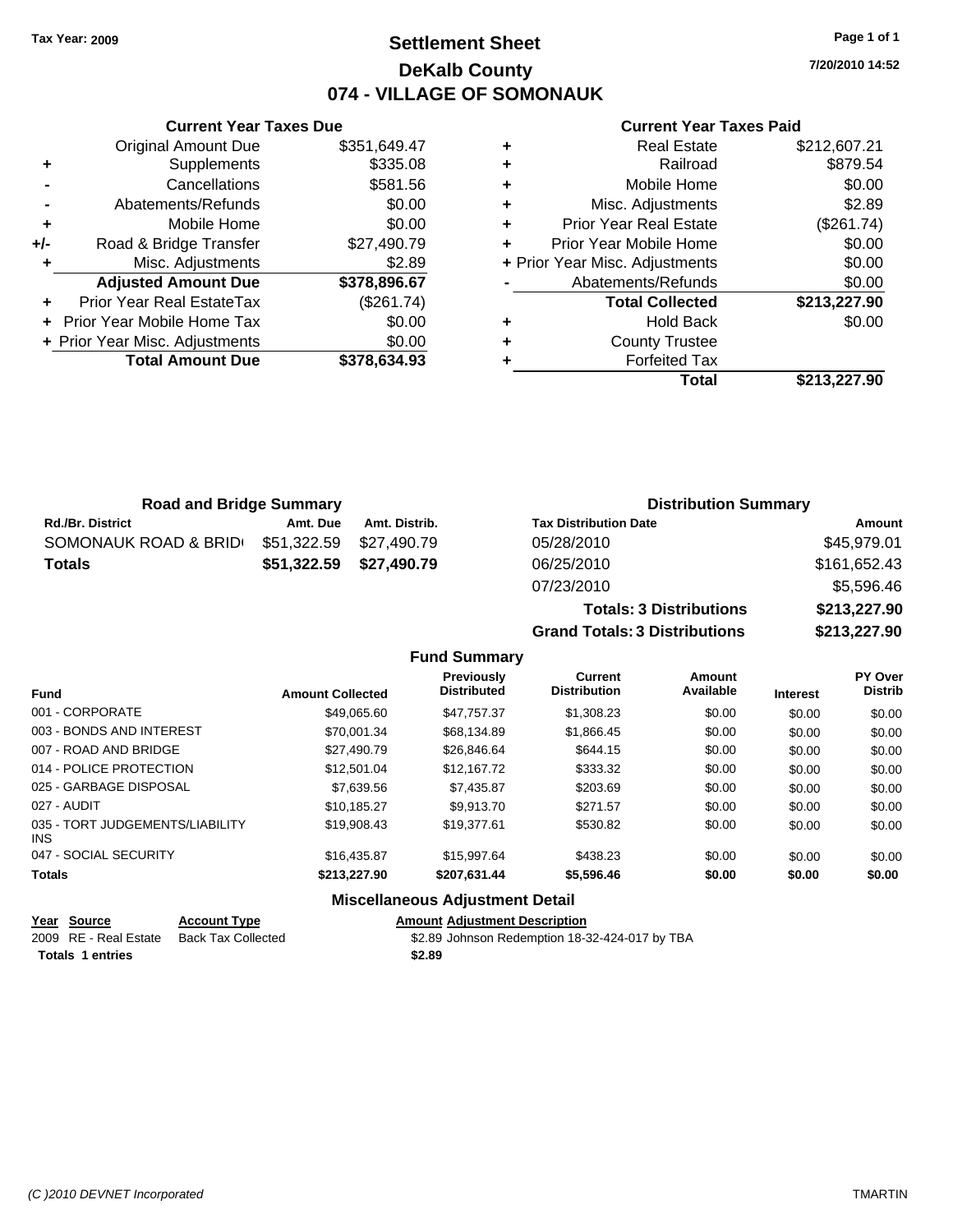## **Settlement Sheet Tax Year: 2009 Page 1 of 1 DeKalb County 075 - SOMONAUK LIBRARY**

**7/20/2010 14:52**

### **Current Year Taxes Paid**

|     | <b>Original Amount Due</b>     | \$142,762.89 |
|-----|--------------------------------|--------------|
| ٠   | Supplements                    | \$94.14      |
|     | Cancellations                  | \$163.56     |
|     | Abatements/Refunds             | \$0.00       |
| ٠   | Mobile Home                    | \$0.00       |
| +/- | Road & Bridge Transfer         | \$0.00       |
| ٠   | Misc. Adjustments              | \$0.89       |
|     | <b>Adjusted Amount Due</b>     | \$142,694.36 |
|     | Prior Year Real EstateTax      | (\$70.41)    |
|     | Prior Year Mobile Home Tax     | \$0.00       |
|     | + Prior Year Misc. Adjustments | \$0.00       |
|     | <b>Total Amount Due</b>        | \$142,623.95 |
|     |                                |              |

**Current Year Taxes Due**

|   | <b>Real Estate</b>             | \$75,586.71 |
|---|--------------------------------|-------------|
| ٠ | Railroad                       | \$350.07    |
| ٠ | Mobile Home                    | \$0.00      |
| ٠ | Misc. Adjustments              | \$0.89      |
| ٠ | <b>Prior Year Real Estate</b>  | (\$70.41)   |
| ٠ | Prior Year Mobile Home         | \$0.00      |
|   | + Prior Year Misc. Adjustments | \$0.00      |
|   | Abatements/Refunds             | \$0.00      |
|   | <b>Total Collected</b>         | \$75,867.26 |
| ٠ | Hold Back                      | \$0.00      |
| ٠ | <b>County Trustee</b>          |             |
| ٠ | <b>Forfeited Tax</b>           |             |
|   | Total                          | \$75,867.26 |
|   |                                |             |

## **Distribution Summary Tax Distribution Date Amount** 05/28/2010 \$15,687.69 06/25/2010 \$58,525.94 07/23/2010 \$1,653.63 **Totals: 3 Distributions \$75,867.26 Grand Totals: 3 Distributions \$75,867.26**

### **Fund Summary**

| <b>Fund</b>                            | <b>Amount Collected</b> | <b>Previously</b><br><b>Distributed</b> | <b>Current</b><br><b>Distribution</b> | Amount<br>Available | <b>Interest</b> | <b>PY Over</b><br><b>Distrib</b> |
|----------------------------------------|-------------------------|-----------------------------------------|---------------------------------------|---------------------|-----------------|----------------------------------|
| 001 - CORPORATE                        | \$38.314.17             | \$37,479.06                             | \$835.11                              | \$0.00              | \$0.00          | \$0.00                           |
| 003 - BONDS AND INTEREST               | \$27.729.27             | \$27,124.87                             | \$604.40                              | \$0.00              | \$0.00          | \$0.00                           |
| 004 - OPERATIONS & MAINTENANCE         | \$5,108.60              | \$4,997.25                              | \$111.35                              | \$0.00              | \$0.00          | \$0.00                           |
| $005 - I. M. R. F.$                    | \$1,320.54              | \$1,291.76                              | \$28.78                               | \$0.00              | \$0.00          | \$0.00                           |
| 027 - AUDIT                            | \$355.06                | \$347.32                                | \$7.74                                | \$0.00              | \$0.00          | \$0.00                           |
| 035 - TORT JUDGEMENTS/LIABILITY<br>INS | \$1,823,78              | \$1,784.03                              | \$39.75                               | \$0.00              | \$0.00          | \$0.00                           |
| 047 - SOCIAL SECURITY                  | \$1,215.84              | \$1,189.34                              | \$26.50                               | \$0.00              | \$0.00          | \$0.00                           |
| <b>Totals</b>                          | \$75,867.26             | \$74,213.63                             | \$1,653.63                            | \$0.00              | \$0.00          | \$0.00                           |
|                                        | --- --                  |                                         |                                       |                     |                 |                                  |

### **Miscellaneous Adjustment Detail**

| Year Source             | <b>Account Type</b>       | <b>Amount Adiustment Description</b>           |
|-------------------------|---------------------------|------------------------------------------------|
| 2009 RE - Real Estate   | <b>Back Tax Collected</b> | \$0.89 Johnson Redemption 18-32-424-017 by TBA |
| <b>Totals 1 entries</b> |                           | \$0.89                                         |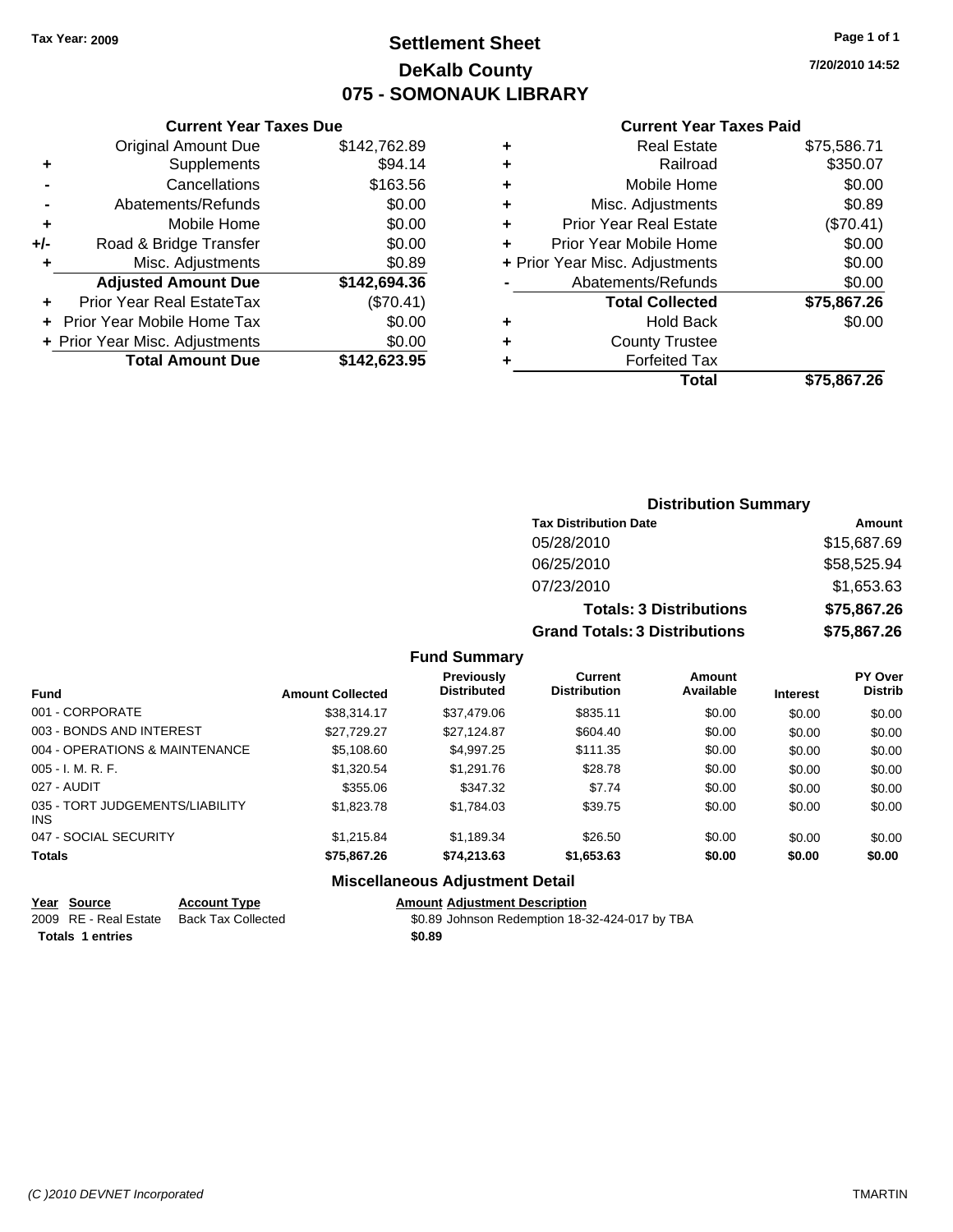**Current Year Taxes Due** Original Amount Due \$2,626,366.45

**Adjusted Amount Due \$2,649,082.74**

**Total Amount Due \$2,649,148.00**

**+** Supplements \$28,088.59 **-** Cancellations \$31,369.09 **-** Abatements/Refunds \$0.00 **+** Mobile Home \$0.00 **+/-** Road & Bridge Transfer \$25,395.34 **+** Misc. Adjustments \$601.45

**+** Prior Year Real EstateTax \$65.26 **+** Prior Year Mobile Home Tax \$0.00 **+ Prior Year Misc. Adjustments**  $$0.00$ 

## **Settlement Sheet Tax Year: 2009 Page 1 of 1 DeKalb County 076 - CITY OF SYCAMORE**

**7/20/2010 14:52**

### **Current Year Taxes Paid**

|   | Total                          | \$1.362.334.78 |
|---|--------------------------------|----------------|
| ٠ | <b>Forfeited Tax</b>           |                |
| ٠ | <b>County Trustee</b>          |                |
| ٠ | <b>Hold Back</b>               | \$0.00         |
|   | <b>Total Collected</b>         | \$1,362,334.78 |
|   | Abatements/Refunds             | \$0.00         |
|   | + Prior Year Misc. Adjustments | \$0.00         |
| ٠ | Prior Year Mobile Home         | \$0.00         |
| ÷ | <b>Prior Year Real Estate</b>  | \$65.26        |
| ٠ | Misc. Adjustments              | \$601.45       |
| ٠ | Mobile Home                    | \$0.00         |
| ٠ | Railroad                       | \$0.00         |
| ٠ | <b>Real Estate</b>             | \$1,361,668.07 |
|   |                                |                |

| <b>Road and Bridge Summary</b>   |             |               | <b>Distribution Summary</b>    |                |  |
|----------------------------------|-------------|---------------|--------------------------------|----------------|--|
| <b>Rd./Br. District</b>          | Amt. Due    | Amt. Distrib. | <b>Tax Distribution Date</b>   | Amount         |  |
| <b>CORTLAND ROAD &amp; BRIDC</b> | \$14.348.42 | \$7.406.89    | 05/28/2010                     | \$282,350.39   |  |
| DEKALB ROAD & BRIDGE             | \$12,873.62 | \$6,568.46    | 06/25/2010                     | \$1,056,488.22 |  |
| SYCAMORE ROAD & BRID(            | \$22,372.87 | \$11.419.99   | 07/23/2010                     | \$23,496.17    |  |
| <b>Totals</b>                    | \$49,594.91 | \$25,395.34   | <b>Totals: 3 Distributions</b> | \$1,362,334.78 |  |

**Grand Totals: 3 Distributions \$1,362,334.78**

| <b>Fund Summary</b> |  |
|---------------------|--|
|---------------------|--|

| <b>Amount Collected</b> | <b>Previously</b><br><b>Distributed</b> | <b>Current</b><br><b>Distribution</b> | Amount<br>Available | <b>Interest</b> | PY Over<br><b>Distrib</b> |
|-------------------------|-----------------------------------------|---------------------------------------|---------------------|-----------------|---------------------------|
| \$709.130.04            | \$696,874.69                            | \$12,255,35                           | \$0.00              | \$0.00          | \$0.00                    |
| \$79,711.00             | \$78,333.42                             | \$1,377.58                            | \$0.00              | \$0.00          | \$0.00                    |
| \$82.723.14             | \$81.293.50                             | \$1,429.64                            | \$0.00              | \$0.00          | \$0.00                    |
| \$25.395.34             | \$25,004.46                             | \$390.88                              | \$0.00              | \$0.00          | \$0.00                    |
| \$213.612.18            | \$209.920.49                            | \$3.691.69                            | \$0.00              | \$0.00          | \$0.00                    |
| \$150.198.47            | \$147,602.70                            | \$2,595.77                            | \$0.00              | \$0.00          | \$0.00                    |
| \$51.879.93             | \$50.983.33                             | \$896.60                              | \$0.00              | \$0.00          | \$0.00                    |
| \$10.203.52             | \$10,027.18                             | \$176.34                              | \$0.00              | \$0.00          | \$0.00                    |
| \$39,481.16             | \$38.798.84                             | \$682.32                              | \$0.00              | \$0.00          | \$0.00                    |
| \$1,362,334.78          | \$1,338,838.61                          | \$23,496.17                           | \$0.00              | \$0.00          | \$0.00                    |
|                         |                                         |                                       |                     |                 |                           |

### **Miscellaneous Adjustment Detail**

| Year Source             | <b>Account Type</b>                        | <b>Amount Adjustment Description</b>             |
|-------------------------|--------------------------------------------|--------------------------------------------------|
|                         | 2009 RE - Real Estate Paymt In Lieu of Tax | \$601.45 Housing Authority Sycamore Units by TBA |
| <b>Totals 1 entries</b> |                                            | \$601.45                                         |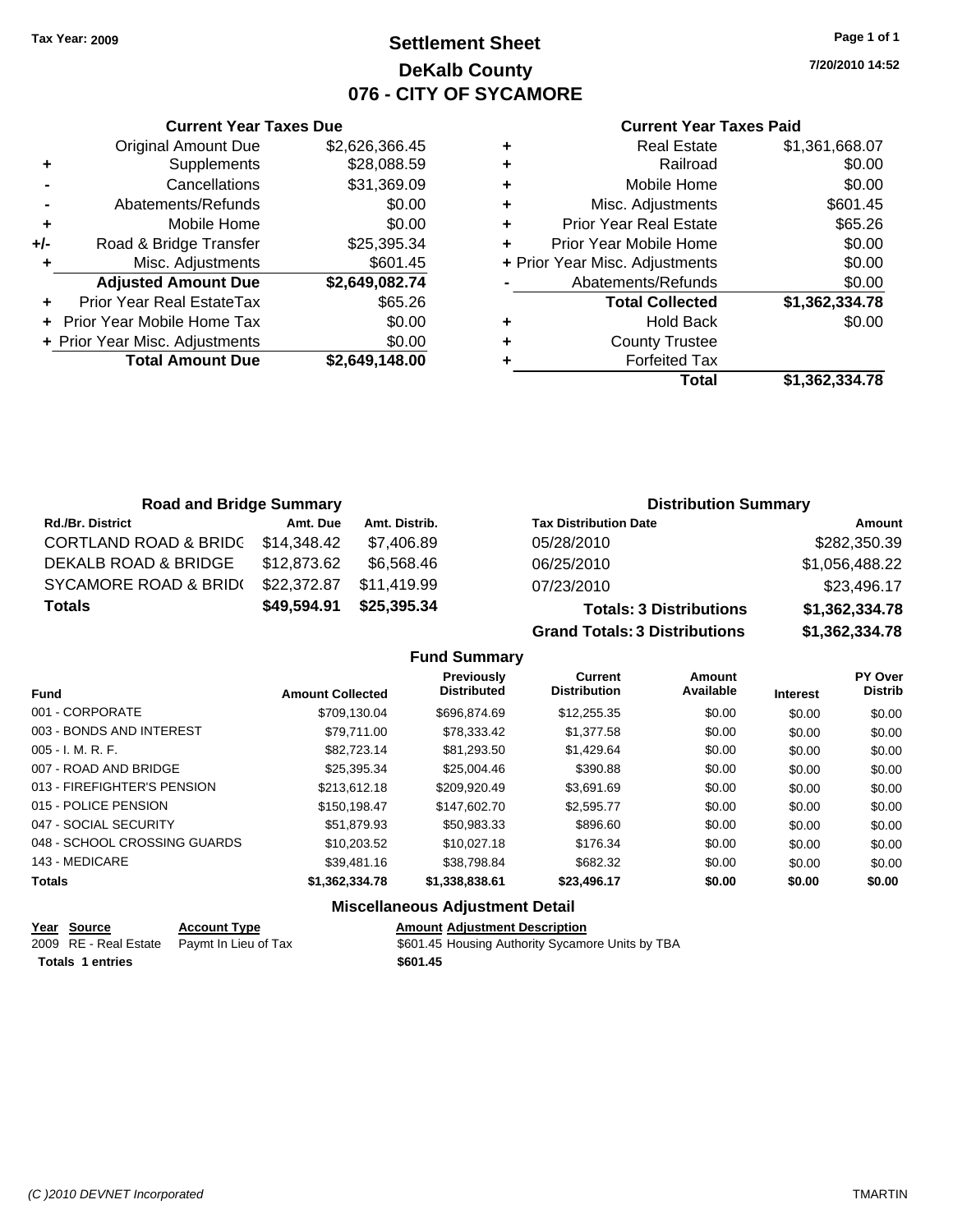# **Settlement Sheet Tax Year: 2009 Page 1 of 1 DeKalb County 077 - SYCAMORE LIBRARY**

**7/20/2010 14:52**

#### **Current Year Taxes Paid**

|     | <b>Current Year Taxes Due</b>  |              |  |  |  |
|-----|--------------------------------|--------------|--|--|--|
|     | <b>Original Amount Due</b>     | \$839,587.65 |  |  |  |
| ٠   | Supplements                    | \$8,615.00   |  |  |  |
|     | Cancellations                  | \$9,749.28   |  |  |  |
|     | Abatements/Refunds             | \$0.00       |  |  |  |
| ٠   | Mobile Home                    | \$0.00       |  |  |  |
| +/- | Road & Bridge Transfer         | \$0.00       |  |  |  |
|     | Misc. Adjustments              | \$192.26     |  |  |  |
|     | <b>Adjusted Amount Due</b>     | \$838,645.63 |  |  |  |
|     | Prior Year Real EstateTax      | \$0.00       |  |  |  |
|     | Prior Year Mobile Home Tax     | \$0.00       |  |  |  |
|     | + Prior Year Misc. Adjustments | \$0.00       |  |  |  |
|     | <b>Total Amount Due</b>        | \$838.645.63 |  |  |  |
|     |                                |              |  |  |  |

| ٠                              | <b>Real Estate</b>            | \$427,158.97 |
|--------------------------------|-------------------------------|--------------|
| ٠                              | Railroad                      | \$0.00       |
| ٠                              | Mobile Home                   | \$0.00       |
| ٠                              | Misc. Adjustments             | \$192.26     |
| ٠                              | <b>Prior Year Real Estate</b> | \$0.00       |
|                                | Prior Year Mobile Home        | \$0.00       |
| + Prior Year Misc. Adjustments |                               | \$0.00       |
|                                | Abatements/Refunds            | \$0.00       |
|                                | <b>Total Collected</b>        | \$427,351.23 |
| ٠                              | Hold Back                     | \$0.00       |
| ٠                              | <b>County Trustee</b>         |              |
| ٠                              | <b>Forfeited Tax</b>          |              |
|                                | Total                         | \$427,351.23 |
|                                |                               |              |

|                                          |                         |                                  | <b>Distribution Summary</b>           |                                |                 |                                  |
|------------------------------------------|-------------------------|----------------------------------|---------------------------------------|--------------------------------|-----------------|----------------------------------|
|                                          |                         |                                  | <b>Tax Distribution Date</b>          |                                |                 | <b>Amount</b>                    |
|                                          |                         |                                  | 05/28/2010                            |                                |                 | \$88,524.15                      |
|                                          |                         |                                  | 06/25/2010                            |                                |                 | \$331,440.92                     |
|                                          |                         |                                  | 07/23/2010                            |                                |                 | \$7,386.16                       |
|                                          |                         |                                  |                                       | <b>Totals: 3 Distributions</b> |                 | \$427,351.23                     |
|                                          |                         |                                  | <b>Grand Totals: 3 Distributions</b>  |                                |                 | \$427,351.23                     |
|                                          |                         | <b>Fund Summary</b>              |                                       |                                |                 |                                  |
| <b>Fund</b>                              | <b>Amount Collected</b> | Previously<br><b>Distributed</b> | <b>Current</b><br><b>Distribution</b> | Amount<br>Available            | <b>Interest</b> | <b>PY Over</b><br><b>Distrib</b> |
| 005 - I. M. R. F.                        | \$25,610.73             | \$25,168.09                      | \$442.64                              | \$0.00                         | \$0.00          | \$0.00                           |
| 016 - LIBRARY (township, municipalities) | \$380,775.51            | \$374,194.34                     | \$6,581.17                            | \$0.00                         | \$0.00          | \$0.00                           |
| 027 - AUDIT                              | \$1,354.27              | \$1,330.87                       | \$23.40                               | \$0.00                         | \$0.00          | \$0.00                           |
| 047 - SOCIAL SECURITY                    | \$19,610.72             | \$19,271.77                      | \$338.95                              | \$0.00                         | \$0.00          | \$0.00                           |
| Totals                                   | \$427,351.23            | \$419,965.07                     | \$7,386.16                            | \$0.00                         | \$0.00          | \$0.00                           |

## **Miscellaneous Adjustment Detail**

**Totals \$192.26 1 entries**

**Year Source Account Type Amount Adjustment Description**<br>
2009 RE - Real Estate Paymt In Lieu of Tax \$192.26 Housing Authority Sycame \$192.26 Housing Authority Sycamore Units by TBA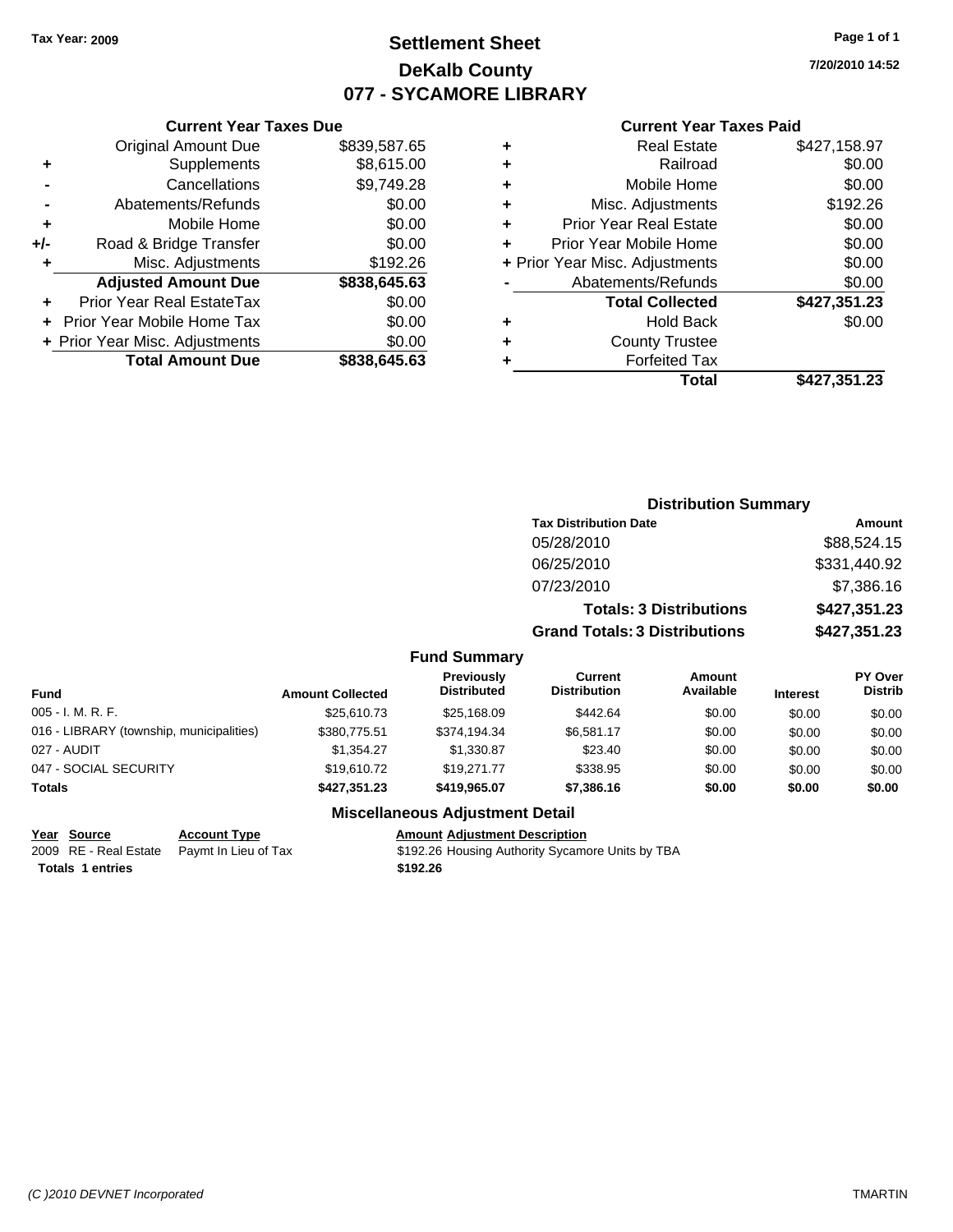# **Settlement Sheet Tax Year: 2009 Page 1 of 1 DeKalb County 078 - VILLAGE OF WATERMAN**

**7/20/2010 14:52**

#### **Current Year Taxes Paid**

|     | <b>Original Amount Due</b>     | \$155,980.57 |
|-----|--------------------------------|--------------|
| ٠   | Supplements                    | \$94.24      |
|     | Cancellations                  | \$179.67     |
|     | Abatements/Refunds             | \$0.00       |
| ٠   | Mobile Home                    | \$0.00       |
| +/- | Road & Bridge Transfer         | \$20,440.88  |
| ٠   | Misc. Adjustments              | \$0.00       |
|     | <b>Adjusted Amount Due</b>     | \$176,336.02 |
|     | Prior Year Real EstateTax      | \$0.00       |
|     | Prior Year Mobile Home Tax     | \$0.00       |
|     | + Prior Year Misc. Adjustments | \$0.00       |
|     | <b>Total Amount Due</b>        | \$176,336.02 |
|     |                                |              |

**Current Year Taxes Due**

|   | <b>Real Estate</b>             | \$101,893.64 |
|---|--------------------------------|--------------|
| ٠ | Railroad                       | \$333.41     |
| ٠ | Mobile Home                    | \$0.00       |
| ٠ | Misc. Adjustments              | \$0.00       |
| ÷ | <b>Prior Year Real Estate</b>  | \$0.00       |
| ٠ | Prior Year Mobile Home         | \$0.00       |
|   | + Prior Year Misc. Adjustments | \$0.00       |
|   | Abatements/Refunds             | \$0.00       |
|   | <b>Total Collected</b>         | \$102,227.05 |
| ٠ | Hold Back                      | \$0.00       |
| ٠ | <b>County Trustee</b>          |              |
|   | <b>Forfeited Tax</b>           |              |
|   | Total                          | \$102,227.05 |

**Totals: 3 Distributions \$102,227.05**

**Grand Totals: 3 Distributions \$102,227.05**

| <b>Road and Bridge Summary</b>   |                         |                         | <b>Distribution Summary</b>  |             |  |
|----------------------------------|-------------------------|-------------------------|------------------------------|-------------|--|
| <b>Rd./Br. District</b>          | Amt. Due                | Amt. Distrib.           | <b>Tax Distribution Date</b> | Amount      |  |
| <b>CLINTON ROAD &amp; BRIDGE</b> | \$38,427.75 \$20,440.88 |                         | 05/28/2010                   | \$20,198.84 |  |
| <b>Totals</b>                    |                         | \$38,427.75 \$20,440.88 | 06/25/2010                   | \$77,968.52 |  |
|                                  |                         |                         | 07/23/2010                   | \$4,059.69  |  |

**Fund Summary Fund Interest Amount Collected Distributed PY Over Distrib Amount Available Current Distribution Previously** 001 - CORPORATE \$45,387.73 \$43,516.58 \$1,871.15 \$0.00 \$0.00 \$0.00 007 - ROAD AND BRIDGE 60.00 \$20,440.88 \$19,752.88 \$688.00 \$0.00 \$0.00 \$0.00 \$0.00 014 - POLICE PROTECTION \$13,446.06 \$12,891.74 \$554.32 \$0.00 \$0.00 \$0.00 \$0.00 027 - AUDIT \$6,849.10 \$6,566.74 \$282.36 \$0.00 \$0.00 \$0.00 035 - TORT JUDGEMENTS/LIABILITY INS \$14,581.49 \$13,980.36 \$601.13 \$0.00 \$0.00 \$0.00 047 - SOCIAL SECURITY \$1,328.62 \$1,273.85 \$54.77 \$0.00 \$0.00 \$0.00 073 - CHLORINATION OF SEWAGE \$193.17 \$185.21 \$193.17 \$185.21 \$7.96 \$0.00 \$0.00 \$0.00 **Totals \$102,227.05 \$98,167.36 \$4,059.69 \$0.00 \$0.00 \$0.00**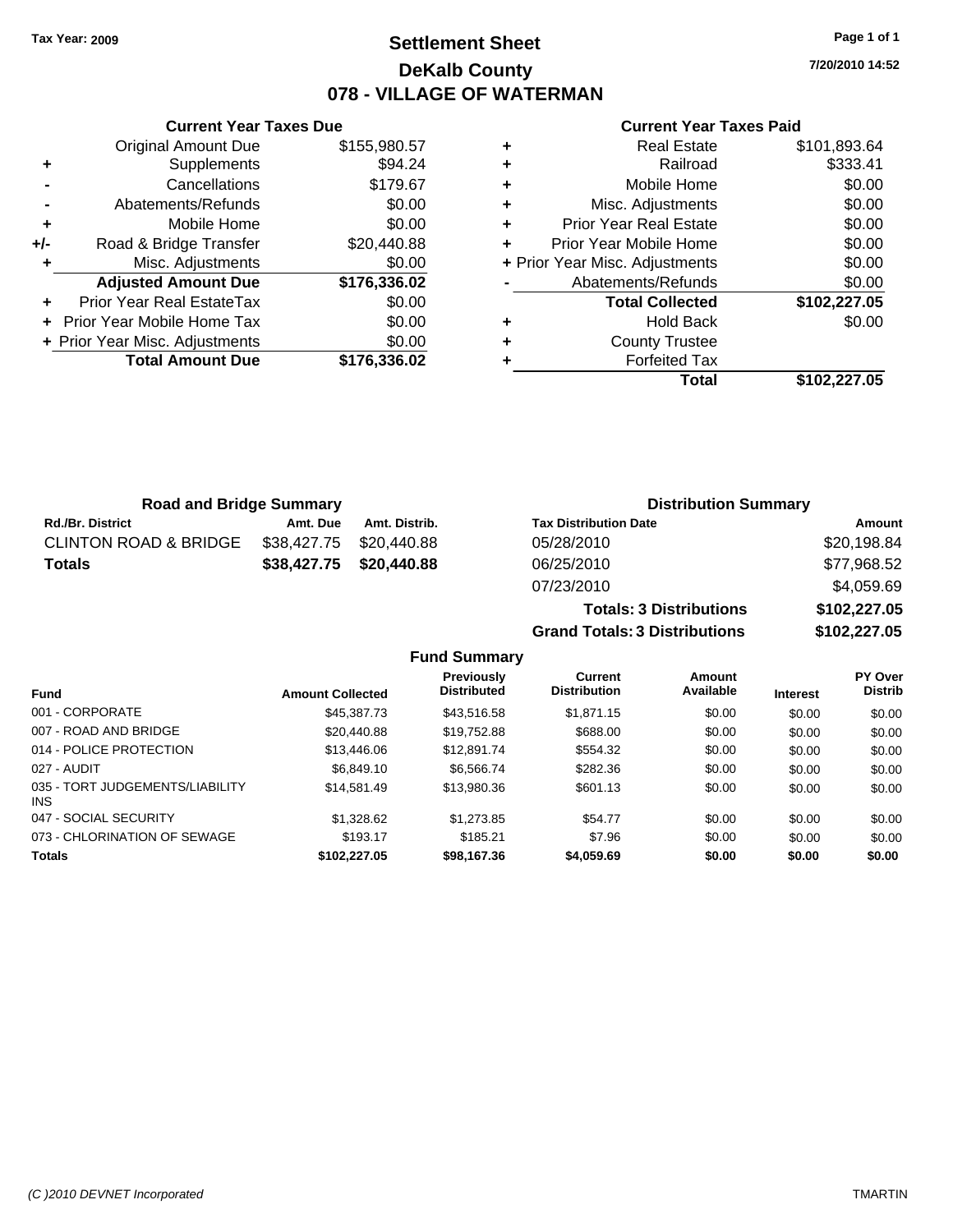# **Settlement Sheet Tax Year: 2009 Page 1 of 1 DeKalb County 079 - HINCKLEY SPEC SERV #1**

**7/20/2010 14:52**

|     | <b>Current Year Taxes Due</b>  |            |  |  |  |
|-----|--------------------------------|------------|--|--|--|
|     | <b>Original Amount Due</b>     | \$1,400.05 |  |  |  |
| ٠   | Supplements                    | \$0.00     |  |  |  |
|     | Cancellations                  | \$0.00     |  |  |  |
|     | Abatements/Refunds             | \$0.00     |  |  |  |
| ÷   | Mobile Home                    | \$0.00     |  |  |  |
| +/- | Road & Bridge Transfer         | \$0.00     |  |  |  |
|     | Misc. Adjustments              | \$0.00     |  |  |  |
|     | <b>Adjusted Amount Due</b>     | \$1,400.05 |  |  |  |
|     | Prior Year Real EstateTax      | \$0.00     |  |  |  |
|     | Prior Year Mobile Home Tax     | \$0.00     |  |  |  |
|     | + Prior Year Misc. Adjustments | \$0.00     |  |  |  |
|     | <b>Total Amount Due</b>        | \$1,400.05 |  |  |  |
|     |                                |            |  |  |  |

| ٠ | <b>Real Estate</b>             | \$700.04 |
|---|--------------------------------|----------|
| ٠ | Railroad                       | \$0.00   |
| ٠ | Mobile Home                    | \$0.00   |
| ٠ | Misc. Adjustments              | \$0.00   |
| ٠ | <b>Prior Year Real Estate</b>  | \$0.00   |
| ٠ | Prior Year Mobile Home         | \$0.00   |
|   | + Prior Year Misc. Adjustments | \$0.00   |
|   | Abatements/Refunds             | \$0.00   |
|   | <b>Total Collected</b>         | \$700.04 |
| ٠ | <b>Hold Back</b>               | \$0.00   |
| ٠ | <b>County Trustee</b>          |          |
| ٠ | <b>Forfeited Tax</b>           |          |
|   | Total                          | \$700.04 |
|   |                                |          |

|                            |                         |                                  | <b>Distribution Summary</b>           |                                |                 |                           |
|----------------------------|-------------------------|----------------------------------|---------------------------------------|--------------------------------|-----------------|---------------------------|
|                            |                         |                                  | <b>Tax Distribution Date</b>          |                                |                 | <b>Amount</b>             |
|                            |                         |                                  | 05/28/2010                            |                                |                 | \$45.50                   |
|                            |                         |                                  | 06/25/2010                            |                                |                 | \$654.54                  |
|                            |                         |                                  |                                       | <b>Totals: 2 Distributions</b> |                 | \$700.04                  |
|                            |                         |                                  | <b>Grand Totals: 2 Distributions</b>  |                                |                 | \$700.04                  |
|                            |                         | <b>Fund Summary</b>              |                                       |                                |                 |                           |
| <b>Fund</b>                | <b>Amount Collected</b> | Previously<br><b>Distributed</b> | <b>Current</b><br><b>Distribution</b> | Amount<br>Available            | <b>Interest</b> | PY Over<br><b>Distrib</b> |
| 023 - SPECIAL SERVICE AREA | \$700.04                | \$700.04                         | \$0.00                                | \$0.00                         | \$0.00          | \$0.00                    |
| Totals                     | \$700.04                | \$700.04                         | \$0.00                                | \$0.00                         | \$0.00          | \$0.00                    |
|                            |                         |                                  |                                       |                                |                 |                           |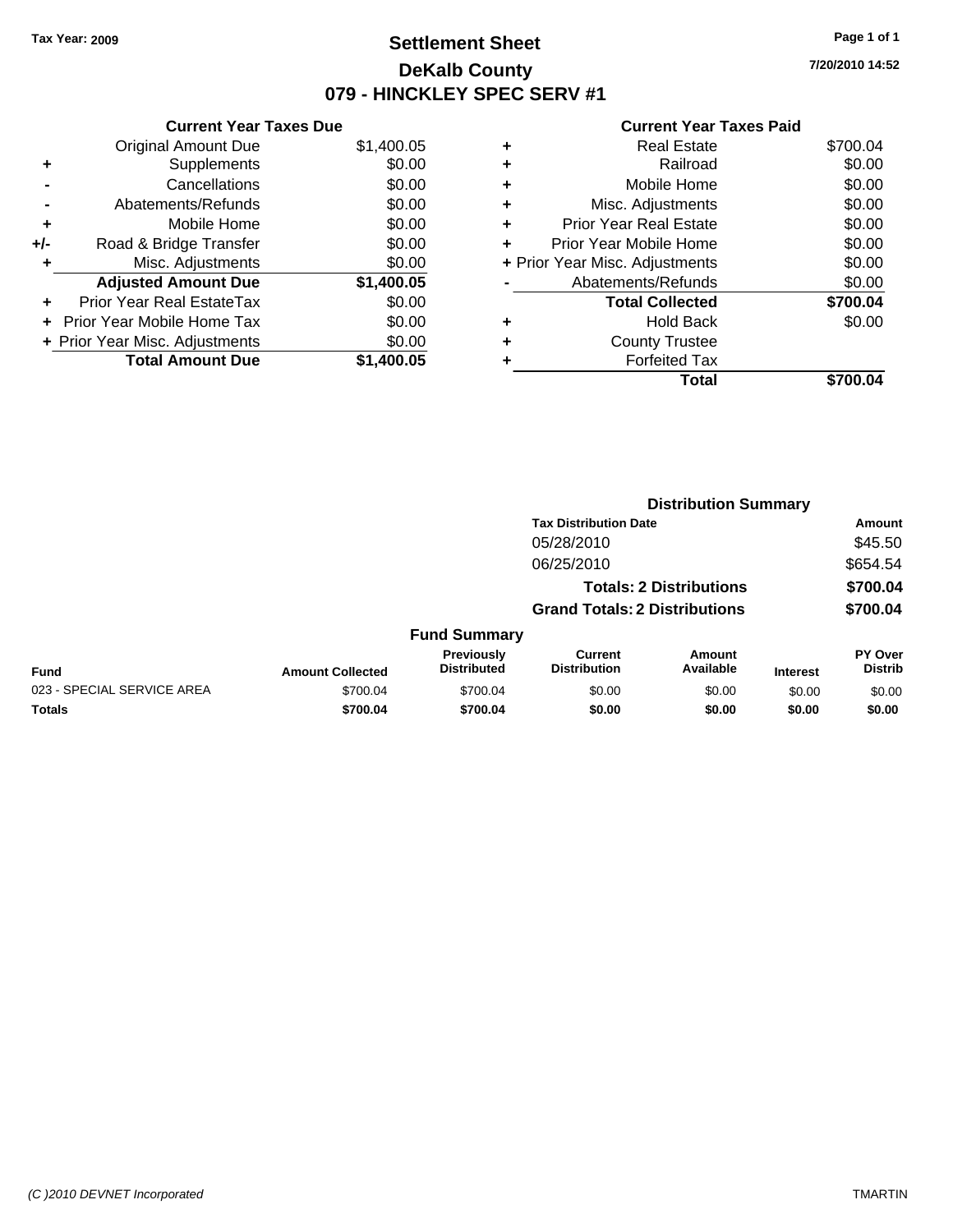# **Settlement Sheet Tax Year: 2009 Page 1 of 1 DeKalb County 085 - BURLINGTON FIRE**

**7/20/2010 14:52**

| <b>Current Year Taxes Due</b>     |                                |
|-----------------------------------|--------------------------------|
| <b>Original Amount Due</b>        | \$7,185.86                     |
| Supplements                       | \$0.00                         |
| Cancellations                     | \$0.00                         |
| Abatements/Refunds                | \$0.00                         |
| Mobile Home                       | \$0.00                         |
| Road & Bridge Transfer            | \$0.00                         |
| Misc. Adjustments                 | \$0.00                         |
| <b>Adjusted Amount Due</b>        | \$7,185.86                     |
| Prior Year Real EstateTax         | \$0.00                         |
| <b>Prior Year Mobile Home Tax</b> | \$0.00                         |
|                                   | \$0.00                         |
| <b>Total Amount Due</b>           | \$7,185.86                     |
|                                   | + Prior Year Misc. Adjustments |

|   | <b>Real Estate</b>             | \$3,479.22 |
|---|--------------------------------|------------|
| ٠ | Railroad                       | \$131.82   |
| ٠ | Mobile Home                    | \$0.00     |
| ٠ | Misc. Adjustments              | \$0.00     |
| ÷ | <b>Prior Year Real Estate</b>  | \$0.00     |
|   | Prior Year Mobile Home         | \$0.00     |
|   | + Prior Year Misc. Adjustments | \$0.00     |
|   | Abatements/Refunds             | \$0.00     |
|   | <b>Total Collected</b>         | \$3,611.04 |
| ٠ | <b>Hold Back</b>               | \$0.00     |
| ٠ | <b>County Trustee</b>          |            |
| ٠ | <b>Forfeited Tax</b>           |            |
|   | Total                          | \$3,611.04 |
|   |                                |            |

|                 | <b>Distribution Summary</b> |                                  |                                       |                                |                 |                                  |  |
|-----------------|-----------------------------|----------------------------------|---------------------------------------|--------------------------------|-----------------|----------------------------------|--|
|                 |                             |                                  | <b>Tax Distribution Date</b>          |                                |                 | Amount                           |  |
|                 |                             |                                  | 05/28/2010                            |                                |                 | \$681.84                         |  |
|                 |                             |                                  | 06/25/2010                            |                                |                 | \$2,929.20                       |  |
|                 |                             |                                  |                                       | <b>Totals: 2 Distributions</b> |                 | \$3,611.04                       |  |
|                 |                             |                                  | <b>Grand Totals: 2 Distributions</b>  |                                |                 | \$3,611.04                       |  |
|                 |                             | <b>Fund Summary</b>              |                                       |                                |                 |                                  |  |
| <b>Fund</b>     | <b>Amount Collected</b>     | Previously<br><b>Distributed</b> | <b>Current</b><br><b>Distribution</b> | <b>Amount</b><br>Available     | <b>Interest</b> | <b>PY Over</b><br><b>Distrib</b> |  |
| 001 - CORPORATE | \$2,317.75                  | \$2,317.75                       | \$0.00                                | \$0.00                         | \$0.00          | \$0.00                           |  |
| 064 - AMBULANCE | \$1,293.29                  | \$1,293.29                       | \$0.00                                | \$0.00                         | \$0.00          | \$0.00                           |  |
| Totals          | \$3,611.04                  | \$3,611.04                       | \$0.00                                | \$0.00                         | \$0.00          | \$0.00                           |  |
|                 |                             |                                  |                                       |                                |                 |                                  |  |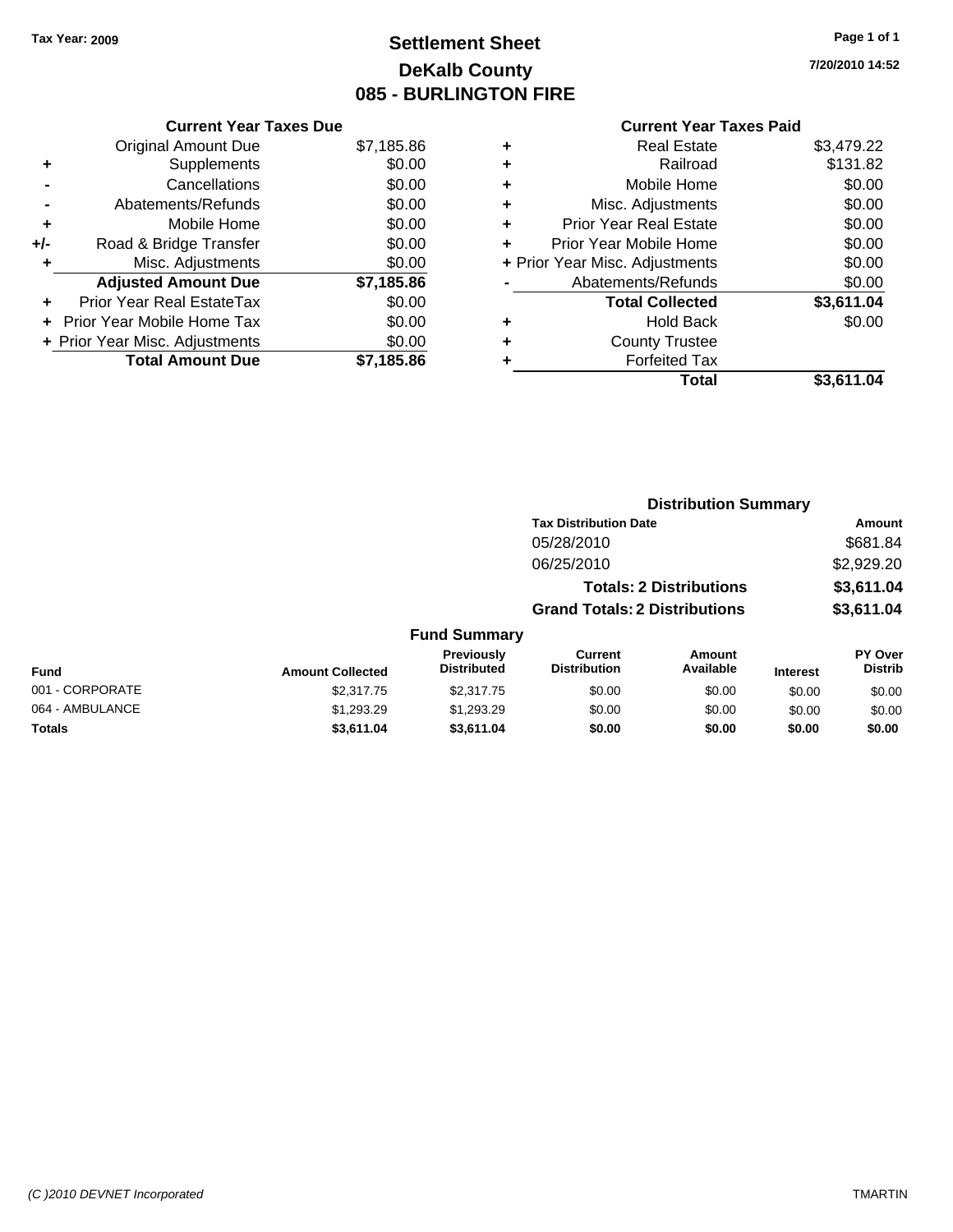# **Settlement Sheet Tax Year: 2009 Page 1 of 1 DeKalb County 086 - CORTLAND FIRE**

# **7/20/2010 14:52**

|   | <b>Current Year Taxes Paid</b> |              |
|---|--------------------------------|--------------|
| ٠ | Real Estate                    | \$207,972.64 |
| ٠ | Railroad                       | \$597.36     |
| ٠ | Mobile Home                    | \$0.00       |
| ÷ | Misc. Adjustments              | \$4,347.06   |
| ÷ | <b>Prior Year Real Estate</b>  | \$244.49     |
| ÷ | Prior Year Mobile Home         | \$0.00       |
|   | + Prior Year Misc. Adjustments | \$0.00       |
|   | Abatements/Refunds             | \$0.00       |
|   | <b>Total Collected</b>         | \$213,161.55 |
| ٠ | <b>Hold Back</b>               | \$0.00       |
| ٠ | <b>County Trustee</b>          |              |
| ٠ | <b>Forfeited Tax</b>           |              |
|   | Total                          | \$213,161.55 |

**Distribution Summary**

|     | <b>Current Year Taxes Due</b>    |              |  |  |  |
|-----|----------------------------------|--------------|--|--|--|
|     | <b>Original Amount Due</b>       | \$407,697.03 |  |  |  |
| ÷   | Supplements                      | \$2,707.75   |  |  |  |
|     | Cancellations                    | \$2,819.34   |  |  |  |
|     | Abatements/Refunds               | \$0.00       |  |  |  |
| ÷   | Mobile Home                      | \$0.00       |  |  |  |
| +/- | Road & Bridge Transfer           | \$0.00       |  |  |  |
| ٠   | Misc. Adjustments                | \$4,347.06   |  |  |  |
|     | <b>Adjusted Amount Due</b>       | \$411,932.50 |  |  |  |
|     | <b>Prior Year Real EstateTax</b> | \$244.49     |  |  |  |
|     | Prior Year Mobile Home Tax       | \$0.00       |  |  |  |
|     | + Prior Year Misc. Adjustments   | \$0.00       |  |  |  |
|     | <b>Total Amount Due</b>          | \$412,176.99 |  |  |  |

|                 |                         |                                        | <b>Tax Distribution Date</b>          |                                |                 | <b>Amount</b>                    |
|-----------------|-------------------------|----------------------------------------|---------------------------------------|--------------------------------|-----------------|----------------------------------|
|                 |                         |                                        | 05/28/2010                            |                                |                 | \$48,887.12                      |
|                 |                         |                                        | 06/25/2010                            |                                |                 | \$161,231.28                     |
|                 |                         |                                        | 07/23/2010                            |                                |                 | \$3,043.15                       |
|                 |                         |                                        |                                       | <b>Totals: 3 Distributions</b> |                 | \$213,161.55                     |
|                 |                         |                                        | <b>Grand Totals: 3 Distributions</b>  |                                |                 | \$213,161.55                     |
|                 |                         | <b>Fund Summary</b>                    |                                       |                                |                 |                                  |
| Fund            | <b>Amount Collected</b> | Previously<br><b>Distributed</b>       | <b>Current</b><br><b>Distribution</b> | Amount<br>Available            | <b>Interest</b> | <b>PY Over</b><br><b>Distrib</b> |
| 001 - CORPORATE | \$79,575.34             | \$78,439.30                            | \$1,136.04                            | \$0.00                         | \$0.00          | \$0.00                           |
| 064 - AMBULANCE | \$133,586.21            | \$131,679.10                           | \$1,907.11                            | \$0.00                         | \$0.00          | \$0.00                           |
| Totals          | \$213,161.55            | \$210,118.40                           | \$3,043.15                            | \$0.00                         | \$0.00          | \$0.00                           |
|                 |                         | <b>Miscellaneous Adjustment Detail</b> |                                       |                                |                 |                                  |

| Year Source             | <b>Account Type</b>       | <b>Amount Adjustment Description</b>                                 |
|-------------------------|---------------------------|----------------------------------------------------------------------|
| 2009 RE - Real Estate   | <b>Back Tax Collected</b> | \$4,339.38 Eagle Home Nature's Crossing Redemption 58 Parcels by TBA |
| 2009 RE - Real Estate   | <b>Back Tax Collected</b> | \$4.32 Montabano Builders Redemption 09-33-128-003 by TBA            |
| 2009 RE - Real Estate   | <b>Back Tax Collected</b> | \$1.43 Montalbano Builders Redemption 09-28-352-001 by TBA           |
| 2009 RE - Real Estate   | <b>Back Tax Collected</b> | \$0.94 Montalbano Builders Redemption 09-28-351-016 by TBA           |
| 2009 RE - Real Estate   | <b>Back Tax Collected</b> | \$0.99 Montalbano Builders Redemption 09-28-351-015 by TBA           |
| <b>Totals 5 entries</b> |                           | \$4,347.06                                                           |
|                         |                           |                                                                      |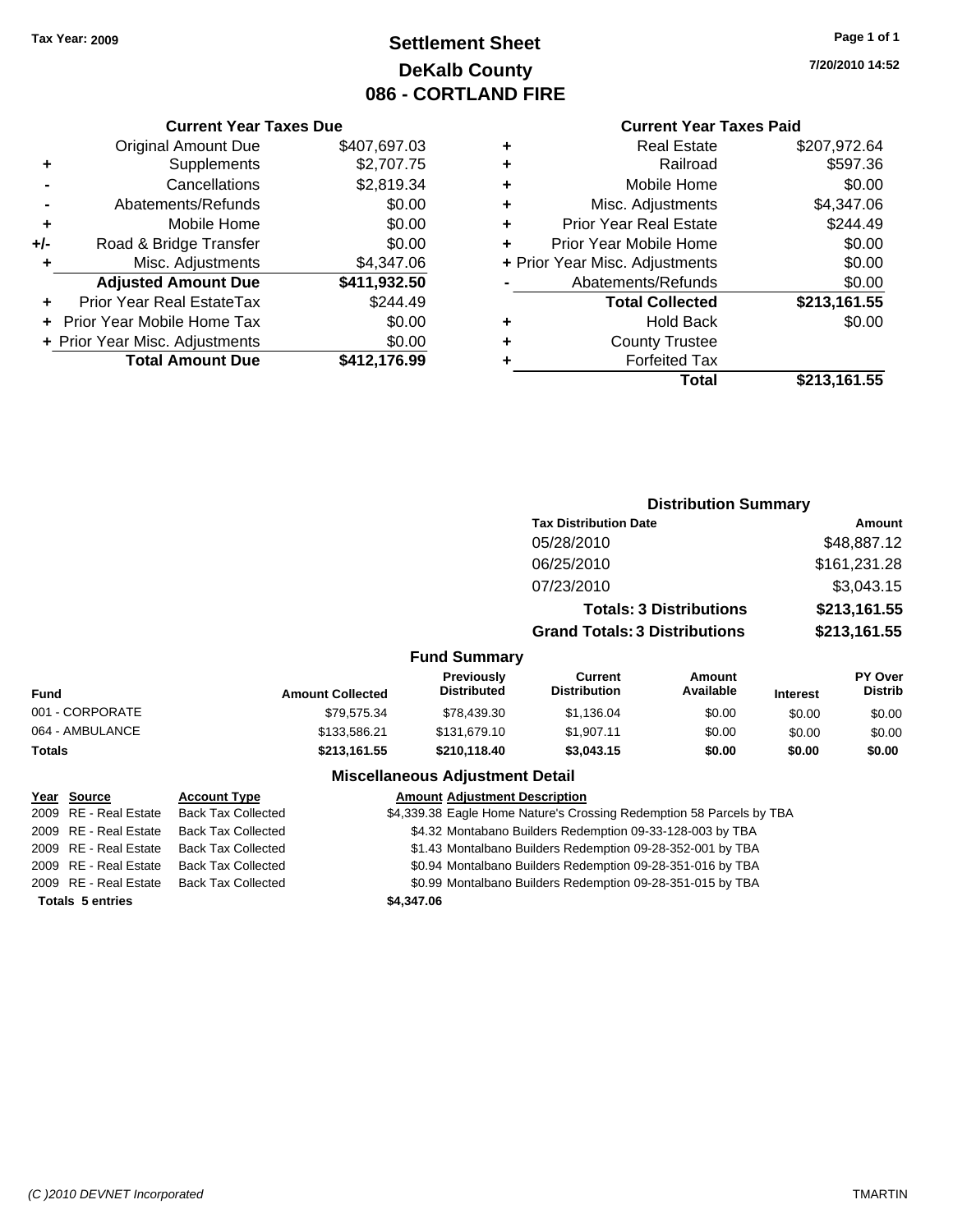# **Settlement Sheet Tax Year: 2009 Page 1 of 1 DeKalb County 087 - DE KALB FIRE**

**7/20/2010 14:52**

|  | <b>Current Year Taxes Due</b> |  |
|--|-------------------------------|--|
|  |                               |  |

|     | <b>Original Amount Due</b>       | \$128,268.05 |
|-----|----------------------------------|--------------|
| ٠   | Supplements                      | \$153.53     |
|     | Cancellations                    | \$162.40     |
|     | Abatements/Refunds               | \$0.00       |
| ٠   | Mobile Home                      | \$0.00       |
| +/- | Road & Bridge Transfer           | \$0.00       |
| ÷   | Misc. Adjustments                | \$0.00       |
|     | <b>Adjusted Amount Due</b>       | \$128,259.18 |
|     | <b>Prior Year Real EstateTax</b> | \$0.00       |
|     | Prior Year Mobile Home Tax       | \$0.00       |
|     | + Prior Year Misc. Adjustments   | \$0.00       |
|     | <b>Total Amount Due</b>          | \$128,259.18 |

|   | Total                          | \$67,941.24 |
|---|--------------------------------|-------------|
| ٠ | <b>Forfeited Tax</b>           |             |
| ٠ | <b>County Trustee</b>          |             |
| ٠ | <b>Hold Back</b>               | \$0.00      |
|   | <b>Total Collected</b>         | \$67,941.24 |
|   | Abatements/Refunds             | \$0.00      |
|   | + Prior Year Misc. Adjustments | \$0.00      |
|   | Prior Year Mobile Home         | \$0.00      |
| ٠ | <b>Prior Year Real Estate</b>  | \$0.00      |
| ٠ | Misc. Adjustments              | \$0.00      |
| ٠ | Mobile Home                    | \$0.00      |
| ÷ | Railroad                       | \$634.38    |
|   | <b>Real Estate</b>             | \$67,306.86 |

|                 |                         |                                  |                                       | <b>Distribution Summary</b>    |                 |                           |
|-----------------|-------------------------|----------------------------------|---------------------------------------|--------------------------------|-----------------|---------------------------|
|                 |                         |                                  | <b>Tax Distribution Date</b>          |                                |                 | Amount                    |
|                 |                         |                                  | 05/28/2010                            |                                |                 | \$11,219.73               |
|                 |                         |                                  | 06/25/2010                            |                                |                 | \$55,623.56               |
|                 |                         |                                  | 07/23/2010                            |                                |                 | \$1,097.95                |
|                 |                         |                                  |                                       | <b>Totals: 3 Distributions</b> |                 | \$67,941.24               |
|                 |                         |                                  | <b>Grand Totals: 3 Distributions</b>  |                                |                 | \$67,941.24               |
|                 |                         | <b>Fund Summary</b>              |                                       |                                |                 |                           |
| Fund            | <b>Amount Collected</b> | Previously<br><b>Distributed</b> | <b>Current</b><br><b>Distribution</b> | <b>Amount</b><br>Available     | <b>Interest</b> | PY Over<br><b>Distrib</b> |
| 001 - CORPORATE | \$67.941.24             | \$66,843,29                      | \$1,097.95                            | \$0.00                         | \$0.00          | \$0.00                    |
| Totals          | \$67,941.24             | \$66,843.29                      | \$1,097.95                            | \$0.00                         | \$0.00          | \$0.00                    |
|                 |                         |                                  |                                       |                                |                 |                           |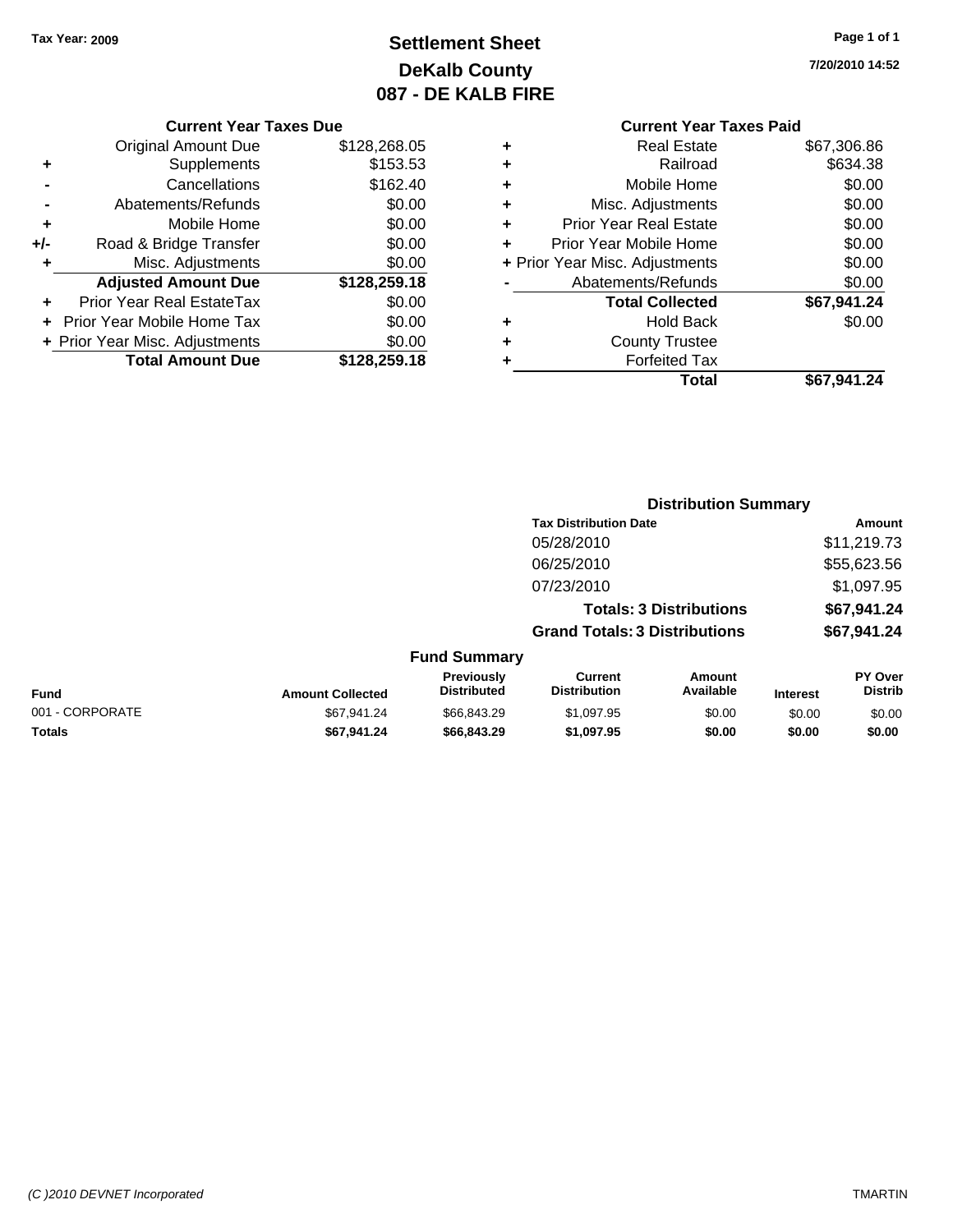# **Settlement Sheet Tax Year: 2009 Page 1 of 1 DeKalb County 088 - EARLVILLE FIRE**

**7/20/2010 14:52**

| <b>Curren</b>            |   |            | <b>Current Year Taxes Due</b>  |       |
|--------------------------|---|------------|--------------------------------|-------|
| Real                     |   | \$2,341.79 | <b>Original Amount Due</b>     |       |
| R                        | ٠ | \$95.12    | Supplements                    | ٠     |
| Mobile                   | ٠ | \$106.09   | Cancellations                  |       |
| Misc. Adjus              | ٠ | \$0.00     | Abatements/Refunds             |       |
| <b>Prior Year Real</b>   | ٠ | \$0.00     | Mobile Home                    | ٠     |
| <b>Prior Year Mobile</b> |   | \$0.00     | Road & Bridge Transfer         | $+/-$ |
| + Prior Year Misc. Adjus |   | \$0.00     | Misc. Adjustments              | ٠     |
| Abatements/R             |   | \$2,330.82 | <b>Adjusted Amount Due</b>     |       |
| <b>Total Col</b>         |   | \$0.00     | Prior Year Real EstateTax      |       |
| Hol                      | ٠ | \$0.00     | + Prior Year Mobile Home Tax   |       |
| County T                 | ٠ | \$0.00     | + Prior Year Misc. Adjustments |       |
| Forfeit                  |   | \$2,330.82 | <b>Total Amount Due</b>        |       |
|                          |   |            |                                |       |

|   | Total                          | \$1.392.63 |
|---|--------------------------------|------------|
| ٠ | <b>Forfeited Tax</b>           |            |
| ÷ | <b>County Trustee</b>          |            |
| ÷ | <b>Hold Back</b>               | \$0.00     |
|   | <b>Total Collected</b>         | \$1,392.63 |
|   | Abatements/Refunds             | \$0.00     |
|   | + Prior Year Misc. Adjustments | \$0.00     |
| ÷ | Prior Year Mobile Home         | \$0.00     |
| ÷ | <b>Prior Year Real Estate</b>  | \$0.00     |
| ÷ | Misc. Adjustments              | \$0.00     |
| ÷ | Mobile Home                    | \$0.00     |
| ÷ | Railroad                       | \$56.60    |
| ÷ | <b>Real Estate</b>             | \$1,336.03 |

|                         |                                         |                                       |                     |                                                                                                        | <b>Amount</b>               |
|-------------------------|-----------------------------------------|---------------------------------------|---------------------|--------------------------------------------------------------------------------------------------------|-----------------------------|
|                         |                                         | 05/28/2010                            |                     |                                                                                                        | \$326.00                    |
|                         |                                         | 06/25/2010                            |                     |                                                                                                        | \$1,066.63                  |
|                         |                                         |                                       |                     |                                                                                                        | \$1,392.63                  |
|                         |                                         |                                       |                     |                                                                                                        | \$1,392.63                  |
|                         |                                         |                                       |                     |                                                                                                        |                             |
| <b>Amount Collected</b> | <b>Previously</b><br><b>Distributed</b> | <b>Current</b><br><b>Distribution</b> | Amount<br>Available | <b>Interest</b>                                                                                        | PY Over<br><b>Distrib</b>   |
| \$673.71                | \$673.71                                | \$0.00                                | \$0.00              | \$0.00                                                                                                 | \$0.00                      |
| \$718.92                | \$718.92                                | \$0.00                                | \$0.00              | \$0.00                                                                                                 | \$0.00                      |
| \$1,392.63              | \$1,392.63                              | \$0.00                                | \$0.00              | \$0.00                                                                                                 | \$0.00                      |
|                         |                                         |                                       | <b>Fund Summary</b> | <b>Tax Distribution Date</b><br><b>Totals: 2 Distributions</b><br><b>Grand Totals: 2 Distributions</b> | <b>Distribution Summary</b> |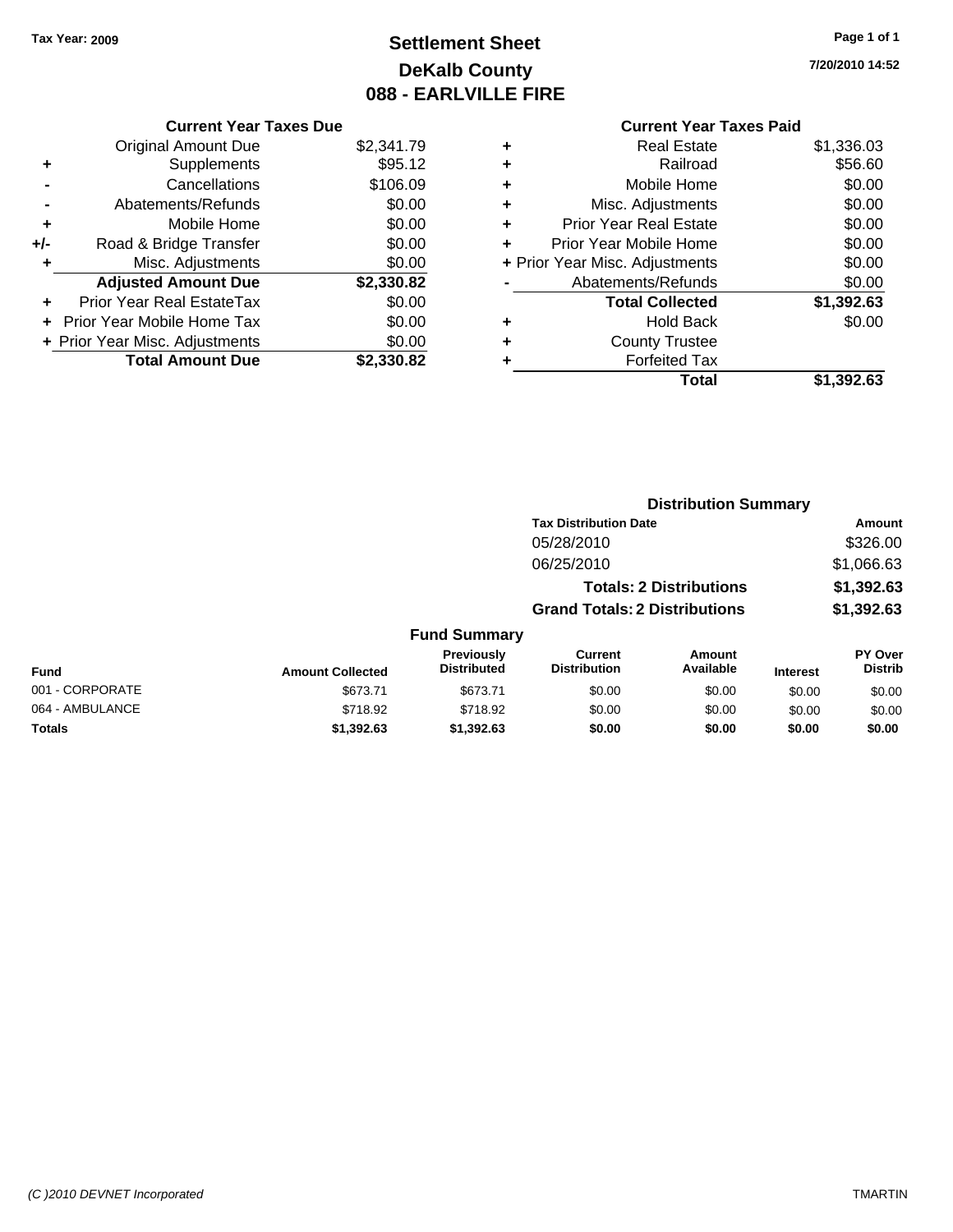# **Settlement Sheet Tax Year: 2009 Page 1 of 1 DeKalb County 089 - GENOA-KINGSTON FIRE**

## **Current Year Taxes Due**

|     | <b>Original Amount Due</b>        | \$833,325.90 |
|-----|-----------------------------------|--------------|
| ٠   | Supplements                       | \$9,814.46   |
|     | Cancellations                     | \$12,828.71  |
|     | Abatements/Refunds                | \$0.00       |
| ÷   | Mobile Home                       | \$0.00       |
| +/- | Road & Bridge Transfer            | \$0.00       |
| ٠   | Misc. Adjustments                 | \$0.00       |
|     | <b>Adjusted Amount Due</b>        | \$830,311.65 |
|     | <b>Prior Year Real EstateTax</b>  | \$0.00       |
|     | <b>Prior Year Mobile Home Tax</b> | \$0.00       |
|     | + Prior Year Misc. Adjustments    | \$0.00       |
|     | <b>Total Amount Due</b>           | \$830,311.65 |

## **Current Year Taxes Paid**

|   | <b>Real Estate</b>             | \$432,145.12 |
|---|--------------------------------|--------------|
| ٠ | Railroad                       | \$1,808.13   |
| ٠ | Mobile Home                    | \$0.00       |
| ٠ | Misc. Adjustments              | \$0.00       |
| ٠ | <b>Prior Year Real Estate</b>  | \$0.00       |
|   | Prior Year Mobile Home         | \$0.00       |
|   | + Prior Year Misc. Adjustments | \$0.00       |
|   | Abatements/Refunds             | \$0.00       |
|   | <b>Total Collected</b>         | \$433,953.25 |
| ٠ | <b>Hold Back</b>               | \$0.00       |
| ٠ | <b>County Trustee</b>          |              |
| ٠ | <b>Forfeited Tax</b>           |              |
|   | Total                          | \$433,953.25 |
|   |                                |              |

| <b>Distribution Summary</b>          |              |
|--------------------------------------|--------------|
| <b>Tax Distribution Date</b>         | Amount       |
| 05/28/2010                           | \$96,959.01  |
| 06/25/2010                           | \$327,812.99 |
| 07/23/2010                           | \$9,181.25   |
| <b>Totals: 3 Distributions</b>       | \$433,953.25 |
| <b>Grand Totals: 3 Distributions</b> | \$433,953.25 |

| <b>Fund</b>                                   | <b>Amount Collected</b> | Previously<br><b>Distributed</b> | <b>Current</b><br><b>Distribution</b> | Amount<br>Available | <b>Interest</b> | <b>PY Over</b><br><b>Distrib</b> |
|-----------------------------------------------|-------------------------|----------------------------------|---------------------------------------|---------------------|-----------------|----------------------------------|
| 001 - CORPORATE                               | \$162,308.95            | \$158.874.94                     | \$3.434.01                            | \$0.00              | \$0.00          | \$0.00                           |
| 035 - TORT JUDGEMENTS/LIABILITY<br><b>INS</b> | \$34,975.76             | \$34.235.77                      | \$739.99                              | \$0.00              | \$0.00          | \$0.00                           |
| 064 - AMBULANCE                               | \$236,668.54            | \$231,661.29                     | \$5,007.25                            | \$0.00              | \$0.00          | \$0.00                           |
| <b>Totals</b>                                 | \$433,953.25            | \$424,772,00                     | \$9,181.25                            | \$0.00              | \$0.00          | \$0.00                           |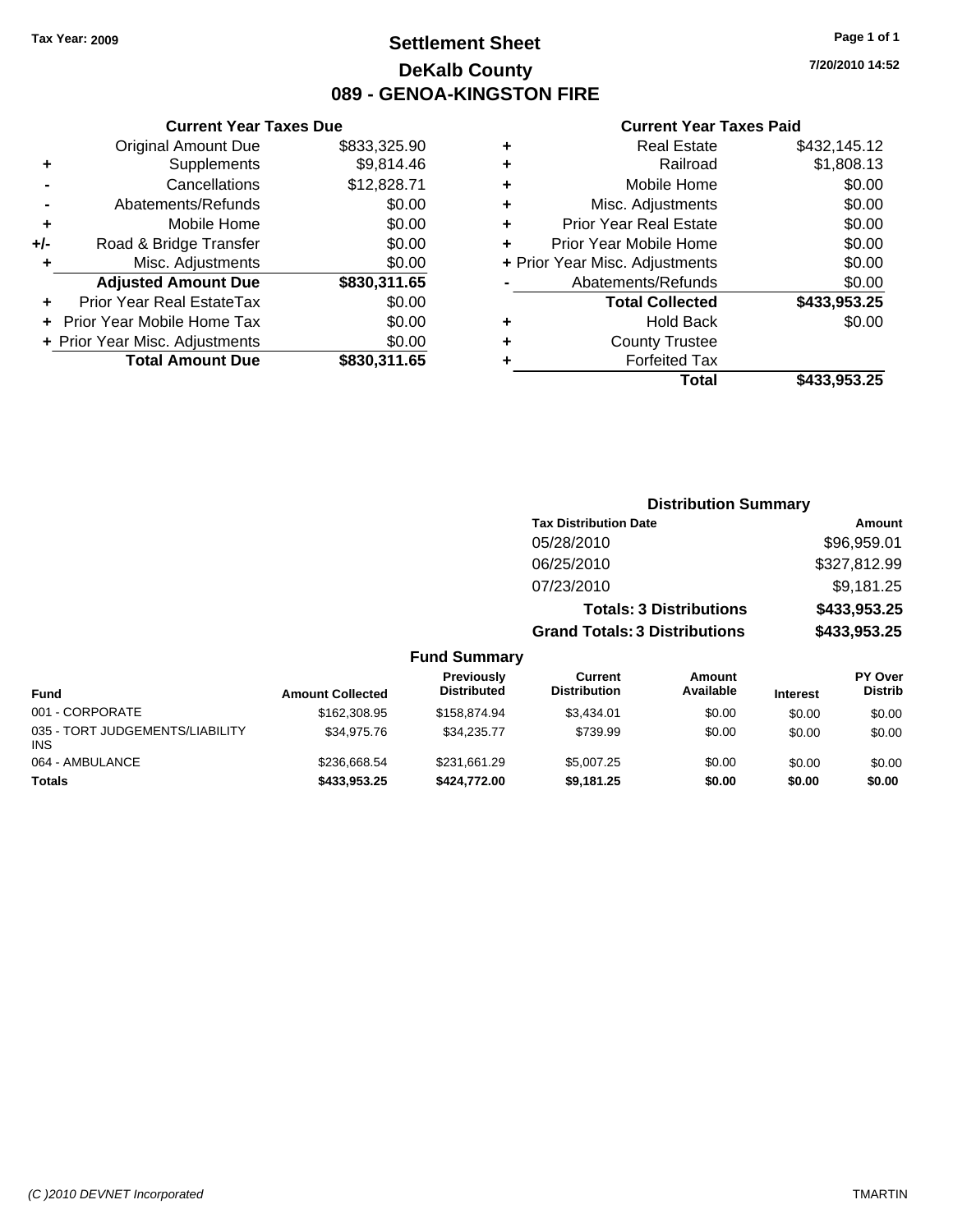# **Settlement Sheet Tax Year: 2009 Page 1 of 1 DeKalb County 090 - HAMPSHIRE FIRE**

**7/20/2010 14:52**

|       | <b>Current Year Taxes Due</b>  |             |  |  |
|-------|--------------------------------|-------------|--|--|
|       | <b>Original Amount Due</b>     | \$22,285.91 |  |  |
| ٠     | Supplements                    | \$0.00      |  |  |
|       | Cancellations                  | \$0.00      |  |  |
|       | Abatements/Refunds             | \$0.00      |  |  |
| ٠     | Mobile Home                    | \$0.00      |  |  |
| $+/-$ | Road & Bridge Transfer         | \$0.00      |  |  |
| ÷     | \$0.00<br>Misc. Adjustments    |             |  |  |
|       | <b>Adjusted Amount Due</b>     | \$22,285.91 |  |  |
|       | Prior Year Real EstateTax      | \$0.00      |  |  |
|       | Prior Year Mobile Home Tax     | \$0.00      |  |  |
|       | + Prior Year Misc. Adjustments | \$0.00      |  |  |
|       | <b>Total Amount Due</b>        | \$22.285.91 |  |  |
|       |                                |             |  |  |

| ٠ | <b>Real Estate</b>             | \$13,334.94 |
|---|--------------------------------|-------------|
| ٠ | Railroad                       | \$108.04    |
| ٠ | Mobile Home                    | \$0.00      |
| ٠ | Misc. Adjustments              | \$0.00      |
| ÷ | <b>Prior Year Real Estate</b>  | \$0.00      |
| ٠ | Prior Year Mobile Home         | \$0.00      |
|   | + Prior Year Misc. Adjustments | \$0.00      |
|   | Abatements/Refunds             | \$0.00      |
|   | <b>Total Collected</b>         | \$13,442.98 |
| ٠ | Hold Back                      | \$0.00      |
| ٠ | <b>County Trustee</b>          |             |
| ٠ | <b>Forfeited Tax</b>           |             |
|   | Total                          | \$13,442.98 |
|   |                                |             |

|                             | <b>Distribution Summary</b> |                                  |                                       |                                |                 |                                  |  |
|-----------------------------|-----------------------------|----------------------------------|---------------------------------------|--------------------------------|-----------------|----------------------------------|--|
|                             |                             |                                  | <b>Tax Distribution Date</b>          |                                |                 | Amount                           |  |
|                             |                             |                                  | 05/28/2010                            |                                |                 | \$5,652.24                       |  |
|                             |                             |                                  | 06/25/2010                            |                                |                 | \$7,763.60                       |  |
|                             |                             |                                  | 07/23/2010                            |                                |                 | \$27.14                          |  |
|                             |                             |                                  |                                       | <b>Totals: 3 Distributions</b> |                 | \$13,442.98                      |  |
|                             |                             |                                  | <b>Grand Totals: 3 Distributions</b>  |                                |                 | \$13,442.98                      |  |
|                             |                             | <b>Fund Summary</b>              |                                       |                                |                 |                                  |  |
| <b>Fund</b>                 | <b>Amount Collected</b>     | Previously<br><b>Distributed</b> | <b>Current</b><br><b>Distribution</b> | Amount<br>Available            | <b>Interest</b> | <b>PY Over</b><br><b>Distrib</b> |  |
| 001 - CORPORATE             | \$7,987.62                  | \$7,971.49                       | \$16.13                               | \$0.00                         | \$0.00          | \$0.00                           |  |
| 013 - FIREFIGHTER'S PENSION | \$130.01                    | \$129.75                         | \$0.26                                | \$0.00                         | \$0.00          | \$0.00                           |  |
| 064 - AMBULANCE             | \$5,325.35                  | \$5,314.60                       | \$10.75                               | \$0.00                         | \$0.00          | \$0.00                           |  |
| Totals                      | \$13,442.98                 | \$13,415.84                      | \$27.14                               | \$0.00                         | \$0.00          | \$0.00                           |  |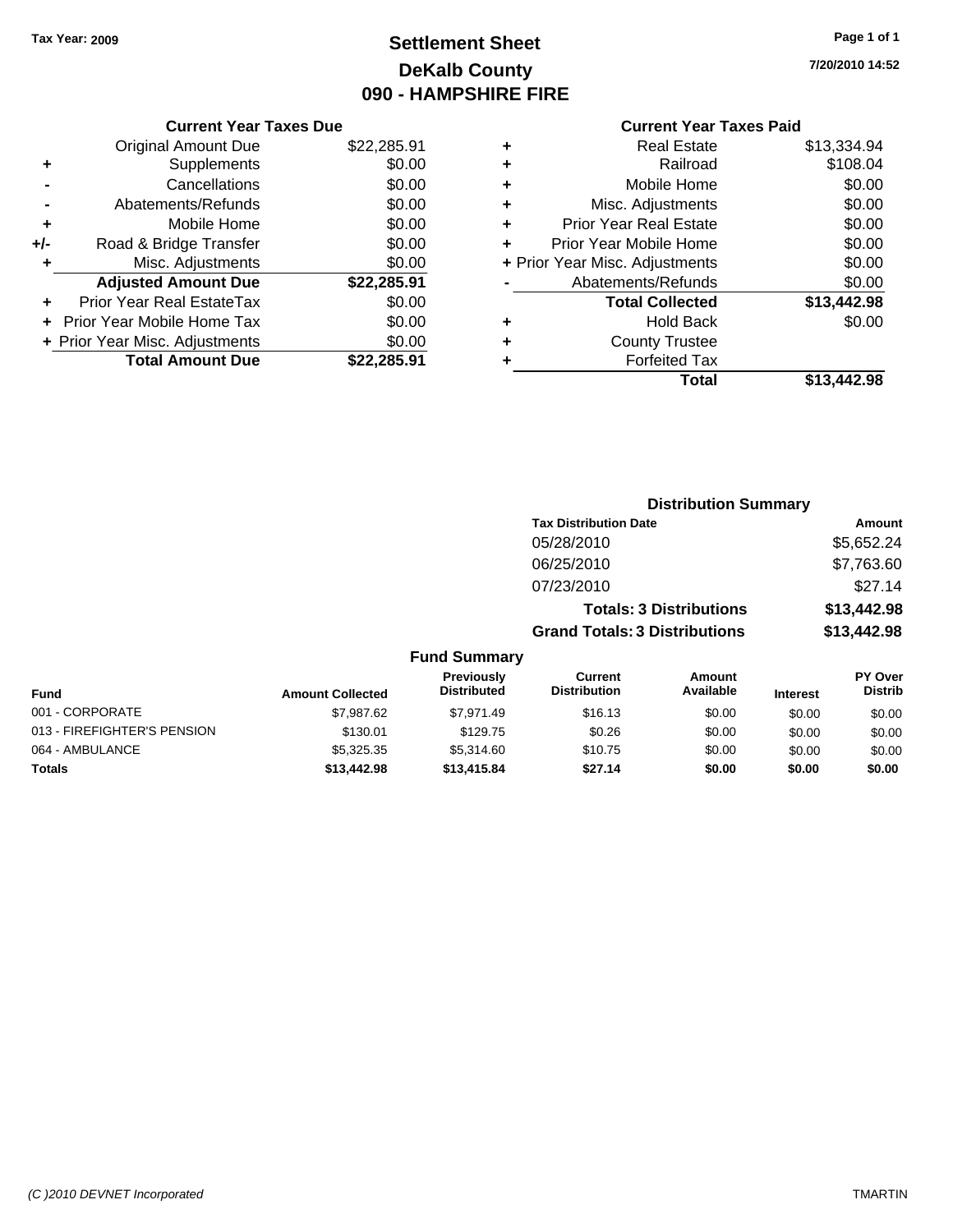# **Settlement Sheet Tax Year: 2009 Page 1 of 1 DeKalb County 091 - HINCKLEY FIRE**

**7/20/2010 14:52**

## **Current Year Taxes Due**

|       | <b>Original Amount Due</b>       | \$227,753.93 |
|-------|----------------------------------|--------------|
| ٠     | Supplements                      | \$879.62     |
|       | Cancellations                    | \$934.00     |
|       | Abatements/Refunds               | \$0.00       |
| ٠     | Mobile Home                      | \$0.00       |
| $+/-$ | Road & Bridge Transfer           | \$0.00       |
| ٠     | Misc. Adjustments                | \$43.45      |
|       | <b>Adjusted Amount Due</b>       | \$227,743.00 |
|       | <b>Prior Year Real EstateTax</b> | \$0.00       |
|       | Prior Year Mobile Home Tax       | \$0.00       |
|       | + Prior Year Misc. Adjustments   | \$0.00       |
|       | <b>Total Amount Due</b>          | \$227,743.00 |

|   | <b>Real Estate</b>             | \$115,653.95 |
|---|--------------------------------|--------------|
| ÷ | Railroad                       | \$683.36     |
| ٠ | Mobile Home                    | \$0.00       |
| ٠ | Misc. Adjustments              | \$43.45      |
| ٠ | <b>Prior Year Real Estate</b>  | \$0.00       |
|   | Prior Year Mobile Home         | \$0.00       |
|   | + Prior Year Misc. Adjustments | \$0.00       |
|   | Abatements/Refunds             | \$0.00       |
|   | <b>Total Collected</b>         | \$116,380.76 |
| ٠ | <b>Hold Back</b>               | \$0.00       |
| ٠ | <b>County Trustee</b>          |              |
| ٠ | <b>Forfeited Tax</b>           |              |
|   | Total                          | \$116,380.76 |

|                         |                                                                                   |                                         |                                                      | <b>Distribution Summary</b>    |                 |                           |  |
|-------------------------|-----------------------------------------------------------------------------------|-----------------------------------------|------------------------------------------------------|--------------------------------|-----------------|---------------------------|--|
|                         |                                                                                   |                                         | <b>Tax Distribution Date</b>                         | Amount                         |                 |                           |  |
|                         |                                                                                   |                                         | 05/28/2010                                           |                                |                 | \$25,699.92               |  |
|                         |                                                                                   |                                         | 06/25/2010                                           |                                |                 | \$89,862.06               |  |
|                         |                                                                                   |                                         | 07/23/2010                                           |                                |                 | \$818.78                  |  |
|                         |                                                                                   |                                         |                                                      | <b>Totals: 3 Distributions</b> |                 | \$116,380.76              |  |
|                         |                                                                                   |                                         | <b>Grand Totals: 3 Distributions</b>                 |                                | \$116,380.76    |                           |  |
|                         |                                                                                   | <b>Fund Summary</b>                     |                                                      |                                |                 |                           |  |
| Fund                    | <b>Amount Collected</b>                                                           | <b>Previously</b><br><b>Distributed</b> | Current<br><b>Distribution</b>                       | Amount<br>Available            | <b>Interest</b> | PY Over<br><b>Distrib</b> |  |
| 001 - CORPORATE         | \$116,380.76                                                                      | \$115,561.98                            | \$818.78                                             | \$0.00                         | \$0.00          | \$0.00                    |  |
| Totals                  | \$116,380.76                                                                      | \$115,561.98                            | \$818.78                                             | \$0.00                         | \$0.00          | \$0.00                    |  |
|                         |                                                                                   | <b>Miscellaneous Adjustment Detail</b>  |                                                      |                                |                 |                           |  |
| <u> Year Source</u>     | <b>Account Type</b>                                                               | <b>Amount Adjustment Description</b>    |                                                      |                                |                 |                           |  |
| 2009 RE - Real Estate   | <b>Back Tax Collected</b>                                                         |                                         | \$3.50 Indy Mac Bank Redemption 15-15-280-027 by TBA |                                |                 |                           |  |
| 2009 RE - Real Estate   | <b>Back Tax Collected</b><br>\$6.38 Riedelsperger Redemption 15-15-228-035 by TBA |                                         |                                                      |                                |                 |                           |  |
| 2009 RE - Real Estate   | Paymt In Lieu of Tax                                                              | \$33.57 Sunset View Apartments by TBA   |                                                      |                                |                 |                           |  |
| <b>Totals 3 entries</b> |                                                                                   | \$43.45                                 |                                                      |                                |                 |                           |  |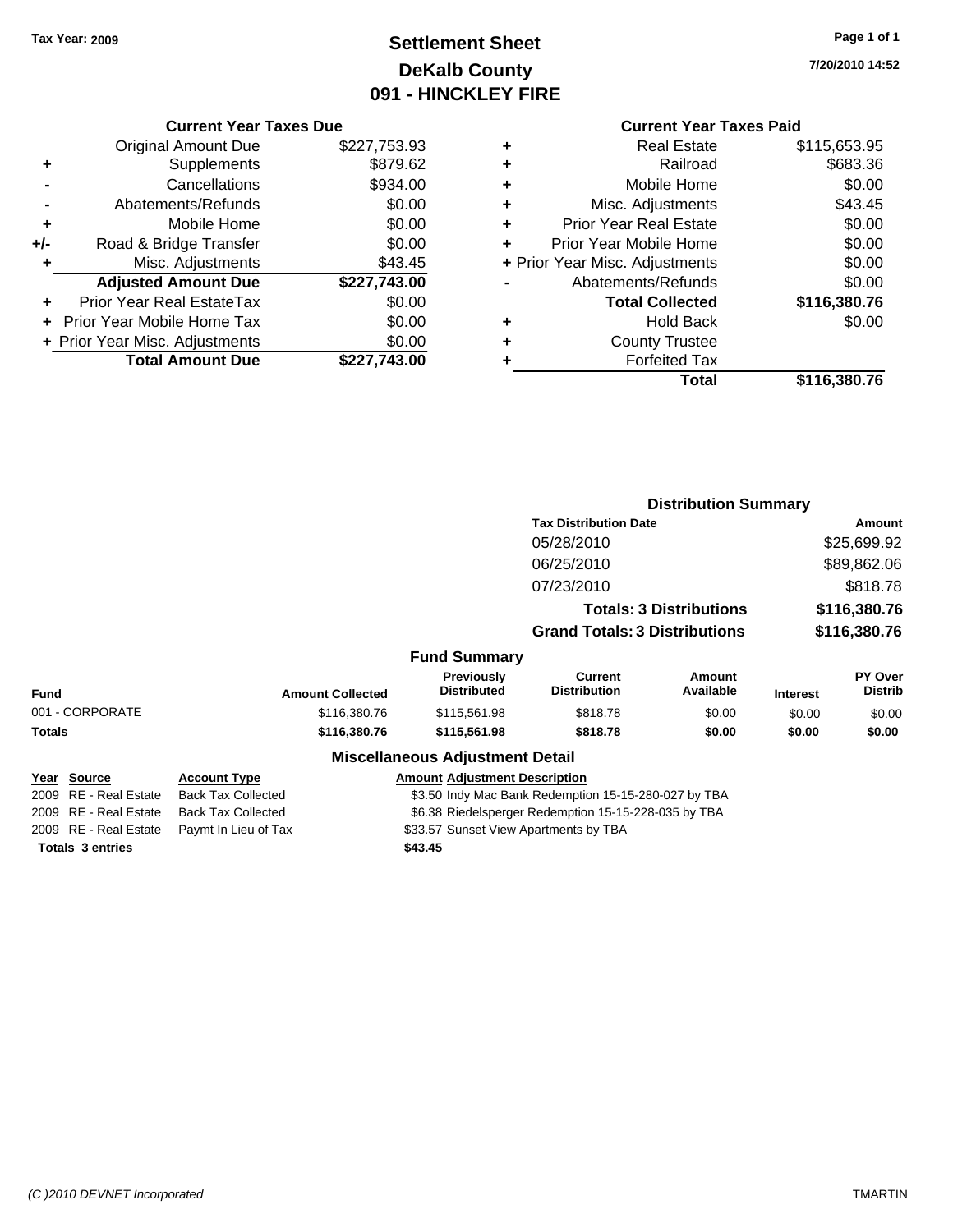# **Settlement Sheet Tax Year: 2009 Page 1 of 1 DeKalb County 092 - KIRKLAND FIRE**

**7/20/2010 14:52**

#### **Current Year Taxes Due**

|       | <b>Original Amount Due</b>        | \$299,765.58 |
|-------|-----------------------------------|--------------|
| ٠     | Supplements                       | \$1,713.67   |
|       | Cancellations                     | \$2,064.39   |
|       | Abatements/Refunds                | \$0.00       |
| ÷     | Mobile Home                       | \$0.00       |
| $+/-$ | Road & Bridge Transfer            | \$0.00       |
| ٠     | Misc. Adjustments                 | \$0.75       |
|       | <b>Adjusted Amount Due</b>        | \$299,415.61 |
|       | <b>Prior Year Real EstateTax</b>  | \$0.00       |
|       | <b>Prior Year Mobile Home Tax</b> | \$0.00       |
|       | + Prior Year Misc. Adjustments    | \$0.00       |
|       | <b>Total Amount Due</b>           | \$299.415.61 |

## **Current Year Taxes Paid**

| ٠ | <b>Real Estate</b>             | \$155,167.85 |
|---|--------------------------------|--------------|
| ٠ | Railroad                       | \$724.24     |
| ٠ | Mobile Home                    | \$0.00       |
| ٠ | Misc. Adjustments              | \$0.75       |
| ٠ | <b>Prior Year Real Estate</b>  | \$0.00       |
| ÷ | Prior Year Mobile Home         | \$0.00       |
|   | + Prior Year Misc. Adjustments | \$0.00       |
|   | Abatements/Refunds             | \$0.00       |
|   | <b>Total Collected</b>         | \$155,892.84 |
| ٠ | <b>Hold Back</b>               | \$0.00       |
| ٠ | <b>County Trustee</b>          |              |
| ٠ | <b>Forfeited Tax</b>           |              |
|   | Total                          | \$155,892.84 |
|   |                                |              |

## **Distribution Summary Tax Distribution Date Amount** 05/28/2010 \$33,478.73 06/25/2010 \$119,529.05 07/23/2010 \$2,885.06 **Totals: 3 Distributions \$155,892.84 Grand Totals: 3 Distributions \$155,892.84 Fund Summary**

| <b>Fund</b>                                         | <b>Amount Collected</b> | <b>Previously</b><br><b>Distributed</b> | Current<br><b>Distribution</b> | <b>Amount</b><br>Available | <b>Interest</b> | <b>PY Over</b><br><b>Distrib</b> |
|-----------------------------------------------------|-------------------------|-----------------------------------------|--------------------------------|----------------------------|-----------------|----------------------------------|
| 001 - CORPORATE                                     | \$90.325.71             | \$88.654.09                             | \$1.671.62                     | \$0.00                     | \$0.00          | \$0.00                           |
| 027 - AUDIT                                         | \$1.025.45              | \$1,006.48                              | \$18.97                        | \$0.00                     | \$0.00          | \$0.00                           |
| 035 - TORT JUDGMENTS, LIABILITY<br><b>INSURANCE</b> | \$5.545.59              | \$5,442.95                              | \$102.64                       | \$0.00                     | \$0.00          | \$0.00                           |
| 062 - WORKERS COMPENSATION                          | \$3.465.97              | \$3,401.82                              | \$64.15                        | \$0.00                     | \$0.00          | \$0.00                           |
| 064 - AMBULANCE                                     | \$55.530.12             | \$54.502.44                             | \$1,027.68                     | \$0.00                     | \$0.00          | \$0.00                           |
| <b>Totals</b>                                       | \$155,892,84            | \$153,007.78                            | \$2,885.06                     | \$0.00                     | \$0.00          | \$0.00                           |
|                                                     |                         | Miccollangeus Adiustment Detail         |                                |                            |                 |                                  |

## **Miscellaneous Adjustment Detail**

**Year Source Account Type Amount Adjustment Description**

Totals 1 entries **12.12 and 12.12 and 12.13 and 12.13 and 12.13 and 12.13 and 12.13 and 12.13 and 12.13 and 12.13 and 12.13 and 12.13 and 12.13 and 12.13 and 12.13 and 12.13 and 12.13 and 12.13 and 12.13 and 12.13 and 12.1** 

2009 RE - Real Estate Back Tax Collected \$0.75 Pearson Redemption 01-26-180-044 by TBA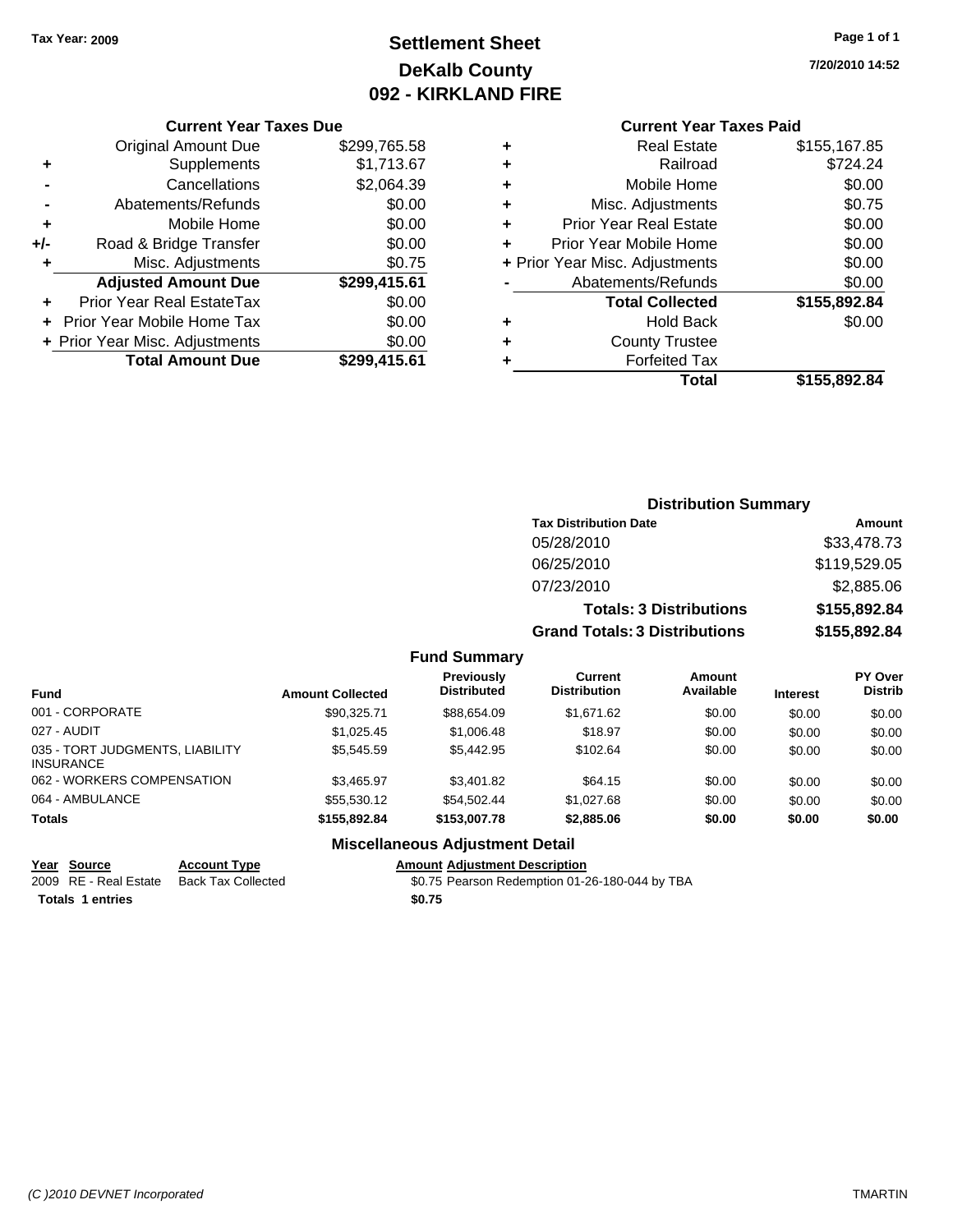# **Settlement Sheet Tax Year: 2009 Page 1 of 1 DeKalb County 093 - LEE FIRE**

**7/20/2010 14:52**

## **Current Year Taxes Paid +** Real Estate \$12,430.37 **+** Railroad \$279.15 **+** Mobile Home \$0.00 **+** Misc. Adjustments \$0.00 **+** Prior Year Real Estate \$0.00 **+** Prior Year Mobile Home \$0.00<br> **+ Prior Year Misc, Adjustments** \$0.00 **+** Prior Year Misc. Adjustments \$0.00

| Total                  | \$12,709.52 |
|------------------------|-------------|
| <b>Forfeited Tax</b>   |             |
| <b>County Trustee</b>  |             |
| <b>Hold Back</b>       | \$0.00      |
| <b>Total Collected</b> | \$12,709.52 |
| Abatements/Refunds     | \$0.00      |
|                        | vv.vv       |

|     | <b>Current Year Taxes Due</b>  |             |
|-----|--------------------------------|-------------|
|     | <b>Original Amount Due</b>     | \$26,020.90 |
| ٠   | Supplements                    | \$511.03    |
|     | Cancellations                  | \$528.77    |
|     | Abatements/Refunds             | \$0.00      |
| ٠   | Mobile Home                    | \$0.00      |
| +/- | Road & Bridge Transfer         | \$0.00      |
| ٠   | Misc. Adjustments              | \$0.00      |
|     | <b>Adjusted Amount Due</b>     | \$26,003.16 |
|     | Prior Year Real EstateTax      | \$0.00      |
|     | Prior Year Mobile Home Tax     | \$0.00      |
|     | + Prior Year Misc. Adjustments | \$0.00      |
|     | <b>Total Amount Due</b>        | \$26,003.16 |

|                                               |                         |                                  |                                       | <b>Distribution Summary</b>    |                 |                                  |
|-----------------------------------------------|-------------------------|----------------------------------|---------------------------------------|--------------------------------|-----------------|----------------------------------|
|                                               |                         |                                  | <b>Tax Distribution Date</b>          |                                |                 | Amount                           |
|                                               |                         |                                  | 05/28/2010                            |                                |                 | \$4,110.70                       |
|                                               |                         |                                  | 06/25/2010                            |                                |                 | \$8,291.09                       |
|                                               |                         |                                  | 07/23/2010                            |                                |                 | \$307.73                         |
|                                               |                         |                                  |                                       | <b>Totals: 3 Distributions</b> |                 | \$12,709.52                      |
|                                               |                         |                                  | <b>Grand Totals: 3 Distributions</b>  |                                |                 | \$12,709.52                      |
|                                               |                         | <b>Fund Summary</b>              |                                       |                                |                 |                                  |
| <b>Fund</b>                                   | <b>Amount Collected</b> | Previously<br><b>Distributed</b> | <b>Current</b><br><b>Distribution</b> | <b>Amount</b><br>Available     | <b>Interest</b> | <b>PY Over</b><br><b>Distrib</b> |
| 001 - CORPORATE                               | \$7,831.10              | \$7,641.49                       | \$189.61                              | \$0.00                         | \$0.00          | \$0.00                           |
| 035 - TORT JUDGEMENTS/LIABILITY<br><b>INS</b> | \$870.06                | \$848.99                         | \$21.07                               | \$0.00                         | \$0.00          | \$0.00                           |
| 064 - AMBULANCE                               | \$4,008.36              | \$3,911.31                       | \$97.05                               | \$0.00                         | \$0.00          | \$0.00                           |

**Totals \$12,709.52 \$12,401.79 \$307.73 \$0.00 \$0.00 \$0.00**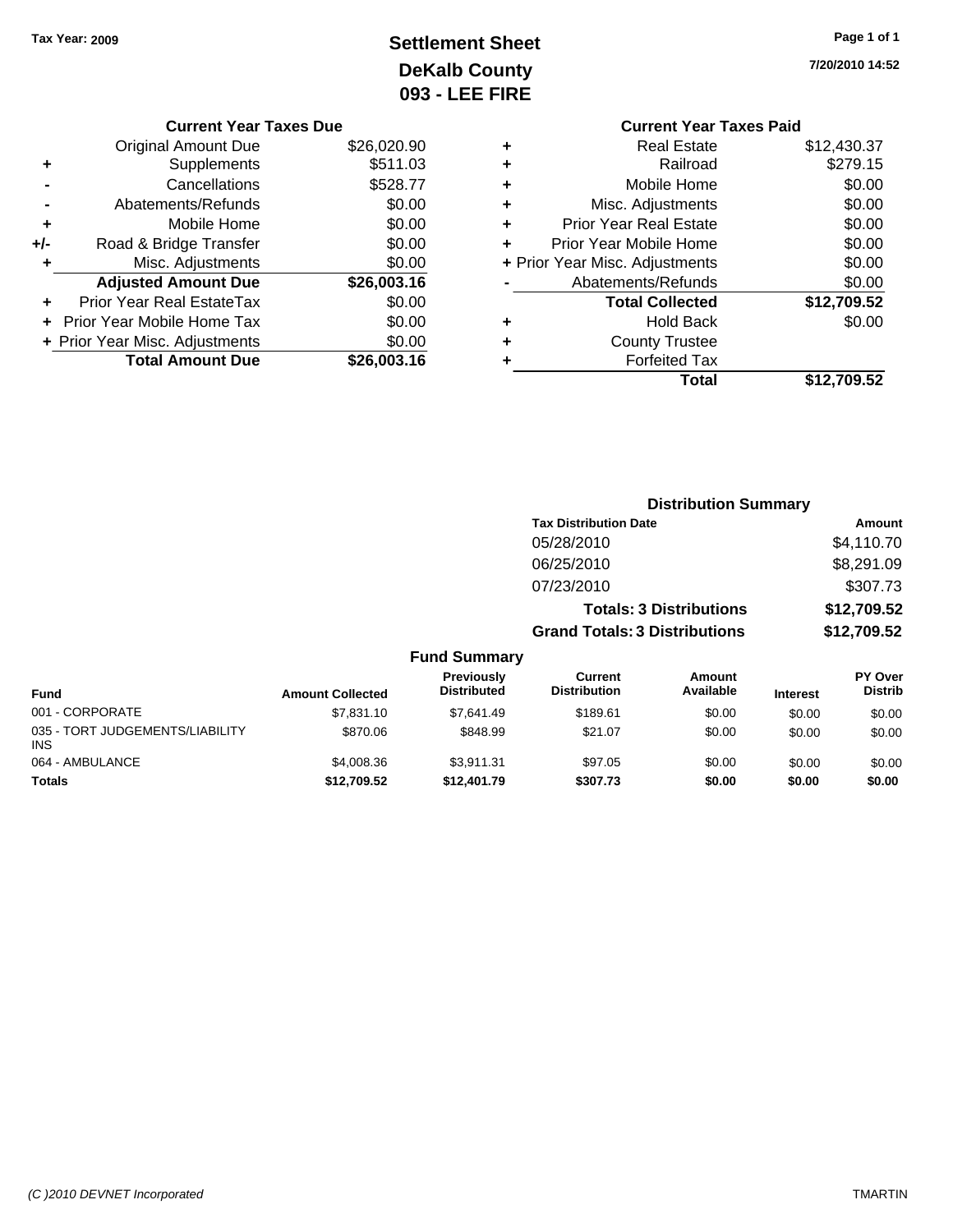# **Settlement Sheet Tax Year: 2009 Page 1 of 1 DeKalb County 094 - LELAND FIRE**

**7/20/2010 14:52**

#### **Current Year Taxes Due**

|       | <b>Original Amount Due</b>       | \$23,405.15 |
|-------|----------------------------------|-------------|
|       | Supplements                      | \$171.93    |
|       | Cancellations                    | \$179.89    |
|       | Abatements/Refunds               | \$0.00      |
| ٠     | Mobile Home                      | \$0.00      |
| $+/-$ | Road & Bridge Transfer           | \$0.00      |
| ÷     | Misc. Adjustments                | \$0.00      |
|       | <b>Adjusted Amount Due</b>       | \$23,397.19 |
|       | <b>Prior Year Real EstateTax</b> | \$0.00      |
|       | Prior Year Mobile Home Tax       | \$0.00      |
|       | + Prior Year Misc. Adjustments   | \$0.00      |
|       | <b>Total Amount Due</b>          | \$23,397.19 |

## **Current Year Taxes Paid +** Real Estate \$12,949.34 **+** Railroad \$0.00<br> **+** Mobile Home \$0.00 **+** Mobile Home **+** Misc. Adjustments \$0.00

|   | Total                          | \$12,949.34 |
|---|--------------------------------|-------------|
| ÷ | <b>Forfeited Tax</b>           |             |
| ÷ | <b>County Trustee</b>          |             |
| ٠ | <b>Hold Back</b>               | \$0.00      |
|   | <b>Total Collected</b>         | \$12,949.34 |
|   | Abatements/Refunds             | \$0.00      |
|   | + Prior Year Misc. Adjustments | \$0.00      |
| ÷ | Prior Year Mobile Home         | \$0.00      |
|   | <b>Prior Year Real Estate</b>  | \$0.00      |

|                 |                         |                                  |                                       | <b>Distribution Summary</b>    |                 |                                  |
|-----------------|-------------------------|----------------------------------|---------------------------------------|--------------------------------|-----------------|----------------------------------|
|                 |                         |                                  | <b>Tax Distribution Date</b>          |                                |                 | Amount                           |
|                 |                         |                                  | 05/28/2010                            |                                |                 | \$3,057.46                       |
|                 |                         |                                  | 06/25/2010                            |                                |                 | \$9,723.41                       |
|                 |                         |                                  | 07/23/2010                            |                                |                 | \$168.47                         |
|                 |                         |                                  |                                       | <b>Totals: 3 Distributions</b> |                 | \$12,949.34                      |
|                 |                         |                                  | <b>Grand Totals: 3 Distributions</b>  |                                |                 | \$12,949.34                      |
|                 |                         | <b>Fund Summary</b>              |                                       |                                |                 |                                  |
| <b>Fund</b>     | <b>Amount Collected</b> | Previously<br><b>Distributed</b> | <b>Current</b><br><b>Distribution</b> | Amount<br>Available            | <b>Interest</b> | <b>PY Over</b><br><b>Distrib</b> |
| 001 - CORPORATE | \$12,949.34             | \$12,780.87                      | \$168.47                              | \$0.00                         | \$0.00          | \$0.00                           |
| Totals          | \$12.949.34             | \$12,780.87                      | \$168.47                              | \$0.00                         | \$0.00          | \$0.00                           |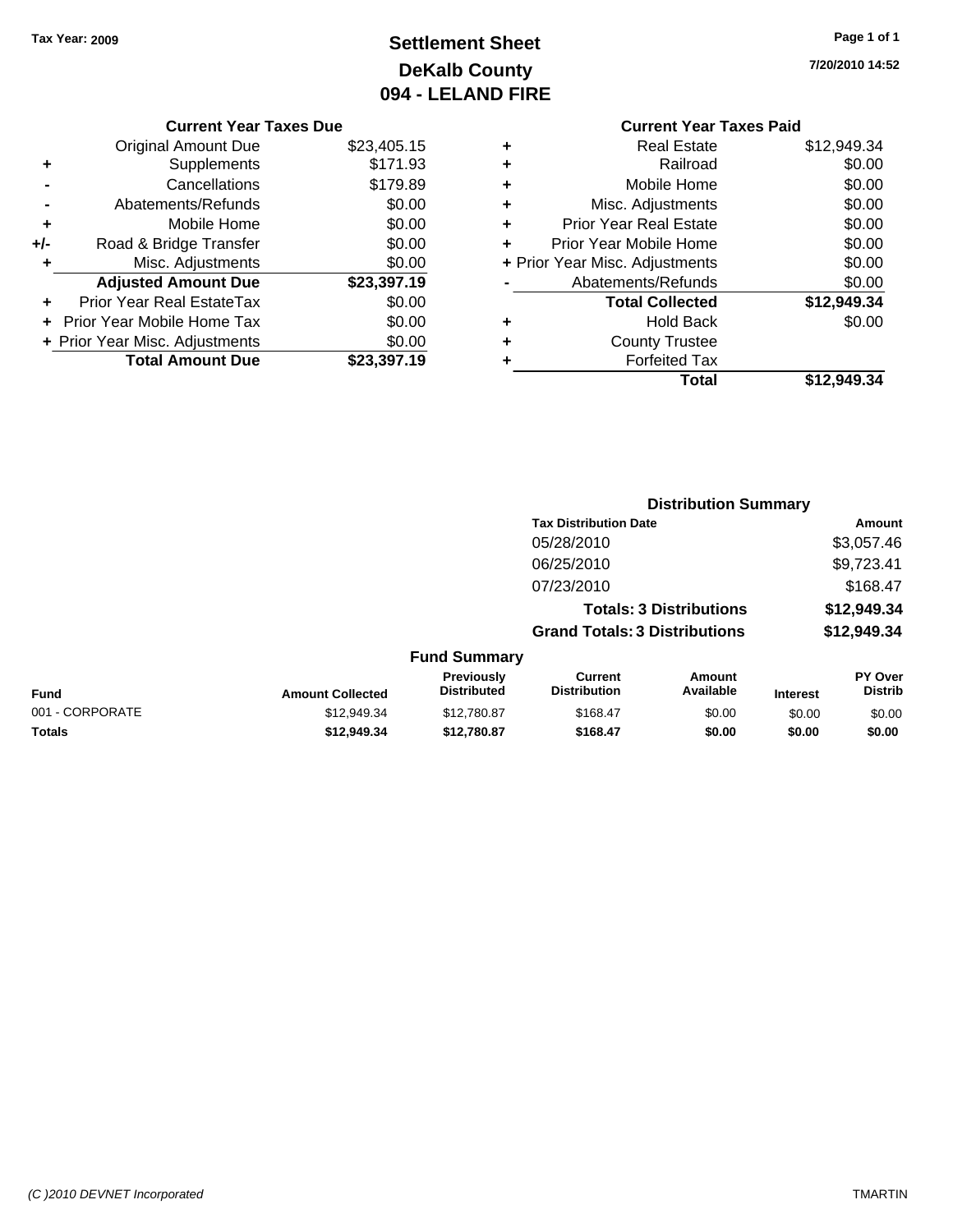# **Settlement Sheet Tax Year: 2009 Page 1 of 1 DeKalb County 095 - MALTA FIRE**

**7/20/2010 14:52**

| <b>Current Year Taxes Due</b> |  |  |  |
|-------------------------------|--|--|--|
|                               |  |  |  |

|     | <b>Original Amount Due</b>        | \$78,209.10 |
|-----|-----------------------------------|-------------|
| ٠   | Supplements                       | \$446.09    |
|     | Cancellations                     | \$466.35    |
|     | Abatements/Refunds                | \$0.00      |
| ٠   | Mobile Home                       | \$0.00      |
| +/- | Road & Bridge Transfer            | \$0.00      |
| ٠   | Misc. Adjustments                 | \$1.98      |
|     | <b>Adjusted Amount Due</b>        | \$78,190.82 |
|     | Prior Year Real EstateTax         | \$0.00      |
|     | <b>Prior Year Mobile Home Tax</b> | \$0.00      |
|     | + Prior Year Misc. Adjustments    | \$0.00      |
|     | <b>Total Amount Due</b>           | \$78,190.82 |

|   | <b>Current Year Taxes Paid</b> |             |
|---|--------------------------------|-------------|
| ٠ | <b>Real Estate</b>             | \$41,312.21 |
|   | Railroad                       | \$585.86    |
| ٠ | Mobile Home                    | \$0.00      |
| ٠ | Misc. Adjustments              | \$1.98      |
| ٠ | <b>Prior Year Real Estate</b>  | \$0.00      |
| ٠ | Prior Year Mobile Home         | \$0.00      |
|   | + Prior Year Misc. Adjustments | \$0.00      |
|   | Abatements/Refunds             | \$0.00      |
|   | <b>Total Collected</b>         | \$41,900.05 |
| ٠ | Hold Back                      | \$0.00      |
|   | <b>County Trustee</b>          |             |
|   | <b>Forfeited Tax</b>           |             |
|   | Total                          | \$41,900.05 |
|   |                                |             |

|                                                                 |                                                  |                                                |                                                                  | <b>Distribution Summary</b>    |                 |                           |
|-----------------------------------------------------------------|--------------------------------------------------|------------------------------------------------|------------------------------------------------------------------|--------------------------------|-----------------|---------------------------|
|                                                                 |                                                  |                                                | <b>Tax Distribution Date</b>                                     |                                |                 | Amount                    |
|                                                                 |                                                  |                                                | 05/28/2010                                                       |                                |                 | \$8,844.91                |
|                                                                 |                                                  |                                                | 06/25/2010                                                       |                                |                 | \$32,476.14               |
|                                                                 |                                                  |                                                | 07/23/2010                                                       |                                |                 | \$579.00                  |
|                                                                 |                                                  |                                                |                                                                  | <b>Totals: 3 Distributions</b> |                 | \$41,900.05               |
|                                                                 |                                                  |                                                | <b>Grand Totals: 3 Distributions</b>                             |                                |                 | \$41,900.05               |
|                                                                 |                                                  | <b>Fund Summary</b>                            |                                                                  |                                |                 |                           |
| Fund                                                            | <b>Amount Collected</b>                          | <b>Previously</b><br><b>Distributed</b>        | <b>Current</b><br><b>Distribution</b>                            | Amount<br>Available            | <b>Interest</b> | PY Over<br><b>Distrib</b> |
| 001 - CORPORATE                                                 | \$41,900.05                                      | \$41,321.05                                    | \$579.00                                                         | \$0.00                         | \$0.00          | \$0.00                    |
| Totals                                                          | \$41,900.05                                      | \$41,321.05                                    | \$579.00                                                         | \$0.00                         | \$0.00          | \$0.00                    |
|                                                                 |                                                  | <b>Miscellaneous Adjustment Detail</b>         |                                                                  |                                |                 |                           |
| Year Source<br>2009 RE - Real Estate<br><b>Totals 1 entries</b> | <b>Account Type</b><br><b>Back Tax Collected</b> | <b>Amount Adjustment Description</b><br>\$1.98 | \$1.98 Eagle Home Prairie Spring Redemption 07-22-476-011 by TBA |                                |                 |                           |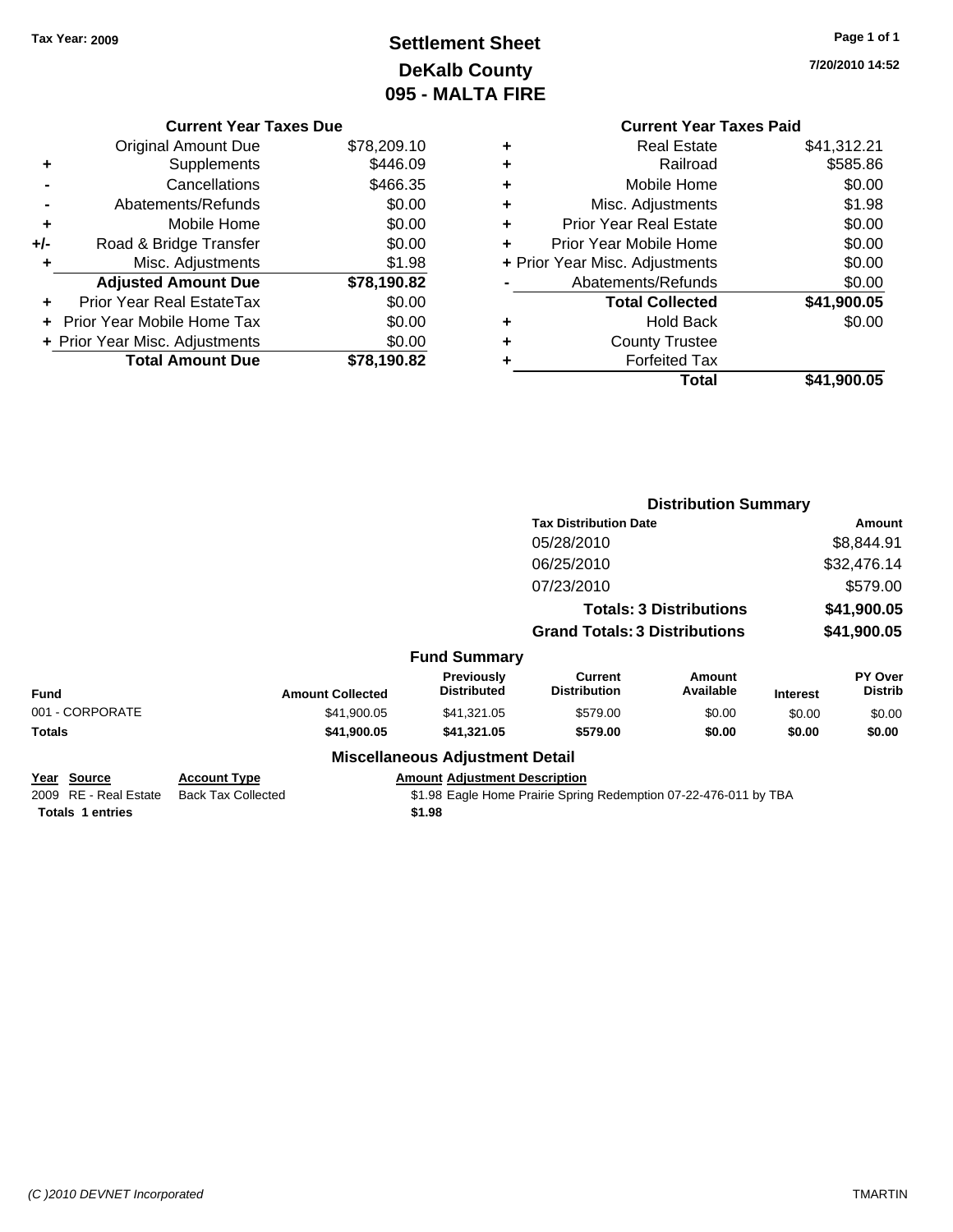# **Settlement Sheet Tax Year: 2009 Page 1 of 1 DeKalb County 096 - MAPLE PARK FIRE**

**7/20/2010 14:52**

#### **Current Year Taxes Paid**

| <b>Real Estate</b>             | \$78,526.81 |
|--------------------------------|-------------|
| Railroad                       | \$975.23    |
| Mobile Home                    | \$0.00      |
| Misc. Adjustments              | \$0.00      |
| <b>Prior Year Real Estate</b>  | \$0.00      |
| Prior Year Mobile Home         | \$0.00      |
| + Prior Year Misc. Adjustments | \$0.00      |
| Abatements/Refunds             | \$0.00      |
| <b>Total Collected</b>         | \$79,502.04 |
| <b>Hold Back</b>               | \$0.00      |
| <b>County Trustee</b>          |             |
| <b>Forfeited Tax</b>           |             |
|                                | \$79.502.04 |
|                                | Total       |

|     | <b>Current Year Taxes Due</b>     |              |  |  |
|-----|-----------------------------------|--------------|--|--|
|     | <b>Original Amount Due</b>        | \$155,291.11 |  |  |
| ٠   | Supplements                       | \$1,328.15   |  |  |
|     | Cancellations                     | \$1,705.92   |  |  |
|     | Abatements/Refunds                | \$0.00       |  |  |
| ٠   | Mobile Home                       | \$0.00       |  |  |
| +/- | Road & Bridge Transfer            | \$0.00       |  |  |
| ٠   | Misc. Adjustments                 | \$0.00       |  |  |
|     | <b>Adjusted Amount Due</b>        | \$154,913.34 |  |  |
|     | <b>Prior Year Real EstateTax</b>  | \$0.00       |  |  |
|     | <b>Prior Year Mobile Home Tax</b> | \$0.00       |  |  |
|     | + Prior Year Misc. Adjustments    | \$0.00       |  |  |
|     | <b>Total Amount Due</b>           | \$154,913.34 |  |  |

# **Distribution Summary**

| <b>Tax Distribution Date</b>         | Amount      |
|--------------------------------------|-------------|
| 05/28/2010                           | \$16,553.94 |
| 06/25/2010                           | \$61,675.88 |
| 07/23/2010                           | \$1,272.22  |
| <b>Totals: 3 Distributions</b>       | \$79,502.04 |
| <b>Grand Totals: 3 Distributions</b> | \$79,502.04 |

| <b>Fund</b>                                   | <b>Amount Collected</b> | Previously<br><b>Distributed</b> | Current<br><b>Distribution</b> | Amount<br>Available | <b>Interest</b> | <b>PY Over</b><br><b>Distrib</b> |
|-----------------------------------------------|-------------------------|----------------------------------|--------------------------------|---------------------|-----------------|----------------------------------|
| 001 - CORPORATE                               | \$37,807.69             | \$37,202.67                      | \$605.02                       | \$0.00              | \$0.00          | \$0.00                           |
| 013 - FIREFIGHTER'S PENSION                   | \$1.178.85              | \$1.159.99                       | \$18.86                        | \$0.00              | \$0.00          | \$0.00                           |
| 027 - AUDIT                                   | \$196.76                | \$193.61                         | \$3.15                         | \$0.00              | \$0.00          | \$0.00                           |
| 035 - TORT JUDGEMENTS/LIABILITY<br><b>INS</b> | \$9.322.64              | \$9,173,46                       | \$149.18                       | \$0.00              | \$0.00          | \$0.00                           |
| 064 - AMBULANCE                               | \$30.996.10             | \$30,500.09                      | \$496.01                       | \$0.00              | \$0.00          | \$0.00                           |
| <b>Totals</b>                                 | \$79,502.04             | \$78,229.82                      | \$1,272,22                     | \$0.00              | \$0.00          | \$0.00                           |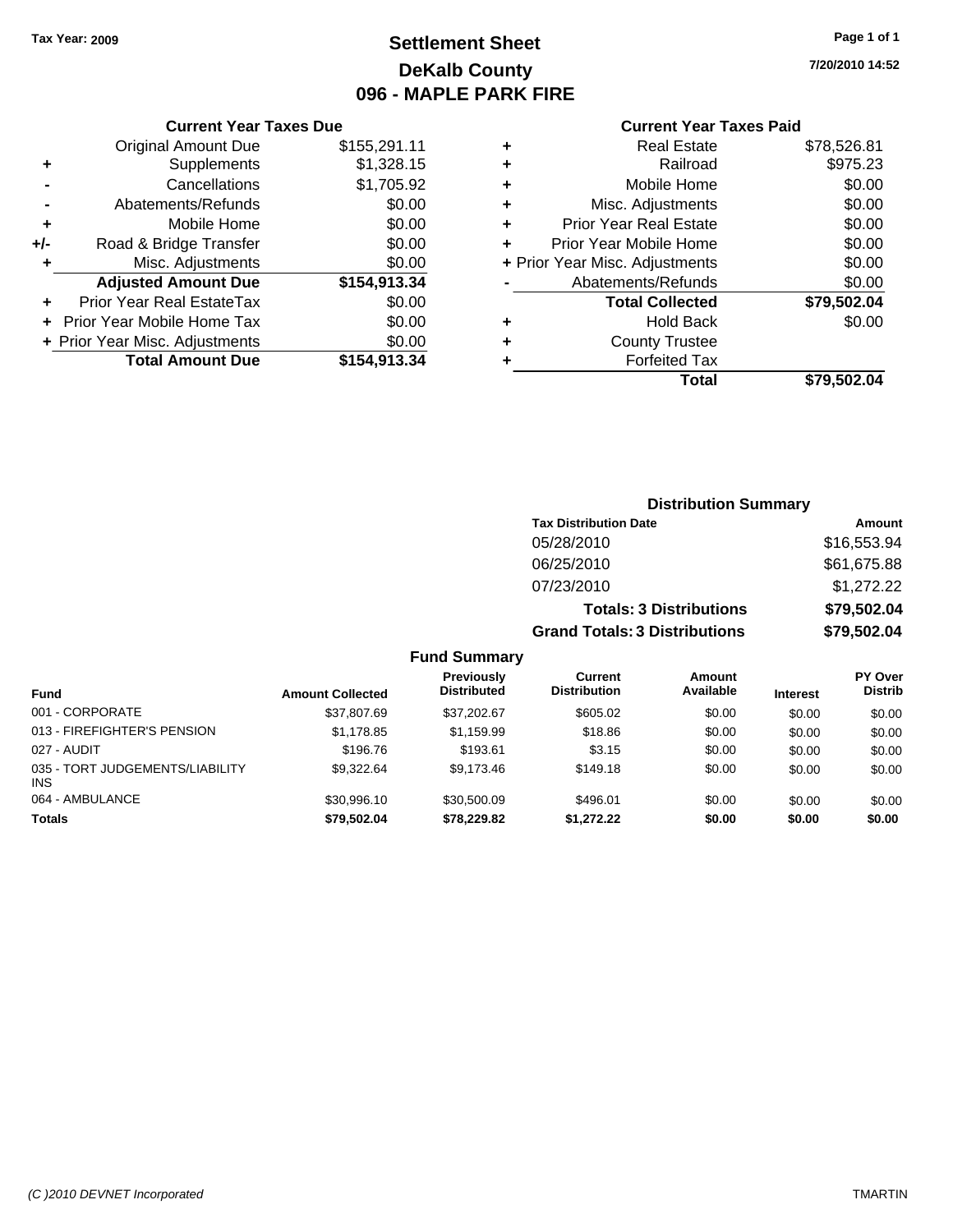# **Settlement Sheet Tax Year: 2009 Page 1 of 1 DeKalb County 097 - PAW PAW FIRE**

**7/20/2010 14:52**

|   | <b>Current Year Taxes Paid</b> |             |
|---|--------------------------------|-------------|
| ٠ | <b>Real Estate</b>             | \$13,828.09 |
| ٠ | Railroad                       | \$441.27    |
| ٠ | Mobile Home                    | \$0.00      |
| ٠ | Misc. Adjustments              | \$0.00      |
| ٠ | <b>Prior Year Real Estate</b>  | \$0.00      |
| ÷ | Prior Year Mobile Home         | \$0.00      |
|   | + Prior Year Misc. Adjustments | \$0.00      |
|   | Abatements/Refunds             | \$0.00      |
|   | <b>Total Collected</b>         | \$14,269.36 |
| ٠ | <b>Hold Back</b>               | \$0.00      |
|   | <b>County Trustee</b>          |             |
|   | <b>Forfeited Tax</b>           |             |
|   | Total                          | \$14,269.36 |

**Distribution Summary**

## **Current Year Taxes Due** Original Amount Due \$26,547.96 **+** Supplements \$0.00 **-** Cancellations \$0.00 **-** Abatements/Refunds \$0.00 **+** Mobile Home \$0.00 **+/-** Road & Bridge Transfer \$0.00 **+** Misc. Adjustments \$0.00 **Adjusted Amount Due \$26,547.96 +** Prior Year Real EstateTax \$0.00 **+** Prior Year Mobile Home Tax \$0.00 **+ Prior Year Misc. Adjustments**  $$0.00$ Total Amount Due \$26,547.96

|                                               |                         |                                         | <b>Tax Distribution Date</b>         |                                |                 | Amount                           |
|-----------------------------------------------|-------------------------|-----------------------------------------|--------------------------------------|--------------------------------|-----------------|----------------------------------|
|                                               |                         |                                         | 05/28/2010                           |                                |                 | \$2,763.64                       |
|                                               |                         |                                         | 06/25/2010                           |                                |                 | \$11,041.81                      |
|                                               |                         |                                         | 07/23/2010                           |                                |                 | \$463.91                         |
|                                               |                         |                                         |                                      | <b>Totals: 3 Distributions</b> |                 | \$14,269.36                      |
|                                               |                         |                                         | <b>Grand Totals: 3 Distributions</b> |                                |                 | \$14,269.36                      |
|                                               |                         | <b>Fund Summary</b>                     |                                      |                                |                 |                                  |
| <b>Fund</b>                                   | <b>Amount Collected</b> | <b>Previously</b><br><b>Distributed</b> | Current<br><b>Distribution</b>       | Amount<br>Available            | <b>Interest</b> | <b>PY Over</b><br><b>Distrib</b> |
| 001 - CORPORATE                               | \$12,816.08             | \$12,399.42                             | \$416.66                             | \$0.00                         | \$0.00          | \$0.00                           |
| 035 - TORT JUDGEMENTS/LIABILITY<br><b>INS</b> | \$1,453.28              | \$1,406.03                              | \$47.25                              | \$0.00                         | \$0.00          | \$0.00                           |
| <b>Totals</b>                                 | \$14,269.36             | \$13,805.45                             | \$463.91                             | \$0.00                         | \$0.00          | \$0.00                           |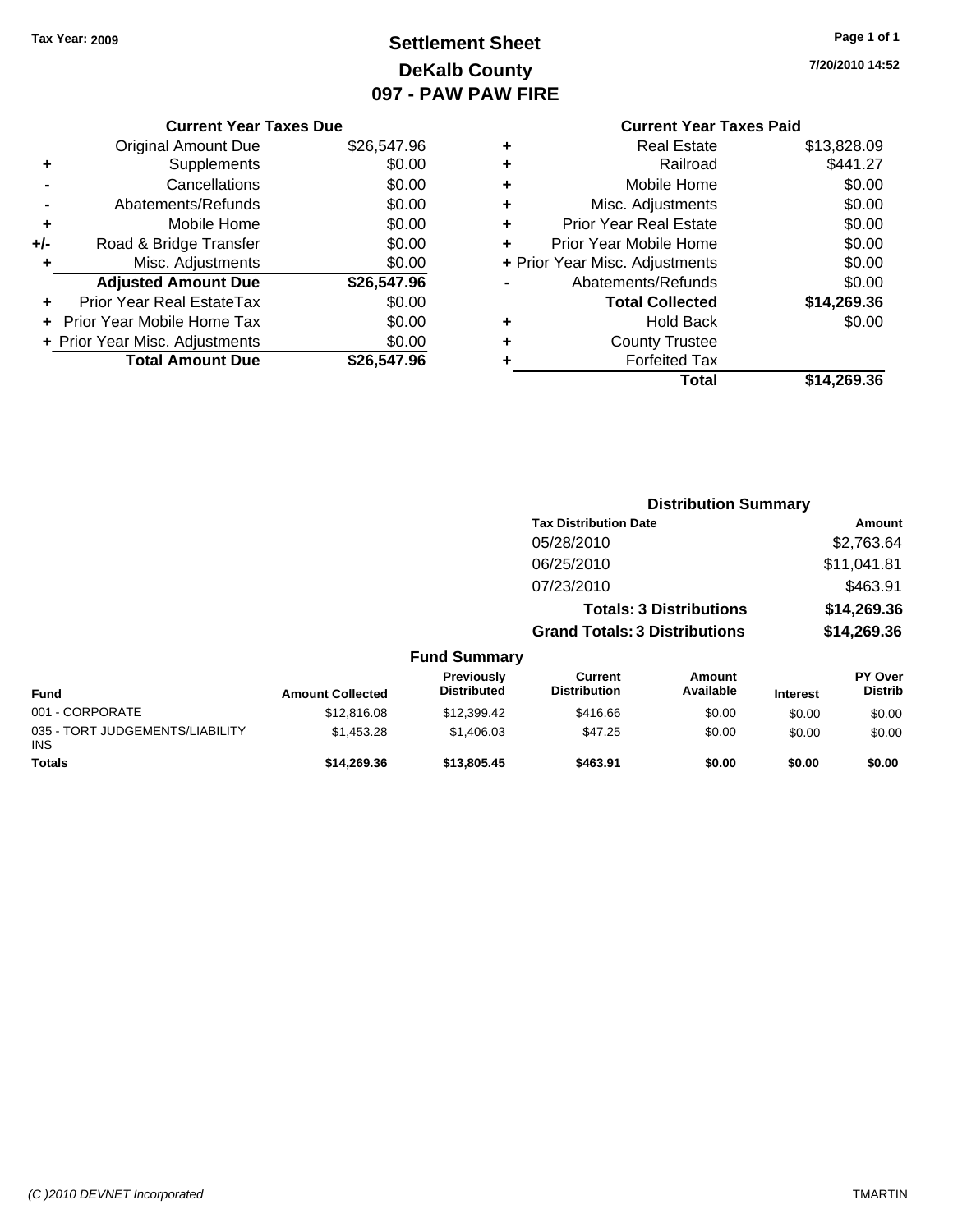# **Settlement Sheet Tax Year: 2009 Page 1 of 1 DeKalb County 098 - SANDWICH FIRE**

**7/20/2010 14:52**

|     | <b>Current Year Taxes Due</b>  |              |  |  |  |
|-----|--------------------------------|--------------|--|--|--|
|     | <b>Original Amount Due</b>     | \$515,810.65 |  |  |  |
| ÷   | Supplements                    | \$2,830.54   |  |  |  |
|     | Cancellations<br>\$3,135.26    |              |  |  |  |
|     | Abatements/Refunds             | \$7.27       |  |  |  |
| ٠   | Mobile Home                    | \$0.00       |  |  |  |
| +/- | Road & Bridge Transfer         | \$0.00       |  |  |  |
| ٠   | Misc. Adjustments              | \$8.56       |  |  |  |
|     | <b>Adjusted Amount Due</b>     | \$515,507.22 |  |  |  |
| ÷   | Prior Year Real EstateTax      | (\$154.74)   |  |  |  |
|     | Prior Year Mobile Home Tax     | \$0.00       |  |  |  |
|     | + Prior Year Misc. Adjustments | \$0.00       |  |  |  |
|     | <b>Total Amount Due</b>        | \$515,352.48 |  |  |  |
|     |                                |              |  |  |  |

|   | <b>Current Year Taxes Paid</b> |              |  |  |  |  |  |
|---|--------------------------------|--------------|--|--|--|--|--|
| ٠ | <b>Real Estate</b>             | \$266,938.68 |  |  |  |  |  |
| ٠ | Railroad                       | \$473.95     |  |  |  |  |  |
| ٠ | Mobile Home                    | \$0.00       |  |  |  |  |  |
| ٠ | Misc. Adjustments              | \$8.56       |  |  |  |  |  |
| ٠ | <b>Prior Year Real Estate</b>  | (\$154.74)   |  |  |  |  |  |
| ٠ | Prior Year Mobile Home         | \$0.00       |  |  |  |  |  |
|   | + Prior Year Misc. Adjustments | \$0.00       |  |  |  |  |  |
|   | Abatements/Refunds             | \$7.27       |  |  |  |  |  |
|   | <b>Total Collected</b>         | \$267,259.18 |  |  |  |  |  |
| ٠ | <b>Hold Back</b>               | \$0.00       |  |  |  |  |  |
|   | <b>County Trustee</b>          |              |  |  |  |  |  |
|   | <b>Forfeited Tax</b>           |              |  |  |  |  |  |
|   | Total                          | \$267,259.18 |  |  |  |  |  |

|                                               |                           |                         |                                         | <b>Distribution Summary</b>                              |                                |                 |                           |
|-----------------------------------------------|---------------------------|-------------------------|-----------------------------------------|----------------------------------------------------------|--------------------------------|-----------------|---------------------------|
|                                               |                           |                         |                                         | <b>Tax Distribution Date</b>                             |                                | <b>Amount</b>   |                           |
|                                               |                           |                         |                                         | 05/28/2010                                               |                                | \$57,038.54     |                           |
|                                               |                           |                         |                                         | 06/25/2010                                               |                                |                 | \$204,793.31              |
|                                               |                           |                         |                                         | 07/23/2010                                               |                                |                 | \$5,427.33                |
|                                               |                           |                         |                                         |                                                          | <b>Totals: 3 Distributions</b> |                 | \$267,259.18              |
|                                               |                           |                         |                                         | <b>Grand Totals: 3 Distributions</b>                     |                                |                 | \$267,259.18              |
|                                               |                           |                         | <b>Fund Summary</b>                     |                                                          |                                |                 |                           |
| <b>Fund</b>                                   |                           | <b>Amount Collected</b> | <b>Previously</b><br><b>Distributed</b> | <b>Current</b><br><b>Distribution</b>                    | Amount<br>Available            | <b>Interest</b> | PY Over<br><b>Distrib</b> |
| 001 - CORPORATE                               |                           | \$230,890.82            | \$226,202.03                            | \$4,688.79                                               | \$0.00                         | \$0.00          | \$0.00                    |
| 027 - AUDIT                                   |                           | \$2,284.01              | \$2,237.63                              | \$46.38                                                  | \$0.00                         | \$0.00          | \$0.00                    |
| 035 - TORT JUDGEMENTS/LIABILITY<br><b>INS</b> |                           | \$34,084.35             | \$33,392.19                             | \$692.16                                                 | \$0.00                         | \$0.00          | \$0.00                    |
| <b>Totals</b>                                 |                           | \$267,259.18            | \$261,831.85                            | \$5,427.33                                               | \$0.00                         | \$0.00          | \$0.00                    |
|                                               |                           |                         | <b>Miscellaneous Adjustment Detail</b>  |                                                          |                                |                 |                           |
| Year Source                                   | <b>Account Type</b>       |                         | <b>Amount Adjustment Description</b>    |                                                          |                                |                 |                           |
| RE - Real Estate<br>2009                      | <b>Back Tax Collected</b> |                         |                                         | \$8.56 Talan/Fitzpatrick Redemption 19-27-451-010 by TBA |                                |                 |                           |
| <b>Totals 1 entries</b>                       |                           |                         | \$8.56                                  |                                                          |                                |                 |                           |
|                                               |                           |                         | <b>Abatement Detail</b>                 |                                                          |                                |                 |                           |
| Year Source                                   | <b>Account Type</b>       |                         | <b>Amount Adjustment Description</b>    |                                                          |                                |                 |                           |
| <b>RE</b> - Real Estate<br>2009               | <b>PTAB Decision</b>      |                         |                                         | \$3.89 19-26-433-024 2008 PTAB REFUND by TBA             |                                |                 |                           |
| <b>RE</b> - Real Estate<br>2009               | <b>PTAB Decision</b>      |                         |                                         | \$3.37 19-27-427-012 2006 PTAB REFUND by TBA             |                                |                 |                           |
| <b>Totals 2 entries</b>                       |                           |                         | \$7.26                                  |                                                          |                                |                 |                           |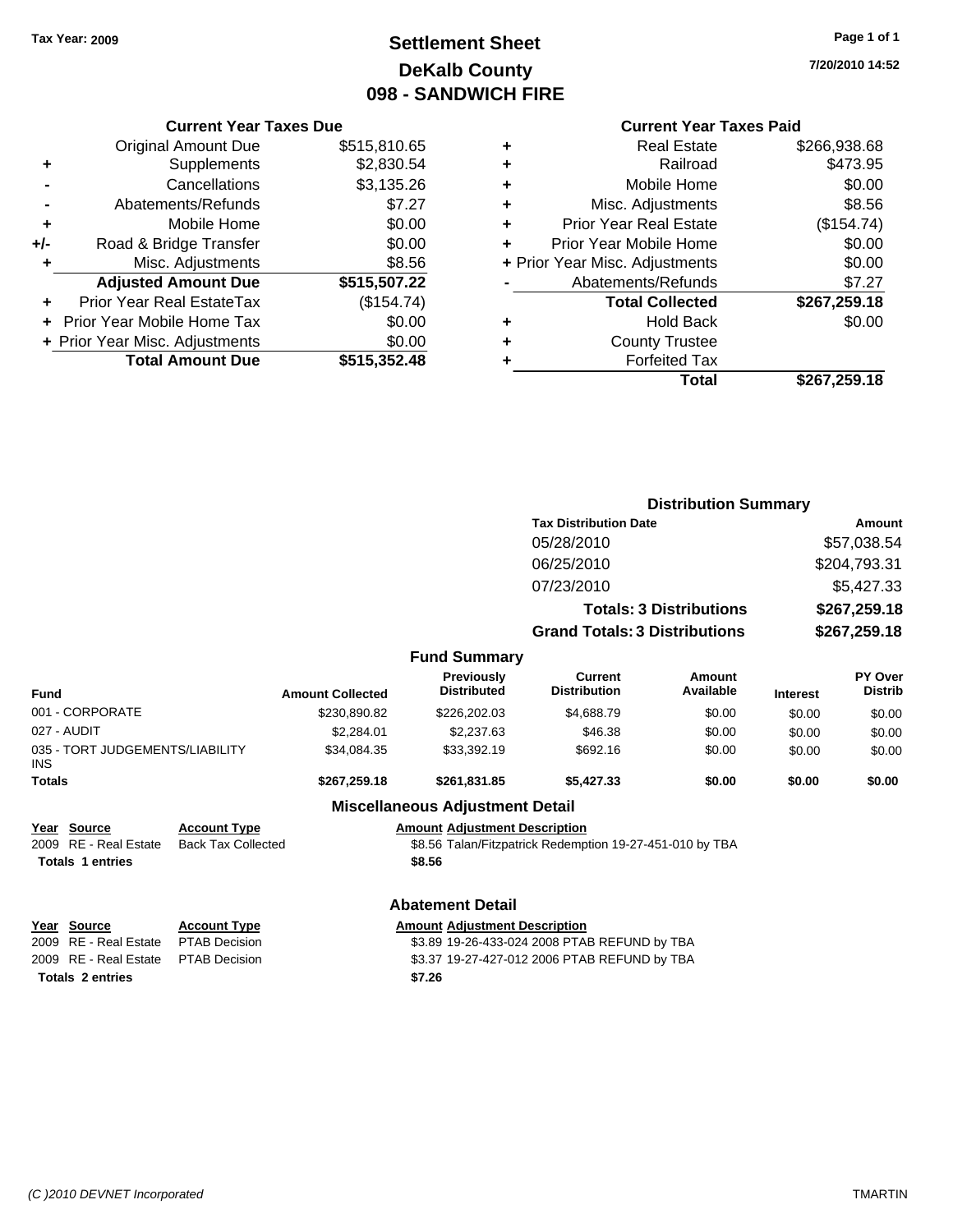# **Settlement Sheet Tax Year: 2009 Page 1 of 1 DeKalb County 099 - SHABBONA FIRE**

# **7/20/2010 14:52**

|     | <b>Current Year Taxes Due</b>     |              |  |  |  |  |
|-----|-----------------------------------|--------------|--|--|--|--|
|     | <b>Original Amount Due</b>        | \$129,282.06 |  |  |  |  |
| ٠   | Supplements                       | \$247.50     |  |  |  |  |
|     | Cancellations                     | \$467.04     |  |  |  |  |
|     | Abatements/Refunds                | \$0.00       |  |  |  |  |
| ٠   | Mobile Home                       | \$0.00       |  |  |  |  |
| +/- | Road & Bridge Transfer            | \$0.00       |  |  |  |  |
| ٠   | Misc. Adjustments                 | \$44.61      |  |  |  |  |
|     | <b>Adjusted Amount Due</b>        | \$129,107.13 |  |  |  |  |
|     | Prior Year Real EstateTax         | \$0.00       |  |  |  |  |
|     | <b>Prior Year Mobile Home Tax</b> | \$0.00       |  |  |  |  |
|     | + Prior Year Misc. Adjustments    | \$0.00       |  |  |  |  |
|     | <b>Total Amount Due</b>           | \$129,107.13 |  |  |  |  |

## **Current Year Taxes Paid**

|   | Total                          | \$68,531.04 |
|---|--------------------------------|-------------|
|   | <b>Forfeited Tax</b>           |             |
| ٠ | <b>County Trustee</b>          |             |
|   | <b>Hold Back</b>               | \$0.00      |
|   | <b>Total Collected</b>         | \$68,531.04 |
|   | Abatements/Refunds             | \$0.00      |
|   | + Prior Year Misc. Adjustments | \$0.00      |
| ÷ | Prior Year Mobile Home         | \$0.00      |
| ٠ | <b>Prior Year Real Estate</b>  | \$0.00      |
| ٠ | Misc. Adjustments              | \$44.61     |
| ٠ | Mobile Home                    | \$0.00      |
|   | Railroad                       | \$1,159.12  |
|   | <b>Real Estate</b>             | \$67,327.31 |

|                                               |                         |                                         |                                       | <b>Distribution Summary</b>    |                 |                           |
|-----------------------------------------------|-------------------------|-----------------------------------------|---------------------------------------|--------------------------------|-----------------|---------------------------|
|                                               |                         |                                         | <b>Tax Distribution Date</b>          |                                |                 | Amount                    |
|                                               |                         |                                         | 05/28/2010                            |                                |                 | \$13,573.01               |
|                                               |                         |                                         | 06/25/2010                            |                                |                 | \$53,298.39               |
|                                               |                         |                                         | 07/23/2010                            |                                |                 | \$1,659.64                |
|                                               |                         |                                         |                                       | <b>Totals: 3 Distributions</b> |                 | \$68,531.04               |
|                                               |                         |                                         | <b>Grand Totals: 3 Distributions</b>  |                                |                 | \$68,531.04               |
|                                               |                         | <b>Fund Summary</b>                     |                                       |                                |                 |                           |
| <b>Fund</b>                                   | <b>Amount Collected</b> | <b>Previously</b><br><b>Distributed</b> | <b>Current</b><br><b>Distribution</b> | <b>Amount</b><br>Available     | <b>Interest</b> | PY Over<br><b>Distrib</b> |
| 001 - CORPORATE                               | \$47,185.19             | \$46,042.49                             | \$1,142.70                            | \$0.00                         | \$0.00          | \$0.00                    |
| 035 - TORT JUDGEMENTS/LIABILITY<br><b>INS</b> | \$9,311.86              | \$9,086.35                              | \$225.51                              | \$0.00                         | \$0.00          | \$0.00                    |
| 064 - AMBULANCE                               | \$12,033.99             | \$11,742.56                             | \$291.43                              | \$0.00                         | \$0.00          | \$0.00                    |
| <b>Totals</b>                                 | \$68,531.04             | \$66,871.40                             | \$1,659.64                            | \$0.00                         | \$0.00          | \$0.00                    |

## **Miscellaneous Adjustment Detail**

**Year Source Account Type Amount Adjustment Description** 2009 RE - Real Estate Paymt In Lieu of Tax Payments S44.61 Sequoya Apartments by TBA **Totals \$44.61 1 entries**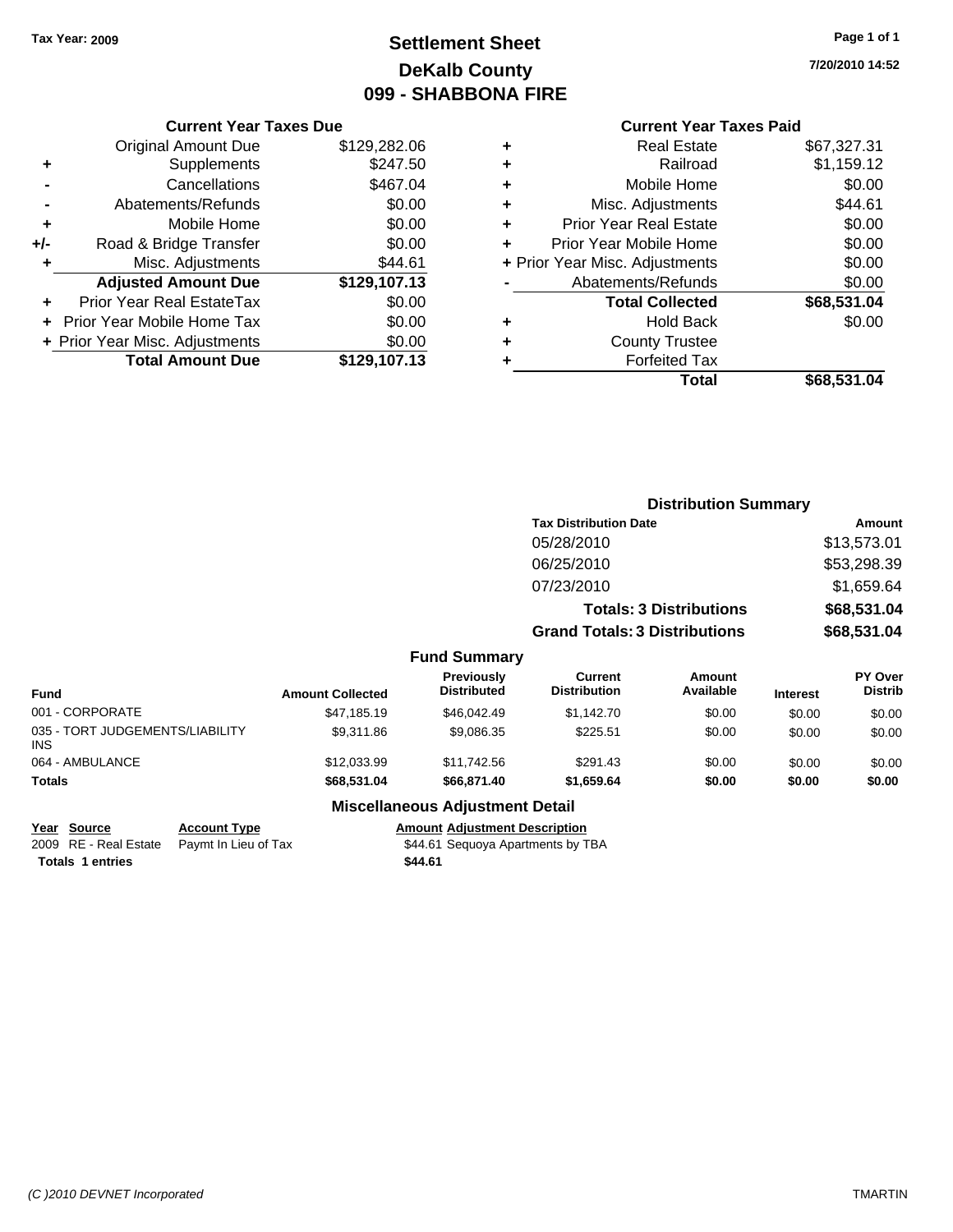**Current Year Taxes Due** Original Amount Due \$229,345.73

**Adjusted Amount Due \$229,254.98**

**+** Supplements \$124.70 **-** Cancellations \$216.63 **-** Abatements/Refunds \$0.00 **+** Mobile Home \$0.00 **+/-** Road & Bridge Transfer \$0.00 **+** Misc. Adjustments \$1.18

**+** Prior Year Real EstateTax (\$79.47) **+** Prior Year Mobile Home Tax \$0.00 **+ Prior Year Misc. Adjustments \$0.00<br>Total Amount Due \$229,175.51** 

**Total Amount Due** 

# **Settlement Sheet Tax Year: 2009 Page 1 of 1 DeKalb County 100 - SOMONAUK FIRE**

**7/20/2010 14:52**

## **Current Year Taxes Paid**

| <b>Forfeited Tax</b>          |                                |
|-------------------------------|--------------------------------|
| <b>County Trustee</b>         |                                |
| <b>Hold Back</b>              | \$0.00                         |
| <b>Total Collected</b>        | \$123,448.45                   |
| Abatements/Refunds            | \$0.00                         |
|                               | \$0.00                         |
| Prior Year Mobile Home        | \$0.00                         |
| <b>Prior Year Real Estate</b> | (\$79.47)                      |
| Misc. Adjustments             | \$1.18                         |
| Mobile Home                   | \$0.00                         |
| Railroad                      | \$979.12                       |
| <b>Real Estate</b>            | \$122,547.62                   |
|                               | + Prior Year Misc. Adjustments |

|                       |                     |                         |                                        |                                       | <b>Distribution Summary</b>    |                 |                                  |
|-----------------------|---------------------|-------------------------|----------------------------------------|---------------------------------------|--------------------------------|-----------------|----------------------------------|
|                       |                     |                         |                                        | <b>Tax Distribution Date</b>          |                                | <b>Amount</b>   |                                  |
|                       |                     |                         |                                        | 05/28/2010                            |                                |                 | \$26,606.17                      |
|                       |                     |                         |                                        | 06/25/2010                            |                                |                 | \$94,140.44                      |
|                       |                     |                         |                                        | 07/23/2010                            |                                |                 | \$2,701.84                       |
|                       |                     |                         |                                        |                                       | <b>Totals: 3 Distributions</b> |                 | \$123,448.45                     |
|                       |                     |                         |                                        | <b>Grand Totals: 3 Distributions</b>  |                                |                 | \$123,448.45                     |
|                       |                     |                         | <b>Fund Summary</b>                    |                                       |                                |                 |                                  |
| <b>Fund</b>           |                     | <b>Amount Collected</b> | Previously<br><b>Distributed</b>       | <b>Current</b><br><b>Distribution</b> | Amount<br>Available            | <b>Interest</b> | <b>PY Over</b><br><b>Distrib</b> |
| 001 - CORPORATE       |                     | \$67,060.28             | \$65,592.57                            | \$1,467.71                            | \$0.00                         | \$0.00          | \$0.00                           |
| 064 - AMBULANCE       |                     | \$56,388.17             | \$55,154.04                            | \$1,234.13                            | \$0.00                         | \$0.00          | \$0.00                           |
| <b>Totals</b>         |                     | \$123,448.45            | \$120,746.61                           | \$2,701.84                            | \$0.00                         | \$0.00          | \$0.00                           |
|                       |                     |                         | <b>Miscellaneous Adjustment Detail</b> |                                       |                                |                 |                                  |
| Year<br><b>Source</b> | <b>Account Type</b> |                         | <b>Amount Adjustment Description</b>   |                                       |                                |                 |                                  |

2009 RE - Real Estate Back Tax Collected \$1.18 Johnson Redemption 18-32-424-017 by TBA **Totals \$1.18 1 entries**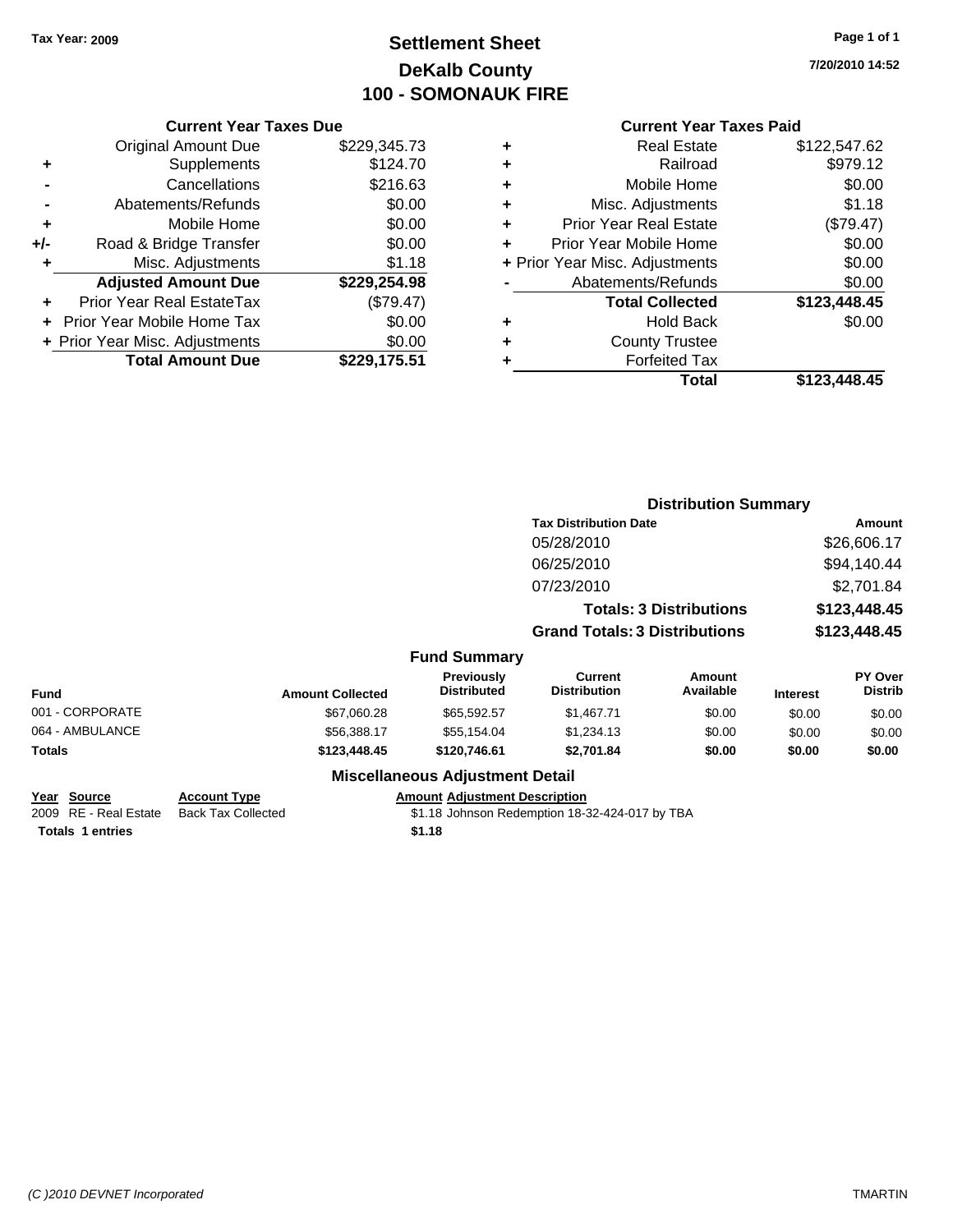# **Settlement Sheet Tax Year: 2009 Page 1 of 1 DeKalb County 101 - SYCAMORE FIRE**

**7/20/2010 14:52**

#### **Current Year Taxes Due**

|       | <b>Original Amount Due</b>       | \$300,541.42 |
|-------|----------------------------------|--------------|
| ٠     | Supplements                      | \$1,845.88   |
|       | Cancellations                    | \$1,990.43   |
|       | Abatements/Refunds               | \$0.00       |
| ٠     | Mobile Home                      | \$0.00       |
| $+/-$ | Road & Bridge Transfer           | \$0.00       |
| ٠     | Misc. Adjustments                | \$0.00       |
|       | <b>Adjusted Amount Due</b>       | \$300,396.87 |
|       | <b>Prior Year Real EstateTax</b> | \$0.00       |
|       | Prior Year Mobile Home Tax       | \$0.00       |
|       | + Prior Year Misc. Adjustments   | \$0.00       |
|       | <b>Total Amount Due</b>          | \$300,396.87 |

## **Current Year Taxes Paid**

| ٠ | <b>Real Estate</b>             | \$156,906.68 |
|---|--------------------------------|--------------|
| ÷ | Railroad                       | \$0.00       |
| ÷ | Mobile Home                    | \$0.00       |
| ٠ | Misc. Adjustments              | \$0.00       |
| ٠ | <b>Prior Year Real Estate</b>  | \$0.00       |
| ÷ | Prior Year Mobile Home         | \$0.00       |
|   | + Prior Year Misc. Adjustments | \$0.00       |
|   | Abatements/Refunds             | \$0.00       |
|   | <b>Total Collected</b>         | \$156,906.68 |
| ٠ | Hold Back                      | \$0.00       |
| ٠ | <b>County Trustee</b>          |              |
| ٠ | <b>Forfeited Tax</b>           |              |
|   | Total                          | \$156,906.68 |
|   |                                |              |

#### **Distribution Summary Tax Distribution Date Amount** 05/28/2010 \$37,155.42 06/25/2010 \$117,573.75 07/23/2010 \$2,177.51 **Totals: 3 Distributions \$156,906.68 Grand Totals: 3 Distributions \$156,906.68 Fund Summary Fund Interest Amount Collected Distributed PY Over Distrib Amount Available Current Distribution Previously** 001 - CORPORATE \$75,841.15 \$74,788.65 \$1,052.50 \$0.00 \$0.00 \$0.00 064 - AMBULANCE \$81,065.53 \$79,940.52 \$1,125.01 \$0.00 \$0.00 \$0.00

**Totals \$156,906.68 \$154,729.17 \$2,177.51 \$0.00 \$0.00 \$0.00**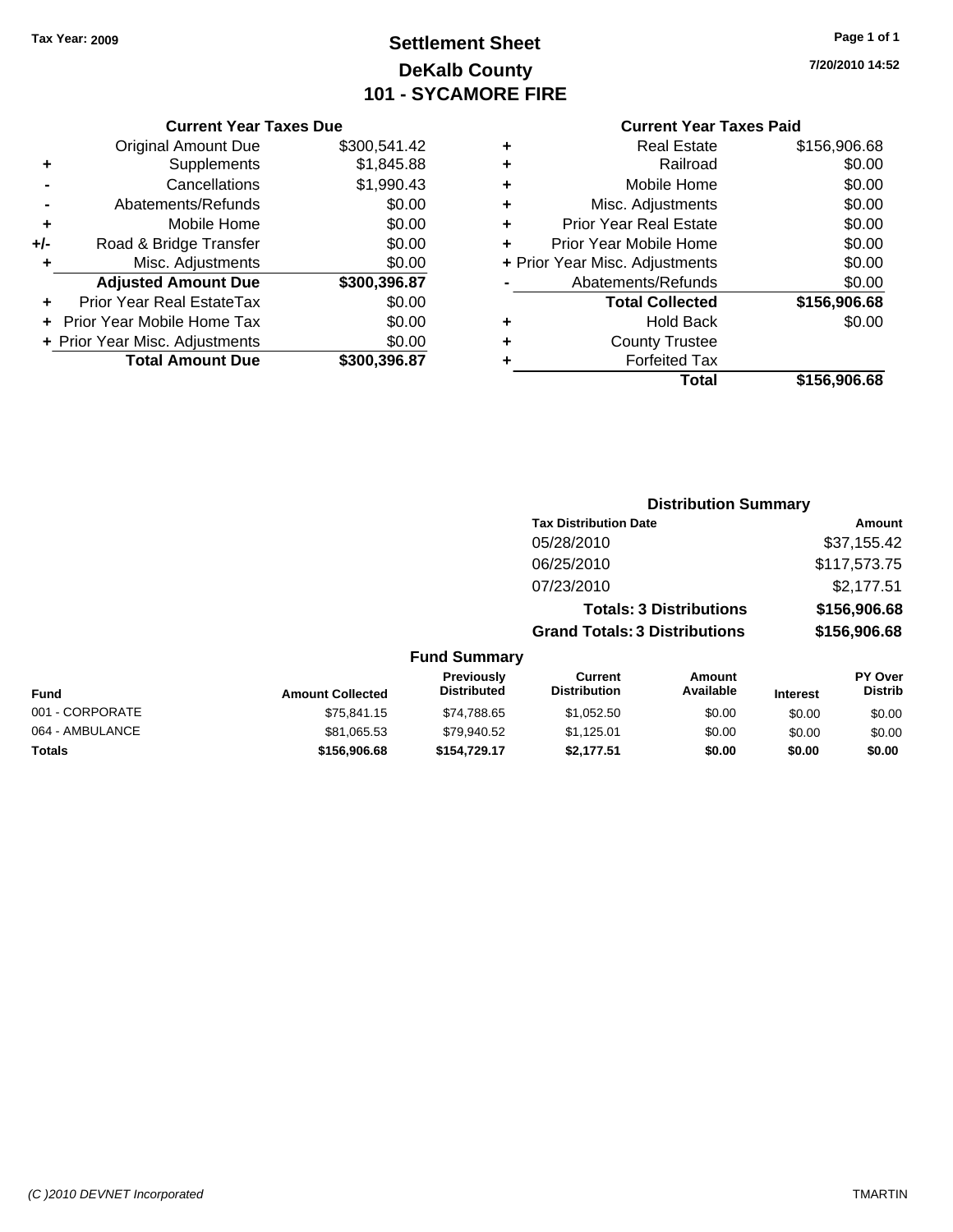# **Settlement Sheet Tax Year: 2009 Page 1 of 1 DeKalb County 102 - WATERMAN FIRE**

**7/20/2010 14:52**

#### **Current Year Taxes Due**

|       | <b>Original Amount Due</b>       | \$120,388.09 |
|-------|----------------------------------|--------------|
| ٠     | Supplements                      | \$34.59      |
|       | Cancellations                    | \$65.96      |
|       | Abatements/Refunds               | \$0.00       |
| ٠     | Mobile Home                      | \$0.00       |
| $+/-$ | Road & Bridge Transfer           | \$0.00       |
| ٠     | Misc. Adjustments                | \$0.00       |
|       | <b>Adjusted Amount Due</b>       | \$120,356.72 |
|       | <b>Prior Year Real EstateTax</b> | \$0.00       |
|       | Prior Year Mobile Home Tax       | \$0.00       |
|       | + Prior Year Misc. Adjustments   | \$0.00       |
|       | <b>Total Amount Due</b>          | \$120,356.72 |

## **Current Year Taxes Paid**

| <b>Real Estate</b>             | \$63,686.64 |
|--------------------------------|-------------|
| Railroad                       | \$610.64    |
| Mobile Home                    | \$0.00      |
| Misc. Adjustments              | \$0.00      |
| <b>Prior Year Real Estate</b>  | \$0.00      |
| Prior Year Mobile Home         | \$0.00      |
| + Prior Year Misc. Adjustments | \$0.00      |
| Abatements/Refunds             | \$0.00      |
| <b>Total Collected</b>         | \$64,297.28 |
| <b>Hold Back</b>               | \$0.00      |
| <b>County Trustee</b>          |             |
| <b>Forfeited Tax</b>           |             |
| Total                          | \$64,297.28 |
|                                |             |

#### **Distribution Summary Tax Distribution Date Amount** 05/28/2010 \$11,616.95 06/25/2010 \$50,741.67 07/23/2010 \$1,938.66 **Totals: 3 Distributions \$64,297.28 Grand Totals: 3 Distributions \$64,297.28 Fund Summary Fund Interest Amount Collected Distributed PY Over Distrib Amount Available Current Distribution Previously** 001 - CORPORATE \$64,297.28 \$62,358.62 \$1,938.66 \$0.00 \$0.00 \$0.00 **Totals \$64,297.28 \$62,358.62 \$1,938.66 \$0.00 \$0.00 \$0.00**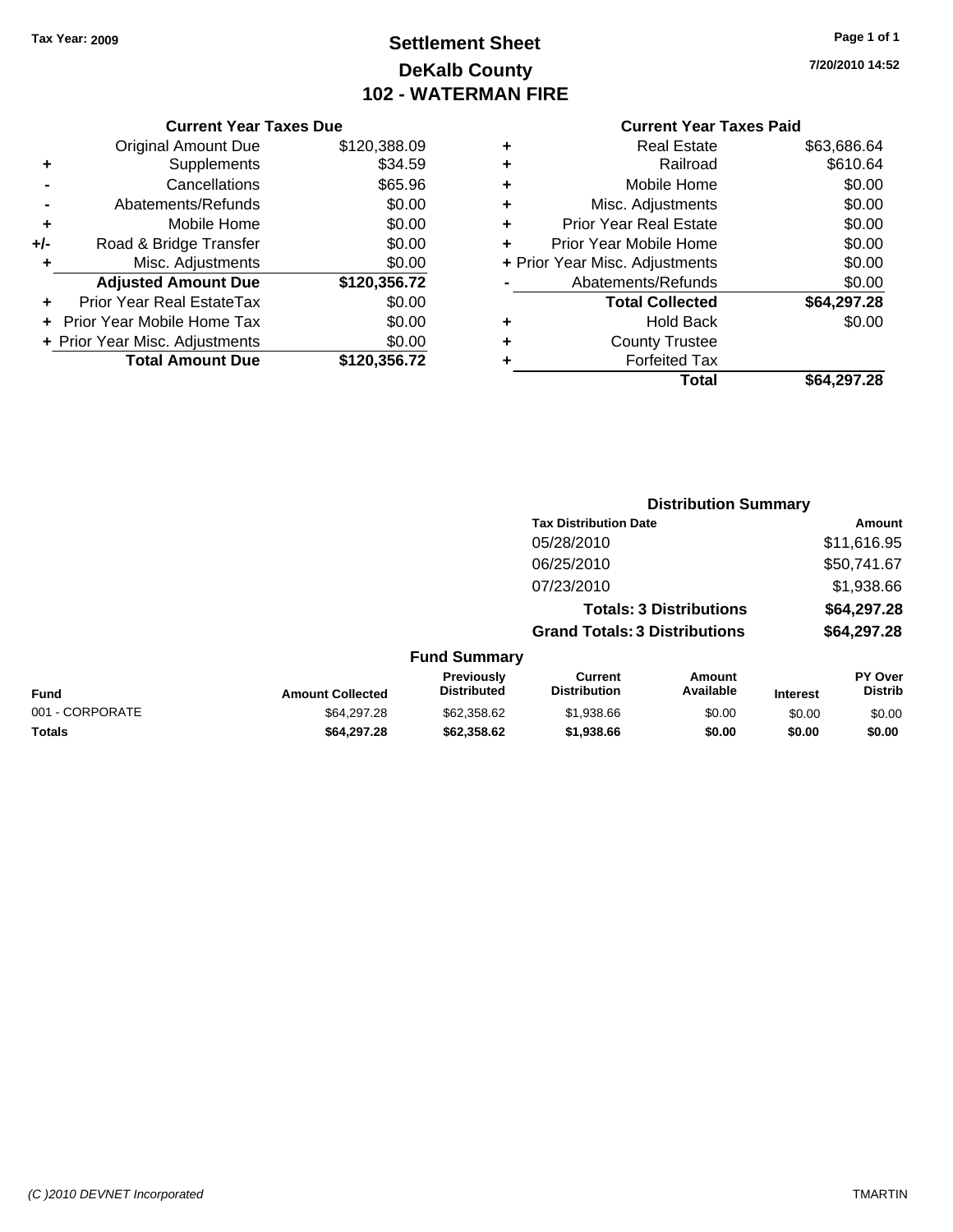# **Settlement Sheet Tax Year: 2009 Page 1 of 1 DeKalb County 103 - EARLVILLE LIBRARY DISTRICT**

**Current Year Taxes Due**

|       | <b>Original Amount Due</b>     | \$3,203.87 |
|-------|--------------------------------|------------|
| ٠     | Supplements                    | \$115.51   |
|       | Cancellations                  | \$128.83   |
|       | Abatements/Refunds             | \$0.00     |
| ÷     | Mobile Home                    | \$0.00     |
| $+/-$ | Road & Bridge Transfer         | \$0.00     |
| ٠     | Misc. Adjustments              | \$0.00     |
|       |                                |            |
|       | <b>Adjusted Amount Due</b>     | \$3,190.55 |
|       | Prior Year Real EstateTax      | \$0.00     |
|       | Prior Year Mobile Home Tax     | \$0.00     |
|       | + Prior Year Misc. Adjustments | \$0.00     |

|   | <b>Real Estate</b>             | \$2,044.05 |
|---|--------------------------------|------------|
| ٠ | Railroad                       | \$0.00     |
| ٠ | Mobile Home                    | \$0.00     |
| ٠ | Misc. Adjustments              | \$0.00     |
| ٠ | <b>Prior Year Real Estate</b>  | \$0.00     |
| ÷ | Prior Year Mobile Home         | \$0.00     |
|   | + Prior Year Misc. Adjustments | \$0.00     |
|   | Abatements/Refunds             | \$0.00     |
|   | <b>Total Collected</b>         | \$2,044.05 |
| ٠ | Hold Back                      | \$0.00     |
| ٠ | <b>County Trustee</b>          |            |
| ٠ | <b>Forfeited Tax</b>           |            |
|   | Total                          | \$2.044.05 |
|   |                                |            |

|                     | <b>Distribution Summary</b>          |            |
|---------------------|--------------------------------------|------------|
|                     | <b>Tax Distribution Date</b>         | Amount     |
|                     | 05/28/2010                           | \$652.06   |
|                     | 06/25/2010                           | \$1,391.99 |
|                     | <b>Totals: 2 Distributions</b>       | \$2,044.05 |
|                     | <b>Grand Totals: 2 Distributions</b> | \$2,044.05 |
| <b>Fund Summary</b> |                                      |            |

|                                                     |                         | .                                       |                                |                     |                 |                           |
|-----------------------------------------------------|-------------------------|-----------------------------------------|--------------------------------|---------------------|-----------------|---------------------------|
| <b>Fund</b>                                         | <b>Amount Collected</b> | <b>Previously</b><br><b>Distributed</b> | Current<br><b>Distribution</b> | Amount<br>Available | <b>Interest</b> | PY Over<br><b>Distrib</b> |
| 001 - CORPORATE                                     | \$1.296.31              | \$1,296.31                              | \$0.00                         | \$0.00              | \$0.00          | \$0.00                    |
| 004 - OPERATIONS & MAINTENANCE                      | \$172.33                | \$172.33                                | \$0.00                         | \$0.00              | \$0.00          | \$0.00                    |
| 027 - AUDIT                                         | \$39.56                 | \$39.56                                 | \$0.00                         | \$0.00              | \$0.00          | \$0.00                    |
| 031 - WORKING CASH                                  | \$411.09                | \$411.09                                | \$0.00                         | \$0.00              | \$0.00          | \$0.00                    |
| 035 - TORT JUDGMENTS, LIABILITY<br><b>INSURANCE</b> | \$25.11                 | \$25.11                                 | \$0.00                         | \$0.00              | \$0.00          | \$0.00                    |
| 047 - SOCIAL SECURITY                               | \$99.65                 | \$99.65                                 | \$0.00                         | \$0.00              | \$0.00          | \$0.00                    |
| <b>Totals</b>                                       | \$2,044.05              | \$2,044.05                              | \$0.00                         | \$0.00              | \$0.00          | \$0.00                    |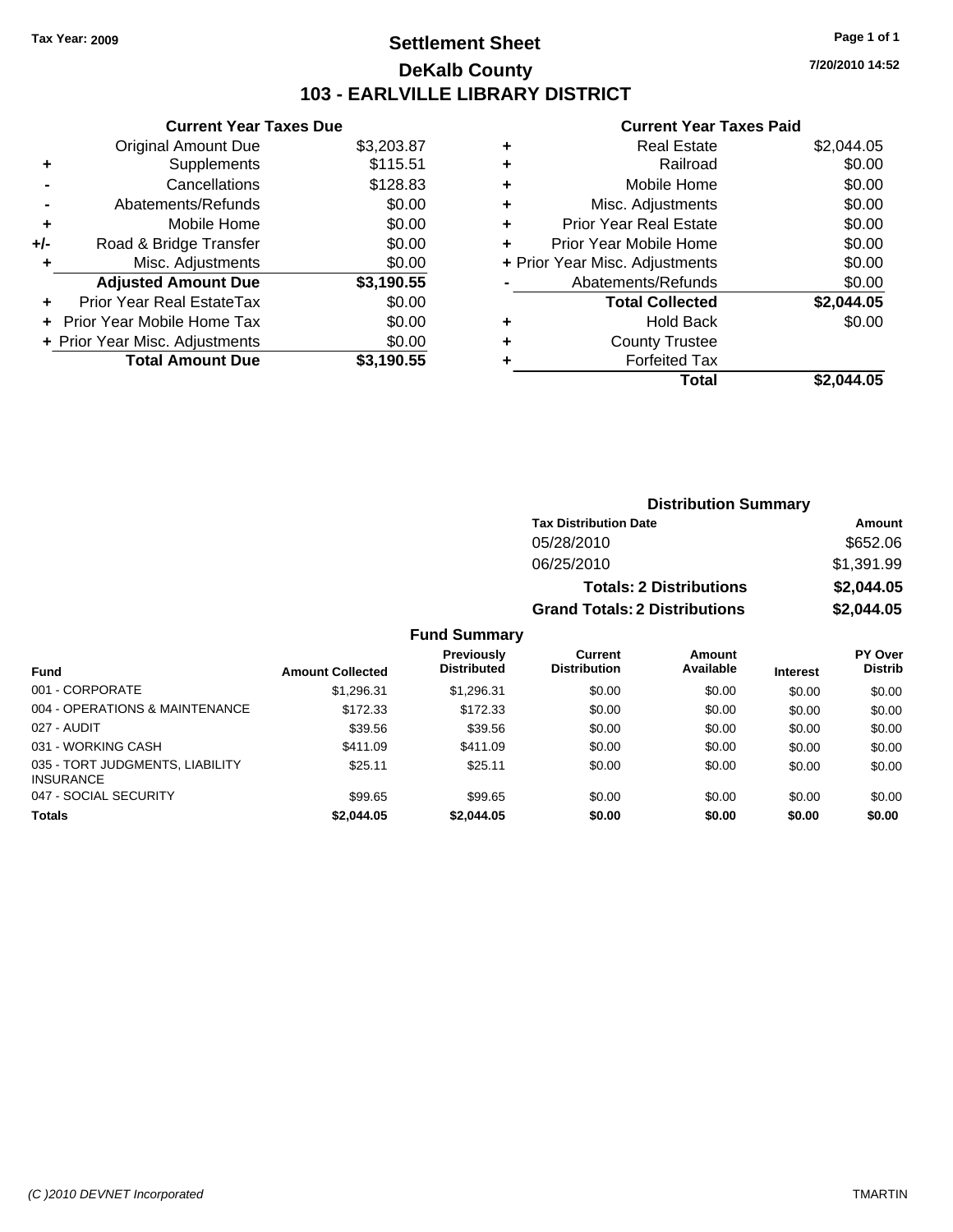# **Settlement Sheet Tax Year: 2009 Page 1 of 1 DeKalb County 110 - DEKALB PARK**

# **7/20/2010 14:52**

| Current Year Taxes Paid |  |  |
|-------------------------|--|--|
|                         |  |  |

|   | Total                          | \$1,715,117.97 |
|---|--------------------------------|----------------|
|   | <b>Forfeited Tax</b>           |                |
| ٠ | <b>County Trustee</b>          |                |
| ٠ | <b>Hold Back</b>               | \$0.00         |
|   | <b>Total Collected</b>         | \$1,715,117.97 |
|   | Abatements/Refunds             | \$0.00         |
|   | + Prior Year Misc. Adjustments | \$18,281.57    |
| ÷ | Prior Year Mobile Home         | \$0.00         |
| ٠ | <b>Prior Year Real Estate</b>  | \$275.86       |
| ٠ | Misc. Adjustments              | \$906.22       |
| ٠ | Mobile Home                    | \$0.00         |
| ٠ | Railroad                       | \$2,170.78     |
| ٠ | <b>Real Estate</b>             | \$1,693,483.54 |
|   |                                |                |

## **Current Year Taxes Due**

|     | GUITENT TEAL TAXES DUE         |                |
|-----|--------------------------------|----------------|
|     | <b>Original Amount Due</b>     | \$3,389,549.17 |
| ٠   | Supplements                    | \$68,312.48    |
|     | Cancellations                  | \$104,118.36   |
|     | Abatements/Refunds             | \$0.00         |
| ٠   | Mobile Home                    | \$0.00         |
| +/- | Road & Bridge Transfer         | \$0.00         |
| ٠   | Misc. Adjustments              | \$906.22       |
|     | <b>Adjusted Amount Due</b>     | \$3,354,649.51 |
| ٠   | Prior Year Real EstateTax      | \$275.86       |
|     | Prior Year Mobile Home Tax     | \$0.00         |
|     | + Prior Year Misc. Adjustments | \$18,281.57    |
|     | <b>Total Amount Due</b>        | \$3,373,206.94 |
|     |                                |                |

## **Distribution Summary**

| <b>Tax Distribution Date</b>         | Amount         |
|--------------------------------------|----------------|
| 05/28/2010                           | \$385,221.82   |
| 06/25/2010                           | \$1,310,790.96 |
| 07/23/2010                           | \$19,105.19    |
| <b>Totals: 3 Distributions</b>       | \$1,715,117.97 |
| <b>Grand Totals: 3 Distributions</b> | \$1,715,117.97 |

#### **Fund Summary**

| <b>Fund</b>                             | <b>Amount Collected</b> | <b>Previously</b><br><b>Distributed</b> | Current<br><b>Distribution</b> | <b>Amount</b><br>Available | <b>Interest</b> | PY Over<br><b>Distrib</b> |
|-----------------------------------------|-------------------------|-----------------------------------------|--------------------------------|----------------------------|-----------------|---------------------------|
| 001 - CORPORATE                         | \$448.043.64            | \$443,052.77                            | \$4,990.87                     | \$0.00                     | \$0.00          | \$0.00                    |
| 003 - BONDS AND INTEREST                | \$563.548.32            | \$557,270.80                            | \$6,277.52                     | \$0.00                     | \$0.00          | \$0.00                    |
| $005 - I. M. R. F.$                     | \$113,329.85            | \$112,067.43                            | \$1,262.42                     | \$0.00                     | \$0.00          | \$0.00                    |
| 027 - AUDIT                             | \$12,647.28             | \$12,506.40                             | \$140.88                       | \$0.00                     | \$0.00          | \$0.00                    |
| 035 - TORT JUDGEMENTS/LIABILITY<br>INS. | \$42,816.20             | \$42,339.26                             | \$476.94                       | \$0.00                     | \$0.00          | \$0.00                    |
| 047 - SOCIAL SECURITY                   | \$93,206.38             | \$92.168.12                             | \$1,038.26                     | \$0.00                     | \$0.00          | \$0.00                    |
| 060 - UNEMPLOYMENT INSURANCE            | \$5.071.62              | \$5,015.12                              | \$56.50                        | \$0.00                     | \$0.00          | \$0.00                    |
| 062 - WORKERS COMPENSATION              | \$30.234.08             | \$29,897.30                             | \$336.78                       | \$0.00                     | \$0.00          | \$0.00                    |
| 122 - RECREATION                        | \$211.508.37            | \$209.152.31                            | \$2,356.06                     | \$0.00                     | \$0.00          | \$0.00                    |
| 123 - AQUARIUM AND MUSEUM               | \$62,972.29             | \$62,270.82                             | \$701.47                       | \$0.00                     | \$0.00          | \$0.00                    |
| 126 - REC PROGRAMS/HANDICAPPED          | \$131.739.94            | \$130,272.45                            | \$1,467.49                     | \$0.00                     | \$0.00          | \$0.00                    |
| <b>Totals</b>                           | \$1,715,117.97          | \$1,696,012.78                          | \$19,105.19                    | \$0.00                     | \$0.00          | \$0.00                    |

## **Miscellaneous Adjustment Detail**

#### **Year Source Account Type Amount Adjustment Description**

|  | 2008 RE - Real Estate Back Tax Collected | \$18,281.57 DeKalb TIF #4 Surplus Distribution by TBA |  |
|--|------------------------------------------|-------------------------------------------------------|--|
|  |                                          |                                                       |  |

- 2009 RE Real Estate Back Tax Collected \$2.66 Gardens of Rivermist Redemption 08-02-303-001 by TBA
- 2009 RE Real Estate Paymt In Lieu of Tax **\$903.56 Housing Authority DeKalb Units by TBA**

**Totals \$19,187.79 3 entries**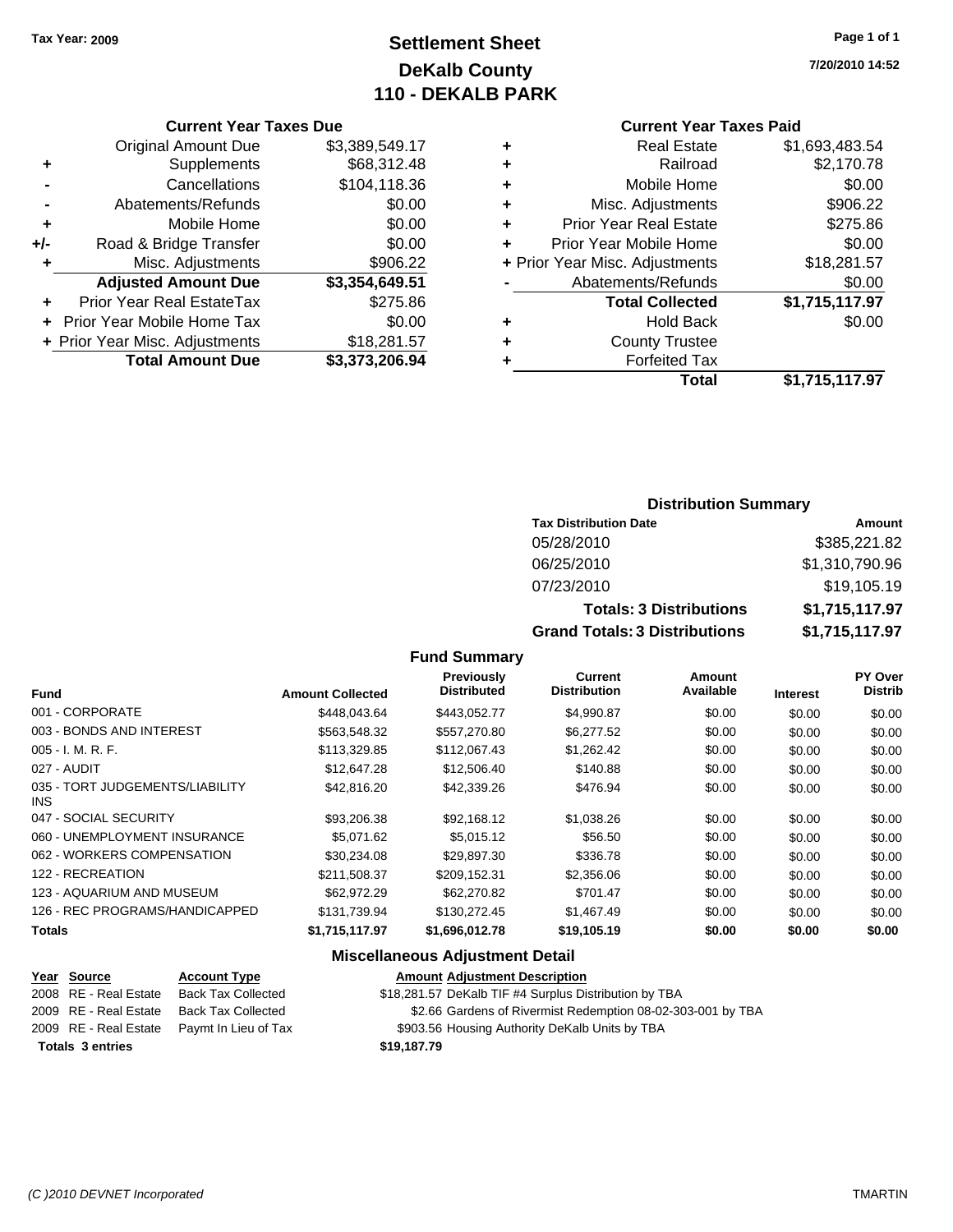# **Settlement Sheet Tax Year: 2009 Page 1 of 1 DeKalb County 111 - FRANKLIN TWP PARK**

**7/20/2010 14:52**

#### **Current Year Taxes Paid**

|     | <b>Current Year Taxes Due</b>     |             |
|-----|-----------------------------------|-------------|
|     | <b>Original Amount Due</b>        | \$35,935.91 |
| ٠   | Supplements                       | \$241.10    |
|     | Cancellations                     | \$297.76    |
|     | Abatements/Refunds                | \$0.00      |
| ٠   | Mobile Home                       | \$0.00      |
| +/- | Road & Bridge Transfer            | \$0.00      |
|     | Misc. Adjustments                 | \$0.13      |
|     | <b>Adjusted Amount Due</b>        | \$35,879.38 |
| ٠   | Prior Year Real EstateTax         | \$0.00      |
|     | <b>Prior Year Mobile Home Tax</b> | \$0.00      |
|     | + Prior Year Misc. Adjustments    | \$0.00      |
|     | <b>Total Amount Due</b>           | \$35.879.38 |

|   | <b>Real Estate</b>             | \$18,459.25 |
|---|--------------------------------|-------------|
| ٠ | Railroad                       | \$79.84     |
| ٠ | Mobile Home                    | \$0.00      |
| ٠ | Misc. Adjustments              | \$0.13      |
| ٠ | Prior Year Real Estate         | \$0.00      |
| ٠ | Prior Year Mobile Home         | \$0.00      |
|   | + Prior Year Misc. Adjustments | \$0.00      |
|   | Abatements/Refunds             | \$0.00      |
|   | <b>Total Collected</b>         | \$18,539.22 |
| ٠ | <b>Hold Back</b>               | \$0.00      |
| ٠ | <b>County Trustee</b>          |             |
|   | <b>Forfeited Tax</b>           |             |
|   | Total                          | \$18,539.22 |
|   |                                |             |

|                                               |                         |                                         | <b>Distribution Summary</b>           |                                |                 |                                  |
|-----------------------------------------------|-------------------------|-----------------------------------------|---------------------------------------|--------------------------------|-----------------|----------------------------------|
|                                               |                         |                                         | <b>Tax Distribution Date</b>          |                                | Amount          |                                  |
|                                               |                         |                                         | 05/28/2010                            |                                |                 | \$3,971.51                       |
|                                               |                         |                                         | 06/25/2010                            |                                |                 | \$14,236.16                      |
|                                               |                         |                                         | 07/23/2010                            |                                |                 | \$331.55                         |
|                                               |                         |                                         |                                       | <b>Totals: 3 Distributions</b> |                 | \$18,539.22                      |
|                                               |                         |                                         | <b>Grand Totals: 3 Distributions</b>  |                                | \$18,539.22     |                                  |
|                                               |                         | <b>Fund Summary</b>                     |                                       |                                |                 |                                  |
| <b>Fund</b>                                   | <b>Amount Collected</b> | <b>Previously</b><br><b>Distributed</b> | <b>Current</b><br><b>Distribution</b> | <b>Amount</b><br>Available     | <b>Interest</b> | <b>PY Over</b><br><b>Distrib</b> |
| 001 - CORPORATE                               | \$17,302.90             | \$16,993.46                             | \$309.44                              | \$0.00                         | \$0.00          | \$0.00                           |
| 035 - TORT JUDGEMENTS/LIABILITY<br><b>INS</b> | \$1,236.32              | \$1,214.21                              | \$22.11                               | \$0.00                         | \$0.00          | \$0.00                           |
| <b>Totals</b>                                 | \$18,539.22             | \$18,207.67                             | \$331.55                              | \$0.00                         | \$0.00          | \$0.00                           |
|                                               |                         | <b>Miscellaneous Adjustment Detail</b>  |                                       |                                |                 |                                  |

**Year Source Account Type Amount Adjustment Description**

2009 RE - Real Estate Back Tax Collected \$0.13 Pearson Redemption 01-26-180-044 by TBA Totals 1 entries \$0.13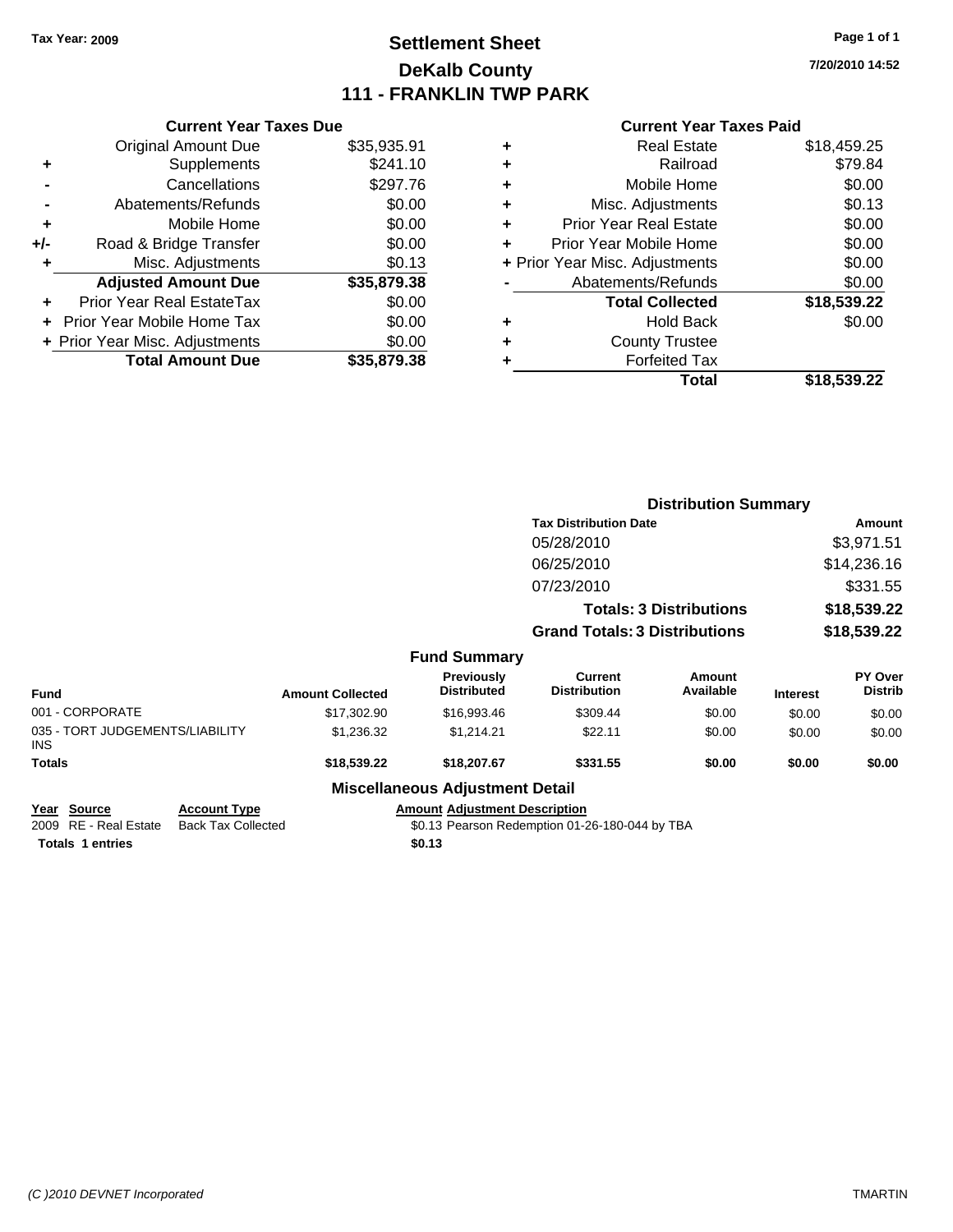# **Settlement Sheet Tax Year: 2009 Page 1 of 1 DeKalb County 112 - GENOA TWP PARK**

**7/20/2010 14:52**

## **Current Year Taxes Due**

|     | <b>Original Amount Due</b>       | \$556,133.76 |
|-----|----------------------------------|--------------|
| ٠   | Supplements                      | \$9,316.56   |
|     | Cancellations                    | \$12,812.43  |
|     | Abatements/Refunds               | \$0.00       |
| ÷   | Mobile Home                      | \$0.00       |
| +/- | Road & Bridge Transfer           | \$0.00       |
| ٠   | Misc. Adjustments                | \$0.00       |
|     | <b>Adjusted Amount Due</b>       | \$552,637.89 |
|     | <b>Prior Year Real EstateTax</b> | \$0.00       |
|     | Prior Year Mobile Home Tax       | \$0.00       |
|     | + Prior Year Misc. Adjustments   | \$0.00       |
|     | <b>Total Amount Due</b>          | \$552,637.89 |

#### **Current Year Taxes Paid**

|   | Total                          | \$288,685.74 |
|---|--------------------------------|--------------|
| ٠ | <b>Forfeited Tax</b>           |              |
| ٠ | <b>County Trustee</b>          |              |
| ٠ | <b>Hold Back</b>               | \$0.00       |
|   | <b>Total Collected</b>         | \$288,685.74 |
|   | Abatements/Refunds             | \$0.00       |
|   | + Prior Year Misc. Adjustments | \$0.00       |
| ÷ | Prior Year Mobile Home         | \$0.00       |
| ٠ | Prior Year Real Estate         | \$0.00       |
| ٠ | Misc. Adjustments              | \$0.00       |
| ٠ | Mobile Home                    | \$0.00       |
| ٠ | Railroad                       | \$990.67     |
| ٠ | <b>Real Estate</b>             | \$287,695.07 |

## **Distribution Summary**

| <b>Tax Distribution Date</b>         | Amount       |
|--------------------------------------|--------------|
| 05/28/2010                           | \$72,997.76  |
| 06/25/2010                           | \$211,436.07 |
| 07/23/2010                           | \$4,251.91   |
| <b>Totals: 3 Distributions</b>       | \$288,685.74 |
| <b>Grand Totals: 3 Distributions</b> | \$288,685.74 |

| <b>Fund</b>                             | <b>Amount Collected</b> | Previously<br><b>Distributed</b> | Current<br><b>Distribution</b> | Amount<br>Available | <b>Interest</b> | PY Over<br><b>Distrib</b> |
|-----------------------------------------|-------------------------|----------------------------------|--------------------------------|---------------------|-----------------|---------------------------|
|                                         |                         |                                  |                                |                     |                 |                           |
| 001 - CORPORATE                         | \$53,741.16             | \$52,949.62                      | \$791.54                       | \$0.00              | \$0.00          | \$0.00                    |
| 003 - BONDS AND INTEREST                | \$125,819.07            | \$123,965.95                     | \$1,853.12                     | \$0.00              | \$0.00          | \$0.00                    |
| $005 - I. M. R. F.$                     | \$8,498,04              | \$8,372.88                       | \$125.16                       | \$0.00              | \$0.00          | \$0.00                    |
| 027 - AUDIT                             | \$1,702.09              | \$1,677.02                       | \$25.07                        | \$0.00              | \$0.00          | \$0.00                    |
| 035 - TORT JUDGEMENTS/LIABILITY<br>INS. | \$2.129.34              | \$2,097.98                       | \$31.36                        | \$0.00              | \$0.00          | \$0.00                    |
| 047 - SOCIAL SECURITY                   | \$12,743.45             | \$12,555.76                      | \$187.69                       | \$0.00              | \$0.00          | \$0.00                    |
| 060 - UNEMPLOYMENT INSURANCE            | \$0.00                  | \$0.00                           | \$0.00                         | \$0.00              | \$0.00          | \$0.00                    |
| 062 - WORKERS COMPENSATION              | \$427.27                | \$420.97                         | \$6.30                         | \$0.00              | \$0.00          | \$0.00                    |
| 122 - RECREATION                        | \$53.084.11             | \$52,302.26                      | \$781.85                       | \$0.00              | \$0.00          | \$0.00                    |
| 126 - REC PROGRAMS/HANDICAPPED          | \$26,288.87             | \$25,901.68                      | \$387.19                       | \$0.00              | \$0.00          | \$0.00                    |
| 143 - MEDICARE                          | \$4.252.34              | \$4.189.71                       | \$62.63                        | \$0.00              | \$0.00          | \$0.00                    |
| <b>Totals</b>                           | \$288,685.74            | \$284,433.83                     | \$4.251.91                     | \$0.00              | \$0.00          | \$0.00                    |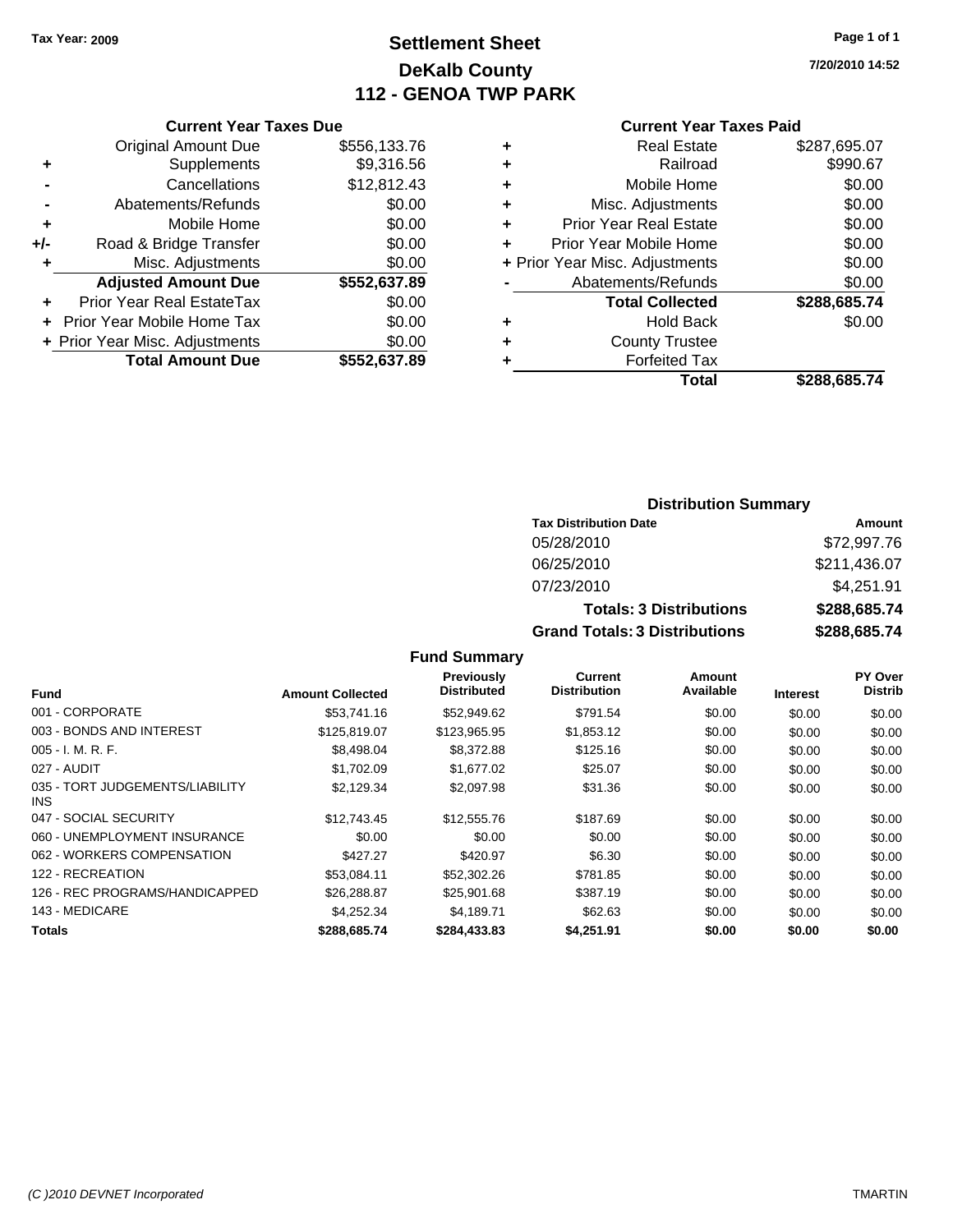# **Settlement Sheet Tax Year: 2009 Page 1 of 1 DeKalb County 113 - KINGSTON TWP PARK**

**7/20/2010 14:52**

#### **Current Year Taxes Paid**

|     | <b>Current Year Taxes Due</b>  |             |  |  |  |  |
|-----|--------------------------------|-------------|--|--|--|--|
|     | <b>Original Amount Due</b>     | \$45,185.90 |  |  |  |  |
| ÷   | Supplements                    | \$187.98    |  |  |  |  |
|     | Cancellations                  | \$204.59    |  |  |  |  |
|     | Abatements/Refunds             | \$0.00      |  |  |  |  |
| ٠   | Mobile Home                    | \$0.00      |  |  |  |  |
| +/- | Road & Bridge Transfer         | \$0.00      |  |  |  |  |
|     | Misc. Adjustments              | \$0.00      |  |  |  |  |
|     | <b>Adjusted Amount Due</b>     | \$45,169.29 |  |  |  |  |
| ÷   | Prior Year Real EstateTax      | \$0.00      |  |  |  |  |
|     | Prior Year Mobile Home Tax     | \$0.00      |  |  |  |  |
|     | + Prior Year Misc. Adjustments | \$0.00      |  |  |  |  |
|     | <b>Total Amount Due</b>        | \$45,169.29 |  |  |  |  |
|     |                                |             |  |  |  |  |

| ٠ | <b>Real Estate</b>             | \$23,633.86 |
|---|--------------------------------|-------------|
| ٠ | Railroad                       | \$160.09    |
| ٠ | Mobile Home                    | \$0.00      |
| ٠ | Misc. Adjustments              | \$0.00      |
| ÷ | <b>Prior Year Real Estate</b>  | \$0.00      |
| ٠ | Prior Year Mobile Home         | \$0.00      |
|   | + Prior Year Misc. Adjustments | \$0.00      |
|   | Abatements/Refunds             | \$0.00      |
|   | <b>Total Collected</b>         | \$23.793.95 |
| ٠ | Hold Back                      | \$0.00      |
| ٠ | <b>County Trustee</b>          |             |
| ٠ | <b>Forfeited Tax</b>           |             |
|   | Total                          | \$23,793.95 |
|   |                                |             |

|                                         |                         |                                  |                                       |                                | <b>Distribution Summary</b> |                                  |
|-----------------------------------------|-------------------------|----------------------------------|---------------------------------------|--------------------------------|-----------------------------|----------------------------------|
|                                         |                         |                                  | <b>Tax Distribution Date</b>          |                                |                             | Amount                           |
|                                         |                         |                                  | 05/28/2010                            |                                |                             | \$4,858.58                       |
|                                         |                         |                                  | 06/25/2010                            |                                |                             | \$18,185.90                      |
|                                         |                         |                                  | 07/23/2010                            |                                |                             | \$749.47                         |
|                                         |                         |                                  |                                       | <b>Totals: 3 Distributions</b> |                             | \$23,793.95                      |
|                                         |                         |                                  | <b>Grand Totals: 3 Distributions</b>  |                                |                             | \$23,793.95                      |
|                                         |                         | <b>Fund Summary</b>              |                                       |                                |                             |                                  |
| <b>Fund</b>                             | <b>Amount Collected</b> | Previously<br><b>Distributed</b> | <b>Current</b><br><b>Distribution</b> | <b>Amount</b><br>Available     | <b>Interest</b>             | <b>PY Over</b><br><b>Distrib</b> |
| 001 - CORPORATE                         | \$17,745.55             | \$17,186.59                      | \$558.96                              | \$0.00                         | \$0.00                      | \$0.00                           |
| 035 - TORT JUDGEMENTS/LIABILITY<br>INS. | \$3,528.64              | \$3,417.50                       | \$111.14                              | \$0.00                         | \$0.00                      | \$0.00                           |
| 122 - RECREATION                        | \$2,519.76              | \$2,440.39                       | \$79.37                               | \$0.00                         | \$0.00                      | \$0.00                           |

**Totals \$23,793.95 \$23,044.48 \$749.47 \$0.00 \$0.00 \$0.00**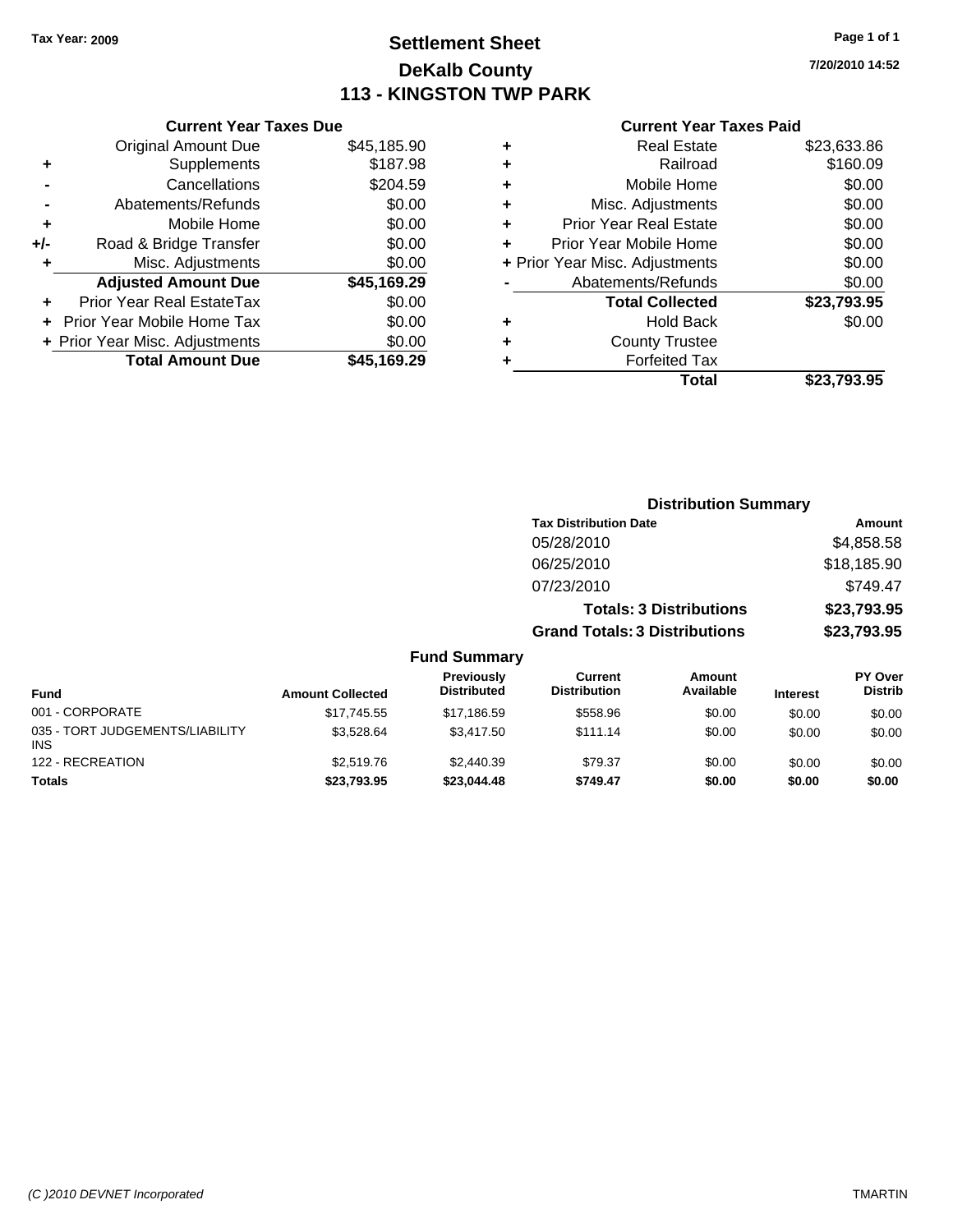# **Settlement Sheet Tax Year: 2009 Page 1 of 1 DeKalb County 114 - SANDWICH PARK**

**7/20/2010 14:52**

## **Current Year Taxes Paid**

|     | <b>Current Year Taxes Due</b>     |              |
|-----|-----------------------------------|--------------|
|     | <b>Original Amount Due</b>        | \$418,360.40 |
| ٠   | Supplements                       | \$2,623.68   |
|     | Cancellations                     | \$2,906.11   |
|     | Abatements/Refunds                | \$6.73       |
| ٠   | Mobile Home                       | \$0.00       |
| +/- | Road & Bridge Transfer            | \$0.00       |
| ٠   | Misc. Adjustments                 | \$7.93       |
|     | <b>Adjusted Amount Due</b>        | \$418,079.17 |
| ٠   | Prior Year Real EstateTax         | (\$146.26)   |
|     | <b>Prior Year Mobile Home Tax</b> | \$0.00       |
|     | + Prior Year Misc. Adjustments    | \$0.00       |
|     | <b>Total Amount Due</b>           | \$417,932.91 |

| ٠ | <b>Real Estate</b>             | \$215,314.66 |
|---|--------------------------------|--------------|
| ٠ | Railroad                       | \$237.39     |
| ٠ | Mobile Home                    | \$0.00       |
| ٠ | Misc. Adjustments              | \$7.93       |
| ÷ | <b>Prior Year Real Estate</b>  | (\$146.26)   |
|   | Prior Year Mobile Home         | \$0.00       |
|   | + Prior Year Misc. Adjustments | \$0.00       |
|   | Abatements/Refunds             | \$6.73       |
|   | <b>Total Collected</b>         | \$215,406.99 |
| ٠ | <b>Hold Back</b>               | \$0.00       |
| ٠ | <b>County Trustee</b>          |              |
| ٠ | <b>Forfeited Tax</b>           |              |
|   | Total                          | \$215,406.99 |
|   |                                |              |

## **Distribution Summary Tax Distribution Date Amount** 05/28/2010 \$47,206.97 06/25/2010 \$163,704.30 07/23/2010 \$4,495.72 **Totals: 3 Distributions \$215,406.99 Grand Totals: 3 Distributions \$215,406.99**

### **Fund Summary**

| <b>Fund</b>                             | <b>Amount Collected</b> | Previously<br><b>Distributed</b> | Current<br><b>Distribution</b> | Amount<br>Available | <b>Interest</b> | PY Over<br><b>Distrib</b> |
|-----------------------------------------|-------------------------|----------------------------------|--------------------------------|---------------------|-----------------|---------------------------|
| 001 - CORPORATE                         | \$67.784.27             | \$66,369.56                      | \$1,414.71                     | \$0.00              | \$0.00          | \$0.00                    |
| 003 - BONDS AND INTEREST                | \$47,983.42             | \$46,981.96                      | \$1,001.46                     | \$0.00              | \$0.00          | \$0.00                    |
| $005 - I. M. R. F.$                     | \$11,445.85             | \$11,206.96                      | \$238.89                       | \$0.00              | \$0.00          | \$0.00                    |
| 027 - AUDIT                             | \$3.398.71              | \$3,327,77                       | \$70.94                        | \$0.00              | \$0.00          | \$0.00                    |
| 035 - TORT JUDGEMENTS/LIABILITY<br>INS. | \$10,606.85             | \$10.385.48                      | \$221.37                       | \$0.00              | \$0.00          | \$0.00                    |
| 047 - SOCIAL SECURITY                   | \$4,246.10              | \$4.157.49                       | \$88.61                        | \$0.00              | \$0.00          | \$0.00                    |
| 060 - UNEMPLOYMENT INSURANCE            | \$2,123,05              | \$2,078.74                       | \$44.31                        | \$0.00              | \$0.00          | \$0.00                    |
| 122 - RECREATION                        | \$65,695,69             | \$64.324.57                      | \$1,371.12                     | \$0.00              | \$0.00          | \$0.00                    |
| 125 - PAVING & LIGHTING, STREETS        | \$2,123,05              | \$2,078.74                       | \$44.31                        | \$0.00              | \$0.00          | \$0.00                    |
| <b>Totals</b>                           | \$215,406.99            | \$210,911.27                     | \$4,495.72                     | \$0.00              | \$0.00          | \$0.00                    |

#### **Miscellaneous Adjustment Detail**

#### **Year Source Account Type Amount Adjustment Description**

2009 RE - Real Estate Back Tax Collected \$7.93 Talan/Fitzpatrick Redemption 19-27-451-010 by TBA **Totals \$7.93 1 entries**

## **Abatement Detail**

| Year Source                         | <b>Account Type</b> | <b>Amount Adiustment Description</b>         |
|-------------------------------------|---------------------|----------------------------------------------|
| 2009 RE - Real Estate PTAB Decision |                     | \$3.61 19-26-433-024 2008 PTAB REFUND by TBA |
| 2009 RE - Real Estate PTAB Decision |                     | \$3.13 19-27-427-012 2006 PTAB REFUND by TBA |
| <b>Totals 2 entries</b>             |                     | \$6.74                                       |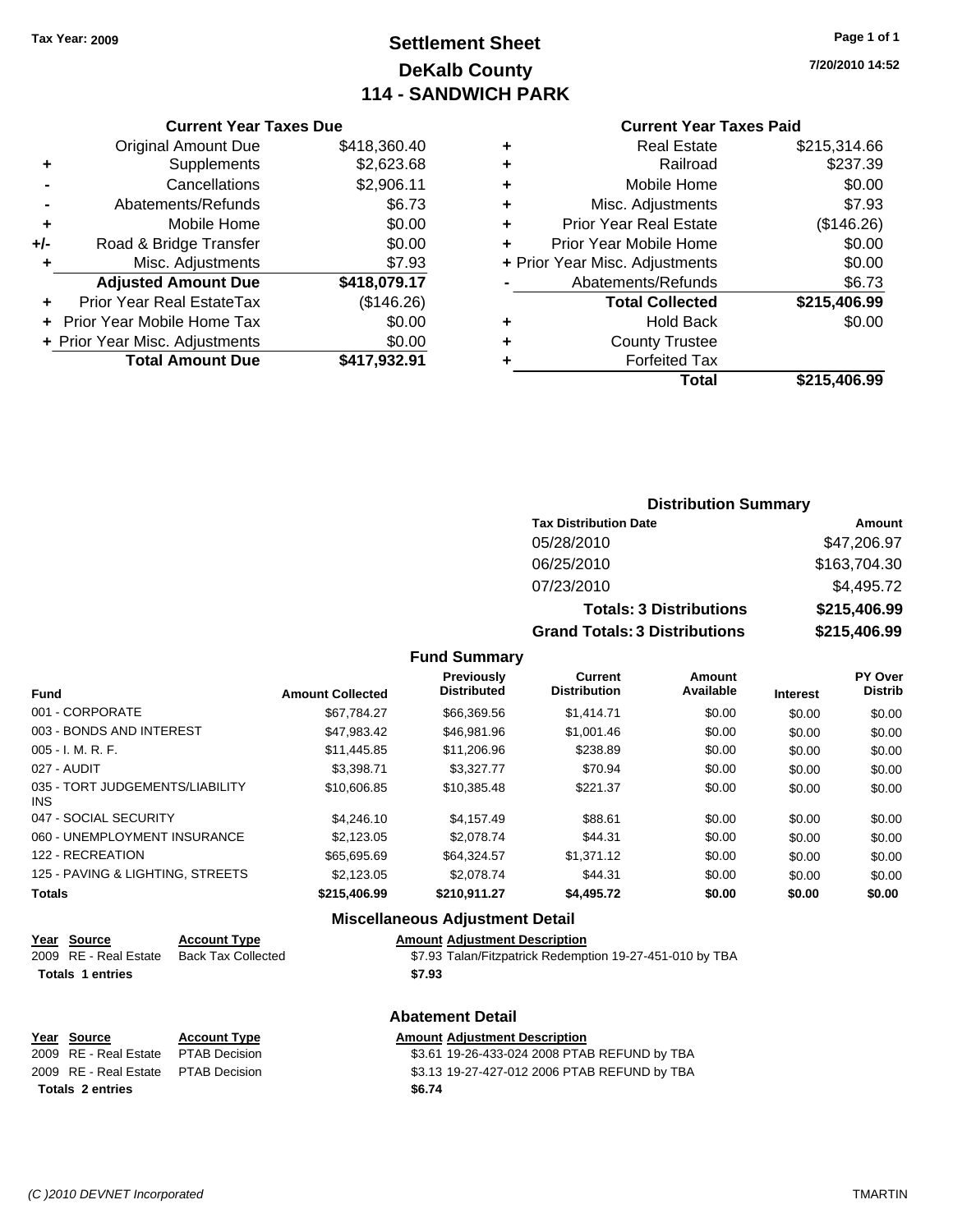# **Settlement Sheet Tax Year: 2009 Page 1 of 1 DeKalb County 115 - SYCAMORE PARK**

**7/20/2010 14:52**

|     | <b>Current Year Taxes Due</b>  |                |  |
|-----|--------------------------------|----------------|--|
|     | <b>Original Amount Due</b>     | \$2,004,553.08 |  |
| ٠   | Supplements                    | \$20,757.83    |  |
|     | Cancellations                  | \$23,208.73    |  |
|     | Abatements/Refunds             | \$0.00         |  |
| ٠   | Mobile Home                    | \$0.00         |  |
| +/- | Road & Bridge Transfer         | \$0.00         |  |
|     | Misc. Adjustments              | \$427.95       |  |
|     | <b>Adjusted Amount Due</b>     | \$2,002,530.13 |  |
|     | Prior Year Real EstateTax      | \$0.00         |  |
|     | Prior Year Mobile Home Tax     | \$0.00         |  |
|     | + Prior Year Misc. Adjustments | \$0.00         |  |
|     | <b>Total Amount Due</b>        | \$2,002,530.13 |  |

## **Current Year Taxes Paid**

|   | <b>Real Estate</b>             | \$1,019,366.44 |
|---|--------------------------------|----------------|
| ٠ | Railroad                       | \$0.00         |
| ٠ | Mobile Home                    | \$0.00         |
| ٠ | Misc. Adjustments              | \$427.95       |
| ٠ | <b>Prior Year Real Estate</b>  | \$0.00         |
|   | Prior Year Mobile Home         | \$0.00         |
|   | + Prior Year Misc. Adjustments | \$0.00         |
|   | Abatements/Refunds             | \$0.00         |
|   | <b>Total Collected</b>         | \$1,019,794.39 |
| ٠ | <b>Hold Back</b>               | \$0.00         |
| ٠ | <b>County Trustee</b>          |                |
| ٠ | <b>Forfeited Tax</b>           |                |
|   | Total                          | \$1,019,794.39 |
|   |                                |                |

## **Distribution Summary**

| <b>Tax Distribution Date</b>         | Amount         |
|--------------------------------------|----------------|
| 05/28/2010                           | \$211,857.97   |
| 06/25/2010                           | \$790,562.09   |
| 07/23/2010                           | \$17,374.33    |
| <b>Totals: 3 Distributions</b>       | \$1,019,794.39 |
| <b>Grand Totals: 3 Distributions</b> | \$1,019,794.39 |

## **Fund Summary**

| <b>Fund</b>                                    | <b>Amount Collected</b> | Previously<br><b>Distributed</b> | Current<br><b>Distribution</b> | Amount<br>Available | <b>Interest</b> | <b>PY Over</b><br><b>Distrib</b> |
|------------------------------------------------|-------------------------|----------------------------------|--------------------------------|---------------------|-----------------|----------------------------------|
| 001 - CORPORATE                                | \$250,299.32            | \$246,034.95                     | \$4,264.37                     | \$0.00              | \$0.00          | \$0.00                           |
| 003 - BONDS AND INTEREST                       | \$269.097.22            | \$264.512.59                     | \$4,584.63                     | \$0.00              | \$0.00          | \$0.00                           |
| $005 - I. M. R. F.$                            | \$45,278.87             | \$44,507.45                      | \$771.42                       | \$0.00              | \$0.00          | \$0.00                           |
| 014 - POLICE PROTECTION                        | \$0.00                  | \$0.00                           | \$0.00                         | \$0.00              | \$0.00          | \$0.00                           |
| 027 - AUDIT                                    | \$9,160.81              | \$9,004.74                       | \$156.07                       | \$0.00              | \$0.00          | \$0.00                           |
| 035 - TORT JUDGEMENTS/LIABILITY<br>INS.        | \$69,182.85             | \$68,004.18                      | \$1,178.67                     | \$0.00              | \$0.00          | \$0.00                           |
| 039 - PLAYGROUND AND RECREATION<br><b>COMM</b> | \$151,906.54            | \$149,318.49                     | \$2,588.05                     | \$0.00              | \$0.00          | \$0.00                           |
| 047 - SOCIAL SECURITY                          | \$43.752.26             | \$43,006.84                      | \$745.42                       | \$0.00              | \$0.00          | \$0.00                           |
| 122 - RECREATION                               | \$134,810.72            | \$132,513.94                     | \$2,296.78                     | \$0.00              | \$0.00          | \$0.00                           |
| 125 - PAVING & LIGHTING, STREETS               | \$0.00                  | \$0.00                           | \$0.00                         | \$0.00              | \$0.00          | \$0.00                           |
| 126 - REC PROGRAMS/HANDICAPPED                 | \$46,305.80             | \$45,516.88                      | \$788.92                       | \$0.00              | \$0.00          | \$0.00                           |
| <b>Totals</b>                                  | \$1,019,794.39          | \$1,002,420.06                   | \$17,374.33                    | \$0.00              | \$0.00          | \$0.00                           |

## **Miscellaneous Adjustment Detail**

| <u>Year Source</u>      | <b>Account Type</b>                        | <b>Amount Adjustment Description</b>             |
|-------------------------|--------------------------------------------|--------------------------------------------------|
|                         | 2009 RE - Real Estate Pavmt In Lieu of Tax | \$427.95 Housing Authority Sycamore Units by TBA |
| <b>Totals 1 entries</b> |                                            | \$427.95                                         |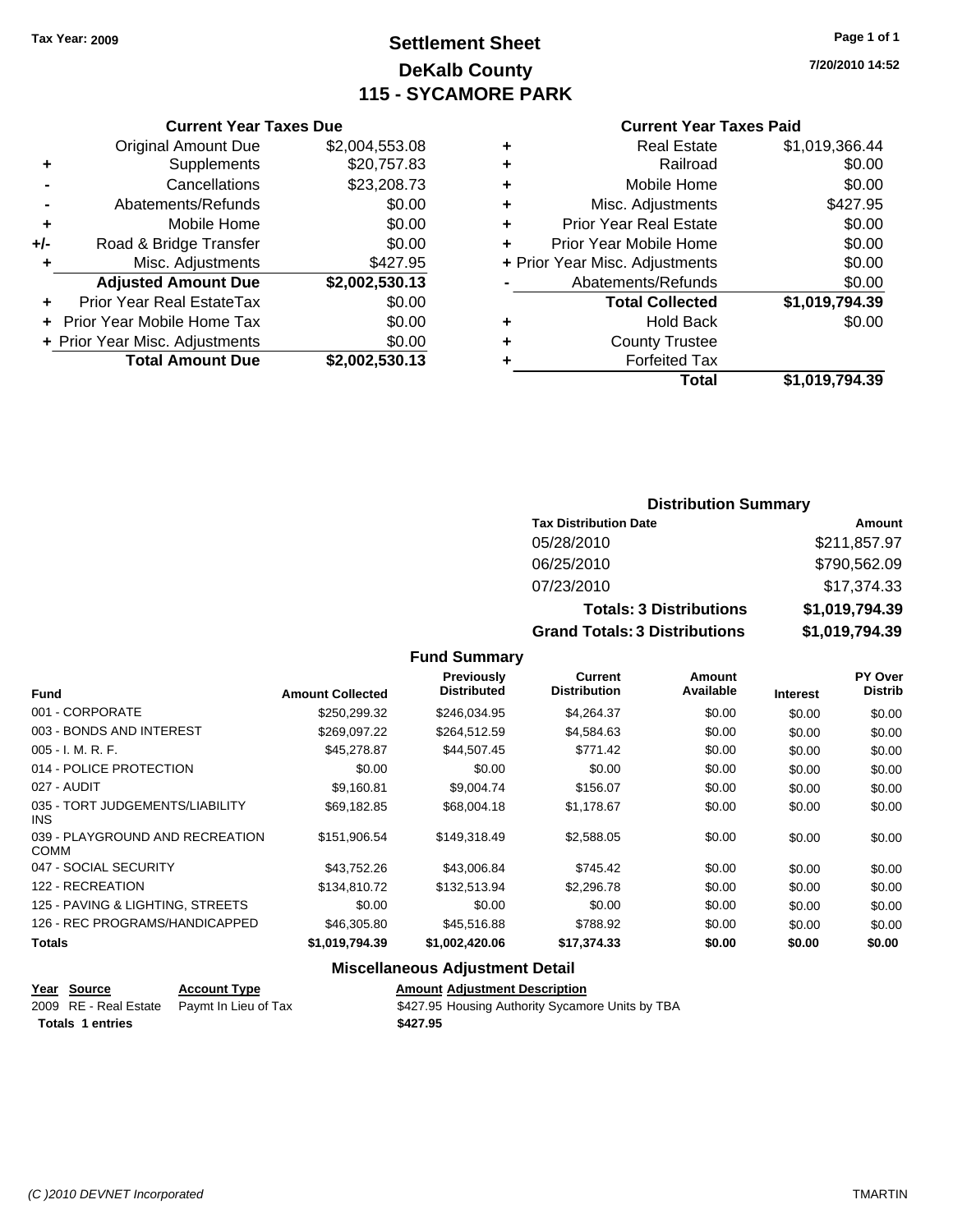# **Settlement Sheet Tax Year: 2009 Page 1 of 1 DeKalb County 120 - SCHOOL DISTRICT 1**

**7/20/2010 14:52**

## **Current Year Taxes Due**

|     | <b>Original Amount Due</b>     | \$398,904.98 |
|-----|--------------------------------|--------------|
| ٠   | Supplements                    | \$0.00       |
|     | Cancellations                  | \$0.00       |
|     | Abatements/Refunds             | \$0.00       |
| ٠   | Mobile Home                    | \$0.00       |
| +/- | Road & Bridge Transfer         | \$0.00       |
| ٠   | Misc. Adjustments              | \$0.00       |
|     | <b>Adjusted Amount Due</b>     | \$398,904.98 |
|     | Prior Year Real EstateTax      | \$0.00       |
|     | Prior Year Mobile Home Tax     | \$0.00       |
|     | + Prior Year Misc. Adjustments | \$0.00       |
|     | <b>Total Amount Due</b>        | \$398,904.98 |

## **Current Year Taxes Paid**

| ٠ | <b>Real Estate</b>             | \$222,790.55 |
|---|--------------------------------|--------------|
| ٠ | Railroad                       | \$0.00       |
| ٠ | Mobile Home                    | \$0.00       |
| ٠ | Misc. Adjustments              | \$0.00       |
| ٠ | <b>Prior Year Real Estate</b>  | \$0.00       |
|   | Prior Year Mobile Home         | \$0.00       |
|   | + Prior Year Misc. Adjustments | \$0.00       |
|   | Abatements/Refunds             | \$0.00       |
|   | <b>Total Collected</b>         | \$222,790.55 |
| ٠ | Hold Back                      | \$0.00       |
| ٠ | <b>County Trustee</b>          |              |
| ٠ | <b>Forfeited Tax</b>           |              |
|   | Total                          | \$222,790.55 |
|   |                                |              |

## **Distribution Summary**

| <b>Tax Distribution Date</b>         | Amount       |
|--------------------------------------|--------------|
| 05/28/2010                           | \$50,749.12  |
| 06/25/2010                           | \$167,806.25 |
| 07/23/2010                           | \$4,235.18   |
| <b>Totals: 3 Distributions</b>       | \$222,790.55 |
| <b>Grand Totals: 3 Distributions</b> | \$222,790.55 |

| Fund                                    | <b>Amount Collected</b> | Previously<br><b>Distributed</b> | Current<br><b>Distribution</b> | Amount<br>Available | <b>Interest</b> | <b>PY Over</b><br><b>Distrib</b> |
|-----------------------------------------|-------------------------|----------------------------------|--------------------------------|---------------------|-----------------|----------------------------------|
|                                         |                         |                                  |                                |                     |                 |                                  |
| 002 - EDUCATION                         | \$144.712.03            | \$141.961.09                     | \$2.750.94                     | \$0.00              | \$0.00          | \$0.00                           |
| 003 - BONDS AND INTEREST                | \$20,115.76             | \$19,733.37                      | \$382.39                       | \$0.00              | \$0.00          | \$0.00                           |
| 004 - OPERATIONS & MAINTENANCE          | \$22,263,46             | \$21.840.24                      | \$423.22                       | \$0.00              | \$0.00          | \$0.00                           |
| $005 - I. M. R. F.$                     | \$2,047.44              | \$2,008.52                       | \$38.92                        | \$0.00              | \$0.00          | \$0.00                           |
| 030 - TRANSPORTATION SYSTEM             | \$8,905.38              | \$8.736.09                       | \$169.29                       | \$0.00              | \$0.00          | \$0.00                           |
| 031 - WORKING CASH                      | \$2,226.35              | \$2,184.03                       | \$42.32                        | \$0.00              | \$0.00          | \$0.00                           |
| 032 - FIRE PREV/SFTY/ENERGY             | \$2,226.35              | \$2,184.03                       | \$42.32                        | \$0.00              | \$0.00          | \$0.00                           |
| 033 - SPECIAL EDUCATION                 | \$1.780.99              | \$1,747.13                       | \$33.86                        | \$0.00              | \$0.00          | \$0.00                           |
| 035 - TORT JUDGEMENTS/LIABILITY<br>INS. | \$12,014.65             | \$11,786.26                      | \$228.39                       | \$0.00              | \$0.00          | \$0.00                           |
| 047 - SOCIAL SECURITY                   | \$4.271.79              | \$4.190.58                       | \$81.21                        | \$0.00              | \$0.00          | \$0.00                           |
| 057 - LEASE/PURCHASE/RENTAL             | \$2,226,35              | \$2.184.03                       | \$42.32                        | \$0.00              | \$0.00          | \$0.00                           |
| <b>Totals</b>                           | \$222,790.55            | \$218,555.37                     | \$4,235.18                     | \$0.00              | \$0.00          | \$0.00                           |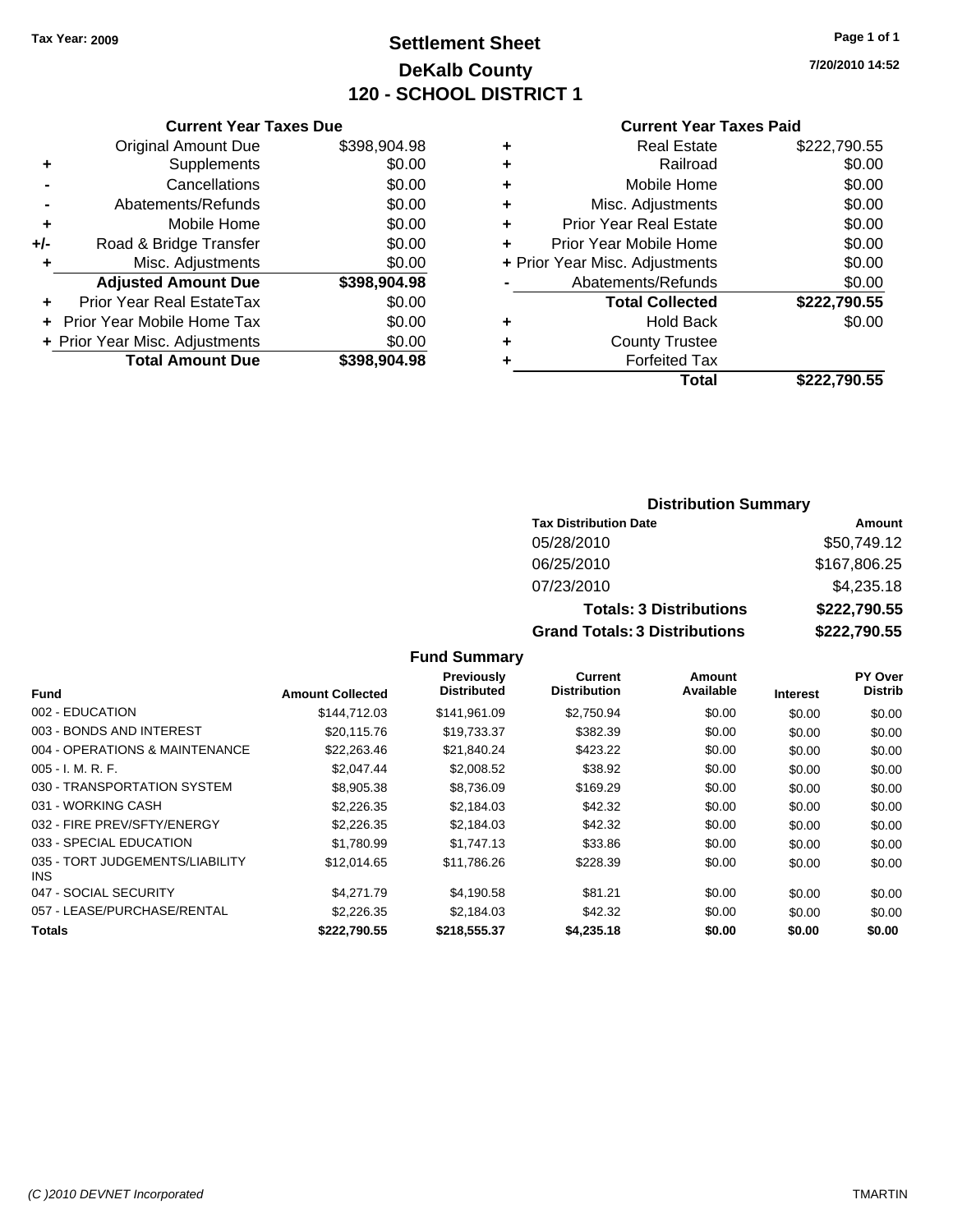# **Settlement Sheet Tax Year: 2009 Page 1 of 1 DeKalb County 121 - SCHOOL DISTRICT 9**

**7/20/2010 14:52**

#### **Current Year Taxes Paid**

| <b>Original Amount Due</b> | \$71,767.97                                                     |
|----------------------------|-----------------------------------------------------------------|
| Supplements                | \$2,480.98                                                      |
| Cancellations              | \$2,767.29                                                      |
| Abatements/Refunds         | \$0.00                                                          |
| Mobile Home                | \$0.00                                                          |
| Road & Bridge Transfer     | \$0.00                                                          |
| Misc. Adjustments          | \$0.00                                                          |
| <b>Adjusted Amount Due</b> | \$71,481.66                                                     |
| Prior Year Real EstateTax  | \$0.00                                                          |
| Prior Year Mobile Home Tax | \$0.00                                                          |
|                            | \$0.00                                                          |
| <b>Total Amount Due</b>    | \$71.481.66                                                     |
|                            | <b>Current Year Taxes Due</b><br>+ Prior Year Misc. Adjustments |

| ٠ | <b>Real Estate</b>             | \$43,903.03 |
|---|--------------------------------|-------------|
| ٠ | Railroad                       | \$1,476.33  |
| ٠ | Mobile Home                    | \$0.00      |
| ٠ | Misc. Adjustments              | \$0.00      |
| ٠ | <b>Prior Year Real Estate</b>  | \$0.00      |
| ٠ | Prior Year Mobile Home         | \$0.00      |
|   | + Prior Year Misc. Adjustments | \$0.00      |
|   | Abatements/Refunds             | \$0.00      |
|   | <b>Total Collected</b>         | \$45,379.36 |
| ٠ | <b>Hold Back</b>               | \$0.00      |
| ٠ | <b>County Trustee</b>          |             |
| ٠ | <b>Forfeited Tax</b>           |             |
|   | Total                          | \$45,379.36 |
|   |                                |             |

## **Distribution Summary**

| <b>Tax Distribution Date</b>         | Amount      |
|--------------------------------------|-------------|
| 05/28/2010                           | \$14,005.45 |
| 06/25/2010                           | \$31,373.91 |
| <b>Totals: 2 Distributions</b>       | \$45,379.36 |
| <b>Grand Totals: 2 Distributions</b> | \$45,379.36 |

|                                         |                         | <b>Previously</b>  | Current             | Amount    |                 | PY Over        |
|-----------------------------------------|-------------------------|--------------------|---------------------|-----------|-----------------|----------------|
| <b>Fund</b>                             | <b>Amount Collected</b> | <b>Distributed</b> | <b>Distribution</b> | Available | <b>Interest</b> | <b>Distrib</b> |
| 002 - EDUCATION                         | \$24,726.11             | \$24,726.11        | \$0.00              | \$0.00    | \$0.00          | \$0.00         |
| 003 - BONDS AND INTEREST                | \$9,063.03              | \$9,063.03         | \$0.00              | \$0.00    | \$0.00          | \$0.00         |
| 004 - OPERATIONS & MAINTENANCE          | \$6.704.58              | \$6.704.58         | \$0.00              | \$0.00    | \$0.00          | \$0.00         |
| $005 - I. M. R. F.$                     | \$588.38                | \$588.38           | \$0.00              | \$0.00    | \$0.00          | \$0.00         |
| 030 - TRANSPORTATION SYSTEM             | \$1,901.99              | \$1,901.99         | \$0.00              | \$0.00    | \$0.00          | \$0.00         |
| 031 - WORKING CASH                      | \$475.49                | \$475.49           | \$0.00              | \$0.00    | \$0.00          | \$0.00         |
| 032 - FIRE PREV/SFTY/ENERGY             | \$475.49                | \$475.49           | \$0.00              | \$0.00    | \$0.00          | \$0.00         |
| 033 - SPECIAL EDUCATION                 | \$380.42                | \$380.42           | \$0.00              | \$0.00    | \$0.00          | \$0.00         |
| 035 - TORT JUDGEMENTS/LIABILITY<br>INS. | \$0.00                  | \$0.00             | \$0.00              | \$0.00    | \$0.00          | \$0.00         |
| 047 - SOCIAL SECURITY                   | \$588.38                | \$588.38           | \$0.00              | \$0.00    | \$0.00          | \$0.00         |
| 057 - LEASE/PURCHASE/RENTAL             | \$475.49                | \$475.49           | \$0.00              | \$0.00    | \$0.00          | \$0.00         |
| <b>Totals</b>                           | \$45,379.36             | \$45,379.36        | \$0.00              | \$0.00    | \$0.00          | \$0.00         |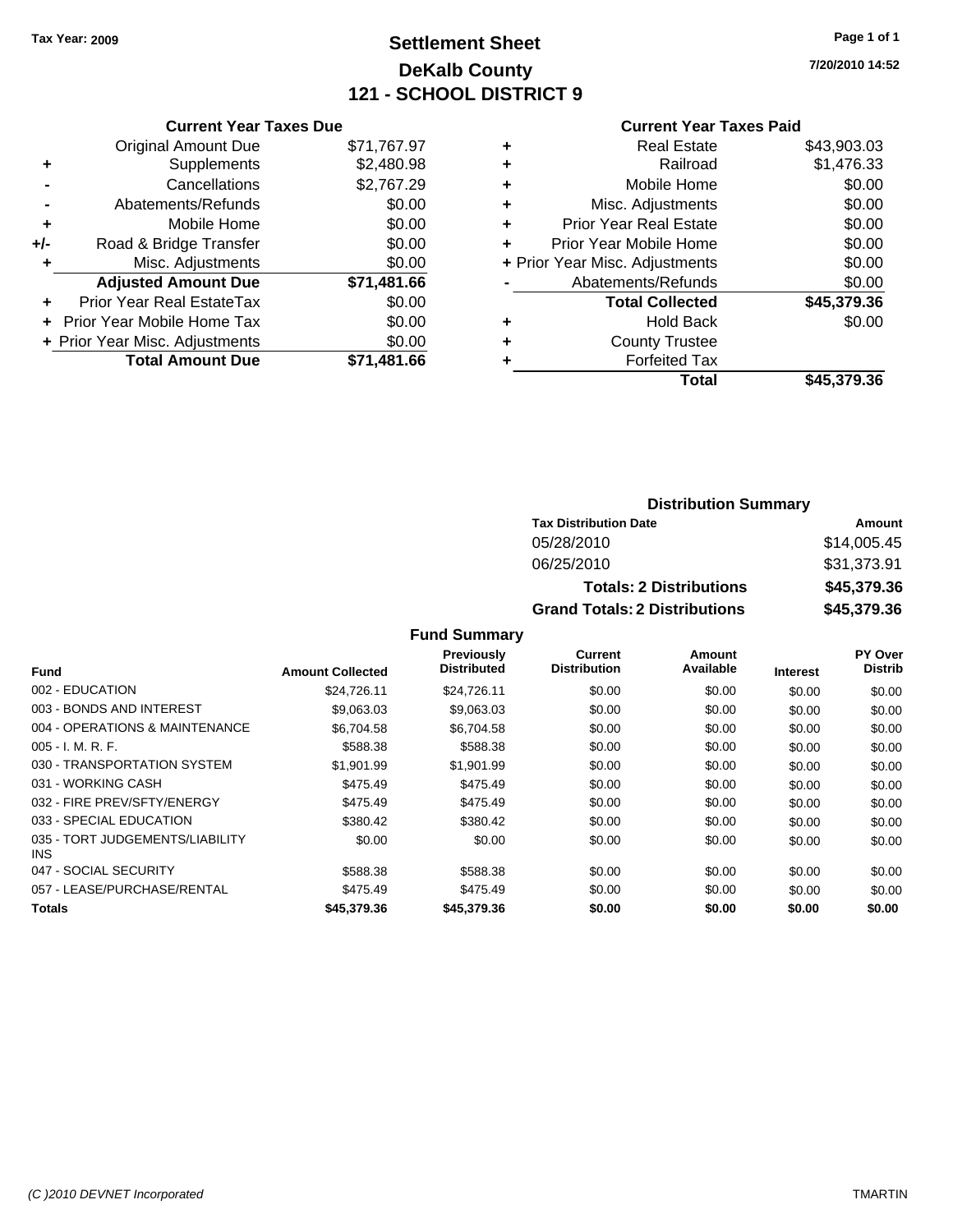# **Settlement Sheet Tax Year: 2009 Page 1 of 1 DeKalb County 122 - SCHOOL DISTRICT 100**

**7/20/2010 14:52**

#### **Current Year Taxes Paid**

|       | <b>Current Year Taxes Due</b>  |             |
|-------|--------------------------------|-------------|
|       | <b>Original Amount Due</b>     | \$11,117.97 |
| ٠     | Supplements                    | \$0.00      |
|       | Cancellations                  | \$0.00      |
|       | Abatements/Refunds             | \$0.00      |
| ٠     | Mobile Home                    | \$0.00      |
| $+/-$ | Road & Bridge Transfer         | \$0.00      |
|       | Misc. Adjustments              | \$0.00      |
|       | <b>Adjusted Amount Due</b>     | \$11,117.97 |
|       | Prior Year Real EstateTax      | \$0.00      |
|       | Prior Year Mobile Home Tax     | \$0.00      |
|       | + Prior Year Misc. Adjustments | \$0.00      |
|       | <b>Total Amount Due</b>        | \$11,117.97 |
|       |                                |             |

| <b>Real Estate</b>             | \$4,767.28 |
|--------------------------------|------------|
| Railroad                       | \$0.00     |
| Mobile Home                    | \$0.00     |
| Misc. Adjustments              | \$0.00     |
| <b>Prior Year Real Estate</b>  | \$0.00     |
| Prior Year Mobile Home         | \$0.00     |
| + Prior Year Misc. Adjustments | \$0.00     |
| Abatements/Refunds             | \$0.00     |
| <b>Total Collected</b>         | \$4,767.28 |
| <b>Hold Back</b>               | \$0.00     |
| <b>County Trustee</b>          |            |
| <b>Forfeited Tax</b>           |            |
| Total                          | \$4.767.28 |
|                                |            |

# **Distribution Summary Tax Distribution Date Amount**<br>05/28/2010 **Amount** 05/28/2010 **Amount**

| <b>Grand Totals: 2 Distributions</b> | \$4,767.28 |
|--------------------------------------|------------|
| <b>Totals: 2 Distributions</b>       | \$4,767.28 |
| 06/25/2010                           | \$3.716.02 |
| 05/28/2010                           | \$1,051.26 |
|                                      |            |

| Fund                                    | <b>Amount Collected</b> | <b>Previously</b><br><b>Distributed</b> | <b>Current</b><br><b>Distribution</b> | Amount<br>Available | <b>Interest</b> | <b>PY Over</b><br><b>Distrib</b> |
|-----------------------------------------|-------------------------|-----------------------------------------|---------------------------------------|---------------------|-----------------|----------------------------------|
| 002 - EDUCATION                         | \$2,863.75              | \$2,863.75                              | \$0.00                                | \$0.00              | \$0.00          | \$0.00                           |
| 003 - BONDS AND INTEREST                | \$822.90                | \$822.90                                | \$0.00                                | \$0.00              | \$0.00          | \$0.00                           |
| 004 - OPERATIONS & MAINTENANCE          | \$632.75                | \$632.75                                | \$0.00                                | \$0.00              | \$0.00          | \$0.00                           |
| $005 - I. M. R. F.$                     | \$56.19                 | \$56.19                                 | \$0.00                                | \$0.00              | \$0.00          | \$0.00                           |
| 030 - TRANSPORTATION SYSTEM             | \$242.74                | \$242.74                                | \$0.00                                | \$0.00              | \$0.00          | \$0.00                           |
| 031 - WORKING CASH                      | \$0.00                  | \$0.00                                  | \$0.00                                | \$0.00              | \$0.00          | \$0.00                           |
| 032 - FIRE PREV/SFTY/ENERGY             | \$38.19                 | \$38.19                                 | \$0.00                                | \$0.00              | \$0.00          | \$0.00                           |
| 033 - SPECIAL EDUCATION                 | \$45.83                 | \$45.83                                 | \$0.00                                | \$0.00              | \$0.00          | \$0.00                           |
| 035 - TORT JUDGEMENTS/LIABILITY<br>INS. | \$50.19                 | \$50.19                                 | \$0.00                                | \$0.00              | \$0.00          | \$0.00                           |
| 047 - SOCIAL SECURITY                   | \$14.74                 | \$14.74                                 | \$0.00                                | \$0.00              | \$0.00          | \$0.00                           |
| 057 - LEASE/PURCHASE/RENTAL             | \$0.00                  | \$0.00                                  | \$0.00                                | \$0.00              | \$0.00          | \$0.00                           |
| <b>Totals</b>                           | \$4.767.28              | \$4,767,28                              | \$0.00                                | \$0.00              | \$0.00          | \$0.00                           |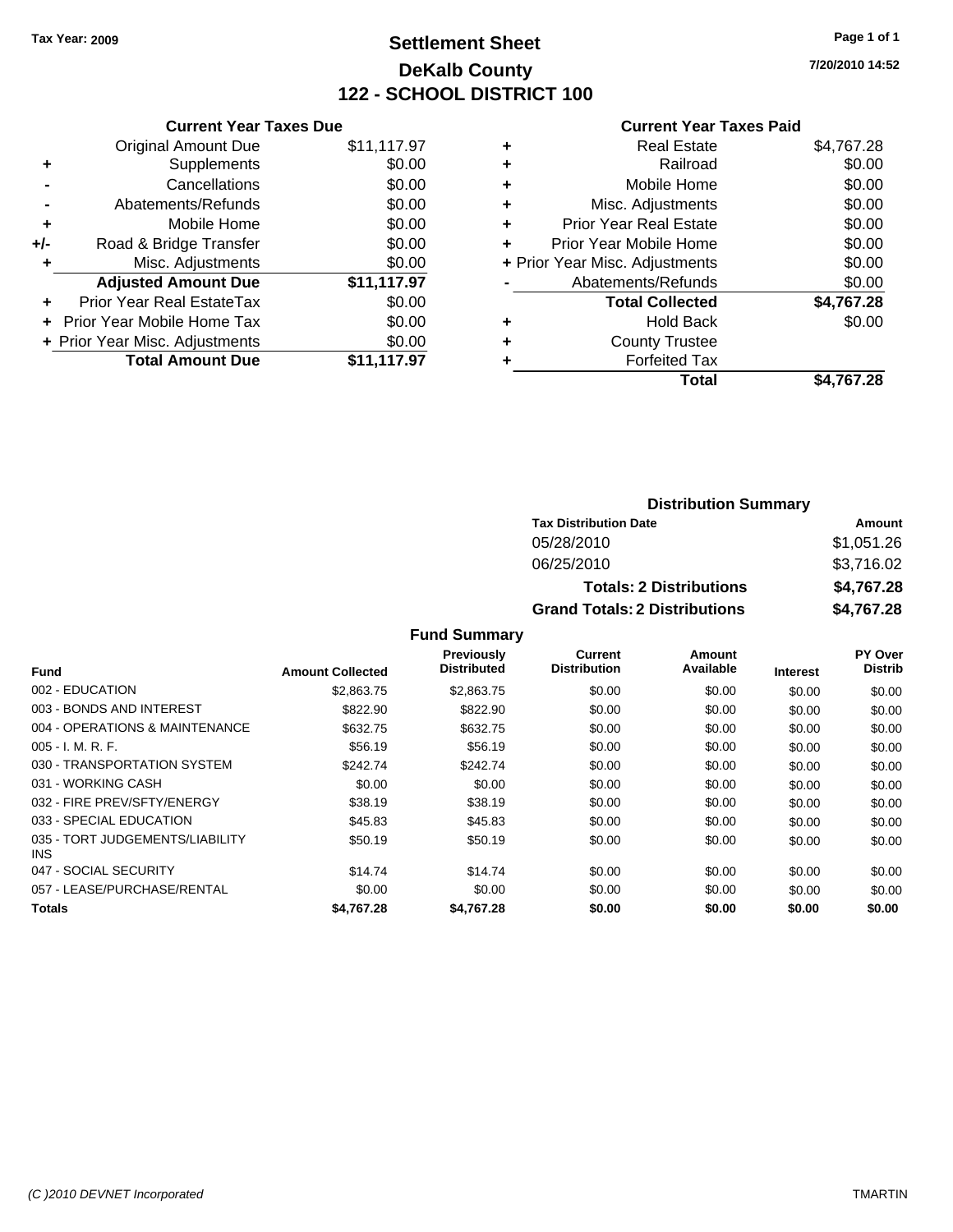# **Settlement Sheet Tax Year: 2009 Page 1 of 1 DeKalb County 123 - SCHOOL DISTRICT 161**

**7/20/2010 14:52**

#### **Current Year Taxes Paid**

|     | <b>Current Year Taxes Due</b>  |             |
|-----|--------------------------------|-------------|
|     | <b>Original Amount Due</b>     | \$67,341.31 |
| ٠   | Supplements                    | \$0.00      |
|     | Cancellations                  | \$0.00      |
|     | Abatements/Refunds             | \$0.00      |
| ٠   | Mobile Home                    | \$0.00      |
| +/- | Road & Bridge Transfer         | \$0.00      |
| ٠   | Misc. Adjustments              | \$0.00      |
|     | <b>Adjusted Amount Due</b>     | \$67,341.31 |
|     | Prior Year Real EstateTax      | \$0.00      |
|     | Prior Year Mobile Home Tax     | \$0.00      |
|     | + Prior Year Misc. Adjustments | \$0.00      |
|     | <b>Total Amount Due</b>        | \$67,341.31 |
|     |                                |             |

| \$42,794.26<br><b>Real Estate</b>        |
|------------------------------------------|
| \$0.00<br>Railroad                       |
| \$0.00<br>Mobile Home                    |
| \$0.00<br>Misc. Adjustments              |
| \$0.00<br><b>Prior Year Real Estate</b>  |
| \$0.00<br>Prior Year Mobile Home         |
| \$0.00<br>+ Prior Year Misc. Adjustments |
| \$0.00<br>Abatements/Refunds             |
| \$42,794.26<br><b>Total Collected</b>    |
| \$0.00<br><b>Hold Back</b>               |
| <b>County Trustee</b>                    |
| <b>Forfeited Tax</b>                     |
| Total<br>\$42.794.26                     |
|                                          |

## **Distribution Summary Tax Distribution Date Amount** 05/28/2010 \$18,186.58 06/25/2010 \$23,908.42 07/23/2010 \$699.26 **Totals: 3 Distributions \$42,794.26 Grand Totals: 3 Distributions \$42,794.26**

|                                         |                         | <b>Previously</b>  | Current<br><b>Distribution</b> | Amount<br>Available |                 | <b>PY Over</b> |
|-----------------------------------------|-------------------------|--------------------|--------------------------------|---------------------|-----------------|----------------|
| <b>Fund</b>                             | <b>Amount Collected</b> | <b>Distributed</b> |                                |                     | <b>Interest</b> | <b>Distrib</b> |
| 002 - EDUCATION                         | \$32,197.05             | \$31,670.94        | \$526.11                       | \$0.00              | \$0.00          | \$0.00         |
| 003 - BONDS AND INTEREST                | \$0.00                  | \$0.00             | \$0.00                         | \$0.00              | \$0.00          | \$0.00         |
| 004 - OPERATIONS & MAINTENANCE          | \$3,382.03              | \$3.326.77         | \$55.26                        | \$0.00              | \$0.00          | \$0.00         |
| $005 - I. M. R. F.$                     | \$957.95                | \$942.30           | \$15.65                        | \$0.00              | \$0.00          | \$0.00         |
| 030 - TRANSPORTATION SYSTEM             | \$1,623.41              | \$1,596.88         | \$26.53                        | \$0.00              | \$0.00          | \$0.00         |
| 031 - WORKING CASH                      | \$676.41                | \$665.36           | \$11.05                        | \$0.00              | \$0.00          | \$0.00         |
| 033 - SPECIAL EDUCATION                 | \$270.55                | \$266.13           | \$4.42                         | \$0.00              | \$0.00          | \$0.00         |
| 035 - TORT JUDGEMENTS/LIABILITY<br>INS. | \$2.052.50              | \$2,018.96         | \$33.54                        | \$0.00              | \$0.00          | \$0.00         |
| 047 - SOCIAL SECURITY                   | \$957.95                | \$942.30           | \$15.65                        | \$0.00              | \$0.00          | \$0.00         |
| 057 - LEASE/PURCHASE/RENTAL             | \$676.41                | \$665.36           | \$11.05                        | \$0.00              | \$0.00          | \$0.00         |
| <b>Totals</b>                           | \$42.794.26             | \$42,095.00        | \$699.26                       | \$0.00              | \$0.00          | \$0.00         |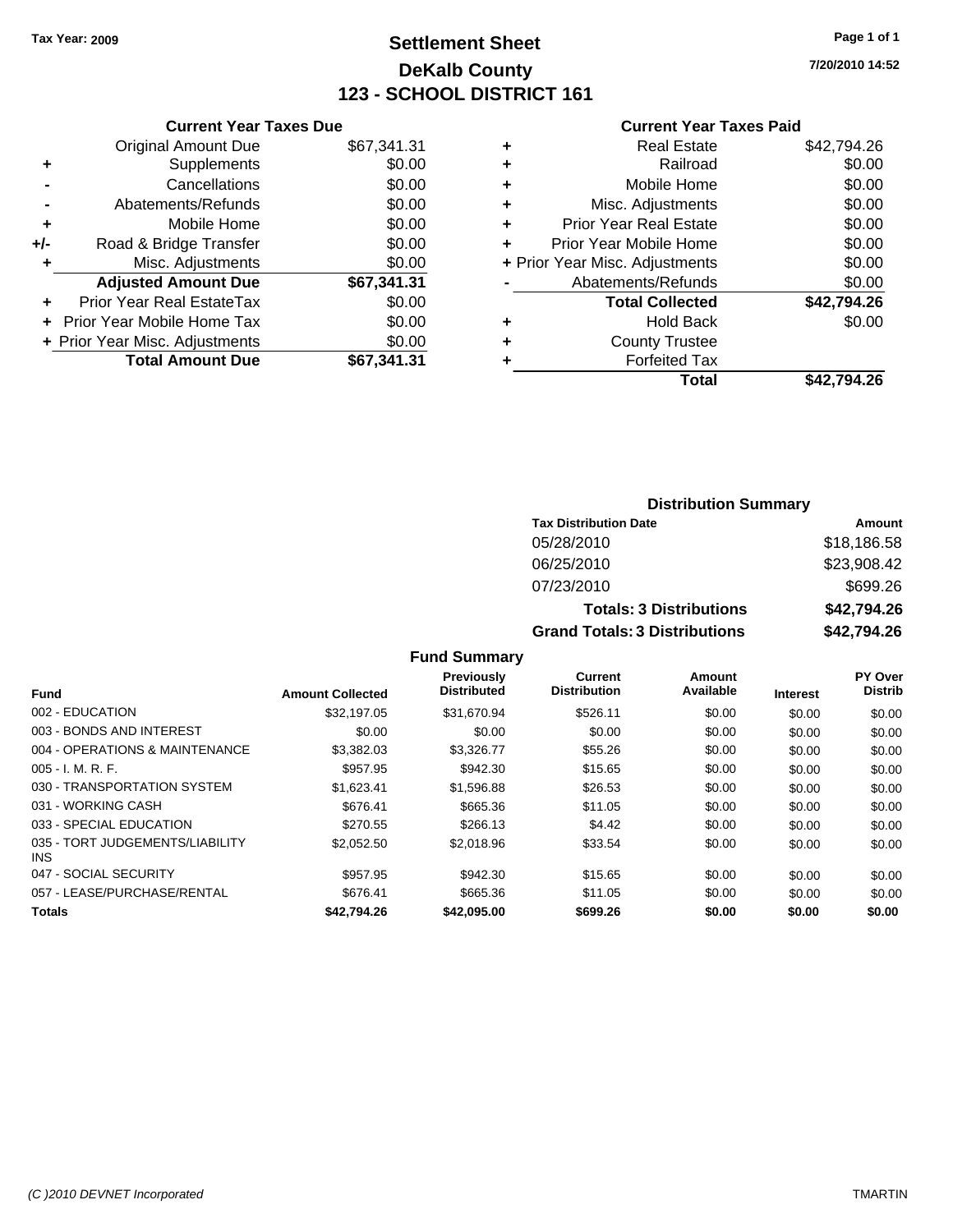# **Settlement Sheet Tax Year: 2009 Page 1 of 1 DeKalb County 124 - SCHOOL DISTRICT 212**

**7/20/2010 14:52**

#### **Current Year Taxes Paid**

|     | <b>Current Year Taxes Due</b>    |              |  |
|-----|----------------------------------|--------------|--|
|     | <b>Original Amount Due</b>       | \$276,941.75 |  |
| ٠   | Supplements                      | \$2,389.00   |  |
|     | Cancellations                    | \$2,491.29   |  |
|     | Abatements/Refunds               | \$0.00       |  |
| ٠   | Mobile Home                      | \$0.00       |  |
| +/- | Road & Bridge Transfer           | \$0.00       |  |
| ٠   | Misc. Adjustments                | \$0.00       |  |
|     | <b>Adjusted Amount Due</b>       | \$276,839.46 |  |
| ٠   | <b>Prior Year Real EstateTax</b> | \$0.00       |  |
|     | Prior Year Mobile Home Tax       | \$0.00       |  |
|     | + Prior Year Misc. Adjustments   | \$0.00       |  |
|     | <b>Total Amount Due</b>          | \$276.839.46 |  |
|     |                                  |              |  |

|   | <b>Real Estate</b>             | \$149,559.05 |
|---|--------------------------------|--------------|
| ٠ | Railroad                       | \$0.00       |
| ٠ | Mobile Home                    | \$0.00       |
| ٠ | Misc. Adjustments              | \$0.00       |
| ÷ | Prior Year Real Estate         | \$0.00       |
| ÷ | Prior Year Mobile Home         | \$0.00       |
|   | + Prior Year Misc. Adjustments | \$0.00       |
|   | Abatements/Refunds             | \$0.00       |
|   | <b>Total Collected</b>         | \$149,559.05 |
| ٠ | <b>Hold Back</b>               | \$0.00       |
| ٠ | <b>County Trustee</b>          |              |
| ٠ | <b>Forfeited Tax</b>           |              |
|   | Total                          | \$149,559.05 |
|   |                                |              |

## **Distribution Summary Tax Distribution Date Amount** 05/28/2010 \$53,108.76 06/25/2010 \$93,256.49 07/23/2010 \$3,193.80 **Totals: 3 Distributions \$149,559.05 Grand Totals: 3 Distributions \$149,559.05**

|                                         |                         | Previously         | Current             | Amount    |                 | <b>PY Over</b> |
|-----------------------------------------|-------------------------|--------------------|---------------------|-----------|-----------------|----------------|
| Fund                                    | <b>Amount Collected</b> | <b>Distributed</b> | <b>Distribution</b> | Available | <b>Interest</b> | <b>Distrib</b> |
| 002 - EDUCATION                         | \$76,020.11             | \$74.396.72        | \$1,623.39          | \$0.00    | \$0.00          | \$0.00         |
| 003 - BONDS AND INTEREST                | \$19.637.11             | \$19,217.76        | \$419.35            | \$0.00    | \$0.00          | \$0.00         |
| 004 - OPERATIONS & MAINTENANCE          | \$14,619.25             | \$14,307.06        | \$312.19            | \$0.00    | \$0.00          | \$0.00         |
| $005 - I. M. R. F.$                     | \$3.115.02              | \$3,048.50         | \$66.52             | \$0.00    | \$0.00          | \$0.00         |
| 030 - TRANSPORTATION SYSTEM             | \$7,017.30              | \$6,867.45         | \$149.85            | \$0.00    | \$0.00          | \$0.00         |
| 031 - WORKING CASH                      | \$2,923.88              | \$2,861.44         | \$62.44             | \$0.00    | \$0.00          | \$0.00         |
| 032 - FIRE PREV/SFTY/ENERGY             | \$595.84                | \$583.12           | \$12.72             | \$0.00    | \$0.00          | \$0.00         |
| 033 - SPECIAL EDUCATION                 | \$1,169.56              | \$1.144.58         | \$24.98             | \$0.00    | \$0.00          | \$0.00         |
| 035 - TORT JUDGEMENTS/LIABILITY<br>INS. | \$17,889.35             | \$17.507.33        | \$382.02            | \$0.00    | \$0.00          | \$0.00         |
| 047 - SOCIAL SECURITY                   | \$3.647.75              | \$3,569.85         | \$77.90             | \$0.00    | \$0.00          | \$0.00         |
| 057 - LEASE/PURCHASE/RENTAL             | \$2,923.88              | \$2,861.44         | \$62.44             | \$0.00    | \$0.00          | \$0.00         |
| Totals                                  | \$149,559.05            | \$146,365,25       | \$3,193,80          | \$0.00    | \$0.00          | \$0.00         |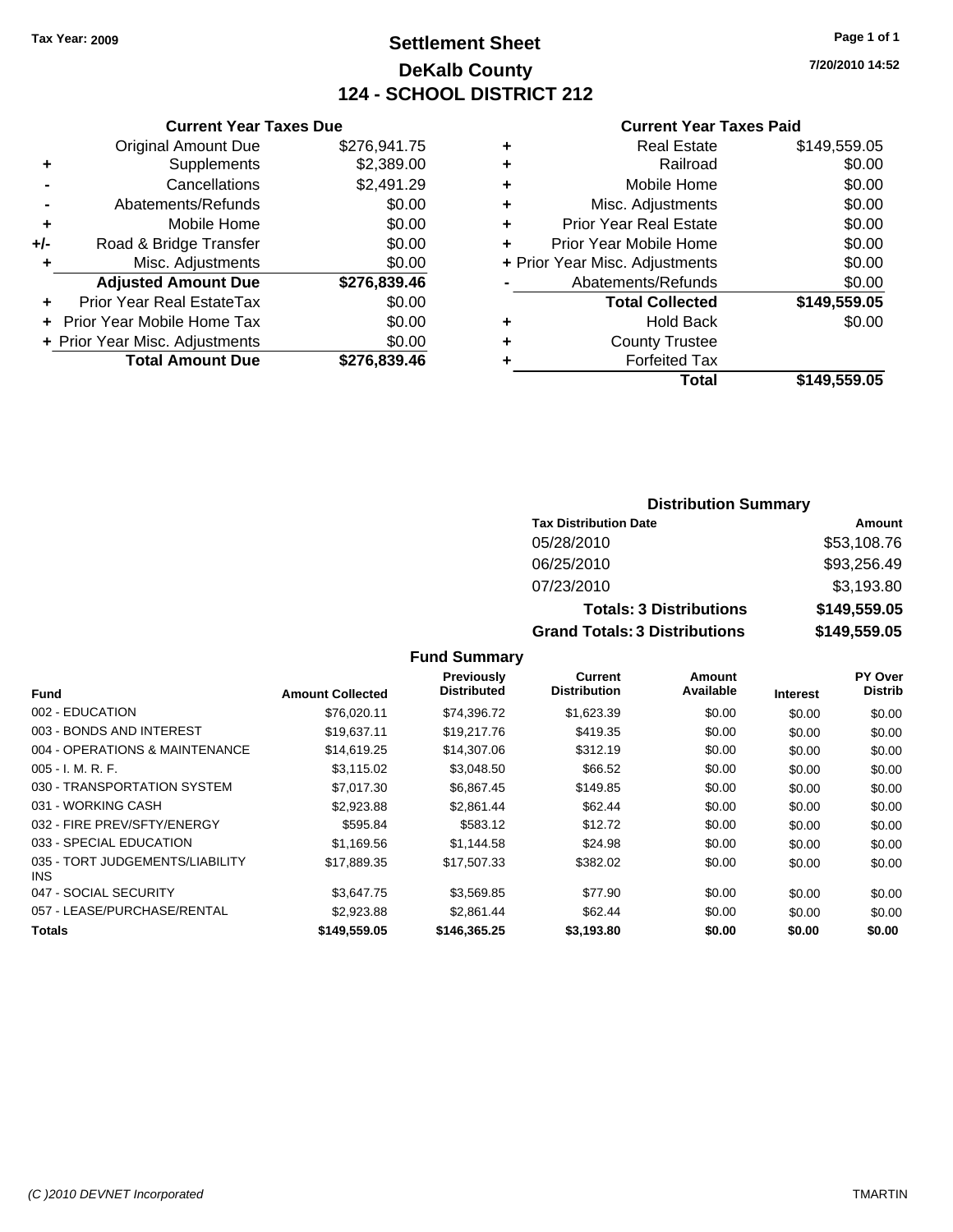# **Settlement Sheet Tax Year: 2009 Page 1 of 1 DeKalb County 125 - SCHOOL DISTRICT 220**

**7/20/2010 14:52**

|     | <b>Current Year Taxes Due</b>     |            |
|-----|-----------------------------------|------------|
|     | <b>Original Amount Due</b>        | \$2,395.58 |
| ÷   | Supplements                       | \$0.00     |
|     | Cancellations                     | \$0.00     |
|     | Abatements/Refunds                | \$0.00     |
| ٠   | Mobile Home                       | \$0.00     |
| +/- | Road & Bridge Transfer            | \$0.00     |
|     | Misc. Adjustments                 | \$0.00     |
|     | <b>Adjusted Amount Due</b>        | \$2,395.58 |
| ÷   | Prior Year Real EstateTax         | \$0.00     |
|     | <b>Prior Year Mobile Home Tax</b> | \$0.00     |
|     | + Prior Year Misc. Adjustments    | \$0.00     |
|     | <b>Total Amount Due</b>           | \$2.395.58 |

|   | <b>Real Estate</b>             | \$1,197.79 |
|---|--------------------------------|------------|
| ٠ | Railroad                       | \$0.00     |
| ٠ | Mobile Home                    | \$0.00     |
| ٠ | Misc. Adjustments              | \$0.00     |
| ÷ | Prior Year Real Estate         | \$0.00     |
| ÷ | Prior Year Mobile Home         | \$0.00     |
|   | + Prior Year Misc. Adjustments | \$0.00     |
|   | Abatements/Refunds             | \$0.00     |
|   | <b>Total Collected</b>         | \$1,197.79 |
| ٠ | <b>Hold Back</b>               | \$0.00     |
| ٠ | <b>County Trustee</b>          |            |
|   | <b>Forfeited Tax</b>           |            |
|   | Total                          | \$1,197.79 |

| <b>Distribution Summary</b>          |            |  |  |  |
|--------------------------------------|------------|--|--|--|
| <b>Tax Distribution Date</b>         | Amount     |  |  |  |
| 05/28/2010                           | \$412.92   |  |  |  |
| 06/25/2010                           | \$784.87   |  |  |  |
| <b>Totals: 2 Distributions</b>       | \$1,197.79 |  |  |  |
| <b>Grand Totals: 2 Distributions</b> | \$1,197.79 |  |  |  |

|                                         |                         | <b>Fund Summary</b>                     |                                       |                     |                 |                                  |
|-----------------------------------------|-------------------------|-----------------------------------------|---------------------------------------|---------------------|-----------------|----------------------------------|
| Fund                                    | <b>Amount Collected</b> | <b>Previously</b><br><b>Distributed</b> | <b>Current</b><br><b>Distribution</b> | Amount<br>Available | <b>Interest</b> | <b>PY Over</b><br><b>Distrib</b> |
| 002 - EDUCATION                         | \$626.85                | \$626.85                                | \$0.00                                | \$0.00              | \$0.00          | \$0.00                           |
| 003 - BONDS AND INTEREST                | \$202.77                | \$202.77                                | \$0.00                                | \$0.00              | \$0.00          | \$0.00                           |
| 004 - OPERATIONS & MAINTENANCE          | \$100.80                | \$100.80                                | \$0.00                                | \$0.00              | \$0.00          | \$0.00                           |
| $005 - I. M. R. F.$                     | \$1.96                  | \$1.96                                  | \$0.00                                | \$0.00              | \$0.00          | \$0.00                           |
| 030 - TRANSPORTATION SYSTEM             | \$40.35                 | \$40.35                                 | \$0.00                                | \$0.00              | \$0.00          | \$0.00                           |
| 031 - WORKING CASH                      | \$16.80                 | \$16.80                                 | \$0.00                                | \$0.00              | \$0.00          | \$0.00                           |
| 032 - FIRE PREV/SFTY/ENERGY             | \$16.16                 | \$16.16                                 | \$0.00                                | \$0.00              | \$0.00          | \$0.00                           |
| 033 - SPECIAL EDUCATION                 | \$6.65                  | \$6.65                                  | \$0.00                                | \$0.00              | \$0.00          | \$0.00                           |
| 035 - TORT JUDGEMENTS/LIABILITY<br>INS. | \$164.89                | \$164.89                                | \$0.00                                | \$0.00              | \$0.00          | \$0.00                           |
| 047 - SOCIAL SECURITY                   | \$3.77                  | \$3.77                                  | \$0.00                                | \$0.00              | \$0.00          | \$0.00                           |
| 057 - LEASE/PURCHASE/RENTAL             | \$16.79                 | \$16.79                                 | \$0.00                                | \$0.00              | \$0.00          | \$0.00                           |
| <b>Totals</b>                           | \$1.197.79              | \$1.197.79                              | \$0.00                                | \$0.00              | \$0.00          | \$0.00                           |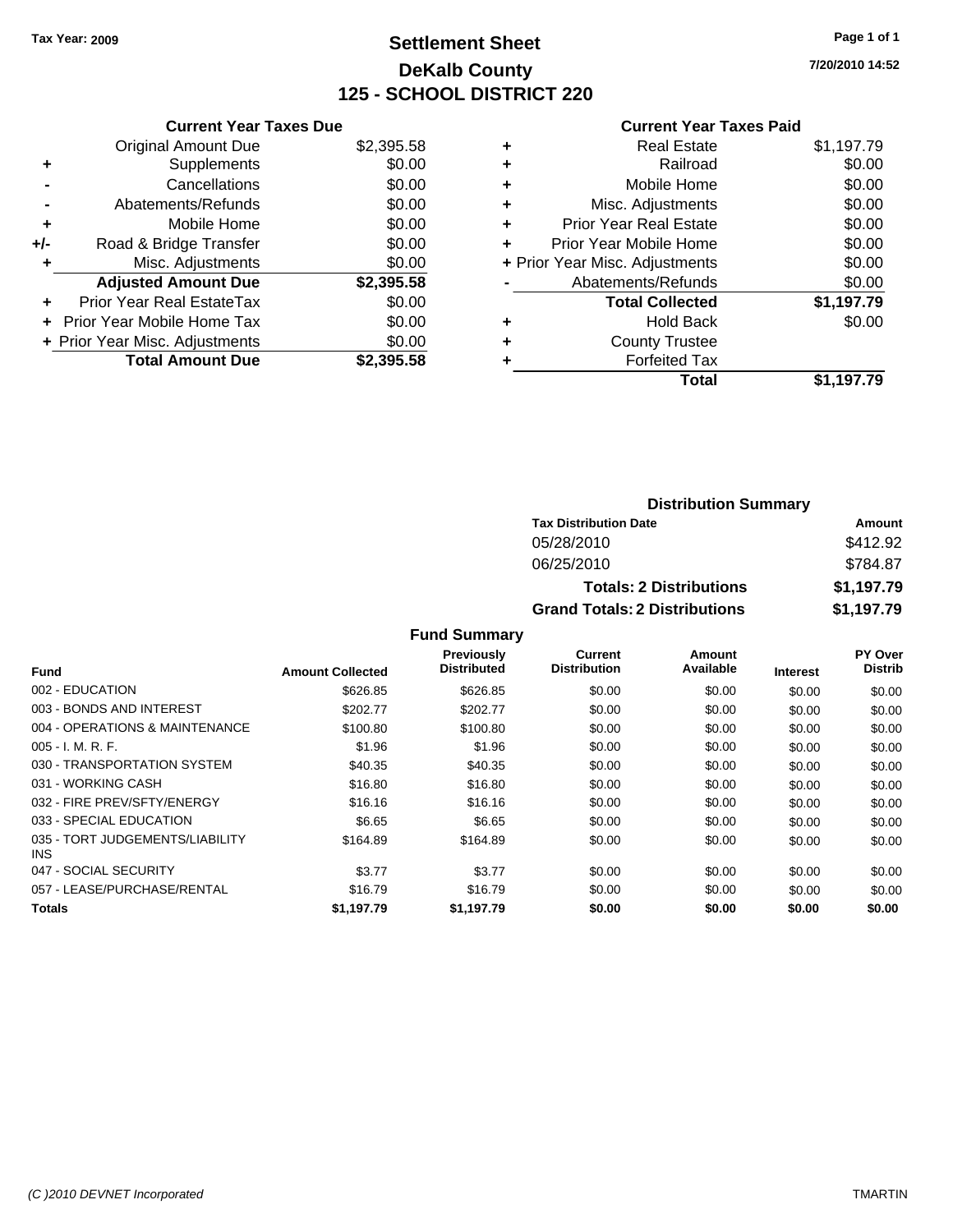# **Settlement Sheet Tax Year: 2009 Page 1 of 1 DeKalb County 126 - SCHOOL DISTRICT 269**

**7/20/2010 14:52**

#### **Current Year Taxes Paid**

|     | <b>Current Year Taxes Due</b>  |              |   |                  |
|-----|--------------------------------|--------------|---|------------------|
|     | <b>Original Amount Due</b>     | \$275,109.74 |   |                  |
|     | <b>Supplements</b>             | \$2,977.95   | ٠ |                  |
|     | Cancellations                  | \$3,105.49   | ٠ |                  |
|     | Abatements/Refunds             | \$0.00       | ٠ | Mis              |
|     | Mobile Home                    | \$0.00       |   | Prior Ye         |
| +/- | Road & Bridge Transfer         | \$0.00       |   | Prior Yea        |
|     | Misc. Adjustments              | \$0.00       |   | + Prior Year Mis |
|     | <b>Adjusted Amount Due</b>     | \$274,982.20 |   | Abate            |
|     | Prior Year Real EstateTax      | \$0.00       |   |                  |
|     | + Prior Year Mobile Home Tax   | \$0.00       |   |                  |
|     | + Prior Year Misc. Adjustments | \$0.00       |   |                  |
|     | <b>Total Amount Due</b>        | \$274,982.20 |   |                  |
|     |                                |              |   |                  |

|   | <b>Real Estate</b>             | \$142,181.69 |
|---|--------------------------------|--------------|
| ٠ | Railroad                       | \$0.00       |
| ٠ | Mobile Home                    | \$0.00       |
| ٠ | Misc. Adjustments              | \$0.00       |
|   | <b>Prior Year Real Estate</b>  | \$0.00       |
|   | Prior Year Mobile Home         | \$0.00       |
|   | + Prior Year Misc. Adjustments | \$0.00       |
|   | Abatements/Refunds             | \$0.00       |
|   | <b>Total Collected</b>         | \$142,181.69 |
| ٠ | <b>Hold Back</b>               | \$0.00       |
| ٠ | <b>County Trustee</b>          |              |
|   | <b>Forfeited Tax</b>           |              |
|   | Total                          | \$142,181.69 |
|   |                                |              |

## **Distribution Summary Tax Distribution Date Amount** 05/28/2010 \$47,486.95 06/25/2010 \$91,418.29 07/23/2010 \$3,276.45 **Totals: 3 Distributions \$142,181.69 Grand Totals: 3 Distributions \$142,181.69**

|                                         |                         | <b>Previously</b><br><b>Distributed</b> | Current<br><b>Distribution</b> | Amount<br>Available |                 | <b>PY Over</b><br><b>Distrib</b> |
|-----------------------------------------|-------------------------|-----------------------------------------|--------------------------------|---------------------|-----------------|----------------------------------|
| <b>Fund</b>                             | <b>Amount Collected</b> |                                         |                                |                     | <b>Interest</b> |                                  |
| 002 - EDUCATION                         | \$93.655.49             | \$91.497.28                             | \$2.158.21                     | \$0.00              | \$0.00          | \$0.00                           |
| 003 - BONDS AND INTEREST                | \$0.00                  | \$0.00                                  | \$0.00                         | \$0.00              | \$0.00          | \$0.00                           |
| 004 - OPERATIONS & MAINTENANCE          | \$24,528.76             | \$23,963.52                             | \$565.24                       | \$0.00              | \$0.00          | \$0.00                           |
| $005 - I. M. R. F.$                     | \$1.684.01              | \$1,645.20                              | \$38.81                        | \$0.00              | \$0.00          | \$0.00                           |
| 030 - TRANSPORTATION SYSTEM             | \$5,351,72              | \$5,228.39                              | \$123.33                       | \$0.00              | \$0.00          | \$0.00                           |
| 031 - WORKING CASH                      | \$2,229.83              | \$2.178.45                              | \$51.38                        | \$0.00              | \$0.00          | \$0.00                           |
| 033 - SPECIAL EDUCATION                 | \$891.91                | \$871.36                                | \$20.55                        | \$0.00              | \$0.00          | \$0.00                           |
| 035 - TORT JUDGEMENTS/LIABILITY<br>INS. | \$12,155.96             | \$11.875.84                             | \$280.12                       | \$0.00              | \$0.00          | \$0.00                           |
| 047 - SOCIAL SECURITY                   | \$1,684.01              | \$1.645.20                              | \$38.81                        | \$0.00              | \$0.00          | \$0.00                           |
| <b>Totals</b>                           | \$142,181.69            | \$138,905.24                            | \$3,276.45                     | \$0.00              | \$0.00          | \$0.00                           |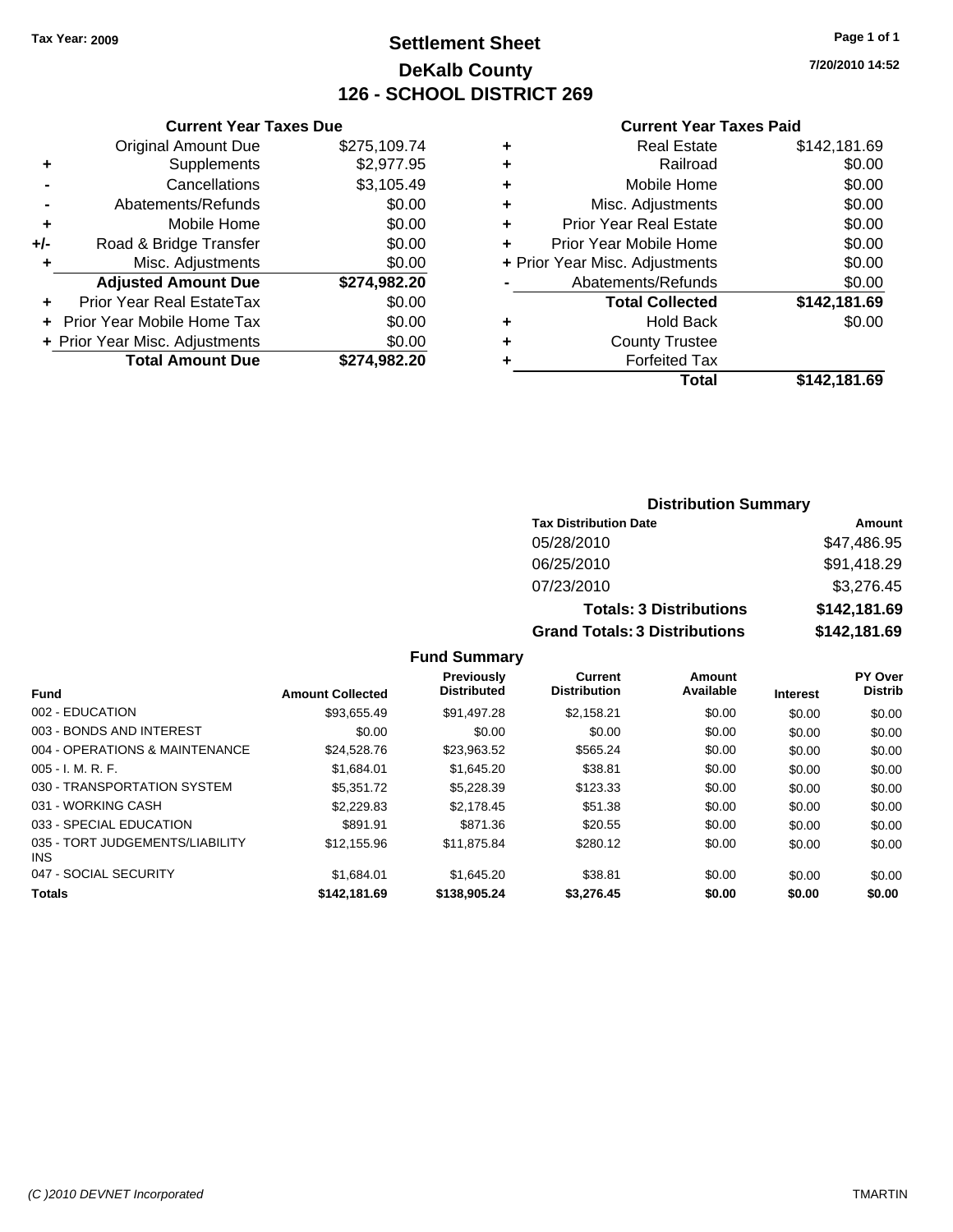# **Settlement Sheet Tax Year: 2009 Page 1 of 1 DeKalb County 127 - SCHOOL DISTRICT 271**

**7/20/2010 14:52**

#### **Current Year Taxes Paid**

|     | <b>Current Year Taxes Due</b>  |             |  |  |  |  |
|-----|--------------------------------|-------------|--|--|--|--|
|     | <b>Original Amount Due</b>     | \$53,153.17 |  |  |  |  |
| ÷   | Supplements                    | \$0.00      |  |  |  |  |
|     | Cancellations                  | \$0.00      |  |  |  |  |
|     | Abatements/Refunds             | \$0.00      |  |  |  |  |
| ٠   | Mobile Home                    | \$0.00      |  |  |  |  |
| +/- | Road & Bridge Transfer         | \$0.00      |  |  |  |  |
|     | Misc. Adjustments              | \$0.00      |  |  |  |  |
|     | <b>Adjusted Amount Due</b>     | \$53,153.17 |  |  |  |  |
|     | Prior Year Real EstateTax      | \$0.00      |  |  |  |  |
|     | Prior Year Mobile Home Tax     | \$0.00      |  |  |  |  |
|     | + Prior Year Misc. Adjustments | \$0.00      |  |  |  |  |
|     | <b>Total Amount Due</b>        | \$53,153.17 |  |  |  |  |
|     |                                |             |  |  |  |  |

| \$28,112.80 |
|-------------|
| \$0.00      |
| \$0.00      |
| \$0.00      |
| \$0.00      |
| \$0.00      |
| \$0.00      |
| \$0.00      |
| \$28,112.80 |
| \$0.00      |
|             |
|             |
| \$28.112.80 |
|             |

## **Distribution Summary Tax Distribution Date Amount** 05/28/2010 \$7,311.60 06/25/2010 \$17,914.63 07/23/2010 \$2,886.57 **Totals: 3 Distributions \$28,112.80 Grand Totals: 3 Distributions \$28,112.80**

| Fund                                    | <b>Amount Collected</b> | Previously<br><b>Distributed</b> | Current<br><b>Distribution</b> | Amount<br>Available | <b>Interest</b> | <b>PY Over</b><br><b>Distrib</b> |
|-----------------------------------------|-------------------------|----------------------------------|--------------------------------|---------------------|-----------------|----------------------------------|
|                                         |                         |                                  |                                |                     |                 |                                  |
| 003 - BONDS AND INTEREST                | \$5.661.40              | \$5,080.10                       | \$581.30                       | \$0.00              | \$0.00          | \$0.00                           |
| 004 - OPERATIONS & MAINTENANCE          | \$3,246.53              | \$2.913.18                       | \$333.35                       | \$0.00              | \$0.00          | \$0.00                           |
| $005 - I. M. R. F.$                     | \$156.31                | \$140.26                         | \$16.05                        | \$0.00              | \$0.00          | \$0.00                           |
| 030 - TRANSPORTATION SYSTEM             | \$961.96                | \$863.19                         | \$98.77                        | \$0.00              | \$0.00          | \$0.00                           |
| 031 - WORKING CASH                      | \$164.14                | \$147.29                         | \$16.85                        | \$0.00              | \$0.00          | \$0.00                           |
| 032 - FIRE PREV/SFTY/ENERGY             | \$13.24                 | \$11.88                          | \$1.36                         | \$0.00              | \$0.00          | \$0.00                           |
| 033 - SPECIAL EDUCATION                 | \$144.86                | \$129.99                         | \$14.87                        | \$0.00              | \$0.00          | \$0.00                           |
| 035 - TORT JUDGEMENTS/LIABILITY<br>INS. | \$1,202.24              | \$1,078.80                       | \$123.44                       | \$0.00              | \$0.00          | \$0.00                           |
| 047 - SOCIAL SECURITY                   | \$721.48                | \$647.40                         | \$74.08                        | \$0.00              | \$0.00          | \$0.00                           |
| 057 - LEASE/PURCHASE/RENTAL             | \$180.37                | \$161.85                         | \$18.52                        | \$0.00              | \$0.00          | \$0.00                           |
| Totals                                  | \$28.112.80             | \$25.226.23                      | \$2.886.57                     | \$0.00              | \$0.00          | \$0.00                           |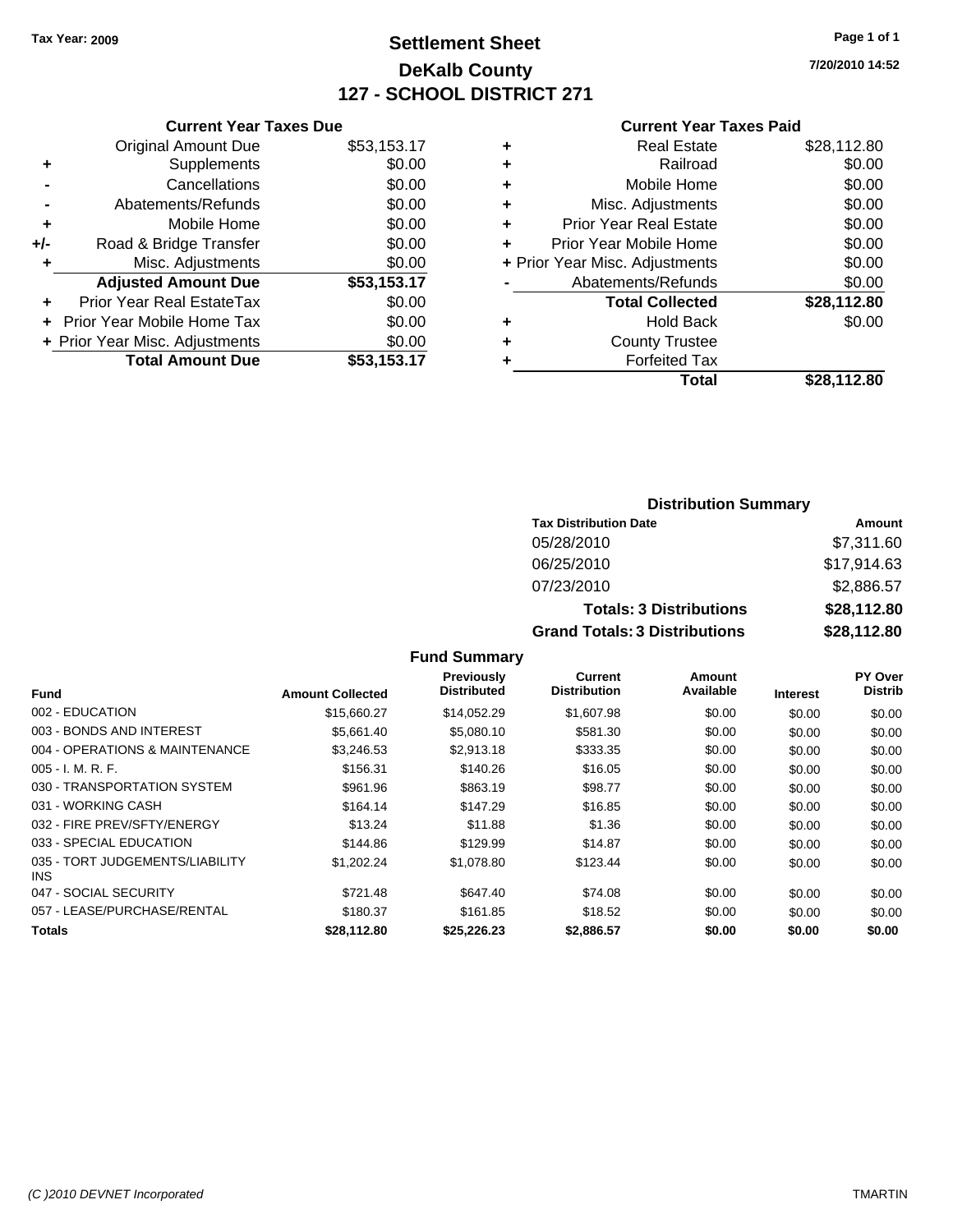### **Settlement Sheet Tax Year: 2009 Page 1 of 1 DeKalb County 128 - SCHOOL DISTRICT 300**

**7/20/2010 14:52**

#### **Current Year Taxes Paid**

|     | <b>Current Year Taxes Due</b>  |            |
|-----|--------------------------------|------------|
|     | <b>Original Amount Due</b>     | \$5,989.57 |
| ÷   | Supplements                    | \$0.00     |
|     | Cancellations                  | \$0.00     |
|     | Abatements/Refunds             | \$0.00     |
| ٠   | Mobile Home                    | \$0.00     |
| +/- | Road & Bridge Transfer         | \$0.00     |
|     | Misc. Adjustments              | \$0.00     |
|     | <b>Adjusted Amount Due</b>     | \$5,989.57 |
| ÷   | Prior Year Real EstateTax      | \$0.00     |
|     | Prior Year Mobile Home Tax     | \$0.00     |
|     | + Prior Year Misc. Adjustments | \$0.00     |
|     | <b>Total Amount Due</b>        | \$5,989.57 |

|   | <b>Real Estate</b>             | \$2,994.80 |
|---|--------------------------------|------------|
| ٠ | Railroad                       | \$0.00     |
| ٠ | Mobile Home                    | \$0.00     |
| ٠ | Misc. Adjustments              | \$0.00     |
| ÷ | Prior Year Real Estate         | \$0.00     |
| ٠ | Prior Year Mobile Home         | \$0.00     |
|   | + Prior Year Misc. Adjustments | \$0.00     |
|   | Abatements/Refunds             | \$0.00     |
|   | <b>Total Collected</b>         | \$2,994.80 |
| ٠ | <b>Hold Back</b>               | \$0.00     |
| ٠ | <b>County Trustee</b>          |            |
|   | <b>Forfeited Tax</b>           |            |
|   | Total                          | \$2.994.80 |

| <b>Distribution Summary</b>          |            |
|--------------------------------------|------------|
| <b>Tax Distribution Date</b>         | Amount     |
| 05/28/2010                           | \$2,994.80 |
| <b>Totals: 1 Distributions</b>       | \$2,994.80 |
| <b>Grand Totals: 1 Distributions</b> | \$2,994.80 |

|                                               |                         | <b>Previously</b>  | Current             | Amount    |                 | PY Over        |
|-----------------------------------------------|-------------------------|--------------------|---------------------|-----------|-----------------|----------------|
| Fund                                          | <b>Amount Collected</b> | <b>Distributed</b> | <b>Distribution</b> | Available | <b>Interest</b> | <b>Distrib</b> |
| 002 - EDUCATION                               | \$2.101.39              | \$2,101.39         | \$0.00              | \$0.00    | \$0.00          | \$0.00         |
| 003 - BONDS AND INTEREST                      | \$398.03                | \$398.03           | \$0.00              | \$0.00    | \$0.00          | \$0.00         |
| 004 - OPERATIONS & MAINTENANCE                | \$242.48                | \$242.48           | \$0.00              | \$0.00    | \$0.00          | \$0.00         |
| $005 - I. M. R. F.$                           | \$44.07                 | \$44.07            | \$0.00              | \$0.00    | \$0.00          | \$0.00         |
| 030 - TRANSPORTATION SYSTEM                   | \$129.33                | \$129.33           | \$0.00              | \$0.00    | \$0.00          | \$0.00         |
| 031 - WORKING CASH                            | \$26.85                 | \$26.85            | \$0.00              | \$0.00    | \$0.00          | \$0.00         |
| 033 - SPECIAL EDUCATION                       | \$25.87                 | \$25.87            | \$0.00              | \$0.00    | \$0.00          | \$0.00         |
| 035 - TORT JUDGEMENTS/LIABILITY<br><b>INS</b> | \$0.00                  | \$0.00             | \$0.00              | \$0.00    | \$0.00          | \$0.00         |
| 047 - SOCIAL SECURITY                         | \$44.07                 | \$44.07            | \$0.00              | \$0.00    | \$0.00          | \$0.00         |
| 109 - PRIOR YEAR ADJUSTMENT                   | $$-17.29$               | $$-17.29$          | \$0.00              | \$0.00    | \$0.00          | \$0.00         |
| <b>Totals</b>                                 | \$2,994.80              | \$2,994.80         | \$0.00              | \$0.00    | \$0.00          | \$0.00         |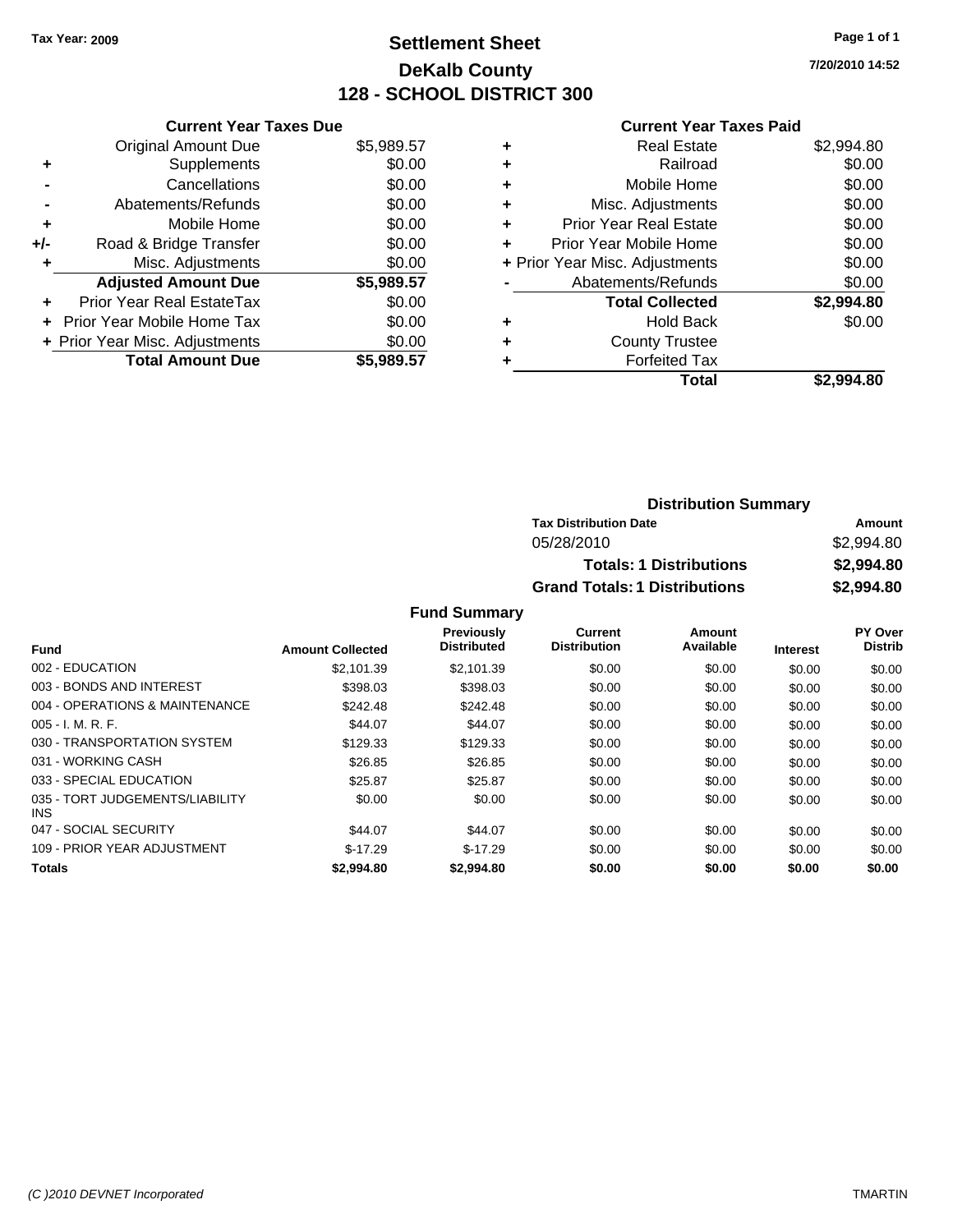### **Settlement Sheet Tax Year: 2009 Page 1 of 1 DeKalb County 129 - SCHOOL DISTRICT 301**

**7/20/2010 14:52**

#### **Current Year Taxes Paid**

|     | <b>Current Year Taxes Due</b>  |            |
|-----|--------------------------------|------------|
|     | <b>Original Amount Due</b>     | \$6,212.27 |
| ÷   | Supplements                    | \$0.00     |
|     | Cancellations                  | \$0.00     |
|     | Abatements/Refunds             | \$0.00     |
| ٠   | Mobile Home                    | \$0.00     |
| +/- | Road & Bridge Transfer         | \$0.00     |
|     | Misc. Adjustments              | \$0.00     |
|     | <b>Adjusted Amount Due</b>     | \$6,212.27 |
| ÷   | Prior Year Real EstateTax      | \$0.00     |
|     | Prior Year Mobile Home Tax     | \$0.00     |
|     | + Prior Year Misc. Adjustments | \$0.00     |
|     | <b>Total Amount Due</b>        | \$6,212,27 |

| ٠ | <b>Real Estate</b>             | \$1,985.96 |
|---|--------------------------------|------------|
| ٠ | Railroad                       | \$0.00     |
| ٠ | Mobile Home                    | \$0.00     |
| ٠ | Misc. Adjustments              | \$0.00     |
| ÷ | <b>Prior Year Real Estate</b>  | \$0.00     |
| ٠ | Prior Year Mobile Home         | \$0.00     |
|   | + Prior Year Misc. Adjustments | \$0.00     |
|   | Abatements/Refunds             | \$0.00     |
|   | <b>Total Collected</b>         | \$1,985.96 |
| ٠ | <b>Hold Back</b>               | \$0.00     |
| ٠ | <b>County Trustee</b>          |            |
|   | <b>Forfeited Tax</b>           |            |
|   | Total                          | \$1.985.96 |

| <b>Distribution Summary</b>          |            |
|--------------------------------------|------------|
| <b>Tax Distribution Date</b>         | Amount     |
| 06/25/2010                           | \$1,985.96 |
| <b>Totals: 1 Distributions</b>       | \$1,985.96 |
| <b>Grand Totals: 1 Distributions</b> | \$1,985,96 |

|                                |                         | <b>Previously</b>  | Current             | <b>Amount</b> |                 | <b>PY Over</b> |
|--------------------------------|-------------------------|--------------------|---------------------|---------------|-----------------|----------------|
| Fund                           | <b>Amount Collected</b> | <b>Distributed</b> | <b>Distribution</b> | Available     | <b>Interest</b> | <b>Distrib</b> |
| 002 - EDUCATION                | \$1,311.90              | \$1.311.90         | \$0.00              | \$0.00        | \$0.00          | \$0.00         |
| 003 - BONDS AND INTEREST       | \$318.50                | \$318.50           | \$0.00              | \$0.00        | \$0.00          | \$0.00         |
| 004 - OPERATIONS & MAINTENANCE | \$200.86                | \$200.86           | \$0.00              | \$0.00        | \$0.00          | \$0.00         |
| $005 - I. M. R. F.$            | \$40.56                 | \$40.56            | \$0.00              | \$0.00        | \$0.00          | \$0.00         |
| 030 - TRANSPORTATION SYSTEM    | \$65.48                 | \$65.48            | \$0.00              | \$0.00        | \$0.00          | \$0.00         |
| 031 - WORKING CASH             | \$2.70                  | \$2.70             | \$0.00              | \$0.00        | \$0.00          | \$0.00         |
| 047 - SOCIAL SECURITY          | \$45.96                 | \$45.96            | \$0.00              | \$0.00        | \$0.00          | \$0.00         |
| <b>Totals</b>                  | \$1,985.96              | \$1,985.96         | \$0.00              | \$0.00        | \$0.00          | \$0.00         |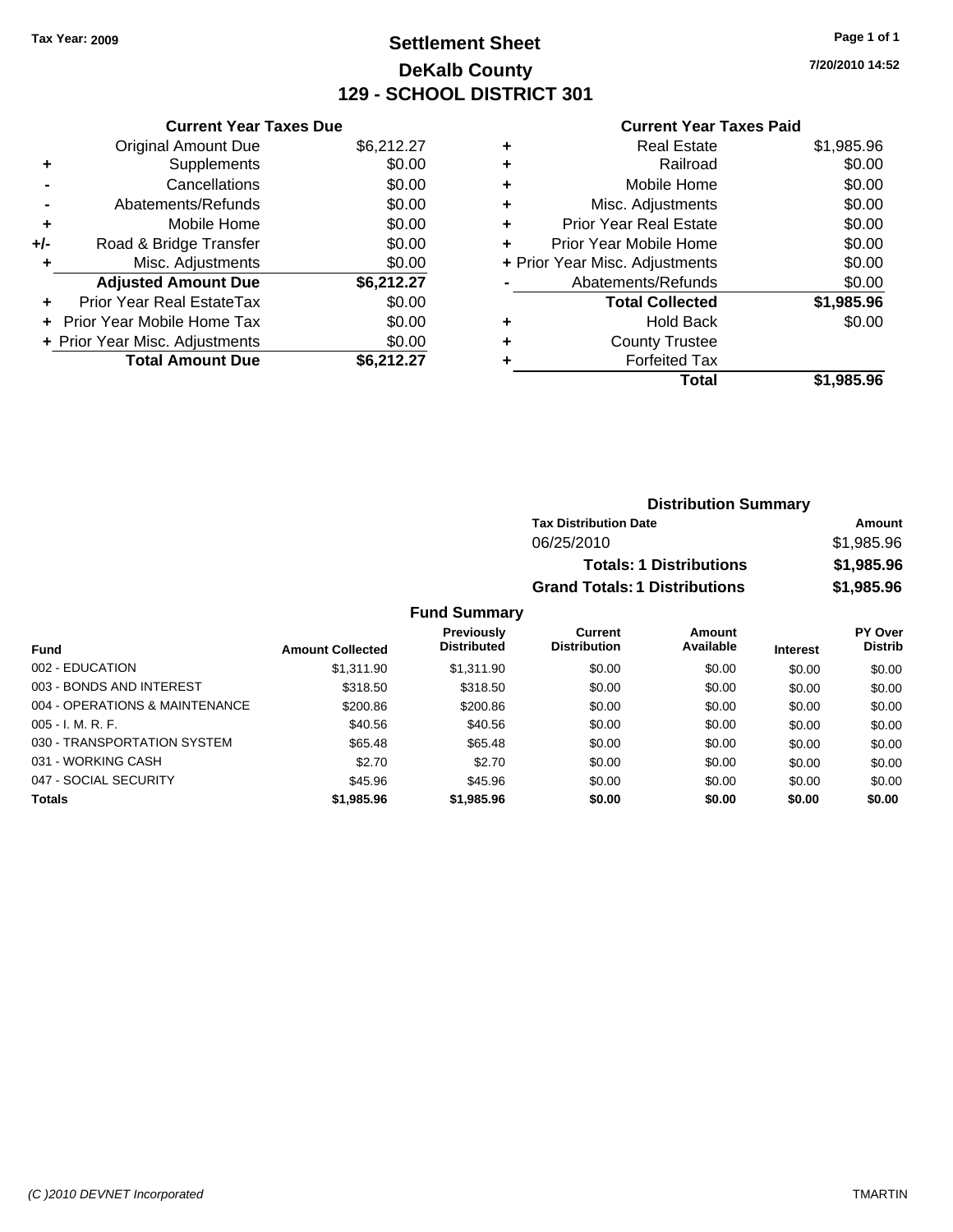### **Settlement Sheet Tax Year: 2009 Page 1 of 1 DeKalb County 130 - SCHOOL DISTRICT 302**

**7/20/2010 14:52**

#### **Current Year Taxes Paid**

|     | <b>Current Year Taxes Due</b>     |                |
|-----|-----------------------------------|----------------|
|     | <b>Original Amount Due</b>        | \$1,611,941.53 |
| ٠   | Supplements                       | \$12,272.15    |
|     | Cancellations                     | \$13,947.14    |
|     | Abatements/Refunds                | \$0.00         |
| ٠   | Mobile Home                       | \$0.00         |
| +/- | Road & Bridge Transfer            | \$0.00         |
| ٠   | Misc. Adjustments                 | \$0.00         |
|     | <b>Adjusted Amount Due</b>        | \$1,610,266.54 |
|     | Prior Year Real EstateTax         | \$0.00         |
|     | <b>Prior Year Mobile Home Tax</b> | \$0.00         |
|     | + Prior Year Misc. Adjustments    | \$0.00         |
|     | <b>Total Amount Due</b>           | \$1,610,266.54 |

### **Distribution Summary**

| <b>Tax Distribution Date</b>         | Amount       |
|--------------------------------------|--------------|
| 05/28/2010                           | \$161,156.31 |
| 06/25/2010                           | \$652,281.32 |
| 07/23/2010                           | \$13,347.93  |
| <b>Totals: 3 Distributions</b>       | \$826,785,56 |
| <b>Grand Totals: 3 Distributions</b> | \$826,785.56 |

| <b>Fund</b>                    | <b>Amount Collected</b> | Previously<br><b>Distributed</b> | Current<br><b>Distribution</b> | <b>Amount</b><br>Available | <b>Interest</b> | <b>PY Over</b><br><b>Distrib</b> |
|--------------------------------|-------------------------|----------------------------------|--------------------------------|----------------------------|-----------------|----------------------------------|
| 002 - EDUCATION                | \$551,426.28            | \$542,523.85                     | \$8,902.43                     | \$0.00                     | \$0.00          | \$0.00                           |
| 003 - BONDS AND INTEREST       | \$150.824.71            | \$148,389,74                     | \$2,434.97                     | \$0.00                     | \$0.00          | \$0.00                           |
| 004 - OPERATIONS & MAINTENANCE | \$64,550,46             | \$63,508.33                      | \$1,042.13                     | \$0.00                     | \$0.00          | \$0.00                           |
| $005 - I. M. R. F.$            | \$9,832.13              | \$9,673.40                       | \$158.73                       | \$0.00                     | \$0.00          | \$0.00                           |
| 030 - TRANSPORTATION SYSTEM    | \$27,665.90             | \$27,219.25                      | \$446.65                       | \$0.00                     | \$0.00          | \$0.00                           |
| 031 - WORKING CASH             | \$2,158.73              | \$2,123.88                       | \$34.85                        | \$0.00                     | \$0.00          | \$0.00                           |
| 033 - SPECIAL EDUCATION        | \$3,727.15              | \$3,666.98                       | \$60.17                        | \$0.00                     | \$0.00          | \$0.00                           |
| 047 - SOCIAL SECURITY          | \$16,600.20             | \$16,332.20                      | \$268.00                       | \$0.00                     | \$0.00          | \$0.00                           |
| <b>Totals</b>                  | \$826,785.56            | \$813,437.63                     | \$13,347.93                    | \$0.00                     | \$0.00          | \$0.00                           |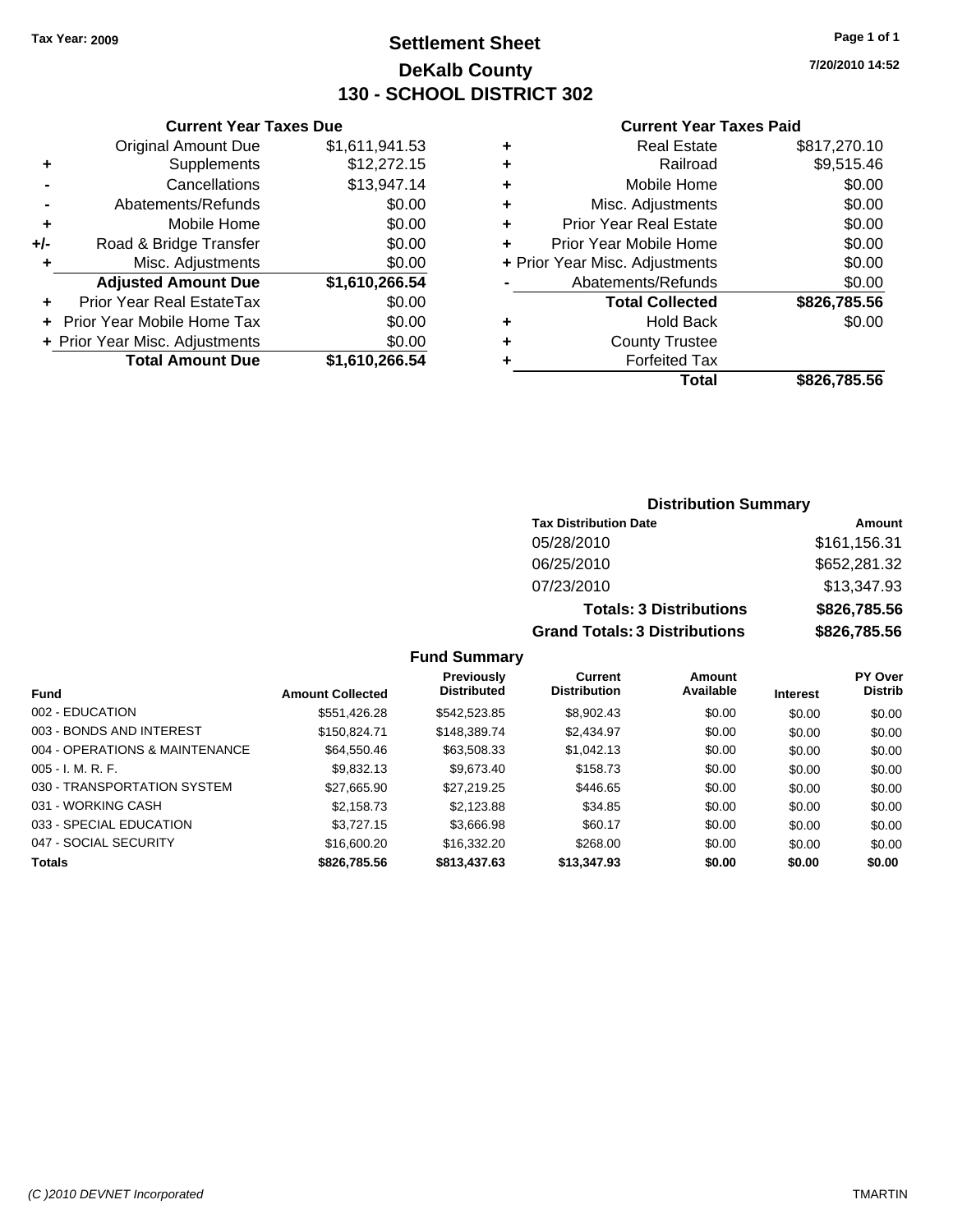### **Settlement Sheet Tax Year: 2009 Page 1 of 1 DeKalb County 131 - SCHOOL DISTRICT 424**

**7/20/2010 14:52**

#### **Current Year Taxes Paid**

|   | Total                          | \$4,794,582.88 |
|---|--------------------------------|----------------|
| ٠ | <b>Forfeited Tax</b>           |                |
| ٠ | <b>County Trustee</b>          |                |
| ٠ | <b>Hold Back</b>               | \$0.00         |
|   | <b>Total Collected</b>         | \$4,794,582.88 |
|   | Abatements/Refunds             | \$0.00         |
|   | + Prior Year Misc. Adjustments | \$0.00         |
|   | Prior Year Mobile Home         | \$0.00         |
| ٠ | <b>Prior Year Real Estate</b>  | \$0.00         |
| ٠ | Misc. Adjustments              | \$0.00         |
| ٠ | Mobile Home                    | \$0.00         |
| ٠ | Railroad                       | \$21,469.34    |
| ٠ | <b>Real Estate</b>             | \$4,773,113.54 |
|   |                                |                |

|     | <b>Current Year Taxes Due</b>  |                |  |  |
|-----|--------------------------------|----------------|--|--|
|     | <b>Original Amount Due</b>     | \$9,184,067.06 |  |  |
| ٠   | Supplements                    | \$108,896.07   |  |  |
|     | Cancellations                  | \$143,812.82   |  |  |
|     | Abatements/Refunds             | \$0.00         |  |  |
| ٠   | Mobile Home                    | \$0.00         |  |  |
| +/- | Road & Bridge Transfer         | \$0.00         |  |  |
| ٠   | Misc. Adjustments              | \$0.00         |  |  |
|     | <b>Adjusted Amount Due</b>     | \$9,149,150.31 |  |  |
|     | Prior Year Real EstateTax      | \$0.00         |  |  |
|     | Prior Year Mobile Home Tax     | \$0.00         |  |  |
|     | + Prior Year Misc. Adjustments | \$0.00         |  |  |
|     | <b>Total Amount Due</b>        | \$9,149,150.31 |  |  |

### **Distribution Summary**

| <b>Tax Distribution Date</b>         | Amount         |
|--------------------------------------|----------------|
| 05/28/2010                           | \$1,106,285.13 |
| 06/25/2010                           | \$3,584,582.24 |
| 07/23/2010                           | \$103,715.51   |
| <b>Totals: 3 Distributions</b>       | \$4,794,582.88 |
| <b>Grand Totals: 3 Distributions</b> | \$4,794,582.88 |

|                                         |                         | Previously         | Current             | Amount    |                 | PY Over        |
|-----------------------------------------|-------------------------|--------------------|---------------------|-----------|-----------------|----------------|
| <b>Fund</b>                             | <b>Amount Collected</b> | <b>Distributed</b> | <b>Distribution</b> | Available | <b>Interest</b> | <b>Distrib</b> |
| 002 - EDUCATION                         | \$2,301,745,00          | \$2.251.954.07     | \$49,790.93         | \$0.00    | \$0.00          | \$0.00         |
| 003 - BONDS AND INTEREST                | \$951,739.09            | \$931,151.25       | \$20,587.84         | \$0.00    | \$0.00          | \$0.00         |
| 004 - OPERATIONS & MAINTENANCE          | \$797.156.94            | \$779.913.00       | \$17,243.94         | \$0.00    | \$0.00          | \$0.00         |
| $005 - I. M. R. F.$                     | \$145,386.12            | \$142,241.16       | \$3,144.96          | \$0.00    | \$0.00          | \$0.00         |
| 030 - TRANSPORTATION SYSTEM             | \$205,960.90            | \$201.505.59       | \$4,455.31          | \$0.00    | \$0.00          | \$0.00         |
| 031 - WORKING CASH                      | \$48,468,44             | \$47.419.98        | \$1,048.46          | \$0.00    | \$0.00          | \$0.00         |
| 032 - FIRE PREV/SFTY/ENERGY             | \$9.699.43              | \$9,489.62         | \$209.81            | \$0.00    | \$0.00          | \$0.00         |
| 033 - SPECIAL EDUCATION                 | \$41.199.87             | \$40,308.64        | \$891.23            | \$0.00    | \$0.00          | \$0.00         |
| 035 - TORT JUDGEMENTS/LIABILITY<br>INS. | \$87.242.23             | \$85,355.02        | \$1,887.21          | \$0.00    | \$0.00          | \$0.00         |
| 047 - SOCIAL SECURITY                   | \$181.743.46            | \$177.812.02       | \$3.931.44          | \$0.00    | \$0.00          | \$0.00         |
| 057 - LEASE/PURCHASE/RENTAL             | \$24,241.40             | \$23,717.02        | \$524.38            | \$0.00    | \$0.00          | \$0.00         |
| Totals                                  | \$4.794.582.88          | \$4,690,867.37     | \$103,715.51        | \$0.00    | \$0.00          | \$0.00         |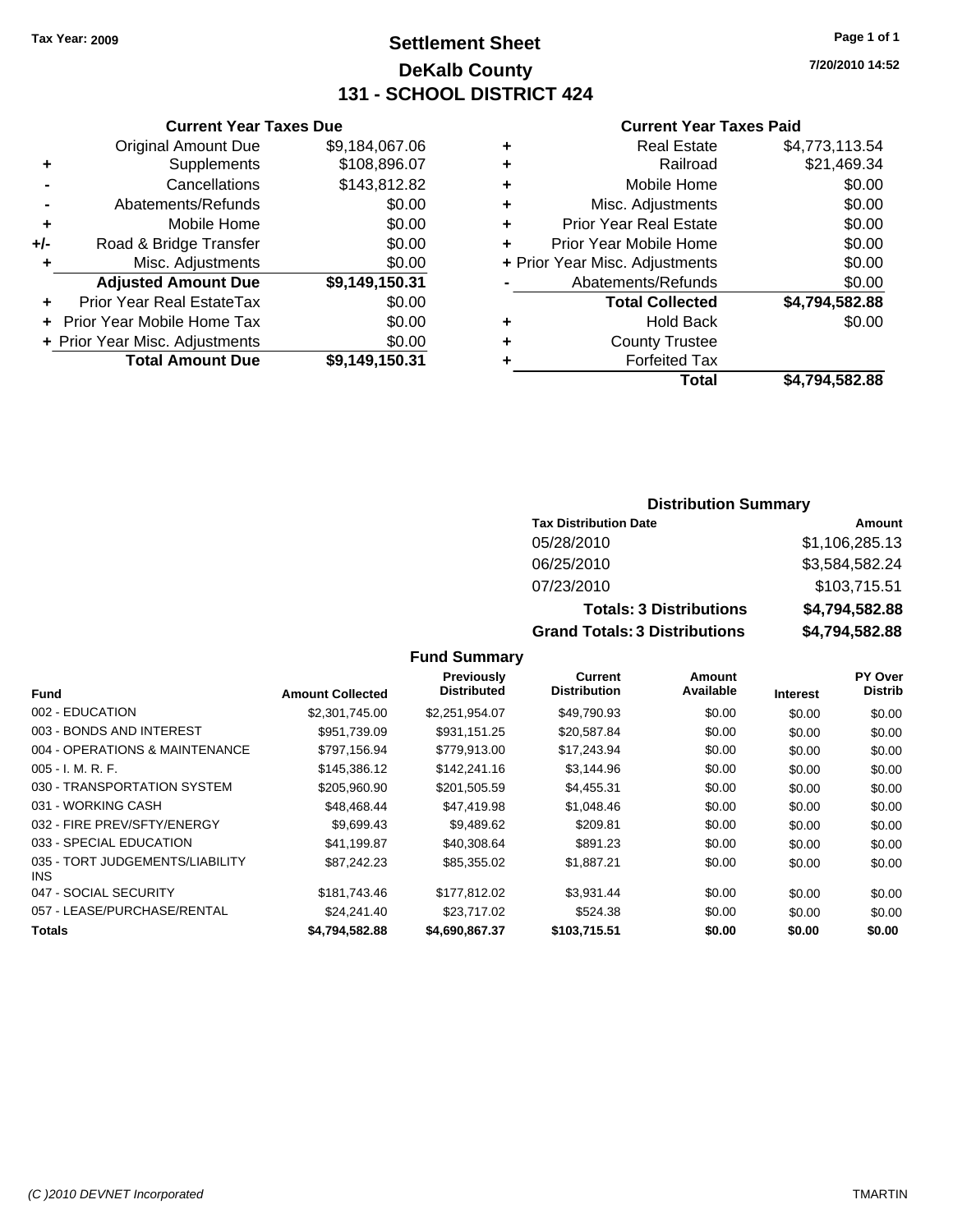### **Settlement Sheet Tax Year: 2009 Page 1 of 1 DeKalb County 132 - SCHOOL DISTRICT 425**

**7/20/2010 14:52**

### **Current Year Taxes Paid**

| Total                          | \$3,143,588.87 |
|--------------------------------|----------------|
| <b>Forfeited Tax</b>           |                |
| <b>County Trustee</b>          |                |
| <b>Hold Back</b>               | \$0.00         |
| <b>Total Collected</b>         | \$3,143,588.87 |
| Abatements/Refunds             | \$0.00         |
| + Prior Year Misc. Adjustments | \$0.00         |
| Prior Year Mobile Home         | \$0.00         |
| <b>Prior Year Real Estate</b>  | \$0.00         |
| Misc. Adjustments              | \$612.92       |
| Mobile Home                    | \$0.00         |
| Railroad                       | \$44,184.13    |
| <b>Real Estate</b>             | \$3,098,791.82 |
|                                |                |

|     | <b>Current Year Taxes Due</b>  |                |  |  |  |
|-----|--------------------------------|----------------|--|--|--|
|     | <b>Original Amount Due</b>     | \$5,920,659.19 |  |  |  |
| ٠   | Supplements                    | \$13,723.90    |  |  |  |
|     | Cancellations                  | \$17,890.95    |  |  |  |
|     | Abatements/Refunds             | \$0.00         |  |  |  |
| ٠   | Mobile Home                    | \$0.00         |  |  |  |
| +/- | Road & Bridge Transfer         | \$0.00         |  |  |  |
| ٠   | Misc. Adjustments              | \$612.92       |  |  |  |
|     | <b>Adjusted Amount Due</b>     | \$5,917,105.06 |  |  |  |
|     | Prior Year Real EstateTax      | \$0.00         |  |  |  |
|     | Prior Year Mobile Home Tax     | \$0.00         |  |  |  |
|     | + Prior Year Misc. Adjustments | \$0.00         |  |  |  |
|     | <b>Total Amount Due</b>        | \$5,917,105.06 |  |  |  |
|     |                                |                |  |  |  |

### **Distribution Summary**

| <b>Tax Distribution Date</b>         | Amount         |
|--------------------------------------|----------------|
| 05/28/2010                           | \$620,500.98   |
| 06/25/2010                           | \$2,441,775.23 |
| 07/23/2010                           | \$81,312.66    |
| <b>Totals: 3 Distributions</b>       | \$3,143,588.87 |
| <b>Grand Totals: 3 Distributions</b> | \$3,143,588.87 |

### **Fund Summary**

| <b>Fund</b>                                   | <b>Amount Collected</b> | Previously<br><b>Distributed</b> | Current<br><b>Distribution</b> | Amount<br>Available | <b>Interest</b> | PY Over<br><b>Distrib</b> |
|-----------------------------------------------|-------------------------|----------------------------------|--------------------------------|---------------------|-----------------|---------------------------|
|                                               |                         |                                  |                                |                     |                 |                           |
| 002 - EDUCATION                               | \$2,104,469.29          | \$2,050,034.68                   | \$54,434.61                    | \$0.00              | \$0.00          | \$0.00                    |
| 003 - BONDS AND INTEREST                      | \$240.019.29            | \$233,810.91                     | \$6,208.38                     | \$0.00              | \$0.00          | \$0.00                    |
| 004 - OPERATIONS & MAINTENANCE                | \$498,840.41            | \$485.937.31                     | \$12,903.10                    | \$0.00              | \$0.00          | \$0.00                    |
| $005 - I. M. R. F.$                           | \$42,853.40             | \$41,744.95                      | \$1,108.45                     | \$0.00              | \$0.00          | \$0.00                    |
| 030 - TRANSPORTATION SYSTEM                   | \$114,725,28            | \$111.757.77                     | \$2.967.51                     | \$0.00              | \$0.00          | \$0.00                    |
| 031 - WORKING CASH                            | \$0.00                  | \$0.00                           | \$0.00                         | \$0.00              | \$0.00          | \$0.00                    |
| 032 - FIRE PREV/SFTY/ENERGY                   | \$66,515.19             | \$64.794.70                      | \$1,720.49                     | \$0.00              | \$0.00          | \$0.00                    |
| 033 - SPECIAL EDUCATION                       | \$0.00                  | \$0.00                           | \$0.00                         | \$0.00              | \$0.00          | \$0.00                    |
| 035 - TORT JUDGEMENTS/LIABILITY<br><b>INS</b> | \$0.00                  | \$0.00                           | \$0.00                         | \$0.00              | \$0.00          | \$0.00                    |
| 047 - SOCIAL SECURITY                         | \$76.166.01             | \$74,195.89                      | \$1,970.12                     | \$0.00              | \$0.00          | \$0.00                    |
| 057 - LEASE/PURCHASE/RENTAL                   | \$0.00                  | \$0.00                           | \$0.00                         | \$0.00              | \$0.00          | \$0.00                    |
| <b>Totals</b>                                 | \$3,143,588.87          | \$3,062,276.21                   | \$81,312.66                    | \$0.00              | \$0.00          | \$0.00                    |

| Year Source             | <b>Account Type</b>                        | <b>Amount Adjustment Description</b> |
|-------------------------|--------------------------------------------|--------------------------------------|
|                         | 2009 RE - Real Estate Paymt In Lieu of Tax | \$612.92 Sequoya Apartments by TBA   |
| <b>Totals 1 entries</b> |                                            | \$612.92                             |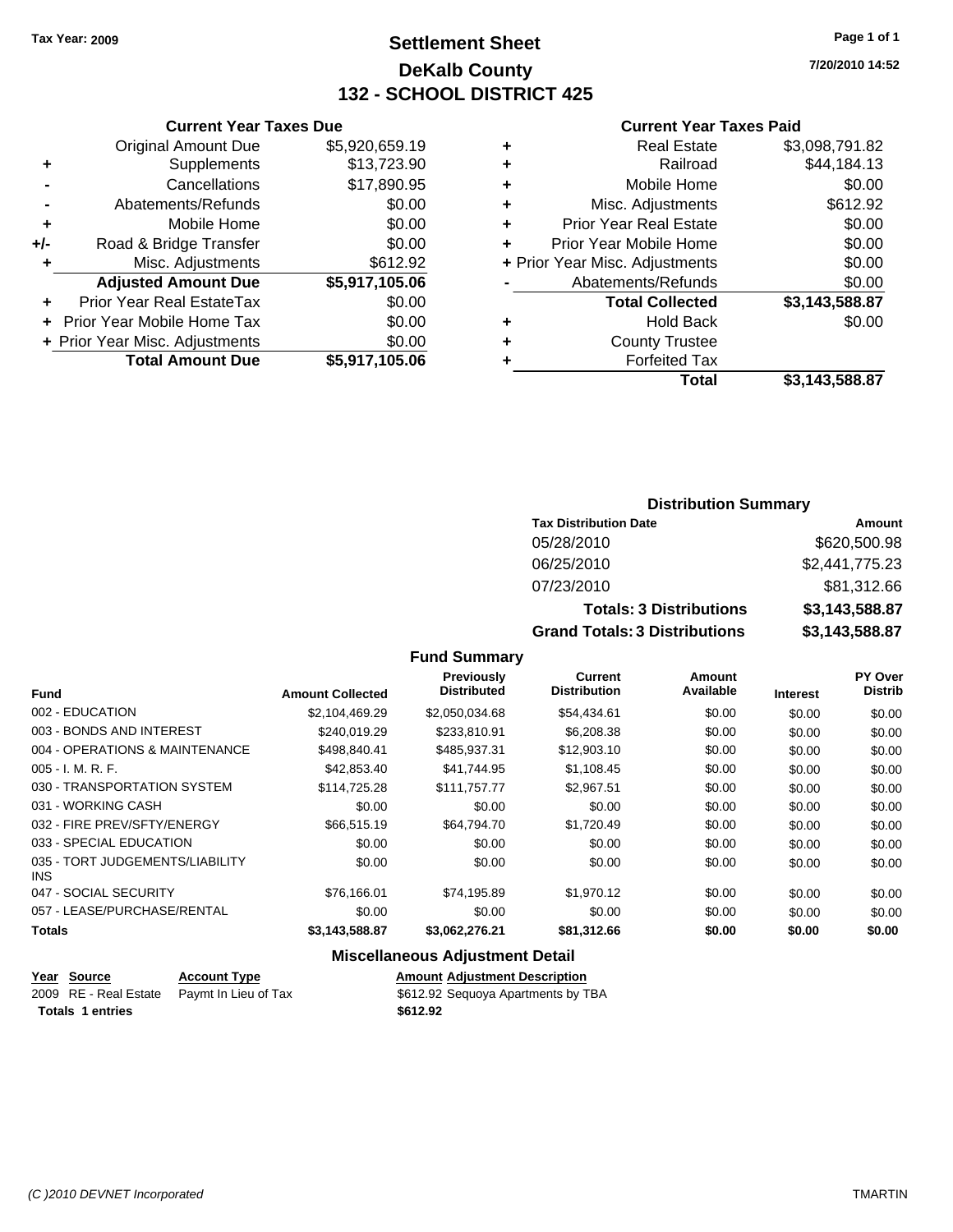### **Settlement Sheet Tax Year: 2009 Page 1 of 1 DeKalb County 133 - SCHOOL DISTRICT 426**

**7/20/2010 14:52**

#### **Current Year Taxes Paid**

| \$2,003,154.13 |
|----------------|
| \$10,077.27    |
| \$0.00         |
| \$10.48        |
| \$0.00         |
| \$0.00         |
| \$0.00         |
| \$0.00         |
| \$2,013,241.88 |
| \$0.00         |
|                |
|                |
| \$2.013.241.88 |
|                |

|     | <b>Current Year Taxes Due</b>  |                |
|-----|--------------------------------|----------------|
|     | <b>Original Amount Due</b>     | \$3,889,258.71 |
| ٠   | Supplements                    | \$24,080.38    |
|     | Cancellations                  | \$29,008.90    |
|     | Abatements/Refunds             | \$0.00         |
| ٠   | Mobile Home                    | \$0.00         |
| +/- | Road & Bridge Transfer         | \$0.00         |
| ٠   | Misc. Adjustments              | \$10.48        |
|     | <b>Adjusted Amount Due</b>     | \$3,884,340.67 |
|     | Prior Year Real EstateTax      | \$0.00         |
|     | Prior Year Mobile Home Tax     | \$0.00         |
|     | + Prior Year Misc. Adjustments | \$0.00         |
|     | <b>Total Amount Due</b>        | \$3,884,340.67 |

### **Distribution Summary**

| <b>Tax Distribution Date</b>         | Amount         |
|--------------------------------------|----------------|
| 05/28/2010                           | \$415,857.82   |
| 06/25/2010                           | \$1,562,816.46 |
| 07/23/2010                           | \$34,567.60    |
| <b>Totals: 3 Distributions</b>       | \$2,013,241.88 |
| <b>Grand Totals: 3 Distributions</b> | \$2,013,241.88 |

### **Fund Summary**

| <b>Fund</b>                                   | <b>Amount Collected</b> | Previously<br><b>Distributed</b> | Current<br><b>Distribution</b> | Amount<br>Available | <b>Interest</b> | PY Over<br><b>Distrib</b> |
|-----------------------------------------------|-------------------------|----------------------------------|--------------------------------|---------------------|-----------------|---------------------------|
|                                               |                         |                                  |                                |                     |                 |                           |
| 002 - EDUCATION                               | \$1,256,355.55          | \$1,234,783.80                   | \$21,571.75                    | \$0.00              | \$0.00          | \$0.00                    |
| 003 - BONDS AND INTEREST                      | \$277.229.45            | \$272,469.38                     | \$4,760.07                     | \$0.00              | \$0.00          | \$0.00                    |
| 004 - OPERATIONS & MAINTENANCE                | \$244.502.18            | \$240.304.04                     | \$4,198.14                     | \$0.00              | \$0.00          | \$0.00                    |
| $005 - I. M. R. F.$                           | \$28,016.28             | \$27,535.24                      | \$481.04                       | \$0.00              | \$0.00          | \$0.00                    |
| 030 - TRANSPORTATION SYSTEM                   | \$75,230.83             | \$73,939.10                      | \$1.291.73                     | \$0.00              | \$0.00          | \$0.00                    |
| 031 - WORKING CASH                            | \$18,809.71             | \$18,486.75                      | \$322.96                       | \$0.00              | \$0.00          | \$0.00                    |
| 032 - FIRE PREV/SFTY/ENERGY                   | \$0.00                  | \$0.00                           | \$0.00                         | \$0.00              | \$0.00          | \$0.00                    |
| 033 - SPECIAL EDUCATION                       | \$15,048.98             | \$14.790.59                      | \$258.39                       | \$0.00              | \$0.00          | \$0.00                    |
| 035 - TORT JUDGEMENTS/LIABILITY<br><b>INS</b> | \$46.691.10             | \$45,889,40                      | \$801.70                       | \$0.00              | \$0.00          | \$0.00                    |
| 047 - SOCIAL SECURITY                         | \$51,357.80             | \$50,475.98                      | \$881.82                       | \$0.00              | \$0.00          | \$0.00                    |
| 057 - LEASE/PURCHASE/RENTAL                   | \$0.00                  | \$0.00                           | \$0.00                         | \$0.00              | \$0.00          | \$0.00                    |
| <b>Totals</b>                                 | \$2,013,241.88          | \$1,978,674.28                   | \$34,567.60                    | \$0.00              | \$0.00          | \$0.00                    |

| <u> Year Source </u>    | <b>Account Type</b> | <b>Amount Adjustment Description</b>            |
|-------------------------|---------------------|-------------------------------------------------|
| 2009 RE - Real Estate   | Back Tax Collected  | \$10.48 Pearson Redemption 01-26-180-044 by TBA |
| <b>Totals 1 entries</b> |                     | \$10.48                                         |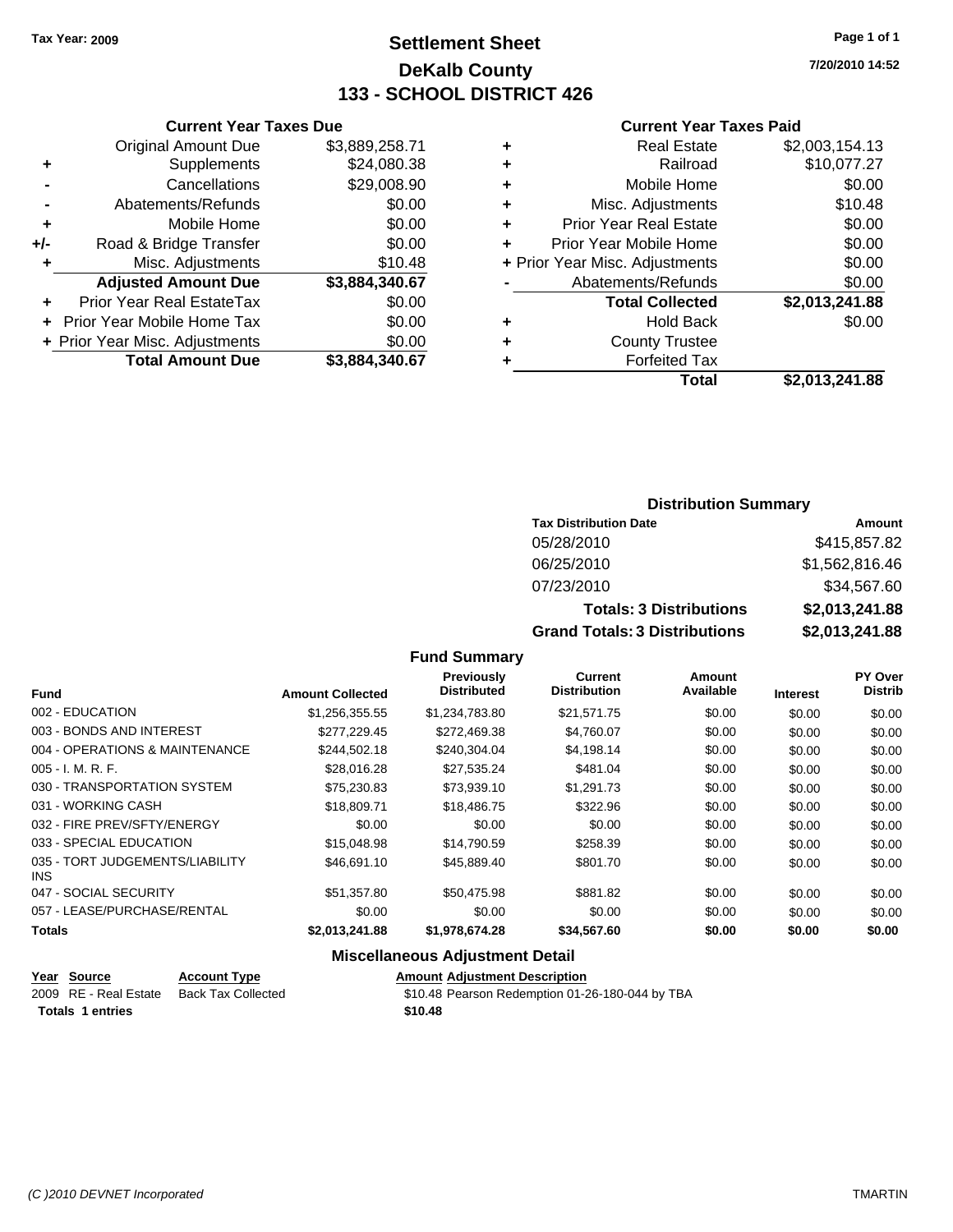### **Settlement Sheet Tax Year: 2009 Page 1 of 1 DeKalb County 134 - SCHOOL DISTRICT 427**

**7/20/2010 14:52**

### **Current Year Taxes Paid**

| ٠ | <b>Real Estate</b>             | \$14,316,934.42 |
|---|--------------------------------|-----------------|
| ٠ | Railroad                       | \$1,945.16      |
| ٠ | Mobile Home                    | \$0.00          |
| ٠ | Misc. Adjustments              | \$55,412.35     |
| ٠ | <b>Prior Year Real Estate</b>  | \$0.00          |
| ÷ | Prior Year Mobile Home         | \$0.00          |
|   | + Prior Year Misc. Adjustments | \$0.00          |
|   | Abatements/Refunds             | \$0.00          |
|   | <b>Total Collected</b>         | \$14,374,291.93 |
| ٠ | Hold Back                      | \$0.00          |
| ٠ | <b>County Trustee</b>          |                 |
|   | <b>Forfeited Tax</b>           |                 |
|   | Total                          | \$14,374,291.93 |

|     | <b>Current Year Taxes Due</b>     |                 |  |  |  |
|-----|-----------------------------------|-----------------|--|--|--|
|     | <b>Original Amount Due</b>        | \$28,097,776.07 |  |  |  |
| ٠   | Supplements                       | \$367,422.22    |  |  |  |
|     | Cancellations                     | \$489,940.08    |  |  |  |
|     | Abatements/Refunds                | \$0.00          |  |  |  |
| ٠   | Mobile Home                       | \$0.00          |  |  |  |
| +/- | Road & Bridge Transfer            | \$0.00          |  |  |  |
| ٠   | Misc. Adjustments                 | \$55,412.35     |  |  |  |
|     | <b>Adjusted Amount Due</b>        | \$28,030,670.56 |  |  |  |
|     | <b>Prior Year Real EstateTax</b>  | \$0.00          |  |  |  |
|     | <b>Prior Year Mobile Home Tax</b> | \$0.00          |  |  |  |
|     | + Prior Year Misc. Adjustments    | \$0.00          |  |  |  |
|     | <b>Total Amount Due</b>           | \$28.030.670.56 |  |  |  |

### **Distribution Summary**

| <b>Tax Distribution Date</b>         | Amount          |
|--------------------------------------|-----------------|
| 05/28/2010                           | \$3,146,558.95  |
| 06/25/2010                           | \$10,984,615.26 |
| 07/23/2010                           | \$243,117.72    |
| <b>Totals: 3 Distributions</b>       | \$14,374,291.93 |
| <b>Grand Totals: 3 Distributions</b> | \$14,374,291.93 |

### **Fund Summary**

| <b>Fund</b>                    | <b>Amount Collected</b> | Previously<br><b>Distributed</b> | Current<br><b>Distribution</b> | Amount<br>Available | <b>Interest</b> | PY Over<br><b>Distrib</b> |
|--------------------------------|-------------------------|----------------------------------|--------------------------------|---------------------|-----------------|---------------------------|
| 002 - EDUCATION                | \$8.592.347.99          | \$8,447,022,40                   | \$145,325.59                   | \$0.00              | \$0.00          | \$0.00                    |
| 003 - BONDS AND INTEREST       | \$3,067,358.90          | \$3,015,479.53                   | \$51,879.37                    | \$0.00              | \$0.00          | \$0.00                    |
| 004 - OPERATIONS & MAINTENANCE | \$1,368,633.83          | \$1,345,485.62                   | \$23,148.21                    | \$0.00              | \$0.00          | \$0.00                    |
| 005 - I. M. R. F.              | \$246,777,84            | \$242,604.00                     | \$4.173.84                     | \$0.00              | \$0.00          | \$0.00                    |
| 030 - TRANSPORTATION SYSTEM    | \$509,568.64            | \$500,950.12                     | \$8,618.52                     | \$0.00              | \$0.00          | \$0.00                    |
| 031 - WORKING CASH             | \$14,647.40             | \$14,399.67                      | \$247.73                       | \$0.00              | \$0.00          | \$0.00                    |
| 032 - FIRE PREV/SFTY/ENERGY    | \$14,647.40             | \$14.399.67                      | \$247.73                       | \$0.00              | \$0.00          | \$0.00                    |
| 033 - SPECIAL EDUCATION        | \$97.515.21             | \$95.865.90                      | \$1.649.31                     | \$0.00              | \$0.00          | \$0.00                    |
| 047 - SOCIAL SECURITY          | \$336,789.66            | \$331.093.42                     | \$5.696.24                     | \$0.00              | \$0.00          | \$0.00                    |
| 057 - LEASE/PURCHASE/RENTAL    | \$126,005.06            | \$123,873,88                     | \$2.131.18                     | \$0.00              | \$0.00          | \$0.00                    |
| <b>Totals</b>                  | \$14.374.291.93         | \$14,131,174.21                  | \$243.117.72                   | \$0.00              | \$0.00          | \$0.00                    |

| <u>Year Source</u>      | <b>Account Type</b>                        | <b>Amount Adiustment Description</b>                                  |
|-------------------------|--------------------------------------------|-----------------------------------------------------------------------|
| 2009 RE - Real Estate   | Back Tax Collected                         | \$50,256.55 Eagle Home Nature's Crossing Redemption 58 Parcels by TBA |
|                         | 2009 RE - Real Estate Pavmt In Lieu of Tax | \$5,155.80 Housing Authority Sycamore Units by TBA                    |
| <b>Totals 2 entries</b> |                                            | \$55,412.35                                                           |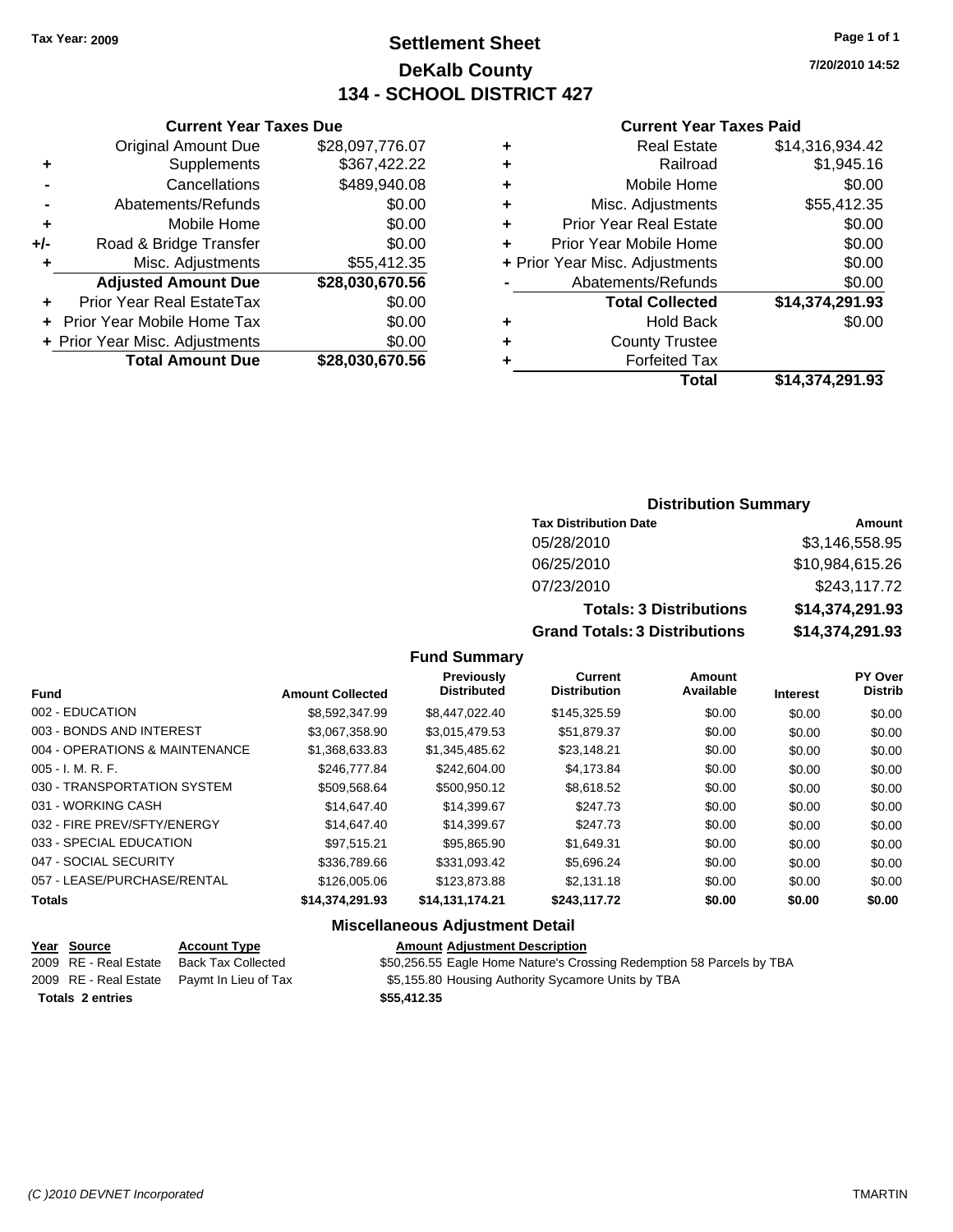### **Settlement Sheet Tax Year: 2009 Page 1 of 1 DeKalb County 135 - SCHOOL DISTRICT 428**

**7/20/2010 14:52**

#### **Current Year Taxes Paid**

|   | Total                          | \$22,825,277.67 |
|---|--------------------------------|-----------------|
|   | <b>Forfeited Tax</b>           |                 |
| ٠ | <b>County Trustee</b>          |                 |
| ٠ | <b>Hold Back</b>               | \$0.00          |
|   | <b>Total Collected</b>         | \$22,825,277.67 |
|   | Abatements/Refunds             | \$0.00          |
|   | + Prior Year Misc. Adjustments | \$185,543.35    |
|   | Prior Year Mobile Home         | \$0.00          |
| ٠ | <b>Prior Year Real Estate</b>  | \$5,537.02      |
| ٠ | Misc. Adjustments              | \$9,309.50      |
| ٠ | Mobile Home                    | \$0.00          |
|   | Railroad                       | \$62,680.61     |
| ٠ | <b>Real Estate</b>             | \$22,562,207.19 |
|   |                                |                 |

|     | <b>Current Year Taxes Due</b>     |                 |  |  |  |
|-----|-----------------------------------|-----------------|--|--|--|
|     | <b>Original Amount Due</b>        | \$44,394,742.89 |  |  |  |
| ٠   | Supplements                       | \$883,508.38    |  |  |  |
|     | Cancellations                     | \$898,407.26    |  |  |  |
|     | Abatements/Refunds                | \$0.00          |  |  |  |
| ٠   | Mobile Home                       | \$0.00          |  |  |  |
| +/- | Road & Bridge Transfer            | \$0.00          |  |  |  |
| ٠   | Misc. Adjustments                 | \$9,309.50      |  |  |  |
|     | <b>Adjusted Amount Due</b>        | \$44,389,153.51 |  |  |  |
|     | Prior Year Real EstateTax         | \$5,537.02      |  |  |  |
|     | <b>Prior Year Mobile Home Tax</b> | \$0.00          |  |  |  |
|     | + Prior Year Misc. Adjustments    | \$185,543.35    |  |  |  |
|     | <b>Total Amount Due</b>           | \$44,580,233.88 |  |  |  |

#### **Distribution Summary**

| <b>Tax Distribution Date</b>         | Amount          |
|--------------------------------------|-----------------|
| 05/28/2010                           | \$4,839,390.71  |
| 06/25/2010                           | \$17,714,566.01 |
| 07/23/2010                           | \$271,320.95    |
| <b>Totals: 3 Distributions</b>       | \$22,825,277.67 |
| <b>Grand Totals: 3 Distributions</b> | \$22,825,277.67 |

#### **Fund Summary**

| <b>Fund</b>                             | <b>Amount Collected</b> | <b>Previously</b><br><b>Distributed</b> | Current<br><b>Distribution</b> | Amount<br>Available | <b>Interest</b> | <b>PY Over</b><br><b>Distrib</b> |
|-----------------------------------------|-------------------------|-----------------------------------------|--------------------------------|---------------------|-----------------|----------------------------------|
| 002 - EDUCATION                         | \$15,714,975.44         | \$15.528.173.69                         | \$186,801.75                   | \$0.00              | \$0.00          | \$0.00                           |
| 003 - BONDS AND INTEREST                | \$2.191.797.28          | \$2,165,743.69                          | \$26,053.59                    | \$0.00              | \$0.00          | \$0.00                           |
| 004 - OPERATIONS & MAINTENANCE          | \$3.019.304.90          | \$2,983,414.83                          | \$35,890.07                    | \$0.00              | \$0.00          | \$0.00                           |
| $005 - I. M. R. F.$                     | \$87,649.06             | \$86,607.19                             | \$1,041.87                     | \$0.00              | \$0.00          | \$0.00                           |
| 030 - TRANSPORTATION SYSTEM             | \$501.448.52            | \$495.487.87                            | \$5,960.65                     | \$0.00              | \$0.00          | \$0.00                           |
| 031 - WORKING CASH                      | \$26,477.33             | \$26.162.59                             | \$314.74                       | \$0.00              | \$0.00          | \$0.00                           |
| 032 - FIRE PREV/SFTY/ENERGY             | \$0.00                  | \$0.00                                  | \$0.00                         | \$0.00              | \$0.00          | \$0.00                           |
| 033 - SPECIAL EDUCATION                 | \$523.018.41            | \$516,801.36                            | \$6.217.05                     | \$0.00              | \$0.00          | \$0.00                           |
| 035 - TORT JUDGEMENTS/LIABILITY<br>INS. | \$0.00                  | \$0.00                                  | \$0.00                         | \$0.00              | \$0.00          | \$0.00                           |
| 047 - SOCIAL SECURITY                   | \$760,606.73            | \$751,565.50                            | \$9.041.23                     | \$0.00              | \$0.00          | \$0.00                           |
| 057 - LEASE/PURCHASE/RENTAL             | \$0.00                  | \$0.00                                  | \$0.00                         | \$0.00              | \$0.00          | \$0.00                           |
| <b>Totals</b>                           | \$22,825,277.67         | \$22,553,956.72                         | \$271,320.95                   | \$0.00              | \$0.00          | \$0.00                           |

#### **Miscellaneous Adjustment Detail**

#### **Year Source Account Type Amount Adjustment Description** 2008 RE - Real Estate Back Tax Collected \$185,543.35 DeKalb TIF #4 Surplus Distribution by TBA 2009 RE - Real Estate Back Tax Collected \$53.66 Montabano Builders Redemption 09-33-128-003 by TBA 2009 RE - Real Estate Back Tax Collected \$17.80 Montalbano Builders Redemption 09-28-352-001 by TBA 2009 RE - Real Estate Back Tax Collected \$11.71 Montalbano Builders Redemption 09-28-351-016 by TBA 2009 RE - Real Estate Back Tax Collected \$12.34 Montalbano Builders Redemption 09-28-351-015 by TBA 2009 RE - Real Estate Back Tax Collected **\$59.62 Eagle Home Prairie Spring Redemption 07-22-476-011 by TBA** 2009 RE - Real Estate Back Tax Collected \$26.83 Gardens of Rivermist Redemption 08-02-303-001 by TBA 2009 RE - Real Estate Paymt In Lieu of Tax S9,127.54 Housing Authority DeKalb Units by TBA **Totals \$194,852.85 8 entries**

#### *(C )2010 DEVNET Incorporated* TMARTIN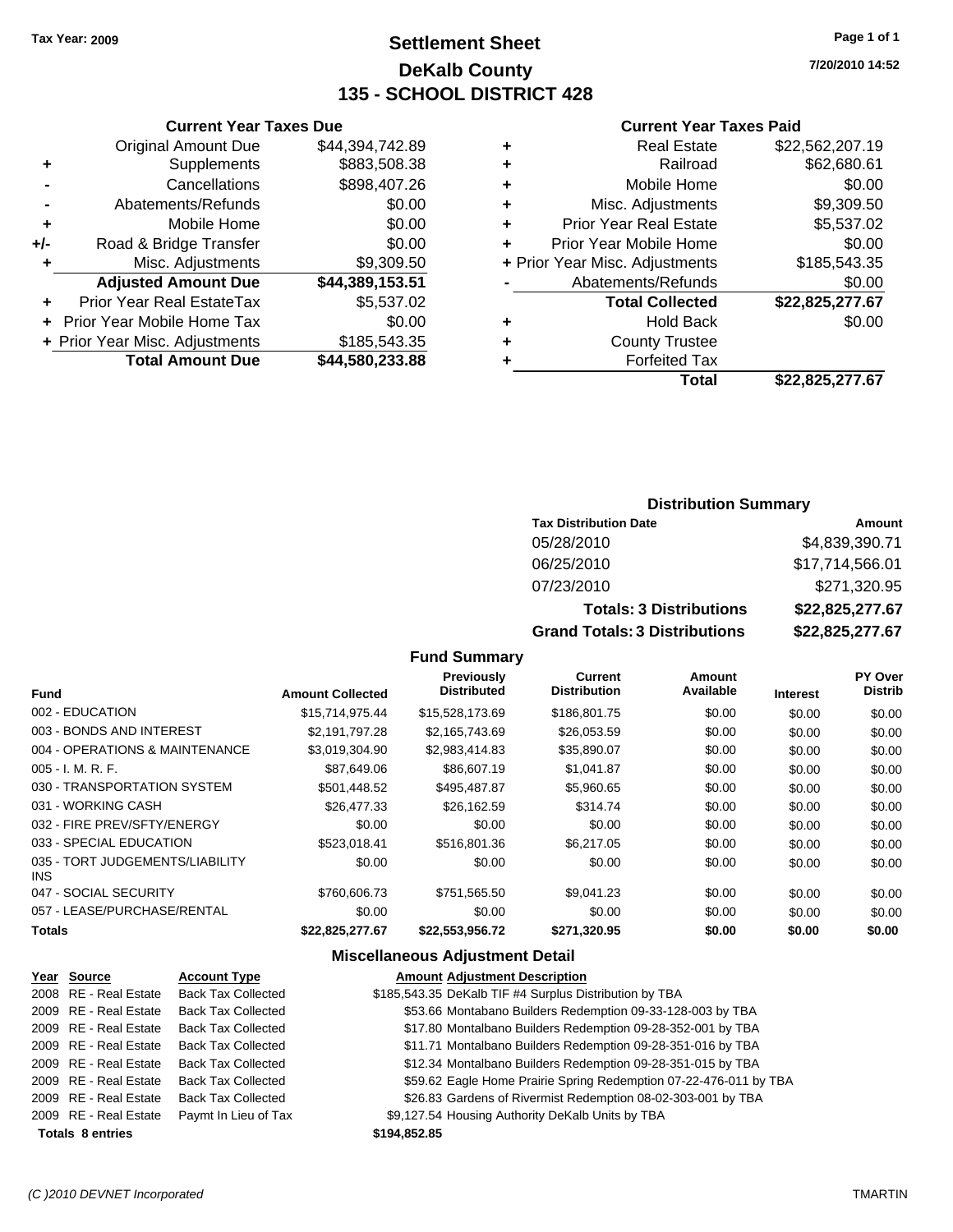### **Settlement Sheet Tax Year: 2009 Page 1 of 1 DeKalb County 136 - SCHOOL DISTRICT 429**

**7/20/2010 14:52**

#### **Current Year Taxes Paid**

|     | <b>Current Year Taxes Due</b>     |                |       |
|-----|-----------------------------------|----------------|-------|
|     | <b>Original Amount Due</b>        | \$4,357,395.21 | ÷     |
|     | Supplements                       | \$16,596.49    | ٠     |
|     | Cancellations                     | \$19,034.82    | ٠     |
|     | Abatements/Refunds                | \$0.00         | ٠     |
|     | Mobile Home                       | \$0.00         | ٠     |
| +/- | Road & Bridge Transfer            | \$0.00         |       |
|     | Misc. Adjustments                 | \$819.78       | + Pri |
|     | <b>Adjusted Amount Due</b>        | \$4,355,776.66 |       |
|     | Prior Year Real EstateTax         | \$0.00         |       |
|     | <b>Prior Year Mobile Home Tax</b> | \$0.00         | ٠     |
|     | + Prior Year Misc. Adjustments    | \$0.00         |       |
|     | <b>Total Amount Due</b>           | \$4,355,776.66 |       |
|     |                                   |                |       |

| ٠ | <b>Real Estate</b>             | \$2,210,875.33 |
|---|--------------------------------|----------------|
| ٠ | Railroad                       | \$12,893.33    |
| ٠ | Mobile Home                    | \$0.00         |
| ٠ | Misc. Adjustments              | \$819.78       |
| ٠ | <b>Prior Year Real Estate</b>  | \$0.00         |
| ÷ | Prior Year Mobile Home         | \$0.00         |
|   | + Prior Year Misc. Adjustments | \$0.00         |
|   | Abatements/Refunds             | \$0.00         |
|   | <b>Total Collected</b>         | \$2,224,588.44 |
| ٠ | Hold Back                      | \$0.00         |
| ٠ | <b>County Trustee</b>          |                |
| ٠ | <b>Forfeited Tax</b>           |                |
|   | Total                          | \$2,224,588.44 |
|   |                                |                |

### **Distribution Summary**

| <b>Tax Distribution Date</b>         | Amount         |
|--------------------------------------|----------------|
| 05/28/2010                           | \$493,580.44   |
| 06/25/2010                           | \$1,717,319.34 |
| 07/23/2010                           | \$13,688.66    |
| <b>Totals: 3 Distributions</b>       | \$2,224,588.44 |
| <b>Grand Totals: 3 Distributions</b> | \$2,224,588.44 |

### **Fund Summary**

|                                         |                         | Previously         | <b>Current</b>      | Amount    |                 | <b>PY Over</b> |
|-----------------------------------------|-------------------------|--------------------|---------------------|-----------|-----------------|----------------|
| <b>Fund</b>                             | <b>Amount Collected</b> | <b>Distributed</b> | <b>Distribution</b> | Available | <b>Interest</b> | <b>Distrib</b> |
| 002 - EDUCATION                         | \$1.430.695.14          | \$1,421,891.58     | \$8,803.56          | \$0.00    | \$0.00          | \$0.00         |
| 003 - BONDS AND INTEREST                | \$365,735.69            | \$363.485.19       | \$2,250.50          | \$0.00    | \$0.00          | \$0.00         |
| 004 - OPERATIONS & MAINTENANCE          | \$239.225.57            | \$237.753.53       | \$1.472.04          | \$0.00    | \$0.00          | \$0.00         |
| $005 - I. M. R. F.$                     | \$28,955.24             | \$28,777.07        | \$178.17            | \$0.00    | \$0.00          | \$0.00         |
| 030 - TRANSPORTATION SYSTEM             | \$57.627.96             | \$57,273.36        | \$354.60            | \$0.00    | \$0.00          | \$0.00         |
| 032 - FIRE PREV/SFTY/ENERGY             | \$0.00                  | \$0.00             | \$0.00              | \$0.00    | \$0.00          | \$0.00         |
| 033 - SPECIAL EDUCATION                 | \$16,199.44             | \$16,099.76        | \$99.68             | \$0.00    | \$0.00          | \$0.00         |
| 035 - TORT JUDGEMENTS/LIABILITY<br>INS. | \$44.542.93             | \$44,268.84        | \$274.09            | \$0.00    | \$0.00          | \$0.00         |
| 047 - SOCIAL SECURITY                   | \$41,606.47             | \$41,350.45        | \$256.02            | \$0.00    | \$0.00          | \$0.00         |
| 057 - LEASE/PURCHASE/RENTAL             | \$0.00                  | \$0.00             | \$0.00              | \$0.00    | \$0.00          | \$0.00         |
| <b>Totals</b>                           | \$2.224.588.44          | \$2.210.899.78     | \$13,688.66         | \$0.00    | \$0.00          | \$0.00         |

| Year Source             | <b>Account Type</b>                        | <b>Amount Adjustment Description</b>                   |
|-------------------------|--------------------------------------------|--------------------------------------------------------|
| 2009 RE - Real Estate   | Back Tax Collected                         | \$66.05 Indy Mac Bank Redemption 15-15-280-027 by TBA  |
| 2009 RE - Real Estate   | Back Tax Collected                         | \$120.44 Riedelsperger Redemption 15-15-228-035 by TBA |
|                         | 2009 RE - Real Estate Pavmt In Lieu of Tax | \$633.29 Sunset View Apartments by TBA                 |
| <b>Totals 3 entries</b> |                                            | \$819.78                                               |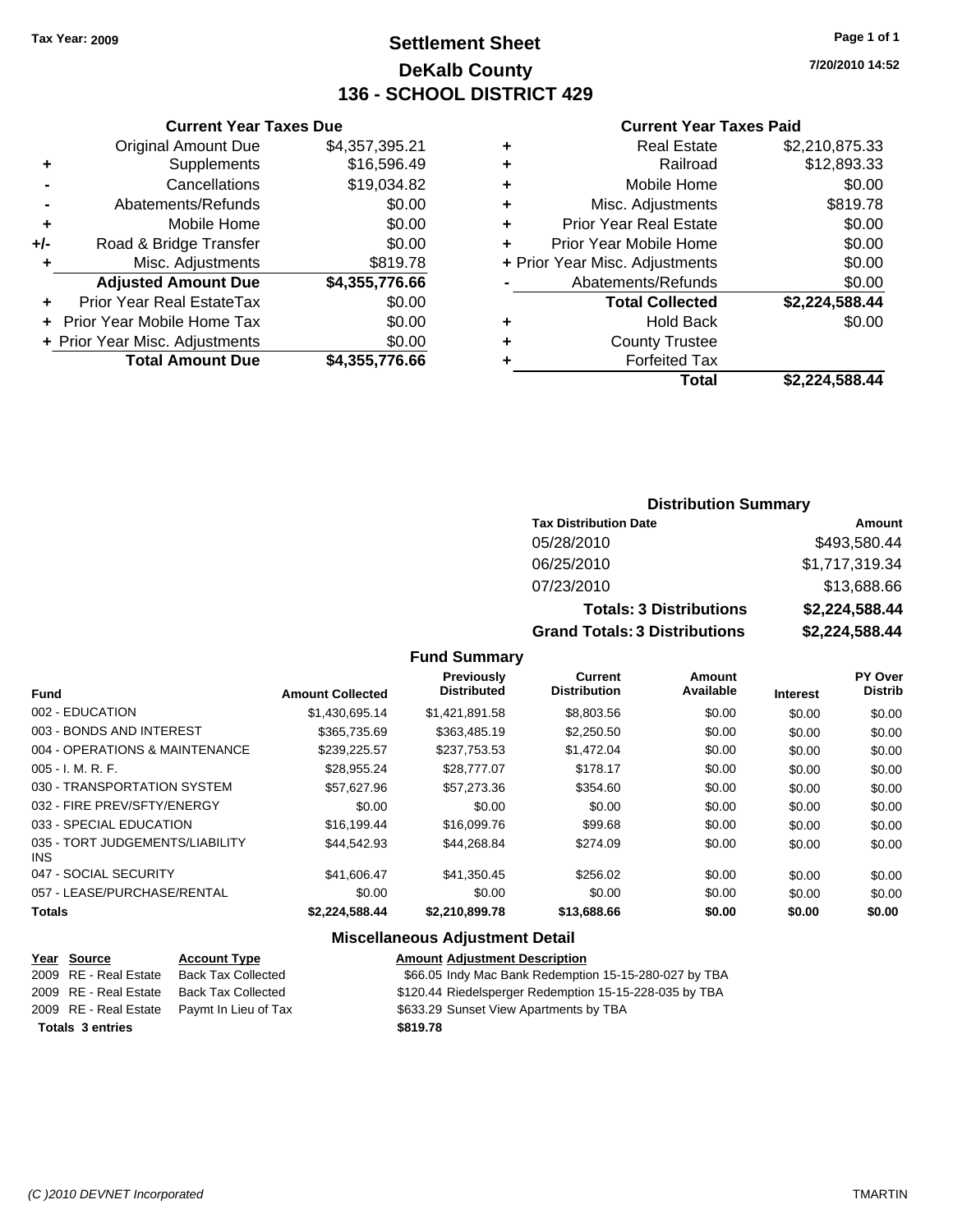### **Settlement Sheet Tax Year: 2009 Page 1 of 1 DeKalb County 137 - SCHOOL DISTRICT 430**

**7/20/2010 14:52**

#### **Current Year Taxes Paid**

| ٠ | <b>Real Estate</b>             | \$3,942,828.72 |
|---|--------------------------------|----------------|
| ٠ | Railroad                       | \$8,497.83     |
| ٠ | Mobile Home                    | \$0.00         |
| ÷ | Misc. Adjustments              | \$122.78       |
| ÷ | <b>Prior Year Real Estate</b>  | (\$2,188.82)   |
| ÷ | Prior Year Mobile Home         | \$0.00         |
|   | + Prior Year Misc. Adjustments | \$0.00         |
|   | Abatements/Refunds             | \$104.26       |
|   | <b>Total Collected</b>         | \$3,949,156.25 |
| ٠ | <b>Hold Back</b>               | \$0.00         |
| ٠ | <b>County Trustee</b>          |                |
|   | <b>Forfeited Tax</b>           |                |
|   | Total                          | \$3,949,156.25 |
|   |                                |                |

|     | <b>Current Year Taxes Due</b>    |                |  |  |
|-----|----------------------------------|----------------|--|--|
|     | <b>Original Amount Due</b>       | \$7,615,190.30 |  |  |
| ٠   | Supplements                      | \$40,615.69    |  |  |
|     | Cancellations                    | \$44,988.33    |  |  |
|     | Abatements/Refunds               | \$104.26       |  |  |
| ٠   | Mobile Home                      | \$0.00         |  |  |
| +/- | Road & Bridge Transfer           | \$0.00         |  |  |
| ٠   | Misc. Adjustments                | \$122.78       |  |  |
|     | <b>Adjusted Amount Due</b>       | \$7,610,836.18 |  |  |
|     | <b>Prior Year Real EstateTax</b> | (\$2,188.82)   |  |  |
|     | Prior Year Mobile Home Tax       | \$0.00         |  |  |
|     | + Prior Year Misc. Adjustments   | \$0.00         |  |  |
|     | <b>Total Amount Due</b>          | \$7.608.647.36 |  |  |

### **Distribution Summary**

| <b>Tax Distribution Date</b>         | Amount         |
|--------------------------------------|----------------|
| 05/28/2010                           | \$835,757.77   |
| 06/25/2010                           | \$3,032,812.87 |
| 07/23/2010                           | \$80,585.61    |
| <b>Totals: 3 Distributions</b>       | \$3,949,156.25 |
| <b>Grand Totals: 3 Distributions</b> | \$3,949,156.25 |

#### **Fund Summary**

| <b>Fund</b>                             | <b>Amount Collected</b> | <b>Previously</b><br><b>Distributed</b> | Current<br><b>Distribution</b> | Amount<br>Available | <b>Interest</b> | PY Over<br><b>Distrib</b> |
|-----------------------------------------|-------------------------|-----------------------------------------|--------------------------------|---------------------|-----------------|---------------------------|
| 002 - EDUCATION                         | \$3.194.010.47          | \$3.128.834.19                          | \$65,176.28                    | \$0.00              | \$0.00          | \$0.00                    |
| 003 - BONDS AND INTEREST                | \$219,944.29            | \$215,456.16                            | \$4,488.13                     | \$0.00              | \$0.00          | \$0.00                    |
| 004 - OPERATIONS & MAINTENANCE          | \$449.481.10            | \$440,309.09                            | \$9.172.01                     | \$0.00              | \$0.00          | \$0.00                    |
| $005 - I. M. R. F.$                     | \$4.055.79              | \$3.973.03                              | \$82.76                        | \$0.00              | \$0.00          | \$0.00                    |
| 030 - TRANSPORTATION SYSTEM             | \$59,908.70             | \$58,686.22                             | \$1,222.48                     | \$0.00              | \$0.00          | \$0.00                    |
| 031 - WORKING CASH                      | \$0.00                  | \$0.00                                  | \$0.00                         | \$0.00              | \$0.00          | \$0.00                    |
| 032 - FIRE PREV/SFTY/ENERGY             | \$0.00                  | \$0.00                                  | \$0.00                         | \$0.00              | \$0.00          | \$0.00                    |
| 033 - SPECIAL EDUCATION                 | \$17,700.11             | \$17,338.92                             | \$361.19                       | \$0.00              | \$0.00          | \$0.00                    |
| 035 - TORT JUDGEMENTS/LIABILITY<br>INS. | \$0.00                  | \$0.00                                  | \$0.00                         | \$0.00              | \$0.00          | \$0.00                    |
| 047 - SOCIAL SECURITY                   | \$4,055.79              | \$3,973.03                              | \$82.76                        | \$0.00              | \$0.00          | \$0.00                    |
| 057 - LEASE/PURCHASE/RENTAL             | \$0.00                  | \$0.00                                  | \$0.00                         | \$0.00              | \$0.00          | \$0.00                    |
| <b>Totals</b>                           | \$3,949,156.25          | \$3.868.570.64                          | \$80,585.61                    | \$0.00              | \$0.00          | \$0.00                    |

#### **Miscellaneous Adjustment Detail**

| Year Source             | <b>Account Type</b> | <b>Amount Adjustment Description</b>                       |
|-------------------------|---------------------|------------------------------------------------------------|
| 2009 RE - Real Estate   | Back Tax Collected  | \$122.78 Talan/Fitzpatrick Redemption 19-27-451-010 by TBA |
| <b>Totals 1 entries</b> |                     | \$122.78                                                   |

#### **Abatement Detail**

#### **Year Source Account Type Amount Adjustment Description**<br>
2009 RE - Real Estate PTAB Decision **Amount** \$55.87 19-26-433-024 2008 PTA \$55.87 19-26-433-024 2008 PTAB REFUND by TBA 2009 RE - Real Estate \$48.39 19-27-427-012 2006 PTAB REFUND by TBA PTAB Decision **Totals \$104.26 2 entries**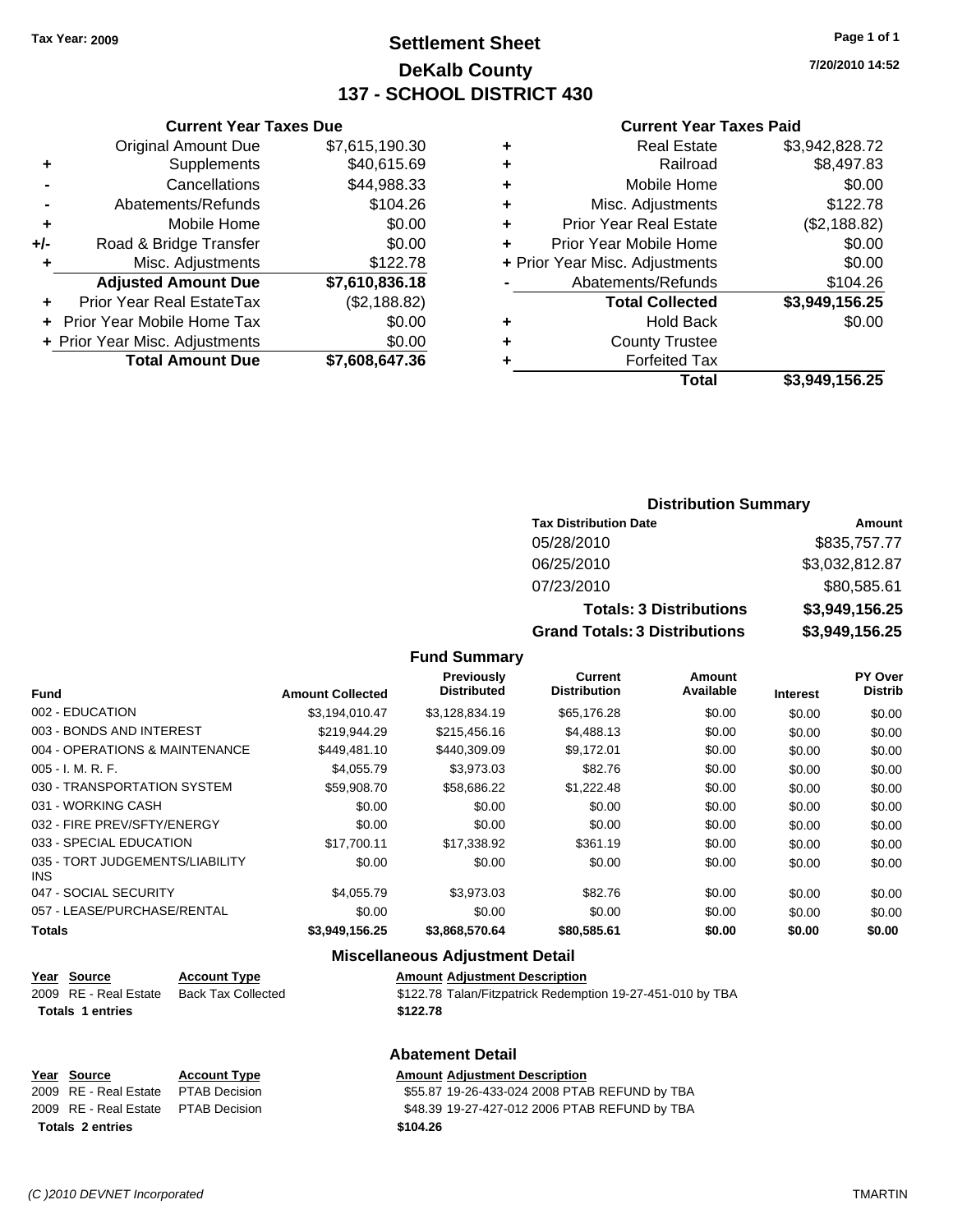### **Settlement Sheet Tax Year: 2009 Page 1 of 1 DeKalb County 139 - SCHOOL DISTRICT 432**

**7/20/2010 14:52**

#### **Current Year Taxes Paid**

|   | + Prior Year Misc. Adjustments | \$0.00         |
|---|--------------------------------|----------------|
|   | Abatements/Refunds             | \$0.00         |
|   |                                |                |
|   |                                |                |
|   | <b>Total Collected</b>         | \$1,315,068.19 |
| ٠ | <b>Hold Back</b>               | \$0.00         |
| ٠ | <b>County Trustee</b>          |                |
|   | <b>Forfeited Tax</b>           |                |

|     | <b>Current Year Taxes Due</b>  |                |
|-----|--------------------------------|----------------|
|     | <b>Original Amount Due</b>     | \$2,440,656.78 |
| ٠   | Supplements                    | \$1,464.97     |
|     | Cancellations                  | \$2,544.93     |
|     | Abatements/Refunds             | \$0.00         |
| ٠   | Mobile Home                    | \$0.00         |
| +/- | Road & Bridge Transfer         | \$0.00         |
| ٠   | Misc. Adjustments              | \$13.89        |
|     | <b>Adjusted Amount Due</b>     | \$2,439,590.71 |
|     | Prior Year Real EstateTax      | (\$1,113.80)   |
|     | Prior Year Mobile Home Tax     | \$0.00         |
|     | + Prior Year Misc. Adjustments | \$0.00         |
|     | <b>Total Amount Due</b>        | \$2,438,476.91 |
|     |                                |                |

### **Distribution Summary**

| <b>Tax Distribution Date</b>         | Amount         |
|--------------------------------------|----------------|
| 05/28/2010                           | \$292,964.58   |
| 06/25/2010                           | \$994,314.06   |
| 07/23/2010                           | \$27,789.55    |
| <b>Totals: 3 Distributions</b>       | \$1,315,068.19 |
| <b>Grand Totals: 3 Distributions</b> | \$1,315,068.19 |

### **Fund Summary**

| <b>Fund</b>                             | <b>Amount Collected</b> | <b>Previously</b><br><b>Distributed</b> | Current<br><b>Distribution</b> | Amount<br>Available | <b>Interest</b> | <b>PY Over</b><br><b>Distrib</b> |
|-----------------------------------------|-------------------------|-----------------------------------------|--------------------------------|---------------------|-----------------|----------------------------------|
| 002 - EDUCATION                         | \$867,855.58            | \$849,516.38                            | \$18,339.20                    | \$0.00              | \$0.00          | \$0.00                           |
| 003 - BONDS AND INTEREST                | \$156,600.96            | \$153,291.72                            | \$3,309.24                     | \$0.00              | \$0.00          | \$0.00                           |
| 004 - OPERATIONS & MAINTENANCE          | \$106,703.32            | \$104,448.50                            | \$2,254.82                     | \$0.00              | \$0.00          | \$0.00                           |
| $005 - I. M. R. F.$                     | \$25,808.21             | \$25,262,84                             | \$545.37                       | \$0.00              | \$0.00          | \$0.00                           |
| 030 - TRANSPORTATION SYSTEM             | \$56,908.25             | \$55,705.69                             | \$1,202.56                     | \$0.00              | \$0.00          | \$0.00                           |
| 031 - WORKING CASH                      | \$14,227.72             | \$13,927.06                             | \$300.66                       | \$0.00              | \$0.00          | \$0.00                           |
| 033 - SPECIAL EDUCATION                 | \$11.381.91             | \$11.141.39                             | \$240.52                       | \$0.00              | \$0.00          | \$0.00                           |
| 035 - TORT JUDGEMENTS/LIABILITY<br>INS. | \$36,870.57             | \$36,091.43                             | \$779.14                       | \$0.00              | \$0.00          | \$0.00                           |
| 047 - SOCIAL SECURITY                   | \$38.711.67             | \$37.893.63                             | \$818.04                       | \$0.00              | \$0.00          | \$0.00                           |
| <b>Totals</b>                           | \$1,315,068.19          | \$1,287,278.64                          | \$27,789.55                    | \$0.00              | \$0.00          | \$0.00                           |

### **Miscellaneous Adjustment Detail**

#### **Year Source Account Type Amount Adjustment Description**

| 2009 RE - Real Estate Back Tax Collected | \$13.89 Johnson Redemption 18-32-424-017 by TBA |
|------------------------------------------|-------------------------------------------------|
| <b>Totals 1 entries</b>                  | \$13.89                                         |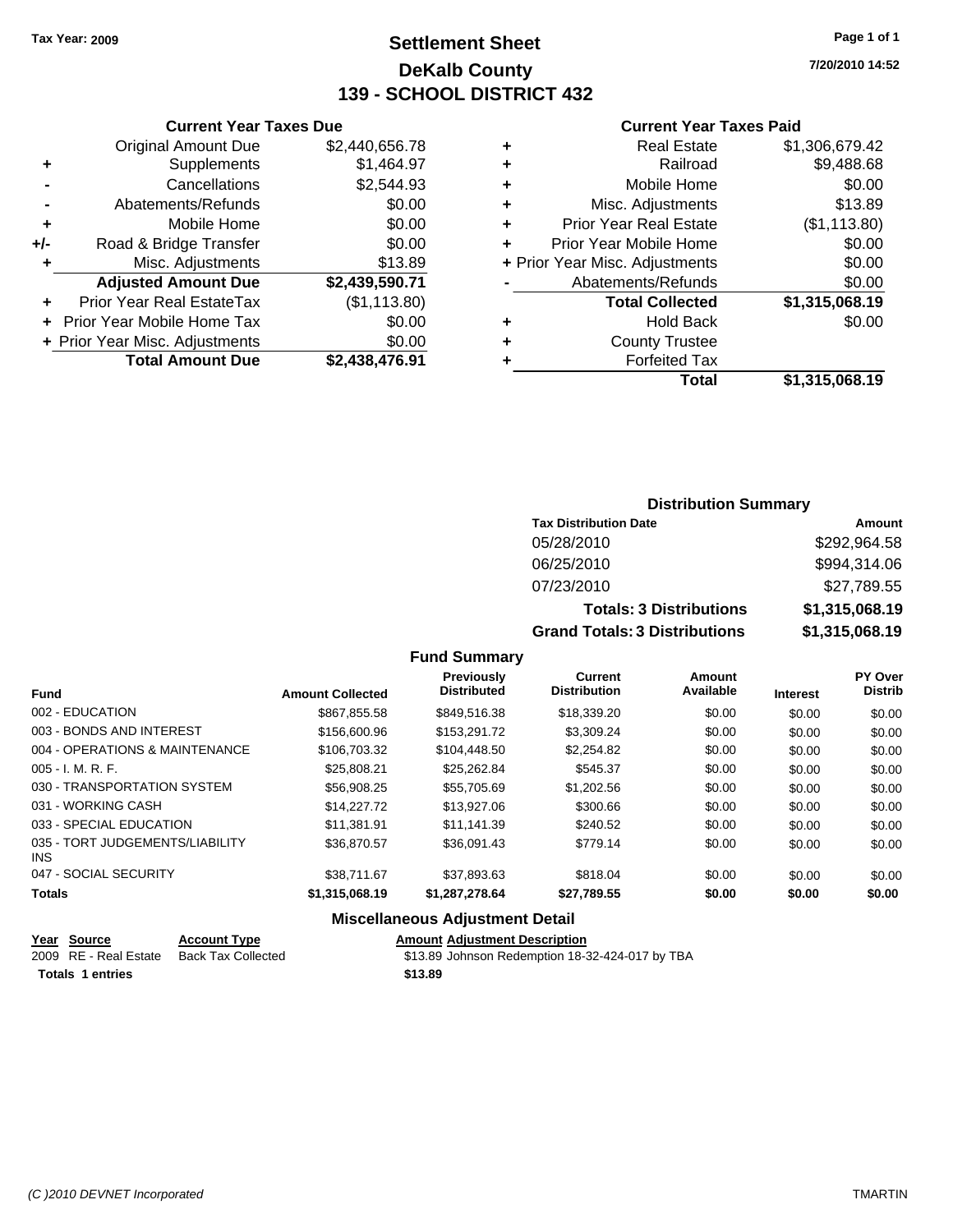### **Settlement Sheet Tax Year: 2009 Page 1 of 1 DeKalb County 141 - CC 509 ELGIN**

**7/20/2010 14:52**

### **Current Year Taxes Due**

|       | <b>Original Amount Due</b>       | \$5,280.82 |
|-------|----------------------------------|------------|
|       | Supplements                      | \$0.00     |
|       | Cancellations                    | \$0.00     |
|       | Abatements/Refunds               | \$0.00     |
| ٠     | Mobile Home                      | \$0.00     |
| $+/-$ | Road & Bridge Transfer           | \$0.00     |
| ÷     | Misc. Adjustments                | \$0.00     |
|       | <b>Adjusted Amount Due</b>       | \$5,280.82 |
|       | <b>Prior Year Real EstateTax</b> | \$0.00     |
|       | Prior Year Mobile Home Tax       | \$0.00     |
|       | + Prior Year Misc. Adjustments   | \$0.00     |
|       | <b>Total Amount Due</b>          | \$5,280.82 |

## **Current Year Taxes Paid**

|   | <b>Real Estate</b>             | \$2,214.11 |
|---|--------------------------------|------------|
|   | Railroad                       | \$0.00     |
| ٠ | Mobile Home                    | \$0.00     |
| ٠ | Misc. Adjustments              | \$0.00     |
|   | <b>Prior Year Real Estate</b>  | \$0.00     |
|   | Prior Year Mobile Home         | \$0.00     |
|   | + Prior Year Misc. Adjustments | \$0.00     |
|   | Abatements/Refunds             | \$0.00     |
|   | <b>Total Collected</b>         | \$2,214.11 |
| ٠ | <b>Hold Back</b>               | \$0.00     |
|   | <b>County Trustee</b>          |            |
|   | <b>Forfeited Tax</b>           |            |
|   | Total                          | \$2,214.11 |
|   |                                |            |

### **Distribution Summary Tax Distribution Date Amount** 05/28/2010 \$1,458.37 06/25/2010 \$755.74 **Totals: 2 Distributions \$2,214.11 Grand Totals: 2 Distributions \$2,214.11**

|                                              |                         | <b>Fund Summary</b>                     |                                       |                     |                 |                                  |
|----------------------------------------------|-------------------------|-----------------------------------------|---------------------------------------|---------------------|-----------------|----------------------------------|
| Fund                                         | <b>Amount Collected</b> | <b>Previously</b><br><b>Distributed</b> | <b>Current</b><br><b>Distribution</b> | Amount<br>Available | <b>Interest</b> | <b>PY Over</b><br><b>Distrib</b> |
| 003 - BONDS AND INTEREST                     | \$474.56                | \$474.56                                | \$0.00                                | \$0.00              | \$0.00          | \$0.00                           |
| 027 - AUDIT                                  | \$3.37                  | \$3.37                                  | \$0.00                                | \$0.00              | \$0.00          | \$0.00                           |
| 035 - TORT JUDGEMENTS/LIABILITY<br>INS.      | \$75.50                 | \$75.50                                 | \$0.00                                | \$0.00              | \$0.00          | \$0.00                           |
| 047 - SOCIAL SECURITY                        | \$25.19                 | \$25.19                                 | \$0.00                                | \$0.00              | \$0.00          | \$0.00                           |
| 109 - PRIOR YEAR ADJUSTMENT                  | $$-4.54$                | $$-4.54$                                | \$0.00                                | \$0.00              | \$0.00          | \$0.00                           |
| 136 - OPERATIONS & MAINTENANCE<br>(colleges) | \$389.91                | \$389.91                                | \$0.00                                | \$0.00              | \$0.00          | \$0.00                           |
| 159 - EDUCATIONAL PURPOSES<br>(colleges)     | \$1,250.12              | \$1,250.12                              | \$0.00                                | \$0.00              | \$0.00          | \$0.00                           |
| <b>Totals</b>                                | \$2.214.11              | \$2.214.11                              | \$0.00                                | \$0.00              | \$0.00          | \$0.00                           |

### *(C )2010 DEVNET Incorporated* TMARTIN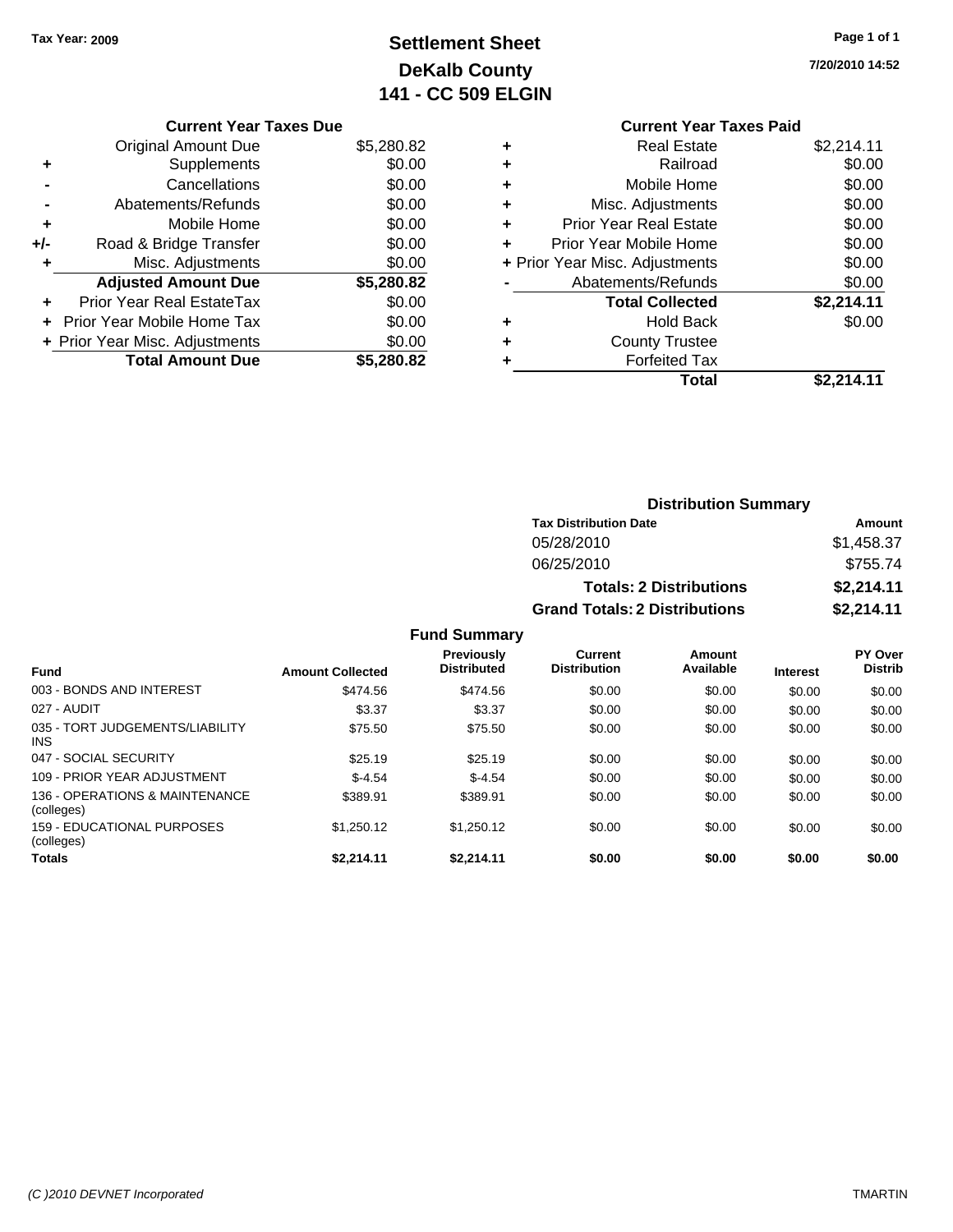### **Settlement Sheet Tax Year: 2009 Page 1 of 1 DeKalb County 142 - CC 511 ROCK VALLEY**

**7/20/2010 14:52**

|     | <b>Current Year Taxes Due</b>  |            |
|-----|--------------------------------|------------|
|     | <b>Original Amount Due</b>     | \$1,218.83 |
| ÷   | Supplements                    | \$0.00     |
|     | Cancellations                  | \$0.00     |
|     | Abatements/Refunds             | \$0.00     |
| ٠   | Mobile Home                    | \$0.00     |
| +/- | Road & Bridge Transfer         | \$0.00     |
|     | Misc. Adjustments              | \$0.00     |
|     | <b>Adjusted Amount Due</b>     | \$1,218.83 |
| ÷   | Prior Year Real EstateTax      | \$0.00     |
|     | Prior Year Mobile Home Tax     | \$0.00     |
|     | + Prior Year Misc. Adjustments | \$0.00     |
|     | <b>Total Amount Due</b>        | \$1.218.83 |
|     |                                |            |

| ٠ | <b>Real Estate</b>             | \$522.62 |
|---|--------------------------------|----------|
| ٠ | Railroad                       | \$0.00   |
| ٠ | Mobile Home                    | \$0.00   |
| ٠ | Misc. Adjustments              | \$0.00   |
| ÷ | Prior Year Real Estate         | \$0.00   |
|   | Prior Year Mobile Home         | \$0.00   |
|   | + Prior Year Misc. Adjustments | \$0.00   |
|   | Abatements/Refunds             | \$0.00   |
|   | <b>Total Collected</b>         | \$522.62 |
| ٠ | Hold Back                      | \$0.00   |
|   | <b>County Trustee</b>          |          |
| ٠ | <b>Forfeited Tax</b>           |          |
|   | Total                          | \$522.62 |

|                     |                                      | <b>Distribution Summary</b>    |                |
|---------------------|--------------------------------------|--------------------------------|----------------|
|                     | <b>Tax Distribution Date</b>         |                                | Amount         |
|                     | 05/28/2010                           |                                | \$115.25       |
|                     | 06/25/2010                           |                                | \$407.37       |
|                     |                                      | <b>Totals: 2 Distributions</b> | \$522.62       |
|                     | <b>Grand Totals: 2 Distributions</b> |                                | \$522.62       |
| <b>Fund Summary</b> |                                      |                                |                |
| <b>Previously</b>   | Current                              | Amount                         | <b>PY Over</b> |

|                                               |                         | <b>Previously</b><br><b>Distributed</b> | Current<br><b>Distribution</b> | Amount<br>Available |                 | PY Over<br><b>Distrib</b> |
|-----------------------------------------------|-------------------------|-----------------------------------------|--------------------------------|---------------------|-----------------|---------------------------|
| <b>Fund</b>                                   | <b>Amount Collected</b> |                                         |                                |                     | <b>Interest</b> |                           |
| 003 - BONDS AND INTEREST                      | \$165.00                | \$165.00                                | \$0.00                         | \$0.00              | \$0.00          | \$0.00                    |
| 027 - AUDIT                                   | \$0.95                  | \$0.95                                  | \$0.00                         | \$0.00              | \$0.00          | \$0.00                    |
| 035 - TORT JUDGEMENTS/LIABILITY<br><b>INS</b> | \$32.50                 | \$32.50                                 | \$0.00                         | \$0.00              | \$0.00          | \$0.00                    |
| 047 - SOCIAL SECURITY                         | \$6.44                  | \$6.44                                  | \$0.00                         | \$0.00              | \$0.00          | \$0.00                    |
| 136 - OPERATIONS & MAINTENANCE<br>(colleges)  | \$45.52                 | \$45.52                                 | \$0.00                         | \$0.00              | \$0.00          | \$0.00                    |
| 141 - HLTH, SFTY/HANDICAP<br>ACCESS/ENERGY    | \$10.47                 | \$10.47                                 | \$0.00                         | \$0.00              | \$0.00          | \$0.00                    |
| 159 - EDUCATIONAL PURPOSES<br>(colleges)      | \$261.74                | \$261.74                                | \$0.00                         | \$0.00              | \$0.00          | \$0.00                    |
| <b>Totals</b>                                 | \$522.62                | \$522.62                                | \$0.00                         | \$0.00              | \$0.00          | \$0.00                    |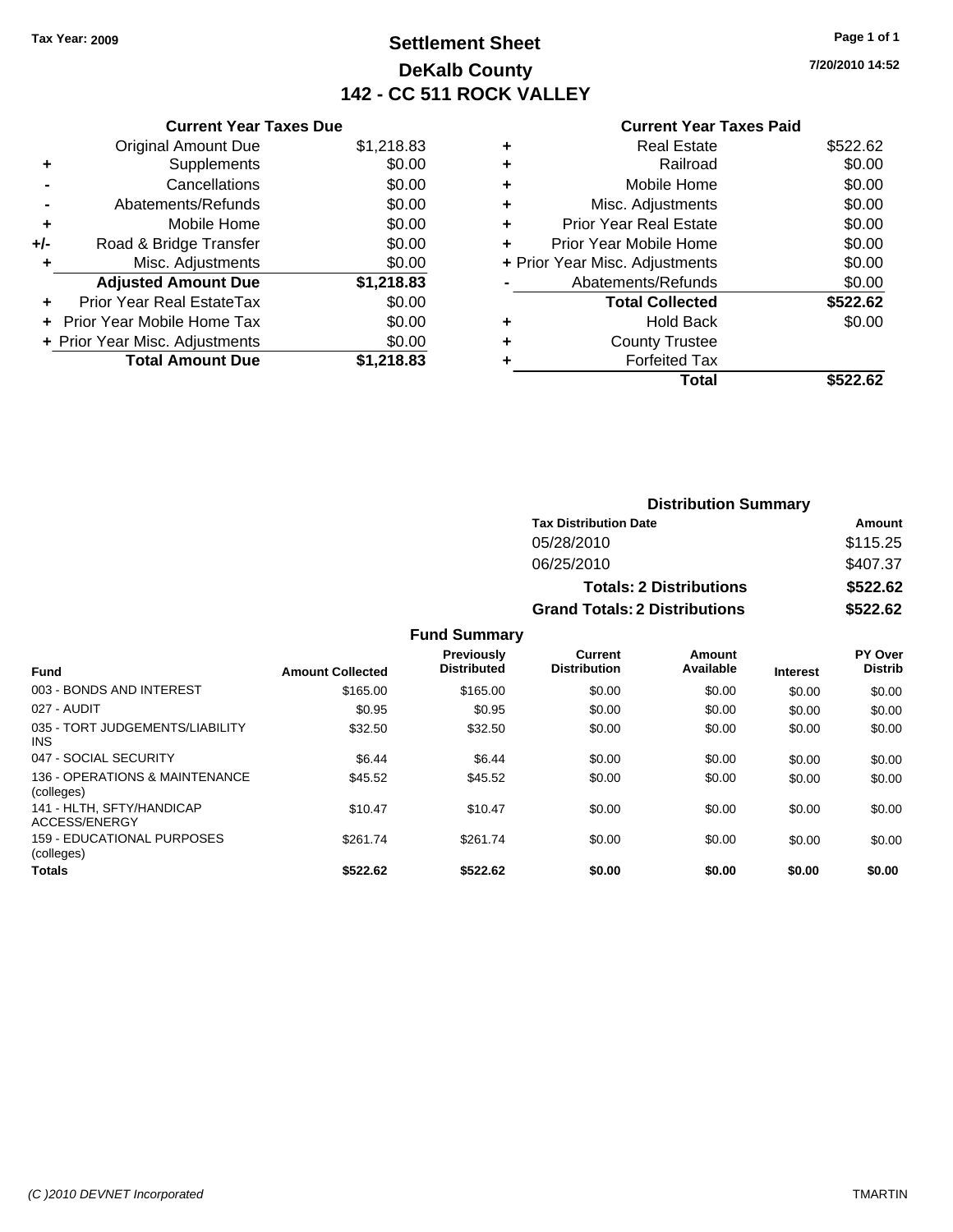### **Settlement Sheet Tax Year: 2009 Page 1 of 1 DeKalb County 143 - CC 513 ILLINOIS VALLEY**

**Current Year Taxes Due**

|     | <b>Total Amount Due</b>           | \$5.190.02 |
|-----|-----------------------------------|------------|
|     | + Prior Year Misc. Adjustments    | \$0.00     |
|     | <b>Prior Year Mobile Home Tax</b> | \$0.00     |
|     | Prior Year Real EstateTax         | \$0.00     |
|     | <b>Adjusted Amount Due</b>        | \$5,190.02 |
| ÷   | Misc. Adjustments                 | \$0.00     |
| +/- | Road & Bridge Transfer            | \$0.00     |
| ٠   | Mobile Home                       | \$0.00     |
|     | Abatements/Refunds                | \$0.00     |
|     | Cancellations                     | \$200.93   |
| ٠   | Supplements                       | \$180.12   |
|     | <b>Original Amount Due</b>        | \$5,210.83 |

| <b>Real Estate</b>             | \$3,187.67 |
|--------------------------------|------------|
| Railroad                       | \$107.19   |
| Mobile Home                    | \$0.00     |
| Misc. Adjustments              | \$0.00     |
| <b>Prior Year Real Estate</b>  | \$0.00     |
| Prior Year Mobile Home         | \$0.00     |
| + Prior Year Misc. Adjustments | \$0.00     |
| Abatements/Refunds             | \$0.00     |
| <b>Total Collected</b>         | \$3,294.86 |
| <b>Hold Back</b>               | \$0.00     |
| <b>County Trustee</b>          |            |
| <b>Forfeited Tax</b>           |            |
| Total                          | \$3.294.86 |
|                                |            |

| <b>Distribution Summary</b>          |            |
|--------------------------------------|------------|
| <b>Tax Distribution Date</b>         | Amount     |
| 05/28/2010                           | \$1,016.89 |
| 06/25/2010                           | \$2,277.97 |
| <b>Totals: 2 Distributions</b>       | \$3,294.86 |
| <b>Grand Totals: 2 Distributions</b> | \$3,294.86 |

|                                                  |                         | <b>Fund Summary</b>                     |                                |                     |                 |                                  |
|--------------------------------------------------|-------------------------|-----------------------------------------|--------------------------------|---------------------|-----------------|----------------------------------|
| <b>Fund</b>                                      | <b>Amount Collected</b> | <b>Previously</b><br><b>Distributed</b> | Current<br><b>Distribution</b> | Amount<br>Available | <b>Interest</b> | <b>PY Over</b><br><b>Distrib</b> |
| 003 - BONDS AND INTEREST                         | \$379.04                | \$379.04                                | \$0.00                         | \$0.00              | \$0.00          | \$0.00                           |
| 027 - AUDIT                                      | \$0.00                  | \$0.00                                  | \$0.00                         | \$0.00              | \$0.00          | \$0.00                           |
| 035 - TORT JUDGEMENTS/LIABILITY<br>INS.          | \$0.00                  | \$0.00                                  | \$0.00                         | \$0.00              | \$0.00          | \$0.00                           |
| 047 - SOCIAL SECURITY                            | \$59.35                 | \$59.35                                 | \$0.00                         | \$0.00              | \$0.00          | \$0.00                           |
| 136 - OPERATIONS & MAINTENANCE<br>(colleges)     | \$380.13                | \$380.13                                | \$0.00                         | \$0.00              | \$0.00          | \$0.00                           |
| 141 - HLTH. SFTY/HANDICAP<br>ACCESS/ENERGY       | \$468.66                | \$468.66                                | \$0.00                         | \$0.00              | \$0.00          | \$0.00                           |
| 149 - STATFWIDF AVFRAGF<br><b>ADDITIONAL TAX</b> | \$772.51                | \$772.51                                | \$0.00                         | \$0.00              | \$0.00          | \$0.00                           |
| 159 - EDUCATIONAL PURPOSES<br>(colleges)         | \$1,235.17              | \$1,235.17                              | \$0.00                         | \$0.00              | \$0.00          | \$0.00                           |
| <b>Totals</b>                                    | \$3.294.86              | \$3.294.86                              | \$0.00                         | \$0.00              | \$0.00          | \$0.00                           |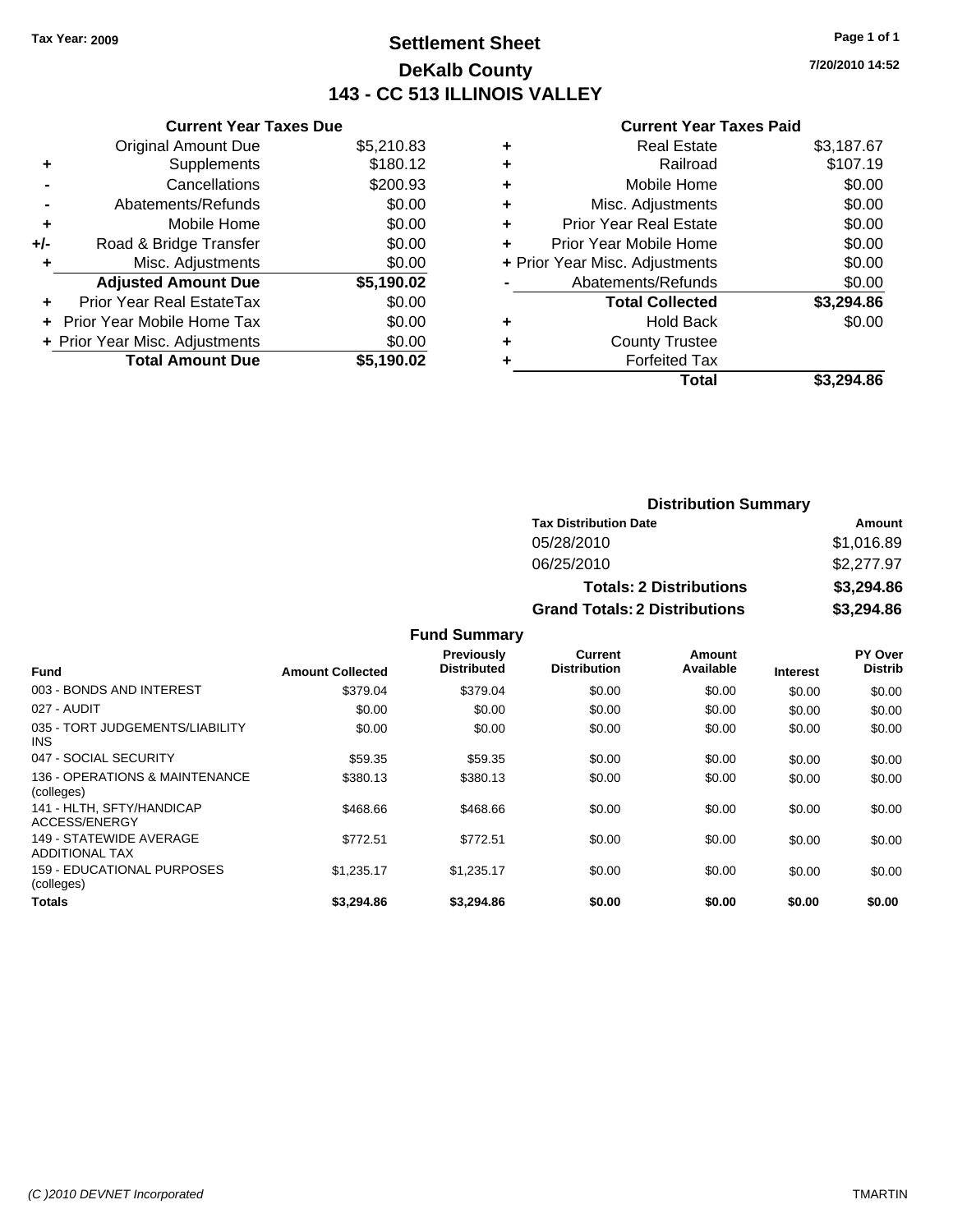**Original Amount Due** 

**Total Amount Due** 

**+** Supplements **-** Cancellations **-** Abatements/Refunds **+** Mobile Home **+/-** Road & Bridge Transfer **+** Misc. Adjustments **Adjusted Amount Due** 

**+** Prior Year Real EstateTax **+** Prior Year Mobile Home Tax \$0.00 **+ Prior Year Misc. Adjustments** 

### **Settlement Sheet Tax Year: 2009 Page 1 of 1 DeKalb County 144 - CC 516 WAUBONSEE**

**7/20/2010 14:52**

### **Current Year Taxes Paid**

| <b>Current Year Taxes Due</b> |                |   | <b>Current Year Taxes Paid</b> |              |
|-------------------------------|----------------|---|--------------------------------|--------------|
| ıl Amount Due                 | \$1,545,183.52 | ٠ | <b>Real Estate</b>             | \$799,777.54 |
| Supplements                   | \$6,778.82     | ٠ | Railroad                       | \$3,601.24   |
| Cancellations                 | \$7,674.53     | ÷ | Mobile Home                    | \$0.00       |
| าents/Refunds                 | \$10.83        | ÷ | Misc. Adjustments              | \$85.09      |
| Mobile Home                   | \$0.00         | ÷ | <b>Prior Year Real Estate</b>  | (\$335.39)   |
| ridge Transfer                | \$0.00         | ٠ | Prior Year Mobile Home         | \$0.00       |
| . Adjustments                 | \$85.09        |   | + Prior Year Misc. Adjustments | \$0.00       |
| <b>Amount Due</b>             | \$1,544,362.07 |   | Abatements/Refunds             | \$10.83      |
| eal EstateTax                 | (\$335.39)     |   | <b>Total Collected</b>         | \$803,117.65 |
| pile Home Tax                 | \$0.00         | ÷ | <b>Hold Back</b>               | \$0.00       |
| . Adjustments                 | \$0.00         | ٠ | <b>County Trustee</b>          |              |
| <b>Amount Due</b>             | \$1,544,026.68 |   | <b>Forfeited Tax</b>           |              |
|                               |                |   | Total                          | \$803 117 65 |

# **Total \$803,117.65**

### **Distribution Summary Tax Distribution Date Amount** 05/28/2010 \$172,389.37 06/25/2010 \$617,316.56 07/23/2010 \$13,411.72 **Totals: 3 Distributions \$803,117.65 Grand Totals: 3 Distributions \$803,117.65**

### **Fund Summary**

| <b>Fund</b>                                     | <b>Amount Collected</b> | <b>Previously</b><br><b>Distributed</b> | Current<br><b>Distribution</b> | Amount<br>Available | <b>Interest</b> | <b>PY Over</b><br><b>Distrib</b> |
|-------------------------------------------------|-------------------------|-----------------------------------------|--------------------------------|---------------------|-----------------|----------------------------------|
| 003 - BONDS AND INTEREST                        | \$140,510.26            | \$138,163.80                            | \$2,346.46                     | \$0.00              | \$0.00          | \$0.00                           |
| 027 - AUDIT                                     | \$1,270.53              | \$1.249.31                              | \$21.22                        | \$0.00              | \$0.00          | \$0.00                           |
| 035 - TORT JUDGEMENTS/LIABILITY<br>INS          | \$11,136.83             | \$10.950.85                             | \$185.98                       | \$0.00              | \$0.00          | \$0.00                           |
| 047 - SOCIAL SECURITY                           | \$6.669.89              | \$6.558.51                              | \$111.38                       | \$0.00              | \$0.00          | \$0.00                           |
| 136 - OPERATIONS & MAINTENANCE<br>(colleges)    | \$148,351.09            | \$145,873,69                            | \$2,477.40                     | \$0.00              | \$0.00          | \$0.00                           |
| <b>159 - EDUCATIONAL PURPOSES</b><br>(colleges) | \$495.179.05            | \$486,909.77                            | \$8.269.28                     | \$0.00              | \$0.00          | \$0.00                           |
| <b>Totals</b>                                   | \$803,117.65            | \$789,705.93                            | \$13,411.72                    | \$0.00              | \$0.00          | \$0.00                           |

#### **Miscellaneous Adjustment Detail**

| Year Source             | <b>Account Type</b>       | <b>Amount Adjustment Description</b>                      |
|-------------------------|---------------------------|-----------------------------------------------------------|
| 2009 RE - Real Estate   | <b>Back Tax Collected</b> | \$5.73 Indy Mac Bank Redemption 15-15-280-027 by TBA      |
| 2009 RE - Real Estate   | <b>Back Tax Collected</b> | \$1.22 Johnson Redemption 18-32-424-017 by TBA            |
| 2009 RE - Real Estate   | <b>Back Tax Collected</b> | \$12.75 Talan/Fitzpatrick Redemption 19-27-451-010 by TBA |
| 2009 RE - Real Estate   | <b>Back Tax Collected</b> | \$10.45 Riedelsperger Redemption 15-15-228-035 by TBA     |
| 2009 RE - Real Estate   | Paymt In Lieu of Tax      | \$54.94 Sunset View Apartments by TBA                     |
| <b>Totals 5 entries</b> |                           | \$85.09                                                   |
|                         |                           | <b>Abatement Detail</b>                                   |
| Year Source             | <b>Account Type</b>       | <b>Amount Adjustment Description</b>                      |

**Totals \$10.83 2 entries**

2009 RE - Real Estate \$5.80 19-26-433-024 2008 PTAB REFUND by TBA PTAB Decision 2009 RE - Real Estate \$5.03 19-27-427-012 2006 PTAB REFUND by TBA PTAB Decision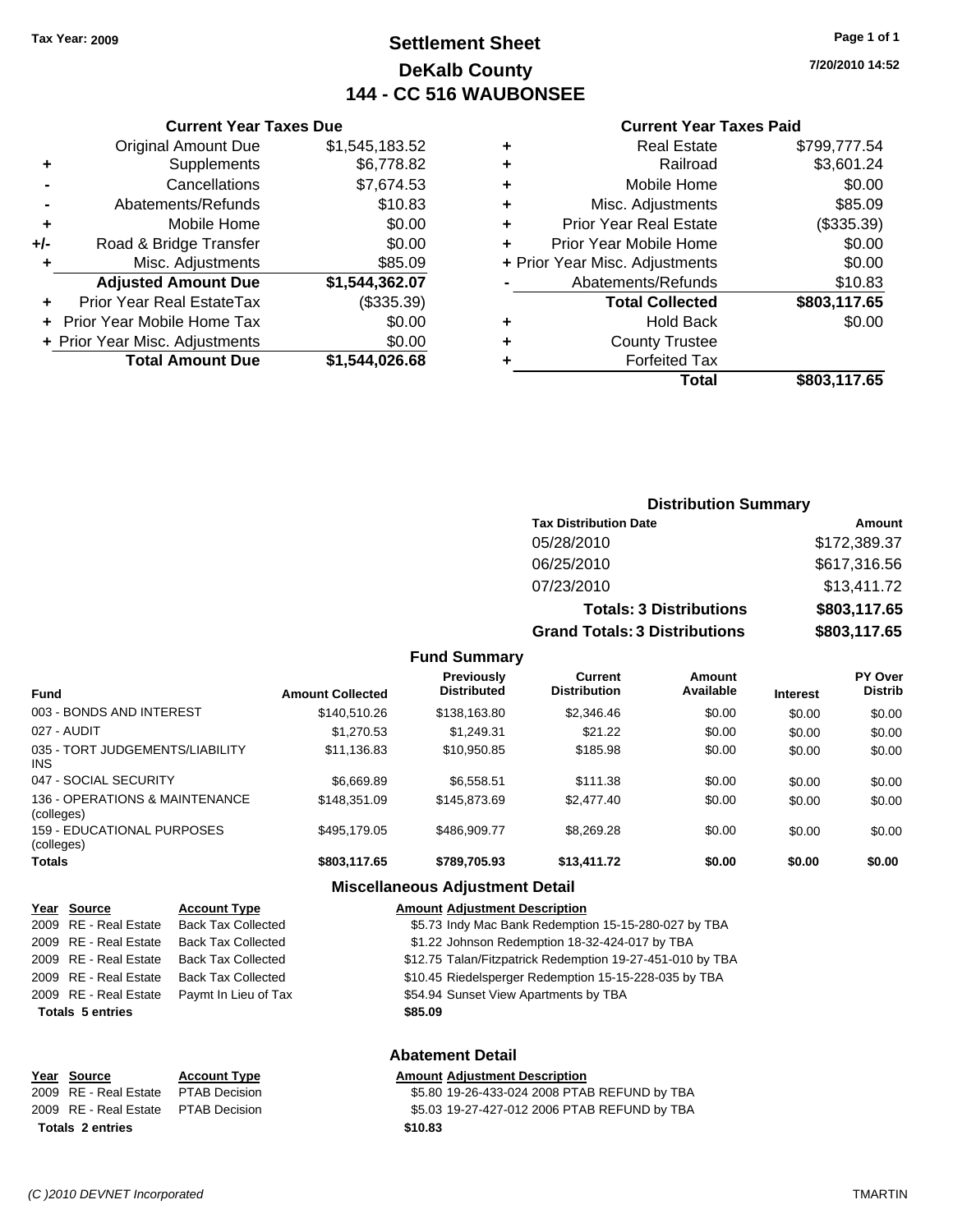### **Settlement Sheet Tax Year: 2009 Page 1 of 1 DeKalb County 145 - CC 523 KISHWAUKEE**

**7/20/2010 14:52**

### **Current Year Taxes Paid**

|   | Total                          | \$5.356.233.22 |
|---|--------------------------------|----------------|
| ٠ | <b>Forfeited Tax</b>           |                |
| ٠ | <b>County Trustee</b>          |                |
| ٠ | <b>Hold Back</b>               | \$0.00         |
|   | <b>Total Collected</b>         | \$5,356,233.22 |
|   | Abatements/Refunds             | \$0.00         |
|   | + Prior Year Misc. Adjustments | \$19,480.44    |
| ÷ | Prior Year Mobile Home         | \$0.00         |
| ÷ | <b>Prior Year Real Estate</b>  | \$595.29       |
| ٠ | Misc. Adjustments              | \$7,437.63     |
| ٠ | Mobile Home                    | \$0.00         |
| ٠ | Railroad                       | \$16,204.47    |
| ٠ | <b>Real Estate</b>             | \$5,312,515.39 |
|   |                                |                |

|     | <b>Current Year Taxes Due</b>     |                 |
|-----|-----------------------------------|-----------------|
|     | <b>Original Amount Due</b>        | \$10,410,669.15 |
| ٠   | Supplements                       | \$131,339.77    |
|     | Cancellations                     | \$177,697.10    |
|     | Abatements/Refunds                | \$0.00          |
| ٠   | Mobile Home                       | \$0.00          |
| +/- | Road & Bridge Transfer            | \$0.00          |
| ٠   | Misc. Adjustments                 | \$7,437.63      |
|     | <b>Adjusted Amount Due</b>        | \$10,371,749.45 |
|     | <b>Prior Year Real EstateTax</b>  | \$595.29        |
|     | <b>Prior Year Mobile Home Tax</b> | \$0.00          |
|     | + Prior Year Misc. Adjustments    | \$19,480.44     |
|     | <b>Total Amount Due</b>           | \$10,391,825.18 |

### **Distribution Summary**

| <b>Tax Distribution Date</b>         | Amount         |
|--------------------------------------|----------------|
| 05/28/2010                           | \$1,159,562.42 |
| 06/25/2010                           | \$4,111,291.55 |
| 07/23/2010                           | \$85,379.25    |
| <b>Totals: 3 Distributions</b>       | \$5,356,233.22 |
| <b>Grand Totals: 3 Distributions</b> | \$5,356,233.22 |

### **Fund Summary**

| <b>Fund</b>                                  | <b>Amount Collected</b> | <b>Previously</b><br><b>Distributed</b> | Current<br><b>Distribution</b> | Amount<br>Available | <b>Interest</b> | <b>PY Over</b><br><b>Distrib</b> |
|----------------------------------------------|-------------------------|-----------------------------------------|--------------------------------|---------------------|-----------------|----------------------------------|
| 003 - BONDS AND INTEREST                     | \$1,493,237.43          | \$1,469,435.00                          | \$23,802.43                    | \$0.00              | \$0.00          | \$0.00                           |
| 027 - AUDIT                                  | \$47,499.08             | \$46,741.94                             | \$757.14                       | \$0.00              | \$0.00          | \$0.00                           |
| 035 - TORT JUDGEMENTS/LIABILITY<br>INS       | \$401,358.64            | \$394.960.91                            | \$6,397.73                     | \$0.00              | \$0.00          | \$0.00                           |
| 047 - SOCIAL SECURITY                        | \$89,293.78             | \$87.870.41                             | \$1.423.37                     | \$0.00              | \$0.00          | \$0.00                           |
| 136 - OPERATIONS & MAINTENANCE<br>(colleges) | \$712,464.71            | \$701,107.90                            | \$11,356.81                    | \$0.00              | \$0.00          | \$0.00                           |
| 159 - EDUCATIONAL PURPOSES<br>(colleges)     | \$2.612.379.58          | \$2,570,737.81                          | \$41,641.77                    | \$0.00              | \$0.00          | \$0.00                           |
| <b>Totals</b>                                | \$5,356,233.22          | \$5,270,853.97                          | \$85,379.25                    | \$0.00              | \$0.00          | \$0.00                           |

| Year Source              | <b>Account Type</b>       | <b>Amount Adjustment Description</b>                                 |
|--------------------------|---------------------------|----------------------------------------------------------------------|
| 2009 RE - Real Estate    | <b>Back Tax Collected</b> | \$1.11 Pearson Redemption 01-26-180-044 by TBA                       |
| 2008 RE - Real Estate    | <b>Back Tax Collected</b> | \$19,480.44 DeKalb TIF #4 Surplus Distribution by TBA                |
| 2009 RE - Real Estate    | <b>Back Tax Collected</b> | \$5,772.85 Eagle Home Nature's Crossing Redemption 58 Parcels by TBA |
| 2009 RE - Real Estate    | <b>Back Tax Collected</b> | \$5.75 Montabano Builders Redemption 09-33-128-003 by TBA            |
| 2009 RE - Real Estate    | <b>Back Tax Collected</b> | \$1.91 Montalbano Builders Redemption 09-28-352-001 by TBA           |
| 2009 RE - Real Estate    | <b>Back Tax Collected</b> | \$1.26 Montalbano Builders Redemption 09-28-351-016 by TBA           |
| 2009 RE - Real Estate    | <b>Back Tax Collected</b> | \$1.32 Montalbano Builders Redemption 09-28-351-015 by TBA           |
| 2009 RE - Real Estate    | <b>Back Tax Collected</b> | \$6.39 Eagle Home Prairie Spring Redemption 07-22-476-011 by TBA     |
| 2009 RE - Real Estate    | <b>Back Tax Collected</b> | \$2.88 Gardens of Rivermist Redemption 08-02-303-001 by TBA          |
| 2009 RE - Real Estate    | Paymt In Lieu of Tax      | \$73.63 Sequoya Apartments by TBA                                    |
| 2009 RE - Real Estate    | Paymt In Lieu of Tax      | \$978.30 Housing Authority DeKalb Units by TBA                       |
| 2009 RE - Real Estate    | Paymt In Lieu of Tax      | \$592.23 Housing Authority Sycamore Units by TBA                     |
| <b>Totals 12 entries</b> |                           | \$26,918.07                                                          |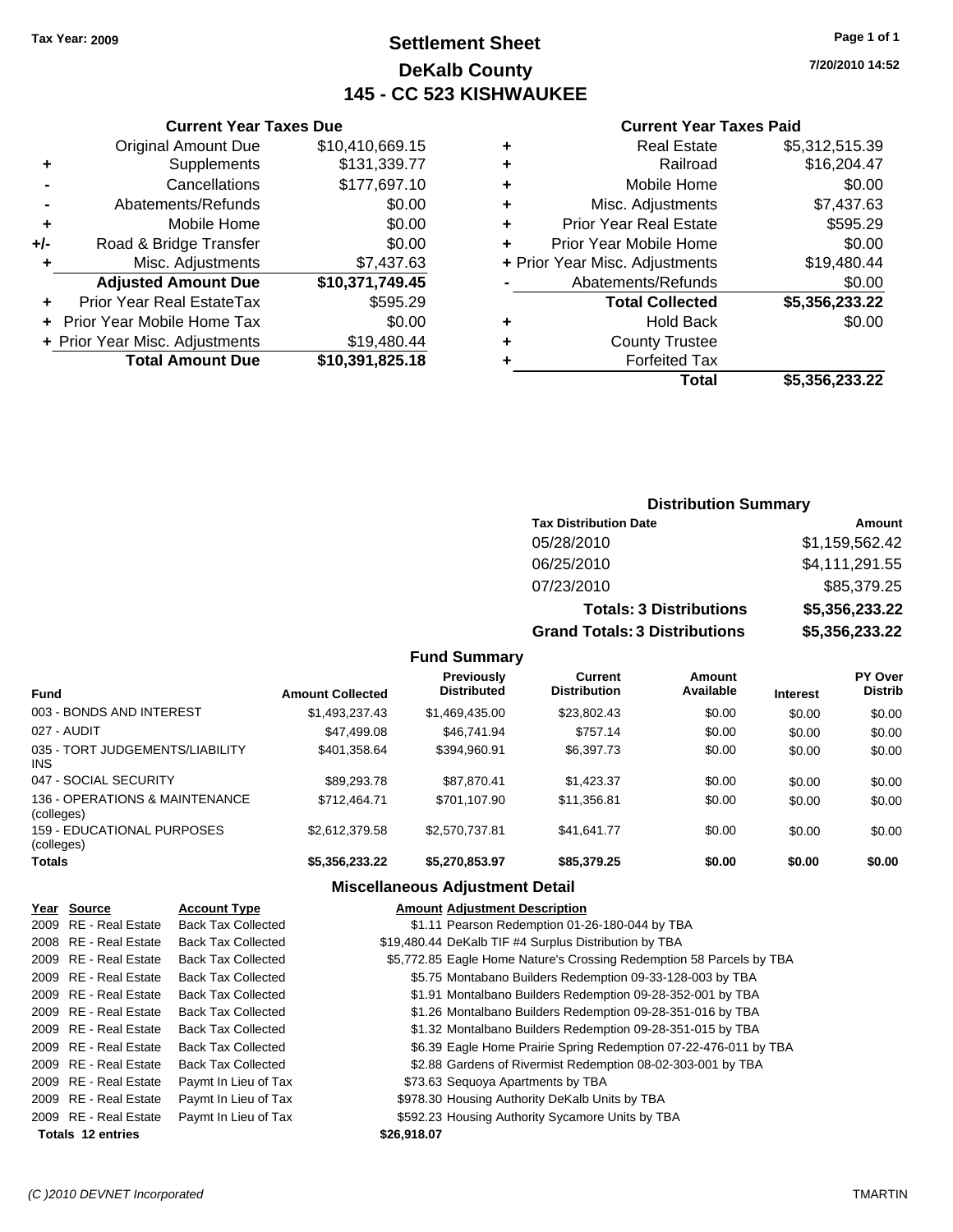### **Settlement Sheet Tax Year: 2009 Page 1 of 1 DeKalb County 150 - DE KALB SANITARY**

**7/20/2010 14:52**

| <b>Current Year Taxes Due</b> |
|-------------------------------|
|-------------------------------|

|     | <b>Original Amount Due</b>        | \$601,487.94 |
|-----|-----------------------------------|--------------|
| ٠   | Supplements                       | \$10,255.22  |
|     | Cancellations                     | \$18,743.20  |
|     | Abatements/Refunds                | \$0.00       |
| ٠   | Mobile Home                       | \$0.00       |
| +/- | Road & Bridge Transfer            | \$0.00       |
| ٠   | Misc. Adjustments                 | \$164.27     |
|     | <b>Adjusted Amount Due</b>        | \$593,164.23 |
|     | Prior Year Real EstateTax         | \$48.94      |
|     | <b>Prior Year Mobile Home Tax</b> | \$0.00       |
|     | + Prior Year Misc. Adjustments    | \$3,302.67   |
|     | <b>Total Amount Due</b>           | \$596,515.84 |
|     |                                   |              |

#### **Current Year Taxes Paid**

| <b>Real Estate</b>             | \$299,277.39 |
|--------------------------------|--------------|
| Railroad                       | \$334.82     |
| Mobile Home                    | \$0.00       |
| Misc. Adjustments              | \$164.27     |
| <b>Prior Year Real Estate</b>  | \$48.94      |
| Prior Year Mobile Home         | \$0.00       |
| + Prior Year Misc. Adjustments | \$3,302.67   |
| Abatements/Refunds             | \$0.00       |
| <b>Total Collected</b>         | \$303,128.09 |
| <b>Hold Back</b>               | \$0.00       |
| <b>County Trustee</b>          |              |
| <b>Forfeited Tax</b>           |              |
| Total                          | \$303,128.09 |
|                                |              |

### **Distribution Summary Tax Distribution Date Amount** 05/28/2010 \$67,151.75 06/25/2010 \$232,609.74 07/23/2010 \$3,366.60 **Totals: 3 Distributions \$303,128.09**

**Grand Totals: 3 Distributions \$303,128.09**

#### **Fund Summary**

| <b>Fund</b>              | <b>Amount Collected</b> | Previously<br><b>Distributed</b> | Current<br><b>Distribution</b> | Amount<br>Available | <b>Interest</b> | <b>PY Over</b><br><b>Distrib</b> |
|--------------------------|-------------------------|----------------------------------|--------------------------------|---------------------|-----------------|----------------------------------|
| 001 - CORPORATE          | \$182,294.28            | \$180,269.68                     | \$2,024.60                     | \$0.00              | \$0.00          | \$0.00                           |
| 003 - BONDS AND INTEREST | \$0.00                  | \$0.00                           | \$0.00                         | \$0.00              | \$0.00          | \$0.00                           |
| $005 - I. M. R. F.$      | \$51.827.33             | \$51.251.73                      | \$575.60                       | \$0.00              | \$0.00          | \$0.00                           |
| 027 - AUDIT              | \$8,798.29              | \$8,700.58                       | \$97.71                        | \$0.00              | \$0.00          | \$0.00                           |
| 045 - PUBLIC BENEFIT     | \$25,560.35             | \$25.276.47                      | \$283.88                       | \$0.00              | \$0.00          | \$0.00                           |
| 047 - SOCIAL SECURITY    | \$34,647.84             | \$34.263.03                      | \$384.81                       | \$0.00              | \$0.00          | \$0.00                           |
| <b>Totals</b>            | \$303,128.09            | \$299,761.49                     | \$3,366.60                     | \$0.00              | \$0.00          | \$0.00                           |

### **Miscellaneous Adjustment Detail**

#### **Year Source Account Type Amount Adjustment Description**

2008 RE - Real Estate Back Tax Collected \$3,302.67 DeKalb TIF #4 Surplus Distribution by TBA

- 2009 RE Real Estate Back Tax Collected \$0.48 Gardens of Rivermist Redemption 08-02-303-001 by TBA
- 2009 RE Real Estate Paymt In Lieu of Tax \$163.79 Housing Authority DeKalb Units by TBA

**Totals \$3,466.94 3 entries**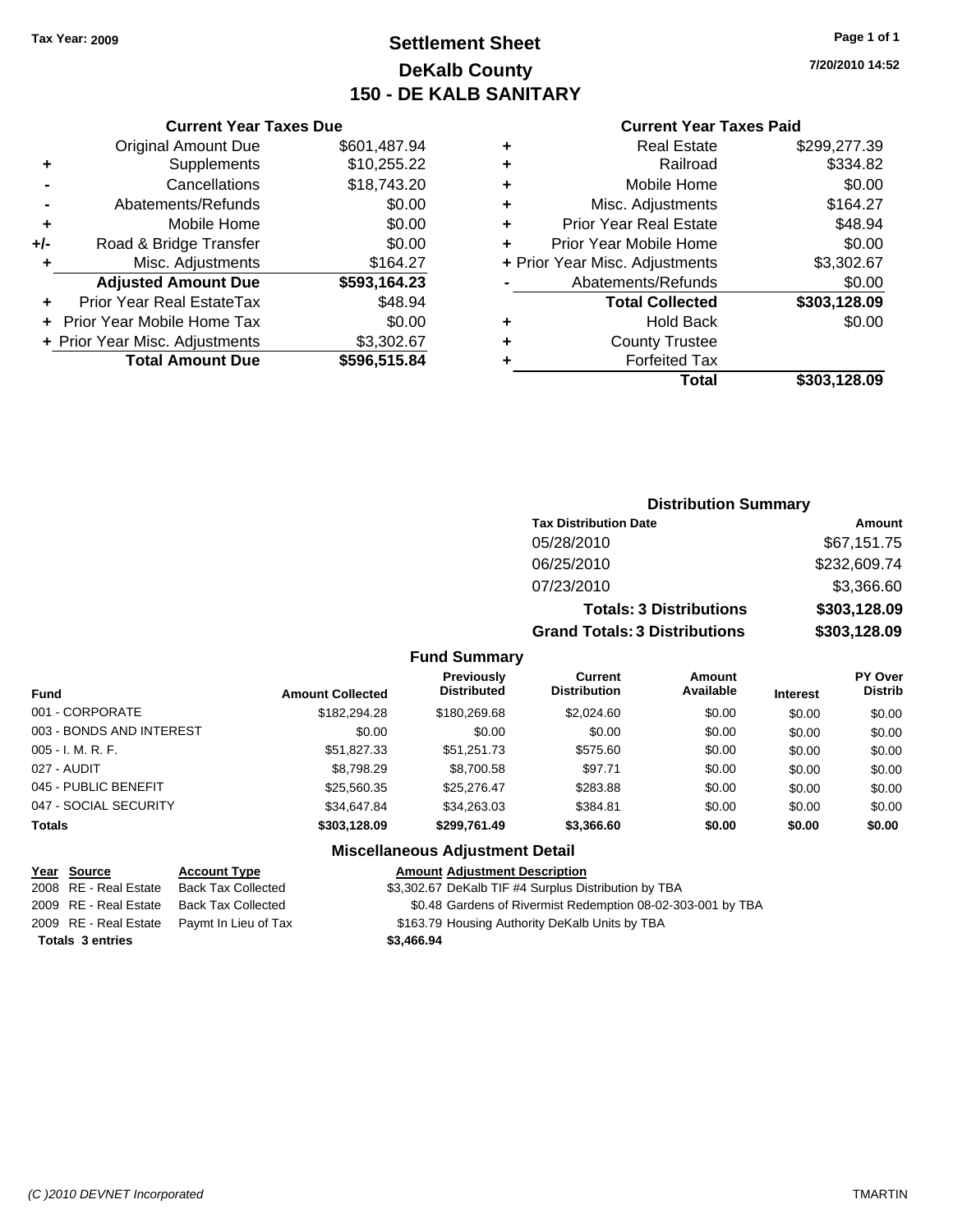### **Settlement Sheet Tax Year: 2009 Page 1 of 1 DeKalb County 151 - FAIRDALE STREET LIGHT**

**7/20/2010 14:52**

|       | <b>Current Year Taxes Due</b>  |            |
|-------|--------------------------------|------------|
|       | <b>Original Amount Due</b>     | \$2,219.25 |
| ٠     | Supplements                    | \$0.00     |
|       | Cancellations                  | \$0.00     |
|       | Abatements/Refunds             | \$0.00     |
| ٠     | Mobile Home                    | \$0.00     |
| $+/-$ | Road & Bridge Transfer         | \$0.00     |
| ٠     | Misc. Adjustments              | \$0.00     |
|       | <b>Adjusted Amount Due</b>     | \$2,219.25 |
| ÷     | Prior Year Real EstateTax      | \$0.00     |
|       | Prior Year Mobile Home Tax     | \$0.00     |
|       | + Prior Year Misc. Adjustments | \$0.00     |
|       | <b>Total Amount Due</b>        | \$2,219.25 |
|       |                                |            |

| ٠ | <b>Real Estate</b>             | \$1,085.19 |
|---|--------------------------------|------------|
| ٠ | Railroad                       | \$0.00     |
| ÷ | Mobile Home                    | \$0.00     |
| ٠ | Misc. Adjustments              | \$0.00     |
| ٠ | <b>Prior Year Real Estate</b>  | \$0.00     |
| ٠ | Prior Year Mobile Home         | \$0.00     |
|   | + Prior Year Misc. Adjustments | \$0.00     |
|   | Abatements/Refunds             | \$0.00     |
|   | <b>Total Collected</b>         | \$1,085.19 |
| ٠ | <b>Hold Back</b>               | \$0.00     |
| ٠ | <b>County Trustee</b>          |            |
| ٠ | <b>Forfeited Tax</b>           |            |
|   | Total                          | \$1.085.19 |
|   |                                |            |

|                 |                         |                                  | <b>Distribution Summary</b>           |                                |                 |                                  |
|-----------------|-------------------------|----------------------------------|---------------------------------------|--------------------------------|-----------------|----------------------------------|
|                 |                         |                                  | <b>Tax Distribution Date</b>          |                                |                 | Amount                           |
|                 |                         |                                  | 05/28/2010                            |                                |                 | \$233.84                         |
|                 |                         |                                  | 06/25/2010                            |                                |                 | \$795.64                         |
|                 |                         |                                  | 07/23/2010                            |                                |                 | \$55.71                          |
|                 |                         |                                  |                                       | <b>Totals: 3 Distributions</b> |                 | \$1,085.19                       |
|                 |                         |                                  | <b>Grand Totals: 3 Distributions</b>  |                                |                 | \$1,085.19                       |
|                 |                         | <b>Fund Summary</b>              |                                       |                                |                 |                                  |
| <b>Fund</b>     | <b>Amount Collected</b> | Previously<br><b>Distributed</b> | <b>Current</b><br><b>Distribution</b> | Amount<br>Available            | <b>Interest</b> | <b>PY Over</b><br><b>Distrib</b> |
| 001 - CORPORATE | \$1,085.19              | \$1,029.48                       | \$55.71                               | \$0.00                         | \$0.00          | \$0.00                           |
| Totals          | \$1,085.19              | \$1,029.48                       | \$55.71                               | \$0.00                         | \$0.00          | \$0.00                           |
|                 |                         |                                  |                                       |                                |                 |                                  |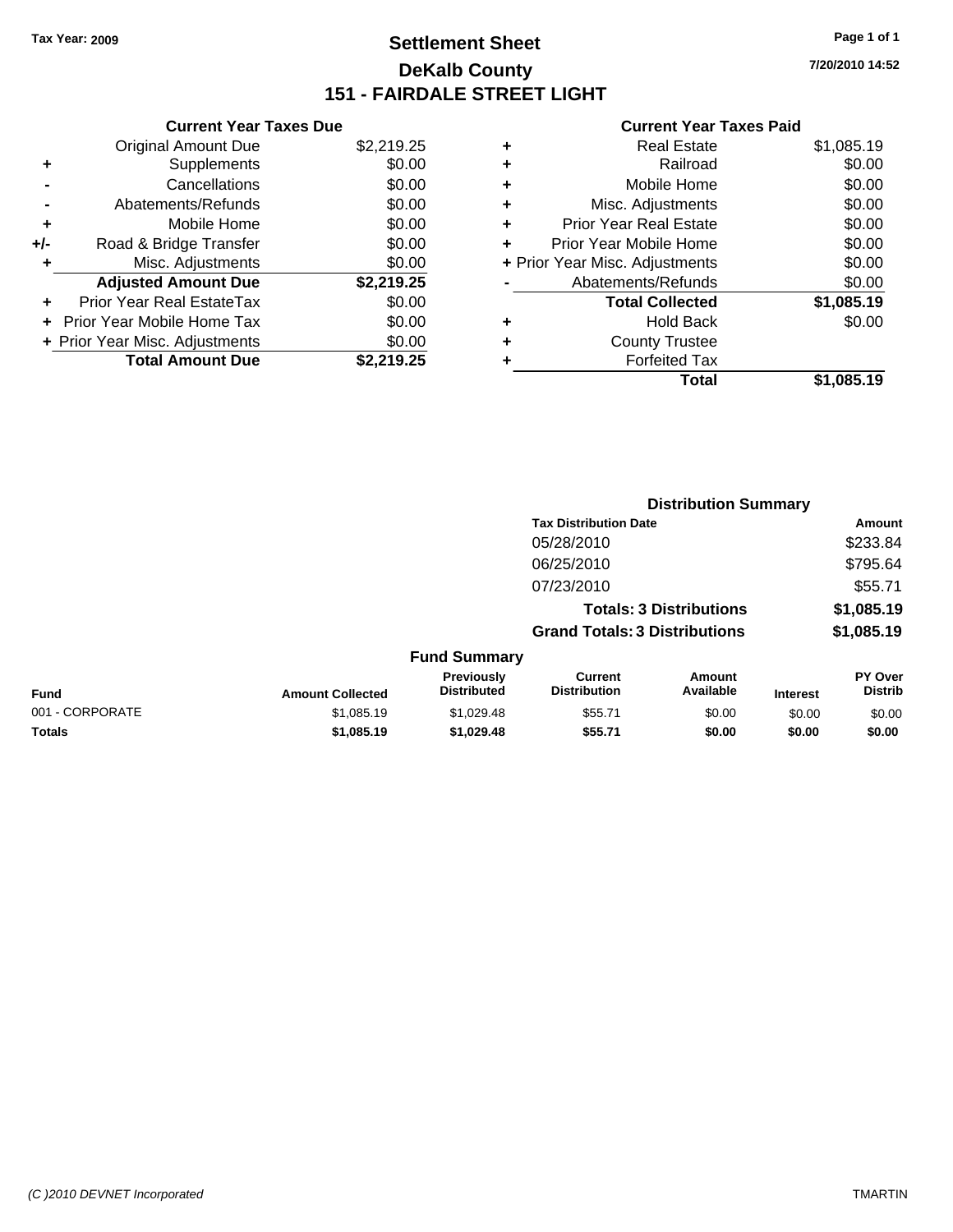### **Settlement Sheet Tax Year: 2009 Page 1 of 1 DeKalb County 152 - AFTON-PIERCE MULTI TWP**

**7/20/2010 14:52**

**Amount** 05/28/2010 \$1,868.76

#### **Current Year Taxes Paid**

| ٠ | Real Estate                    | \$12,159.53 |
|---|--------------------------------|-------------|
| ٠ | Railroad                       | \$80.81     |
| ÷ | Mobile Home                    | \$0.00      |
| ٠ | Misc. Adjustments              | \$0.00      |
| ٠ | <b>Prior Year Real Estate</b>  | \$0.00      |
| ÷ | Prior Year Mobile Home         | \$0.00      |
|   | + Prior Year Misc. Adjustments | \$0.00      |
|   | Abatements/Refunds             | \$0.00      |
|   | <b>Total Collected</b>         | \$12,240.34 |
| ٠ | <b>Hold Back</b>               | \$0.00      |
| ٠ | <b>County Trustee</b>          |             |
|   | <b>Forfeited Tax</b>           |             |
|   | Total                          | \$12.240.34 |

|                              | + Prior Year Misc. Adjustments |             | Misc. Adjustments<br>+         |
|------------------------------|--------------------------------|-------------|--------------------------------|
| Abatements/Refunds           |                                | \$23,350.60 | <b>Adjusted Amount Due</b>     |
| \$<br><b>Total Collected</b> |                                | \$0.00      | Prior Year Real EstateTax<br>٠ |
| <b>Hold Back</b>             | ÷                              | \$0.00      | Prior Year Mobile Home Tax     |
| <b>County Trustee</b>        | ٠                              | \$0.00      | + Prior Year Misc. Adjustments |
| <b>Forfeited Tax</b>         |                                | \$23,350.60 | <b>Total Amount Due</b>        |
| \$<br><b>Total</b>           |                                |             |                                |
| <b>Distribution Summary</b>  |                                |             |                                |
| <b>Tax Distribution Date</b> |                                |             |                                |
| 05/28/2010                   |                                |             |                                |
| 06/25/2010                   |                                |             |                                |
|                              |                                |             |                                |

**Current Year Taxes Due** Original Amount Due \$23,365.12

**+** Supplements \$31.24 **-** Cancellations \$45.76 **-** Abatements/Refunds \$0.00 **+** Mobile Home \$0.00 **+/-** Road & Bridge Transfer \$0.00

|                                         |                         |                                  | 06/25/2010                           |                                |                 | \$10,170.51               |
|-----------------------------------------|-------------------------|----------------------------------|--------------------------------------|--------------------------------|-----------------|---------------------------|
|                                         |                         |                                  | 07/23/2010                           |                                |                 | \$201.07                  |
|                                         |                         |                                  |                                      | <b>Totals: 3 Distributions</b> |                 | \$12,240.34               |
|                                         |                         |                                  | <b>Grand Totals: 3 Distributions</b> |                                |                 | \$12,240.34               |
|                                         |                         | <b>Fund Summary</b>              |                                      |                                |                 |                           |
| <b>Fund</b>                             | <b>Amount Collected</b> | Previously<br><b>Distributed</b> | Current<br><b>Distribution</b>       | <b>Amount</b><br>Available     | <b>Interest</b> | PY Over<br><b>Distrib</b> |
| 147 - ASSESSING PURPOSES<br>(multi-twp) | \$12,240.34             | \$12,039.27                      | \$201.07                             | \$0.00                         | \$0.00          | \$0.00                    |
| <b>Totals</b>                           | \$12,240,34             | \$12.039.27                      | \$201.07                             | \$0.00                         | \$0.00          | \$0.00                    |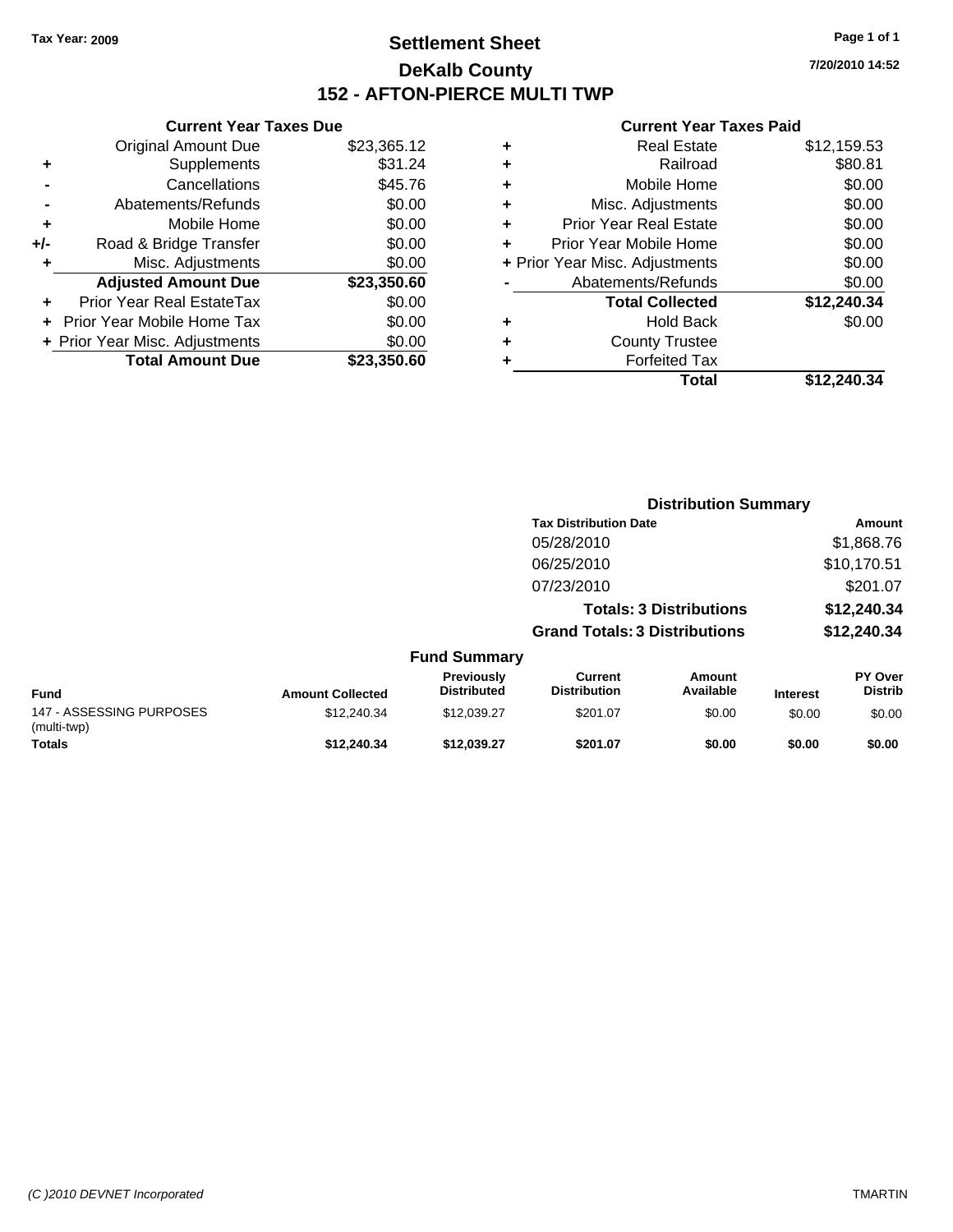### **Settlement Sheet Tax Year: 2009 Page 1 of 1 DeKalb County 153 - MILAN-MALTA MULTI-TWP**

**7/20/2010 14:52**

|     | <b>Current Year Taxes Due</b>  |            |
|-----|--------------------------------|------------|
|     | <b>Original Amount Due</b>     | \$9,079.01 |
| ٠   | Supplements                    | \$31.27    |
|     | Cancellations                  | \$32.73    |
|     | Abatements/Refunds             | \$0.00     |
| ٠   | Mobile Home                    | \$0.00     |
| +/- | Road & Bridge Transfer         | \$0.00     |
| ٠   | Misc. Adjustments              | \$0.22     |
|     | <b>Adjusted Amount Due</b>     | \$9,077.77 |
|     | Prior Year Real EstateTax      | \$0.00     |
|     | Prior Year Mobile Home Tax     | \$0.00     |
|     | + Prior Year Misc. Adjustments | \$0.00     |
|     | <b>Total Amount Due</b>        | \$9,077.77 |
|     |                                |            |

|                                                                        |                                                  |                         |                                                | <b>Distribution Summary</b>                                      |                                |                 |                           |
|------------------------------------------------------------------------|--------------------------------------------------|-------------------------|------------------------------------------------|------------------------------------------------------------------|--------------------------------|-----------------|---------------------------|
|                                                                        |                                                  |                         |                                                | <b>Tax Distribution Date</b>                                     |                                |                 | Amount                    |
|                                                                        |                                                  |                         |                                                | 05/28/2010                                                       |                                |                 | \$997.60                  |
|                                                                        |                                                  |                         |                                                | 06/25/2010                                                       |                                |                 | \$3,822.79                |
|                                                                        |                                                  |                         |                                                | 07/23/2010                                                       |                                |                 | \$55.94                   |
|                                                                        |                                                  |                         |                                                |                                                                  | <b>Totals: 3 Distributions</b> |                 | \$4,876.33                |
|                                                                        |                                                  |                         |                                                | <b>Grand Totals: 3 Distributions</b>                             |                                |                 | \$4,876.33                |
|                                                                        |                                                  |                         | <b>Fund Summary</b>                            |                                                                  |                                |                 |                           |
| <b>Fund</b>                                                            |                                                  | <b>Amount Collected</b> | <b>Previously</b><br><b>Distributed</b>        | <b>Current</b><br><b>Distribution</b>                            | Amount<br>Available            | <b>Interest</b> | PY Over<br><b>Distrib</b> |
| 147 - ASSESSING PURPOSES<br>(multi-twp)                                |                                                  | \$4,876.33              | \$4,820.39                                     | \$55.94                                                          | \$0.00                         | \$0.00          | \$0.00                    |
| Totals                                                                 |                                                  | \$4,876.33              | \$4,820.39                                     | \$55.94                                                          | \$0.00                         | \$0.00          | \$0.00                    |
|                                                                        |                                                  |                         | <b>Miscellaneous Adjustment Detail</b>         |                                                                  |                                |                 |                           |
| <u>Year Source</u><br>2009 RE - Real Estate<br><b>Totals 1 entries</b> | <b>Account Type</b><br><b>Back Tax Collected</b> |                         | <b>Amount Adjustment Description</b><br>\$0.22 | \$0.22 Eagle Home Prairie Spring Redemption 07-22-476-011 by TBA |                                |                 |                           |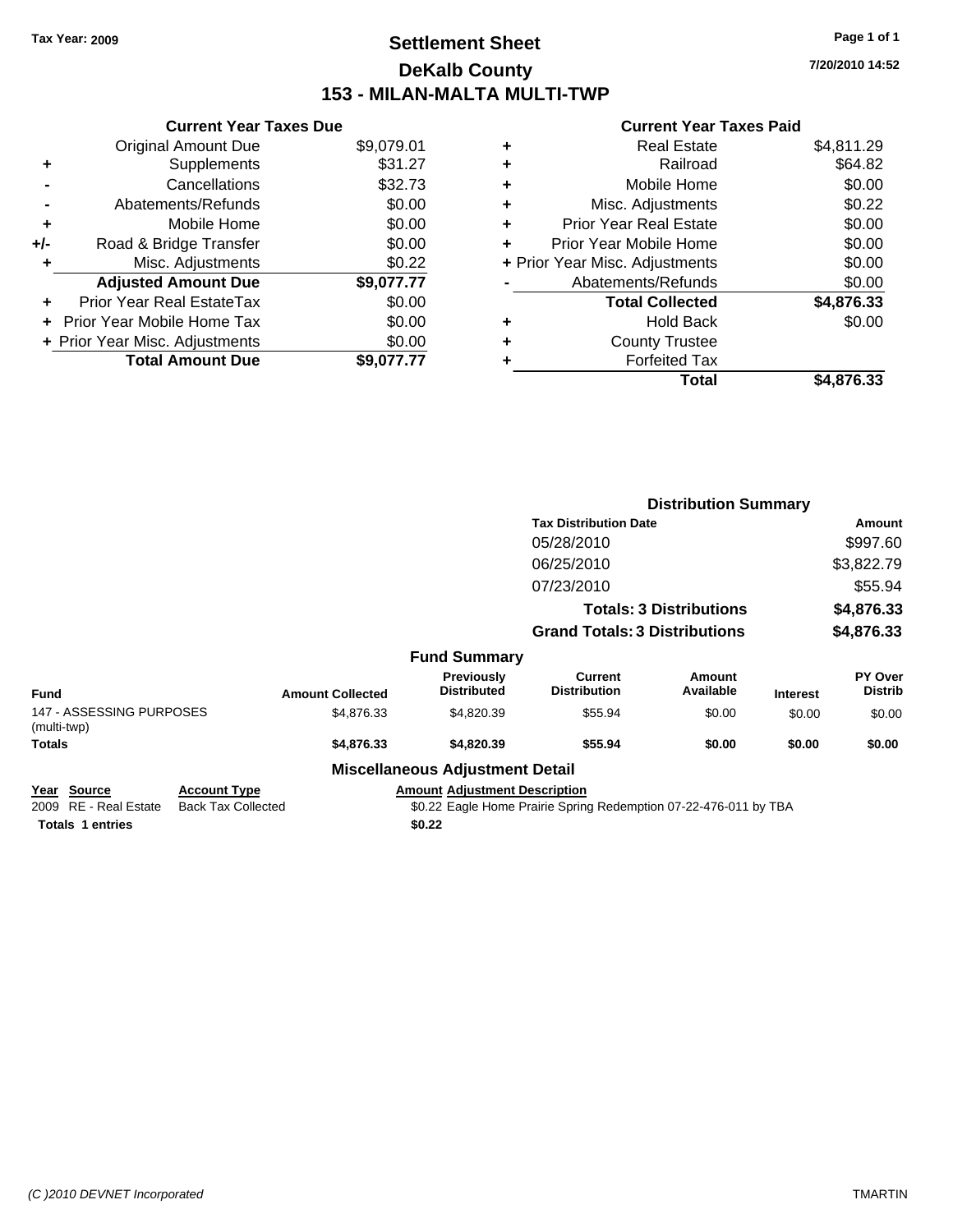### **Settlement Sheet Tax Year: 2009 Page 1 of 1 DeKalb County 154 - PAW PAW-SHABBONA MULT TWP**

**7/20/2010 14:52**

| <b>Current Year Taxes Due</b> |                                |
|-------------------------------|--------------------------------|
| <b>Original Amount Due</b>    | \$10,179.13                    |
| Supplements                   | \$46.90                        |
| Cancellations                 | \$61.42                        |
| Abatements/Refunds            | \$0.00                         |
| Mobile Home                   | \$0.00                         |
| Road & Bridge Transfer        | \$0.00                         |
| Misc. Adjustments             | \$2.55                         |
| <b>Adjusted Amount Due</b>    | \$10,167.16                    |
| Prior Year Real EstateTax     | \$0.00                         |
| Prior Year Mobile Home Tax    | \$0.00                         |
|                               | \$0.00                         |
| <b>Total Amount Due</b>       | \$10,167.16                    |
|                               | + Prior Year Misc. Adjustments |

| ٠ | <b>Real Estate</b>             | \$5,265.52 |
|---|--------------------------------|------------|
| ٠ | Railroad                       | \$118.81   |
| ٠ | Mobile Home                    | \$0.00     |
| ٠ | Misc. Adjustments              | \$2.55     |
| ÷ | Prior Year Real Estate         | \$0.00     |
|   | Prior Year Mobile Home         | \$0.00     |
|   | + Prior Year Misc. Adjustments | \$0.00     |
|   | Abatements/Refunds             | \$0.00     |
|   | <b>Total Collected</b>         | \$5,386.88 |
| ٠ | <b>Hold Back</b>               | \$0.00     |
| ٠ | <b>County Trustee</b>          |            |
| ٠ | <b>Forfeited Tax</b>           |            |
|   | Total                          | \$5,386.88 |
|   |                                |            |

|                                                                         |                                             |                         |                                                                                    |                                       | <b>Distribution Summary</b>    |                 |                           |
|-------------------------------------------------------------------------|---------------------------------------------|-------------------------|------------------------------------------------------------------------------------|---------------------------------------|--------------------------------|-----------------|---------------------------|
|                                                                         |                                             |                         |                                                                                    | <b>Tax Distribution Date</b>          |                                |                 | Amount                    |
|                                                                         |                                             |                         |                                                                                    | 05/28/2010                            |                                |                 | \$1,159.04                |
|                                                                         |                                             |                         |                                                                                    | 06/25/2010                            |                                |                 | \$4,079.93                |
|                                                                         |                                             |                         |                                                                                    | 07/23/2010                            |                                |                 | \$147.91                  |
|                                                                         |                                             |                         |                                                                                    |                                       | <b>Totals: 3 Distributions</b> |                 | \$5,386.88                |
|                                                                         |                                             |                         |                                                                                    | <b>Grand Totals: 3 Distributions</b>  |                                |                 | \$5,386.88                |
|                                                                         |                                             |                         | <b>Fund Summary</b>                                                                |                                       |                                |                 |                           |
| <b>Fund</b>                                                             |                                             | <b>Amount Collected</b> | Previously<br><b>Distributed</b>                                                   | <b>Current</b><br><b>Distribution</b> | Amount<br>Available            | <b>Interest</b> | PY Over<br><b>Distrib</b> |
| 147 - ASSESSING PURPOSES<br>(multi-twp)                                 |                                             | \$5,386.88              | \$5,238.97                                                                         | \$147.91                              | \$0.00                         | \$0.00          | \$0.00                    |
| Totals                                                                  |                                             | \$5,386.88              | \$5,238.97                                                                         | \$147.91                              | \$0.00                         | \$0.00          | \$0.00                    |
|                                                                         |                                             |                         | <b>Miscellaneous Adjustment Detail</b>                                             |                                       |                                |                 |                           |
| <u> Year Source</u><br>2009 RE - Real Estate<br><b>Totals 1 entries</b> | <b>Account Type</b><br>Paymt In Lieu of Tax |                         | <b>Amount Adjustment Description</b><br>\$2.55 Sequoya Apartments by TBA<br>\$2.55 |                                       |                                |                 |                           |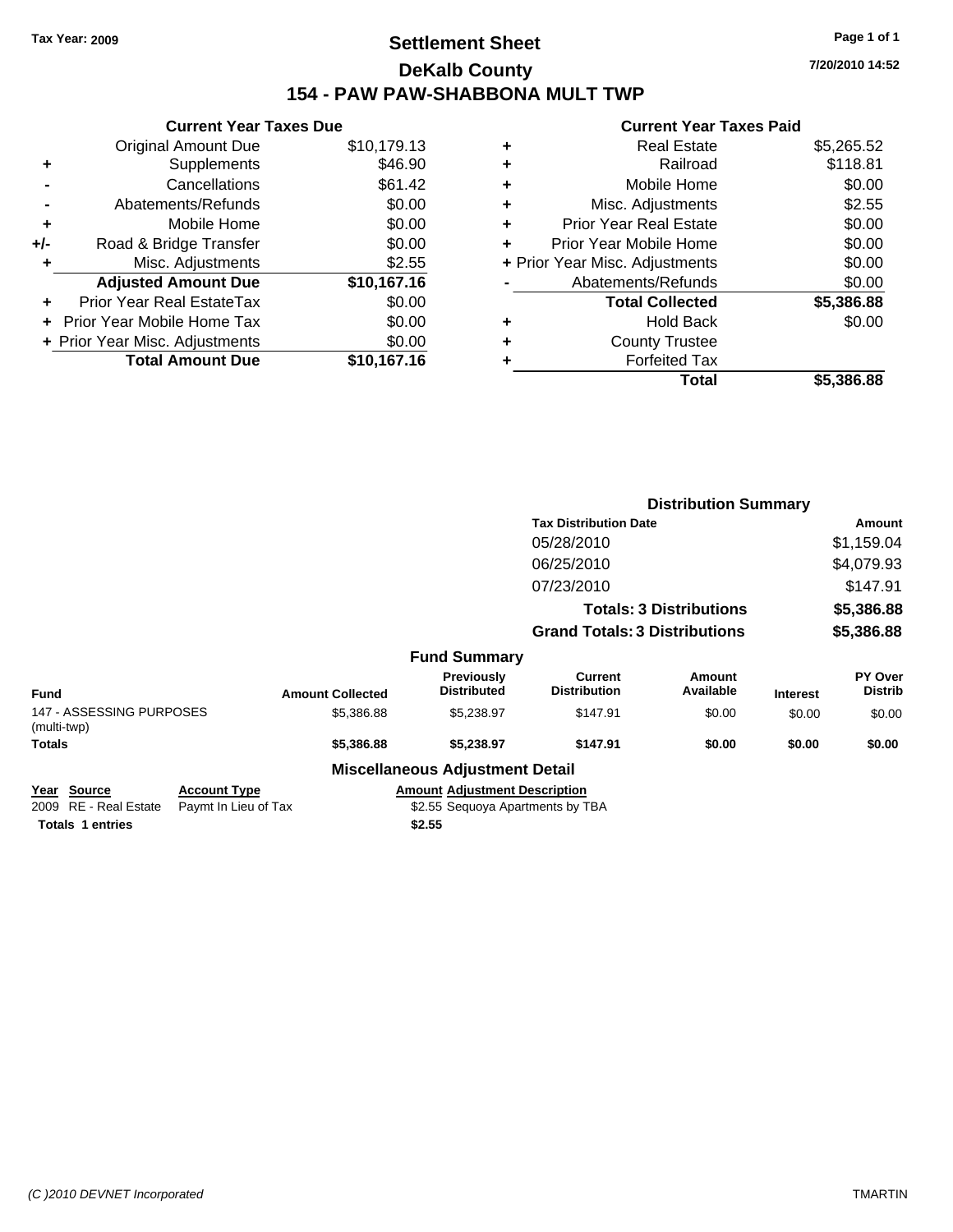### **Settlement Sheet Tax Year: 2009 Page 1 of 1 DeKalb County 155 - SOUTH GROVE-MAYFIELD MULT**

**7/20/2010 14:52**

| <b>Original Amount Due</b> | \$10,279.99                                                     |
|----------------------------|-----------------------------------------------------------------|
| Supplements                | \$49.49                                                         |
| Cancellations              | \$52.15                                                         |
| Abatements/Refunds         | \$0.00                                                          |
| Mobile Home                | \$0.00                                                          |
| Road & Bridge Transfer     | \$0.00                                                          |
| Misc. Adjustments          | \$0.00                                                          |
| <b>Adjusted Amount Due</b> | \$10,277.33                                                     |
| Prior Year Real EstateTax  | \$0.00                                                          |
| Prior Year Mobile Home Tax | \$0.00                                                          |
|                            | \$0.00                                                          |
| <b>Total Amount Due</b>    | \$10,277,33                                                     |
|                            | <b>Current Year Taxes Due</b><br>+ Prior Year Misc. Adjustments |

| ٠ | <b>Real Estate</b>             | \$5,344.94 |
|---|--------------------------------|------------|
| ٠ | Railroad                       | \$0.00     |
| ٠ | Mobile Home                    | \$0.00     |
| ٠ | Misc. Adjustments              | \$0.00     |
| ٠ | <b>Prior Year Real Estate</b>  | \$0.00     |
| ٠ | Prior Year Mobile Home         | \$0.00     |
|   | + Prior Year Misc. Adjustments | \$0.00     |
|   | Abatements/Refunds             | \$0.00     |
|   | <b>Total Collected</b>         | \$5,344.94 |
| ٠ | Hold Back                      | \$0.00     |
| ٠ | <b>County Trustee</b>          |            |
| ٠ | <b>Forfeited Tax</b>           |            |
|   | Total                          | \$5.344.94 |
|   |                                |            |

|                                         |                         |                                  |                                       | <b>Distribution Summary</b>    |                 |                           |
|-----------------------------------------|-------------------------|----------------------------------|---------------------------------------|--------------------------------|-----------------|---------------------------|
|                                         |                         |                                  | <b>Tax Distribution Date</b>          |                                |                 | Amount                    |
|                                         |                         |                                  | 05/28/2010                            |                                |                 | \$1,379.18                |
|                                         |                         |                                  | 06/25/2010                            |                                |                 | \$3,882.62                |
|                                         |                         |                                  | 07/23/2010                            |                                |                 | \$83.14                   |
|                                         |                         |                                  |                                       | <b>Totals: 3 Distributions</b> |                 | \$5,344.94                |
|                                         |                         |                                  | <b>Grand Totals: 3 Distributions</b>  |                                |                 | \$5,344.94                |
|                                         |                         | <b>Fund Summary</b>              |                                       |                                |                 |                           |
| <b>Fund</b>                             | <b>Amount Collected</b> | Previously<br><b>Distributed</b> | <b>Current</b><br><b>Distribution</b> | <b>Amount</b><br>Available     | <b>Interest</b> | PY Over<br><b>Distrib</b> |
| 147 - ASSESSING PURPOSES<br>(multi-twp) | \$5,344.94              | \$5,261.80                       | \$83.14                               | \$0.00                         | \$0.00          | \$0.00                    |
| Totals                                  | \$5,344.94              | \$5.261.80                       | \$83.14                               | \$0.00                         | \$0.00          | \$0.00                    |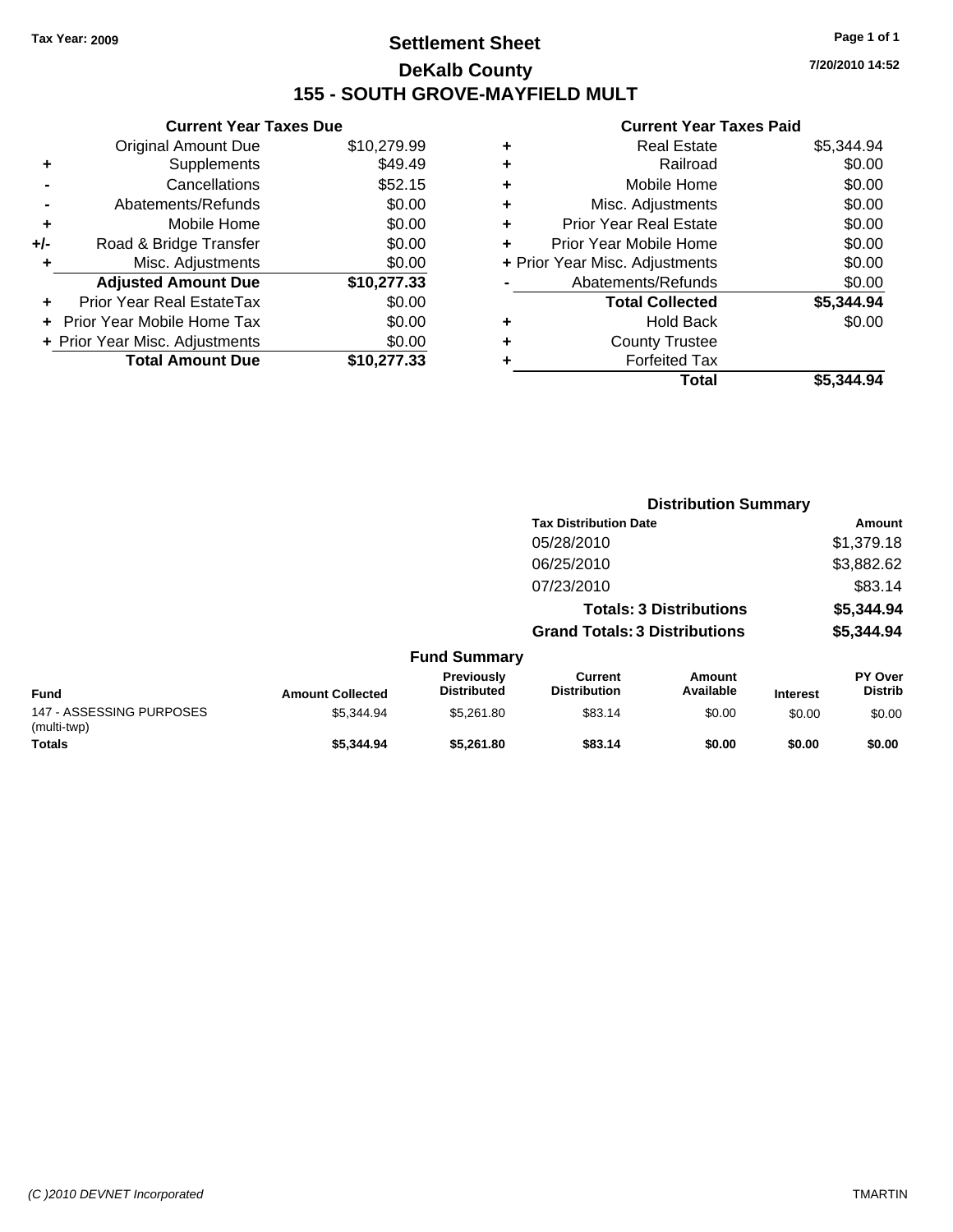### **Settlement Sheet Tax Year: 2009 Page 1 of 1 DeKalb County 156 - VICTOR-SOMONAUK MULTI TWP**

**7/20/2010 14:52**

|       | <b>Current Year Taxes Due</b>     |             |
|-------|-----------------------------------|-------------|
|       | <b>Original Amount Due</b>        | \$19,706.65 |
| ٠     | Supplements                       | \$33.71     |
|       | Cancellations                     | \$41.52     |
|       | Abatements/Refunds                | \$0.00      |
| ٠     | Mobile Home                       | \$0.00      |
| $+/-$ | Road & Bridge Transfer            | \$0.00      |
|       | Misc. Adjustments                 | \$0.09      |
|       | <b>Adjusted Amount Due</b>        | \$19,698.93 |
|       | Prior Year Real EstateTax         | (\$6.94)    |
|       | <b>Prior Year Mobile Home Tax</b> | \$0.00      |
|       | + Prior Year Misc. Adjustments    | \$0.00      |
|       | <b>Total Amount Due</b>           | \$19,691.99 |
|       |                                   |             |

| ٠ | <b>Real Estate</b>             | \$10,566.67 |
|---|--------------------------------|-------------|
| ٠ | Railroad                       | \$71.06     |
| ٠ | Mobile Home                    | \$0.00      |
| ٠ | Misc. Adjustments              | \$0.09      |
| ٠ | <b>Prior Year Real Estate</b>  | (\$6.94)    |
| ÷ | Prior Year Mobile Home         | \$0.00      |
|   | + Prior Year Misc. Adjustments | \$0.00      |
|   | Abatements/Refunds             | \$0.00      |
|   | <b>Total Collected</b>         | \$10,630.88 |
| ٠ | <b>Hold Back</b>               | \$0.00      |
| ٠ | <b>County Trustee</b>          |             |
| ٠ | <b>Forfeited Tax</b>           |             |
|   | Total                          | \$10,630.88 |
|   |                                |             |

|                                                                         |                                                  |                         |                                                |                                                | <b>Distribution Summary</b>    |                 |                           |
|-------------------------------------------------------------------------|--------------------------------------------------|-------------------------|------------------------------------------------|------------------------------------------------|--------------------------------|-----------------|---------------------------|
|                                                                         |                                                  |                         |                                                | <b>Tax Distribution Date</b>                   |                                |                 | Amount                    |
|                                                                         |                                                  |                         |                                                | 05/28/2010                                     |                                |                 | \$2,264.65                |
|                                                                         |                                                  |                         |                                                | 06/25/2010                                     |                                |                 | \$8,148.78                |
|                                                                         |                                                  |                         |                                                | 07/23/2010                                     |                                |                 | \$217.45                  |
|                                                                         |                                                  |                         |                                                |                                                | <b>Totals: 3 Distributions</b> |                 | \$10,630.88               |
|                                                                         |                                                  |                         |                                                | <b>Grand Totals: 3 Distributions</b>           |                                |                 | \$10,630.88               |
|                                                                         |                                                  |                         | <b>Fund Summary</b>                            |                                                |                                |                 |                           |
| Fund                                                                    |                                                  | <b>Amount Collected</b> | <b>Previously</b><br><b>Distributed</b>        | Current<br><b>Distribution</b>                 | Amount<br>Available            | <b>Interest</b> | PY Over<br><b>Distrib</b> |
| 147 - ASSESSING PURPOSES<br>(multi-twp)                                 |                                                  | \$10,630.88             | \$10,413.43                                    | \$217.45                                       | \$0.00                         | \$0.00          | \$0.00                    |
| Totals                                                                  |                                                  | \$10,630.88             | \$10,413.43                                    | \$217.45                                       | \$0.00                         | \$0.00          | \$0.00                    |
|                                                                         |                                                  |                         | <b>Miscellaneous Adjustment Detail</b>         |                                                |                                |                 |                           |
| <u> Year Source</u><br>2009 RE - Real Estate<br><b>Totals 1 entries</b> | <b>Account Type</b><br><b>Back Tax Collected</b> |                         | <b>Amount Adjustment Description</b><br>\$0.09 | \$0.09 Johnson Redemption 18-32-424-017 by TBA |                                |                 |                           |
|                                                                         |                                                  |                         |                                                |                                                |                                |                 |                           |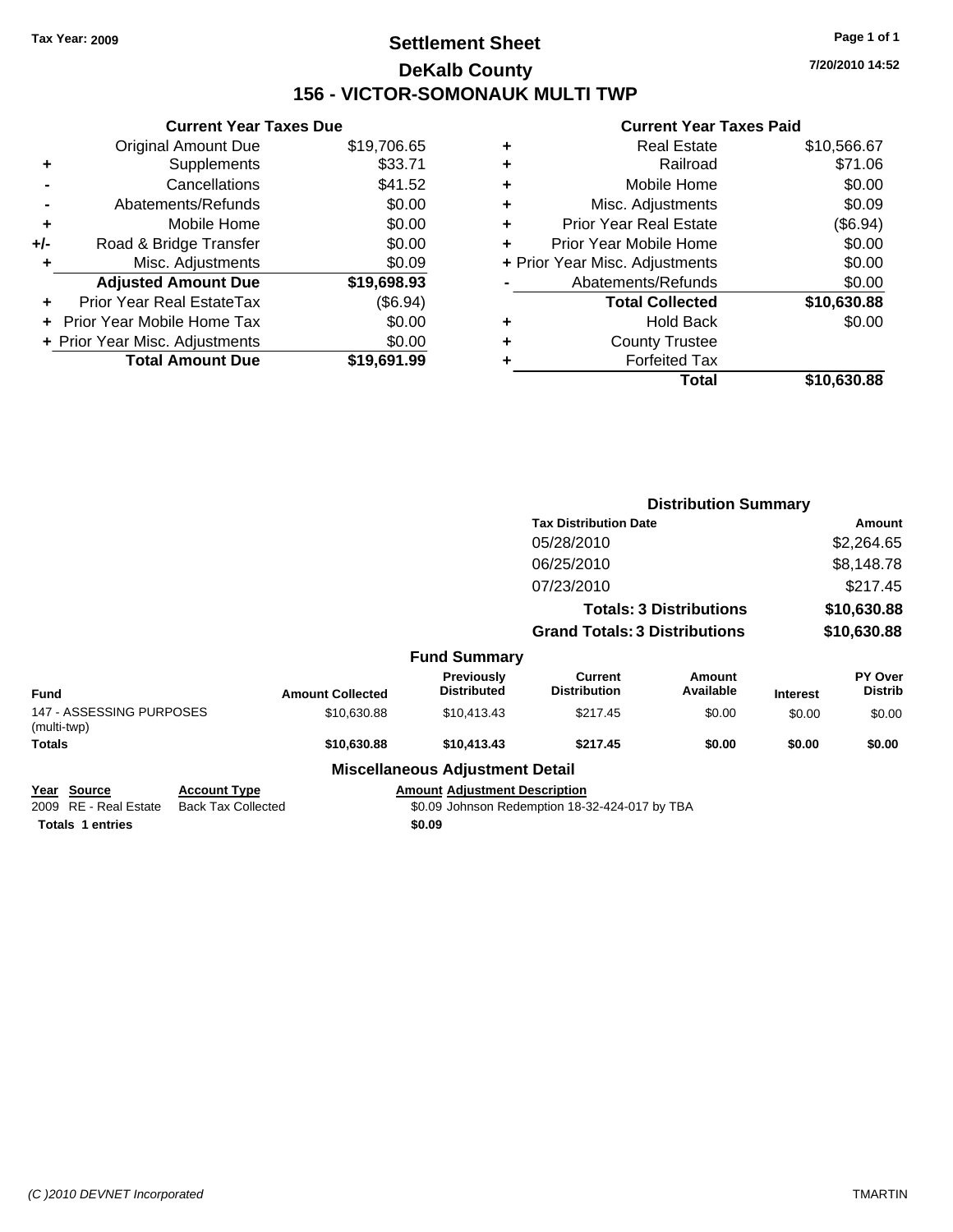### **Settlement Sheet Tax Year: 2009 Page 1 of 1 DeKalb County 157 - GENOA PUBLIC LIBRARY DIST**

### **Current Year Taxes Due**

| <b>Original Amount Due</b>        | \$202,101.73                   |
|-----------------------------------|--------------------------------|
| Supplements                       | \$3,741.71                     |
| Cancellations                     | \$6,020.23                     |
| Abatements/Refunds                | \$0.00                         |
| Mobile Home                       | \$0.00                         |
| Road & Bridge Transfer            | \$0.00                         |
| Misc. Adjustments                 | \$0.00                         |
| <b>Adjusted Amount Due</b>        | \$199,823.21                   |
| <b>Prior Year Real EstateTax</b>  | \$0.00                         |
| <b>Prior Year Mobile Home Tax</b> | \$0.00                         |
|                                   | \$0.00                         |
| <b>Total Amount Due</b>           | \$199,823.21                   |
|                                   | + Prior Year Misc. Adjustments |

#### **Current Year Taxes Paid**

| ٠ | <b>Real Estate</b>             | \$101,357.65 |
|---|--------------------------------|--------------|
| ٠ | Railroad                       | \$142.23     |
| ٠ | Mobile Home                    | \$0.00       |
| ٠ | Misc. Adjustments              | \$0.00       |
| ÷ | <b>Prior Year Real Estate</b>  | \$0.00       |
|   | Prior Year Mobile Home         | \$0.00       |
|   | + Prior Year Misc. Adjustments | \$0.00       |
|   | Abatements/Refunds             | \$0.00       |
|   | <b>Total Collected</b>         | \$101,499.88 |
| ٠ | Hold Back                      | \$0.00       |
| ٠ | <b>County Trustee</b>          |              |
| ٠ | <b>Forfeited Tax</b>           |              |
|   | Total                          | \$101,499.88 |
|   |                                |              |

| <b>Distribution Summary</b>          |              |
|--------------------------------------|--------------|
| <b>Tax Distribution Date</b>         | Amount       |
| 05/28/2010                           | \$25,570.81  |
| 06/25/2010                           | \$73,474.64  |
| 07/23/2010                           | \$2,454.43   |
| <b>Totals: 3 Distributions</b>       | \$101,499.88 |
| <b>Grand Totals: 3 Distributions</b> | \$101,499.88 |

| <b>Fund</b>                                   | <b>Amount Collected</b> | Previously<br><b>Distributed</b> | Current<br><b>Distribution</b> | Amount<br>Available | <b>Interest</b> | PY Over<br><b>Distrib</b> |
|-----------------------------------------------|-------------------------|----------------------------------|--------------------------------|---------------------|-----------------|---------------------------|
| 001 - CORPORATE                               | \$77,901.44             | \$76,017.67                      | \$1,883.77                     | \$0.00              | \$0.00          | \$0.00                    |
| 004 - OPERATIONS & MAINTENANCE                | \$6.264.38              | \$6.112.89                       | \$151.49                       | \$0.00              | \$0.00          | \$0.00                    |
| $005 - I. M. R. F.$                           | \$7,733.48              | \$7,546.47                       | \$187.01                       | \$0.00              | \$0.00          | \$0.00                    |
| 027 - AUDIT                                   | \$1,112.03              | \$1.085.14                       | \$26.89                        | \$0.00              | \$0.00          | \$0.00                    |
| 035 - TORT JUDGEMENTS/LIABILITY<br><b>INS</b> | \$4.820.74              | \$4.704.17                       | \$116.57                       | \$0.00              | \$0.00          | \$0.00                    |
| 047 - SOCIAL SECURITY                         | \$3.667.81              | \$3.579.11                       | \$88.70                        | \$0.00              | \$0.00          | \$0.00                    |
| <b>Totals</b>                                 | \$101,499.88            | \$99,045.45                      | \$2,454.43                     | \$0.00              | \$0.00          | \$0.00                    |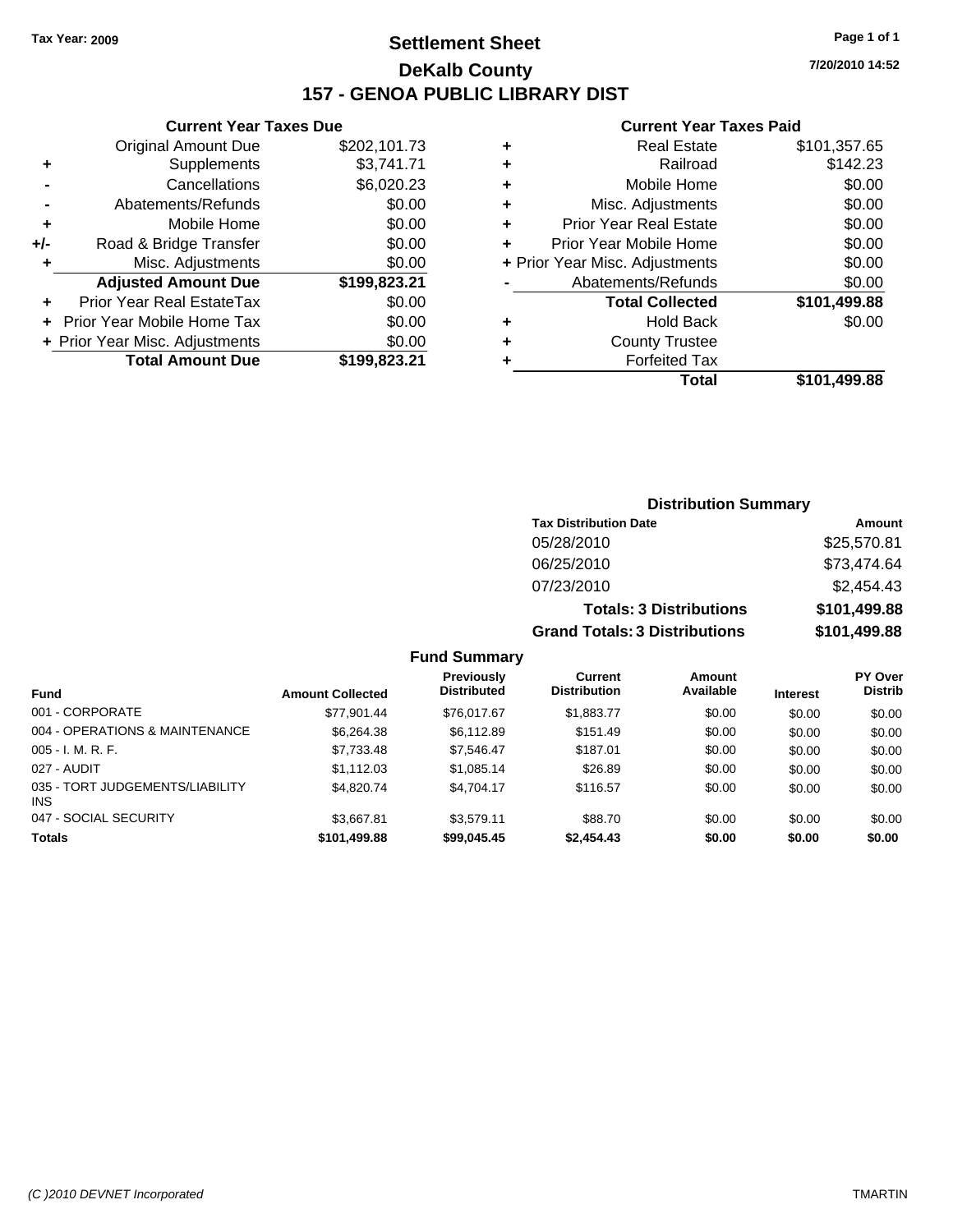### **Settlement Sheet Tax Year: 2009 Page 1 of 1 DeKalb County 158 - DEKALB TIF1**

**7/20/2010 14:52**

### **Current Year Taxes Due**

|     | <b>Original Amount Due</b>     | \$4,553,622.54 |
|-----|--------------------------------|----------------|
| ٠   | Supplements                    | \$13,664.22    |
|     | Cancellations                  | \$17,996.72    |
|     | Abatements/Refunds             | \$0.00         |
| ٠   | Mobile Home                    | \$0.00         |
| +/- | Road & Bridge Transfer         | \$0.00         |
| ٠   | Misc. Adjustments              | \$0.00         |
|     | <b>Adjusted Amount Due</b>     | \$4,549,290.04 |
|     | Prior Year Real EstateTax      | \$0.00         |
|     | Prior Year Mobile Home Tax     | \$0.00         |
|     | + Prior Year Misc. Adjustments | \$0.00         |
|     | <b>Total Amount Due</b>        | \$4,549,290.04 |

## **Current Year Taxes Paid**

|   | Total                          | \$2,287,942.14 |
|---|--------------------------------|----------------|
| ٠ | <b>Forfeited Tax</b>           |                |
| ٠ | <b>County Trustee</b>          |                |
| ٠ | <b>Hold Back</b>               | \$0.00         |
|   | <b>Total Collected</b>         | \$2,287,942.14 |
|   | Abatements/Refunds             | \$0.00         |
|   | + Prior Year Misc. Adjustments | \$0.00         |
| ÷ | Prior Year Mobile Home         | \$0.00         |
| ٠ | <b>Prior Year Real Estate</b>  | \$0.00         |
| ٠ | Misc. Adjustments              | \$0.00         |
| ٠ | Mobile Home                    | \$0.00         |
| ٠ | Railroad                       | \$0.00         |
|   | <b>Real Estate</b>             | \$2,287,942.14 |

#### **Distribution Summary Tax Distribution Date Amount** 05/28/2010 \$707,739.15 06/25/2010 \$1,559,218.51 07/23/2010 \$20,984.48 **Totals: 3 Distributions \$2,287,942.14 Grand Totals: 3 Distributions \$2,287,942.14 Fund Summary Fund Interest Amount Collected Distributed PY Over Distrib Amount Available Current Distribution Previously** 001 - CORPORATE \$2,287,942.14 \$2,266,957.66 \$20,984.48 \$0.00 \$0.00 \$0.00 **Totals \$2,287,942.14 \$2,266,957.66 \$20,984.48 \$0.00 \$0.00 \$0.00**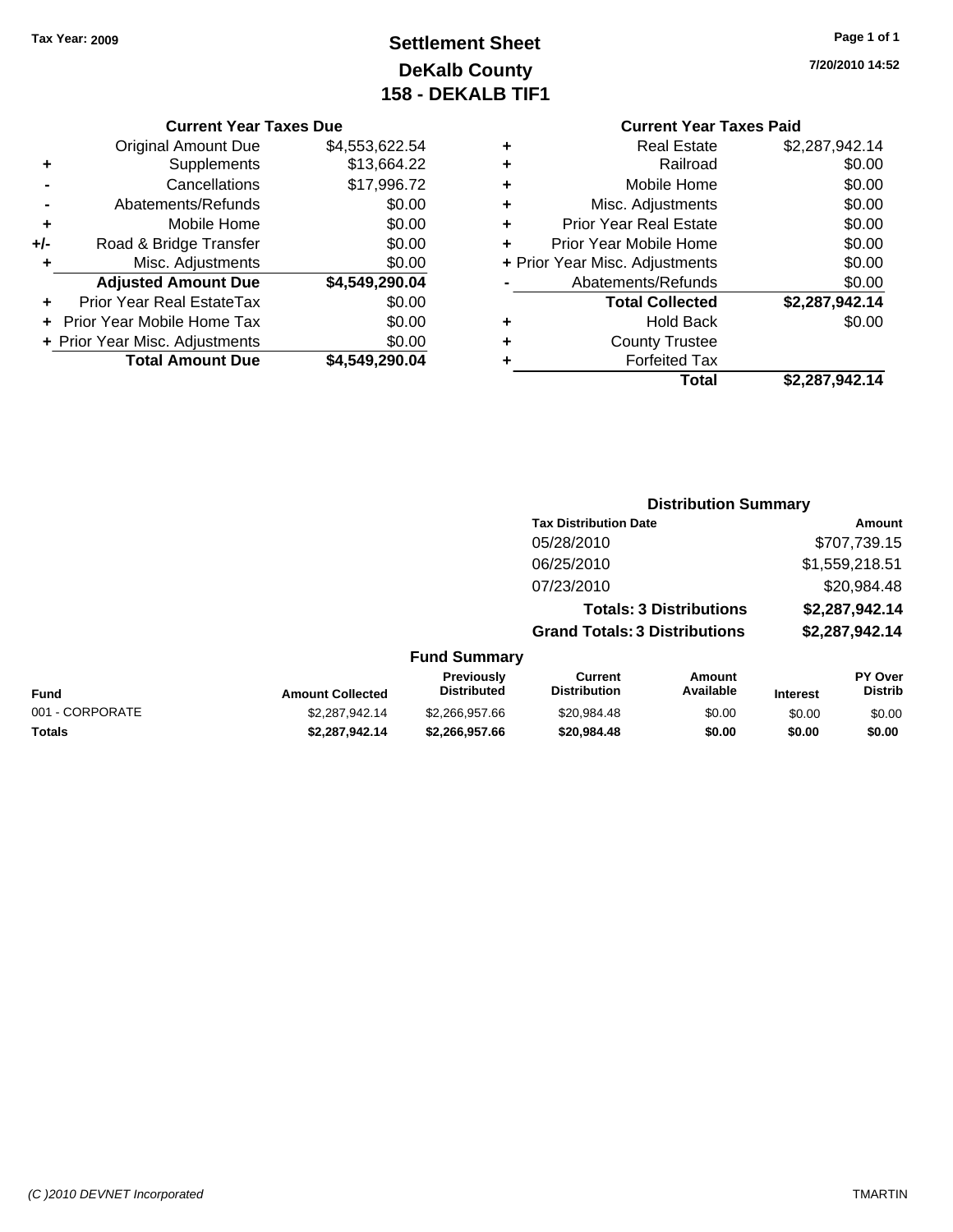### **Settlement Sheet Tax Year: 2009 Page 1 of 1 DeKalb County 159 - DEKALB TIF2**

**7/20/2010 14:52**

#### **Current Year Taxes Due**

|     | <b>Original Amount Due</b>        | \$2,093,346.70 |
|-----|-----------------------------------|----------------|
| ٠   | Supplements                       | \$4,910.76     |
|     | Cancellations                     | \$6,027.20     |
|     | Abatements/Refunds                | \$0.00         |
| ٠   | Mobile Home                       | \$0.00         |
| +/- | Road & Bridge Transfer            | \$0.00         |
| ٠   | Misc. Adjustments                 | \$0.00         |
|     | <b>Adjusted Amount Due</b>        | \$2,092,230.26 |
|     | <b>Prior Year Real EstateTax</b>  | \$0.00         |
|     | <b>Prior Year Mobile Home Tax</b> | \$0.00         |
|     | + Prior Year Misc. Adjustments    | \$0.00         |
|     | <b>Total Amount Due</b>           | \$2,092,230.26 |

| ٠ | Real Estate                    | \$1,048,216.92 |
|---|--------------------------------|----------------|
| ٠ | Railroad                       | \$0.00         |
| ٠ | Mobile Home                    | \$0.00         |
| ٠ | Misc. Adjustments              | \$0.00         |
| ٠ | <b>Prior Year Real Estate</b>  | \$0.00         |
| ٠ | Prior Year Mobile Home         | \$0.00         |
|   | + Prior Year Misc. Adjustments | \$0.00         |
|   | Abatements/Refunds             | \$0.00         |
|   | <b>Total Collected</b>         | \$1,048,216.92 |
| ٠ | <b>Hold Back</b>               | \$0.00         |
| ٠ | <b>County Trustee</b>          |                |
| ٠ | <b>Forfeited Tax</b>           |                |
|   | Total                          | \$1,048,216.92 |
|   |                                |                |

|                                                                        |                                             |                                                                                                | <b>Distribution Summary</b>           |                                |                 |                           |
|------------------------------------------------------------------------|---------------------------------------------|------------------------------------------------------------------------------------------------|---------------------------------------|--------------------------------|-----------------|---------------------------|
|                                                                        |                                             |                                                                                                | <b>Tax Distribution Date</b>          |                                | Amount          |                           |
|                                                                        |                                             |                                                                                                | 05/28/2010                            |                                |                 | \$174,725.32              |
|                                                                        |                                             |                                                                                                | 06/25/2010                            |                                |                 | \$850,980.69              |
|                                                                        |                                             |                                                                                                | 07/23/2010                            |                                |                 | \$22,510.91               |
|                                                                        |                                             |                                                                                                |                                       | <b>Totals: 3 Distributions</b> |                 | \$1,048,216.92            |
|                                                                        |                                             |                                                                                                | <b>Grand Totals: 3 Distributions</b>  |                                |                 | \$1,048,216.92            |
|                                                                        |                                             | <b>Fund Summary</b>                                                                            |                                       |                                |                 |                           |
| Fund                                                                   | <b>Amount Collected</b>                     | <b>Previously</b><br><b>Distributed</b>                                                        | <b>Current</b><br><b>Distribution</b> | Amount<br>Available            | <b>Interest</b> | PY Over<br><b>Distrib</b> |
| 001 - CORPORATE                                                        | \$1,048,216.92                              | \$1,025,706.01                                                                                 | \$22,510.91                           | \$0.00                         | \$0.00          | \$0.00                    |
| Totals                                                                 | \$1,048,216.92                              | \$1,025,706.01                                                                                 | \$22,510.91                           | \$0.00                         | \$0.00          | \$0.00                    |
|                                                                        |                                             | <b>Miscellaneous Adjustment Detail</b>                                                         |                                       |                                |                 |                           |
| <u>Year Source</u><br>2009 RE - Real Estate<br><b>Totals 1 entries</b> | <b>Account Type</b><br>Paymt In Lieu of Tax | <b>Amount Adjustment Description</b><br>\$0.00 Housing Authority DeKalb Units by TBA<br>\$0.00 |                                       |                                |                 |                           |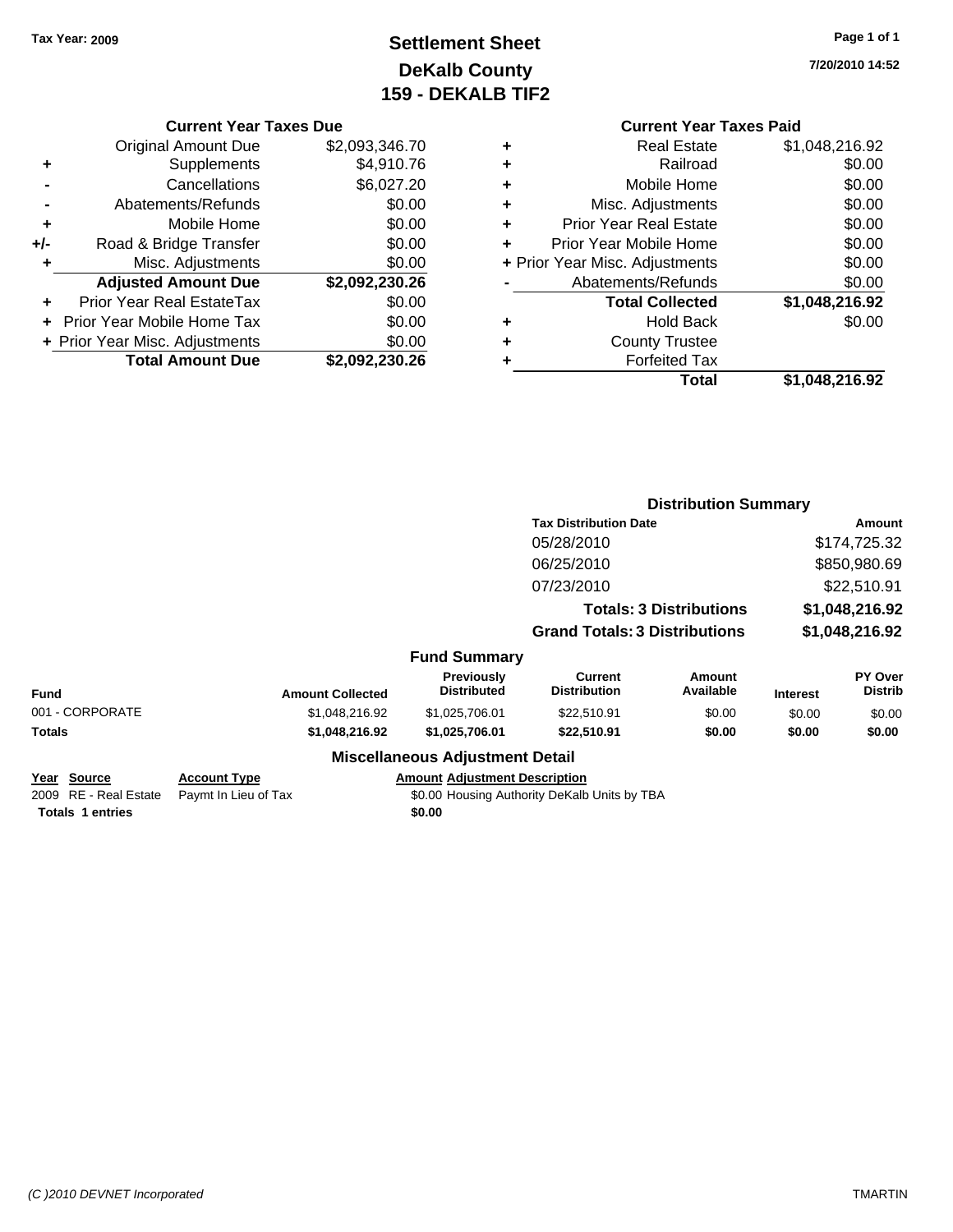### **Settlement Sheet Tax Year: 2009 Page 1 of 1 DeKalb County 160 - DEKALB TIF1 AMENDED**

|     | <b>Current Year Taxes Due</b>  |                |  |  |  |
|-----|--------------------------------|----------------|--|--|--|
|     | <b>Original Amount Due</b>     | \$2,362,464.44 |  |  |  |
| ÷   | Supplements                    | \$6,264.32     |  |  |  |
|     | Cancellations                  | \$6,781.90     |  |  |  |
|     | Abatements/Refunds             | \$0.00         |  |  |  |
| ٠   | Mobile Home                    | \$0.00         |  |  |  |
| +/- | Road & Bridge Transfer         | \$0.00         |  |  |  |
| ٠   | Misc. Adjustments              | \$0.00         |  |  |  |
|     | <b>Adjusted Amount Due</b>     | \$2,361,946.86 |  |  |  |
|     | Prior Year Real EstateTax      | \$0.00         |  |  |  |
|     | Prior Year Mobile Home Tax     | \$0.00         |  |  |  |
|     | + Prior Year Misc. Adjustments | \$0.00         |  |  |  |
|     | <b>Total Amount Due</b>        | \$2,361,946.86 |  |  |  |
|     |                                |                |  |  |  |

### **Current Year Taxes Paid**

|   | Real Estate                    | \$1,191,747.46 |
|---|--------------------------------|----------------|
| ÷ | Railroad                       | \$0.00         |
| ٠ | Mobile Home                    | \$0.00         |
| ٠ | Misc. Adjustments              | \$0.00         |
| ٠ | <b>Prior Year Real Estate</b>  | \$0.00         |
| ÷ | Prior Year Mobile Home         | \$0.00         |
|   | + Prior Year Misc. Adjustments | \$0.00         |
|   | Abatements/Refunds             | \$0.00         |
|   | <b>Total Collected</b>         | \$1,191,747.46 |
| ٠ | Hold Back                      | \$0.00         |
| ٠ | <b>County Trustee</b>          |                |
| ٠ | <b>Forfeited Tax</b>           |                |
|   | Total                          | \$1,191,747.46 |
|   |                                |                |

|                 |                         |                                  | <b>Distribution Summary</b>           |                                |                 |                                  |
|-----------------|-------------------------|----------------------------------|---------------------------------------|--------------------------------|-----------------|----------------------------------|
|                 |                         |                                  | <b>Tax Distribution Date</b>          |                                |                 | Amount                           |
|                 |                         |                                  | 05/28/2010                            |                                |                 | \$364,969.50                     |
|                 |                         |                                  | 06/25/2010                            |                                |                 | \$783,879.59                     |
|                 |                         |                                  | 07/23/2010                            |                                |                 | \$42,898.37                      |
|                 |                         |                                  |                                       | <b>Totals: 3 Distributions</b> |                 | \$1,191,747.46                   |
|                 |                         |                                  | <b>Grand Totals: 3 Distributions</b>  |                                |                 | \$1,191,747.46                   |
|                 |                         | <b>Fund Summary</b>              |                                       |                                |                 |                                  |
| Fund            | <b>Amount Collected</b> | Previously<br><b>Distributed</b> | <b>Current</b><br><b>Distribution</b> | Amount<br>Available            | <b>Interest</b> | <b>PY Over</b><br><b>Distrib</b> |
| 001 - CORPORATE | \$1,191,747.46          | \$1,148,849.09                   | \$42,898.37                           | \$0.00                         | \$0.00          | \$0.00                           |
| Totals          | \$1,191,747.46          | \$1,148,849.09                   | \$42,898.37                           | \$0.00                         | \$0.00          | \$0.00                           |
|                 |                         |                                  |                                       |                                |                 |                                  |

**7/20/2010 14:52**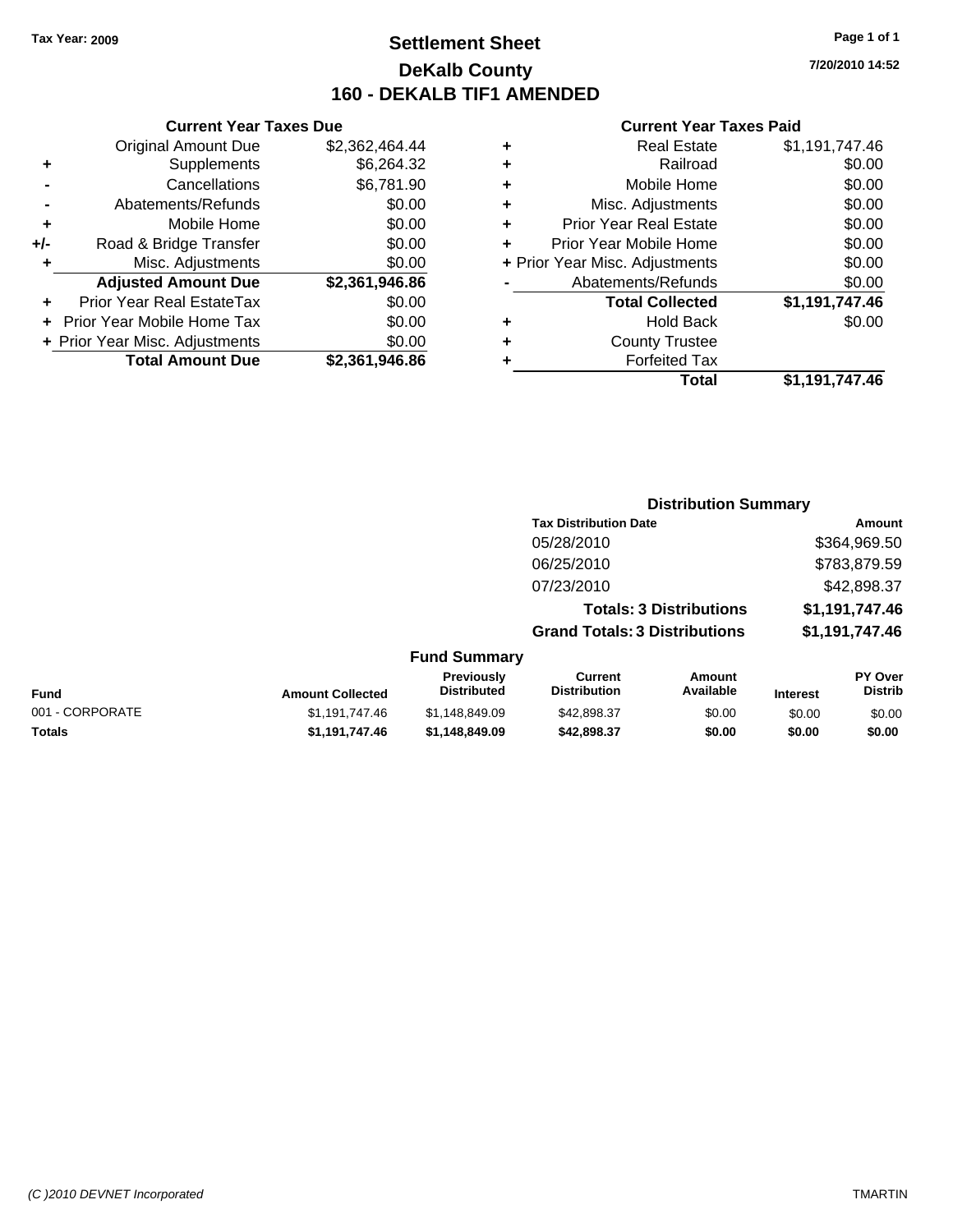### **Settlement Sheet Tax Year: 2009 Page 1 of 1 DeKalb County 163 - MALTA TIF**

**7/20/2010 14:52**

### **Current Year Taxes Due**

|     | <b>Original Amount Due</b>       | \$375,867.50 |
|-----|----------------------------------|--------------|
|     | Supplements                      | \$0.00       |
|     | Cancellations                    | \$0.00       |
|     | Abatements/Refunds               | \$0.00       |
| ٠   | Mobile Home                      | \$0.00       |
| +/- | Road & Bridge Transfer           | \$0.00       |
| ٠   | Misc. Adjustments                | \$0.00       |
|     | <b>Adjusted Amount Due</b>       | \$375,867.50 |
|     | <b>Prior Year Real EstateTax</b> | \$0.00       |
|     | Prior Year Mobile Home Tax       | \$0.00       |
|     | + Prior Year Misc. Adjustments   | \$0.00       |
|     | <b>Total Amount Due</b>          | \$375.867.50 |

|   | <b>Current Year Taxes Paid</b> |              |  |  |
|---|--------------------------------|--------------|--|--|
| ٠ | Real Estate                    | \$198,984.35 |  |  |
|   | Railroad                       | \$0.00       |  |  |
|   | Mobile Home                    | \$0.00       |  |  |
|   | Misc. Adjustments              | \$0.00       |  |  |
|   | <b>Prior Year Real Estate</b>  | \$0.00       |  |  |
|   | Prior Year Mobile Home         | \$0.00       |  |  |
|   | + Prior Year Misc. Adjustments | \$0.00       |  |  |
|   | Abatements/Refunds             | \$0.00       |  |  |
|   | <b>Total Collected</b>         | \$198,984.35 |  |  |
|   | <b>Hold Back</b>               | \$0.00       |  |  |
|   | <b>County Trustee</b>          |              |  |  |
|   | <b>Forfeited Tax</b>           |              |  |  |
|   | Total                          | \$198,984,35 |  |  |

#### **Distribution Summary Tax Distribution Date Amount** 05/28/2010 \$69,410.99 06/25/2010 \$126,845.34 07/23/2010 \$2,728.02 **Totals: 3 Distributions \$198,984.35 Grand Totals: 3 Distributions \$198,984.35 Fund Summary Fund Interest Amount Collected Distributed PY Over Distrib Amount Available Current Distribution Previously** 001 - CORPORATE 6 \$198,984.35 \$198,984.35 \$196,256.33 \$2,728.02 \$0.00 \$0.00 \$0.00 \$0.00 **Totals \$198,984.35 \$196,256.33 \$2,728.02 \$0.00 \$0.00 \$0.00**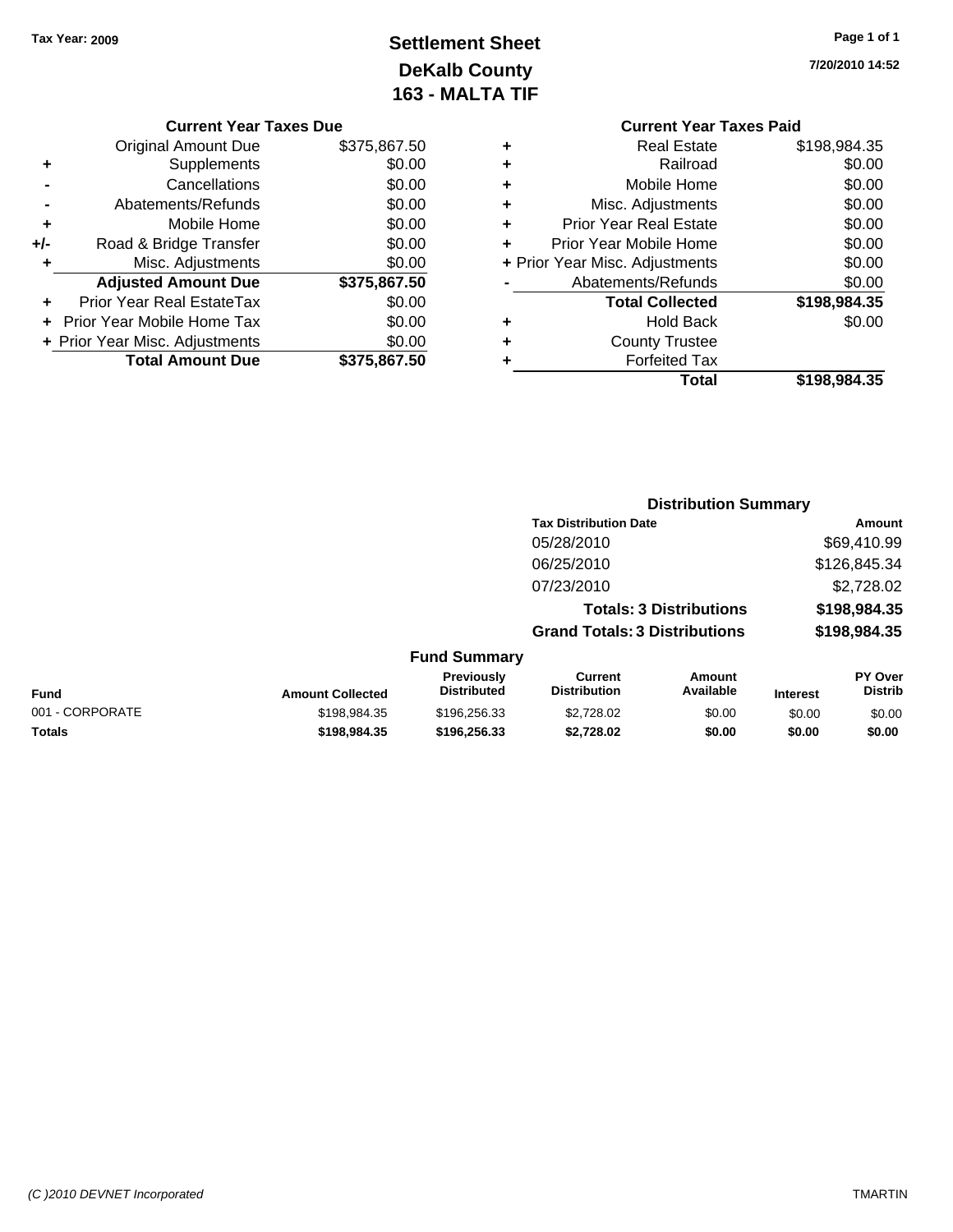### **Settlement Sheet Tax Year: 2009 Page 1 of 1 DeKalb County 164 - DEKALB TIF5**

#### **7/20/2010 14:52**

#### **Current Year Taxes Due**

|     | <b>Original Amount Due</b>        | \$36,070.78 |
|-----|-----------------------------------|-------------|
| ٠   | Supplements                       | \$0.00      |
|     | Cancellations                     | \$0.00      |
|     | Abatements/Refunds                | \$0.00      |
| ٠   | Mobile Home                       | \$0.00      |
| +/- | Road & Bridge Transfer            | \$0.00      |
| ٠   | Misc. Adjustments                 | \$0.00      |
|     | <b>Adjusted Amount Due</b>        | \$36,070.78 |
|     | <b>Prior Year Real EstateTax</b>  | \$0.00      |
|     | <b>Prior Year Mobile Home Tax</b> | \$0.00      |
|     | + Prior Year Misc. Adjustments    | \$0.00      |
|     | <b>Total Amount Due</b>           | \$36,070.78 |

### **Current Year Taxes Paid +** Real Estate \$17,451.80 **+** Railroad \$0.00 **+** Mobile Home \$0.00 **+** Misc. Adjustments \$0.00 **+** Prior Year Real Estate \$0.00 **+** Prior Year Mobile Home \$0.00 **+** Prior Year Misc. Adjustments  $$0.00$ **-** Abatements/Refunds \$0.00 **Total Collected \$17,451.80 +** Hold Back \$0.00 **+** County Trustee **+** Forfeited Tax

**Total \$17,451.80**

|                 |                         |                                  | <b>Distribution Summary</b>           |                                |                 |                                  |
|-----------------|-------------------------|----------------------------------|---------------------------------------|--------------------------------|-----------------|----------------------------------|
|                 |                         |                                  | <b>Tax Distribution Date</b>          |                                |                 | Amount                           |
|                 |                         |                                  | 05/28/2010                            |                                |                 | \$5,570.91                       |
|                 |                         |                                  | 06/25/2010                            |                                |                 | \$11,653.39                      |
|                 |                         |                                  | 07/23/2010                            |                                |                 | \$227.50                         |
|                 |                         |                                  |                                       | <b>Totals: 3 Distributions</b> |                 | \$17,451.80                      |
|                 |                         |                                  | <b>Grand Totals: 3 Distributions</b>  |                                |                 | \$17,451.80                      |
|                 |                         | <b>Fund Summary</b>              |                                       |                                |                 |                                  |
| Fund            | <b>Amount Collected</b> | Previously<br><b>Distributed</b> | <b>Current</b><br><b>Distribution</b> | <b>Amount</b><br>Available     | <b>Interest</b> | <b>PY Over</b><br><b>Distrib</b> |
| 001 - CORPORATE | \$17.451.80             | \$17.224.30                      | \$227.50                              | \$0.00                         | \$0.00          | \$0.00                           |
| Totals          | \$17,451.80             | \$17,224.30                      | \$227.50                              | \$0.00                         | \$0.00          | \$0.00                           |
|                 |                         |                                  |                                       |                                |                 |                                  |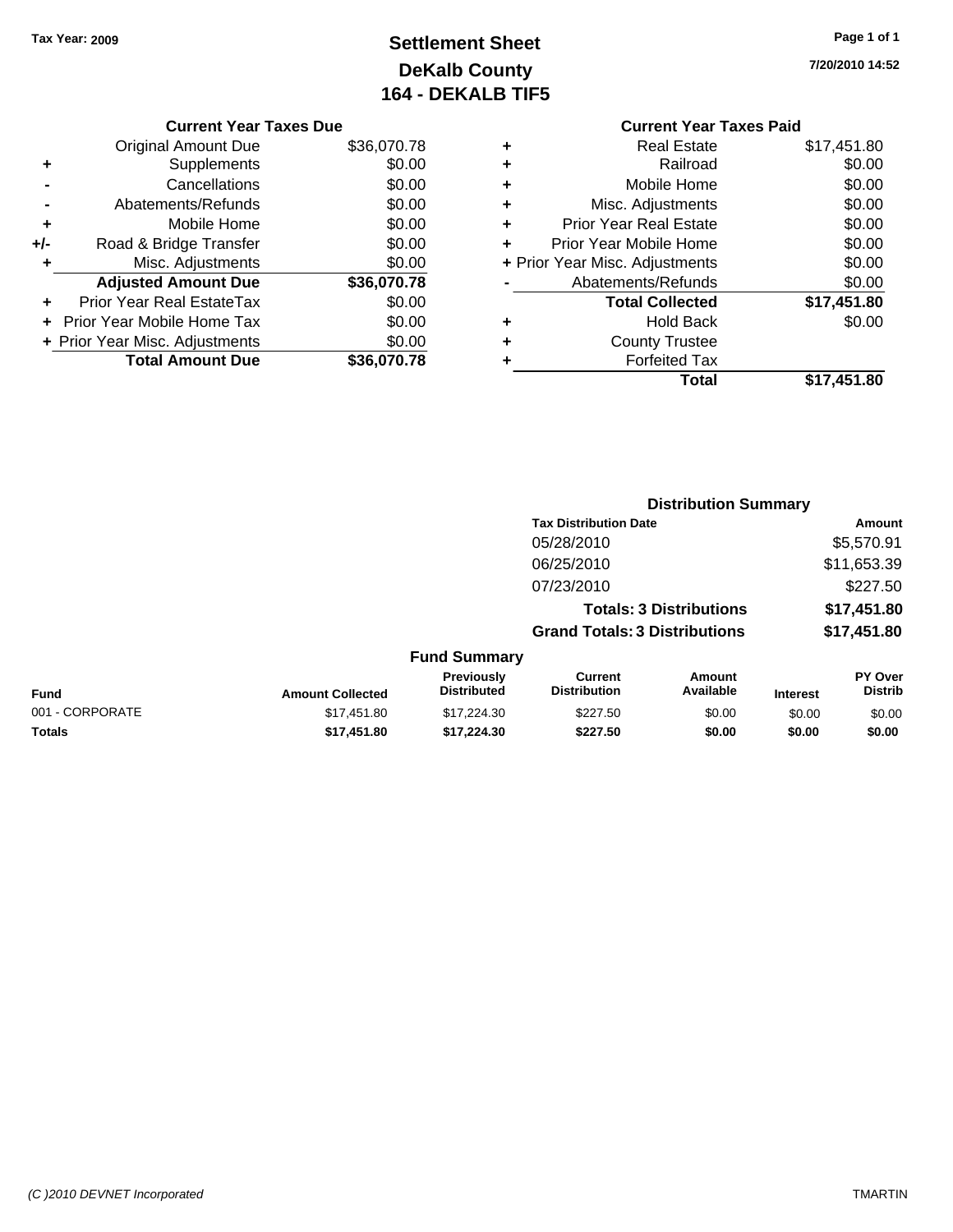### **Settlement Sheet Tax Year: 2009 Page 1 of 1 DeKalb County 170 - KIRKLAND TIF**

**7/20/2010 14:52**

#### **Current Year Taxes Due**

|     | <b>Original Amount Due</b>       | \$343,386.42 |
|-----|----------------------------------|--------------|
| ٠   | Supplements                      | \$0.00       |
|     | Cancellations                    | \$0.00       |
|     | Abatements/Refunds               | \$0.00       |
| ٠   | Mobile Home                      | \$0.00       |
| +/- | Road & Bridge Transfer           | \$0.00       |
| ٠   | Misc. Adjustments                | \$0.00       |
|     | <b>Adjusted Amount Due</b>       | \$343,386.42 |
|     | <b>Prior Year Real EstateTax</b> | \$0.00       |
|     | Prior Year Mobile Home Tax       | \$0.00       |
|     | + Prior Year Misc. Adjustments   | \$0.00       |
|     | <b>Total Amount Due</b>          | \$343.386.42 |

### **Current Year Taxes Paid**

| ٠ | <b>Real Estate</b>             | \$173,864.16 |
|---|--------------------------------|--------------|
| ÷ | Railroad                       | \$0.00       |
| ÷ | Mobile Home                    | \$0.00       |
| ٠ | Misc. Adjustments              | \$0.00       |
| ٠ | <b>Prior Year Real Estate</b>  | \$0.00       |
| ÷ | Prior Year Mobile Home         | \$0.00       |
|   | + Prior Year Misc. Adjustments | \$0.00       |
|   | Abatements/Refunds             | \$0.00       |
|   | <b>Total Collected</b>         | \$173,864.16 |
| ٠ | <b>Hold Back</b>               | \$0.00       |
| ٠ | <b>County Trustee</b>          |              |
| ٠ | <b>Forfeited Tax</b>           |              |
|   | Total                          | \$173,864.16 |
|   |                                |              |

#### **Distribution Summary Tax Distribution Date Amount** 05/28/2010 \$33,864.41 06/25/2010 \$134,540.24 07/23/2010 \$5,459.51 **Totals: 3 Distributions \$173,864.16 Grand Totals: 3 Distributions \$173,864.16 Fund Summary Fund Interest Amount Collected Distributed PY Over Distrib Amount Available Current Distribution Previously** 001 - CORPORATE \$173,864.16 \$168,404.65 \$5,459.51 \$0.00 \$0.00 \$0.00 **Totals \$173,864.16 \$168,404.65 \$5,459.51 \$0.00 \$0.00 \$0.00**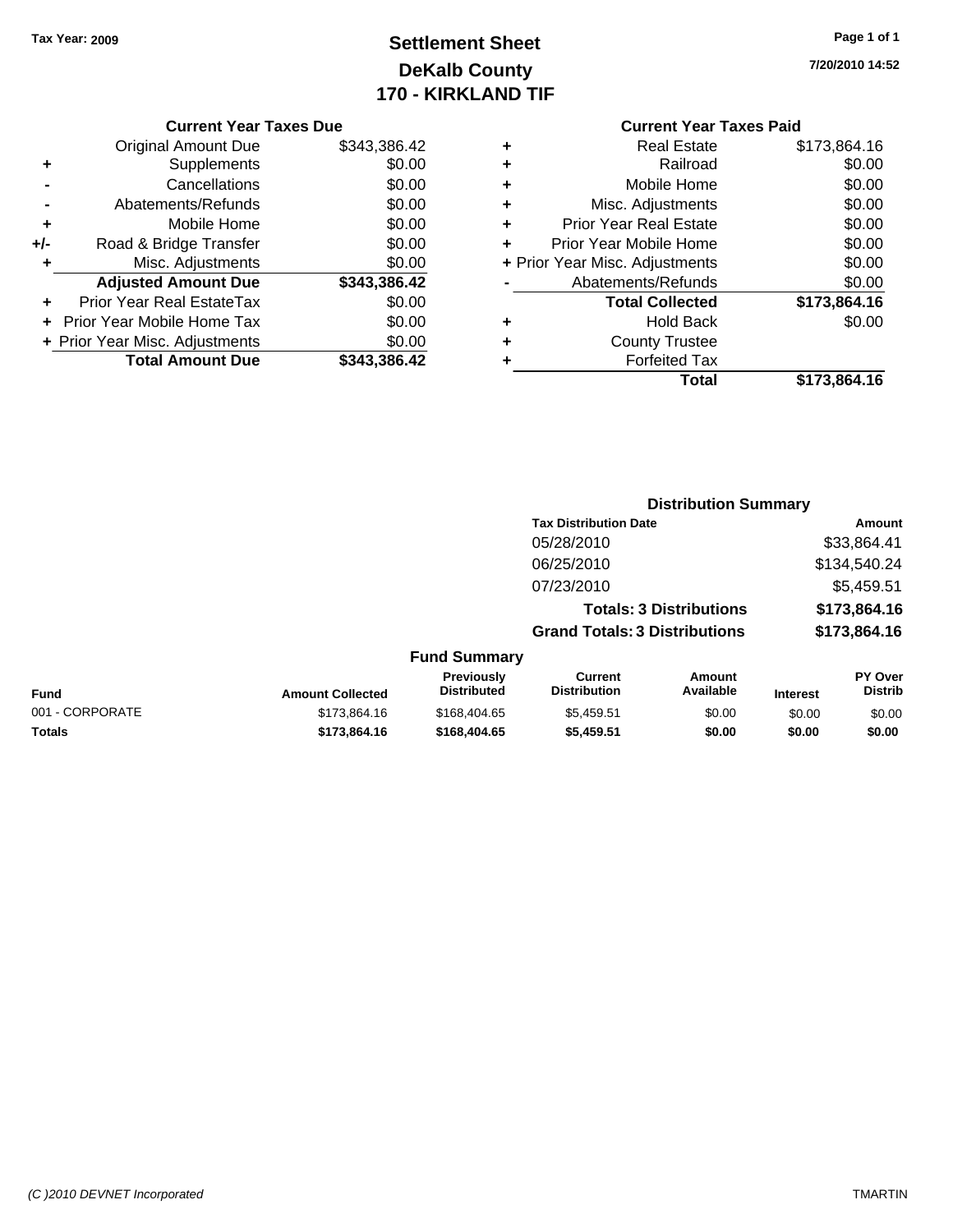### **Settlement Sheet Tax Year: 2009 Page 1 of 1 DeKalb County 171 - WATERMAN TIF**

**7/20/2010 14:52**

|  | <b>Current Year Taxes Due</b> |  |
|--|-------------------------------|--|
|  |                               |  |

|     | <b>Original Amount Due</b>     | \$100,730.64 |
|-----|--------------------------------|--------------|
| ٠   | Supplements                    | \$0.00       |
|     | Cancellations                  | \$0.00       |
|     | Abatements/Refunds             | \$0.00       |
| ٠   | Mobile Home                    | \$0.00       |
| +/- | Road & Bridge Transfer         | \$0.00       |
| ٠   | Misc. Adjustments              | \$0.00       |
|     | <b>Adjusted Amount Due</b>     | \$100,730.64 |
|     | Prior Year Real EstateTax      | \$0.00       |
|     | Prior Year Mobile Home Tax     | \$0.00       |
|     | + Prior Year Misc. Adjustments | \$0.00       |
|     |                                |              |
|     | <b>Total Amount Due</b>        | \$100,730.64 |

|   | <b>Real Estate</b>             | \$54,802.32 |
|---|--------------------------------|-------------|
| ٠ | Railroad                       | \$0.00      |
| ٠ | Mobile Home                    | \$0.00      |
| ٠ | Misc. Adjustments              | \$0.00      |
| ٠ | Prior Year Real Estate         | \$0.00      |
| ÷ | Prior Year Mobile Home         | \$0.00      |
|   | + Prior Year Misc. Adjustments | \$0.00      |
|   | Abatements/Refunds             | \$0.00      |
|   | <b>Total Collected</b>         | \$54,802.32 |
| ٠ | <b>Hold Back</b>               | \$0.00      |
| ٠ | <b>County Trustee</b>          |             |
| ٠ | <b>Forfeited Tax</b>           |             |
|   | Total                          | \$54,802.32 |
|   |                                |             |

|                 |                         |                                  |                                       | <b>Distribution Summary</b>    |                 |                           |
|-----------------|-------------------------|----------------------------------|---------------------------------------|--------------------------------|-----------------|---------------------------|
|                 |                         |                                  | <b>Tax Distribution Date</b>          |                                |                 | Amount                    |
|                 |                         |                                  | 05/28/2010                            |                                |                 | \$1,018.65                |
|                 |                         |                                  | 06/25/2010                            |                                |                 | \$53,783.67               |
|                 |                         |                                  |                                       | <b>Totals: 2 Distributions</b> |                 | \$54,802.32               |
|                 |                         |                                  | <b>Grand Totals: 2 Distributions</b>  |                                |                 | \$54,802.32               |
|                 |                         | <b>Fund Summary</b>              |                                       |                                |                 |                           |
| <b>Fund</b>     | <b>Amount Collected</b> | Previously<br><b>Distributed</b> | <b>Current</b><br><b>Distribution</b> | Amount<br>Available            | <b>Interest</b> | PY Over<br><b>Distrib</b> |
| 001 - CORPORATE | \$54,802.32             | \$54,802.32                      | \$0.00                                | \$0.00                         | \$0.00          | \$0.00                    |
| Totals          | \$54,802.32             | \$54,802.32                      | \$0.00                                | \$0.00                         | \$0.00          | \$0.00                    |
|                 |                         |                                  |                                       |                                |                 |                           |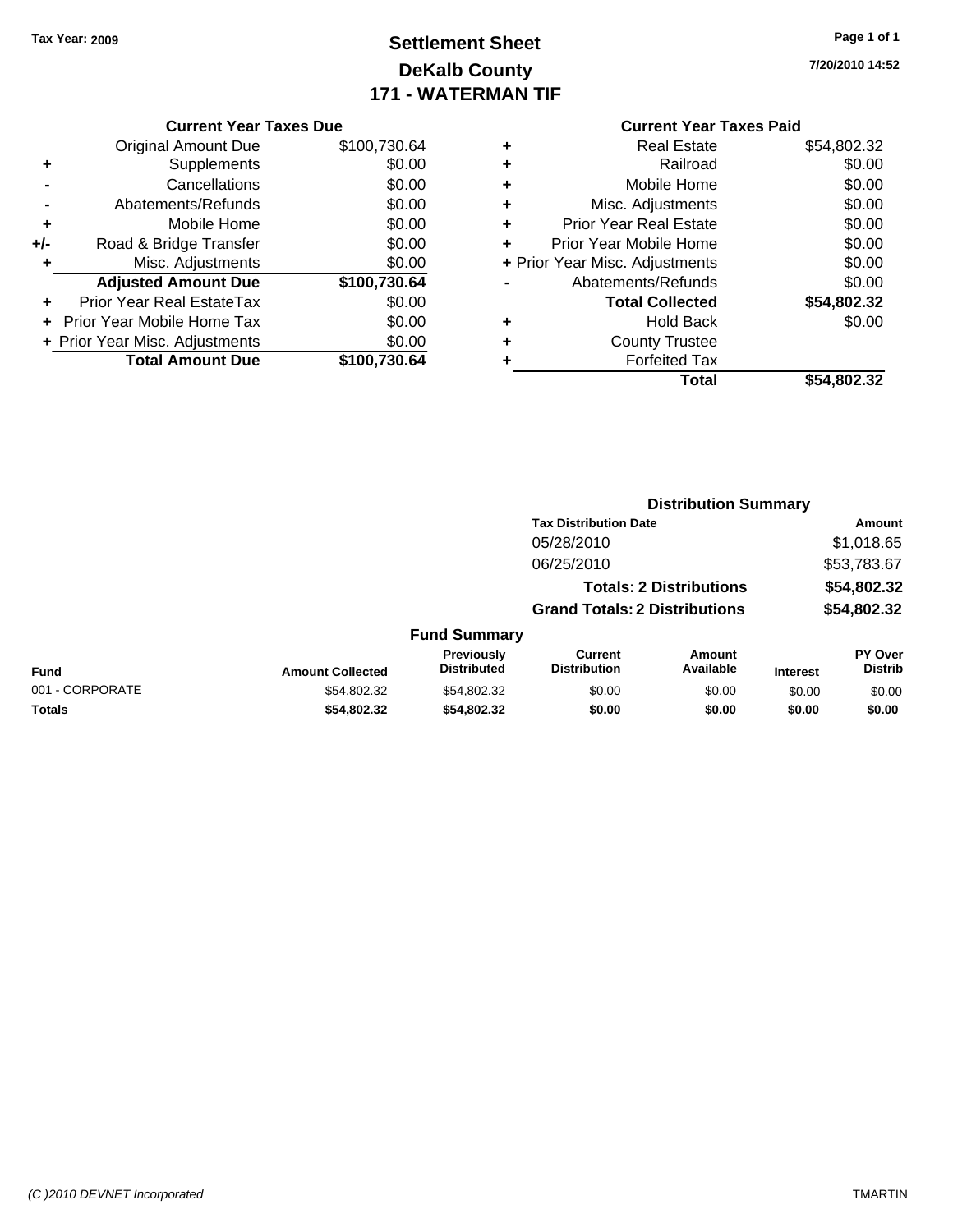### **Settlement Sheet Tax Year: 2009 Page 1 of 1 DeKalb County 180 - SYCAMORE TIF DISTRICT (expires 2023)**

**7/20/2010 14:52**

|       | <b>Current Year Taxes Due</b>  |             |  |  |  |  |
|-------|--------------------------------|-------------|--|--|--|--|
|       | <b>Original Amount Due</b>     | \$72,491.90 |  |  |  |  |
|       | Supplements                    | \$0.00      |  |  |  |  |
|       | Cancellations                  | \$0.00      |  |  |  |  |
|       | Abatements/Refunds             | \$0.00      |  |  |  |  |
| ٠     | Mobile Home                    | \$0.00      |  |  |  |  |
| $+/-$ | Road & Bridge Transfer         | \$0.00      |  |  |  |  |
| ٠     | Misc. Adjustments              | \$0.00      |  |  |  |  |
|       | <b>Adjusted Amount Due</b>     | \$72,491.90 |  |  |  |  |
|       | Prior Year Real EstateTax      | \$0.00      |  |  |  |  |
|       | Prior Year Mobile Home Tax     | \$0.00      |  |  |  |  |
|       | + Prior Year Misc. Adjustments | \$0.00      |  |  |  |  |
|       | <b>Total Amount Due</b>        | \$72.491.90 |  |  |  |  |
|       |                                |             |  |  |  |  |

|   | <b>Current Year Taxes Paid</b> |             |
|---|--------------------------------|-------------|
| ٠ | <b>Real Estate</b>             | \$36,659.83 |
| ٠ | Railroad                       | \$0.00      |
| ٠ | Mobile Home                    | \$0.00      |
| ٠ | Misc. Adjustments              | \$0.00      |
| ٠ | <b>Prior Year Real Estate</b>  | \$0.00      |
| ٠ | Prior Year Mobile Home         | \$0.00      |
|   | + Prior Year Misc. Adjustments | \$0.00      |
|   | Abatements/Refunds             | \$0.00      |
|   | <b>Total Collected</b>         | \$36,659.83 |
| ٠ | <b>Hold Back</b>               | \$0.00      |
| ٠ | <b>County Trustee</b>          |             |
|   | <b>Forfeited Tax</b>           |             |
|   | Total                          | \$36,659.83 |

|                         |                                  |                                       |                     |                                                                                                        | Amount                           |  |
|-------------------------|----------------------------------|---------------------------------------|---------------------|--------------------------------------------------------------------------------------------------------|----------------------------------|--|
|                         |                                  | 05/28/2010                            |                     |                                                                                                        | \$1,246.99                       |  |
|                         |                                  | 06/25/2010                            |                     |                                                                                                        | \$35,412.84                      |  |
|                         |                                  |                                       |                     |                                                                                                        | \$36,659.83                      |  |
|                         |                                  |                                       |                     |                                                                                                        | \$36,659.83                      |  |
|                         |                                  |                                       |                     |                                                                                                        |                                  |  |
| <b>Amount Collected</b> | Previously<br><b>Distributed</b> | <b>Current</b><br><b>Distribution</b> | Amount<br>Available | <b>Interest</b>                                                                                        | <b>PY Over</b><br><b>Distrib</b> |  |
| \$36,659.83             | \$36,659.83                      | \$0.00                                | \$0.00              | \$0.00                                                                                                 | \$0.00                           |  |
| \$36,659.83             | \$36,659.83                      | \$0.00                                | \$0.00              | \$0.00                                                                                                 | \$0.00                           |  |
|                         |                                  |                                       | <b>Fund Summary</b> | <b>Tax Distribution Date</b><br><b>Totals: 2 Distributions</b><br><b>Grand Totals: 2 Distributions</b> | <b>Distribution Summary</b>      |  |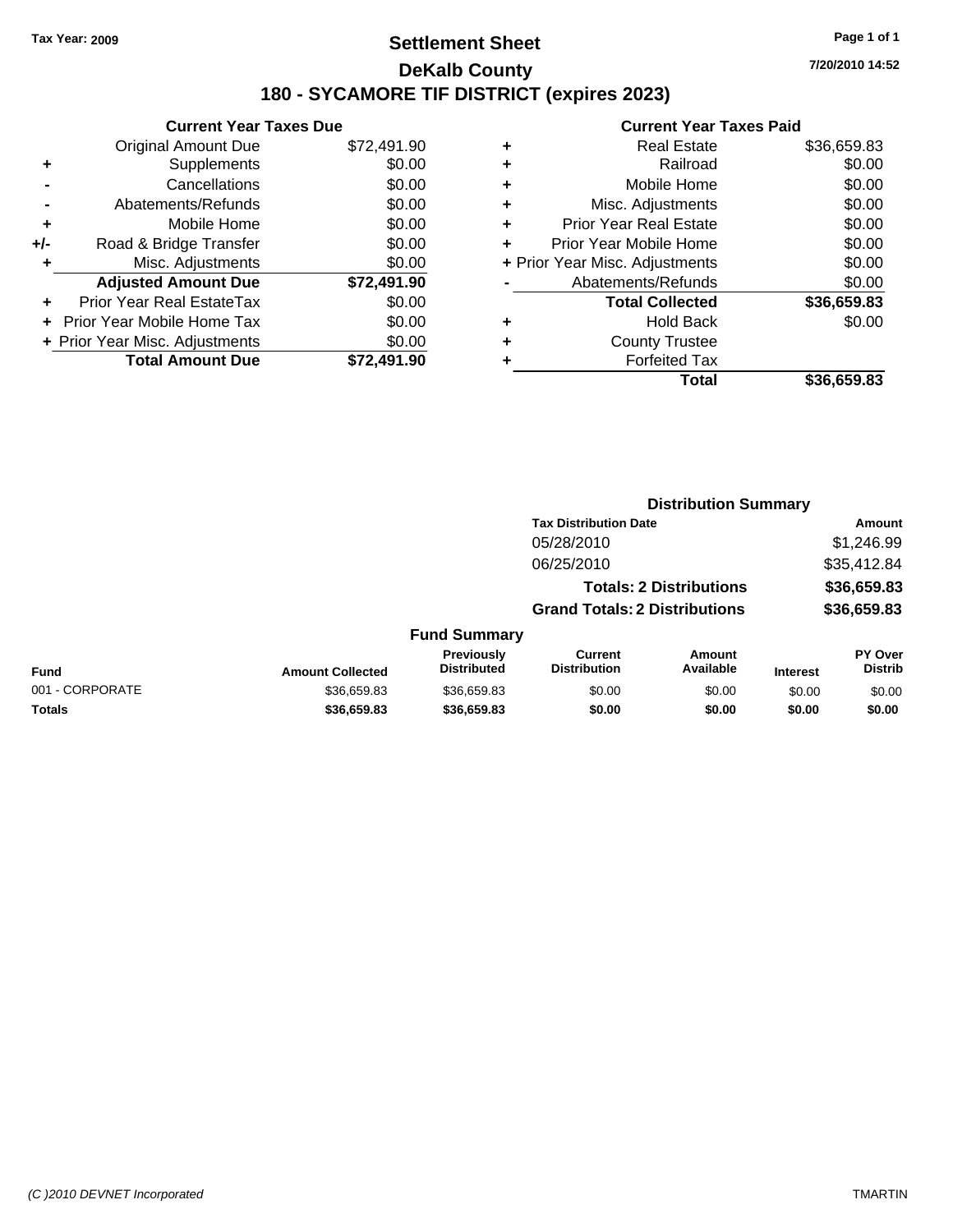### **Settlement Sheet Tax Year: 2009 Page 1 of 1 DeKalb County 201 - DEKALB SSA #6 (GREEK ROW)**

**7/20/2010 14:52**

| <b>Current Year Taxes Due</b> |                                |             |  |  |  |
|-------------------------------|--------------------------------|-------------|--|--|--|
|                               | <b>Original Amount Due</b>     | \$10,101.43 |  |  |  |
| ٠                             | Supplements                    | \$0.00      |  |  |  |
|                               | Cancellations                  | \$0.00      |  |  |  |
|                               | Abatements/Refunds             | \$0.00      |  |  |  |
| ٠                             | Mobile Home                    | \$0.00      |  |  |  |
| +/-                           | Road & Bridge Transfer         | \$0.00      |  |  |  |
| ٠                             | Misc. Adjustments              | \$0.00      |  |  |  |
|                               | <b>Adjusted Amount Due</b>     | \$10,101.43 |  |  |  |
| ٠                             | Prior Year Real EstateTax      | \$0.00      |  |  |  |
|                               | Prior Year Mobile Home Tax     | \$0.00      |  |  |  |
|                               | + Prior Year Misc. Adjustments | \$0.00      |  |  |  |
|                               | <b>Total Amount Due</b>        | \$10.101.43 |  |  |  |
|                               |                                |             |  |  |  |

|                                | <b>Real Estate</b>            | \$4,599.05 |
|--------------------------------|-------------------------------|------------|
| ٠                              | Railroad                      | \$0.00     |
| ٠                              | Mobile Home                   | \$0.00     |
| ٠                              | Misc. Adjustments             | \$0.00     |
| ÷                              | <b>Prior Year Real Estate</b> | \$0.00     |
|                                | Prior Year Mobile Home        | \$0.00     |
| + Prior Year Misc. Adjustments |                               | \$0.00     |
|                                | Abatements/Refunds            | \$0.00     |
|                                | <b>Total Collected</b>        | \$4,599.05 |
| ٠                              | Hold Back                     | \$0.00     |
| ٠                              | <b>County Trustee</b>         |            |
| ٠                              | <b>Forfeited Tax</b>          |            |
|                                | Total                         | \$4.599.05 |

|                            |                         |                                  |                                       | <b>Distribution Summary</b>    |                 |                           |
|----------------------------|-------------------------|----------------------------------|---------------------------------------|--------------------------------|-----------------|---------------------------|
|                            |                         |                                  | <b>Tax Distribution Date</b>          |                                |                 | Amount                    |
|                            |                         |                                  | 05/28/2010                            |                                |                 | \$466.51                  |
|                            |                         |                                  | 06/25/2010                            |                                |                 | \$4,087.68                |
|                            |                         |                                  | 07/23/2010                            |                                |                 | \$44.86                   |
|                            |                         |                                  |                                       | <b>Totals: 3 Distributions</b> |                 | \$4,599.05                |
|                            |                         |                                  | <b>Grand Totals: 3 Distributions</b>  |                                |                 | \$4,599.05                |
|                            |                         | <b>Fund Summary</b>              |                                       |                                |                 |                           |
| Fund                       | <b>Amount Collected</b> | Previously<br><b>Distributed</b> | <b>Current</b><br><b>Distribution</b> | Amount<br>Available            | <b>Interest</b> | PY Over<br><b>Distrib</b> |
| 023 - SPECIAL SERVICE AREA | \$4,599.05              | \$4,554.19                       | \$44.86                               | \$0.00                         | \$0.00          | \$0.00                    |
| Totals                     | \$4,599.05              | \$4,554.19                       | \$44.86                               | \$0.00                         | \$0.00          | \$0.00                    |
|                            |                         |                                  |                                       |                                |                 |                           |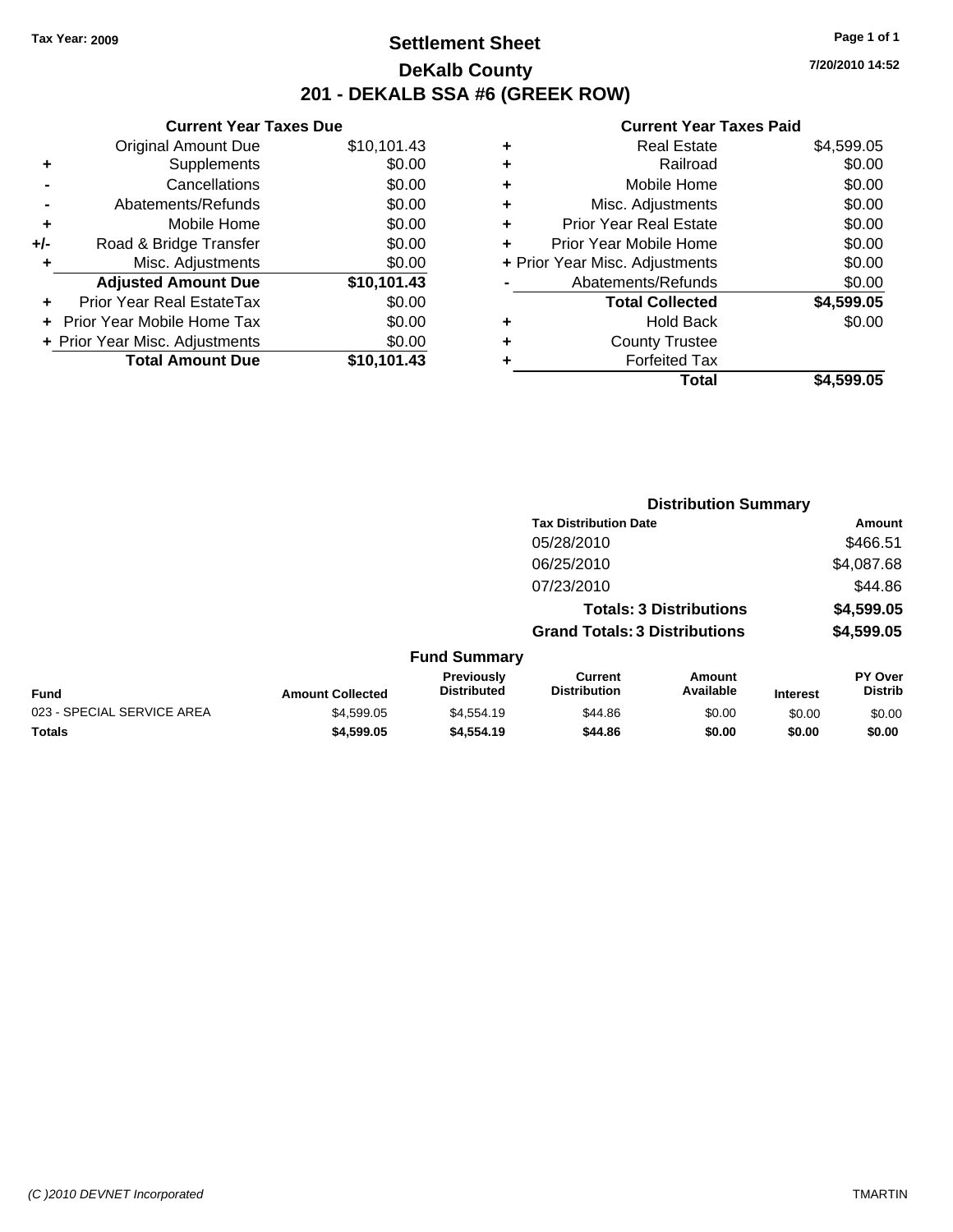### **Settlement Sheet Tax Year: 2009 Page 1 of 1 DeKalb County 204 - GENOA RIVER BEND SSA**

### **Current Year Taxes Paid**

|   | Total                          | \$31,912.44 |
|---|--------------------------------|-------------|
|   | <b>Forfeited Tax</b>           |             |
| ٠ | <b>County Trustee</b>          |             |
| ٠ | <b>Hold Back</b>               | \$0.00      |
|   | <b>Total Collected</b>         | \$31,912.44 |
|   | Abatements/Refunds             | \$0.00      |
|   | + Prior Year Misc. Adjustments | \$0.00      |
| ÷ | Prior Year Mobile Home         | \$0.00      |
| ٠ | <b>Prior Year Real Estate</b>  | \$0.00      |
| ÷ | Misc. Adjustments              | \$0.00      |
| ٠ | Mobile Home                    | \$0.00      |
| ٠ | Railroad                       | \$0.00      |
| ٠ | <b>Real Estate</b>             | \$31,912.44 |
|   |                                |             |

### **+** Mobile Home \$0.00 **+/-** Road & Bridge Transfer \$0.00 **+** Misc. Adjustments \$0.00 **Adjusted Amount Due \$61,451.03 +** Prior Year Real EstateTax \$0.00 **+** Prior Year Mobile Home Tax \$0.00 **+ Prior Year Misc. Adjustments**  $$0.00$ **Total Amount Due \$61,451.03**

**Current Year Taxes Due** Original Amount Due \$61,501.32

**+** Supplements \$475.25 **-** Cancellations \$525.54 **-** Abatements/Refunds \$0.00

|                            |                         |                                         | <b>Distribution Summary</b>           |                                |                 |                                  |
|----------------------------|-------------------------|-----------------------------------------|---------------------------------------|--------------------------------|-----------------|----------------------------------|
|                            |                         |                                         | <b>Tax Distribution Date</b>          |                                |                 | Amount                           |
|                            |                         |                                         | 05/28/2010                            |                                |                 | \$8,293.71                       |
|                            |                         |                                         | 06/25/2010                            |                                |                 | \$22,487.59                      |
|                            |                         |                                         | 07/23/2010                            |                                |                 | \$1,131.14                       |
|                            |                         |                                         |                                       | <b>Totals: 3 Distributions</b> |                 | \$31,912.44                      |
|                            |                         |                                         | <b>Grand Totals: 3 Distributions</b>  |                                |                 | \$31,912.44                      |
|                            |                         | <b>Fund Summary</b>                     |                                       |                                |                 |                                  |
| <b>Fund</b>                | <b>Amount Collected</b> | <b>Previously</b><br><b>Distributed</b> | <b>Current</b><br><b>Distribution</b> | Amount<br>Available            | <b>Interest</b> | <b>PY Over</b><br><b>Distrib</b> |
| 023 - SPECIAL SERVICE AREA | \$31,912.44             | \$30,781.30                             | \$1,131.14                            | \$0.00                         | \$0.00          | \$0.00                           |
| Totals                     | \$31,912.44             | \$30.781.30                             | \$1,131.14                            | \$0.00                         | \$0.00          | \$0.00                           |

**7/20/2010 14:52**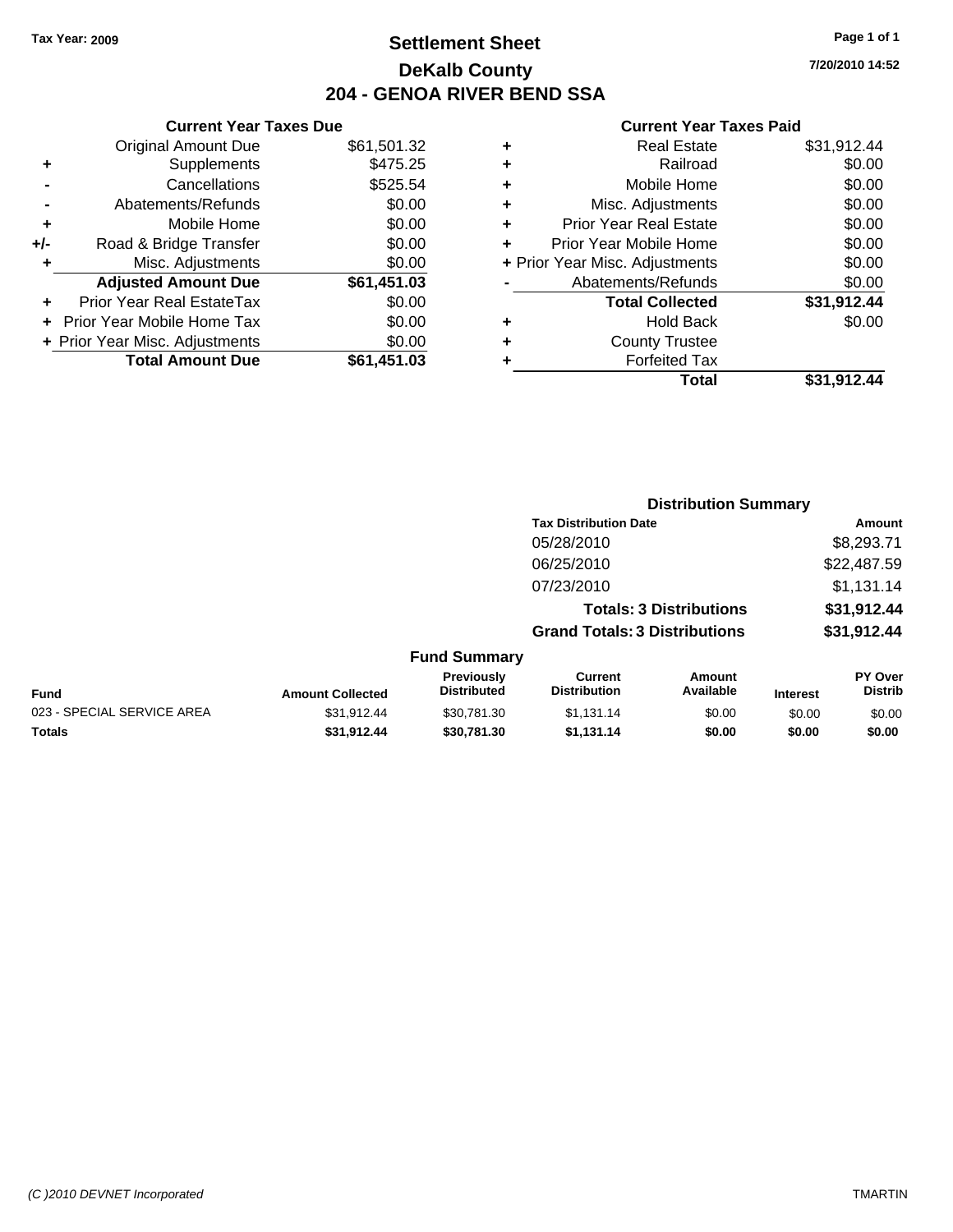### **Settlement Sheet Tax Year: 2009 Page 1 of 1 DeKalb County 207 - DERBY ESTATES SSA**

**7/20/2010 14:52**

|     | <b>Current Year Taxes Due</b>  |            |
|-----|--------------------------------|------------|
|     | <b>Original Amount Due</b>     | \$4,000.04 |
| ٠   | Supplements                    | \$0.00     |
|     | Cancellations                  | \$0.00     |
|     | Abatements/Refunds             | \$0.00     |
| ٠   | Mobile Home                    | \$0.00     |
| +/- | Road & Bridge Transfer         | \$0.00     |
| ٠   | Misc. Adjustments              | \$0.00     |
|     | <b>Adjusted Amount Due</b>     | \$4,000.04 |
|     | Prior Year Real EstateTax      | \$0.00     |
|     | Prior Year Mobile Home Tax     | \$0.00     |
|     | + Prior Year Misc. Adjustments | \$0.00     |
|     | <b>Total Amount Due</b>        | \$4.000.04 |
|     |                                |            |

| ٠                              | <b>Real Estate</b>            | \$1,950.62 |
|--------------------------------|-------------------------------|------------|
| ٠                              | Railroad                      | \$0.00     |
| ٠                              | Mobile Home                   | \$0.00     |
| ٠                              | Misc. Adjustments             | \$0.00     |
| ÷                              | <b>Prior Year Real Estate</b> | \$0.00     |
| ÷                              | Prior Year Mobile Home        | \$0.00     |
| + Prior Year Misc. Adjustments |                               | \$0.00     |
|                                | Abatements/Refunds            | \$0.00     |
|                                | <b>Total Collected</b>        | \$1,950.62 |
| ٠                              | Hold Back                     | \$0.00     |
| ٠                              | <b>County Trustee</b>         |            |
| ٠                              | <b>Forfeited Tax</b>          |            |
|                                | Total                         | \$1,950.62 |

|                            |                         |                                  | <b>Distribution Summary</b>                                            |                            |                 |                           |  |
|----------------------------|-------------------------|----------------------------------|------------------------------------------------------------------------|----------------------------|-----------------|---------------------------|--|
|                            |                         |                                  | <b>Tax Distribution Date</b>                                           |                            |                 | Amount                    |  |
|                            |                         |                                  | 05/28/2010                                                             |                            |                 | \$389.28                  |  |
|                            |                         |                                  | 06/25/2010                                                             |                            |                 | \$1,379.71                |  |
|                            |                         |                                  | 07/23/2010                                                             |                            |                 | \$181.63                  |  |
|                            |                         |                                  | <b>Totals: 3 Distributions</b><br><b>Grand Totals: 3 Distributions</b> |                            |                 | \$1,950.62<br>\$1,950.62  |  |
|                            |                         |                                  |                                                                        |                            |                 |                           |  |
|                            |                         | <b>Fund Summary</b>              |                                                                        |                            |                 |                           |  |
| Fund                       | <b>Amount Collected</b> | Previously<br><b>Distributed</b> | <b>Current</b><br><b>Distribution</b>                                  | <b>Amount</b><br>Available | <b>Interest</b> | PY Over<br><b>Distrib</b> |  |
| 023 - SPECIAL SERVICE AREA | \$1,950.62              | \$1,768.99                       | \$181.63                                                               | \$0.00                     | \$0.00          | \$0.00                    |  |
| Totals                     | \$1,950.62              | \$1,768.99                       | \$181.63                                                               | \$0.00                     | \$0.00          | \$0.00                    |  |
|                            |                         |                                  |                                                                        |                            |                 |                           |  |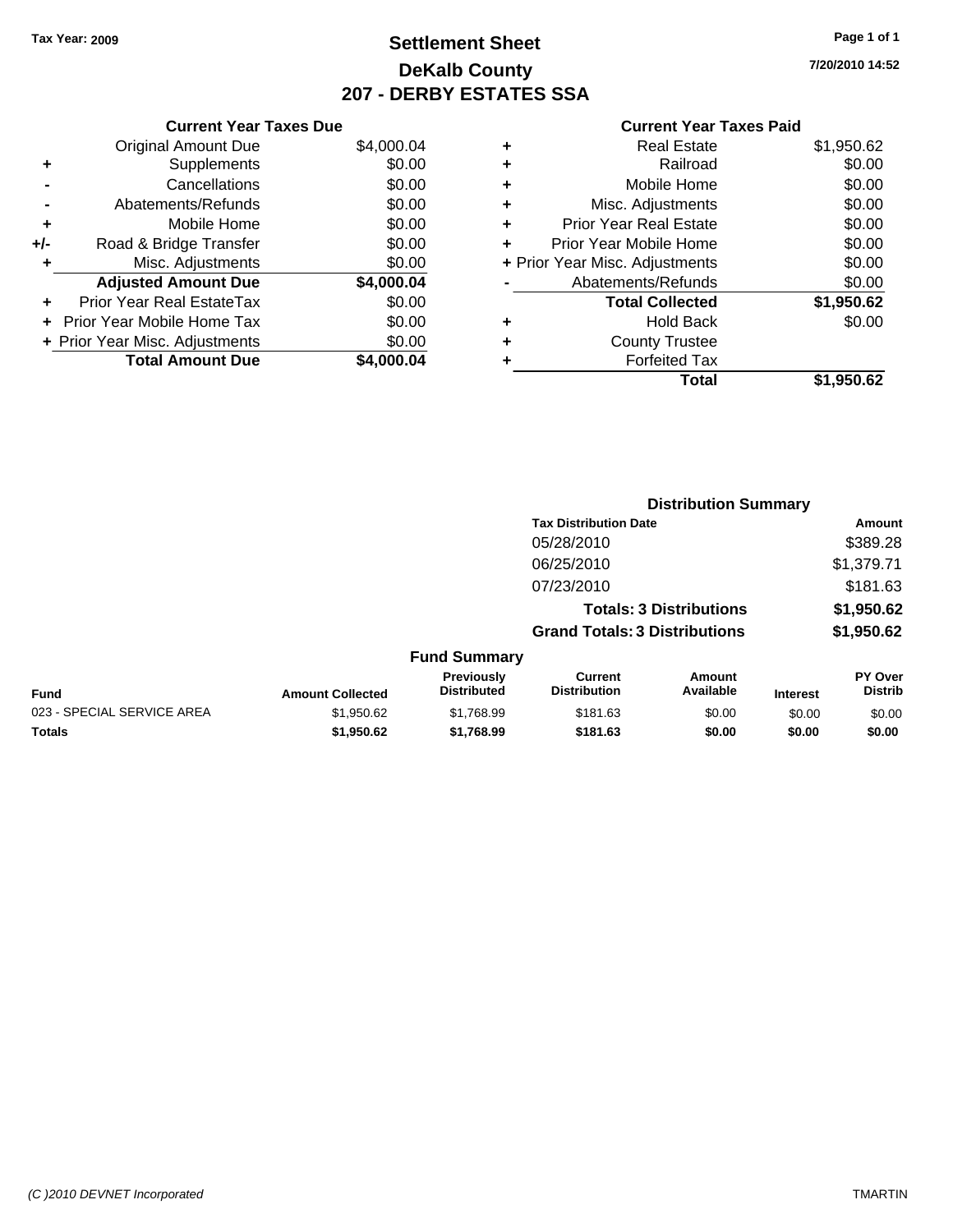### **Settlement Sheet Tax Year: 2009 Page 1 of 1 DeKalb County 213 - GENOA OAK CREEK EST SSA#4**

**7/20/2010 14:52**

|     | <b>Current Year Taxes Due</b>     |            |
|-----|-----------------------------------|------------|
|     | <b>Original Amount Due</b>        | \$1,655.78 |
| ٠   | Supplements                       | \$347.69   |
|     | Cancellations                     | \$377.69   |
|     | Abatements/Refunds                | \$0.00     |
| ٠   | Mobile Home                       | \$0.00     |
| +/- | Road & Bridge Transfer            | \$0.00     |
| ٠   | Misc. Adjustments                 | \$0.00     |
|     | <b>Adjusted Amount Due</b>        | \$1,625.78 |
|     | Prior Year Real EstateTax         | \$0.00     |
|     | <b>Prior Year Mobile Home Tax</b> | \$0.00     |
|     | + Prior Year Misc. Adjustments    | \$0.00     |
|     | <b>Total Amount Due</b>           | \$1.625.78 |

|   | <b>Real Estate</b>             | \$1,021.57 |
|---|--------------------------------|------------|
| ٠ | Railroad                       | \$0.00     |
| ٠ | Mobile Home                    | \$0.00     |
| ٠ | Misc. Adjustments              | \$0.00     |
| ÷ | Prior Year Real Estate         | \$0.00     |
| ٠ | Prior Year Mobile Home         | \$0.00     |
|   | + Prior Year Misc. Adjustments | \$0.00     |
|   | Abatements/Refunds             | \$0.00     |
|   | <b>Total Collected</b>         | \$1,021.57 |
| ٠ | <b>Hold Back</b>               | \$0.00     |
| ٠ | <b>County Trustee</b>          |            |
|   | <b>Forfeited Tax</b>           |            |
|   | Total                          | \$1.021.57 |

|                            | <b>Distribution Summary</b> |                                  |                                       |                                |                 |                                  |  |  |
|----------------------------|-----------------------------|----------------------------------|---------------------------------------|--------------------------------|-----------------|----------------------------------|--|--|
|                            |                             |                                  | <b>Tax Distribution Date</b>          |                                |                 | Amount                           |  |  |
|                            |                             |                                  | 05/28/2010                            |                                |                 | \$18.62                          |  |  |
|                            |                             |                                  | 06/25/2010                            |                                |                 | \$1,002.95                       |  |  |
|                            |                             |                                  |                                       | <b>Totals: 2 Distributions</b> |                 | \$1,021.57                       |  |  |
|                            |                             |                                  | <b>Grand Totals: 2 Distributions</b>  |                                |                 | \$1,021.57                       |  |  |
|                            |                             | <b>Fund Summary</b>              |                                       |                                |                 |                                  |  |  |
| <b>Fund</b>                | <b>Amount Collected</b>     | Previously<br><b>Distributed</b> | <b>Current</b><br><b>Distribution</b> | Amount<br>Available            | <b>Interest</b> | <b>PY Over</b><br><b>Distrib</b> |  |  |
| 023 - SPECIAL SERVICE AREA | \$1,021.57                  | \$1,021.57                       | \$0.00                                | \$0.00                         | \$0.00          | \$0.00                           |  |  |
| Totals                     | \$1,021.57                  | \$1,021.57                       | \$0.00                                | \$0.00                         | \$0.00          | \$0.00                           |  |  |
|                            |                             |                                  |                                       |                                |                 |                                  |  |  |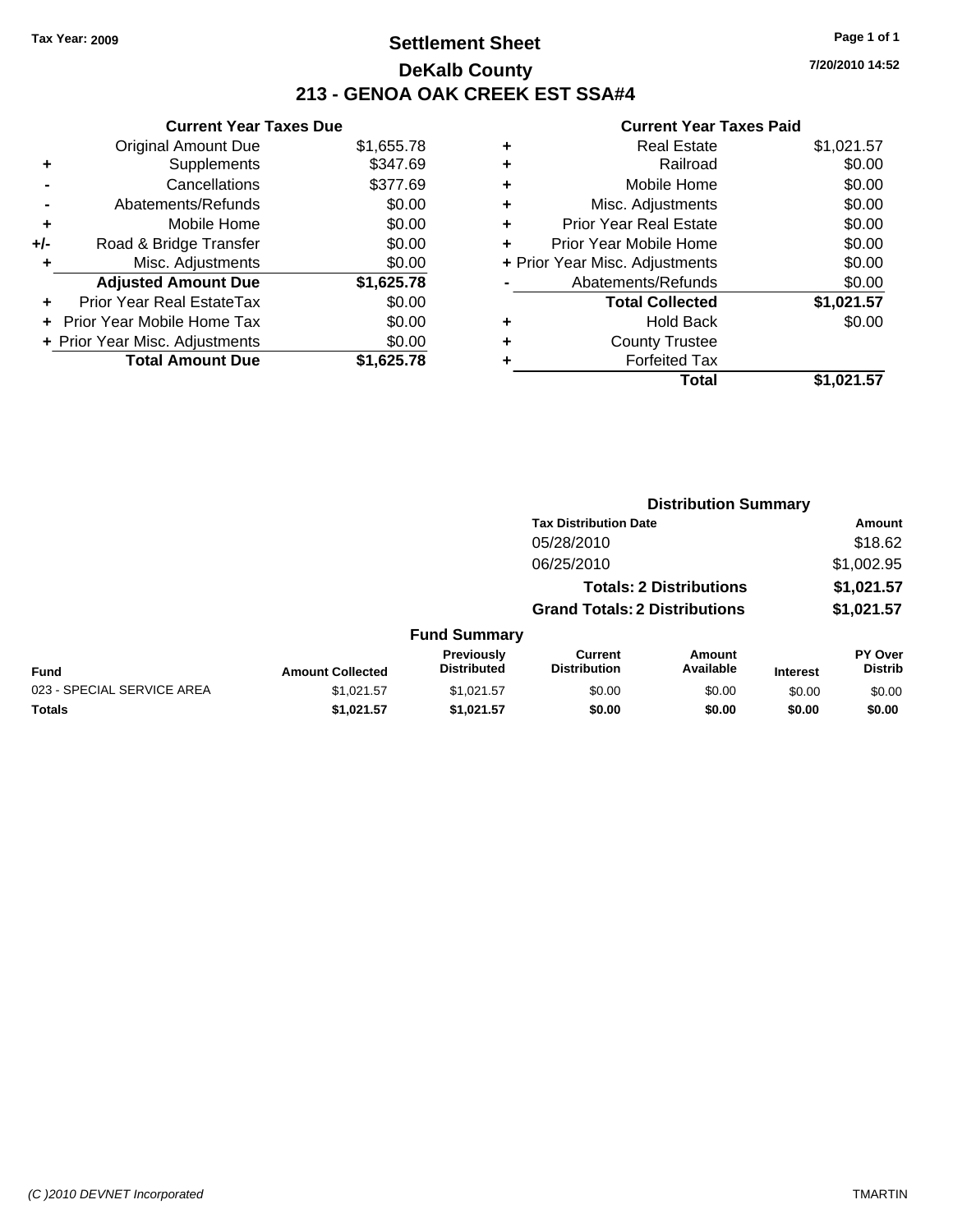# **Settlement Sheet Tax Year: 2009 Page 1 of 1 DeKalb County AF-MI #4 - AF/ MI/ DK DRAINAGE #4**

**Current Year Taxes Due** Original Amount Due \$7,527.18 **+** Supplements \$0.00 **-** Cancellations \$0.38 **-** Abatements/Refunds \$0.00 **+** Mobile Home \$0.00 **+/-** Road & Bridge Transfer \$0.00 **+** Misc. Adjustments \$0.00 **Adjusted Amount Due \$7,526.80 +** Prior Year Real EstateTax \$0.00 **+** Prior Year Mobile Home Tax \$0.00 **+ Prior Year Misc. Adjustments**  $$0.00$ **Total Amount Due \$7,526.80**

#### **Current Year Taxes Paid**

| ٠ | <b>Real Estate</b>             | \$4,545.08 |
|---|--------------------------------|------------|
| ٠ | Railroad                       | \$0.00     |
| ٠ | Mobile Home                    | \$0.00     |
| ÷ | Misc. Adjustments              | \$0.00     |
| ٠ | <b>Prior Year Real Estate</b>  | \$0.00     |
| ÷ | Prior Year Mobile Home         | \$0.00     |
|   | + Prior Year Misc. Adjustments | \$0.00     |
|   | Abatements/Refunds             | \$0.00     |
|   | <b>Total Collected</b>         | \$4,545.08 |
| ٠ | Hold Back                      | \$0.00     |
| ٠ | <b>County Trustee</b>          |            |
| ٠ | <b>Forfeited Tax</b>           |            |
|   | <b>Total</b>                   | \$4,545.08 |
|   |                                |            |

|                 |                         |                                  |                                       | <b>Distribution Summary</b>    |                 |                           |
|-----------------|-------------------------|----------------------------------|---------------------------------------|--------------------------------|-----------------|---------------------------|
|                 |                         |                                  | <b>Tax Distribution Date</b>          |                                |                 | Amount                    |
|                 |                         |                                  | 05/28/2010                            |                                |                 | \$973.72                  |
|                 |                         |                                  | 06/25/2010                            |                                |                 | \$3,532.61                |
|                 |                         |                                  | 07/23/2010                            |                                |                 | \$38.75                   |
|                 |                         |                                  |                                       | <b>Totals: 3 Distributions</b> |                 | \$4,545.08                |
|                 |                         |                                  | <b>Grand Totals: 3 Distributions</b>  |                                |                 | \$4,545.08                |
|                 |                         | <b>Fund Summary</b>              |                                       |                                |                 |                           |
| <b>Fund</b>     | <b>Amount Collected</b> | Previously<br><b>Distributed</b> | <b>Current</b><br><b>Distribution</b> | <b>Amount</b><br>Available     | <b>Interest</b> | PY Over<br><b>Distrib</b> |
| 001 - CORPORATE | \$4,545.08              | \$4,506.33                       | \$38.75                               | \$0.00                         | \$0.00          | \$0.00                    |
| Totals          | \$4,545.08              | \$4,506.33                       | \$38.75                               | \$0.00                         | \$0.00          | \$0.00                    |

**7/20/2010 14:52**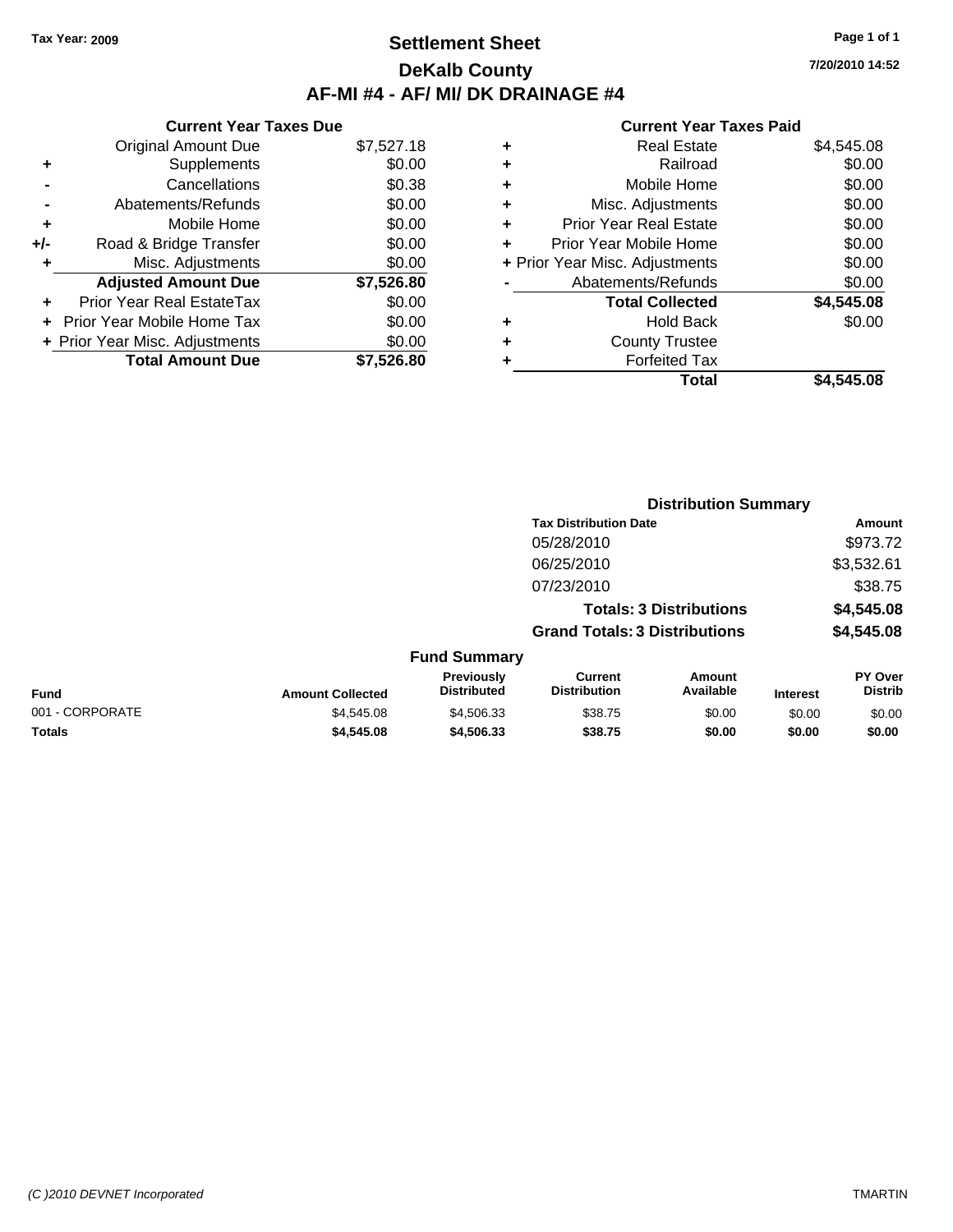# **Settlement Sheet Tax Year: 2009 Page 1 of 1 DeKalb County COON #1 - COON CREEK DRAINAGE #1**

**7/20/2010 14:52**

|     | <b>Current Year Taxes Due</b>  |             |  |  |  |
|-----|--------------------------------|-------------|--|--|--|
|     | <b>Original Amount Due</b>     | \$11,792.50 |  |  |  |
| ٠   | Supplements                    | \$0.00      |  |  |  |
|     | Cancellations                  | \$0.00      |  |  |  |
|     | Abatements/Refunds             | \$0.00      |  |  |  |
| ٠   | Mobile Home                    | \$0.00      |  |  |  |
| +/- | Road & Bridge Transfer         | \$0.00      |  |  |  |
|     | Misc. Adjustments              | \$0.00      |  |  |  |
|     | <b>Adjusted Amount Due</b>     | \$11,792.50 |  |  |  |
| ÷   | Prior Year Real EstateTax      | \$0.00      |  |  |  |
|     | Prior Year Mobile Home Tax     | \$0.00      |  |  |  |
|     | + Prior Year Misc. Adjustments | \$0.00      |  |  |  |
|     | <b>Total Amount Due</b>        | \$11,792.50 |  |  |  |
|     |                                |             |  |  |  |

| ٠ | <b>Real Estate</b>             | \$7,052.34 |
|---|--------------------------------|------------|
| ٠ | Railroad                       | \$0.00     |
| ٠ | Mobile Home                    | \$0.00     |
| ٠ | Misc. Adjustments              | \$0.00     |
| ٠ | <b>Prior Year Real Estate</b>  | \$0.00     |
| ٠ | Prior Year Mobile Home         | \$0.00     |
|   | + Prior Year Misc. Adjustments | \$0.00     |
|   | Abatements/Refunds             | \$0.00     |
|   | <b>Total Collected</b>         | \$7,052.34 |
| ٠ | <b>Hold Back</b>               | \$0.00     |
| ٠ | <b>County Trustee</b>          |            |
| ٠ | <b>Forfeited Tax</b>           |            |
|   | Total                          | \$7,052.34 |
|   |                                |            |

|                 |                         |                                  |                                       | <b>Distribution Summary</b>    |                 |                           |
|-----------------|-------------------------|----------------------------------|---------------------------------------|--------------------------------|-----------------|---------------------------|
|                 |                         |                                  | <b>Tax Distribution Date</b>          |                                |                 | Amount                    |
|                 |                         |                                  | 05/28/2010                            |                                |                 | \$2,589.77                |
|                 |                         |                                  | 06/25/2010                            |                                |                 | \$4,406.93                |
|                 |                         |                                  | 07/23/2010                            |                                |                 | \$55.64                   |
|                 |                         |                                  |                                       | <b>Totals: 3 Distributions</b> |                 | \$7,052.34                |
|                 |                         |                                  | <b>Grand Totals: 3 Distributions</b>  |                                |                 | \$7,052.34                |
|                 |                         | <b>Fund Summary</b>              |                                       |                                |                 |                           |
| Fund            | <b>Amount Collected</b> | Previously<br><b>Distributed</b> | <b>Current</b><br><b>Distribution</b> | <b>Amount</b><br>Available     | <b>Interest</b> | PY Over<br><b>Distrib</b> |
| 001 - CORPORATE | \$7,052.34              | \$6,996.70                       | \$55.64                               | \$0.00                         | \$0.00          | \$0.00                    |
| Totals          | \$7,052.34              | \$6,996.70                       | \$55.64                               | \$0.00                         | \$0.00          | \$0.00                    |
|                 |                         |                                  |                                       |                                |                 |                           |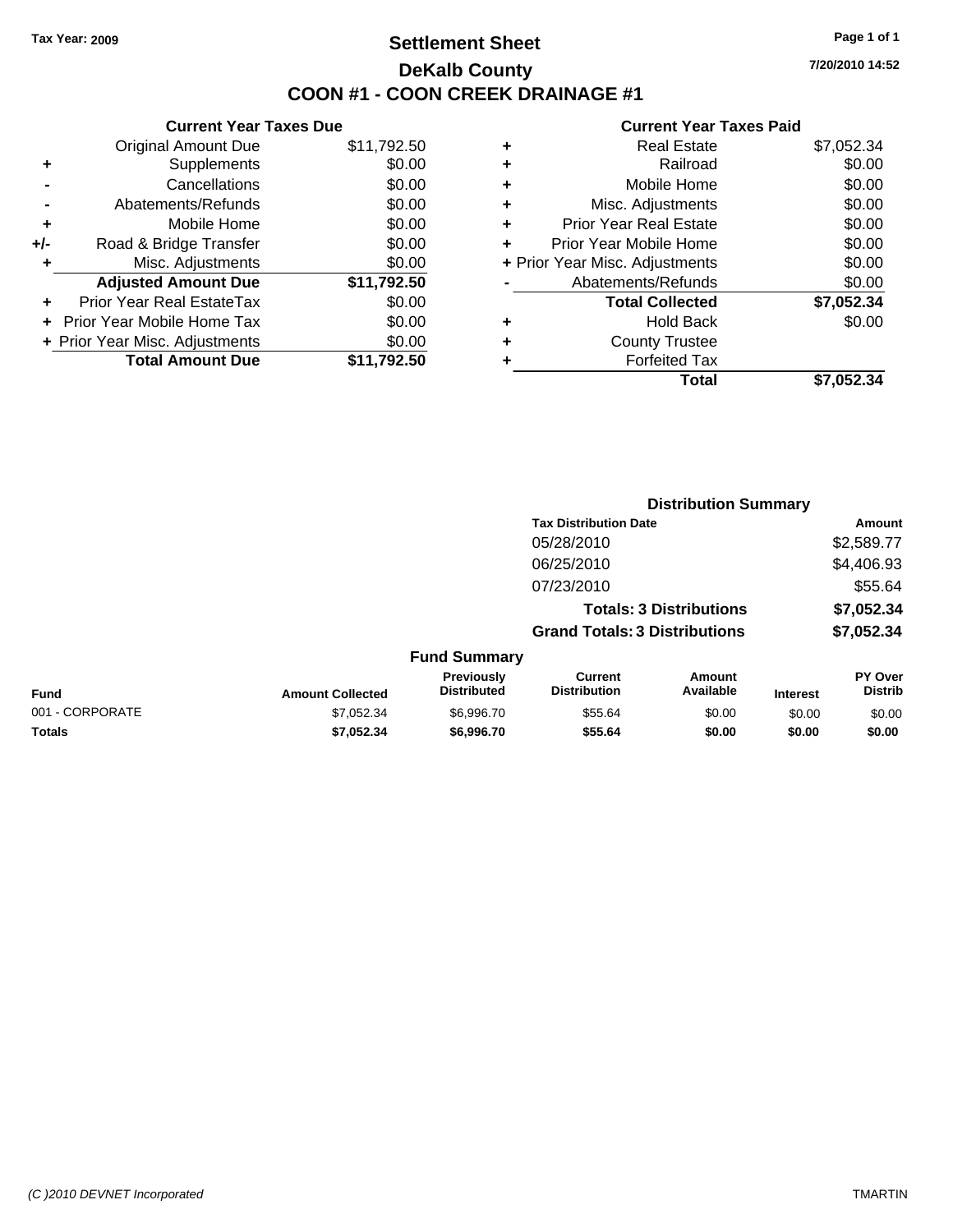**Current Year Taxes Due** Original Amount Due \$7,784.88

**Adjusted Amount Due \$7,784.88**

**Total Amount Due \$7,784.88**

**+** Supplements \$0.00 **-** Cancellations \$0.00 **-** Abatements/Refunds \$0.00 **+** Mobile Home \$0.00 **+/-** Road & Bridge Transfer \$0.00 **+** Misc. Adjustments \$0.00

**+** Prior Year Real EstateTax \$0.00 **+** Prior Year Mobile Home Tax \$0.00 **+ Prior Year Misc. Adjustments**  $$0.00$ 

### **Settlement Sheet Tax Year: 2009 Page 1 of 1 DeKalb County CO-PI #15 - CORTLAND PIERCE DRAINAGE**

**7/20/2010 14:52**

|   | Total                          | \$4.402.92 |
|---|--------------------------------|------------|
|   | <b>Forfeited Tax</b>           |            |
| ÷ | <b>County Trustee</b>          |            |
| ÷ | <b>Hold Back</b>               | \$0.00     |
|   | <b>Total Collected</b>         | \$4,402.92 |
|   | Abatements/Refunds             | \$0.00     |
|   | + Prior Year Misc. Adjustments | \$0.00     |
| ÷ | Prior Year Mobile Home         | \$0.00     |
| ٠ | <b>Prior Year Real Estate</b>  | \$0.00     |
| ٠ | Misc. Adjustments              | \$0.00     |
| ٠ | Mobile Home                    | \$0.00     |
| ٠ | Railroad                       | \$0.00     |
| ٠ | <b>Real Estate</b>             | \$4,402.92 |

|                 |                         |                                  |                                       | <b>Distribution Summary</b>    |                 |                                  |
|-----------------|-------------------------|----------------------------------|---------------------------------------|--------------------------------|-----------------|----------------------------------|
|                 |                         |                                  | <b>Tax Distribution Date</b>          |                                |                 | Amount                           |
|                 |                         |                                  | 05/28/2010                            |                                |                 | \$745.97                         |
|                 |                         |                                  | 06/25/2010                            |                                |                 | \$3,556.55                       |
|                 |                         |                                  | 07/23/2010                            |                                |                 | \$100.40                         |
|                 |                         |                                  |                                       | <b>Totals: 3 Distributions</b> |                 | \$4,402.92                       |
|                 |                         |                                  | <b>Grand Totals: 3 Distributions</b>  |                                |                 | \$4,402.92                       |
|                 |                         | <b>Fund Summary</b>              |                                       |                                |                 |                                  |
| <b>Fund</b>     | <b>Amount Collected</b> | Previously<br><b>Distributed</b> | <b>Current</b><br><b>Distribution</b> | <b>Amount</b><br>Available     | <b>Interest</b> | <b>PY Over</b><br><b>Distrib</b> |
| 001 - CORPORATE | \$4,402.92              | \$4,302.52                       | \$100.40                              | \$0.00                         | \$0.00          | \$0.00                           |
| Totals          | \$4,402.92              | \$4,302.52                       | \$100.40                              | \$0.00                         | \$0.00          | \$0.00                           |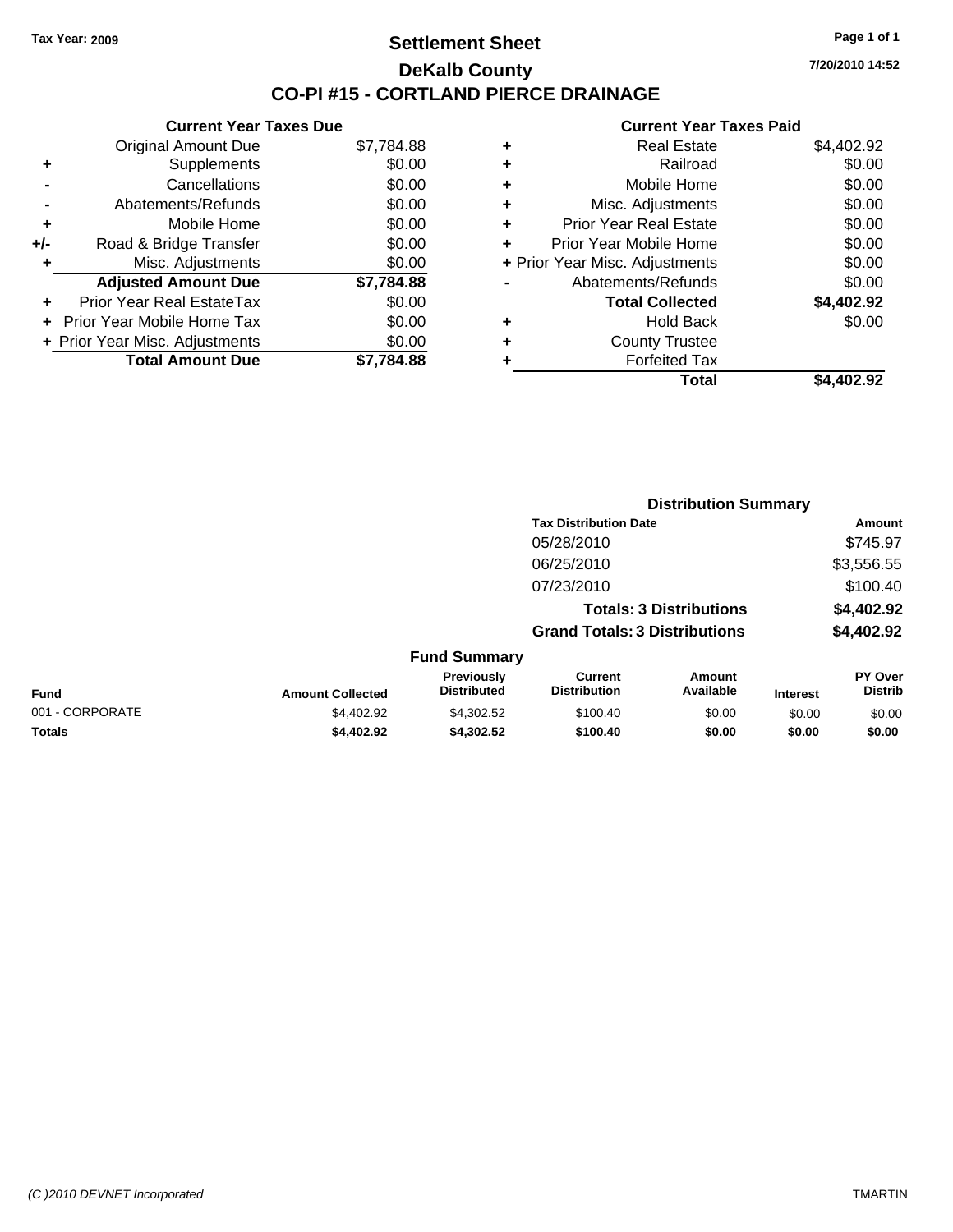**Current Year Taxes Due** Original Amount Due \$378,331.80

**Adjusted Amount Due \$378,331.80**

**Total Amount Due \$378,331.80**

**+** Supplements \$0.00 **-** Cancellations \$0.00 **-** Abatements/Refunds \$0.00 **+** Mobile Home \$0.00 **+/-** Road & Bridge Transfer \$0.00 **+** Misc. Adjustments \$0.00

**+** Prior Year Real EstateTax \$0.00 **+** Prior Year Mobile Home Tax \$0.00 **+ Prior Year Misc. Adjustments**  $$0.00$ 

# **Settlement Sheet Tax Year: 2009 Page 1 of 1 DeKalb County CO-SBA#9 - CORTLAND SBA #9**

**7/20/2010 14:52**

| ٠ | <b>Real Estate</b>             | \$189,165.90 |
|---|--------------------------------|--------------|
| ÷ | Railroad                       | \$0.00       |
| ÷ | Mobile Home                    | \$0.00       |
| ٠ | Misc. Adjustments              | \$0.00       |
| ٠ | <b>Prior Year Real Estate</b>  | \$0.00       |
| ÷ | Prior Year Mobile Home         | \$0.00       |
|   | + Prior Year Misc. Adjustments | \$0.00       |
|   | Abatements/Refunds             | \$0.00       |
|   | <b>Total Collected</b>         | \$189,165.90 |
| ٠ | <b>Hold Back</b>               | \$0.00       |
| ٠ | <b>County Trustee</b>          |              |
|   | <b>Forfeited Tax</b>           |              |
|   | Total                          | \$189.165.90 |

|                            |                         |                                  | <b>Distribution Summary</b>           |                                |                 |                                  |
|----------------------------|-------------------------|----------------------------------|---------------------------------------|--------------------------------|-----------------|----------------------------------|
|                            |                         |                                  | <b>Tax Distribution Date</b>          |                                |                 | Amount                           |
|                            |                         |                                  | 05/28/2010                            |                                |                 | \$19,912.20                      |
|                            |                         |                                  | 06/25/2010                            |                                |                 | \$168,348.60                     |
|                            |                         |                                  | 07/23/2010                            |                                |                 | \$905.10                         |
|                            |                         |                                  |                                       | <b>Totals: 3 Distributions</b> |                 | \$189,165.90                     |
|                            |                         |                                  | <b>Grand Totals: 3 Distributions</b>  |                                |                 | \$189,165.90                     |
|                            |                         | <b>Fund Summary</b>              |                                       |                                |                 |                                  |
| <b>Fund</b>                | <b>Amount Collected</b> | Previously<br><b>Distributed</b> | <b>Current</b><br><b>Distribution</b> | Amount<br>Available            | <b>Interest</b> | <b>PY Over</b><br><b>Distrib</b> |
| 023 - SPECIAL SERVICE AREA | \$189,165.90            | \$188,260.80                     | \$905.10                              | \$0.00                         | \$0.00          | \$0.00                           |
| Totals                     | \$189,165.90            | \$188,260.80                     | \$905.10                              | \$0.00                         | \$0.00          | \$0.00                           |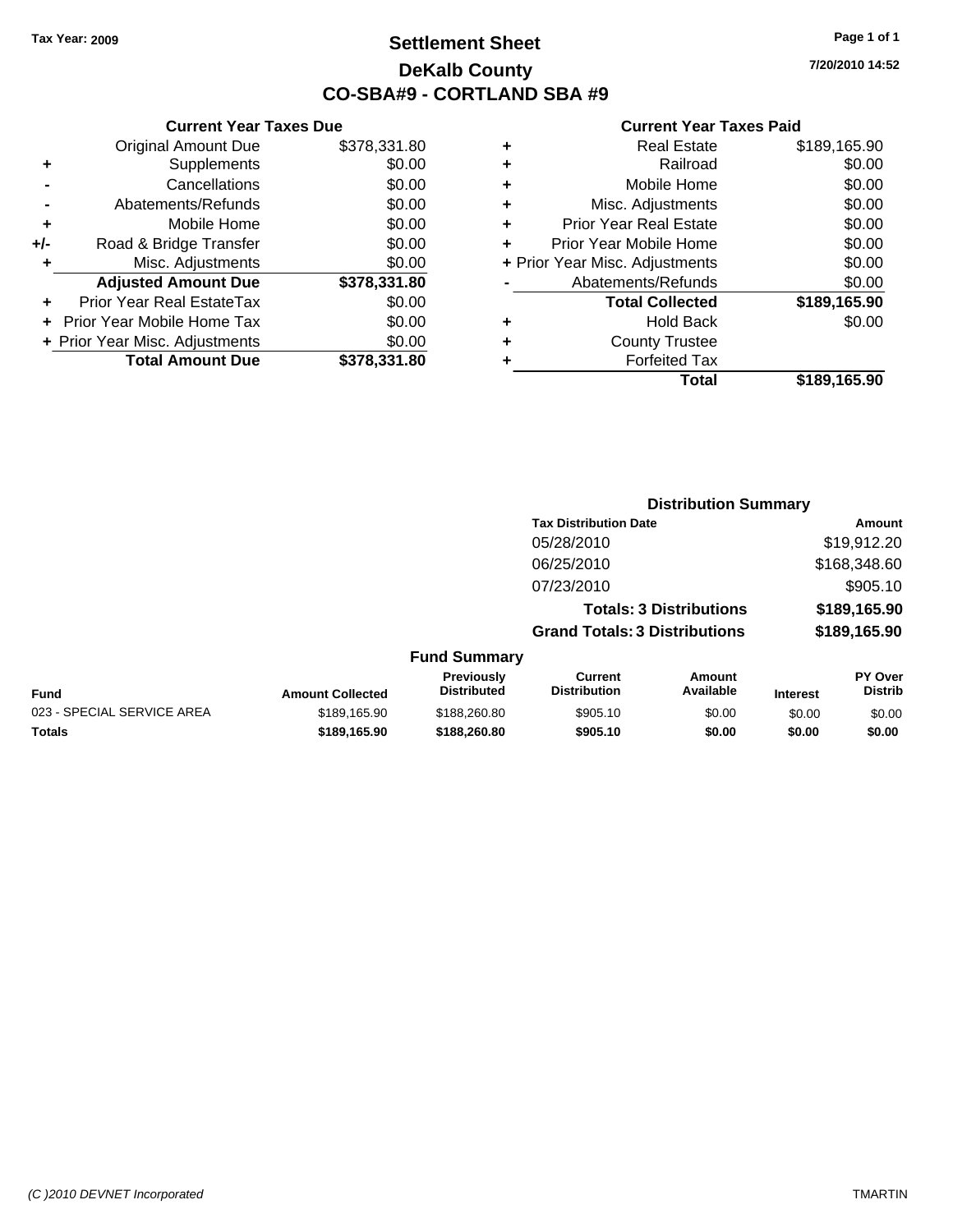**+/-** Road

# **Settlement Sheet Tax Year: 2009 Page 1 of 1 DeKalb County CO-SSA#1 - CORTLAND SBA #1**

**7/20/2010 14:52**

|                   |   |              | <b>Current Year Taxes Due</b>  |           |
|-------------------|---|--------------|--------------------------------|-----------|
|                   | ٠ | \$379,999.70 | <b>Original Amount Due</b>     |           |
|                   | ٠ | \$0.00       | Supplements                    | ÷         |
|                   | ٠ | \$0.00       | Cancellations                  |           |
| Misc              | ٠ | \$0.00       | Abatements/Refunds             |           |
| Prior Yea         |   | \$0.00       | Mobile Home                    | $\ddot{}$ |
| <b>Prior Year</b> |   | \$0.00       | Road & Bridge Transfer         | ∙/-       |
| + Prior Year Misc |   | \$0.00       | Misc. Adjustments              | ÷         |
| Abatem            |   | \$379,999.70 | <b>Adjusted Amount Due</b>     |           |
| To                |   | \$0.00       | Prior Year Real EstateTax      |           |
|                   | ٠ | \$0.00       | + Prior Year Mobile Home Tax   |           |
| C                 | ٠ | \$0.00       | + Prior Year Misc. Adjustments |           |
|                   |   | \$379,999.70 | <b>Total Amount Due</b>        |           |
|                   |   |              |                                |           |

|   | <b>Real Estate</b>             | \$187,574.32 |
|---|--------------------------------|--------------|
| ٠ | Railroad                       | \$0.00       |
| ٠ | Mobile Home                    | \$0.00       |
| ٠ | Misc. Adjustments              | \$0.00       |
| ٠ | <b>Prior Year Real Estate</b>  | \$0.00       |
|   | Prior Year Mobile Home         | \$0.00       |
|   | + Prior Year Misc. Adjustments | \$0.00       |
|   | Abatements/Refunds             | \$0.00       |
|   | <b>Total Collected</b>         | \$187,574.32 |
| ٠ | <b>Hold Back</b>               | \$0.00       |
| ٠ | <b>County Trustee</b>          |              |
|   | <b>Forfeited Tax</b>           |              |
|   | Total                          | \$187,574.32 |
|   |                                |              |

|                            |                         |                                  | <b>Distribution Summary</b>           |                                |                 |                                  |
|----------------------------|-------------------------|----------------------------------|---------------------------------------|--------------------------------|-----------------|----------------------------------|
|                            |                         |                                  | <b>Tax Distribution Date</b>          |                                |                 | Amount                           |
|                            |                         |                                  | 05/28/2010                            |                                |                 | \$40,425.50                      |
|                            |                         |                                  | 06/25/2010                            |                                |                 | \$145,531.80                     |
|                            |                         |                                  | 07/23/2010                            |                                |                 | \$1,617.02                       |
|                            |                         |                                  |                                       | <b>Totals: 3 Distributions</b> |                 | \$187,574.32                     |
|                            |                         |                                  | <b>Grand Totals: 3 Distributions</b>  |                                |                 | \$187,574.32                     |
|                            |                         | <b>Fund Summary</b>              |                                       |                                |                 |                                  |
| Fund                       | <b>Amount Collected</b> | Previously<br><b>Distributed</b> | <b>Current</b><br><b>Distribution</b> | Amount<br>Available            | <b>Interest</b> | <b>PY Over</b><br><b>Distrib</b> |
| 023 - SPECIAL SERVICE AREA | \$187.574.32            | \$185,957,30                     | \$1,617.02                            | \$0.00                         | \$0.00          | \$0.00                           |
| Totals                     | \$187,574.32            | \$185,957.30                     | \$1,617.02                            | \$0.00                         | \$0.00          | \$0.00                           |
|                            |                         |                                  |                                       |                                |                 |                                  |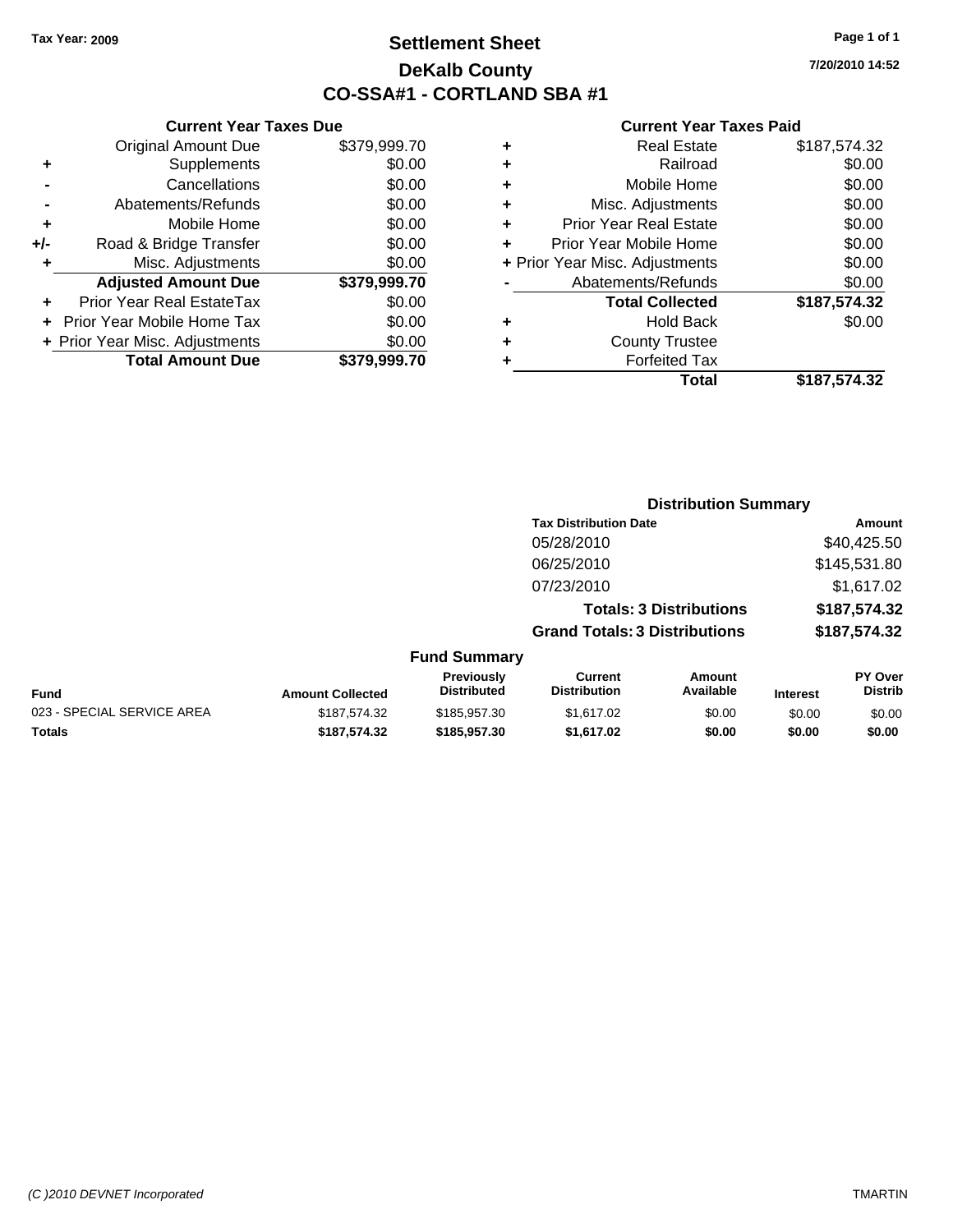# **Settlement Sheet Tax Year: 2009 Page 1 of 1 DeKalb County CO-SSA#4 - CORTLAND SBA #4**

**7/20/2010 14:52**

### **Current Year Taxes Paid**

|     | <b>Current Year Taxes Due</b>    |              |
|-----|----------------------------------|--------------|
|     | <b>Original Amount Due</b>       | \$936,601.44 |
| ٠   | Supplements                      | \$0.00       |
|     | Cancellations                    | \$0.00       |
|     | Abatements/Refunds               | \$0.00       |
| ٠   | Mobile Home                      | \$0.00       |
| +/- | Road & Bridge Transfer           | \$0.00       |
| ٠   | Misc. Adjustments                | \$0.00       |
|     | <b>Adjusted Amount Due</b>       | \$936,601.44 |
|     | <b>Prior Year Real EstateTax</b> | \$0.00       |
|     | Prior Year Mobile Home Tax       | \$0.00       |
|     | + Prior Year Misc. Adjustments   | \$0.00       |
|     | <b>Total Amount Due</b>          | \$936,601.44 |
|     |                                  |              |

|   | <b>Real Estate</b>             | \$219,515.98 |
|---|--------------------------------|--------------|
| ٠ | Railroad                       | \$0.00       |
| ٠ | Mobile Home                    | \$0.00       |
| ٠ | Misc. Adjustments              | \$0.00       |
| ÷ | <b>Prior Year Real Estate</b>  | \$0.00       |
| ٠ | Prior Year Mobile Home         | \$0.00       |
|   | + Prior Year Misc. Adjustments | \$0.00       |
|   | Abatements/Refunds             | \$0.00       |
|   | <b>Total Collected</b>         | \$219,515.98 |
| ٠ | <b>Hold Back</b>               | \$0.00       |
| ٠ | <b>County Trustee</b>          |              |
| ٠ | <b>Forfeited Tax</b>           |              |
|   | Total                          | \$219,515.98 |

|                            |                           |                         |                                         | <b>Distribution Summary</b>                                      |                                |                 |                           |
|----------------------------|---------------------------|-------------------------|-----------------------------------------|------------------------------------------------------------------|--------------------------------|-----------------|---------------------------|
|                            |                           |                         |                                         | <b>Tax Distribution Date</b>                                     |                                |                 | Amount                    |
|                            |                           |                         |                                         | 05/28/2010                                                       |                                |                 | \$74,635.44               |
|                            |                           |                         |                                         | 06/25/2010                                                       |                                |                 | \$731.72                  |
|                            |                           |                         |                                         | 07/23/2010                                                       |                                |                 | \$144,148.82              |
|                            |                           |                         |                                         |                                                                  | <b>Totals: 3 Distributions</b> |                 | \$219,515.98              |
|                            |                           |                         |                                         | <b>Grand Totals: 3 Distributions</b>                             |                                |                 | \$219,515.98              |
|                            |                           |                         | <b>Fund Summary</b>                     |                                                                  |                                |                 |                           |
| Fund                       |                           | <b>Amount Collected</b> | <b>Previously</b><br><b>Distributed</b> | Current<br><b>Distribution</b>                                   | Amount<br>Available            | <b>Interest</b> | PY Over<br><b>Distrib</b> |
| 023 - SPECIAL SERVICE AREA |                           | \$219,515.98            | \$75,367.16                             | \$144,148.82                                                     | \$0.00                         | \$0.00          | \$0.00                    |
| Totals                     |                           | \$219,515.98            | \$75,367.16                             | \$144,148.82                                                     | \$0.00                         | \$0.00          | \$0.00                    |
|                            |                           |                         | <b>Miscellaneous Adjustment Detail</b>  |                                                                  |                                |                 |                           |
| Year Source                | <b>Account Type</b>       |                         | <b>Amount Adjustment Description</b>    |                                                                  |                                |                 |                           |
| 2009 RE - Real Estate      | <b>Back Tax Collected</b> |                         |                                         | \$0.00 Eagle Home Nature's Crossing Redemption 58 Parcels by TBA |                                |                 |                           |

**Totals 1 entries** \$0.00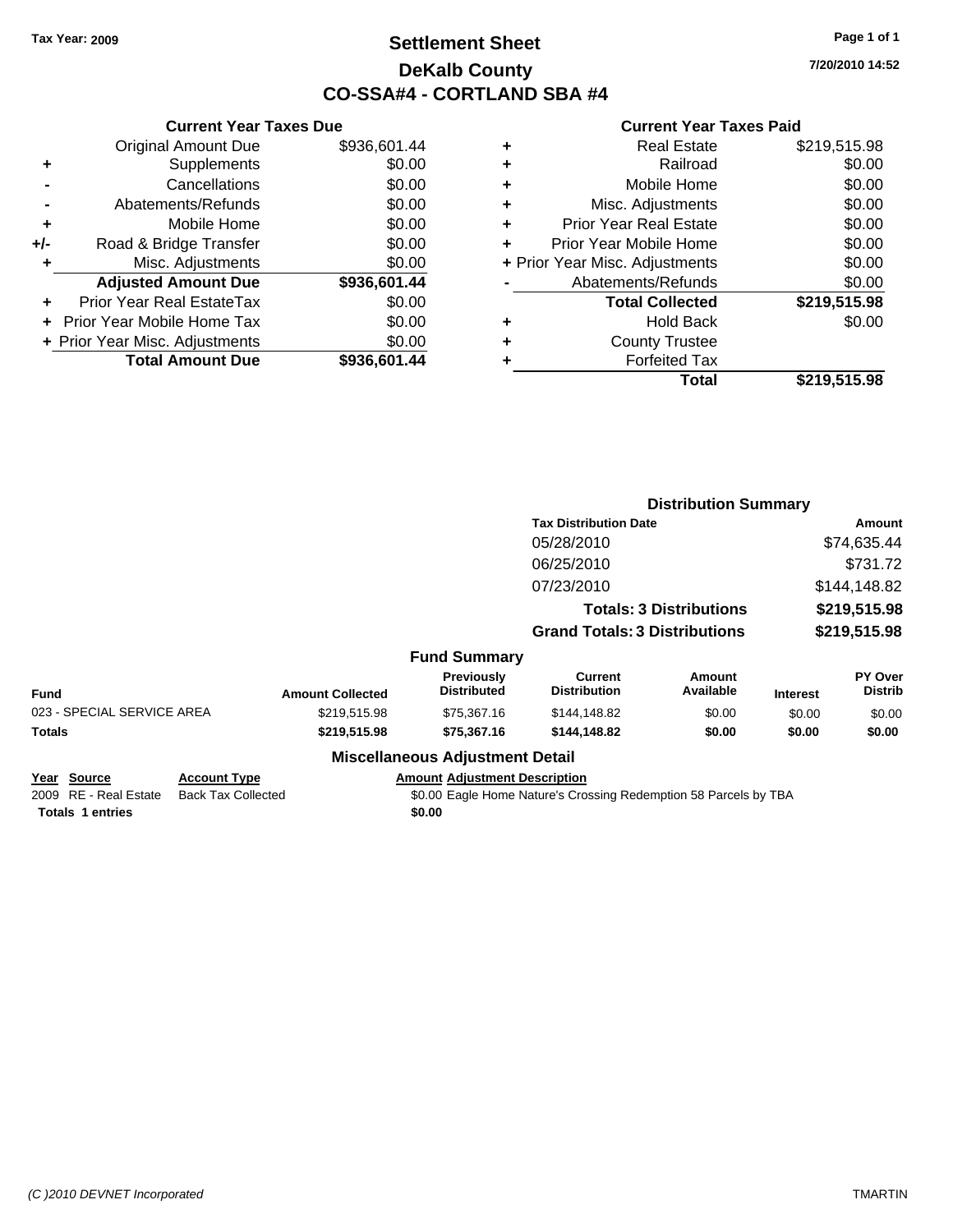# **Settlement Sheet Tax Year: 2009 Page 1 of 1 DeKalb County CO-SSA#7 - CORTLAND SBA #7**

**7/20/2010 14:52**

|       | <b>Current Year Taxes Due</b>  |              |
|-------|--------------------------------|--------------|
|       | <b>Original Amount Due</b>     | \$387,812.02 |
| ٠     | Supplements                    | \$0.00       |
|       | Cancellations                  | \$0.00       |
|       | Abatements/Refunds             | \$0.00       |
| ٠     | Mobile Home                    | \$0.00       |
| $+/-$ | Road & Bridge Transfer         | \$0.00       |
|       | Misc. Adjustments              | \$0.00       |
|       | <b>Adjusted Amount Due</b>     | \$387,812.02 |
|       | Prior Year Real EstateTax      | \$0.00       |
|       | Prior Year Mobile Home Tax     | \$0.00       |
|       | + Prior Year Misc. Adjustments | \$0.00       |
|       | <b>Total Amount Due</b>        | \$387,812.02 |
|       |                                |              |

| <b>Real Estate</b>             | \$47,561.85 |
|--------------------------------|-------------|
| Railroad                       | \$0.00      |
| Mobile Home                    | \$0.00      |
| Misc. Adjustments              | \$0.00      |
| <b>Prior Year Real Estate</b>  | \$0.00      |
| Prior Year Mobile Home         | \$0.00      |
| + Prior Year Misc. Adjustments | \$0.00      |
| Abatements/Refunds             | \$0.00      |
| <b>Total Collected</b>         | \$47,561.85 |
| <b>Hold Back</b>               | \$0.00      |
| <b>County Trustee</b>          |             |
| <b>Forfeited Tax</b>           |             |
| Total                          | \$47,561.85 |
|                                |             |

|                            |                         |                                         | <b>Distribution Summary</b>           |                                |                 |                                  |
|----------------------------|-------------------------|-----------------------------------------|---------------------------------------|--------------------------------|-----------------|----------------------------------|
|                            |                         |                                         | <b>Tax Distribution Date</b>          |                                |                 | Amount                           |
|                            |                         |                                         | 06/25/2010                            |                                |                 | \$47,561.85                      |
|                            |                         |                                         |                                       | <b>Totals: 1 Distributions</b> |                 | \$47,561.85                      |
|                            |                         |                                         | <b>Grand Totals: 1 Distributions</b>  |                                |                 | \$47,561.85                      |
|                            |                         | <b>Fund Summary</b>                     |                                       |                                |                 |                                  |
| <b>Fund</b>                | <b>Amount Collected</b> | <b>Previously</b><br><b>Distributed</b> | <b>Current</b><br><b>Distribution</b> | <b>Amount</b><br>Available     | <b>Interest</b> | <b>PY Over</b><br><b>Distrib</b> |
| 023 - SPECIAL SERVICE AREA | \$47,561.85             | \$47,561.85                             | \$0.00                                | \$0.00                         | \$0.00          | \$0.00                           |
| Totals                     | \$47,561.85             | \$47,561.85                             | \$0.00                                | \$0.00                         | \$0.00          | \$0.00                           |
|                            |                         |                                         |                                       |                                |                 |                                  |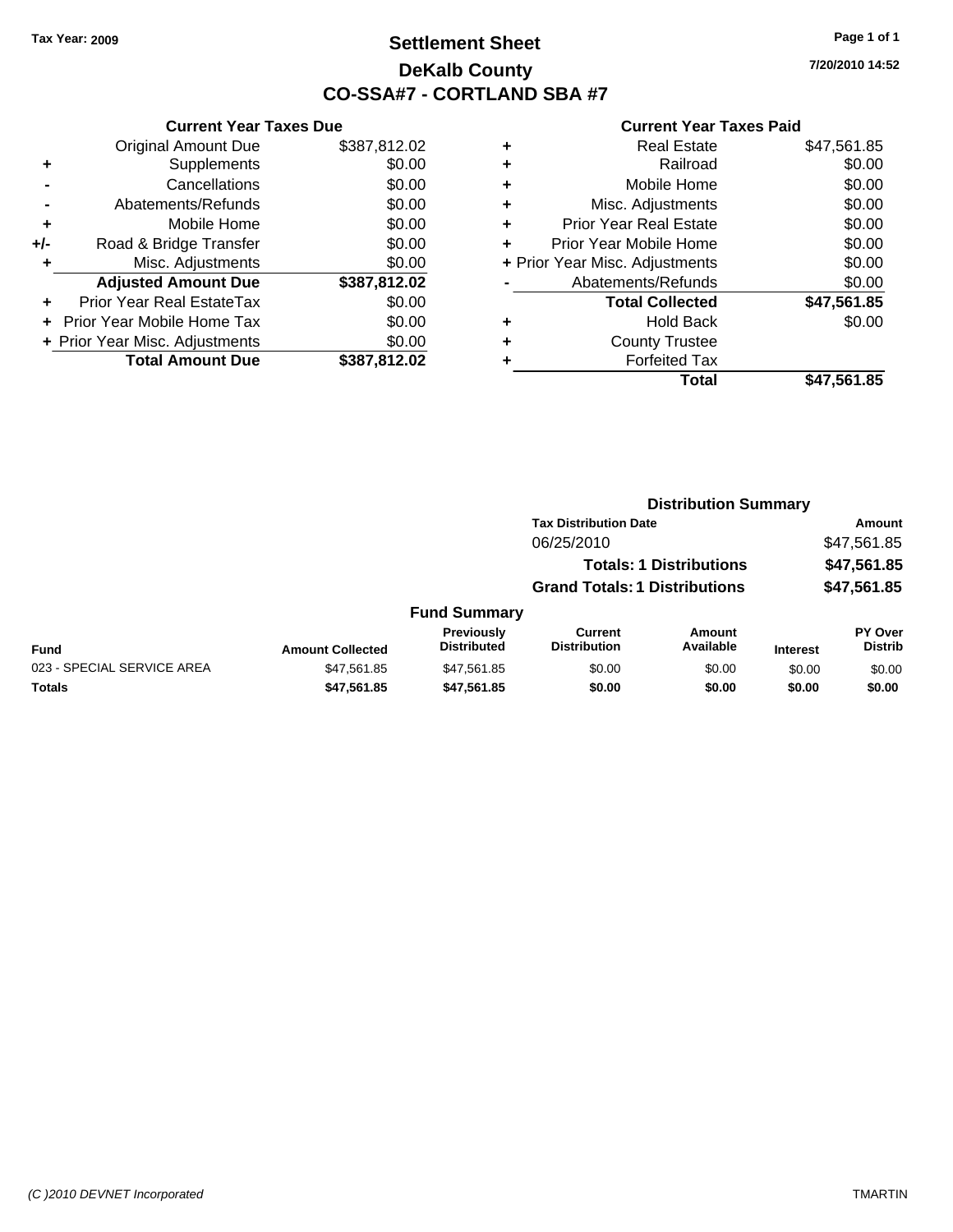# **Settlement Sheet Tax Year: 2009 Page 1 of 1 DeKalb County CO-SSA#8 - CORTLAND SBA #8**

**7/20/2010 14:52**

### **Current Year Taxes Paid**

|       | <b>Current Year Taxes Due</b>  |              |
|-------|--------------------------------|--------------|
|       | <b>Original Amount Due</b>     | \$300,005.26 |
| ٠     | Supplements                    | \$0.00       |
|       | Cancellations                  | \$0.00       |
|       | Abatements/Refunds             | \$0.00       |
| ٠     | Mobile Home                    | \$0.00       |
| $+/-$ | Road & Bridge Transfer         | \$0.00       |
|       | Misc. Adjustments              | \$0.00       |
|       | <b>Adjusted Amount Due</b>     | \$300,005.26 |
|       | Prior Year Real EstateTax      | \$0.00       |
|       | Prior Year Mobile Home Tax     | \$0.00       |
|       | + Prior Year Misc. Adjustments | \$0.00       |
|       | <b>Total Amount Due</b>        | \$300,005.26 |
|       |                                |              |

|   | <b>Real Estate</b>             | \$96,952.93 |
|---|--------------------------------|-------------|
| ÷ | Railroad                       | \$0.00      |
| ٠ | Mobile Home                    | \$0.00      |
| ٠ | Misc. Adjustments              | \$0.00      |
|   | <b>Prior Year Real Estate</b>  | \$0.00      |
|   | Prior Year Mobile Home         | \$0.00      |
|   | + Prior Year Misc. Adjustments | \$0.00      |
|   | Abatements/Refunds             | \$0.00      |
|   | <b>Total Collected</b>         | \$96,952.93 |
| ٠ | <b>Hold Back</b>               | \$0.00      |
|   | <b>County Trustee</b>          |             |
|   | <b>Forfeited Tax</b>           |             |
|   | Total                          | \$96,952.93 |
|   |                                |             |

|                                 |                           |                         |                                        | <b>Distribution Summary</b>                                |                                |                 |                           |
|---------------------------------|---------------------------|-------------------------|----------------------------------------|------------------------------------------------------------|--------------------------------|-----------------|---------------------------|
|                                 |                           |                         |                                        | <b>Tax Distribution Date</b>                               |                                |                 | Amount                    |
|                                 |                           |                         |                                        | 06/25/2010                                                 |                                |                 | \$96,952.93               |
|                                 |                           |                         |                                        |                                                            | <b>Totals: 1 Distributions</b> |                 | \$96,952.93               |
|                                 |                           |                         |                                        | <b>Grand Totals: 1 Distributions</b>                       |                                |                 | \$96,952.93               |
|                                 |                           |                         | <b>Fund Summary</b>                    |                                                            |                                |                 |                           |
| <b>Fund</b>                     |                           | <b>Amount Collected</b> | Previously<br><b>Distributed</b>       | Current<br><b>Distribution</b>                             | <b>Amount</b><br>Available     | <b>Interest</b> | PY Over<br><b>Distrib</b> |
| 023 - SPECIAL SERVICE AREA      |                           | \$96,952.93             | \$96,952.93                            | \$0.00                                                     | \$0.00                         | \$0.00          | \$0.00                    |
| <b>Totals</b>                   |                           | \$96,952.93             | \$96,952.93                            | \$0.00                                                     | \$0.00                         | \$0.00          | \$0.00                    |
|                                 |                           |                         | <b>Miscellaneous Adjustment Detail</b> |                                                            |                                |                 |                           |
| Year Source                     | <b>Account Type</b>       |                         | <b>Amount Adjustment Description</b>   |                                                            |                                |                 |                           |
| <b>RE</b> - Real Estate<br>2009 | <b>Back Tax Collected</b> |                         |                                        | \$0.00 Montabano Builders Redemption 09-33-128-003 by TBA  |                                |                 |                           |
| 2009 RE - Real Estate           | <b>Back Tax Collected</b> |                         |                                        | \$0.00 Montalbano Builders Redemption 09-28-352-001 by TBA |                                |                 |                           |

2009 RE - Real Estate Back Tax Collected \$0.00 Montalbano Builders Redemption 09-28-351-015 by TBA

**Totals \$0.00 3 entries**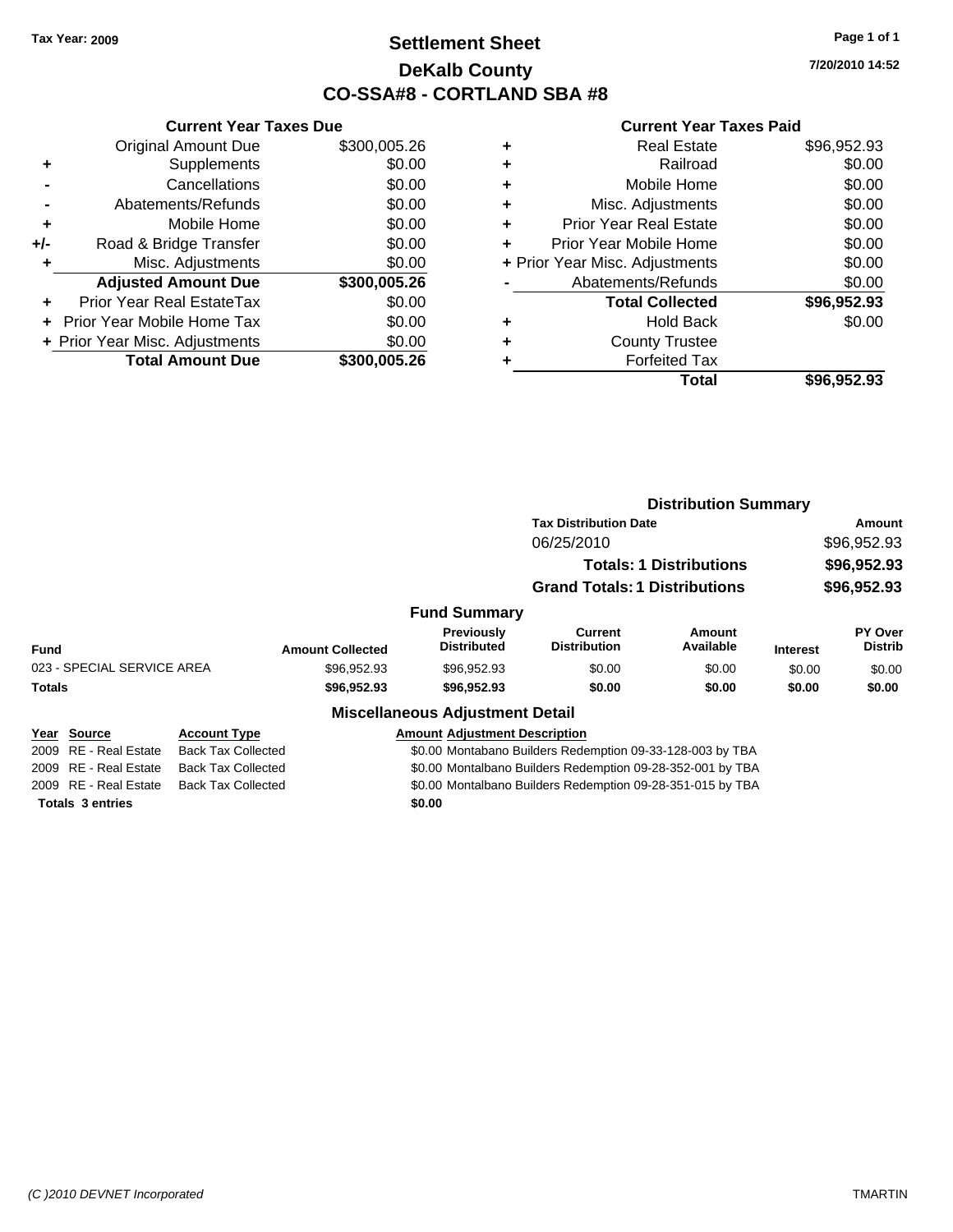# **Settlement Sheet Tax Year: 2009 Page 1 of 1 DeKalb County MA-DK #3 - MALTA DEKALB DRAINAGE #3**

**7/20/2010 14:52**

| <b>Current Year Taxes Due</b> |
|-------------------------------|
| \$1,250.28                    |
| \$0.00                        |
| \$0.00                        |
| \$0.00                        |
| \$0.00                        |
| \$0.00                        |
|                               |
| \$0.00                        |
| \$1,250.28                    |
| \$0.00                        |
| \$0.00                        |
| \$0.00                        |
|                               |

|   | Total                          | \$631.38 |
|---|--------------------------------|----------|
| ٠ | <b>Forfeited Tax</b>           |          |
| ٠ | <b>County Trustee</b>          |          |
| ٠ | <b>Hold Back</b>               | \$0.00   |
|   | <b>Total Collected</b>         | \$631.38 |
|   | Abatements/Refunds             | \$0.00   |
|   | + Prior Year Misc. Adjustments | \$0.00   |
| ٠ | Prior Year Mobile Home         | \$0.00   |
| ٠ | <b>Prior Year Real Estate</b>  | \$0.00   |
| ٠ | Misc. Adjustments              | \$0.00   |
| ٠ | Mobile Home                    | \$0.00   |
| ٠ | Railroad                       | \$0.00   |
| ٠ | Real Estate                    | \$631.38 |
|   |                                |          |

|                 |                         |                                  |                                       | <b>Distribution Summary</b>    |                 |                           |
|-----------------|-------------------------|----------------------------------|---------------------------------------|--------------------------------|-----------------|---------------------------|
|                 |                         |                                  | <b>Tax Distribution Date</b>          |                                |                 | Amount                    |
|                 |                         |                                  | 05/28/2010                            |                                |                 | \$216.05                  |
|                 |                         |                                  | 06/25/2010                            |                                |                 | \$415.33                  |
|                 |                         |                                  |                                       | <b>Totals: 2 Distributions</b> |                 | \$631.38                  |
|                 |                         |                                  | <b>Grand Totals: 2 Distributions</b>  |                                |                 | \$631.38                  |
|                 |                         | <b>Fund Summary</b>              |                                       |                                |                 |                           |
| <b>Fund</b>     | <b>Amount Collected</b> | Previously<br><b>Distributed</b> | <b>Current</b><br><b>Distribution</b> | Amount<br>Available            | <b>Interest</b> | PY Over<br><b>Distrib</b> |
| 001 - CORPORATE | \$631.38                | \$631.38                         | \$0.00                                | \$0.00                         | \$0.00          | \$0.00                    |
| Totals          | \$631.38                | \$631.38                         | \$0.00                                | \$0.00                         | \$0.00          | \$0.00                    |
|                 |                         |                                  |                                       |                                |                 |                           |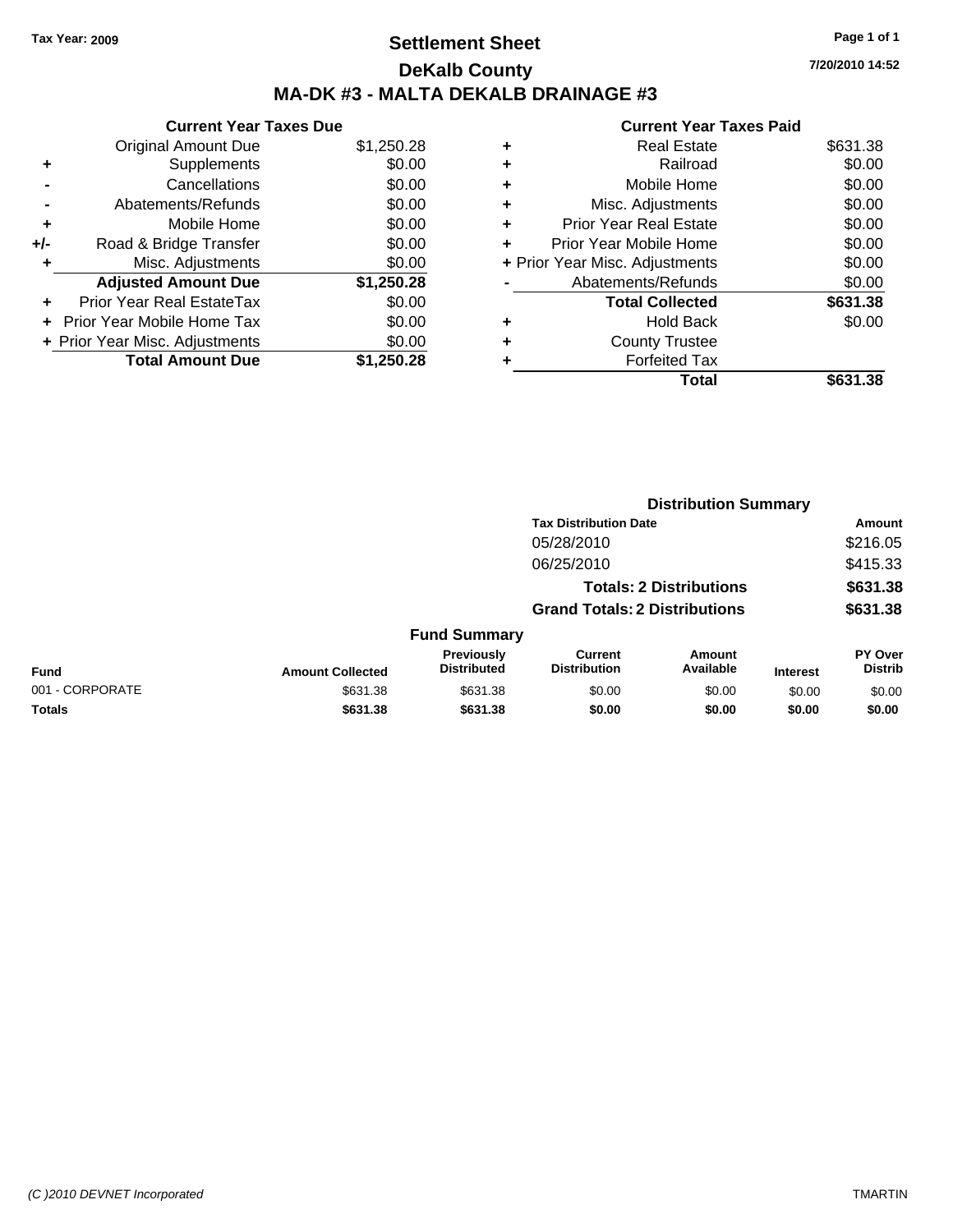## **Settlement Sheet Tax Year: 2009 Page 1 of 1 DeKalb County MAMIAFDK - MA-MI-AF-DK DRAINAGE #11**

### **Current Year Taxes Due**

|       | <b>Original Amount Due</b>     | \$23,394.00 |
|-------|--------------------------------|-------------|
| ٠     | Supplements                    | \$0.00      |
|       | Cancellations                  | \$0.00      |
|       | Abatements/Refunds             | \$0.00      |
| ٠     | Mobile Home                    | \$0.00      |
| $+/-$ | Road & Bridge Transfer         | \$0.00      |
| ٠     | Misc. Adjustments              | \$0.00      |
|       | <b>Adjusted Amount Due</b>     | \$23,394.00 |
|       | Prior Year Real EstateTax      | \$0.00      |
|       | Prior Year Mobile Home Tax     | \$0.00      |
|       | + Prior Year Misc. Adjustments | \$0.00      |
|       | <b>Total Amount Due</b>        | \$23,394.00 |

| ٠ | Real Estate                    | \$12,686.25 |
|---|--------------------------------|-------------|
| ٠ | Railroad                       | \$0.00      |
| ٠ | Mobile Home                    | \$0.00      |
| ٠ | Misc. Adjustments              | \$0.00      |
| ÷ | <b>Prior Year Real Estate</b>  | \$0.00      |
| ÷ | Prior Year Mobile Home         | \$0.00      |
|   | + Prior Year Misc. Adjustments | \$0.00      |
|   | Abatements/Refunds             | \$0.00      |
|   | <b>Total Collected</b>         | \$12,686.25 |
| ٠ | Hold Back                      | \$0.00      |
| ٠ | <b>County Trustee</b>          |             |
| ٠ | <b>Forfeited Tax</b>           |             |
|   | Total                          | \$12,686.25 |
|   |                                |             |

|                     |                                      | <b>Distribution Summary</b>    |                |
|---------------------|--------------------------------------|--------------------------------|----------------|
|                     | <b>Tax Distribution Date</b>         |                                | Amount         |
|                     | 05/28/2010                           |                                | \$1,863.75     |
|                     | 06/25/2010                           |                                | \$10,822.50    |
|                     |                                      | <b>Totals: 2 Distributions</b> | \$12,686.25    |
|                     | <b>Grand Totals: 2 Distributions</b> |                                | \$12,686.25    |
| <b>Fund Summary</b> |                                      |                                |                |
| <b>Previously</b>   | Current                              | Amount                         | <b>PY Over</b> |
| .                   | .                                    |                                |                |

| Fund            | <b>Amount Collected</b> | <b>Previously</b><br><b>Distributed</b> | Current<br><b>Distribution</b> | Amount<br>Available | <b>Interest</b> | PY Over<br>Distrib |
|-----------------|-------------------------|-----------------------------------------|--------------------------------|---------------------|-----------------|--------------------|
| 001 - CORPORATE | \$12.686.25             | \$12,686,25                             | \$0.00                         | \$0.00              | \$0.00          | \$0.00             |
| Totals          | \$12,686,25             | \$12,686,25                             | \$0.00                         | \$0.00              | \$0.00          | \$0.00             |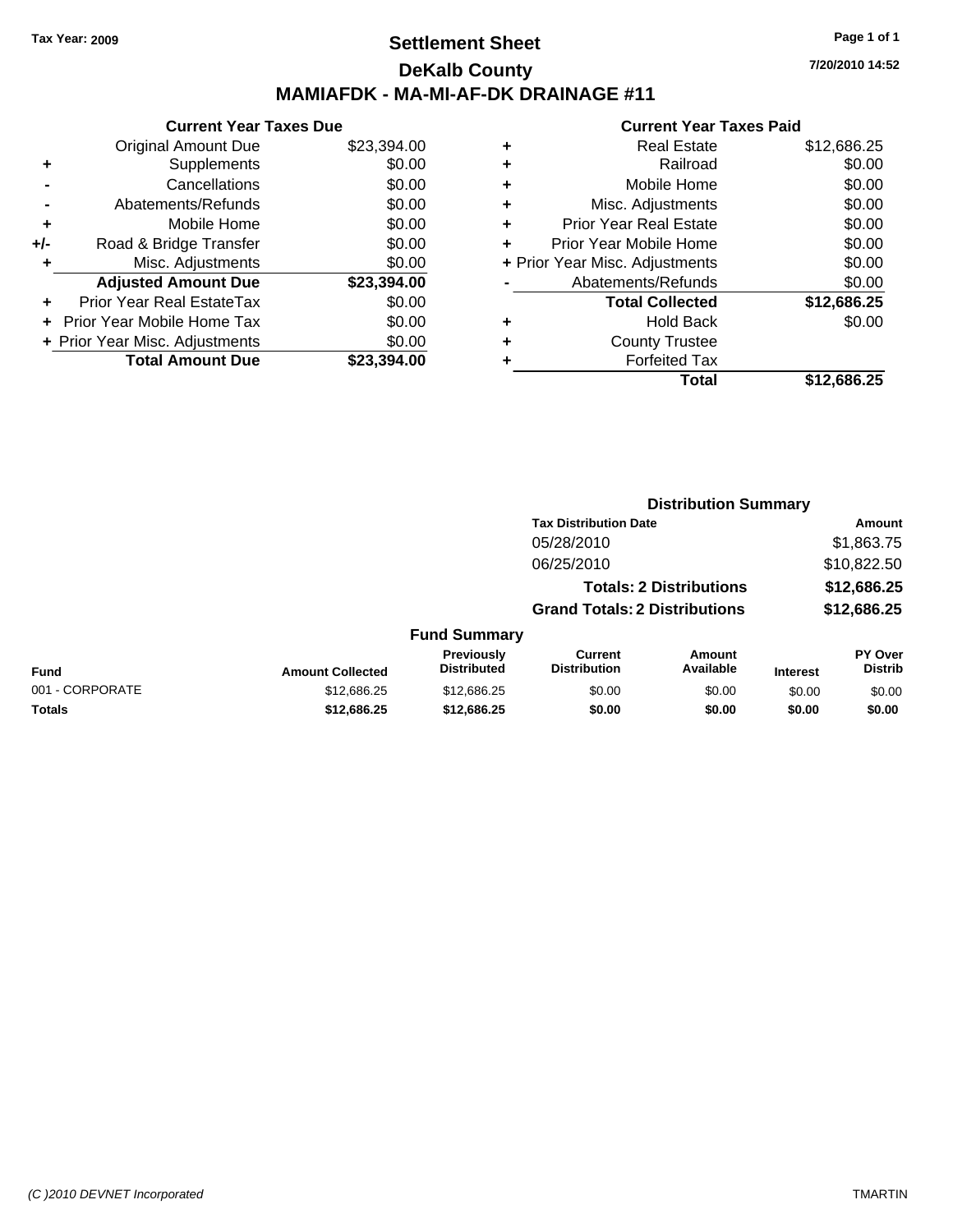# **Settlement Sheet Tax Year: 2009 Page 1 of 1 DeKalb County NO-LR-SA # - NO-LR-SA DRAINAGE #10**

**7/20/2010 14:52**

### **Current Year Taxes Paid**

| <b>Real Estate</b>            | \$14,026.13                    |
|-------------------------------|--------------------------------|
| Railroad                      | \$0.00                         |
| Mobile Home                   | \$0.00                         |
| Misc. Adjustments             | \$0.00                         |
| <b>Prior Year Real Estate</b> | \$0.00                         |
| Prior Year Mobile Home        | \$0.00                         |
|                               | \$0.00                         |
| Abatements/Refunds            | \$0.00                         |
| <b>Total Collected</b>        | \$14,026.13                    |
| <b>Hold Back</b>              | \$0.00                         |
| <b>County Trustee</b>         |                                |
| <b>Forfeited Tax</b>          |                                |
| Total                         | \$14,026.13                    |
|                               | + Prior Year Misc. Adjustments |

|     | <b>Current Year Taxes Due</b>  |             |
|-----|--------------------------------|-------------|
|     | <b>Original Amount Due</b>     | \$25,145.34 |
| ٠   | Supplements                    | \$0.00      |
|     | Cancellations                  | \$0.00      |
|     | Abatements/Refunds             | \$0.00      |
| ٠   | Mobile Home                    | \$0.00      |
| +/- | Road & Bridge Transfer         | \$0.00      |
| ٠   | Misc. Adjustments              | \$0.00      |
|     | <b>Adjusted Amount Due</b>     | \$25,145.34 |
|     | Prior Year Real EstateTax      | \$0.00      |
|     | Prior Year Mobile Home Tax     | \$0.00      |
|     | + Prior Year Misc. Adjustments | \$0.00      |
|     | <b>Total Amount Due</b>        | \$25,145.34 |

|                 |                         |                                  | <b>Distribution Summary</b>           |                                |                 |                           |
|-----------------|-------------------------|----------------------------------|---------------------------------------|--------------------------------|-----------------|---------------------------|
|                 |                         |                                  | <b>Tax Distribution Date</b>          |                                |                 | Amount                    |
|                 |                         |                                  | 05/28/2010                            |                                | \$3,924.10      |                           |
|                 |                         |                                  | 06/25/2010                            |                                | \$9,768.49      |                           |
|                 |                         |                                  | 07/23/2010                            |                                | \$333.54        |                           |
|                 |                         |                                  |                                       | <b>Totals: 3 Distributions</b> |                 | \$14,026.13               |
|                 |                         |                                  | <b>Grand Totals: 3 Distributions</b>  |                                | \$14,026.13     |                           |
|                 |                         | <b>Fund Summary</b>              |                                       |                                |                 |                           |
| <b>Fund</b>     | <b>Amount Collected</b> | Previously<br><b>Distributed</b> | <b>Current</b><br><b>Distribution</b> | <b>Amount</b><br>Available     | <b>Interest</b> | PY Over<br><b>Distrib</b> |
| 001 - CORPORATE | \$14,026.13             | \$13,692.59                      | \$333.54                              | \$0.00                         | \$0.00          | \$0.00                    |

**Totals \$14,026.13 \$13,692.59 \$333.54 \$0.00 \$0.00 \$0.00**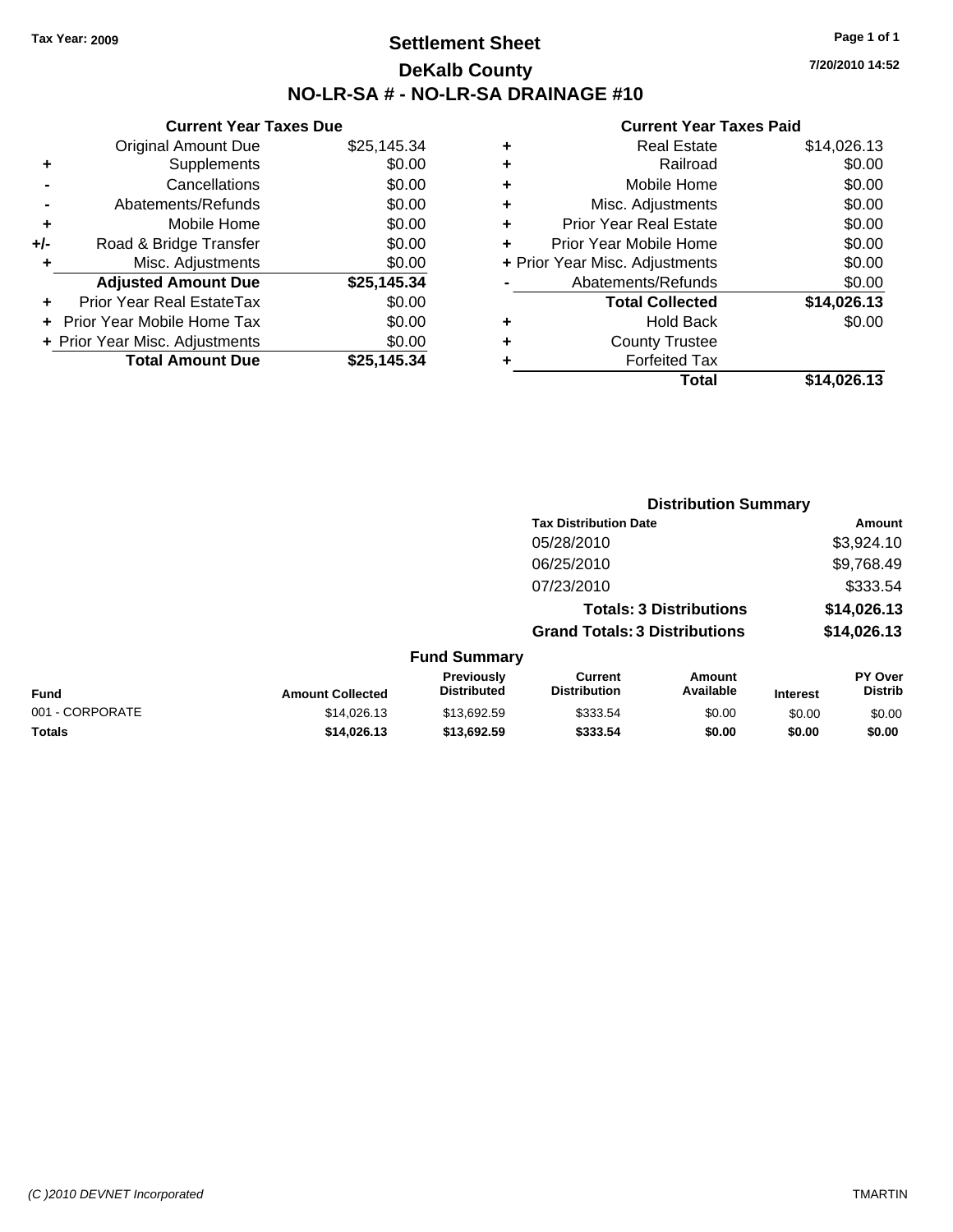# **Settlement Sheet Tax Year: 2009 Page 1 of 1 DeKalb County SH-MI #6 - SHABBONA/MILAN DRAINAGE**

**7/20/2010 14:52**

| <b>Current Year Taxes Due</b>     |             |
|-----------------------------------|-------------|
| <b>Original Amount Due</b>        | \$10,491.96 |
| Supplements                       | \$0.00      |
| Cancellations                     | \$0.00      |
| Abatements/Refunds                | \$0.00      |
| Mobile Home                       | \$0.00      |
| Road & Bridge Transfer            | \$0.00      |
| Misc. Adjustments                 | \$0.00      |
| <b>Adjusted Amount Due</b>        | \$10,491.96 |
| Prior Year Real EstateTax         | \$0.00      |
| <b>Prior Year Mobile Home Tax</b> | \$0.00      |
| + Prior Year Misc. Adjustments    | \$0.00      |
| <b>Total Amount Due</b>           | \$10,491.96 |
|                                   |             |

| ٠ | <b>Real Estate</b>             | \$6,737.72 |
|---|--------------------------------|------------|
| ٠ | Railroad                       | \$0.00     |
| ٠ | Mobile Home                    | \$0.00     |
| ٠ | Misc. Adjustments              | \$0.00     |
| ÷ | <b>Prior Year Real Estate</b>  | \$0.00     |
|   | Prior Year Mobile Home         | \$0.00     |
|   | + Prior Year Misc. Adjustments | \$0.00     |
|   | Abatements/Refunds             | \$0.00     |
|   | <b>Total Collected</b>         | \$6,737.72 |
| ٠ | <b>Hold Back</b>               | \$0.00     |
| ٠ | <b>County Trustee</b>          |            |
|   | <b>Forfeited Tax</b>           |            |
|   | Total                          | \$6,737.72 |
|   |                                |            |

|                 |                         |                                  | <b>Distribution Summary</b>           |                                |                 |                           |
|-----------------|-------------------------|----------------------------------|---------------------------------------|--------------------------------|-----------------|---------------------------|
|                 |                         |                                  | <b>Tax Distribution Date</b>          |                                |                 | Amount                    |
|                 |                         |                                  | 05/28/2010                            |                                |                 | \$1,030.82                |
|                 |                         |                                  | 06/25/2010                            |                                |                 | \$5,681.90                |
|                 |                         |                                  | 07/23/2010                            |                                |                 | \$25.00                   |
|                 |                         |                                  |                                       | <b>Totals: 3 Distributions</b> |                 | \$6,737.72                |
|                 |                         |                                  | <b>Grand Totals: 3 Distributions</b>  |                                |                 | \$6,737.72                |
|                 |                         | <b>Fund Summary</b>              |                                       |                                |                 |                           |
| <b>Fund</b>     | <b>Amount Collected</b> | Previously<br><b>Distributed</b> | <b>Current</b><br><b>Distribution</b> | Amount<br>Available            | <b>Interest</b> | PY Over<br><b>Distrib</b> |
| 001 - CORPORATE | \$6.737.72              | \$6.712.72                       | \$25.00                               | \$0.00                         | \$0.00          | \$0.00                    |
| Totals          | \$6,737.72              | \$6,712.72                       | \$25.00                               | \$0.00                         | \$0.00          | \$0.00                    |
|                 |                         |                                  |                                       |                                |                 |                           |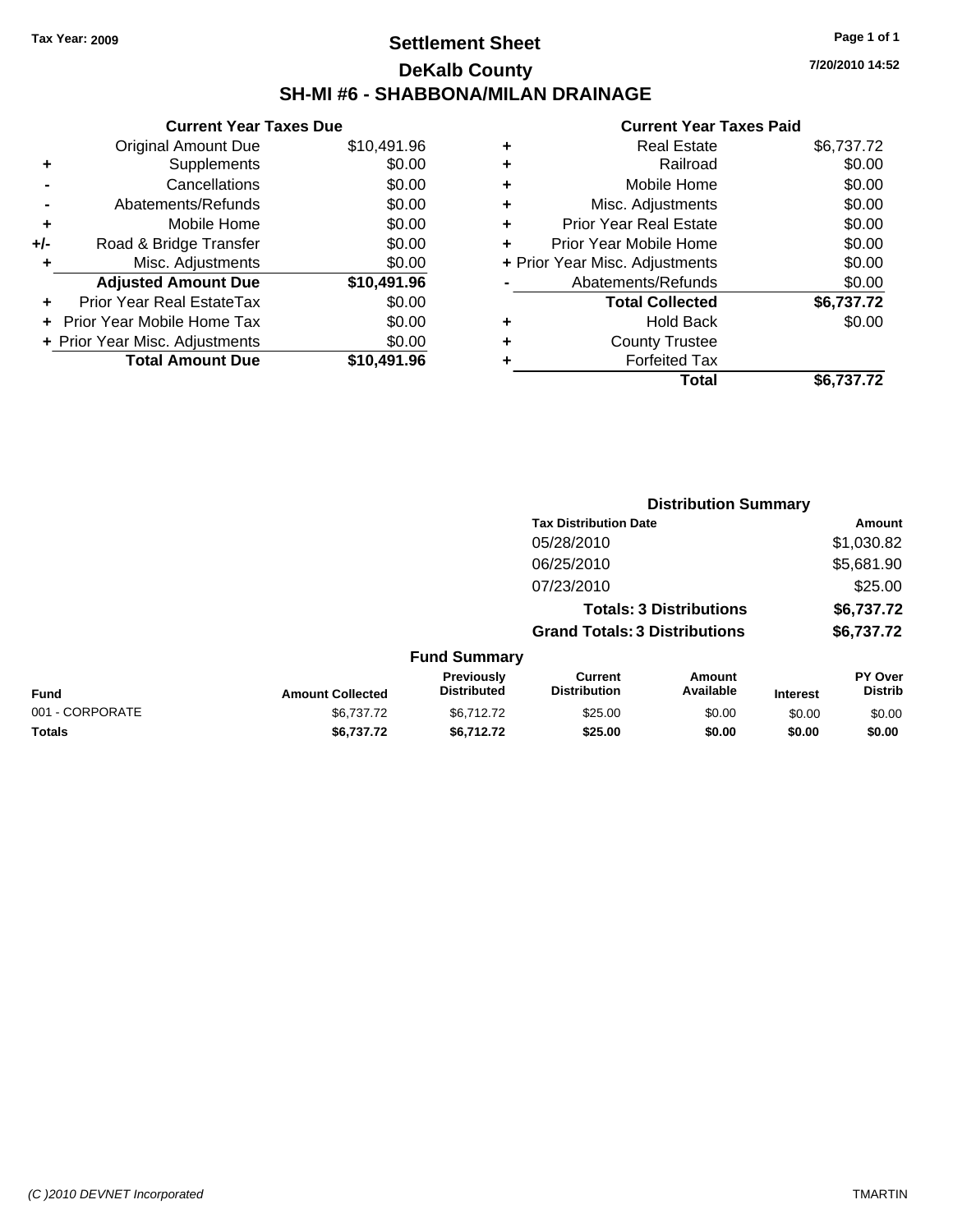**Current Year Taxes Due** Original Amount Due \$16,734.00

**Adjusted Amount Due \$16,734.00**

**Total Amount Due \$16,734.00**

**+** Supplements \$0.00 **-** Cancellations \$0.00 **-** Abatements/Refunds \$0.00 **+** Mobile Home \$0.00 **+/-** Road & Bridge Transfer \$0.00 **+** Misc. Adjustments \$0.00

**+** Prior Year Real EstateTax \$0.00 **+** Prior Year Mobile Home Tax \$0.00 **+ Prior Year Misc. Adjustments**  $$0.00$ 

# **Settlement Sheet Tax Year: 2009 Page 1 of 1 DeKalb County SQ GR #12 - SQUAW GROVE DRAINAGE**

**7/20/2010 14:52**

|   | Total                          | \$8,847.00 |
|---|--------------------------------|------------|
| ٠ | <b>Forfeited Tax</b>           |            |
| ٠ | <b>County Trustee</b>          |            |
| ٠ | <b>Hold Back</b>               | \$0.00     |
|   | <b>Total Collected</b>         | \$8,847.00 |
|   | Abatements/Refunds             | \$0.00     |
|   | + Prior Year Misc. Adjustments | \$0.00     |
|   | Prior Year Mobile Home         | \$0.00     |
| ٠ | <b>Prior Year Real Estate</b>  | \$0.00     |
| ٠ | Misc. Adjustments              | \$0.00     |
| ٠ | Mobile Home                    | \$0.00     |
| ٠ | Railroad                       | \$0.00     |
| ٠ | <b>Real Estate</b>             | \$8,847.00 |
|   |                                |            |

|                 |                         |                                  | <b>Distribution Summary</b>           |                                |                 |                           |
|-----------------|-------------------------|----------------------------------|---------------------------------------|--------------------------------|-----------------|---------------------------|
|                 |                         |                                  | <b>Tax Distribution Date</b>          |                                |                 | Amount                    |
|                 |                         |                                  | 05/28/2010                            |                                |                 | \$2,163.00                |
|                 |                         |                                  | 06/25/2010                            |                                |                 | \$6,684.00                |
|                 |                         |                                  |                                       | <b>Totals: 2 Distributions</b> |                 | \$8,847.00                |
|                 |                         |                                  | <b>Grand Totals: 2 Distributions</b>  |                                |                 | \$8,847.00                |
|                 |                         | <b>Fund Summary</b>              |                                       |                                |                 |                           |
| <b>Fund</b>     | <b>Amount Collected</b> | Previously<br><b>Distributed</b> | <b>Current</b><br><b>Distribution</b> | Amount<br>Available            | <b>Interest</b> | PY Over<br><b>Distrib</b> |
| 001 - CORPORATE | \$8,847.00              | \$8,847.00                       | \$0.00                                | \$0.00                         | \$0.00          | \$0.00                    |
| <b>Totals</b>   | \$8,847.00              | \$8,847,00                       | \$0.00                                | \$0.00                         | \$0.00          | \$0.00                    |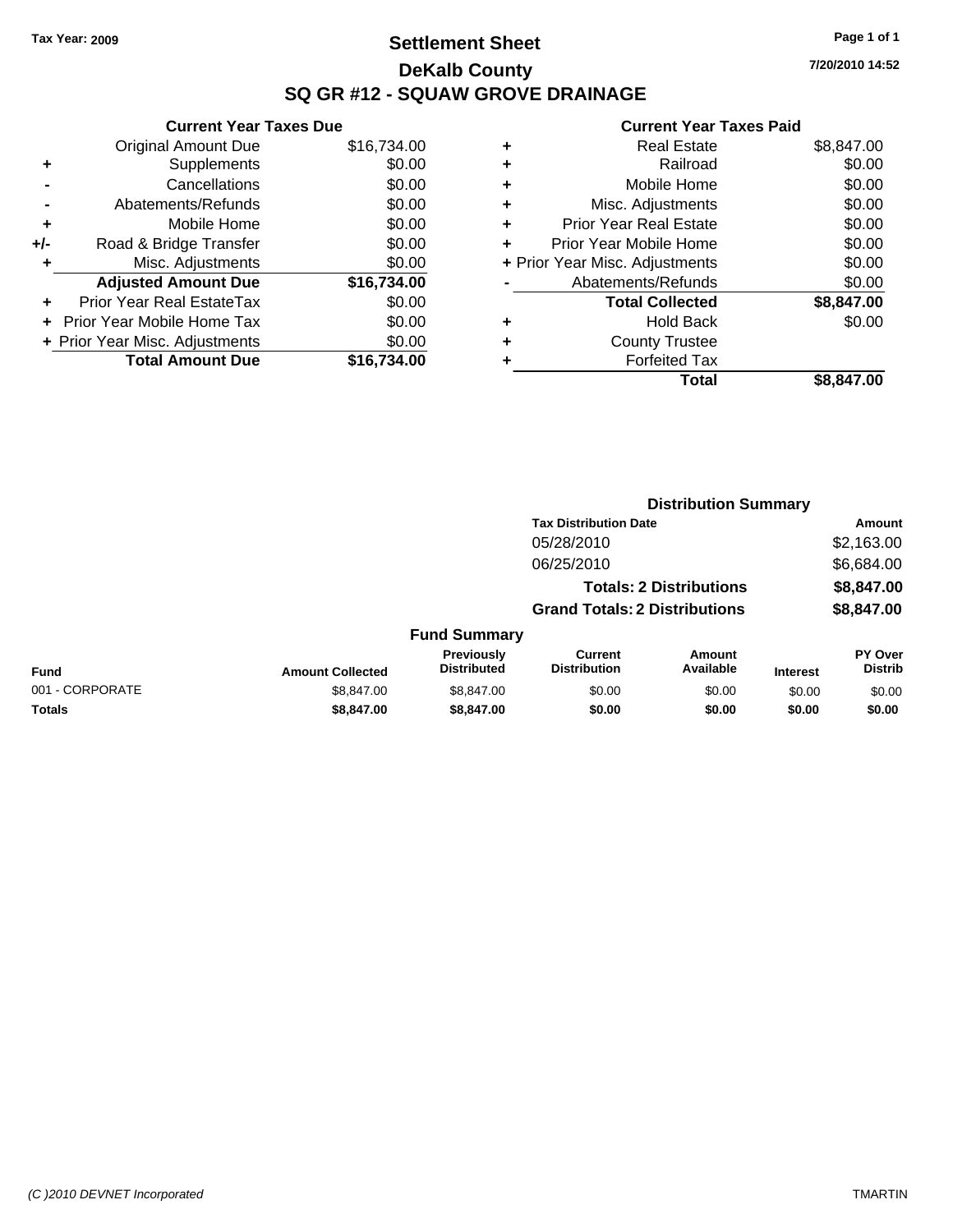## **Settlement Sheet Tax Year: 2009 Page 1 of 1 DeKalb County VG-CO #16 - VIRGIL CORTLAND DRAIN #16**

**7/20/2010 14:52**

|     | <b>Current Year Taxes Due</b>     |             |
|-----|-----------------------------------|-------------|
|     | <b>Original Amount Due</b>        | \$17,724.32 |
| ٠   | Supplements                       | \$0.00      |
|     | Cancellations                     | \$0.00      |
|     | Abatements/Refunds                | \$0.00      |
| ٠   | Mobile Home                       | \$0.00      |
| +/- | Road & Bridge Transfer            | \$0.00      |
|     | Misc. Adjustments                 | \$0.00      |
|     | <b>Adjusted Amount Due</b>        | \$17,724.32 |
|     | Prior Year Real EstateTax         | \$0.00      |
|     | <b>Prior Year Mobile Home Tax</b> | \$0.00      |
|     | + Prior Year Misc. Adjustments    | \$0.00      |
|     | <b>Total Amount Due</b>           | \$17,724.32 |
|     |                                   |             |

| ٠ | <b>Real Estate</b>             | \$9,762.55 |
|---|--------------------------------|------------|
| ٠ | Railroad                       | \$0.00     |
| ٠ | Mobile Home                    | \$0.00     |
| ٠ | Misc. Adjustments              | \$0.00     |
| ÷ | Prior Year Real Estate         | \$0.00     |
| ÷ | Prior Year Mobile Home         | \$0.00     |
|   | + Prior Year Misc. Adjustments | \$0.00     |
|   | Abatements/Refunds             | \$0.00     |
|   | <b>Total Collected</b>         | \$9,762.55 |
| ٠ | Hold Back                      | \$0.00     |
| ٠ | <b>County Trustee</b>          |            |
| ٠ | <b>Forfeited Tax</b>           |            |
|   | Total                          | \$9.762.55 |
|   |                                |            |

|                 |                         |                                  |                                       | <b>Distribution Summary</b>    |                 |                           |
|-----------------|-------------------------|----------------------------------|---------------------------------------|--------------------------------|-----------------|---------------------------|
|                 |                         |                                  | <b>Tax Distribution Date</b>          |                                |                 | Amount                    |
|                 |                         |                                  | 05/28/2010                            |                                |                 | \$2,659.89                |
|                 |                         |                                  | 06/25/2010                            |                                |                 | \$7,052.66                |
|                 |                         |                                  | 07/23/2010                            |                                |                 | \$50.00                   |
|                 |                         |                                  |                                       | <b>Totals: 3 Distributions</b> |                 | \$9,762.55                |
|                 |                         |                                  | <b>Grand Totals: 3 Distributions</b>  |                                |                 | \$9,762.55                |
|                 |                         | <b>Fund Summary</b>              |                                       |                                |                 |                           |
| Fund            | <b>Amount Collected</b> | Previously<br><b>Distributed</b> | <b>Current</b><br><b>Distribution</b> | Amount<br>Available            | <b>Interest</b> | PY Over<br><b>Distrib</b> |
| 001 - CORPORATE | \$9,762.55              | \$9,712.55                       | \$50.00                               | \$0.00                         | \$0.00          | \$0.00                    |
| Totals          | \$9,762.55              | \$9,712.55                       | \$50.00                               | \$0.00                         | \$0.00          | \$0.00                    |
|                 |                         |                                  |                                       |                                |                 |                           |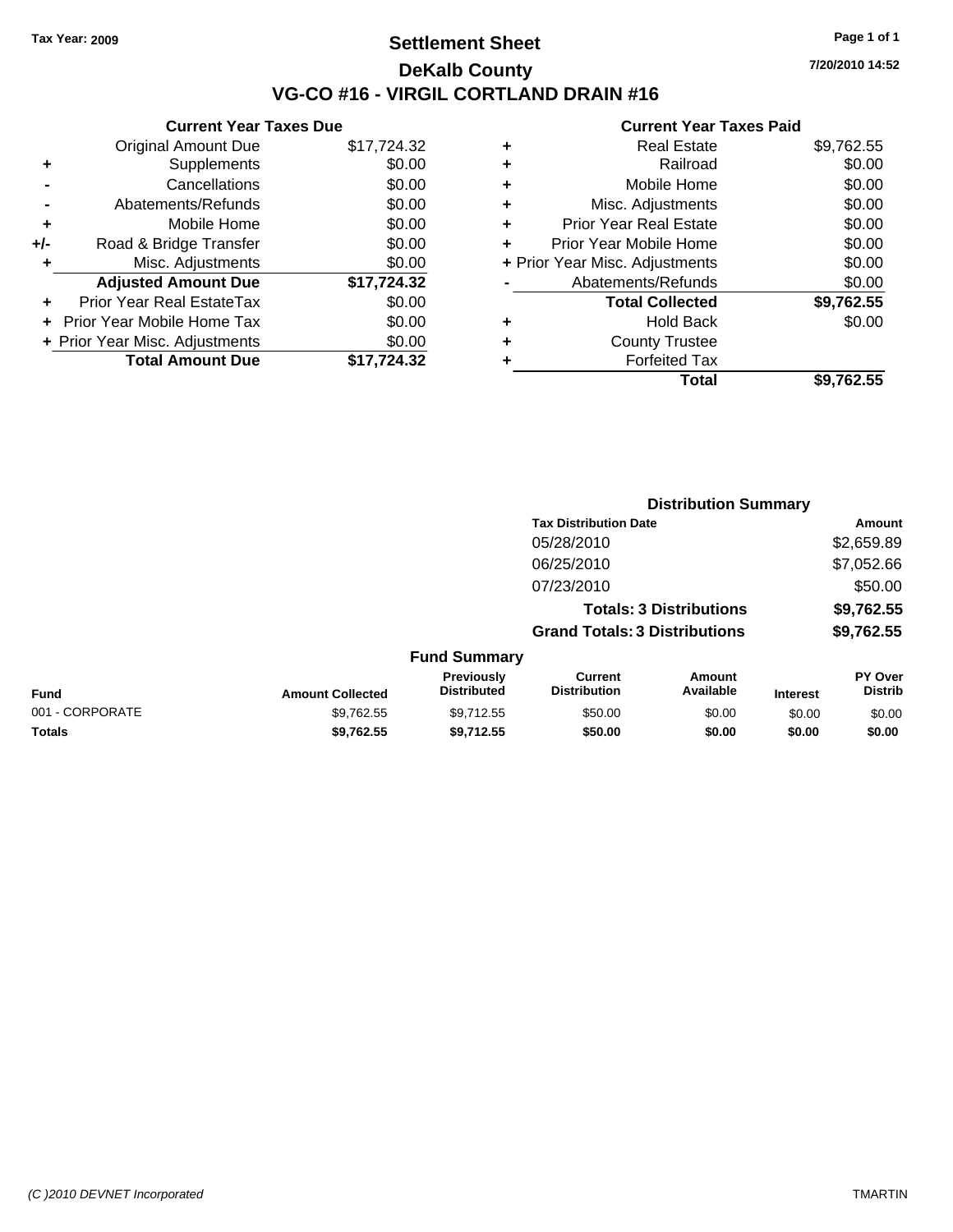# **Settlement Sheet Tax Year: 2009 Page 1 of 1 DeKalb County VI-AD #9 - VICTOR/ADAMS DRAINAGE #9**

**7/20/2010 14:52**

|     | <b>Current Year Taxes Due</b>  |            |
|-----|--------------------------------|------------|
|     | <b>Original Amount Due</b>     | \$1,036.58 |
| ٠   | Supplements                    | \$0.00     |
|     | Cancellations                  | \$0.00     |
|     | Abatements/Refunds             | \$0.00     |
| ٠   | Mobile Home                    | \$0.00     |
| +/- | Road & Bridge Transfer         | \$0.00     |
| ÷   | Misc. Adjustments              | \$0.00     |
|     | <b>Adjusted Amount Due</b>     | \$1,036.58 |
|     | Prior Year Real EstateTax      | \$0.00     |
|     | Prior Year Mobile Home Tax     | \$0.00     |
|     | + Prior Year Misc. Adjustments | \$0.00     |
|     | <b>Total Amount Due</b>        | \$1,036.58 |
|     |                                |            |

| <b>Real Estate</b>             | \$599.82 |
|--------------------------------|----------|
| Railroad                       | \$0.00   |
| Mobile Home                    | \$0.00   |
| Misc. Adjustments              | \$0.00   |
| Prior Year Real Estate         | \$0.00   |
| Prior Year Mobile Home         | \$0.00   |
| + Prior Year Misc. Adjustments | \$0.00   |
| Abatements/Refunds             | \$0.00   |
| <b>Total Collected</b>         | \$599.82 |
| <b>Hold Back</b>               | \$0.00   |
| <b>County Trustee</b>          |          |
| <b>Forfeited Tax</b>           |          |
| Total                          | \$599.82 |
|                                |          |

|                 |                         |                                  | <b>Distribution Summary</b>           |                                |                 |                           |
|-----------------|-------------------------|----------------------------------|---------------------------------------|--------------------------------|-----------------|---------------------------|
|                 |                         |                                  | <b>Tax Distribution Date</b>          |                                |                 | <b>Amount</b>             |
|                 |                         |                                  | 05/28/2010                            |                                |                 | \$245.48                  |
|                 |                         |                                  | 06/25/2010                            |                                |                 | \$354.34                  |
|                 |                         |                                  |                                       | <b>Totals: 2 Distributions</b> |                 | \$599.82                  |
|                 |                         |                                  | <b>Grand Totals: 2 Distributions</b>  |                                |                 | \$599.82                  |
|                 |                         | <b>Fund Summary</b>              |                                       |                                |                 |                           |
| <b>Fund</b>     | <b>Amount Collected</b> | Previously<br><b>Distributed</b> | <b>Current</b><br><b>Distribution</b> | Amount<br>Available            | <b>Interest</b> | PY Over<br><b>Distrib</b> |
| 001 - CORPORATE | \$599.82                | \$599.82                         | \$0.00                                | \$0.00                         | \$0.00          | \$0.00                    |
| Totals          | \$599.82                | \$599.82                         | \$0.00                                | \$0.00                         | \$0.00          | \$0.00                    |
|                 |                         |                                  |                                       |                                |                 |                           |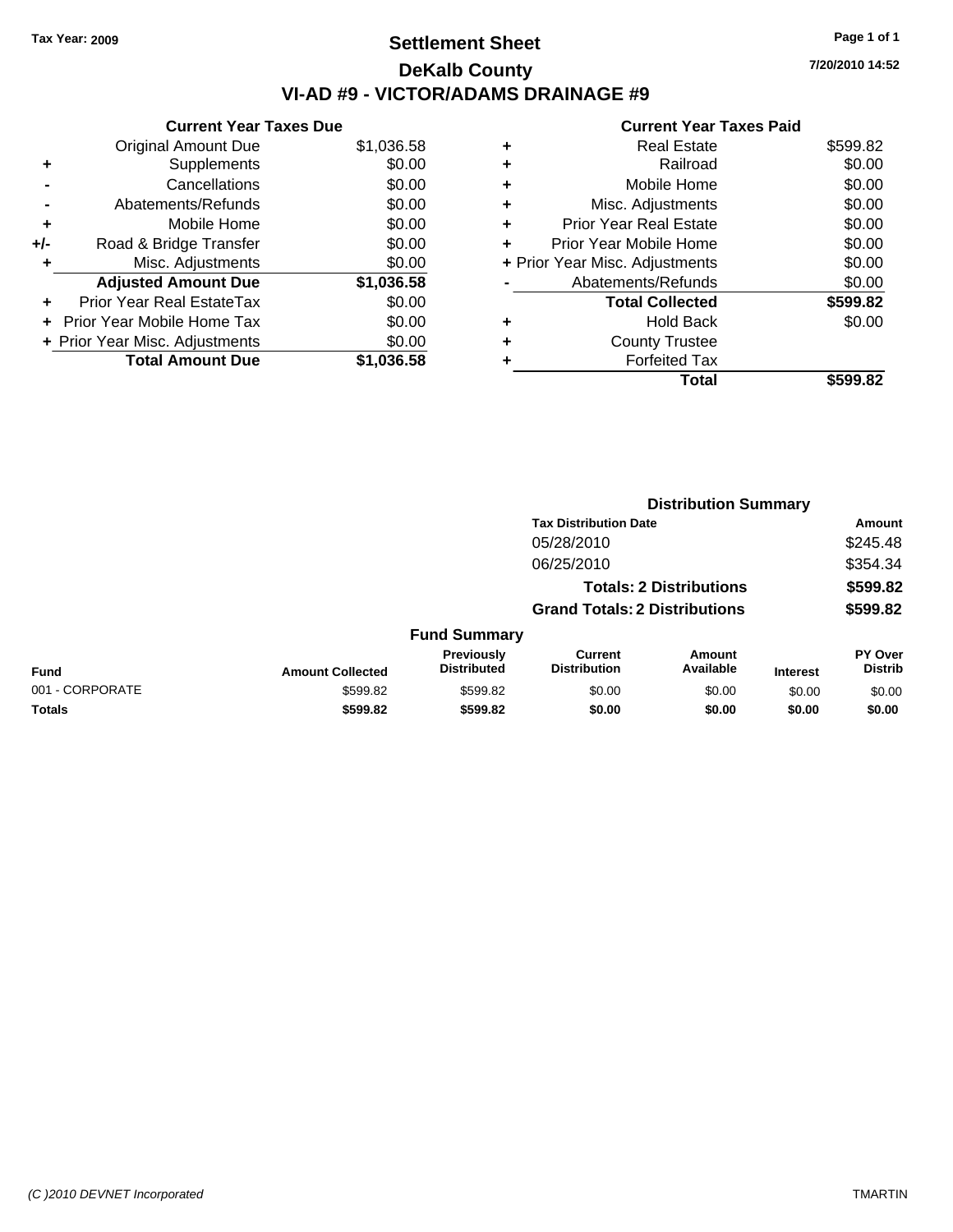# **Settlement Sheet Tax Year: 2009 Page 1 of 1 DeKalb County VI-CL #14 - VICTOR-CLINTON DRAINAGE**

**7/20/2010 14:52**

|     | <b>Current Year Taxes Due</b>  |            |
|-----|--------------------------------|------------|
|     | <b>Original Amount Due</b>     | \$2,998.54 |
| ٠   | Supplements                    | \$0.00     |
|     | Cancellations                  | \$0.00     |
|     | Abatements/Refunds             | \$0.00     |
| ٠   | Mobile Home                    | \$0.00     |
| +/- | Road & Bridge Transfer         | \$0.00     |
|     | Misc. Adjustments              | \$0.00     |
|     | <b>Adjusted Amount Due</b>     | \$2,998.54 |
|     | Prior Year Real EstateTax      | \$0.00     |
|     | Prior Year Mobile Home Tax     | \$0.00     |
|     | + Prior Year Misc. Adjustments | \$0.00     |
|     | <b>Total Amount Due</b>        | \$2,998.54 |

| ٠ | <b>Real Estate</b>             | \$1,770.07 |
|---|--------------------------------|------------|
| ٠ | Railroad                       | \$0.00     |
| ٠ | Mobile Home                    | \$0.00     |
| ٠ | Misc. Adjustments              | \$0.00     |
| ÷ | <b>Prior Year Real Estate</b>  | \$0.00     |
| ٠ | Prior Year Mobile Home         | \$0.00     |
|   | + Prior Year Misc. Adjustments | \$0.00     |
|   | Abatements/Refunds             | \$0.00     |
|   | <b>Total Collected</b>         | \$1,770.07 |
| ٠ | <b>Hold Back</b>               | \$0.00     |
| ٠ | <b>County Trustee</b>          |            |
| ٠ | <b>Forfeited Tax</b>           |            |
|   | Total                          | \$1,770.07 |
|   |                                |            |

|                 |                         |                                  | <b>Distribution Summary</b>           |                                |                 |                                  |  |
|-----------------|-------------------------|----------------------------------|---------------------------------------|--------------------------------|-----------------|----------------------------------|--|
|                 |                         |                                  | <b>Tax Distribution Date</b>          |                                |                 | Amount                           |  |
|                 |                         |                                  | 05/28/2010                            |                                |                 | \$177.04                         |  |
|                 |                         |                                  | 06/25/2010                            |                                |                 | \$1,593.03                       |  |
|                 |                         |                                  |                                       | <b>Totals: 2 Distributions</b> |                 | \$1,770.07                       |  |
|                 |                         |                                  | <b>Grand Totals: 2 Distributions</b>  |                                |                 | \$1,770.07                       |  |
|                 |                         | <b>Fund Summary</b>              |                                       |                                |                 |                                  |  |
| <b>Fund</b>     | <b>Amount Collected</b> | Previously<br><b>Distributed</b> | <b>Current</b><br><b>Distribution</b> | Amount<br>Available            | <b>Interest</b> | <b>PY Over</b><br><b>Distrib</b> |  |
| 001 - CORPORATE | \$1,770.07              | \$1.770.07                       | \$0.00                                | \$0.00                         | \$0.00          | \$0.00                           |  |
| Totals          | \$1,770.07              | \$1,770.07                       | \$0.00                                | \$0.00                         | \$0.00          | \$0.00                           |  |
|                 |                         |                                  |                                       |                                |                 |                                  |  |